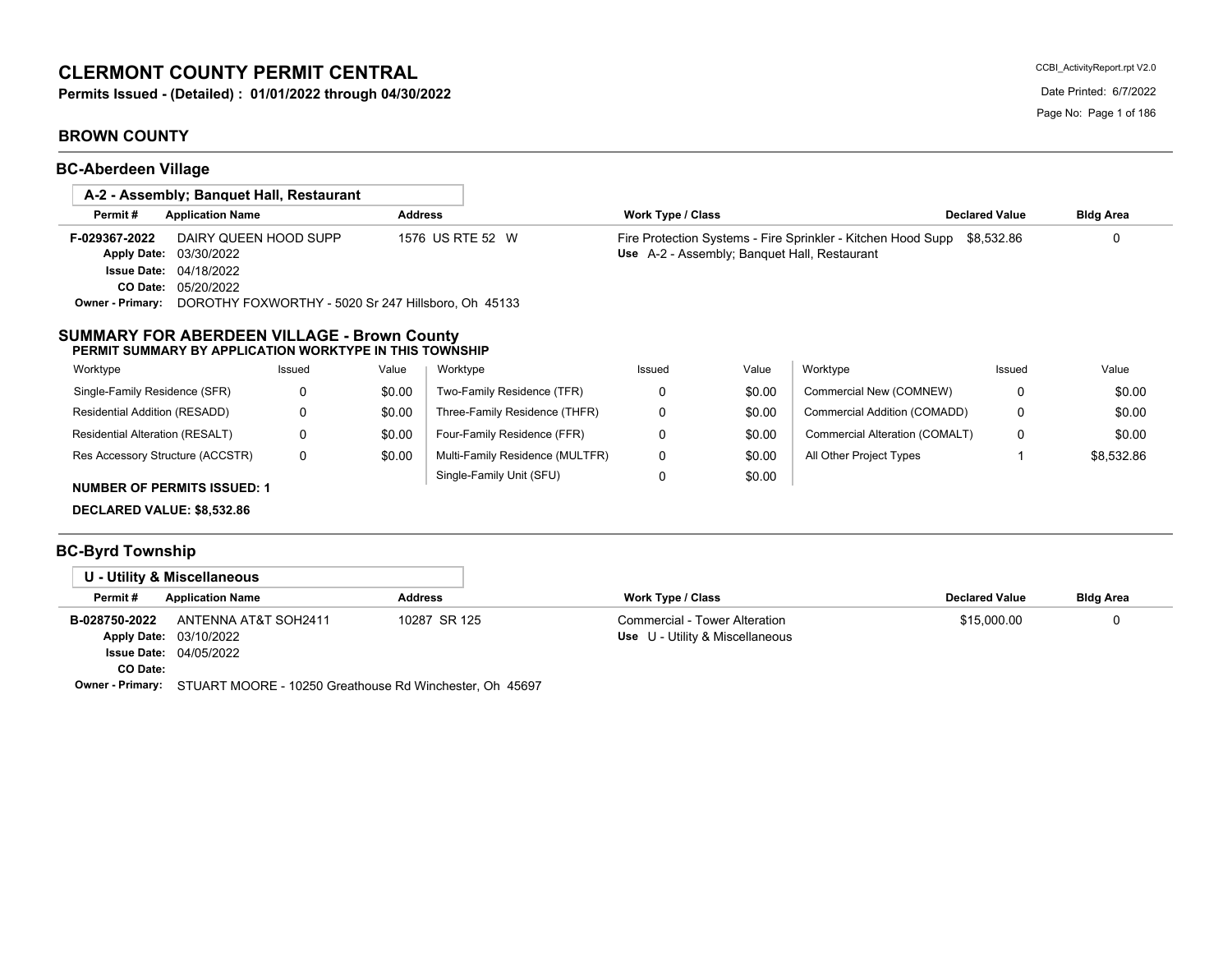### **SUMMARY FOR BYRD TOWNSHIP - Brown County PERMIT SUMMARY BY APPLICATION WORKTYPE IN THIS TOWNSHIP**

| Worktype                           | Issued | Value  | Worktype                        | Issued | Value  | Worktype                       | Issued | Value       |
|------------------------------------|--------|--------|---------------------------------|--------|--------|--------------------------------|--------|-------------|
| Single-Family Residence (SFR)      |        | \$0.00 | Two-Family Residence (TFR)      |        | \$0.00 | Commercial New (COMNEW)        |        | \$0.00      |
| Residential Addition (RESADD)      |        | \$0.00 | Three-Family Residence (THFR)   |        | \$0.00 | Commercial Addition (COMADD)   |        | \$0.00      |
| Residential Alteration (RESALT)    |        | \$0.00 | Four-Family Residence (FFR)     |        | \$0.00 | Commercial Alteration (COMALT) |        | \$15,000.00 |
| Res Accessory Structure (ACCSTR)   |        | \$0.00 | Multi-Family Residence (MULTFR) |        | \$0.00 | All Other Project Types        |        | \$15,000.00 |
| <b>NUMBER OF PERMITS ISSUED: 1</b> |        |        | Single-Family Unit (SFU)        |        | \$0.00 |                                |        |             |

## **DECLARED VALUE: \$15,000.00**

## **BC-Eagle Township**

|                         | S-1 - Storage: Moderate Hazard                       |                     |                                    |                       |                  |
|-------------------------|------------------------------------------------------|---------------------|------------------------------------|-----------------------|------------------|
| Permit#                 | <b>Application Name</b>                              | Address             | Work Type / Class                  | <b>Declared Value</b> | <b>Bldg Area</b> |
| B-028308-2022           | MILESTONE KPE                                        | 8285 TRI-COUNTY HWY | Commercial - Addition              | \$0.00                | 1,440            |
|                         | Apply Date: 02/23/2022                               |                     | Use S-1 - Storage: Moderate Hazard |                       |                  |
|                         | <b>Issue Date: 04/14/2022</b>                        |                     |                                    |                       |                  |
| CO Date:                |                                                      |                     |                                    |                       |                  |
| <b>Owner - Primary:</b> | MILESTONE KPE - 9278 Katterman Rd Sardinia, Oh 45171 |                     |                                    |                       |                  |

### **SUMMARY FOR Eagle Township - Brown County PERMIT SUMMARY BY APPLICATION WORKTYPE IN THIS TOWNSHIP**

| Worktype                         | Issued | Value  | Worktype                        | Issued | Value  | Worktype                       | Issued | Value  |
|----------------------------------|--------|--------|---------------------------------|--------|--------|--------------------------------|--------|--------|
| Single-Family Residence (SFR)    |        | \$0.00 | Two-Family Residence (TFR)      |        | \$0.00 | Commercial New (COMNEW)        |        | \$0.00 |
| Residential Addition (RESADD)    |        | \$0.00 | Three-Family Residence (THFR)   |        | \$0.00 | Commercial Addition (COMADD)   |        | \$0.00 |
| Residential Alteration (RESALT)  |        | \$0.00 | Four-Family Residence (FFR)     |        | \$0.00 | Commercial Alteration (COMALT) | 0      | \$0.00 |
| Res Accessory Structure (ACCSTR) |        | \$0.00 | Multi-Family Residence (MULTFR) |        | \$0.00 | All Other Project Types        |        | \$0.00 |
|                                  |        |        | Single-Family Unit (SFU)        |        | \$0.00 |                                |        |        |

### **NUMBER OF PERMITS ISSUED: 1**

**DECLARED VALUE: \$0.00**

## **BC-Fayetville Village**

|                         | A-2 - Assembly; Banquet Hall, Restaurant          |                |                                              |                       |                  |
|-------------------------|---------------------------------------------------|----------------|----------------------------------------------|-----------------------|------------------|
| Permit#                 | <b>Application Name</b>                           | <b>Address</b> | <b>Work Type / Class</b>                     | <b>Declared Value</b> | <b>Bldg Area</b> |
| B-027726-2022           | SHEBREWS COFFEE                                   | 19589 US 68    | Commercial - Alteration                      | \$5.490.00            | 366              |
|                         | Apply Date: 01/24/2022                            |                | Use A-2 - Assembly; Banquet Hall, Restaurant |                       |                  |
|                         | <b>Issue Date: 02/23/2022</b>                     |                |                                              |                       |                  |
| CO Date:                |                                                   |                |                                              |                       |                  |
| <b>Owner - Primary:</b> | BOBBIE BARGO - 19589 Us 68 Feyetteville, Oh 45118 |                |                                              |                       |                  |
|                         |                                                   |                |                                              |                       |                  |
| N/A                     |                                                   |                |                                              |                       |                  |
| Permit#                 | <b>Application Name</b>                           | <b>Address</b> | <b>Work Type / Class</b>                     | <b>Declared Value</b> | <b>Bldg Area</b> |
|                         |                                                   |                |                                              |                       |                  |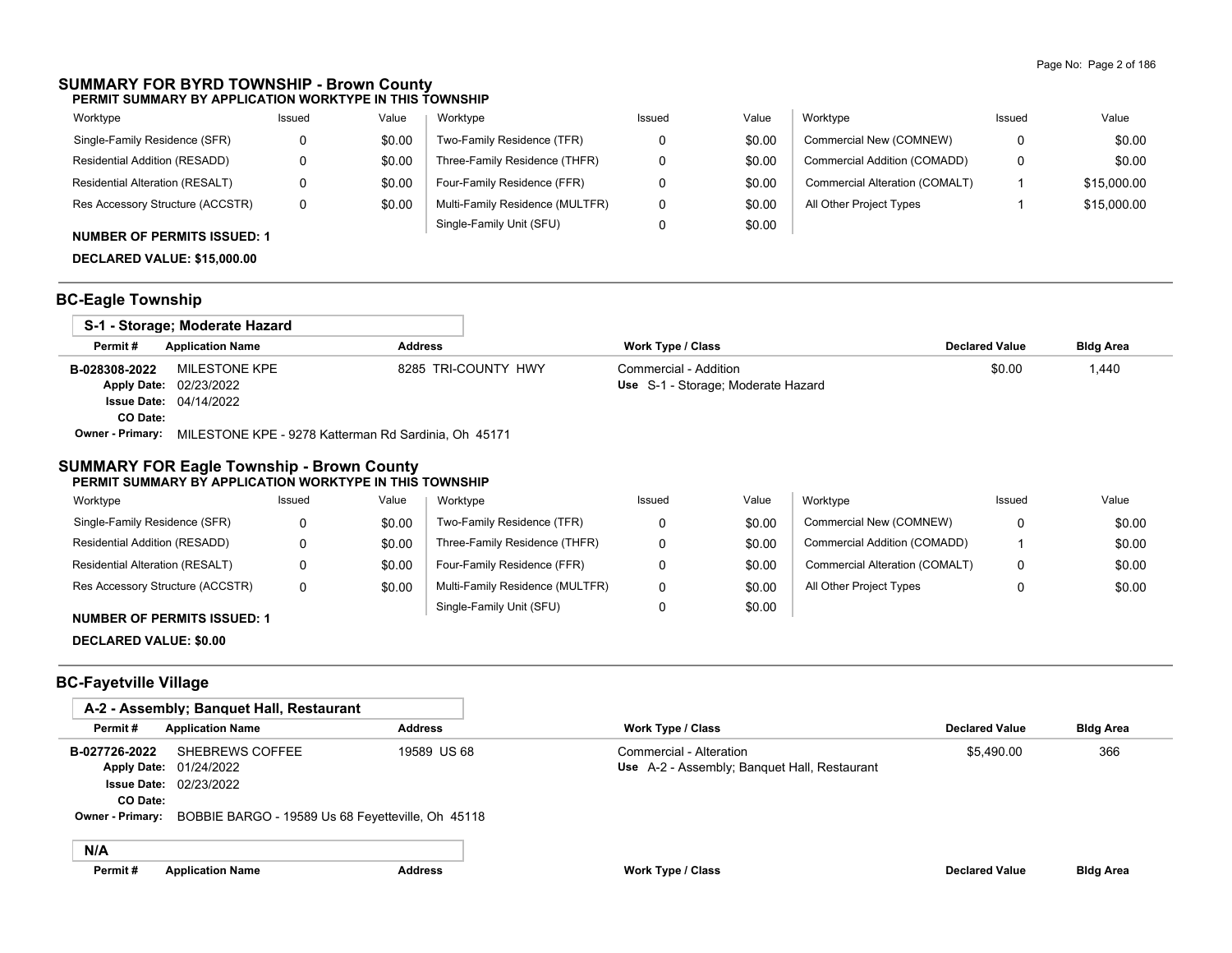Page No: Page 3 of 186

| B-028505-2022           | QUEEN CITY HOSPICE W-SIGN     | 19585 US 68                                                                 | Commercial - Sign | \$10,500.00 | 20 |
|-------------------------|-------------------------------|-----------------------------------------------------------------------------|-------------------|-------------|----|
|                         | Apply Date: 03/03/2022        |                                                                             | Use N/A           |             |    |
|                         | <b>Issue Date: 03/30/2022</b> |                                                                             |                   |             |    |
| CO Date:                |                               |                                                                             |                   |             |    |
| <b>Owner - Primary:</b> |                               | HILLIARD ENTREPRENEURS GROUP LTD - 4441 Wyandotte Woods BI Dublin, Oh 43016 |                   |             |    |

#### **SUMMARY FOR Fayetville Village - Brown County PERMIT SUMMARY BY APPLICATION WORKTYPE IN THIS TOWNSHIP**

| Worktype                               | Issued | Value  | Worktype                        | Issued | Value  | Worktype                       | Issued | Value       |
|----------------------------------------|--------|--------|---------------------------------|--------|--------|--------------------------------|--------|-------------|
| Single-Family Residence (SFR)          | 0      | \$0.00 | Two-Family Residence (TFR)      |        | \$0.00 | Commercial New (COMNEW)        |        | \$0.00      |
| Residential Addition (RESADD)          |        | \$0.00 | Three-Family Residence (THFR)   |        | \$0.00 | Commercial Addition (COMADD)   |        | \$0.00      |
| <b>Residential Alteration (RESALT)</b> | 0      | \$0.00 | Four-Family Residence (FFR)     |        | \$0.00 | Commercial Alteration (COMALT) |        | \$5.490.00  |
| Res Accessory Structure (ACCSTR)       | 0      | \$0.00 | Multi-Family Residence (MULTFR) |        | \$0.00 | All Other Project Types        |        | \$10,500.00 |
| <b>NUMBER OF PERMITS ISSUED: 2</b>     |        |        | Single-Family Unit (SFU)        |        | \$0.00 |                                |        |             |

**DECLARED VALUE: \$15,990.00**

### **BC-Franklin Township**

### **A-3 - Assembly; Worship, Recreation or Amusement**

| Permit#            | <b>Application Name</b>                                                                       | Address                  | Work Type / Class                                    | <b>Declared Value</b> | <b>Bldg Area</b> |
|--------------------|-----------------------------------------------------------------------------------------------|--------------------------|------------------------------------------------------|-----------------------|------------------|
| B-025576-2021      | BROWNSTOWN MENNONITE CH                                                                       | 11416 BROWNSTOWN-ARNHEIM | Commercial - New Structure                           | \$375.000.00          | 4.132            |
| <b>Apply Date:</b> | 10/11/2021                                                                                    |                          | Use A-3 - Assembly; Worship, Recreation or Amusement |                       |                  |
|                    | <b>Issue Date: 01/14/2022</b>                                                                 |                          |                                                      |                       |                  |
|                    | <b>CO Date: 01/19/2022</b>                                                                    |                          |                                                      |                       |                  |
|                    | Owner - Primary: STEPHEN JR & MICHELLE FUSSNECKER - 6597 Catalpa Corner Rd Sardinia, Oh 45171 |                          |                                                      |                       |                  |

### **SUMMARY FOR Franklin Township - Brown County PERMIT SUMMARY BY APPLICATION WORKTYPE IN THIS TOWNSHIP**

| Worktype                         | Issued | Value  | Worktype                        | Issued | Value  | Worktype                       | Issued | Value        |
|----------------------------------|--------|--------|---------------------------------|--------|--------|--------------------------------|--------|--------------|
| Single-Family Residence (SFR)    |        | \$0.00 | Two-Family Residence (TFR)      |        | \$0.00 | Commercial New (COMNEW)        |        | \$375,000.00 |
| Residential Addition (RESADD)    |        | \$0.00 | Three-Family Residence (THFR)   |        | \$0.00 | Commercial Addition (COMADD)   |        | \$0.00       |
| Residential Alteration (RESALT)  |        | \$0.00 | Four-Family Residence (FFR)     |        | \$0.00 | Commercial Alteration (COMALT) |        | \$0.00       |
| Res Accessory Structure (ACCSTR) |        | \$0.00 | Multi-Family Residence (MULTFR) |        | \$0.00 | All Other Project Types        |        | \$0.00       |
|                                  |        |        | Single-Family Unit (SFU)        |        | \$0.00 |                                |        |              |

#### **NUMBER OF PERMITS ISSUED: 1**

**DECLARED VALUE: \$375,000.00**

### **BC-Georgetown Village**

**A-3 - Assembly; Worship, Recreation or Amusement**

**Permit # Application Name Address Work Type / Class Declared Value Bldg Area**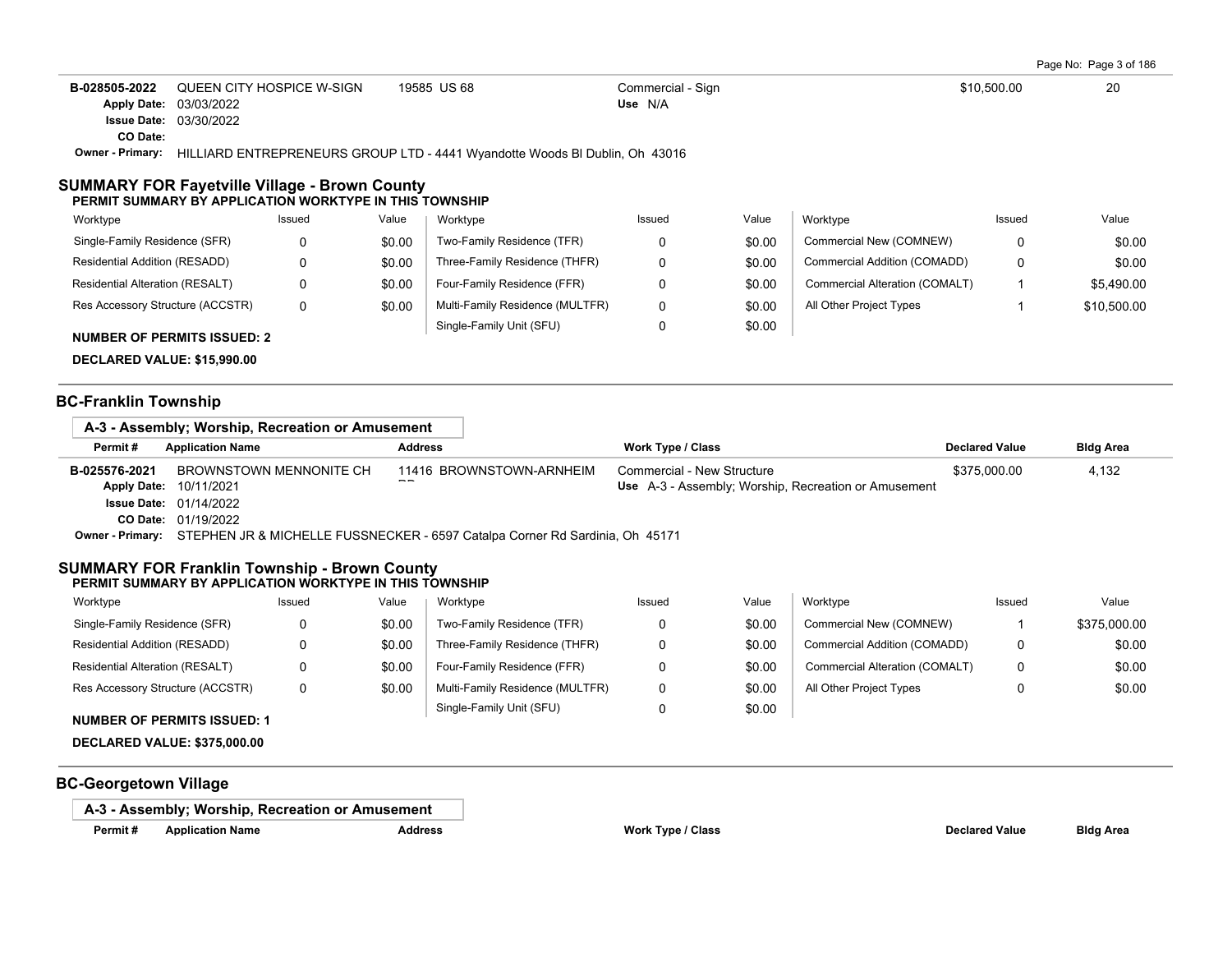| Page No: Page 4 of 186 |  |
|------------------------|--|
|------------------------|--|

| B-028429-2022<br><b>Apply Date:</b><br>CO Date:                       | ST GEORGE CHURCH HVAC<br>03/01/2022<br><b>Issue Date: 03/14/2022</b>                                            | 501 E STATE ST    | Commercial - Alteration<br>Use A-3 - Assembly; Worship, Recreation or Amusement                         | \$3,000.00            | 0                |
|-----------------------------------------------------------------------|-----------------------------------------------------------------------------------------------------------------|-------------------|---------------------------------------------------------------------------------------------------------|-----------------------|------------------|
|                                                                       |                                                                                                                 |                   | Owner - Primary: CONGREGATION OF ST. GEORGE ROMAN CATHOLIC CHURCH - 501 E State St Georgetown, Oh 45121 |                       |                  |
| <b>E</b> - Education                                                  |                                                                                                                 |                   |                                                                                                         |                       |                  |
| Permit#                                                               | <b>Application Name</b>                                                                                         | <b>Address</b>    | <b>Work Type / Class</b>                                                                                | <b>Declared Value</b> | <b>Bldg Area</b> |
| B-028758-2022<br><b>Apply Date:</b><br><b>Issue Date:</b><br>CO Date: | <b>GT ELEM ROOF RPLCMNT</b><br>03/10/2022<br>04/05/2022                                                         | 935 MT ORAB PIKE  | Commercial - Roof Replacement<br>Use E - Education                                                      | \$598,000.00          | 0                |
| Owner - Primary:                                                      | GEORGETOWN EXEMPTED VILLAGE SCHOOLS - 1043 Mt Orab Pi Georgetown, Oh 45121                                      |                   |                                                                                                         |                       |                  |
| B-028760-2022<br><b>Apply Date:</b><br><b>Issue Date:</b><br>CO Date: | GT JR-SR HS ROOF RPLCMNT<br>03/10/2022<br>04/06/2022                                                            | 987 MT ORAB PI    | Commercial - Roof Replacement<br>Use E - Education                                                      | \$671,000.00          | 0                |
| Owner - Primary:                                                      | GEORGETOWN EXEMPTED VILLAGE SCHOOLS - 1043 Mt Orab Pi Georgetown, Oh 45121                                      |                   |                                                                                                         |                       |                  |
|                                                                       | U - Utility & Miscellaneous                                                                                     |                   |                                                                                                         |                       |                  |
| Permit#                                                               | <b>Application Name</b>                                                                                         | <b>Address</b>    | <b>Work Type / Class</b>                                                                                | <b>Declared Value</b> | <b>Bldg Area</b> |
| B-025645-2021<br><b>Apply Date:</b><br><b>Issue Date:</b><br>CO Date: | ANTENNA VERIZON 413387<br>10/13/2021<br>03/11/2022                                                              | 729 S MAIN ST     | Commercial - Tower Alteration<br>Use U - Utility & Miscellaneous                                        | \$24,000.00           | 0                |
|                                                                       | Owner - Primary: VILLAGE OF GEORGETOWN OHIO - 301 S Main St Georgetown, Oh 45121                                |                   |                                                                                                         |                       |                  |
|                                                                       | <b>SUMMARY FOR Georgetown Village - Brown County</b><br>PERMIT SUMMARY BY APPLICATION WORKTYPE IN THIS TOWNSHIP |                   |                                                                                                         |                       |                  |
| Worktype                                                              | Issued                                                                                                          | Value<br>Worktype | Worktype<br>Value<br>Issued                                                                             | Issued                | Value            |
|                                                                       |                                                                                                                 |                   |                                                                                                         |                       |                  |

| Worktype                               | Issued | Value  | Worktype                        | Issued | Value  | Worktvpe                       | Issued | Value          |
|----------------------------------------|--------|--------|---------------------------------|--------|--------|--------------------------------|--------|----------------|
| Single-Family Residence (SFR)          |        | \$0.00 | Two-Family Residence (TFR)      |        | \$0.00 | Commercial New (COMNEW)        |        | \$0.00         |
| Residential Addition (RESADD)          |        | \$0.00 | Three-Family Residence (THFR)   |        | \$0.00 | Commercial Addition (COMADD)   | 0      | \$0.00         |
| <b>Residential Alteration (RESALT)</b> |        | \$0.00 | Four-Family Residence (FFR)     |        | \$0.00 | Commercial Alteration (COMALT) |        | \$1,296,000.00 |
| Res Accessory Structure (ACCSTR)       | 0      | \$0.00 | Multi-Family Residence (MULTFR) |        | \$0.00 | All Other Project Types        |        | \$1,293,000.00 |
| NUMBER OF BERMITS ISSUED. 4            |        |        | Single-Family Unit (SFU)        |        | \$0.00 |                                |        |                |

**NUMBER OF PERMITS ISSUED: 4**

**DECLARED VALUE: \$1,296,000.00**

# **BC-Green Township**

## **B - Business**

**Permit #** Application Name **Address Address Work Type / Class Work Type / Class Declared Value Bldg Area**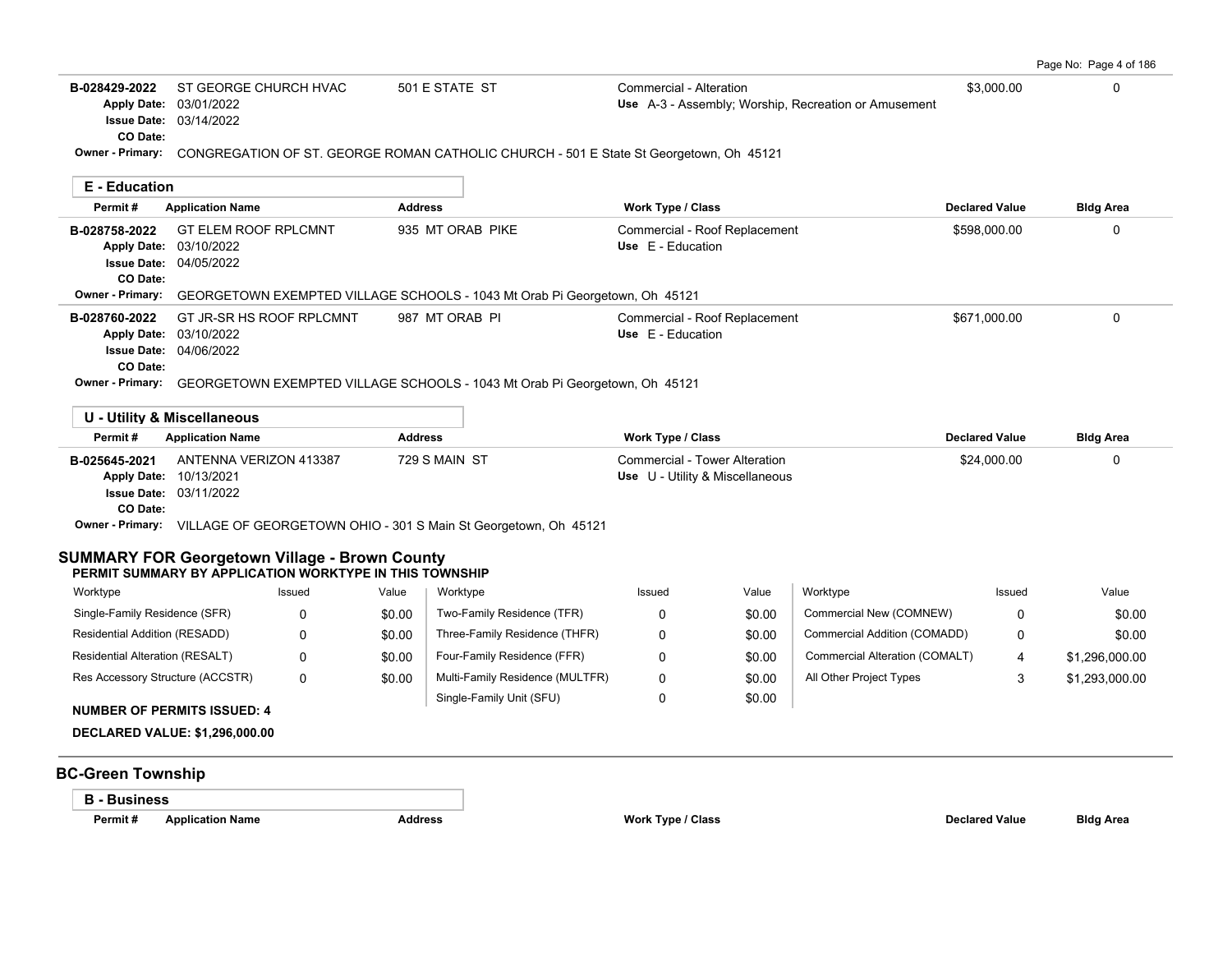Page No: Page 5 of 186

| B-027575-2022 | BRN CTY CHAMBER COMMERCE                                          | 720 N HIGH ST | Commercial - Occupancy | \$0.00 |  |  |  |  |  |
|---------------|-------------------------------------------------------------------|---------------|------------------------|--------|--|--|--|--|--|
|               | <b>Apply Date: 01/12/2022</b>                                     |               | Use B - Business       |        |  |  |  |  |  |
|               | <b>Issue Date: 02/04/2022</b>                                     |               |                        |        |  |  |  |  |  |
|               | <b>CO Date: 02/09/2022</b>                                        |               |                        |        |  |  |  |  |  |
|               | <b>Owner - Primary:</b> ROY WEEDLE - Po Box 391 Mt Orab, Oh 45154 |               |                        |        |  |  |  |  |  |

#### **SUMMARY FOR Green Township - Brown County PERMIT SUMMARY BY APPLICATION WORKTYPE IN THIS TOWNSHIP**

| Worktype                               | Issued | Value  | Worktype                        | Issued | Value  | Worktype                       | Issued | Value  |
|----------------------------------------|--------|--------|---------------------------------|--------|--------|--------------------------------|--------|--------|
| Single-Family Residence (SFR)          |        | \$0.00 | Two-Family Residence (TFR)      |        | \$0.00 | Commercial New (COMNEW)        | 0      | \$0.00 |
| Residential Addition (RESADD)          |        | \$0.00 | Three-Family Residence (THFR)   |        | \$0.00 | Commercial Addition (COMADD)   | 0      | \$0.00 |
| <b>Residential Alteration (RESALT)</b> |        | \$0.00 | Four-Family Residence (FFR)     |        | \$0.00 | Commercial Alteration (COMALT) |        | \$0.00 |
| Res Accessory Structure (ACCSTR)       | 0      | \$0.00 | Multi-Family Residence (MULTFR) |        | \$0.00 | All Other Project Types        |        | \$0.00 |
| <b>NUMBER OF PERMITS ISSUED: 1</b>     |        |        | Single-Family Unit (SFU)        |        | \$0.00 |                                |        |        |

**DECLARED VALUE: \$0.00**

### **BC-Jefferson Township**

|                         | U - Utility & Miscellaneous                      |                |                                 |                       |                  |
|-------------------------|--------------------------------------------------|----------------|---------------------------------|-----------------------|------------------|
| Permit#                 | <b>Application Name</b>                          | <b>Address</b> | <b>Work Type / Class</b>        | <b>Declared Value</b> | <b>Bldg Area</b> |
| B-025905-2021           | ANTENNA VERIZON 81770                            | 7923 CONN RD   | Commercial - Tower Alteration   | \$9.000.00            | 0                |
| <b>Apply Date:</b>      | 10/23/2021                                       |                | Use U - Utility & Miscellaneous |                       |                  |
|                         | <b>Issue Date: 03/11/2022</b>                    |                |                                 |                       |                  |
| CO Date:                |                                                  |                |                                 |                       |                  |
| <b>Owner - Primary:</b> | DANNY CONN - 7923 Conn Rd Russellville, Oh 45168 |                |                                 |                       |                  |

#### **SUMMARY FOR Jefferson Township - Brown County PERMIT SUMMARY BY APPLICATION WORKTYPE IN THIS TOWNSHIP**

| Worktype                         | Issued | Value  | Worktype                        | Issued | Value  | Worktype                       | Issued | Value      |
|----------------------------------|--------|--------|---------------------------------|--------|--------|--------------------------------|--------|------------|
| Single-Family Residence (SFR)    | O      | \$0.00 | Two-Family Residence (TFR)      |        | \$0.00 | Commercial New (COMNEW)        | 0      | \$0.00     |
| Residential Addition (RESADD)    |        | \$0.00 | Three-Family Residence (THFR)   |        | \$0.00 | Commercial Addition (COMADD)   | 0      | \$0.00     |
| Residential Alteration (RESALT)  |        | \$0.00 | Four-Family Residence (FFR)     |        | \$0.00 | Commercial Alteration (COMALT) |        | \$9,000.00 |
| Res Accessory Structure (ACCSTR) | 0      | \$0.00 | Multi-Family Residence (MULTFR) |        | \$0.00 | All Other Project Types        |        | \$9,000.00 |
|                                  |        |        | Single-Family Unit (SFU)        |        | \$0.00 |                                |        |            |

## **NUMBER OF PERMITS ISSUED: 1**

**DECLARED VALUE: \$9,000.00**

### **BC-Mt Orab Village**

**N/A**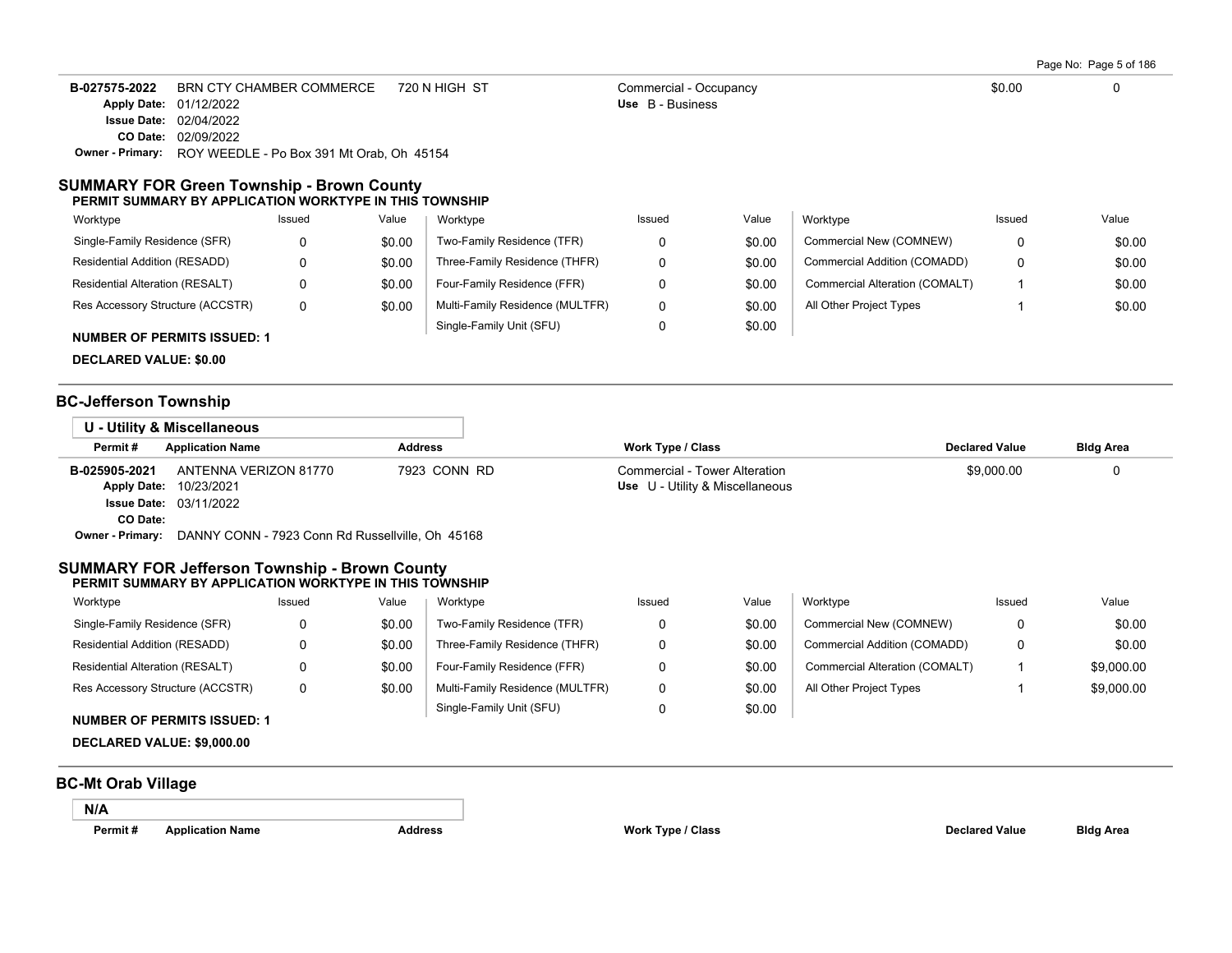| Page No: Page 6 of 186 |  |
|------------------------|--|
|                        |  |

| F-028342-2022                                        | <b>COLUMBIA CARE FA</b><br>Apply Date: 02/24/2022<br><b>Issue Date: 03/26/2022</b><br>CO Date: 04/11/2022<br>Owner - Primary: NAMOH KENTUCKY, INC - Po Box 12530 Norwood, Oh 45212             | 223 HOMAN WAY  | Fire Protection Systems - Fire Alarm<br>Use N/A                  | \$600.00              | $\Omega$         |
|------------------------------------------------------|------------------------------------------------------------------------------------------------------------------------------------------------------------------------------------------------|----------------|------------------------------------------------------------------|-----------------------|------------------|
|                                                      | <b>U - Utility &amp; Miscellaneous</b>                                                                                                                                                         |                |                                                                  |                       |                  |
| Permit#                                              | <b>Application Name</b>                                                                                                                                                                        | <b>Address</b> | <b>Work Type / Class</b>                                         | <b>Declared Value</b> | <b>Bldg Area</b> |
| B-028497-2022                                        | <b>SPECTRUM ELEC</b><br>Apply Date: 03/02/2022<br><b>Issue Date: 03/30/2022</b><br>CO Date: 04/22/2022<br>Owner - Primary: TRUSTEES OF THE HAMLET OF MT ORAB - 211 S High St Mt Orab, Oh 45154 | 105 SPICE ST   | Commercial - Alteration<br>Use U - Utility & Miscellaneous       | \$1,000.00            | 0                |
| B-028498-2022                                        | <b>SPECTRUM ELEC</b><br>Apply Date: 03/02/2022<br>Issue Date: 03/30/2022<br>CO Date: 04/22/2022<br>Owner - Primary: TRUSTEES OF THE HAMLET OF MT ORAB - 211 S High St Mt Orab, Oh 45154        | 105 SPICE ST   | Commercial - Alteration<br>Use U - Utility & Miscellaneous       | \$1,000.00            | 0                |
| B-028736-2022<br>CO Date:                            | AT&T SOH2399 MT ORAB DT<br>Apply Date: 03/10/2022<br><b>Issue Date: 04/11/2022</b>                                                                                                             | 105 SPICE ST   | Commercial - Tower Alteration<br>Use U - Utility & Miscellaneous | \$0.00                | $\mathbf 0$      |
|                                                      | Owner - Primary: TRUSTEES OF THE HAMLET OF MT ORAB - 211 S High St Mt Orab, Oh 45154                                                                                                           |                |                                                                  |                       |                  |
| B-028737-2022<br>CO Date:<br>Owner - Primary:        | <b>BILLBOARD</b><br>Apply Date: 03/10/2022<br><b>Issue Date: 04/27/2022</b>                                                                                                                    | 107 DEAN DR    | Commercial - Sign<br>Use U - Utility & Miscellaneous             | \$10,000.00           | 1,152            |
|                                                      | HAROLD & MARY CAMPBELL - 292 Cherokee Tr Dry Ridge, Ky 41035                                                                                                                                   |                |                                                                  |                       |                  |
| B-028740-2022<br>CO Date:<br><b>Owner - Primary:</b> | <b>BILLBOARD</b><br>Apply Date: 03/10/2022<br>Issue Date: 04/27/2022                                                                                                                           | 100 DEAN RD    | Commercial - Sign<br>Use U - Utility & Miscellaneous             | \$10,000.00           | 1,152            |
|                                                      | HAROLD & MARY CAMPBELL - 292 Cherokee Tr Dry Ridge, Ky 41035                                                                                                                                   |                |                                                                  |                       |                  |
| B-028974-2022<br>CO Date:                            | TRUE TASTE WINDMILL<br>Apply Date: 03/15/2022<br><b>Issue Date: 04/18/2022</b><br>Owner - Primary: WCB WARD - 16943 Sr 136 Winchester, Oh 45697                                                | 200 32 PARKWAY | Commercial - Sign<br>Use U - Utility & Miscellaneous             | \$4,300.00            | 44               |
| B-029182-2022<br>CO Date:                            | MT ORAB FOOD CT W-SIGNS<br>Apply Date: 03/22/2022<br>Issue Date: 04/18/2022                                                                                                                    | 103 GLOVER DR  | Commercial - Sign<br>Use U - Utility & Miscellaneous             | \$8,955.00            | 68               |
|                                                      | Owner - Primary: MT ORAB FOOD COURT - 103 Glover Dr Mt Orab, Oh 45154                                                                                                                          |                |                                                                  |                       |                  |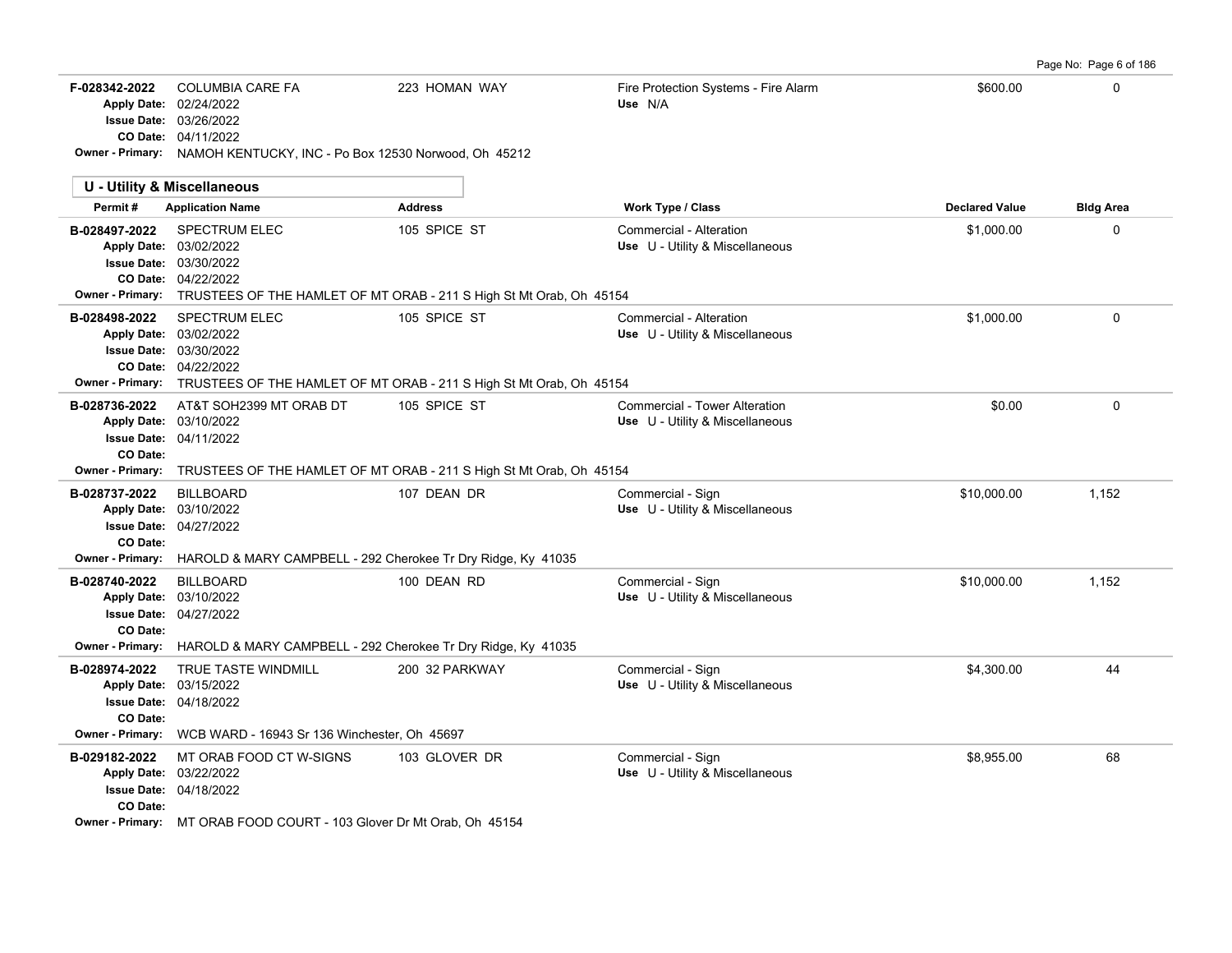Page No: Page 7 of 186

| B-029537-2022 | MT ORAB FOOD CT W-SIGN        | 103 GLOVER DR     | Commercial - Sign               | \$8.955.00 | 68 |
|---------------|-------------------------------|-------------------|---------------------------------|------------|----|
|               | Apply Date: 04/08/2022        |                   | Use U - Utility & Miscellaneous |            |    |
|               | <b>Issue Date: 04/15/2022</b> |                   |                                 |            |    |
| CO Date:      |                               |                   |                                 |            |    |
| __            |                               | _ _ _ _ _ _ _ _ _ |                                 |            |    |

**Owner - Primary:** MT ORAB FOOD COURT - 103 Glover Dr Mt Orab, Oh 45154

#### **SUMMARY FOR Mt Orab Village - Brown County PERMIT SUMMARY BY APPLICATION WORKTYPE IN THIS TOWNSHIP**

| Worktype                           | Issued | Value  | Worktype                        | Issued | Value  | Worktype                       | Issued | Value       |
|------------------------------------|--------|--------|---------------------------------|--------|--------|--------------------------------|--------|-------------|
| Single-Family Residence (SFR)      | 0      | \$0.00 | Two-Family Residence (TFR)      |        | \$0.00 | Commercial New (COMNEW)        |        | \$0.00      |
| Residential Addition (RESADD)      | 0      | \$0.00 | Three-Family Residence (THFR)   |        | \$0.00 | Commercial Addition (COMADD)   |        | \$0.00      |
| Residential Alteration (RESALT)    | 0      | \$0.00 | Four-Family Residence (FFR)     |        | \$0.00 | Commercial Alteration (COMALT) |        | \$2,000.00  |
| Res Accessory Structure (ACCSTR)   | 0      | \$0.00 | Multi-Family Residence (MULTFR) |        | \$0.00 | All Other Project Types        |        | \$42,810.00 |
| <b>NUMBER OF PERMITS ISSUED: 9</b> |        |        | Single-Family Unit (SFU)        |        | \$0.00 |                                |        |             |

**DECLARED VALUE: \$44,810.00**

### **BC-Perry Township**

|                         | U - Utility & Miscellaneous                                    |                 |                   |                                 |                       |                  |
|-------------------------|----------------------------------------------------------------|-----------------|-------------------|---------------------------------|-----------------------|------------------|
| Permit#                 | <b>Application Name</b>                                        | <b>Address</b>  | Work Type / Class |                                 | <b>Declared Value</b> | <b>Bldg Area</b> |
| B-028572-2022           | APPALACHIAN JNCTN POLE SGN                                     | 19009 US RTE 68 | Commercial - Sign |                                 | \$26,000.00           | 66               |
|                         | <b>Apply Date: 03/04/2022</b>                                  |                 |                   | Use U - Utility & Miscellaneous |                       |                  |
|                         | <b>Issue Date: 04/05/2022</b>                                  |                 |                   |                                 |                       |                  |
| CO Date:                |                                                                |                 |                   |                                 |                       |                  |
| <b>Owner - Primary:</b> | JUDITH & MARK THIERGARTNER - Po Box 364 Fayetteville, Oh 45118 |                 |                   |                                 |                       |                  |

#### **SUMMARY FOR Perry Township - Brown County PERMIT SUMMARY BY APPLICATION WORKTYPE IN THIS TOWNSHIP**

| Worktype                         | Issued | Value  | Worktype                        | Issued | Value  | Worktype                       | Issued | Value       |
|----------------------------------|--------|--------|---------------------------------|--------|--------|--------------------------------|--------|-------------|
| Single-Family Residence (SFR)    |        | \$0.00 | Two-Family Residence (TFR)      |        | \$0.00 | Commercial New (COMNEW)        |        | \$0.00      |
| Residential Addition (RESADD)    |        | \$0.00 | Three-Family Residence (THFR)   |        | \$0.00 | Commercial Addition (COMADD)   |        | \$0.00      |
| Residential Alteration (RESALT)  |        | \$0.00 | Four-Family Residence (FFR)     |        | \$0.00 | Commercial Alteration (COMALT) |        | \$0.00      |
| Res Accessory Structure (ACCSTR) |        | \$0.00 | Multi-Family Residence (MULTFR) |        | \$0.00 | All Other Project Types        |        | \$26,000.00 |
|                                  |        |        | Single-Family Unit (SFU)        |        | \$0.00 |                                |        |             |

- **NUMBER OF PERMITS ISSUED: 1**
- **DECLARED VALUE: \$26,000.00**

### **BC-Pleasant Township**

**S-1 - Storage; Moderate Hazard**

**Permit # Application Name Address Work Type / Class Declared Value Bldg Area**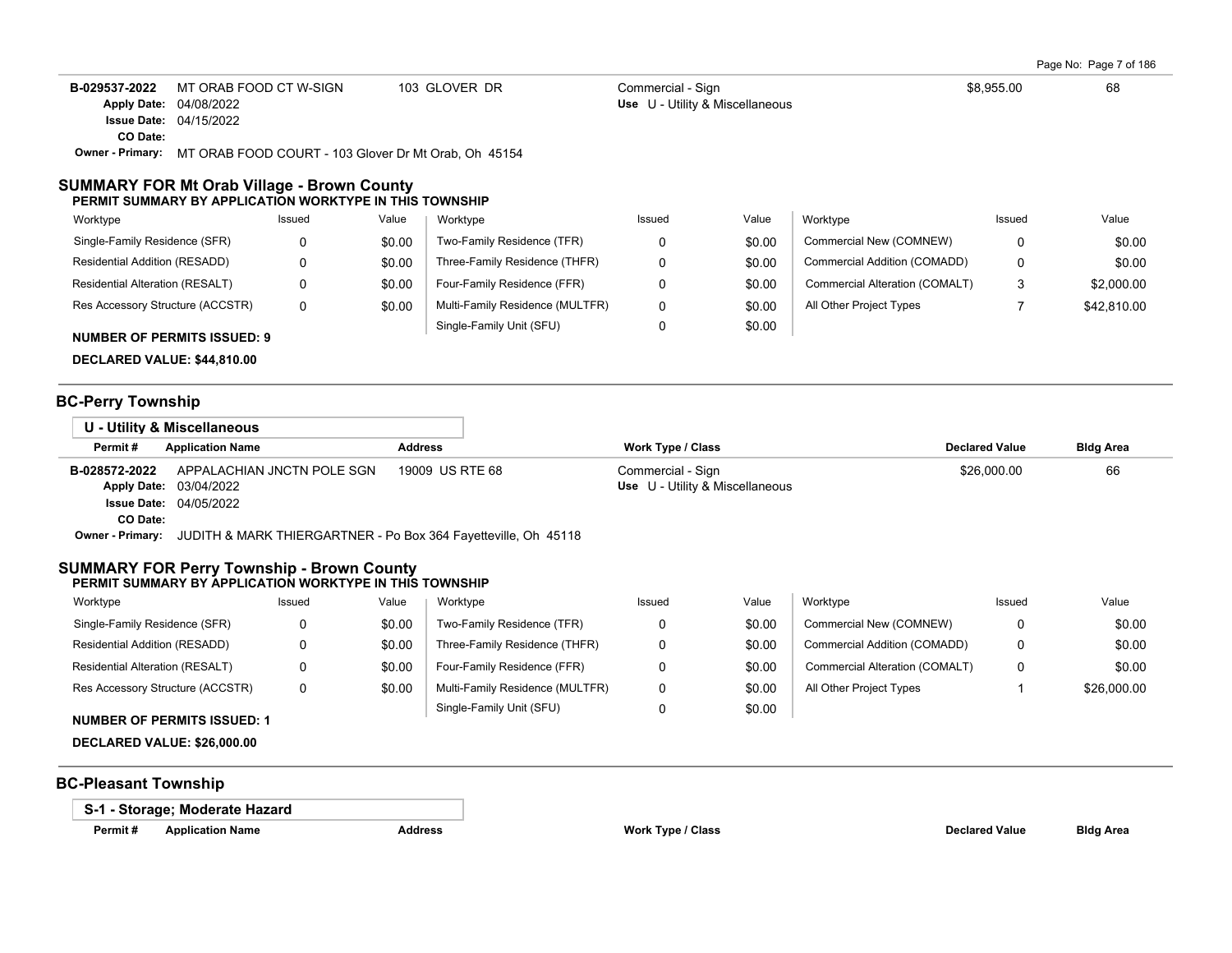Page No: Page 8 of 186

| B-024953-2021                 | CYLINDER RECYCLERS                                       | 4355 SUNSHINE RD | Commercial - New Structure         | \$250,000.00 | 7.020 |
|-------------------------------|----------------------------------------------------------|------------------|------------------------------------|--------------|-------|
| <b>Apply Date: 09/22/2021</b> |                                                          |                  | Use S-1 - Storage: Moderate Hazard |              |       |
|                               | <b>Issue Date: 01/07/2022</b>                            |                  |                                    |              |       |
| CO Date:                      |                                                          |                  |                                    |              |       |
| <b>Owner - Primary:</b>       | JAMES HEMEON - 40 Thurston Point Rd Glovcester, Ma 01930 |                  |                                    |              |       |

### **SUMMARY FOR Pleasant Township - Brown County PERMIT SUMMARY BY APPLICATION WORKTYPE IN THIS TOWNSHIP**

| Worktype                           | Issued | Value  | Worktype                        | Issued | Value  | Worktype                       | Issued | Value        |
|------------------------------------|--------|--------|---------------------------------|--------|--------|--------------------------------|--------|--------------|
| Single-Family Residence (SFR)      | 0      | \$0.00 | Two-Family Residence (TFR)      |        | \$0.00 | Commercial New (COMNEW)        |        | \$250,000.00 |
| Residential Addition (RESADD)      | 0      | \$0.00 | Three-Family Residence (THFR)   |        | \$0.00 | Commercial Addition (COMADD)   | 0      | \$0.00       |
| Residential Alteration (RESALT)    | 0      | \$0.00 | Four-Family Residence (FFR)     |        | \$0.00 | Commercial Alteration (COMALT) | 0      | \$0.00       |
| Res Accessory Structure (ACCSTR)   | 0      | \$0.00 | Multi-Family Residence (MULTFR) | 0      | \$0.00 | All Other Project Types        |        | \$0.00       |
| <b>NUMBER OF PERMITS ISSUED: 1</b> |        |        | Single-Family Unit (SFU)        |        | \$0.00 |                                |        |              |

**DECLARED VALUE: \$250,000.00**

# **BC-Ripley Village**

| Permit#<br><b>Application Name</b>                                                                                                                                 | <b>Address</b>                                                                            | <b>Work Type / Class</b>                                                             | <b>Declared Value</b> | <b>Bldg Area</b> |  |
|--------------------------------------------------------------------------------------------------------------------------------------------------------------------|-------------------------------------------------------------------------------------------|--------------------------------------------------------------------------------------|-----------------------|------------------|--|
| <b>RIPLEY SODA SHOPPE FA</b><br>F-027746-2022<br>01/24/2022<br><b>Apply Date:</b><br><b>Issue Date: 02/10/2022</b><br>CO Date:<br><b>Owner - Primary:</b>          | 8 N FRONT ST                                                                              | Fire Protection Systems - Fire Alarm<br>Use A-2 - Assembly; Banquet Hall, Restaurant | \$10,000.00           | 2,400            |  |
| MARTIN WISBEY - 239 Klotter Av Cincinnati, Oh 45219                                                                                                                |                                                                                           |                                                                                      |                       |                  |  |
| <b>B</b> - Business                                                                                                                                                |                                                                                           |                                                                                      |                       |                  |  |
| Permit#<br><b>Application Name</b>                                                                                                                                 | <b>Address</b>                                                                            | Work Type / Class                                                                    | <b>Declared Value</b> | <b>Bldg Area</b> |  |
| 113 MAIN ST SALON<br>B-022867-2021<br>06/28/2021<br><b>Apply Date:</b><br>02/02/2022<br><b>Issue Date:</b><br>CO Date:                                             | 113 MAIN ST                                                                               | Commercial - Alteration<br>Use B - Business                                          | \$60,000.00           | 1,318            |  |
| <b>Owner - Primary:</b><br>CANDICE STIVERS - 6184 Ripley Day Hill Rd Ripley, Oh 45167                                                                              |                                                                                           |                                                                                      |                       |                  |  |
| <b>R</b> - Residential RCO                                                                                                                                         |                                                                                           |                                                                                      |                       |                  |  |
| Permit#<br><b>Application Name</b>                                                                                                                                 | <b>Address</b>                                                                            | <b>Work Type / Class</b>                                                             | <b>Declared Value</b> | <b>Bldg Area</b> |  |
| RIVERVIEW ELEC RPR, APT 18<br>B-027425-2022<br><b>Apply Date:</b><br>01/04/2022<br><b>Issue Date: 01/04/2022</b><br>CO Date: 01/10/2022<br><b>Owner - Primary:</b> | 101 GOVERNOR ST<br>RIVERVIEW PL LIMITED PART - 229 Huber Village By Westerville, Oh 43081 | Commercial - Alteration<br>Use R - Residential RCO                                   | \$700.00              | 0                |  |
| R-2 - Residential; Apt, Hotel, Non-Transient                                                                                                                       |                                                                                           |                                                                                      |                       |                  |  |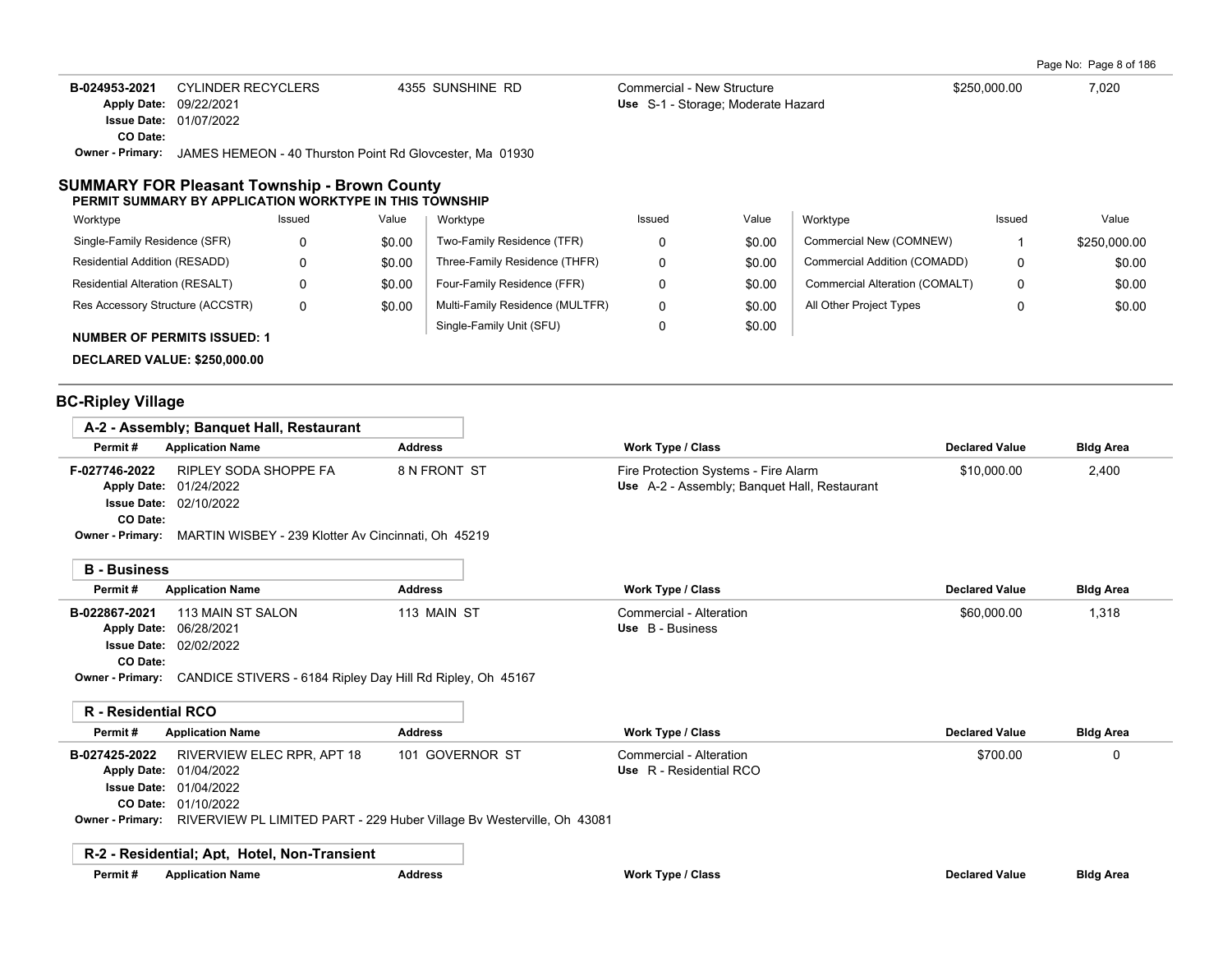Page No: Page 9 of 186 **B-027420-2022** RIVERVIEW ELEC RPR, APT 1 101 GOVERNOR ST Commercial - Alteration 6 100 100 100 100 100 100 100 10 01/10/2022 **CO Date:** 01/04/2022 **Issue Date:** Apply Date: 01/04/2022 **Apply Date: Use** R-2 - Residential; Apt, Hotel, Non-Transient **Owner - Primary:** RIVERVIEW PL LIMITED PART - 229 Huber Village Bv Westerville, Oh 43081 **B-027421-2022** \$700.00 0 RIVERVIEW ELEC RPR, APT 2 101 GOVERNOR ST Commercial - Alteration 01/10/2022 **CO Date:** 01/04/2022 **Issue Date:** Apply Date: 01/04/2022 Use R-2 - Residential; Apt, Hotel, Non-Transient **Owner - Primary:** RIVERVIEW PL LIMITED PART - 229 Huber Village Bv Westerville, Oh 43081 **B-027422-2022** \$700.00 0 RIVERVIEW ELEC RPR, APT 3 101 GOVERNOR ST Commercial - Alteration 01/10/2022 **CO Date:** 01/04/2022 **Issue Date:** Apply Date: 01/04/2022 **Apply Date: Use** R-2 - Residential; Apt, Hotel, Non-Transient **Owner - Primary:** RIVERVIEW PL LIMITED PART - 229 Huber Village Bv Westerville, Oh 43081 **B-027423-2022** RIVERVIEW ELEC RPR, APT 16 101 GOVERNOR ST Commercial - Alteration 6 100 00 100 100 00 00 00 00 0 01/10/2022 **CO Date:** 01/04/2022 **Issue Date:** Apply Date: 01/04/2022 Use R-2 - Residential; Apt, Hotel, Non-Transient **Owner - Primary:** RIVERVIEW PL LIMITED PART - 229 Huber Village Bv Westerville, Oh 43081 **B-027424-2022** RIVERVIEW ELEC RPR, APT 17 101 GOVERNOR ST Commercial - Alteration 6 67 100 10 10 10 10 10 10 10 01/10/2022 **CO Date:** 01/04/2022 **Issue Date:** Apply Date: 01/04/2022 Use R-2 - Residential; Apt, Hotel, Non-Transient **Owner - Primary:** RIVERVIEW PL LIMITED PART - 229 Huber Village Bv Westerville, Oh 43081 **SUMMARY FOR Ripley Village - Brown County PERMIT SUMMARY BY APPLICATION WORKTYPE IN THIS TOWNSHIP** Issued Value Issued Value Worktype Issued Value Worktype **Worktype** 

| <b>VVUINIVUE</b>                 | 1554 <del>c</del> u | valuc  | <b>VVUINLYDE</b>                | issucu | valuc  | <b>VYUINLYDE</b>               | issucu   | valuc       |
|----------------------------------|---------------------|--------|---------------------------------|--------|--------|--------------------------------|----------|-------------|
| Single-Family Residence (SFR)    |                     | \$0.00 | Two-Family Residence (TFR)      |        | \$0.00 | Commercial New (COMNEW)        | $\Omega$ | \$0.00      |
| Residential Addition (RESADD)    |                     | \$0.00 | Three-Family Residence (THFR)   |        | \$0.00 | Commercial Addition (COMADD)   | $\Omega$ | \$0.00      |
| Residential Alteration (RESALT)  |                     | \$0.00 | Four-Family Residence (FFR)     |        | \$0.00 | Commercial Alteration (COMALT) |          | \$64,200.00 |
| Res Accessory Structure (ACCSTR) |                     | \$0.00 | Multi-Family Residence (MULTFR) |        | \$0.00 | All Other Project Types        |          | \$10,000.00 |
|                                  |                     |        | Single-Family Unit (SFU)        |        | \$0.00 |                                |          |             |

# **NUMBER OF PERMITS ISSUED: 8**

**DECLARED VALUE: \$74,200.00**

### **BC-Sardinia Village**

| E - Education |                                                                     |                |                          |                       |                  |  |  |  |  |
|---------------|---------------------------------------------------------------------|----------------|--------------------------|-----------------------|------------------|--|--|--|--|
| Permit#       | <b>Application Name</b>                                             | <b>Address</b> | <b>Work Type / Class</b> | <b>Declared Value</b> | <b>Bldg Area</b> |  |  |  |  |
| B-028766-2022 | BR CTY CHRISTIAN ACADEMY                                            | 116 COLLEGE DR | Commercial - Occupancy   | \$0.00                |                  |  |  |  |  |
|               | Use E - Education<br>Apply Date: 03/10/2022                         |                |                          |                       |                  |  |  |  |  |
|               | <b>Issue Date: 03/24/2022</b>                                       |                |                          |                       |                  |  |  |  |  |
|               | CO Date: 04/05/2022                                                 |                |                          |                       |                  |  |  |  |  |
|               | <b>Owner - Primary:</b> BECKAR LLC - 107 Young Dr Mt Orab, Oh 45154 |                |                          |                       |                  |  |  |  |  |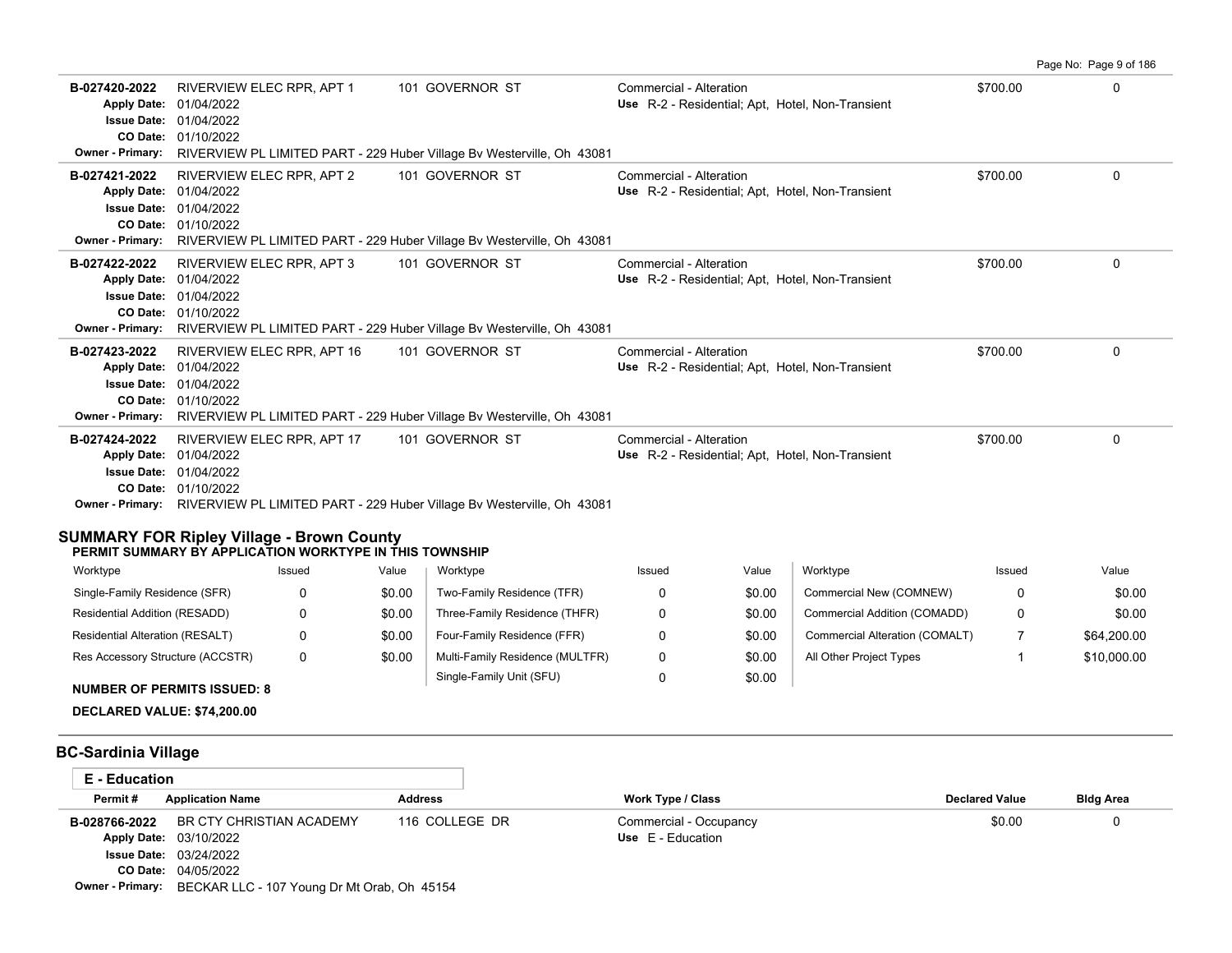| S-1 - Storage: Moderate Hazard                          |                         |                                                                   |                |                                 |                            |                                    |                                |                       |                  |
|---------------------------------------------------------|-------------------------|-------------------------------------------------------------------|----------------|---------------------------------|----------------------------|------------------------------------|--------------------------------|-----------------------|------------------|
| Permit#                                                 | <b>Application Name</b> |                                                                   | <b>Address</b> |                                 | <b>Work Type / Class</b>   |                                    |                                | <b>Declared Value</b> | <b>Bldg Area</b> |
| B-027391-2021                                           |                         | SARDINIA STORE & LOCK BLDG 8                                      | 6844 KAY RD    |                                 | Commercial - New Structure |                                    |                                | \$100,000.00          | 7,200            |
| <b>Apply Date:</b>                                      | 12/29/2021              |                                                                   |                |                                 |                            | Use S-1 - Storage; Moderate Hazard |                                |                       |                  |
| <b>Issue Date:</b>                                      | 01/31/2022              |                                                                   |                |                                 |                            |                                    |                                |                       |                  |
| CO Date:                                                |                         |                                                                   |                |                                 |                            |                                    |                                |                       |                  |
| <b>Owner - Primary:</b>                                 |                         | JEFF WILSON - 12338 Martin Alexander Rd Sardinia, Oh 45171        |                |                                 |                            |                                    |                                |                       |                  |
| SUMMARY FOR Sardinia Village - Brown County<br>Worktype |                         | PERMIT SUMMARY BY APPLICATION WORKTYPE IN THIS TOWNSHIP<br>Issued | Value          | Worktype                        | Issued                     | Value                              | Worktype                       | Issued                | Value            |
| Single-Family Residence (SFR)                           |                         | 0                                                                 | \$0.00         | Two-Family Residence (TFR)      | 0                          | \$0.00                             | Commercial New (COMNEW)        |                       | \$100,000.00     |
| Residential Addition (RESADD)                           |                         | 0                                                                 | \$0.00         | Three-Family Residence (THFR)   | 0                          | \$0.00                             | Commercial Addition (COMADD)   | 0                     | \$0.00           |
| Residential Alteration (RESALT)                         |                         | 0                                                                 | \$0.00         | Four-Family Residence (FFR)     | 0                          | \$0.00                             | Commercial Alteration (COMALT) |                       | \$0.00           |
| Res Accessory Structure (ACCSTR)                        |                         | 0                                                                 | \$0.00         | Multi-Family Residence (MULTFR) | 0                          | \$0.00                             | All Other Project Types        |                       | \$0.00           |
|                                                         |                         |                                                                   |                | Single-Family Unit (SFU)        | 0                          | \$0.00                             |                                |                       |                  |

#### **NUMBER OF PERMITS ISSUED: 2**

**DECLARED VALUE: \$100,000.00**

## **BC-Sterling Township**

|                  | S-1 - Storage; Moderate Hazard                   |                        |                                    |                       |                  |
|------------------|--------------------------------------------------|------------------------|------------------------------------|-----------------------|------------------|
| Permit#          | <b>Application Name</b>                          | <b>Address</b>         | Work Type / Class                  | <b>Declared Value</b> | <b>Bldg Area</b> |
| B-017370-2020    | IP REFRIGERATION                                 | 1930 GREENBUSH COBB RD | Commercial - New Structure         | \$112,000.00          | 6,000            |
|                  | <b>Apply Date: 11/12/2020</b>                    |                        | Use S-1 - Storage: Moderate Hazard |                       |                  |
|                  | <b>Issue Date: 03/15/2022</b>                    |                        |                                    |                       |                  |
| CO Date:         |                                                  |                        |                                    |                       |                  |
| Owner - Primary: | IP REFRIGERATION - Po Box 1014 Milford, Oh 45150 |                        |                                    |                       |                  |

## **SUMMARY FOR Sterling Township - Brown County**

#### **PERMIT SUMMARY BY APPLICATION WORKTYPE IN THIS TOWNSHIP**

| Worktype                           | Issued | Value  | Worktype                        | Issued | Value  | Worktype                       | Issued | Value        |
|------------------------------------|--------|--------|---------------------------------|--------|--------|--------------------------------|--------|--------------|
| Single-Family Residence (SFR)      |        | \$0.00 | Two-Family Residence (TFR)      |        | \$0.00 | Commercial New (COMNEW)        |        | \$112,000.00 |
| Residential Addition (RESADD)      |        | \$0.00 | Three-Family Residence (THFR)   |        | \$0.00 | Commercial Addition (COMADD)   |        | \$0.00       |
| Residential Alteration (RESALT)    |        | \$0.00 | Four-Family Residence (FFR)     |        | \$0.00 | Commercial Alteration (COMALT) |        | \$0.00       |
| Res Accessory Structure (ACCSTR)   |        | \$0.00 | Multi-Family Residence (MULTFR) |        | \$0.00 | All Other Project Types        |        | \$0.00       |
| <b>NUMBER OF PERMITS ISSUED: 1</b> |        |        | Single-Family Unit (SFU)        |        | \$0.00 |                                |        |              |
|                                    |        |        |                                 |        |        |                                |        |              |

**DECLARED VALUE: \$112,000.00**

## **BC-Washington Township**

**S-1 - Storage; Moderate Hazard**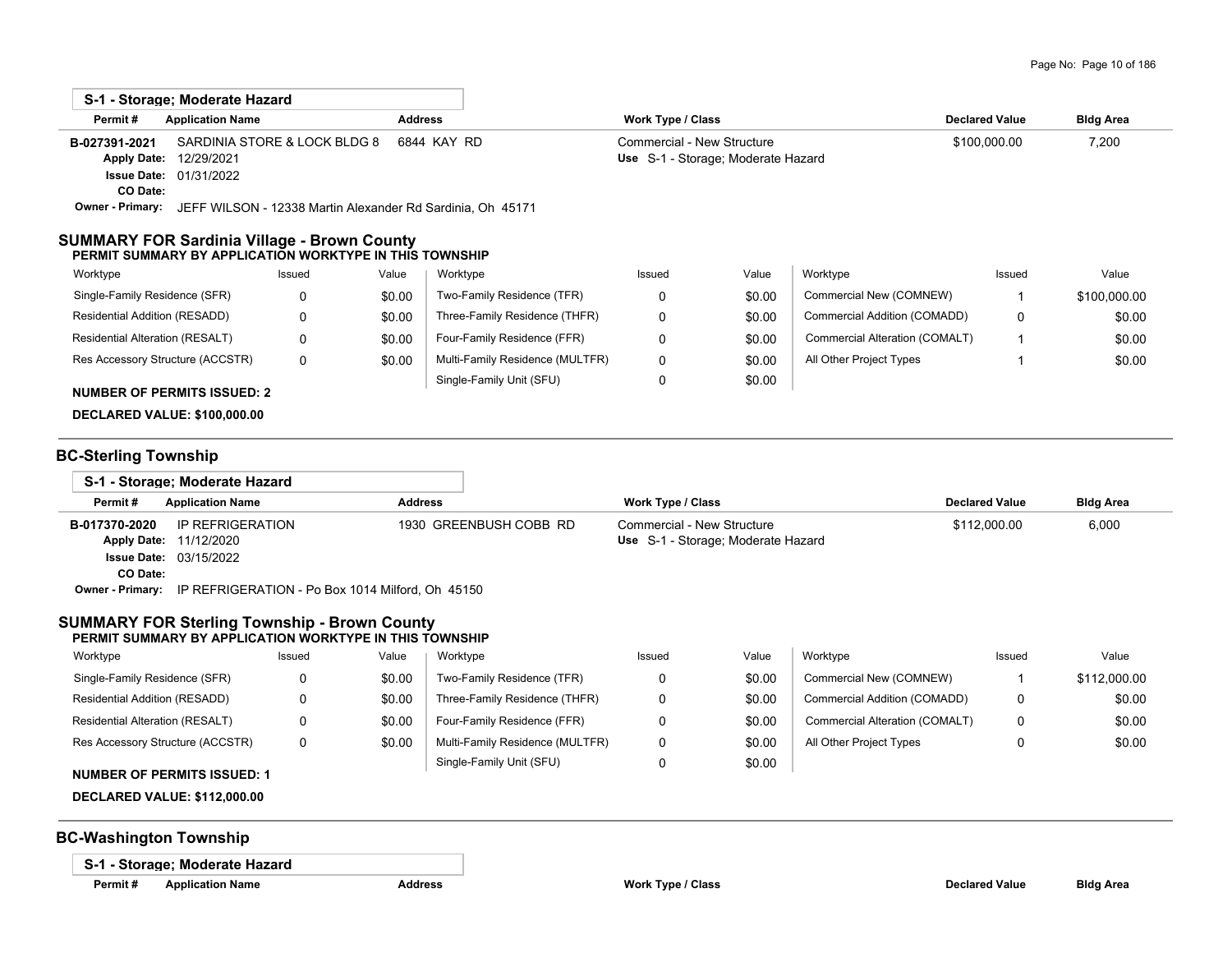|  | Page No: Page 11 of 186 |  |  |  |  |  |
|--|-------------------------|--|--|--|--|--|
|--|-------------------------|--|--|--|--|--|

| B-029273-2022<br><b>Apply Date:</b><br><b>Issue Date: 04/18/2022</b><br>CO Date:                                 | AJ STRASINGER STRG BLDG<br>03/25/2022 |                                                   |                | 7651 TRI COUNTY HWY                                                           | Commercial - New Structure<br>Use S-1 - Storage; Moderate Hazard |                                    |                                | \$215,000.00          | 11,520           |
|------------------------------------------------------------------------------------------------------------------|---------------------------------------|---------------------------------------------------|----------------|-------------------------------------------------------------------------------|------------------------------------------------------------------|------------------------------------|--------------------------------|-----------------------|------------------|
| <b>Owner - Primary:</b>                                                                                          |                                       |                                                   |                | CRYSTAL & ANDREW STRASINGER - 7681 Tri Co Hwy Sardinia, Oh 45171              |                                                                  |                                    |                                |                       |                  |
| B-029274-2022<br>Apply Date: 03/25/2022<br><b>Issue Date: 04/18/2022</b>                                         | AJ STRASINGER STRG BLDG               |                                                   |                | 7681 TRI COUNTY HWY                                                           | Commercial - New Structure                                       | Use S-1 - Storage; Moderate Hazard |                                | \$215,000.00          | 11,520           |
| CO Date:                                                                                                         |                                       |                                                   |                | Owner - Primary: TERESA & KENNETH VANCE - 5562 Hwy 205 Grassy Creek, Ky 41352 |                                                                  |                                    |                                |                       |                  |
| <b>SUMMARY FOR Washington Township - Brown County</b><br>PERMIT SUMMARY BY APPLICATION WORKTYPE IN THIS TOWNSHIP |                                       |                                                   |                |                                                                               |                                                                  |                                    |                                |                       |                  |
| Worktype                                                                                                         |                                       | Issued                                            | Value          | Worktype                                                                      | Issued                                                           | Value                              | Worktype                       | Issued                | Value            |
| Single-Family Residence (SFR)                                                                                    |                                       | 0                                                 | \$0.00         | Two-Family Residence (TFR)                                                    | 0                                                                | \$0.00                             | Commercial New (COMNEW)        | 2                     | \$430,000.00     |
| Residential Addition (RESADD)                                                                                    |                                       | 0                                                 | \$0.00         | Three-Family Residence (THFR)                                                 | 0                                                                | \$0.00                             | Commercial Addition (COMADD)   | 0                     | \$0.00           |
| Residential Alteration (RESALT)                                                                                  |                                       | 0                                                 | \$0.00         | Four-Family Residence (FFR)                                                   | 0                                                                | \$0.00                             | Commercial Alteration (COMALT) | 0                     | \$0.00           |
| Res Accessory Structure (ACCSTR)                                                                                 |                                       | 0                                                 | \$0.00         | Multi-Family Residence (MULTFR)                                               | 0                                                                | \$0.00                             | All Other Project Types        | 0                     | \$0.00           |
|                                                                                                                  |                                       |                                                   |                | Single-Family Unit (SFU)                                                      | 0                                                                | \$0.00                             |                                |                       |                  |
| <b>NUMBER OF PERMITS ISSUED: 2</b>                                                                               |                                       |                                                   |                |                                                                               |                                                                  |                                    |                                |                       |                  |
| <b>DECLARED VALUE: \$430,000.00</b>                                                                              |                                       |                                                   |                |                                                                               |                                                                  |                                    |                                |                       |                  |
| <b>Summary For BROWN COUNTY</b><br>PERMIT SUMMARY BY APPLICATION WORKTYPE IN THIS COUNTY                         |                                       |                                                   |                |                                                                               |                                                                  |                                    |                                |                       |                  |
| Worktype                                                                                                         |                                       | Issued                                            | Value          | Worktype                                                                      | Issued                                                           | Value                              | Worktype                       | Issued                | Value            |
| Single-Family Residence (SFR)                                                                                    |                                       | 0                                                 | \$0.00         | Two-Family Residence (TFR)                                                    | 0                                                                | \$0.00                             | Commercial New (COMNEW)        | 6                     | \$1,267,000.00   |
| Residential Addition (RESADD)                                                                                    |                                       | 0                                                 | \$0.00         | Three-Family Residence (THFR)                                                 | 0                                                                | \$0.00                             | Commercial Addition (COMADD)   | 1                     | \$0.00           |
| Residential Alteration (RESALT)                                                                                  |                                       | 0                                                 | \$0.00         | Four-Family Residence (FFR)                                                   | $\mathbf 0$                                                      | \$0.00                             | Commercial Alteration (COMALT) | 19                    | \$1,391,690.00   |
| Res Accessory Structure (ACCSTR)                                                                                 |                                       | $\Omega$                                          | \$0.00         | Multi-Family Residence (MULTFR)                                               | $\Omega$                                                         | \$0.00                             | All Other Project Types        | 18                    | \$1,414,842.86   |
|                                                                                                                  |                                       |                                                   |                | Single-Family Unit (SFU)                                                      | $\Omega$                                                         | \$0.00                             |                                |                       |                  |
| <b>NUMBER OF PERMITS ISSUED: 36</b>                                                                              |                                       |                                                   |                |                                                                               |                                                                  |                                    |                                |                       |                  |
| <b>DECLARED VALUE: \$2,756,532.86</b>                                                                            |                                       |                                                   |                |                                                                               |                                                                  |                                    |                                |                       |                  |
| <b>CLERMONT COUNTY</b>                                                                                           |                                       |                                                   |                |                                                                               |                                                                  |                                    |                                |                       |                  |
| <b>Amelia Village</b>                                                                                            |                                       |                                                   |                |                                                                               |                                                                  |                                    |                                |                       |                  |
| N/A                                                                                                              |                                       |                                                   |                |                                                                               |                                                                  |                                    |                                |                       |                  |
| Permit#                                                                                                          | <b>Application Name</b>               |                                                   | <b>Address</b> |                                                                               | <b>Work Type / Class</b>                                         |                                    |                                | <b>Declared Value</b> | <b>Bldg Area</b> |
| B-027827-2022<br>Apply Date: 01/28/2022<br><b>Issue Date: 01/31/2022</b><br>CO Date:<br>Owner - Primary:         | WMSC, W/S, DW                         | KELLIE BINNING - 528 Iris Ln Cincinnati, Oh 45255 |                | 61 HITCHCOCK LN                                                               | Residential - Site Development<br>Use N/A                        |                                    |                                | \$6,900.00            | 0                |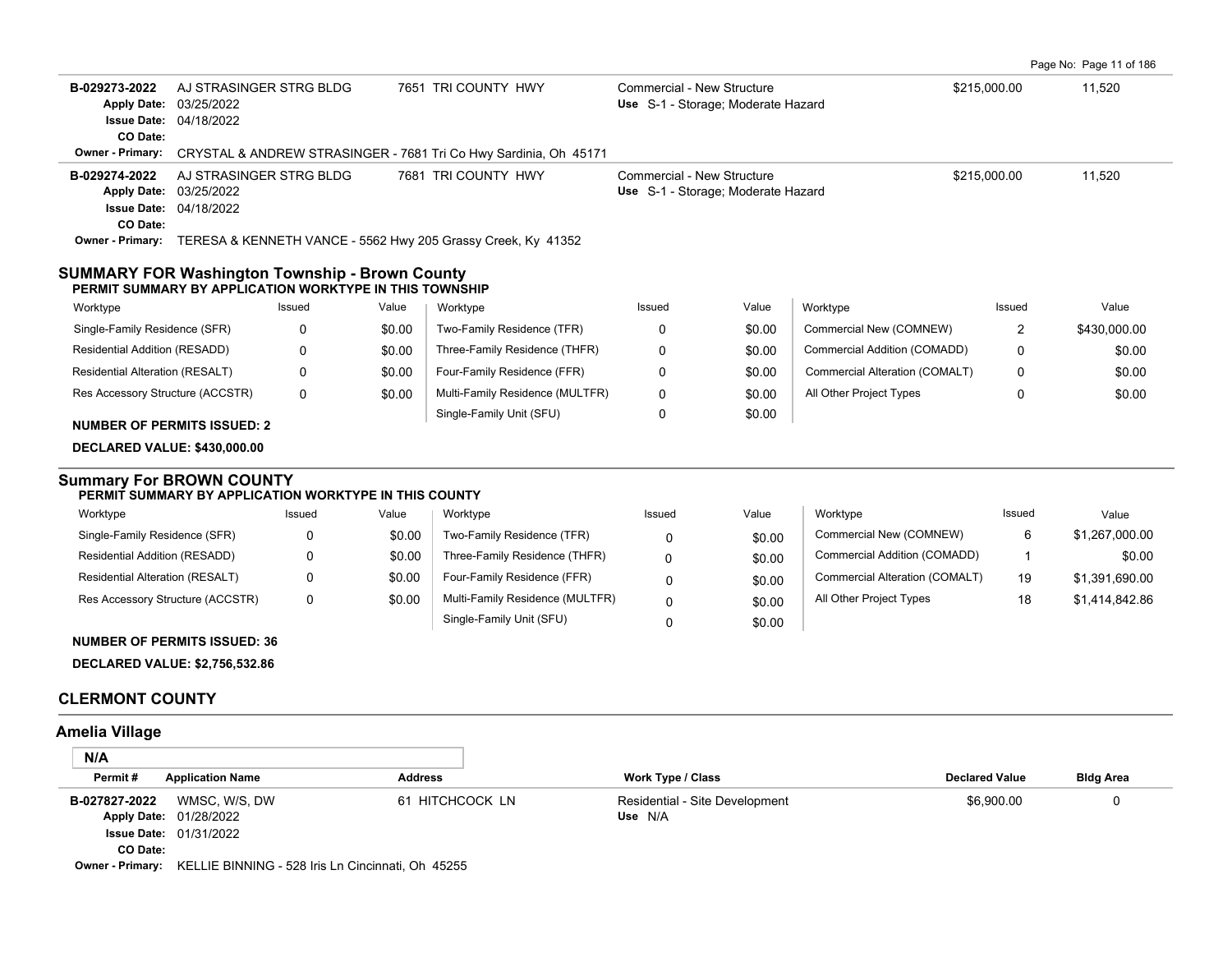| R - Residential RCO                                  |                                                                                                                                                          |                   |                                                                  |                       |                  |
|------------------------------------------------------|----------------------------------------------------------------------------------------------------------------------------------------------------------|-------------------|------------------------------------------------------------------|-----------------------|------------------|
| Permit#                                              | <b>Application Name</b>                                                                                                                                  | <b>Address</b>    | Work Type / Class                                                | <b>Declared Value</b> | <b>Bldg Area</b> |
| B-027307-2021<br><b>Owner - Primary:</b>             | <b>SUNROOM</b><br>Apply Date: 12/23/2021<br>Issue Date: 01/12/2022<br>CO Date: 01/18/2022<br>STACILYNN & PETER MEAD - 47 Shady Creek Ln Amelia, Oh 45102 | 47 SHADY CREEK LN | <b>Residential - Addition</b><br>Use R - Residential RCO         | \$7,300.00            | 210              |
| B-027371-2021<br>CO Date:<br><b>Owner - Primary:</b> | DR HORTON<br>Apply Date: 12/29/2021<br><b>Issue Date: 01/07/2022</b><br>DR HORTON CINCINNATI - 8180 Corporate Park Dr Cincinnati, Oh 45242               | 62 GLADIOLA WY    | Residential - Single Family Residence<br>Use R - Residential RCO | \$129,300.00          | 3,741            |
| B-027372-2021<br>CO Date:<br><b>Owner - Primary:</b> | DR HORTON<br>Apply Date: 12/29/2021<br><b>Issue Date: 01/07/2022</b><br>DR HORTON CINCINNATI - 8180 Corporate Park Dr Cincinnati, Oh 45242               | 41 GLEN MARY DR   | Residential - Single Family Residence<br>Use R - Residential RCO | \$98,100.00           | 4,012            |
| B-027374-2021<br>CO Date:<br>Owner - Primary:        | DR HORTON<br>Apply Date: 12/29/2021<br><b>Issue Date: 01/11/2022</b><br>DR HORTON CINCINNATI - 8180 Corporate Park Dr Cincinnati, Oh 45242               | 43 GLEN MARY DR   | Residential - Single Family Residence<br>Use R - Residential RCO | \$141,360.00          | 2,356            |
| B-027375-2021<br>CO Date:<br><b>Owner - Primary:</b> | DR HORTON<br>Apply Date: 12/29/2021<br><b>Issue Date: 01/11/2022</b><br>DR HORTON CINCINNATI - 8180 Corporate Park Dr Cincinnati, Oh 45242               | 45 GLEN MARY DR   | Residential - Single Family Residence<br>Use R - Residential RCO | \$129,300.00          | 2,155            |
| B-027376-2021<br>CO Date:<br>Owner - Primary:        | DR HORTON<br>Apply Date: 12/29/2021<br>Issue Date: 01/11/2022<br>DR HORTON CINCINNATI - 8180 Corporate Park Dr Cincinnati, Oh 45242                      | 47 GLEN MARY DR   | Residential - Single Family Residence<br>Use R - Residential RCO | \$98,100.00           | 1,635            |
| B-027377-2021<br>CO Date:<br>Owner - Primary:        | DR HORTON<br>Apply Date: 12/29/2021<br><b>Issue Date: 01/07/2022</b><br>DR HORTON CINCINNATI - 8180 Corporate Park Dr Cincinnati, Oh 45242               | 49 GLEN MARY DR   | Residential - Single Family Residence<br>Use R - Residential RCO | \$89,880.00           | 3,501            |
| B-027378-2021<br>CO Date:<br><b>Owner - Primary:</b> | DR HORTON<br>Apply Date: 12/29/2021<br>Issue Date: 01/07/2022<br>DR HORTON CINCINNATI - 8180 Corporate Park Dr Cincinnati, Oh 45242                      | 63 GLADIOLA WY    | Residential - Single Family Residence<br>Use R - Residential RCO | \$141,360.00          | 4,003            |
| B-027379-2021<br>CO Date:                            | DR HORTON<br>Apply Date: 12/29/2021<br><b>Issue Date: 01/07/2022</b>                                                                                     | 65 GLADIOLA WY    | Residential - Single Family Residence<br>Use R - Residential RCO | \$109,080.00          | 3,225            |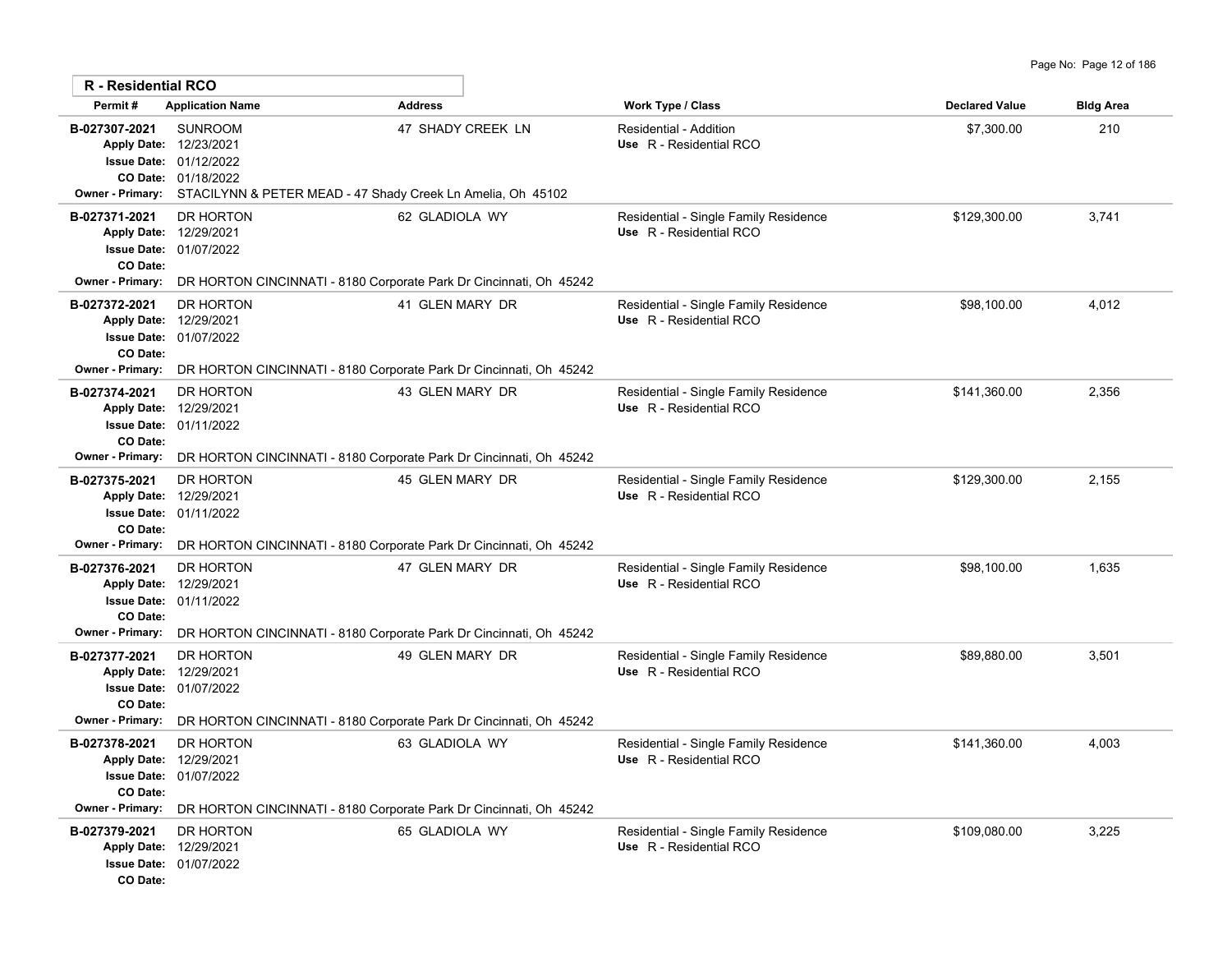| B-027380-2021<br>CO Date:                            | DR HORTON<br>Apply Date: 12/29/2021<br>Issue Date: 01/07/2022                                                                                          | 64 GLADIOLA WY                                                     | Residential - Single Family Residence<br>Use R - Residential RCO | \$141,360.00 | 3,783 |  |  |  |  |  |
|------------------------------------------------------|--------------------------------------------------------------------------------------------------------------------------------------------------------|--------------------------------------------------------------------|------------------------------------------------------------------|--------------|-------|--|--|--|--|--|
| Owner - Primary:                                     | DR HORTON CINCINNATI - 8180 Corporate Park Dr Cincinnati, Oh 45242                                                                                     |                                                                    |                                                                  |              |       |  |  |  |  |  |
| B-027389-2021<br>CO Date:<br><b>Owner - Primary:</b> | <b>RYAN HOMES</b><br>Apply Date: 12/29/2021<br>Issue Date: 01/11/2022<br>NVR INC - 8622 Jacquemin Dr West Chester, Oh 45069                            | 23 CEDARWOOD DR                                                    | Residential - Single Family Residence<br>Use R - Residential RCO | \$148,214.00 | 1,440 |  |  |  |  |  |
|                                                      |                                                                                                                                                        |                                                                    |                                                                  |              |       |  |  |  |  |  |
| B-027475-2022<br><b>Owner - Primary:</b>             | <b>SUNROOM</b><br>Apply Date: 01/07/2022<br><b>Issue Date: 01/12/2022</b><br>CO Date: 03/07/2022<br>MARYANN WERMAGER - 19 Platform St Amelia, Oh 45102 | 19 PLATFORM ST                                                     | Residential - Addition<br>Use R - Residential RCO                | \$20,739.00  | 90    |  |  |  |  |  |
| B-027488-2022<br>CO Date:                            | DR HORTON<br>Apply Date: 01/07/2022<br>Issue Date: 01/14/2022                                                                                          | 55 GLADIOLA WY                                                     | Residential - Single Family Residence<br>Use R - Residential RCO | \$109,080.00 | 3,005 |  |  |  |  |  |
| Owner - Primary:                                     |                                                                                                                                                        | DR HORTON CINCINNATI - 8180 Corporate Park Dr Cincinnati, Oh 45242 |                                                                  |              |       |  |  |  |  |  |
| B-027490-2022<br>CO Date:<br>Owner - Primary:        | DR HORTON<br>Apply Date: 01/07/2022<br>Issue Date: 01/13/2022<br>DR HORTON CINCINNATI - 8180 Corporate Park Dr Cincinnati, Oh 45242                    | 51 GLADIOLA WY                                                     | Residential - Single Family Residence<br>Use R - Residential RCO | \$109,080.00 | 3,005 |  |  |  |  |  |
| B-027491-2022                                        | DR HORTON                                                                                                                                              | 57 GLADIOLA WY                                                     | Residential - Single Family Residence                            | \$129,300.00 | 3,521 |  |  |  |  |  |
| CO Date:                                             | Apply Date: 01/07/2022<br>Issue Date: 01/18/2022                                                                                                       |                                                                    | Use R - Residential RCO                                          |              |       |  |  |  |  |  |
| <b>Owner - Primary:</b>                              | DR HORTON CINCINNATI - 8180 Corporate Park Dr Cincinnati, Oh 45242                                                                                     |                                                                    |                                                                  |              |       |  |  |  |  |  |
| B-027492-2022<br>CO Date:                            | DR HORTON<br>Apply Date: 01/07/2022<br><b>Issue Date: 01/14/2022</b>                                                                                   | 53 GLADIOLA WY                                                     | Residential - Single Family Residence<br>Use R - Residential RCO | \$123,180.00 | 3,337 |  |  |  |  |  |
| <b>Owner - Primary:</b>                              | DR HORTON CINCINNATI - 8180 Corporate Park Dr Cincinnati, Oh 45242                                                                                     |                                                                    |                                                                  |              |       |  |  |  |  |  |
| B-027494-2022<br>CO Date:<br><b>Owner - Primary:</b> | DR HORTON<br>Apply Date: 01/07/2022<br><b>Issue Date: 01/20/2022</b><br>DR HORTON CINCINNATI - 8180 Corporate Park Dr Cincinnati, Oh 45242             | 61 GLADIOLA WY                                                     | Residential - Single Family Residence<br>Use R - Residential RCO | \$123,180.00 | 3,337 |  |  |  |  |  |
| B-027495-2022                                        | DR HORTON                                                                                                                                              | 59 GLADIOLA WY                                                     | Residential - Single Family Residence                            | \$98,100.00  | 3,792 |  |  |  |  |  |
| CO Date:                                             | Apply Date: 01/07/2022<br><b>Issue Date: 01/18/2022</b>                                                                                                |                                                                    | Use R - Residential RCO                                          |              |       |  |  |  |  |  |
|                                                      | Owner - Primary: DR HORTON CINCINNATI - 8180 Corporate Park Dr Cincinnati, Oh 45242                                                                    |                                                                    |                                                                  |              |       |  |  |  |  |  |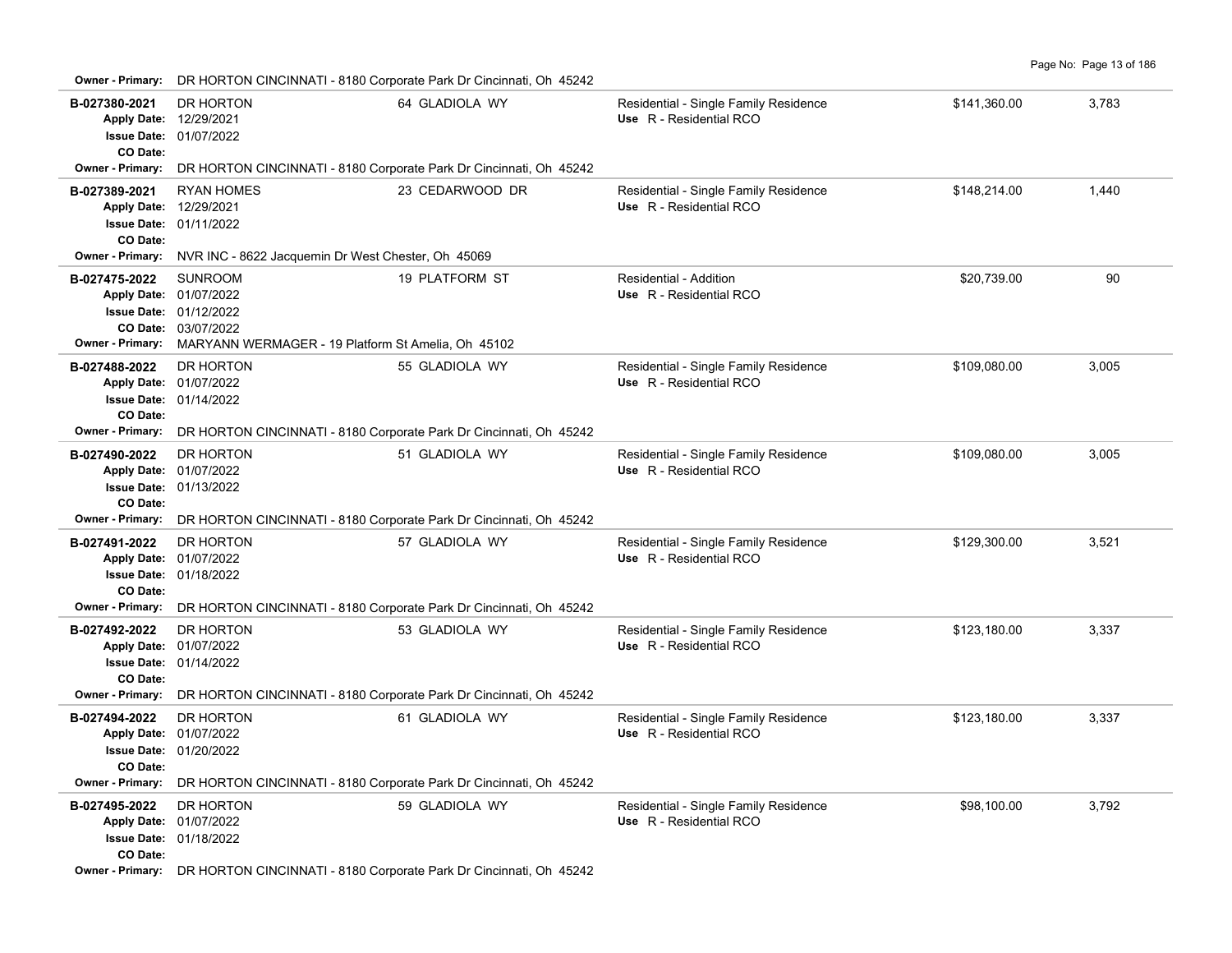**B-027496-2022** \$89,880.00 3,379 DR HORTON 60 GLADIOLA WY Residential - Single Family Residence 01/20/2022 **Issue Date:** 01/07/2022 **Apply Date: Use** R - Residential RCO **CO Date: Owner - Primary:** DR HORTON CINCINNATI - 8180 Corporate Park Dr Cincinnati, Oh 45242 B-027497-2022 DR HORTON **58 GLADIOLA WY** Residential - Single Family Residence \$129,300.00 3,521 01/18/2022 **Issue Date:** 01/07/2022 **Apply Date: Use** R - Residential RCO **CO Date: Owner - Primary:** DR HORTON CINCINNATI - 8180 Corporate Park Dr Cincinnati, Oh 45242 B-027498-2022 DR HORTON 56 GLADIOLA WY Residential - Single Family Residence \$98,100.00 3,696 01/20/2022 **Issue Date:** 01/07/2022 **Apply Date: Use** R - Residential RCO **CO Date: Owner - Primary:** DR HORTON CINCINNATI - 8180 Corporate Park Dr Cincinnati, Oh 45242 B-027499-2022 DR HORTON **54 GLADIOLA WY** Residential - Single Family Residence \$141,360.00 3,783 01/14/2022 **Issue Date:** Apply Date: 01/07/2022 **Apply Date: Use** R - Residential RCO **CO Date: Owner - Primary:** DR HORTON CINCINNATI - 8180 Corporate Park Dr Cincinnati, Oh 45242 B-027500-2022 DR HORTON 52 GLADIOLA WY Residential - Single Family Residence \$123,180.00 5,337 01/14/2022 **Issue Date:** 01/07/2022 **Apply Date: Use** R - Residential RCO **CO Date: Owner - Primary:** DR HORTON CINCINNATI - 8180 Corporate Park Dr Cincinnati, Oh 45242 B-027501-2022 DR HORTON 50 GLADIOLA WY Residential - Single Family Residence \$129,300.00 5,521 01/13/2022 **Issue Date:** Apply Date: 01/07/2022 **Apply Date: Use** R - Residential RCO **CO Date: Owner - Primary:** DR HORTON CINCINNATI - 8180 Corporate Park Dr Cincinnati, Oh 45242 B-027736-2022 RYAN HOMES 51 CEDARWOOD DR Residential - Single Family Residence \$153,305.00 3,150 01/31/2022 **Issue Date:** Apply Date: 01/24/2022 **Apply Date: Use** R - Residential RCO **CO Date: Owner - Primary:** NVR INC - 8622 Jacquemin Dr West Chester, Oh 45069 B-027738-2022 RYAN HOMES 59 CEDARWOOD DR Residential - Single Family Residence \$169,301.00 3,107 01/31/2022 **Issue Date:** 01/24/2022 **Apply Date: Use** R - Residential RCO **CO Date: Owner - Primary:** NVR INC - 8622 Jacquemin Dr West Chester, Oh 45069 B-027760-2022 HVAC REPLACEMENT 30 SHADY CREEK LN Residential - HVAC Replacement \$8,917.00 \$8,917.00 02/07/2022 **Issue Date:** 01/25/2022 **Apply Date: Use** R - Residential RCO **CO Date: Owner - Primary:** WENDY & BRADLEY MULLIGAN - 30 Shady Creek Ln Amelia, Oh 45102

Page No: Page 14 of 186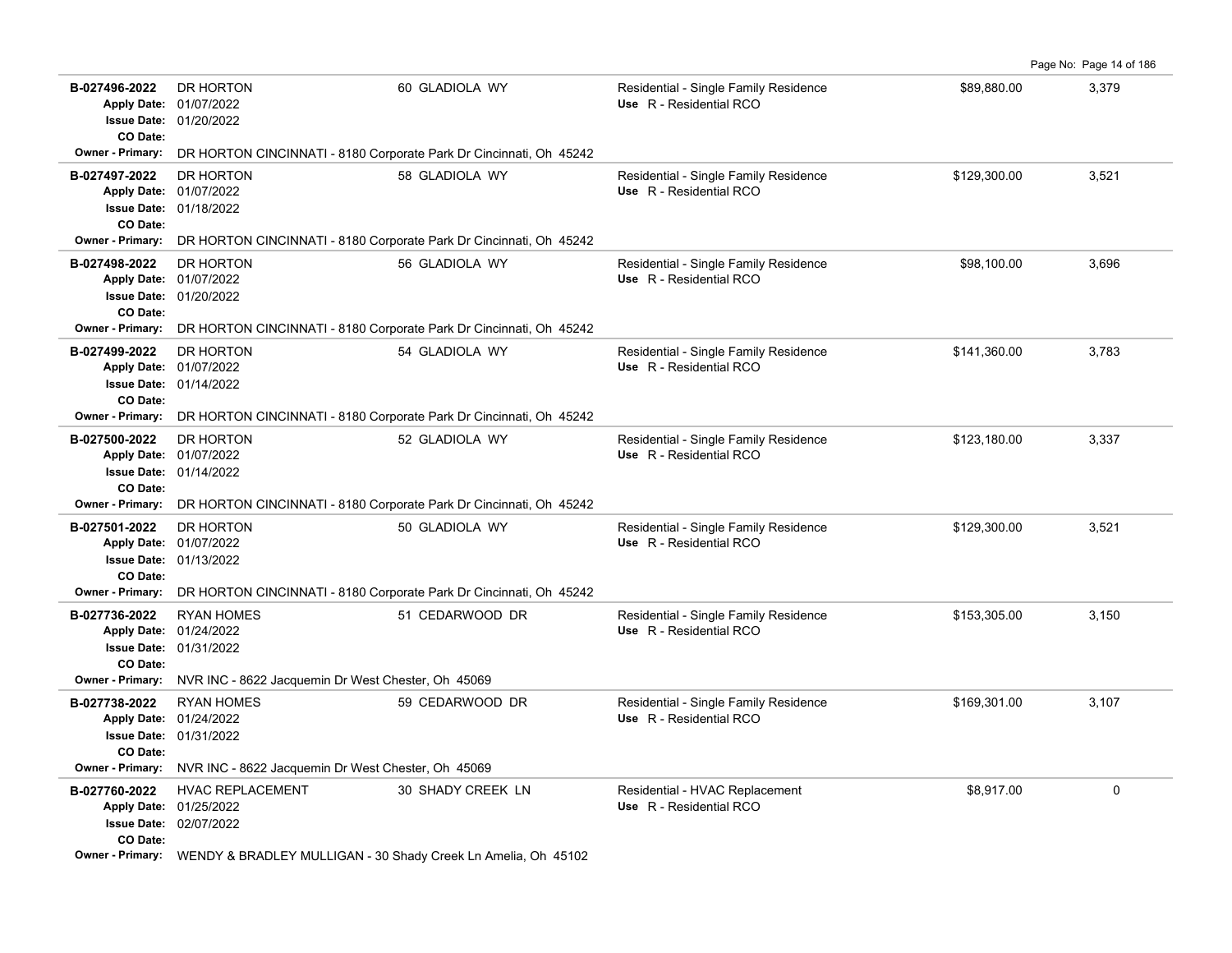Page No: Page 15 of 186

| B-027788-2022<br>CO Date:                            | <b>SOLAR PANELS</b><br>Apply Date: 01/25/2022<br><b>Issue Date: 02/09/2022</b>                                                                                 | 3440 JENNY LIND RD                                                                | Residential - Solar Panels<br>Use R - Residential RCO            | \$9,000.00   | 0        |
|------------------------------------------------------|----------------------------------------------------------------------------------------------------------------------------------------------------------------|-----------------------------------------------------------------------------------|------------------------------------------------------------------|--------------|----------|
|                                                      | Owner - Primary: STEVEN & CHRISTIAN LIGGETT - 3440 Jenny Lind Rd Amelia, Oh 45102                                                                              |                                                                                   |                                                                  |              |          |
| B-027985-2022<br><b>Owner - Primary:</b>             | POOL ABOVE GROUND<br>Apply Date: 02/09/2022<br><b>Issue Date: 02/09/2022</b><br>CO Date: 05/17/2022                                                            | 15 SANDPIPER CT<br>JOSHUA & SARAH BUERGERMEIER - 15 Sandpiper Ct Amelia, Oh 45102 | Residential - Alteration<br>Use R - Residential RCO              | \$7,000.00   | 0        |
| B-028053-2022<br>CO Date:<br>Owner - Primary:        | <b>HVAC REPLACEMENT</b><br>Apply Date: 02/11/2022<br><b>Issue Date: 02/15/2022</b><br>KEITH HILL - 2 Amelia Park Dr Amelia, Oh 45102                           | 2 AMELIA PARK DR                                                                  | Residential - HVAC Replacement<br>Use R - Residential RCO        | \$12,000.00  | $\Omega$ |
| B-028209-2022<br>Owner - Primary:                    | <b>SOLAR PANELS</b><br>Apply Date: 02/18/2022<br>Issue Date: 02/24/2022<br>CO Date: 05/11/2022<br>DONALD & PAULA MORRIS - 150 Wooded Ridge Dr Amelia, Oh 45102 | 150 WOODED RIDGE DR                                                               | <b>Residential - Solar Panels</b><br>Use R - Residential RCO     | \$9,100.00   | 0        |
| B-028392-2022<br>CO Date:<br><b>Owner - Primary:</b> | <b>RYAN HOMES</b><br>Apply Date: 02/28/2022<br><b>Issue Date: 03/18/2022</b><br>NVR INC - 8622 Jacquemin Dr West Chester, Oh 45069                             | 41 CEDARWOOD DR                                                                   | Residential - Single Family Residence<br>Use R - Residential RCO | \$168,598.00 | 3,115    |
| B-028393-2022<br>CO Date:<br><b>Owner - Primary:</b> | <b>RYAN HOMES</b><br>Apply Date: 02/28/2022<br><b>Issue Date: 03/03/2022</b><br>NVR INC - 8622 Jacquemin Dr West Chester, Oh 45069                             | 49 CEDARWOOD DR                                                                   | Residential - Single Family Residence<br>Use R - Residential RCO | \$168,598.00 | 3,115    |
| B-028394-2022<br>CO Date:<br><b>Owner - Primary:</b> | <b>RYAN HOMES</b><br>Apply Date: 02/28/2022<br><b>Issue Date: 03/03/2022</b><br>NVR INC - 8622 Jacquemin Dr West Chester, Oh 45069                             | 27 LOCUSTWOOD CT                                                                  | Residential - Single Family Residence<br>Use R - Residential RCO | \$150,784.00 | 2,424    |
| B-028395-2022<br>CO Date:<br>Owner - Primary:        | <b>RYAN HOMES</b><br>Apply Date: 02/28/2022<br><b>Issue Date: 03/17/2022</b><br>NVR INC - 8622 Jacquemin Dr West Chester, Oh 45069                             | 60 CEDARWOOD DR                                                                   | Residential - Single Family Residence<br>Use R - Residential RCO | \$147,995.00 | 2,424    |
| B-028396-2022<br>CO Date:                            | <b>RYAN HOMES</b><br>Apply Date: 02/28/2022<br><b>Issue Date: 03/03/2022</b><br>Owner - Primary: NVR INC - 8622 Jacquemin Dr West Chester, Oh 45069            | 30 CEDARWOOD DR                                                                   | Residential - Single Family Residence<br>Use R - Residential RCO | \$167,062.00 | 3,115    |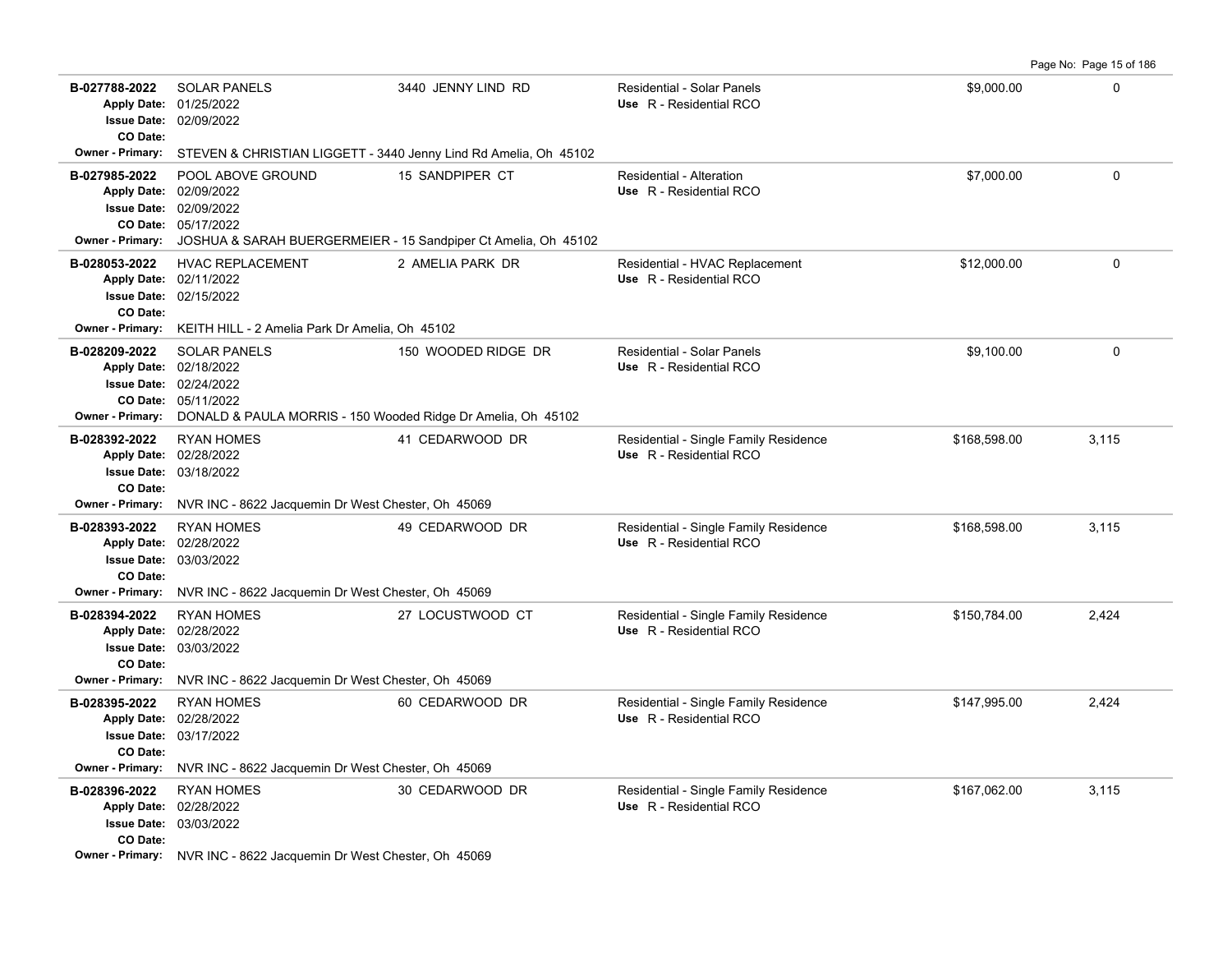| Page No: Page 16 of 186 |  |  |  |  |  |
|-------------------------|--|--|--|--|--|
|-------------------------|--|--|--|--|--|

| Permit#                   | <b>Application Name</b>                                                                           | <b>Address</b> | <b>Work Type / Class</b>                                                               | <b>Declared Value</b> | <b>Bldg Area</b> |
|---------------------------|---------------------------------------------------------------------------------------------------|----------------|----------------------------------------------------------------------------------------|-----------------------|------------------|
| B-027776-2022<br>CO Date: | MALLARD GLEN HVAC REPL<br>Apply Date: 01/25/2022<br>Issue Date: 02/04/2022                        | 31 LORI LN     | Commercial - MFAM HVAC Replacement<br>Use R-2 - Residential; Apt, Hotel, Non-Transient | \$2,513.00            | $\mathbf{0}$     |
|                           | Owner - Primary: MALLARD GLEN APARTMENTS LLC - 9918 Carver Rd, Ste 100 Cincinnati, Oh 45242       |                |                                                                                        |                       |                  |
|                           | S-1 - Storage; Moderate Hazard                                                                    |                |                                                                                        |                       |                  |
| Permit#                   | <b>Application Name</b>                                                                           | <b>Address</b> | <b>Work Type / Class</b>                                                               | <b>Declared Value</b> | <b>Bldg Area</b> |
| B-028488-2022<br>CO Date: | SUPER STORAGE BLDG A<br>Apply Date: 03/02/2022<br><b>Issue Date: 04/18/2022</b>                   | 84 MAIN ST     | Commercial - New Structure<br>Use S-1 - Storage; Moderate Hazard                       | \$100,000.00          | 7,280            |
| Owner - Primary:          | JASON JOHNSONCINCINNATI CAPITAL PARTNERS - 205 S Main St Bethel, Oh 45106                         |                |                                                                                        |                       |                  |
| B-028489-2022<br>CO Date: | SUPER STORAGE BLDG B<br>Apply Date: 03/02/2022<br><b>Issue Date: 04/18/2022</b>                   | 84 MAIN ST     | Commercial - New Structure<br>Use S-1 - Storage; Moderate Hazard                       | \$100.000.00          | 7.800            |
| Owner - Primary:          | JASON JOHNSONCINCINNATI CAPITAL PARTNERS - 205 S Main St Bethel, Oh 45106                         |                |                                                                                        |                       |                  |
| B-028490-2022<br>CO Date: | SUPER STORAGE BLDG C<br>Apply Date: 03/02/2022<br><b>Issue Date: 04/18/2022</b>                   | 84 MAIN ST     | Commercial - New Structure<br>Use S-1 - Storage: Moderate Hazard                       | \$100,000.00          | 7,800            |
|                           | <b>Owner - Primary:</b> JASON JOHNSONCINCINNATI CAPITAL PARTNERS - 205 S Main St Bethel, Oh 45106 |                |                                                                                        |                       |                  |
| B-028491-2022<br>CO Date: | SUPER STORAGE BLDG D<br>Apply Date: 03/02/2022<br><b>Issue Date: 04/18/2022</b>                   | 84 MAIN ST     | Commercial - New Structure<br>Use S-1 - Storage; Moderate Hazard                       | \$100,000.00          | 6,240            |
|                           | Owner - Primary: JASON JOHNSONCINCINNATI CAPITAL PARTNERS - 205 S Main St Bethel, Oh 45106        |                |                                                                                        |                       |                  |
|                           | <b>U - Utility &amp; Miscellaneous</b>                                                            |                |                                                                                        |                       |                  |
| Permit#                   | <b>Application Name</b>                                                                           | <b>Address</b> | <b>Work Type / Class</b>                                                               | <b>Declared Value</b> | <b>Bldg Area</b> |
| B-022010-2021<br>CO Date: | <b>GARAGE DETACHED</b><br>Apply Date: 05/25/2021<br><b>Issue Date: 04/16/2022</b>                 | 6 SPERLING DR  | Residential - Accessory Structure<br>Use U - Utility & Miscellaneous                   | \$8,000.00            | 336              |

**Owner - Primary:** JOSEPH R & JO ALLISON BRESSER - 6 Sperling Dr Amelia, Oh 45102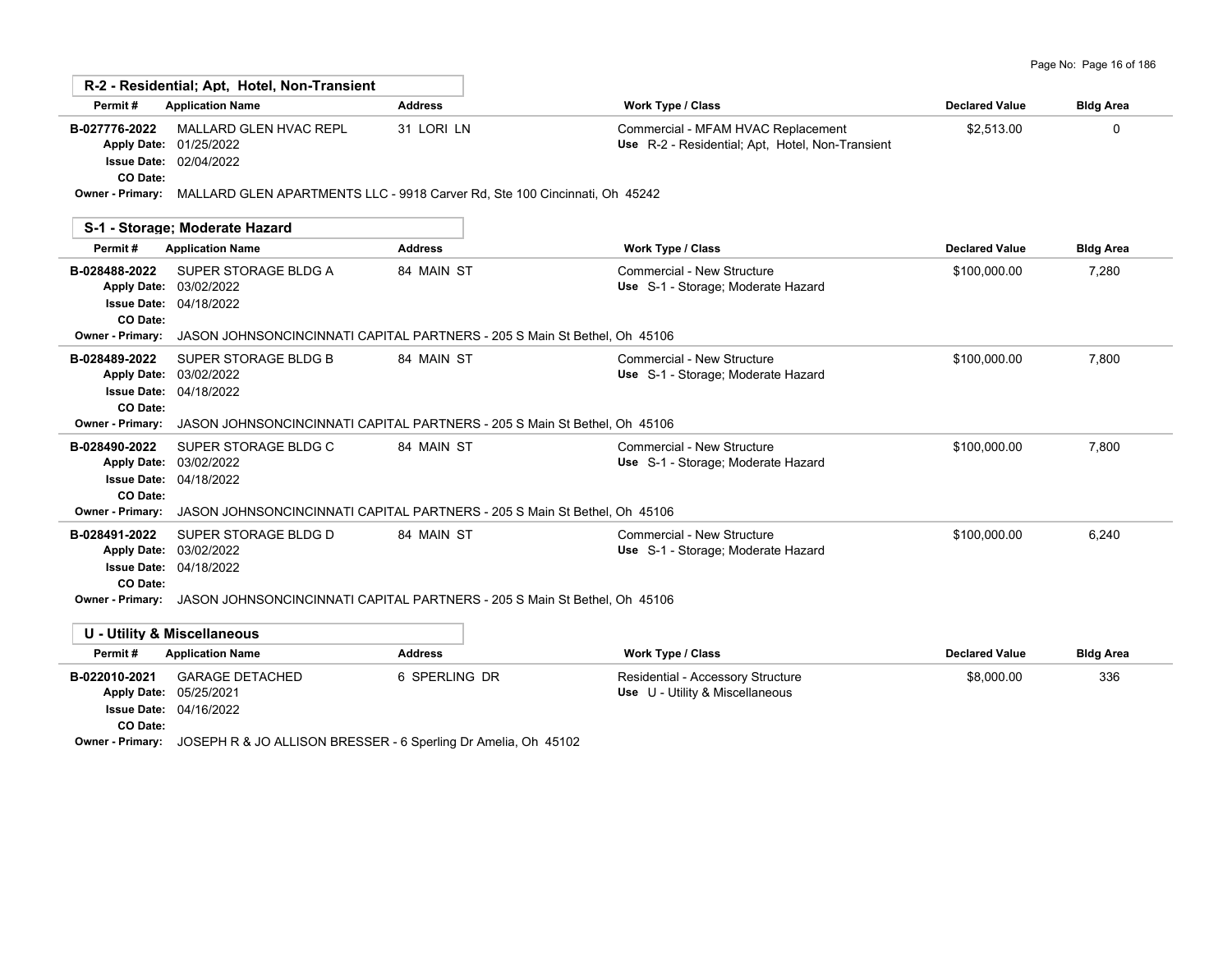### **SUMMARY FOR Amelia Village**

**PERMIT SUMMARY BY APPLICATION WORKTYPE IN THIS TOWNSHIP**

| Worktype                            | Issued | Value          | Worktype                        | Issued | Value  | Worktype                       | Issued | Value        |
|-------------------------------------|--------|----------------|---------------------------------|--------|--------|--------------------------------|--------|--------------|
| Single-Family Residence (SFR)       | 29     | \$3.754.737.00 | Two-Family Residence (TFR)      |        | \$0.00 | Commercial New (COMNEW)        |        | \$400.000.00 |
| Residential Addition (RESADD)       |        | \$28,039.00    | Three-Family Residence (THFR)   |        | \$0.00 | Commercial Addition (COMADD)   | 0      | \$0.00       |
| Residential Alteration (RESALT)     |        | \$46,017.00    | Four-Family Residence (FFR)     |        | \$0.00 | Commercial Alteration (COMALT) |        | \$2,513.00   |
| Res Accessory Structure (ACCSTR)    |        | \$8,000.00     | Multi-Family Residence (MULTFR) |        | \$0.00 | All Other Project Types        | 6      | \$48,430.00  |
| <b>NUMBER OF PERMITS ISSUED: 43</b> |        |                | Single-Family Unit (SFU)        |        | \$0.00 |                                |        |              |

**DECLARED VALUE: \$4,246,206.00**

# **Batavia Township**

| A-2 - Assembly; Banquet Hall, Restaurant |                  |                                                                           |                  |                                                                            |                       |                  |
|------------------------------------------|------------------|---------------------------------------------------------------------------|------------------|----------------------------------------------------------------------------|-----------------------|------------------|
|                                          | Permit#          | <b>Application Name</b>                                                   | <b>Address</b>   | <b>Work Type / Class</b>                                                   | <b>Declared Value</b> | <b>Bldg Area</b> |
|                                          | B-026022-2021    | <b>CMG BATAVIA SHELL</b><br>Apply Date: 10/28/2021                        | 2029 HOSPITAL DR | Commercial - New Structure<br>Use A-2 - Assembly; Banquet Hall, Restaurant | \$320,000.00          | 2,325            |
|                                          |                  | <b>Issue Date: 02/28/2022</b>                                             |                  |                                                                            |                       |                  |
|                                          | CO Date:         |                                                                           |                  |                                                                            |                       |                  |
|                                          | Owner - Primary: | MERCHANTS NATIONAL BANK - 100 N High St Hillsboro, Oh 45133               |                  |                                                                            |                       |                  |
|                                          | B-026024-2021    | CHIPOTLE #4281                                                            | 2029 HOSPITAL DR | Commercial - Alteration                                                    | \$280,000.00          | 2.325            |
|                                          |                  | Apply Date: 10/28/2021                                                    |                  | Use A-2 - Assembly: Banquet Hall, Restaurant                               |                       |                  |
|                                          |                  | <b>Issue Date: 03/26/2022</b>                                             |                  |                                                                            |                       |                  |
|                                          | CO Date:         |                                                                           |                  |                                                                            |                       |                  |
|                                          |                  | Owner - Primary: MEDCHANTS NATIONAL RANK 100 N High St Hillshoro Ob 15133 |                  |                                                                            |                       |                  |

|  | <b>Owner - Primary:</b> MERCHANTS NATIONAL BANK - 100 N High St Hillsboro, Oh 45133 |  |  |
|--|-------------------------------------------------------------------------------------|--|--|
|--|-------------------------------------------------------------------------------------|--|--|

|                         | A-3 - Assembly: Worship, Recreation or Amusement                       |                                                                        |                                                      |                       |                  |
|-------------------------|------------------------------------------------------------------------|------------------------------------------------------------------------|------------------------------------------------------|-----------------------|------------------|
| Permit#                 | <b>Application Name</b>                                                | <b>Address</b>                                                         | Work Type / Class                                    | <b>Declared Value</b> | <b>Bldg Area</b> |
| B-027197-2021           | CAMP ALLYN HALL PAVILION                                               | 1414 LAKE ALLYN RD                                                     | Commercial - New Structure                           | \$25,000.00           | 240              |
| <b>Apply Date:</b>      | 12/16/2021                                                             |                                                                        | Use A-3 - Assembly; Worship, Recreation or Amusement |                       |                  |
| <b>Issue Date:</b>      | 01/13/2022                                                             |                                                                        |                                                      |                       |                  |
| CO Date:                |                                                                        |                                                                        |                                                      |                       |                  |
| <b>Owner - Primary:</b> | ROTARY CLUB OF CINCINNATI - 441 Vine St, Ste 2112 Cincinnati, Oh 45202 |                                                                        |                                                      |                       |                  |
| B-027198-2021           | CAMP ALLYN PU PAVILION                                                 | 1414 LAKE ALLYN RD                                                     | Commercial - New Structure                           | \$6,000.00            | 144              |
| <b>Apply Date:</b>      | 12/16/2021                                                             |                                                                        | Use A-3 - Assembly; Worship, Recreation or Amusement |                       |                  |
|                         | <b>Issue Date: 01/13/2022</b>                                          |                                                                        |                                                      |                       |                  |
| CO Date:                |                                                                        |                                                                        |                                                      |                       |                  |
| <b>Owner - Primary:</b> |                                                                        | ROTARY CLUB OF CINCINNATI - 441 Vine St, Ste 2112 Cincinnati, Oh 45202 |                                                      |                       |                  |
|                         |                                                                        |                                                                        |                                                      |                       |                  |
| <b>B</b> - Business     |                                                                        |                                                                        |                                                      |                       |                  |
| Permit#                 | <b>Application Name</b>                                                | <b>Address</b>                                                         | Work Type / Class                                    | <b>Declared Value</b> | <b>Bldg Area</b> |
| B-027663-2022           | <b>BRIGHTVIEW ALTER</b>                                                | 1090 HOSPITAL DR                                                       | Commercial - Alteration                              | \$64,755.00           | 1.154            |
| <b>Apply Date:</b>      | 01/19/2022                                                             |                                                                        | Use B - Business                                     |                       |                  |
|                         | <b>Issue Date: 03/04/2022</b>                                          |                                                                        |                                                      |                       |                  |

04/27/2022 **CO Date:**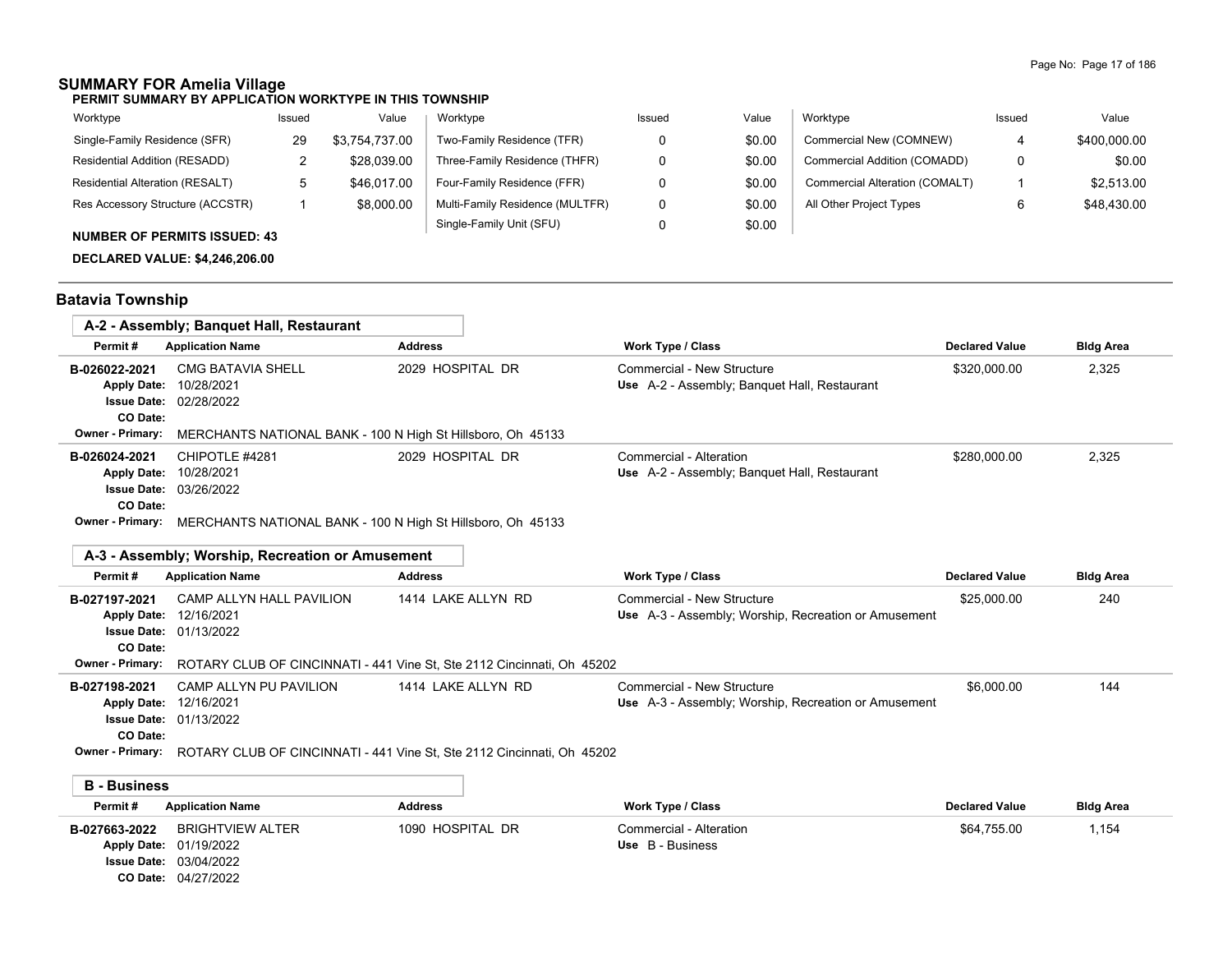| B-029523-2022<br>Apply Date: 04/07/2022<br>CO Date:                                                      | SPORTSMANS RESTROOM EXP<br><b>Issue Date: 04/18/2022</b>                                                                                                                              | 2001 SPORTYS DR  | Commercial - Alteration<br>Use B - Business                                                  | \$216,202.00          | 637              |
|----------------------------------------------------------------------------------------------------------|---------------------------------------------------------------------------------------------------------------------------------------------------------------------------------------|------------------|----------------------------------------------------------------------------------------------|-----------------------|------------------|
|                                                                                                          | Owner - Primary: HAROLD SHEVERS JR - 1172 Riverside Dr Cincinnati, Oh 45202                                                                                                           |                  |                                                                                              |                       |                  |
|                                                                                                          | F-1 - Factory; Moderate Hazard                                                                                                                                                        |                  |                                                                                              |                       |                  |
| Permit#                                                                                                  | <b>Application Name</b>                                                                                                                                                               | <b>Address</b>   | Work Type / Class                                                                            | <b>Declared Value</b> | <b>Bldg Area</b> |
| B-026795-2021<br>Apply Date: 12/02/2021                                                                  | <b>BIG TEX TRAILER PP</b><br><b>Issue Date: 01/25/2022</b><br>CO Date: 03/29/2022<br>Owner - Primary: IRG BATAVIA TWO LLC - 4020 Kinross Lakes Pkwy, 200 Richfield, Oh 44286          | 4340 BATAVIA RD  | Commercial - Alteration<br>Use F-1 - Factory; Moderate Hazard                                | \$30,000.00           | 0                |
| F-027138-2021<br>Apply Date: 12/14/2021                                                                  | <b>IRG/BIG TEX PAINT BOOTHS FS</b><br><b>Issue Date: 01/24/2022</b><br>CO Date: 02/25/2022<br>Owner - Primary: IRG BATAVIA TWO LLC - 4020 Kinross Lakes Pkwy, 200 Richfield, Oh 44286 | 4340 BATAVIA RD  | Fire Protection Systems - Fire Sprinkler - Suppression<br>Use F-1 - Factory; Moderate Hazard | \$125,000.00          | 3,000            |
| F-027903-2022<br>Apply Date: 02/02/2022<br>CO Date:<br>Owner - Primary:                                  | IRG BATAVIA FA<br><b>Issue Date: 03/01/2022</b><br>IRG BATAVIA TWO LLC - 4020 Kinross Lakes Pkwy, 200 Richfield, Oh 44286                                                             | 4300 BATAVIA RD  | Fire Protection Systems - Fire Alarm<br>Use F-1 - Factory; Moderate Hazard                   | \$12,000.00           | 3,000            |
| F-028086-2022<br>Apply Date: 02/14/2022<br>CO Date:                                                      | <b>CLER MERCY ENERGY BLDG</b><br><b>Issue Date: 03/17/2022</b><br>Owner - Primary: SISTERS OF MERCY OF CLERMONT COUNTY - 4600 Mcauley PI, 4Th FIr Cincinnati, Oh 45242                | 3000 HOSPITAL DR | Fire Protection Systems - Fire Sprinkler - Suppression<br>Use F-1 - Factory; Moderate Hazard | \$43,000.00           | 7,500            |
| F-2 - Factory; Low Hazard                                                                                |                                                                                                                                                                                       |                  |                                                                                              |                       |                  |
| Permit#                                                                                                  | <b>Application Name</b>                                                                                                                                                               | <b>Address</b>   | Work Type / Class                                                                            | <b>Declared Value</b> | <b>Bidg Area</b> |
| B-026663-2021<br>Apply Date: 11/23/2021<br>CO Date:                                                      | SUPERIOR STEEL SRVC ADDIT<br><b>Issue Date: 04/27/2022</b>                                                                                                                            | 2760 OLD SR 32   | Commercial - Addition<br>Use F-2 - Factory; Low Hazard                                       | \$750,000.00          | 8,626            |
|                                                                                                          | Owner - Primary: JEFF BREWSAUGHBREWCREW HOLDINGS LLC - 2760 Old State Route 32 Batavia, Oh 45103                                                                                      |                  |                                                                                              |                       |                  |
|                                                                                                          | I-2- Institutional; Nursing Home, Hospital                                                                                                                                            |                  |                                                                                              |                       |                  |
| Permit#                                                                                                  | <b>Application Name</b>                                                                                                                                                               | <b>Address</b>   | <b>Work Type / Class</b>                                                                     | <b>Declared Value</b> | <b>Bldg Area</b> |
| B-027535-2022<br>Apply Date: 01/10/2022<br><b>Issue Date: 04/14/2022</b><br>CO Date:<br>Owner - Primary: | CM WAIT & BLD DRAW ALTR<br>SISTERS OF MERCY OF CLERMONT COUNTY - 4600 Mcauley PI, 4Th FIr Cincinnati, Oh 45242                                                                        | 3000 HOSPITAL DR | Commercial - Alteration<br>Use I-2- Institutional; Nursing Home, Hospital                    | \$100,000.00          | 900              |

**Owner - Primary:** THOMAS PARTIN - 720 E Main St West Union, Oh 45693

Page No: Page 18 of 186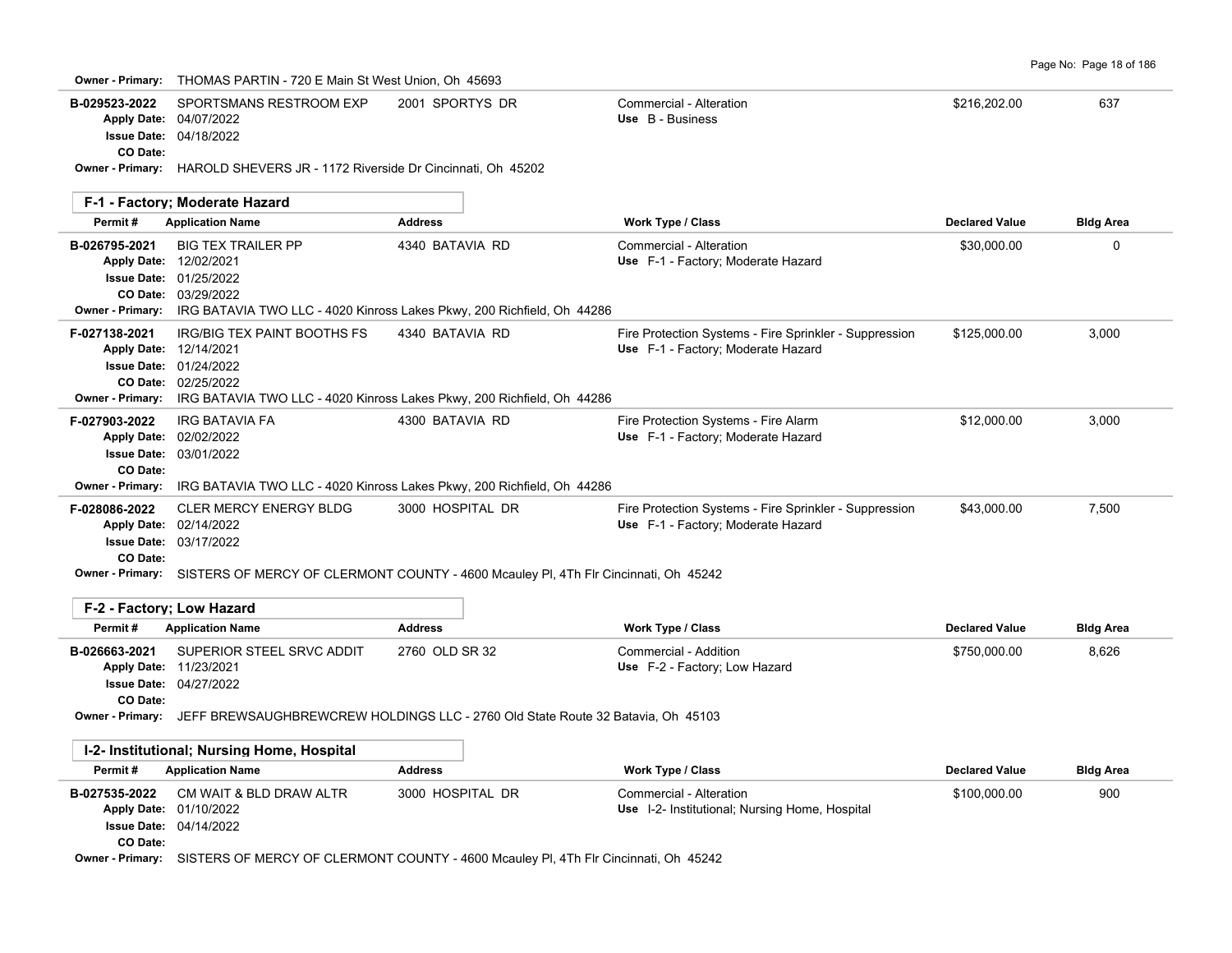Page No: Page 19 of 186

| B-028559-2022<br>CO Date:  | ADULT PSYCH PATIO<br>Apply Date: 03/04/2022<br><b>Issue Date: 04/18/2022</b>                                                                                                       | 3000 HOSPITAL DR                                                                                     | Commercial - Alteration<br>Use I-2- Institutional; Nursing Home, Hospital                                | \$236,000.00          | 905              |  |  |  |
|----------------------------|------------------------------------------------------------------------------------------------------------------------------------------------------------------------------------|------------------------------------------------------------------------------------------------------|----------------------------------------------------------------------------------------------------------|-----------------------|------------------|--|--|--|
| Owner - Primary:           | SISTERS OF MERCY OF CLERMONT COUNTY - 4600 Mcauley PI, 4Th FIr Cincinnati, Oh 45242                                                                                                |                                                                                                      |                                                                                                          |                       |                  |  |  |  |
| F-029384-2022<br>CO Date:  | <b>WAITING &amp; BLOOD DRAW FS</b><br>Apply Date: 03/31/2022<br><b>Issue Date: 04/18/2022</b>                                                                                      | 3000 HOSPITAL DR                                                                                     | Fire Protection Systems - Fire Sprinkler - Suppression<br>Use I-2- Institutional; Nursing Home, Hospital | \$2,200.00            | 1,368            |  |  |  |
|                            |                                                                                                                                                                                    | Owner - Primary: SISTERS OF MERCY OF CLERMONT COUNTY - 4600 Mcauley PI, 4Th FIr Cincinnati, Oh 45242 |                                                                                                          |                       |                  |  |  |  |
| N/A                        |                                                                                                                                                                                    |                                                                                                      |                                                                                                          |                       |                  |  |  |  |
| Permit#                    | <b>Application Name</b>                                                                                                                                                            | <b>Address</b>                                                                                       | Work Type / Class                                                                                        | <b>Declared Value</b> | <b>Bldg Area</b> |  |  |  |
| B-020677-2021<br>CO Date:  | RICHMOND DW, WMSC, WATER<br>Apply Date: 04/09/2021<br><b>Issue Date: 04/25/2022</b>                                                                                                | 4016 GREENBRIAR RD                                                                                   | Commercial - Site Development<br>Use N/A                                                                 | \$5,171.00            | 3,512            |  |  |  |
| Owner - Primary:           |                                                                                                                                                                                    | JOSEPH & MICHELLE ROSE RICHMOND - 4016 Greenbriar Rd Batavia, Oh 45103                               |                                                                                                          |                       |                  |  |  |  |
| B-026860-2021              | <b>SKD HOLDINGS WMSC</b>                                                                                                                                                           | 2025 JAMES E SAULS SR DR                                                                             | Commercial - Site Development                                                                            | \$15,000.00           | 304,920          |  |  |  |
|                            | Apply Date: 12/06/2021<br><b>Issue Date: 02/08/2022</b>                                                                                                                            |                                                                                                      | Use N/A                                                                                                  |                       |                  |  |  |  |
| CO Date:                   |                                                                                                                                                                                    |                                                                                                      |                                                                                                          |                       |                  |  |  |  |
|                            | Owner - Primary: SKD HOLDINGS LLC - 113 W Orchard Rd Covington, Ky 41011                                                                                                           |                                                                                                      |                                                                                                          |                       |                  |  |  |  |
|                            |                                                                                                                                                                                    |                                                                                                      |                                                                                                          |                       |                  |  |  |  |
| <b>R</b> - Residential RCO |                                                                                                                                                                                    |                                                                                                      |                                                                                                          |                       |                  |  |  |  |
| Permit#                    | <b>Application Name</b>                                                                                                                                                            | <b>Address</b>                                                                                       | <b>Work Type / Class</b>                                                                                 | <b>Declared Value</b> | <b>Bldg Area</b> |  |  |  |
| B-025965-2021<br>CO Date:  | POLE BARN<br>Apply Date: 10/26/2021<br>Issue Date: 03/16/2022                                                                                                                      | 3533 NEALS CR                                                                                        | Residential - Accessory Structure<br>Use R - Residential RCO                                             | \$10,000.00           | 432              |  |  |  |
|                            |                                                                                                                                                                                    | <b>Owner - Primary:</b> WILLIAM M & MICHELLE BINGAMON - 3533 Neals Circle Batavia, Oh 45103          |                                                                                                          |                       |                  |  |  |  |
| B-027327-2021              | <b>DECK W/ROOF</b><br>Apply Date: 12/27/2021<br><b>Issue Date: 01/14/2022</b><br>CO Date: 01/25/2022<br>Owner - Primary: RONALD & ANGELA SWEET - 4002 lvy Wood Dr Amelia, Oh 45102 | 4002 IVY WOOD DR                                                                                     | Residential - Addition<br>Use R - Residential RCO                                                        | \$10,500.00           | 320              |  |  |  |
| B-027388-2021              | ROOF PATIO                                                                                                                                                                         | 4009 INDIGO CT                                                                                       | Residential - Addition                                                                                   | \$4,800.00            | 224              |  |  |  |
|                            | Apply Date: 12/29/2021                                                                                                                                                             |                                                                                                      | Use R - Residential RCO                                                                                  |                       |                  |  |  |  |
|                            | <b>Issue Date: 01/11/2022</b>                                                                                                                                                      |                                                                                                      |                                                                                                          |                       |                  |  |  |  |
| CO Date:                   |                                                                                                                                                                                    |                                                                                                      |                                                                                                          |                       |                  |  |  |  |
| <b>Owner - Primary:</b>    | KENNETH & CHRISTA ADI - 4009 Indigo Ct Amelia, Oh 45102                                                                                                                            |                                                                                                      |                                                                                                          |                       |                  |  |  |  |
| B-027394-2021              | <b>FISCHER SFH</b>                                                                                                                                                                 | 1370 OAKS TRL                                                                                        | Residential - Single Family Residence                                                                    | \$229,599.00          | 4,743            |  |  |  |
|                            | Apply Date: 12/30/2021                                                                                                                                                             |                                                                                                      | Use R - Residential RCO                                                                                  |                       |                  |  |  |  |
| CO Date:                   | Issue Date: 01/05/2022                                                                                                                                                             |                                                                                                      |                                                                                                          |                       |                  |  |  |  |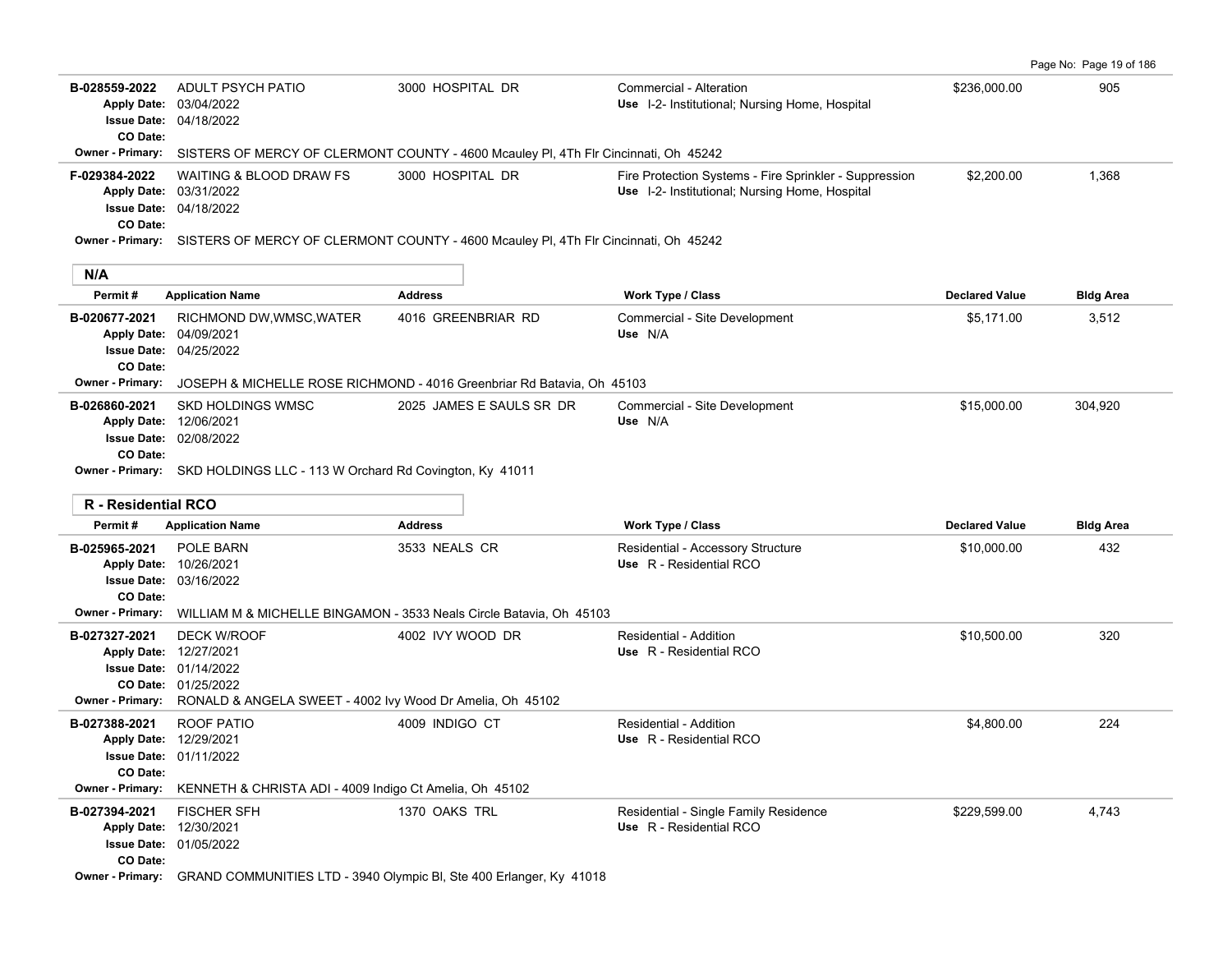| B-027411-2022<br>Owner - Primary:                    | <b>ELECTRIC SERVICE</b><br>Apply Date: 01/03/2022<br><b>Issue Date: 01/04/2022</b><br>CO Date: 03/16/2022<br>NICK DAVIS - 852 Castle Bay Dr Cincinnati, Oh 45245                               | 38 ROSE LN                                                                               | Residential - Electric Service Upgrade<br>Use R - Residential RCO | \$200.00     | $\mathbf 0$ |
|------------------------------------------------------|------------------------------------------------------------------------------------------------------------------------------------------------------------------------------------------------|------------------------------------------------------------------------------------------|-------------------------------------------------------------------|--------------|-------------|
| B-027412-2022<br>CO Date:                            | ROOF REPLACEMENT<br>Apply Date: 01/03/2022<br><b>Issue Date: 01/03/2022</b>                                                                                                                    | 121 MADISON PARK DR                                                                      | Residential - Roof Replacement<br>Use R - Residential RCO         | \$11,500.00  | $\mathbf 0$ |
|                                                      | Owner - Primary: WILLIAM J MARKS - 121 Madison Park Dr Batavia, Oh 45103                                                                                                                       |                                                                                          |                                                                   |              |             |
| B-027415-2022                                        | <b>ELECTRIC REPAIR</b><br>Apply Date: 01/04/2022<br>Issue Date: 01/04/2022<br>CO Date: 01/06/2022<br>Owner - Primary: ROLAND A & EARLYN L GIROUARD - 2638 Herold Rd Batavia, Oh 45103          | 2638 HEROLD RD                                                                           | Residential - Alteration<br>Use R - Residential RCO               | \$3,838.00   | $\Omega$    |
| B-027416-2022<br>CO Date:                            | <b>BASEMENT FINISH</b><br>Apply Date: 01/04/2022<br>Issue Date: 01/07/2022                                                                                                                     | 4425 LEGACY GREENS DR                                                                    | Residential - Alteration<br>Use R - Residential RCO               | \$26,861.79  | 550         |
| <b>Owner - Primary:</b>                              |                                                                                                                                                                                                | CYNTHIA & CHRISTOPHER WOOD - 4425 Legacy Greens Dr Batavia, Oh 45103                     |                                                                   |              |             |
| B-027446-2022<br>CO Date:                            | <b>DECK</b><br>Apply Date: 01/05/2022<br><b>Issue Date: 01/11/2022</b>                                                                                                                         | 1216 TWIN GATE RN                                                                        | Residential - Addition<br>Use R - Residential RCO                 | \$18,500.00  | 332         |
| <b>Owner - Primary:</b>                              | RACHEAL & COREY POWERS - 1216 Twin Gate Run Amelia, Oh 45102                                                                                                                                   |                                                                                          |                                                                   |              |             |
| B-027462-2022                                        | <b>HVAC REPLACEMENT</b><br>Apply Date: 01/06/2022<br><b>Issue Date: 01/06/2022</b><br>CO Date: 03/09/2022<br><b>Owner - Primary:</b> FRANK A PRZEWOZNIK - 3551 S Heartwood Rd Amelia, Oh 45102 | 3551 SOUTH HEARTWOOD RD                                                                  | Residential - HVAC Replacement<br>Use R - Residential RCO         | \$12,500.00  | 0           |
| B-027489-2022<br><b>Owner - Primary:</b>             | <b>DECK</b><br>Apply Date: 01/07/2022<br><b>Issue Date: 01/10/2022</b><br>CO Date: 03/08/2022                                                                                                  | 1365 GRANDSTAND LN<br>RICHARD & MARGARET M PORTER - 1365 Grandstand Ln Batavia, Oh 45103 | Residential - Addition<br>Use R - Residential RCO                 | \$10,000.00  | 224         |
| B-027506-2022<br>CO Date:<br><b>Owner - Primary:</b> | <b>BASEMENT FINISH</b><br>Apply Date: 01/10/2022<br>Issue Date: 01/12/2022<br>GREG & SHARON HELTON - 4005 Indigo Ct Amelia, Oh 45102                                                           | 4005 INDIGO CT                                                                           | Residential - Alteration<br>Use R - Residential RCO               | \$10,000.00  | 1,500       |
| B-027553-2022<br>CO Date:                            | ZIELMAN JAMES HOMES<br>Apply Date: 01/12/2022<br><b>Issue Date: 01/13/2022</b><br>Owner - Primary: GREG & ROXIE TYLER - 4507 Eastwood Dr Batavia, Oh 45103                                     | 3483 WINTER HOLLY DR                                                                     | Residential - Single Family Residence<br>Use R - Residential RCO  | \$205,000.00 | 2,194       |

Page No: Page 20 of 186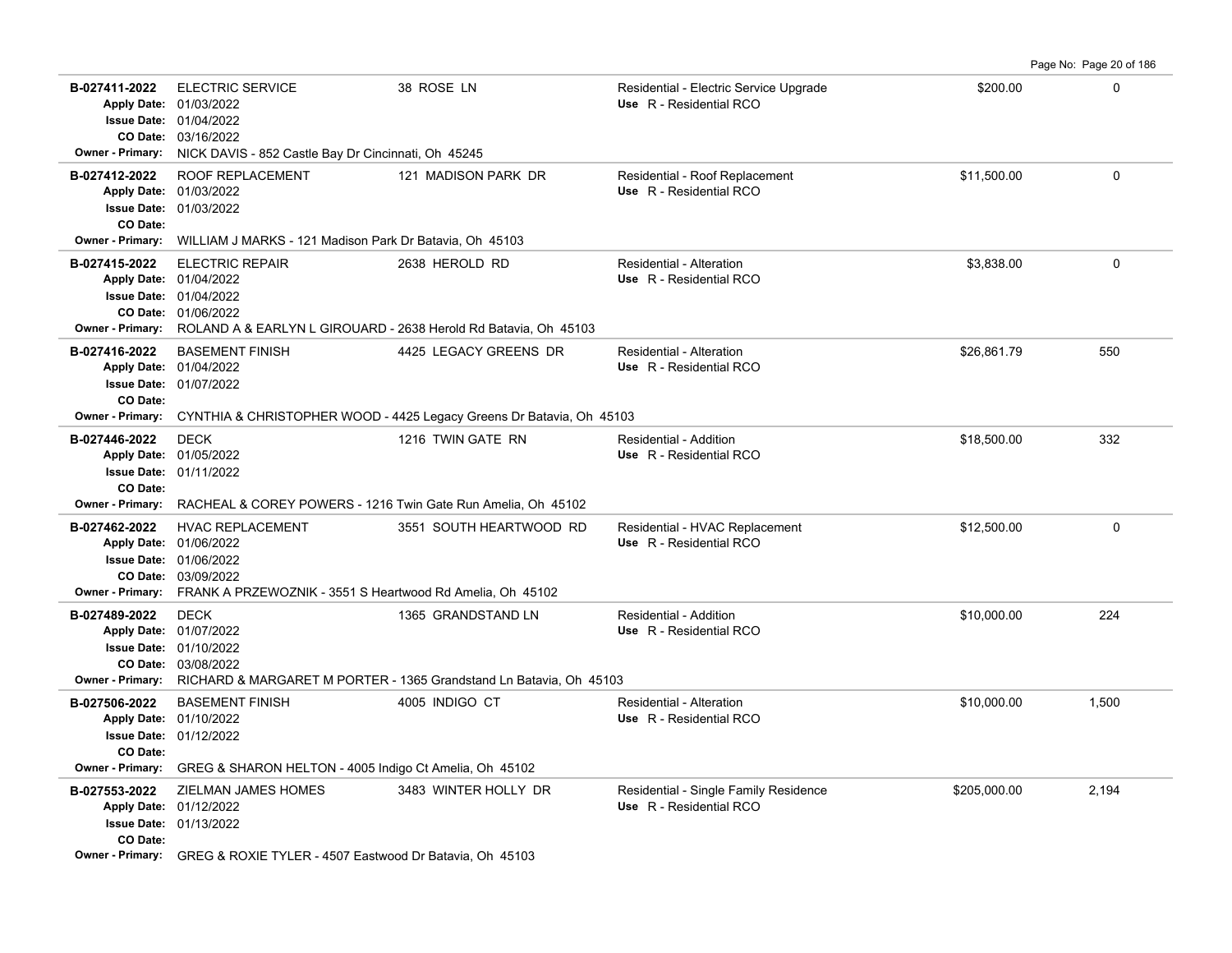Page No: Page 21 of 186

| B-027566-2022           | <b>HVAC REPLACEMENT</b><br>Apply Date: 01/12/2022                                      | 2213 HARMONY CT                                                                           | Residential - HVAC Replacement<br>Use R - Residential RCO | \$8,000.00   | $\Omega$ |
|-------------------------|----------------------------------------------------------------------------------------|-------------------------------------------------------------------------------------------|-----------------------------------------------------------|--------------|----------|
|                         | <b>Issue Date: 01/12/2022</b>                                                          |                                                                                           |                                                           |              |          |
| CO Date:                |                                                                                        |                                                                                           |                                                           |              |          |
| Owner - Primary:        | MICHAEL & CHRISTINA SALYERS - 2213 Harmony Ct Batavia, Oh 45103                        |                                                                                           |                                                           |              |          |
| B-027592-2022           | <b>DECK W/ROOF</b>                                                                     | 1303 ANACAPA CT                                                                           | Residential - Addition                                    | \$13,000.00  | 572      |
|                         | Apply Date: 01/13/2022                                                                 |                                                                                           | Use R - Residential RCO                                   |              |          |
|                         | <b>Issue Date: 01/14/2022</b>                                                          |                                                                                           |                                                           |              |          |
| CO Date:                |                                                                                        |                                                                                           |                                                           |              |          |
| Owner - Primary:        |                                                                                        | BALARAM ADALA & EVA PRATHIPATY - 1303 Anacapa Ct Batavia, Oh 45103                        |                                                           |              |          |
| B-027613-2022           | <b>HVAC REPLACEMENT</b>                                                                | 2135 OLD SR 32                                                                            | Residential - HVAC Replacement                            | \$11,000.00  | 0        |
|                         | Apply Date: 01/13/2022                                                                 |                                                                                           | Use R - Residential RCO                                   |              |          |
| CO Date:                | <b>Issue Date: 01/13/2022</b>                                                          |                                                                                           |                                                           |              |          |
| Owner - Primary:        | LOLA B IRVIN - 2135 Old State Route 32 Batavia, Oh 45103                               |                                                                                           |                                                           |              |          |
| B-027619-2022           | ROOF REPLACEMENT                                                                       | 96 AMELIA OLIVE BRANCH RD                                                                 | Residential - Roof Replacement                            | \$16,130.00  | 0        |
|                         | Apply Date: 01/14/2022                                                                 |                                                                                           | Use R - Residential RCO                                   |              |          |
|                         | <b>Issue Date: 01/14/2022</b>                                                          |                                                                                           |                                                           |              |          |
|                         | CO Date: 02/01/2022                                                                    |                                                                                           |                                                           |              |          |
| Owner - Primary:        | JOSHUA K EDMONDSON - 2038 Sunset View Ln Amelia, Oh 45102                              |                                                                                           |                                                           |              |          |
| B-027649-2022           | <b>ELECTRIC UPGRADE</b>                                                                | 2604 HEROLD RD                                                                            | Residential - Electric Service Upgrade                    | \$1,000.00   | $\Omega$ |
|                         | Apply Date: 01/18/2022                                                                 |                                                                                           | Use R - Residential RCO                                   |              |          |
|                         | <b>Issue Date: 01/18/2022</b>                                                          |                                                                                           |                                                           |              |          |
| Owner - Primary:        | CO Date: 01/24/2022<br>SHAPE UP PROPERTIES LLC - 5345 Brushy Fork Rd Batavia, Oh 45103 |                                                                                           |                                                           |              |          |
|                         | <b>HVAC REPLACEMENT</b>                                                                | 3676 SHOREWOOD DR                                                                         |                                                           | \$12,000.00  | $\Omega$ |
| B-027650-2022           | Apply Date: 01/19/2022                                                                 |                                                                                           | Residential - HVAC Replacement<br>Use R - Residential RCO |              |          |
|                         | <b>Issue Date: 01/19/2022</b>                                                          |                                                                                           |                                                           |              |          |
|                         | CO Date: 01/31/2022                                                                    |                                                                                           |                                                           |              |          |
|                         |                                                                                        | Owner - Primary: FREDRICK L & PAMELA SIMPSON MOLESKI - 3676 Shorewood Dr Amelia, Oh 45102 |                                                           |              |          |
| B-027709-2022           | <b>HVAC REPLACEMENT</b>                                                                | 4624 STEEPLECHASE DR                                                                      | Residential - HVAC Replacement                            | \$11,900.00  | $\Omega$ |
|                         | Apply Date: 01/21/2022                                                                 |                                                                                           | Use R - Residential RCO                                   |              |          |
|                         | <b>Issue Date: 01/21/2022</b>                                                          |                                                                                           |                                                           |              |          |
|                         | CO Date: 02/02/2022                                                                    |                                                                                           |                                                           |              |          |
|                         | Owner - Primary: ANITA & THOMAS WILLIAMS - 4624 Steeplechase Dr Batavia, Oh 45103      |                                                                                           |                                                           |              |          |
| B-027712-2022           | HVAC REPLACEMENT                                                                       | 1510 CREEKSIDE RD                                                                         | Residential - HVAC Replacement                            | \$3,025.00   | 0        |
|                         | Apply Date: 01/21/2022                                                                 |                                                                                           | Use R - Residential RCO                                   |              |          |
| CO Date:                | Issue Date: 01/21/2022                                                                 |                                                                                           |                                                           |              |          |
| <b>Owner - Primary:</b> |                                                                                        | CONNER MCPHAIL & KAYLA EIBEN - 1510 Creekside Rd Amelia, Oh 45102                         |                                                           |              |          |
| B-027718-2022           | <b>RYAN HOMES</b>                                                                      | 3889 ROSEWOOD DR                                                                          | Residential - Single Family Residence                     | \$197,617.00 | 3,664    |
|                         | Apply Date: 01/21/2022                                                                 |                                                                                           | Use R - Residential RCO                                   |              |          |
|                         | <b>Issue Date: 01/27/2022</b>                                                          |                                                                                           |                                                           |              |          |
| CO Date:                |                                                                                        |                                                                                           |                                                           |              |          |
|                         | Owner - Primary: NVR INC - 8622 Jacquemin Dr West Chester, Oh 45069                    |                                                                                           |                                                           |              |          |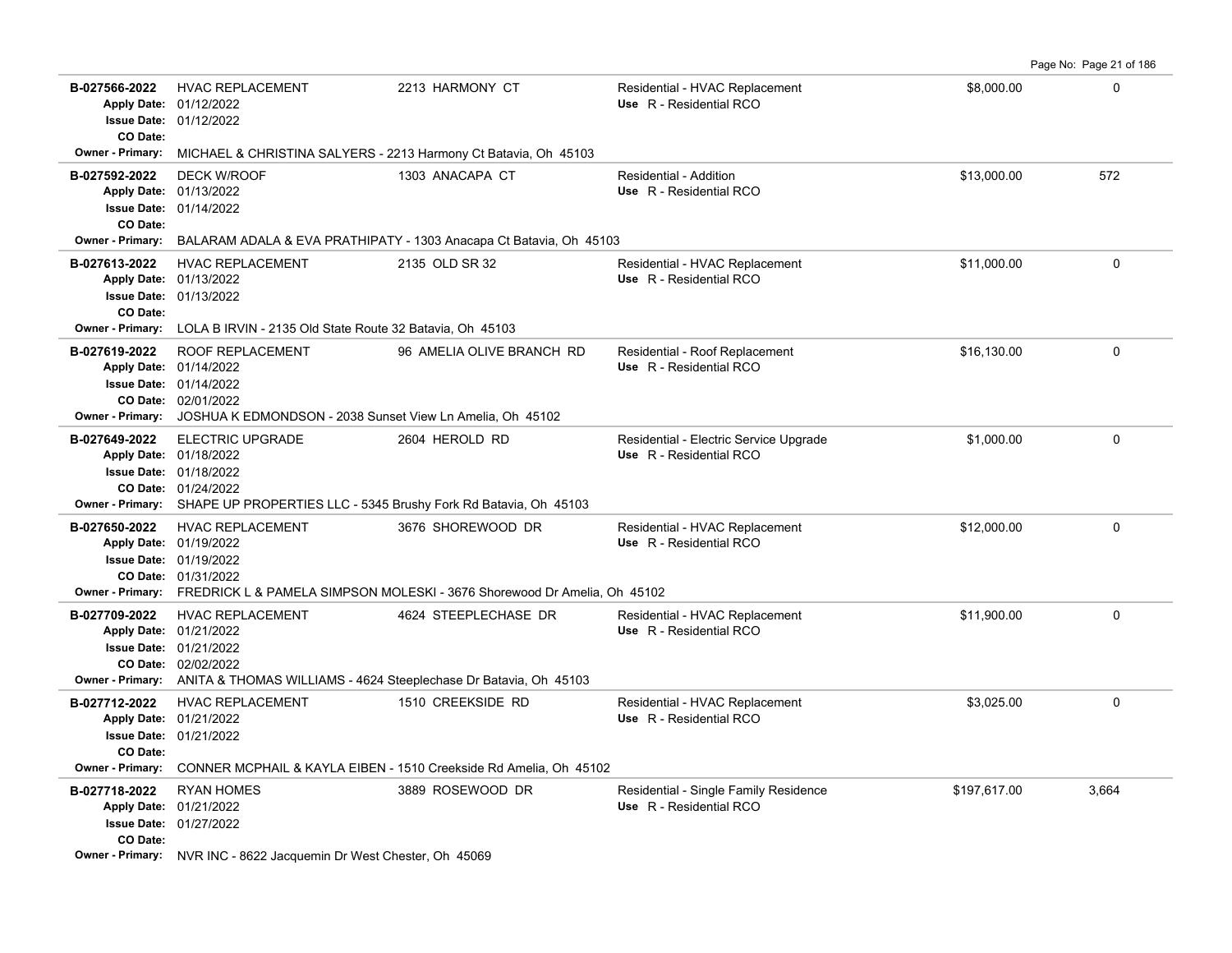| Page No: Page 22 of 186 |  |  |
|-------------------------|--|--|
|                         |  |  |

| B-027733-2022<br><b>Owner - Primary:</b>             | <b>HVAC REPLACEMENT</b><br>Apply Date: 01/24/2022<br><b>Issue Date: 01/25/2022</b><br>CO Date: 01/27/2022<br>STEVEN B HOSE - 1401 Stone Fox Dr Batavia, Oh 45103                                      | 1401 STONE FOX DR                                                                          | Residential - HVAC Replacement<br>Use R - Residential RCO        | \$17,200.00  | 0            |
|------------------------------------------------------|-------------------------------------------------------------------------------------------------------------------------------------------------------------------------------------------------------|--------------------------------------------------------------------------------------------|------------------------------------------------------------------|--------------|--------------|
| B-027741-2022<br>CO Date:                            | <b>RYAN HOMES</b><br>Apply Date: 01/24/2022<br><b>Issue Date: 01/27/2022</b>                                                                                                                          | 1593 ROSE PETAL PL                                                                         | Residential - Single Family Residence<br>Use R - Residential RCO | \$186,893.00 | 3,351        |
| <b>Owner - Primary:</b>                              | NVR INC - 8622 Jacquemin Dr West Chester, Oh 45069                                                                                                                                                    |                                                                                            |                                                                  |              |              |
| B-027745-2022                                        | <b>GENERATOR ELECTRIC, NG PP</b><br>Apply Date: 01/24/2022<br><b>Issue Date: 01/24/2022</b><br>CO Date: 02/22/2022<br>Owner - Primary: STEPHEN & AMANDA SENANEFES - 2532 Gadwall Ln Batavia, Oh 45103 | 2532 GADWALL LN                                                                            | Residential - Alteration<br>Use R - Residential RCO              | \$8.500.00   | 0            |
| B-027880-2022<br>CO Date:<br><b>Owner - Primary:</b> | <b>BASEMENT FINISH</b><br>Apply Date: 02/01/2022<br><b>Issue Date: 02/11/2022</b>                                                                                                                     | 1429 GLENWOOD CT<br>DOMINGO & DARLETTA MARTINEZ - 1429 Glenwood Ct Amelia, Oh 45102        | Residential - Alteration<br>Use R - Residential RCO              | \$42,000.00  | 700          |
| B-027908-2022<br><b>Owner - Primary:</b>             | <b>HVAC REPLACEMENT</b><br>Apply Date: 02/04/2022<br><b>Issue Date: 02/07/2022</b><br>CO Date: 03/14/2022<br>JEANNETTE MAROIS - 1540 Thornberry Rd Amelia, Oh 45102                                   | 1540 THORNBERRY RD                                                                         | Residential - HVAC Replacement<br>Use R - Residential RCO        | \$11.595.00  | $\mathbf{0}$ |
| B-027909-2022<br><b>Owner - Primary:</b>             | <b>HVAC REPLACEMENT</b><br>Apply Date: 02/04/2022<br><b>Issue Date: 02/07/2022</b><br>CO Date: 02/16/2022                                                                                             | 4551 CEDAR HILL DR<br>BRUCE N & JENNIFER L THOMPSON - 4551 Cedar Hill Dr Batavia, Oh 45103 | Residential - HVAC Replacement<br>Use R - Residential RCO        | \$15.850.00  | $\mathbf 0$  |
| B-027921-2022                                        | <b>HVAC REPLACEMENT</b><br>Apply Date: 02/04/2022<br><b>Issue Date: 02/10/2022</b><br>CO Date: 02/22/2022<br>Owner - Primary: WILLIAM C BECK - 3555 South Heartwood Rd Amelia, Oh 45102               | 3555 SOUTH HEARTWOOD RD                                                                    | Residential - HVAC Replacement<br>Use R - Residential RCO        | \$3,520.00   | $\mathbf 0$  |
| B-027923-2022<br><b>Owner - Primary:</b>             | TAYLOR HVAC REPLACEMENT<br>Apply Date: 02/04/2022<br><b>Issue Date: 02/04/2022</b><br>CO Date: 02/18/2022<br>DOROTHY A TAYLOR - 2123 Commons Dr Batavia, Oh 45103                                     | 2123 COMMONS CIRCLE DR                                                                     | Commercial - MFAM HVAC Replacement<br>Use R - Residential RCO    | \$10,500.00  | 0            |
| B-027938-2022<br>CO Date:                            | <b>DECK W/ SUNROOM</b><br>Apply Date: 02/07/2022<br><b>Issue Date: 02/09/2022</b><br>Owner - Primary: AMY & BENJAMIN JOST - 4023 Andora Bv Amelia, Oh 45102                                           | 4023 ANDORA BV                                                                             | Residential - Addition<br>Use R - Residential RCO                | \$36,000.00  | 384          |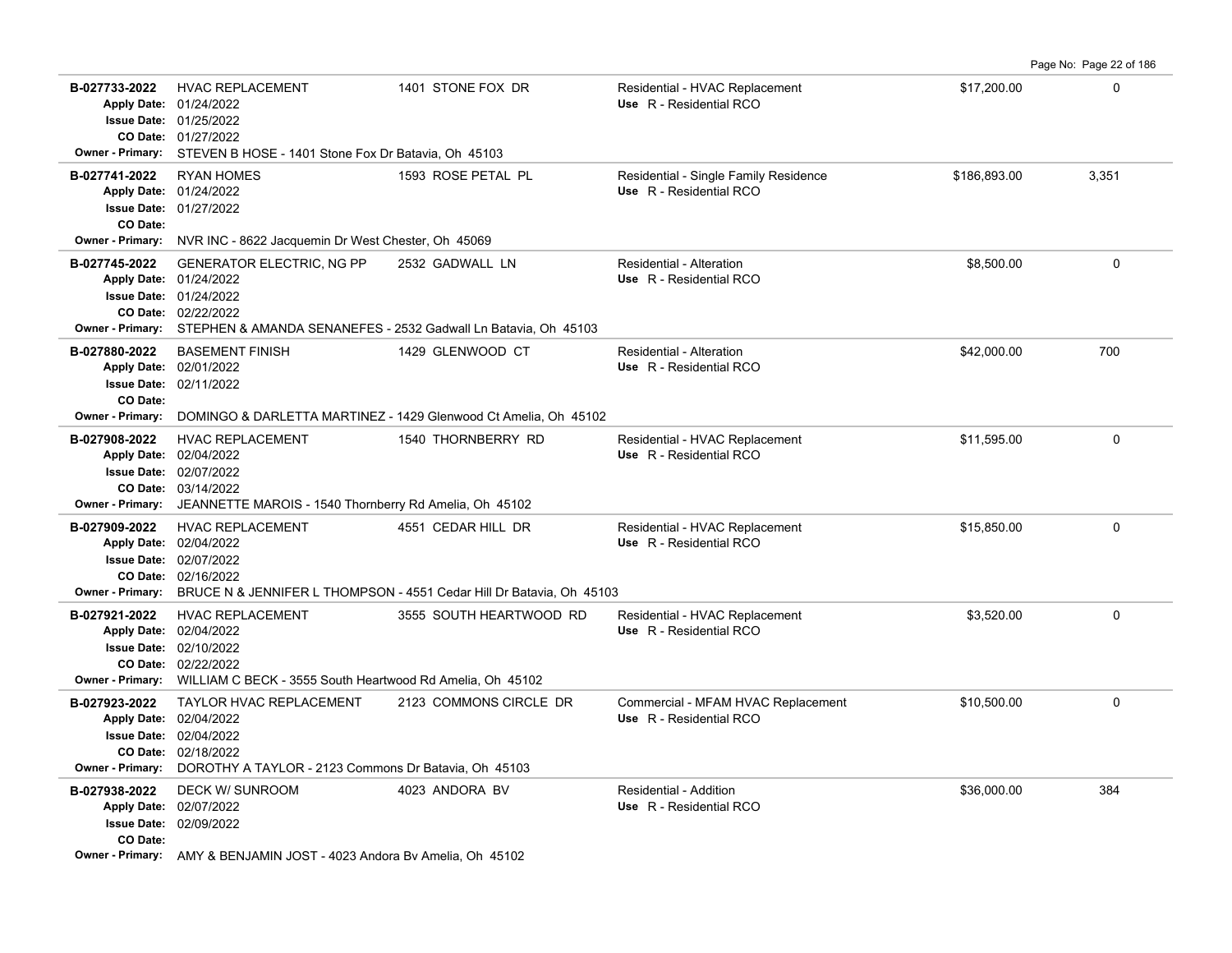**B-027942-2022** \$15,000.00 0 HVAC REPLACEMENT 4912 BENTON RD Residential - HVAC Replacement 02/07/2022 **Issue Date:** Apply Date: 02/07/2022 **Apply Date: Use** R - Residential RCO **CO Date: Owner - Primary:** ELIZABETH J WALLACE - 4912 Benton Rd Batavia, Oh 45103 B-027943-2022 HVAC REPLACEMENT 3311 MEADOW GREEN CT Residential - HVAC Replacement \$10,000.00 \$10,000.00 0 03/14/2022 **CO Date:** 02/07/2022 **Issue Date:** 02/07/2022 **Apply Date: Use** R - Residential RCO **Owner - Primary:** STEPHEN L NIEMAN - 3311 Meadowgreen Ct Amelia, Oh 45102 B-027991-2022 DREES HOMES 1102 BILLINGSLEY DR Residential - Single Family Residence \$387,575.00 4,544 02/11/2022 **Issue Date:** 02/09/2022 **Apply Date: Use** R - Residential RCO **CO Date: Owner - Primary:** THE DREES COMPANY - 211 Grandview Dr Ft Mitchell, Ky 41017 B-027993-2022 FISCHER SFH 1384 OAKS TRL Residential - Single Family Residence \$251,344.00 3,943 02/11/2022 **Issue Date:** Apply Date: 02/10/2022 **Apply Date: Use** R - Residential RCO **CO Date: Owner - Primary:** GRAND COMMUNITIES LTD - 3940 Olympic Bl, Ste 400 Erlanger, Ky 41018 B-028057-2022 HVAC REPLACEMENT 3840 BACH GROVE CT Residential - HVAC Replacement \$16,606.00 \$16,606.00 0 02/16/2022 **Issue Date:** Apply Date: 02/11/2022 **Apply Date: Use** R - Residential RCO **CO Date: Owner - Primary:** JOHN WOYCITZKY - 3840 Bach Grove Ct Amelia, Oh 45102 **B-028131-2022** POOL INGROUND 4309 SOUTHCROSS DR Residential - Alteration \$60,000.00 \$60,000.00 0 02/17/2022 **Issue Date:** Apply Date: 02/15/2022 **Apply Date: Use** R - Residential RCO **CO Date: Owner - Primary:** DAVID & JULIE COPE - 4309 Southcross Dr Batavia, Oh 45103 **B-028138-2022** POOL INGROUND 4764 HORSESHOE BEND Residential - Alteration \$70,000.00 \$70,000.00 0 02/16/2022 **Issue Date:** Apply Date: 02/16/2022 **Apply Date: Use** R - Residential RCO **CO Date: Owner - Primary:** JASON & PAMELA YOUNG - 4764 Horseshoe Bend Batavia, Oh 45103 **B-028139-2022** DECK 1370 TIBURON DR Residential - Addition \$6,500.00 128 03/02/2022 **Issue Date:** Apply Date: 02/16/2022 DECK 1370 TIBURON DR Residential - Addition **Apply Date: Use** R - Residential RCO **CO Date: Owner - Primary:** AMANDA N & JASON A FIELDS - 1370 Tiburon Dr Batavia, Oh 45103 **B-028172-2022** HVAC REPLACEMENT 4224 PEACE HAVEN Residential - HVAC Replacement \$13,200.00 \$13,200.00 0 02/17/2022 **Issue Date:** 02/17/2022 **Apply Date: Use** R - Residential RCO **CO Date:**

Page No: Page 23 of 186

**Owner - Primary:** MICHAEL S & RACHEL F BRADEN - 4224 Peacehaven Ln Batavia, Oh 45103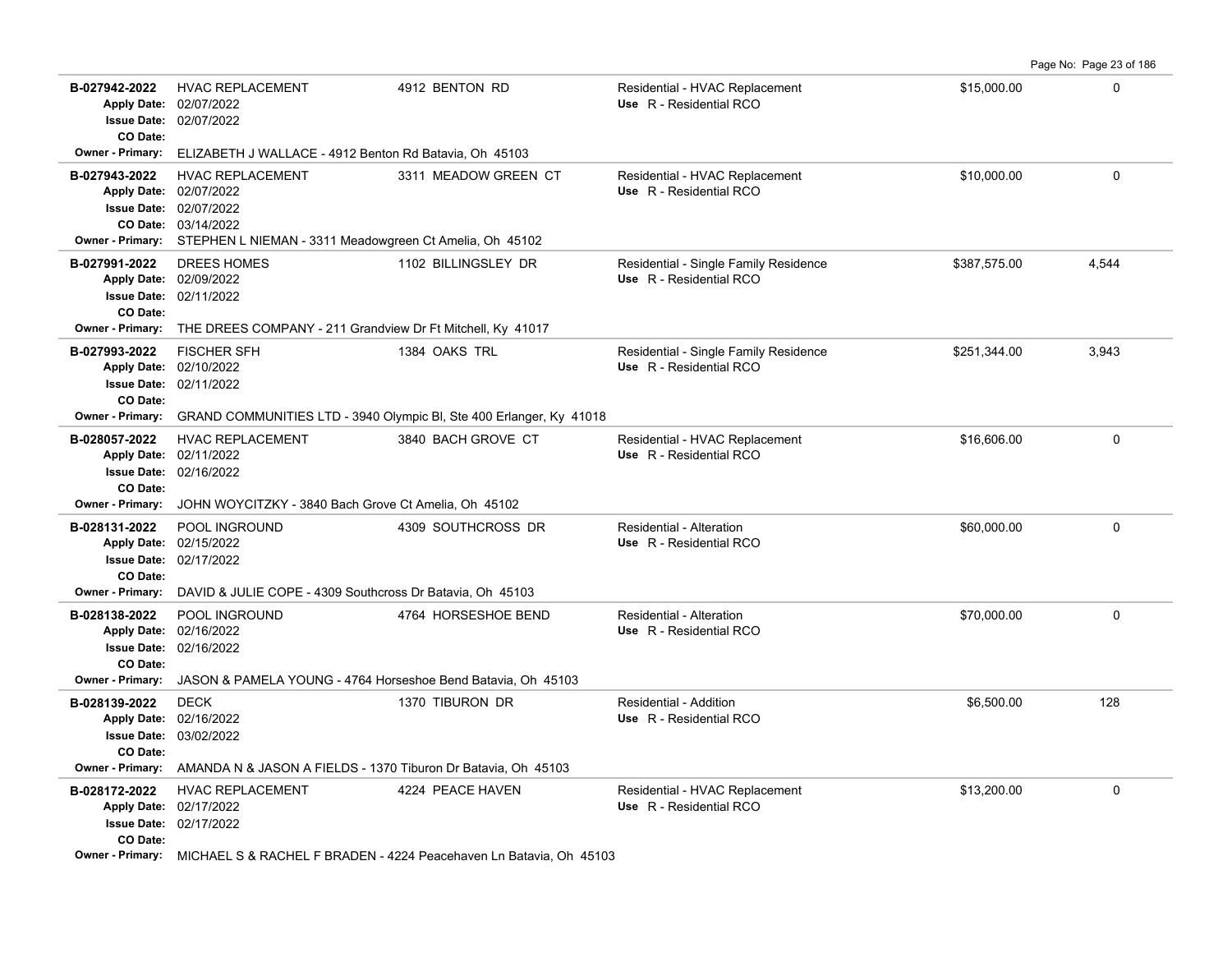**B-028187-2022** HVAC REPLACEMENT 1396 WHITAKER LN Residential - HVAC Replacement \$9,725.00 \$9,725.00 03/02/2022 **CO Date:** 02/17/2022 **Issue Date:** Apply Date: 02/17/2022 **Apply Date: Use** R - Residential RCO **Owner - Primary:** MAYA C DANIEL - 1396 Whitaker Ln Amelia, Oh 45102 B-028236-2022 DREES HOMES 1099 BILLINGSLEY DR Residential - Single Family Residence \$358,240.00 4,150 02/24/2022 **Issue Date:** 02/22/2022 **Apply Date: Use** R - Residential RCO **CO Date: Owner - Primary:** THE DREES COMPANY - 211 Grandview Dr Ft Mitchell, Ky 41017 B-028238-2022 DREES HOMES 4293 PRESTON PL Residential - Single Family Residence \$418,723.00 5,074 02/25/2022 **Issue Date:** 02/22/2022 **Apply Date: Use** R - Residential RCO **CO Date: Owner - Primary:** THE DREES COMPANY - 211 Grandview Dr Ft Mitchell, Ky 41017 B-028261-2022 DREES HOMES BLDG 42 PARENT 4315 PRESTON PL Residential - Three Family Structure  $$500,000.00$  3,196 04/14/2022 **Issue Date:** Apply Date: 02/22/2022 **Apply Date: Use** R - Residential RCO **CO Date: Owner - Primary:** THE DREES COMPANY - 211 Grandview Dr, Suite 100 Ft. Mitchell, Ky 45122 **B-028291-2022** \$17,000.00 400 DECK 1326 STATEWOOD CT Residential - Addition 03/30/2022 **Issue Date:** Apply Date: 02/23/2022 **Apply Date: Use** R - Residential RCO **CO Date: Owner - Primary:** MATTHEW & JESSICA WEST - 1326 Statewood Ct Amelia, Oh 45102 **B-028321-2022** \$8,600.00 0 GENERATOR NG PP, ELEC 2309 CHESTERFIELD LN Residential - Alteration 03/16/2022 **CO Date:** 02/24/2022 **Issue Date:** Apply Date: 02/24/2022 **Apply Date: Use** R - Residential RCO **Owner - Primary:** MICHAEL A & PHYLLIS T CRAWFORD - 2309 Chesterfield Ln Batavia, Oh 45103 B-028348-2022 M/I HOMES **1406 ALAMEDA CT** Residential - Single Family Residence \$129,800.00 3,066 03/03/2022 **Issue Date:** Apply Date: 02/25/2022 **Apply Date: Use** R - Residential RCO **CO Date: Owner - Primary:** M I HOMES OF CINCINNATI LLC - 9349 Waterstone Bv, Ste 100 Cincinnati, Oh 45249-8324 B-028402-2022 RYAN HOMES 3,333 3333 ROSEWOOD DR Residential - Single Family Residence \$207,428.00 3,333 03/18/2022 **Issue Date:** Apply Date: 02/28/2022 **Apply Date: Use** R - Residential RCO **CO Date: Owner - Primary:** NVR INC - 8622 Jacquemin Dr West Chester, Oh 45069 B-028403-2022 RYAN HOMES 1590 ROSEBUSH CT Residential - Single Family Residence \$206,103.00 3,678 03/17/2022 **Issue Date:** 02/28/2022 **Apply Date: Use** R - Residential RCO **CO Date: Owner - Primary:** NVR INC - 8622 Jacquemin Dr West Chester, Oh 45069

Page No: Page 24 of 186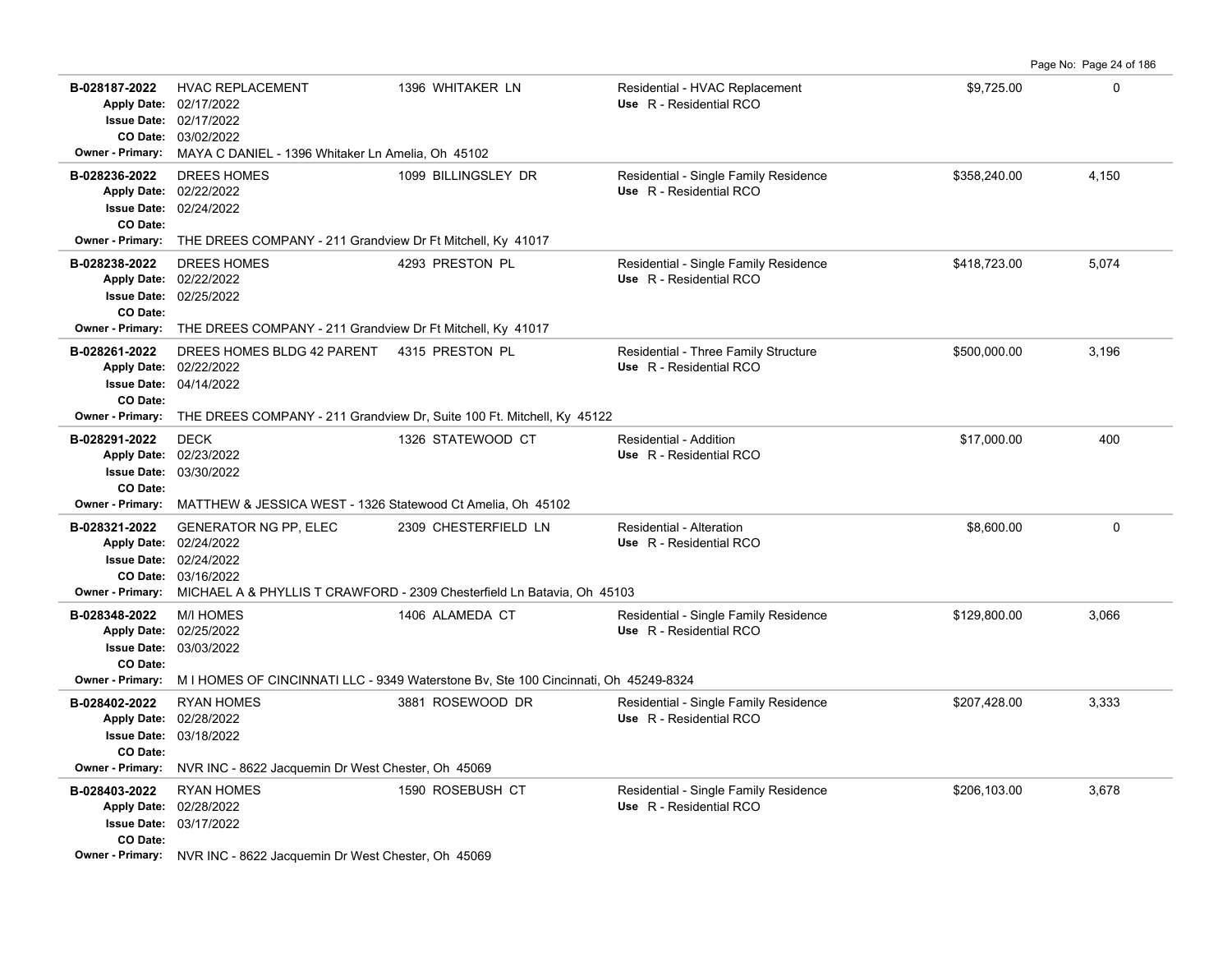**B-028407-2022** \$15,600.00 0 HVAC REPLACEMENT 4547 CEDAR HILL DR Residential - HVAC Replacement 03/10/2022 **Issue Date:** Apply Date: 02/28/2022 **Apply Date: Use** R - Residential RCO **CO Date: Owner - Primary:** ROBERT & MICHELLE CAGLE - 4547 Cedar Hill Dr Batavia, Oh 45103 **B-028435-2022** ELECTRIC REPAIR 121 MADISON PARK Residential - Electric Service Upgrade \$3,000.00 \$3,000.00 0 03/17/2022 **CO Date:** 03/01/2022 **Issue Date:** 03/01/2022 **Apply Date: Use** R - Residential RCO **Owner - Primary:** WILLIAM J MARKS - 121 Madison Park Dr Batavia, Oh 45103 B-028444-2022 AMERICAN HERITAGE 2392 VISTA LAKE DR Residential - Single Family Residence \$190,000.00 1,974 03/08/2022 **Issue Date:** 03/01/2022 **Apply Date: Use** R - Residential RCO **CO Date: Owner - Primary:** AMERICAN HERITAGE CONSTRUCTION & DEVELOPMENT LLC - 1926 North Fort Thomas Av Ft Thomas, Ky 41075 B-028475-2022 DREES HOMES 4292 PRESTON PL Residential - Single Family Residence \$372,381.00 3,612 03/08/2022 **Issue Date:** 03/02/2022 **Apply Date: Use** R - Residential RCO **CO Date: Owner - Primary:** THE DREES COMPANY - 211 Grandview Dr Ft Mitchell, Ky 41017 B-028478-2022 DREES HOMES 1104 BILLINGSLEY DR Residential - Single Family Residence \$466,012.00 5,030 03/08/2022 **Issue Date:** Apply Date: 03/02/2022 **Apply Date: Use** R - Residential RCO **CO Date: Owner - Primary:** THE DREES COMPANY - 211 Grandview Dr Ft Mitchell, Ky 41017 **B-028536-2022** PARSONS ELECTRIC 2159 COMMONS CIRCLE DR Commercial - Alteration 35,000.00 \$5,000.00 0 03/04/2022 **CO Date:** 03/03/2022 **Issue Date:** 03/03/2022 **Apply Date: Use** R - Residential RCO **Owner - Primary:** REX & DEANA PARSONS - 4624 Citation Ct Batavia, Oh 45103 **B-028538-2022** \$25,000.00 700 03/07/2022 **Issue Date:** Apply Date: 03/03/2022 BASEMENT FINISH 4040 CATALINA LN Residential - Alteration **Apply Date: Use** R - Residential RCO **CO Date: Owner - Primary:** DAVID LEE & SUSAN WILSON - 4040 Catalina Ln Batavia, Oh 45103 **B-028541-2022** \$63,000.00 550 03/11/2022 **Issue Date:** Apply Date: 03/03/2022 GARAGE ATTACHED 2638 HEROLD RD Residential - Addition **Apply Date: Use** R - Residential RCO **CO Date: Owner - Primary:** ROLAND A & EARLYN L GIROUARD - 2638 Herold Rd Batavia, Oh 45103 B-028552-2022 RYAN HOMES 1596 ROSE PETAL PL Residential - Single Family Residence \$222,765.00 3,634 03/11/2022 **Issue Date:** 03/03/2022 **Apply Date: Use** R - Residential RCO **CO Date:**

Page No: Page 25 of 186

**Owner - Primary:** NVR INC - 8622 Jacquemin Dr West Chester, Oh 45069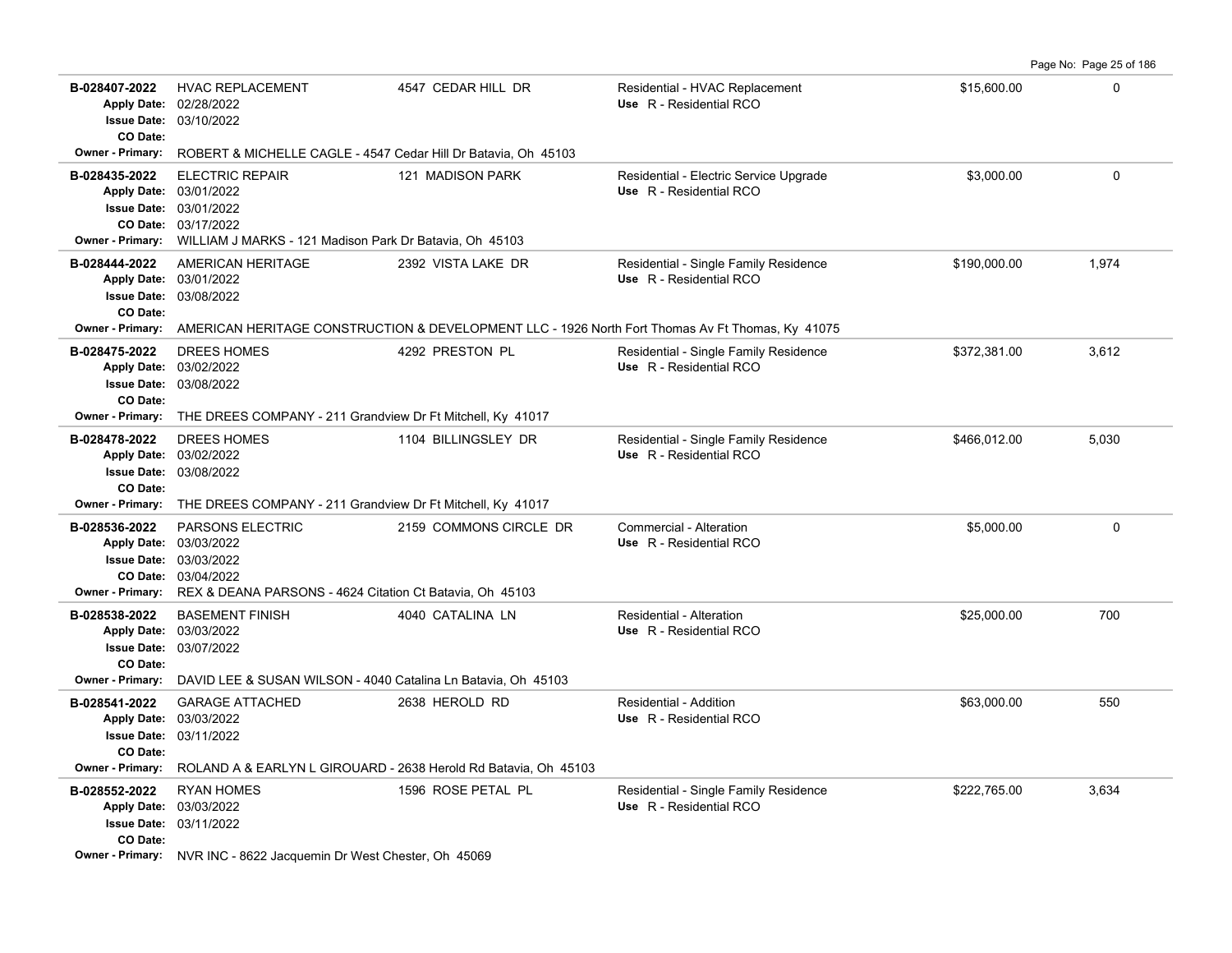B-028578-2022 HVAC REPLACEMENT 3561 SOUTH HEARTWOOD RD Residential - HVAC Replacement \$11,398.00 \$11,398.00 03/04/2022 Apply Date: 03/04/2022 **Apply Date: Use** R - Residential RCO **Issue Date: CO Date: Owner - Primary:** BRIAN P & BRIDGETT R SZTANYO - 3561 South Heartwood Rd Amelia, Oh 45102 **B-028617-2022** \$12,500.00 0 DEMO 4319 BAUMAN RD Residential - Alteration 03/11/2022 **Issue Date:** 03/07/2022 **Apply Date: Use** R - Residential RCO **CO Date: Owner - Primary:** SPORTSMANS MARKET INC - 2001 Sportys Dr Batavia, Oh 45103 B-028618-2022 HVAC REPLACEMENT 3568 SOUTH HEARTWOOD RD Residential - HVAC Replacement \$14,000.00 \$14,000.00 04/15/2022 **CO Date:** 03/07/2022 **Issue Date:** 03/07/2022 **Apply Date: Use** R - Residential RCO **Owner - Primary:** OFELIA CITTADINO - 3568 South Heartwood Rd Amelia, Oh 45102 **B-028632-2022** \$2,500.00 0 GENERATOR ELEC 4777 PADDOCK CROSSING Residential - Alteration 03/07/2022 **Issue Date:** Apply Date: 03/07/2022 **Apply Date: Use** R - Residential RCO **CO Date: Owner - Primary:** ERIC D & KELCEY M SMITH - 4777 Paddock Crossing Batavia, Oh 45103 B-028634-2022 MADDOX DEVELOPMENT 66 CHARMALEE DR Residential - Single Family Residence \$160,000.00 3,506 03/09/2022 **Issue Date:** 03/07/2022 **Apply Date: Use** R - Residential RCO **CO Date: Owner - Primary:** MADDOX DEVELOPMENT CO LLC - 3005 S Bantam Rd Bethel, Oh 45106 B-028680-2022 ROOF REPLACEMENT 3800 CHARTER OAK Residential - Roof Replacement \$4,377.00 \$4,377.00 03/09/2022 **Issue Date:** 03/09/2022 **Apply Date: Use** R - Residential RCO **CO Date: Owner - Primary:** NICHOLAS J & DOROTHY M MISCH - 3800 Charter Oak St Amelia, Oh 45102 B-028681-2022 ELECTRIC UPGRADE 3936 SHAWNA'S WY Residential - Electric Service Upgrade \$2,000.00 \$2,000.00 03/22/2022 **CO Date:** 03/09/2022 **Issue Date:** Apply Date: 03/09/2022 **Apply Date: Use** R - Residential RCO **Owner - Primary:** ROY E ADAIR - 3936 Shawnas Way Amelia, Oh 45102 B-028684-2022 FISCHER SFH 1383 GRANDSTAND LN Residential - Single Family Residence \$279,500.00 4,327 03/18/2022 **Issue Date:** 03/09/2022 **Apply Date: Use** R - Residential RCO **CO Date: Owner - Primary:** GRAND COMMUNITIES LTD - 3940 Olympic Bl, Ste 400 Erlanger, Ky 41018 **B-028688-2022** \$262,218.00 4,359 FISCHER SFH 1384 GRANDSTAND LN Residential - Single Family Residence 03/18/2022 **Issue Date:** 03/09/2022 **Apply Date: Use** R - Residential RCO **CO Date: Owner - Primary:** GRAND COMMUNITIES LTD - 3940 Olympic Bl, Ste 400 Erlanger, Ky 41018

Page No: Page 26 of 186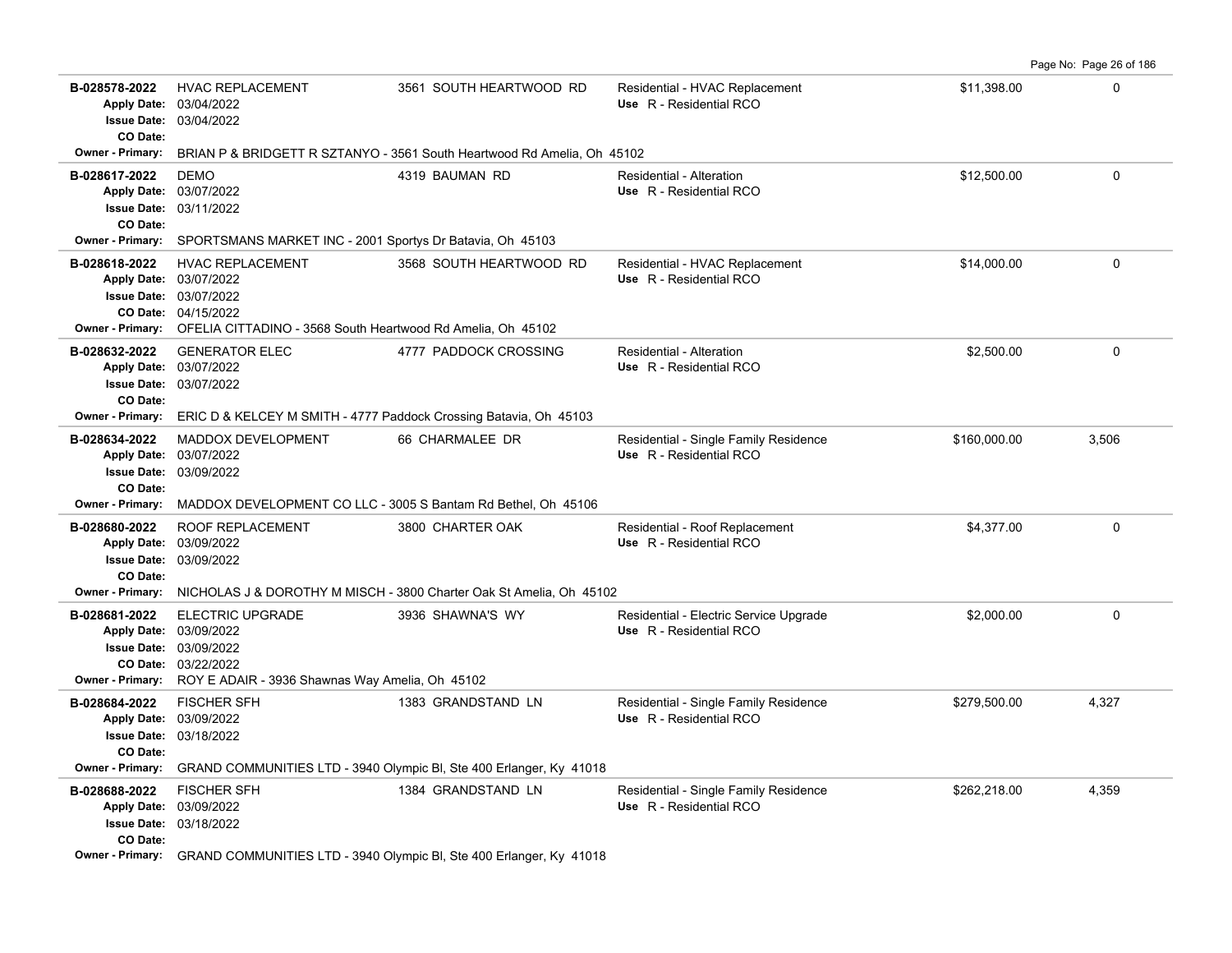Page No: Page 27 of 186

| B-028716-2022<br>CO Date:                            | POOL INGROUND<br>Apply Date: 03/09/2022<br><b>Issue Date: 03/09/2022</b>                                                                                         | 1307 ANACAPA CT                                                                                            | <b>Residential - Alteration</b><br>Use R - Residential RCO   | \$57,000.00 | 0     |  |  |  |
|------------------------------------------------------|------------------------------------------------------------------------------------------------------------------------------------------------------------------|------------------------------------------------------------------------------------------------------------|--------------------------------------------------------------|-------------|-------|--|--|--|
| Owner - Primary:                                     | MATTHEW C SHELTON - 1307 Anacapa Ct Batavia, Oh 45103                                                                                                            |                                                                                                            |                                                              |             |       |  |  |  |
| B-028719-2022<br>CO Date:                            | <b>DECK</b><br>Apply Date: 03/09/2022<br><b>Issue Date: 03/21/2022</b>                                                                                           | 1969 ERION RD                                                                                              | <b>Residential - Addition</b><br>Use R - Residential RCO     | \$9,000.00  | 240   |  |  |  |
|                                                      | Owner - Primary: STEPHEN D & LISA ALLREAD - 1969 Erion Rd Batavia, Oh 45103                                                                                      |                                                                                                            |                                                              |             |       |  |  |  |
| B-028783-2022<br>CO Date:                            | <b>ROOF REPLACEMENT</b><br>Apply Date: 03/11/2022<br><b>Issue Date: 03/11/2022</b>                                                                               | 1419 BRECKENRIDGE WY                                                                                       | Residential - Roof Replacement<br>Use R - Residential RCO    | \$6,000.00  | 2,000 |  |  |  |
| Owner - Primary:                                     |                                                                                                                                                                  | DEREK H & MICHAEL E SCHERER - 1419 Breckenridge Way Amelia, Oh 45102                                       |                                                              |             |       |  |  |  |
| B-028954-2022<br>Owner - Primary:                    | <b>DRIVEWAY</b><br>Apply Date: 03/14/2022<br>Issue Date: 03/14/2022<br>CO Date: 03/18/2022<br>NEAL R & TRACY L REDMOND - 3688 Charter Oak Amelia, Oh 45102       | 3688 CHARTER OAK                                                                                           | Residential - Site Development<br>Use R - Residential RCO    | \$6,000.00  | 0     |  |  |  |
| B-028962-2022<br>CO Date:<br><b>Owner - Primary:</b> | <b>GARAGE DETACHED</b><br>Apply Date: 03/15/2022<br><b>Issue Date: 03/23/2022</b><br>DANIEL & PAMELA HOYLE - 3572 Woodview Ln Batavia, Oh 45103                  | 3572 WOODVIEW LN                                                                                           | Residential - Accessory Structure<br>Use R - Residential RCO | \$25,000.00 | 672   |  |  |  |
| B-029073-2022<br>CO Date:<br><b>Owner - Primary:</b> | <b>DECK</b><br>Apply Date: 03/17/2022<br><b>Issue Date: 03/21/2022</b><br>ERIN & LAURA MILLSAPS - 1347 Tiburon Dr Batavia, Oh 45103                              | 1347 TIBURON DR                                                                                            | <b>Residential - Addition</b><br>Use R - Residential RCO     | \$10,000.00 | 192   |  |  |  |
|                                                      | <b>DECK</b>                                                                                                                                                      |                                                                                                            |                                                              |             |       |  |  |  |
| B-029075-2022<br><b>Owner - Primary:</b>             | Apply Date: 03/18/2022<br><b>Issue Date: 04/06/2022</b><br>CO Date: 04/28/2022<br>DENNIS & JESSICA SWARTS - 4062 Balboa Dr Batavia, Oh 45103                     | 4062 BALBOA DR                                                                                             | Residential - Accessory Structure<br>Use R - Residential RCO | \$4,000.00  | 240   |  |  |  |
| B-029086-2022<br>Owner - Primary:                    | SHED<br>Apply Date: 03/18/2022<br><b>Issue Date: 03/21/2022</b><br>CO Date: 03/29/2022                                                                           | 116 AMELIA OLIVE BRANCH RD<br>JOHN D & PATRICIA A HUTCHINSON - 116 Amelia Olive Branch Rd Amelia, Oh 45102 | Residential - Accessory Structure<br>Use R - Residential RCO | \$6,500.00  | 0     |  |  |  |
| B-029113-2022<br>CO Date:                            | <b>GARAGE DETACHED</b><br>Apply Date: 03/18/2022<br><b>Issue Date: 03/30/2022</b><br>Owner - Primary: MICHAEL STRASSELL - 4512 State Route 222 Batavia, Oh 45103 | 4512 SR 222                                                                                                | Residential - Accessory Structure<br>Use R - Residential RCO | \$45,000.00 | 1,440 |  |  |  |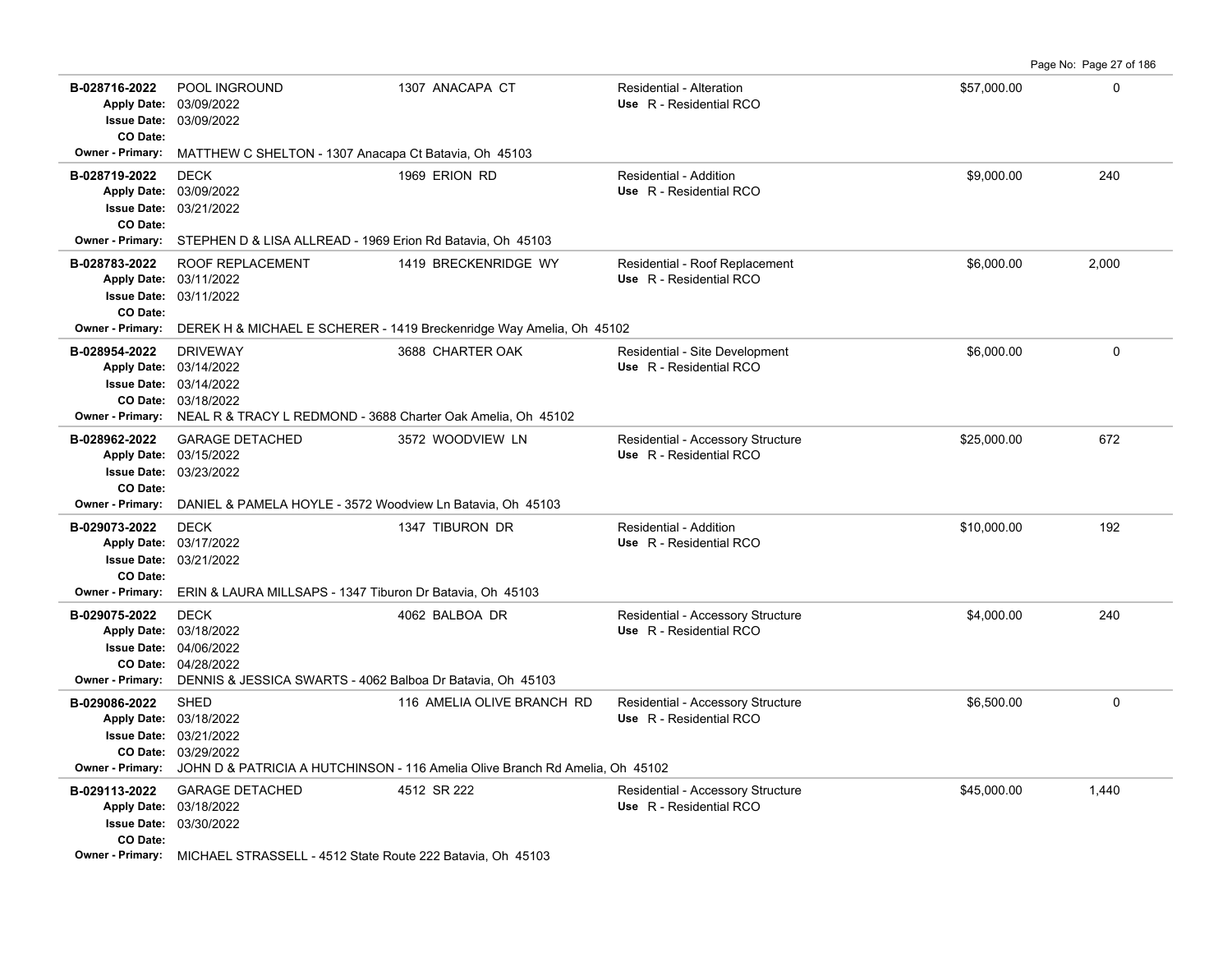Page No: Page 28 of 186

| B-029119-2022<br>CO Date:                       | <b>DECK</b><br>Apply Date: 03/21/2022<br>Issue Date: 03/22/2022                                                                                                       | 4777 ROSES RN       | <b>Residential - Addition</b><br>Use R - Residential RCO         | \$25,000.00  | 324          |  |  |
|-------------------------------------------------|-----------------------------------------------------------------------------------------------------------------------------------------------------------------------|---------------------|------------------------------------------------------------------|--------------|--------------|--|--|
| Owner - Primary:                                | SCOTT DOVE & ABIGAIL KLEI - 4777 Roses Run Batavia, Oh 45103                                                                                                          |                     |                                                                  |              |              |  |  |
| B-029156-2022<br><b>Owner - Primary:</b>        | <b>HVAC REPLACEMENT</b><br>Apply Date: 03/22/2022<br>Issue Date: 03/22/2022<br>CO Date: 04/26/2022<br>BEN REARDONMMR & BRR - 4282 Fox Ridge Dr Batavia, Oh 45103      | 4282 FOX RIDGE DR   | Residential - HVAC Replacement<br>Use R - Residential RCO        | \$18,868.00  | $\mathbf{0}$ |  |  |
| B-029157-2022<br><b>Owner - Primary:</b>        | <b>HVAC REPLACEMENT</b><br>Apply Date: 03/22/2022<br>Issue Date: 03/22/2022<br>CO Date: 04/22/2022<br>JOSEPH F & NINA J SCHIRMER - 43 Amelia Park Dr Amelia, Oh 45102 | 43 AMELIA PARK DR   | Residential - HVAC Replacement<br>Use R - Residential RCO        | \$10,000.00  | 0            |  |  |
| B-029168-2022<br>Owner - Primary:               | HVAC REPLACEMENT<br>Apply Date: 03/22/2022<br>Issue Date: 03/23/2022<br>CO Date: 04/04/2022<br>TROY W & MARY S GREGORY - 4208 Christopher Ct Batavia, Oh 45103        | 4208 CHRISTOPHER CT | Residential - HVAC Replacement<br>Use R - Residential RCO        | \$12,244.00  | $\mathbf 0$  |  |  |
| B-029199-2022<br><b>Owner - Primary:</b>        | <b>RAMP</b><br>Apply Date: 03/23/2022<br>Issue Date: 03/25/2022<br>CO Date: 04/08/2022<br>ROBERT E & JANE M ELLIOTT - 10 Lawson Dr Amelia, Oh 45102                   | 10 LAWSON DR        | <b>Residential - Addition</b><br>Use R - Residential RCO         | \$4,000.00   | 45           |  |  |
| B-029200-2022<br><b>Issue Date:</b><br>CO Date: | PORCH ROOF<br>Apply Date: 03/23/2022<br>03/25/2022                                                                                                                    | 201 WOODED RIDGE DR | <b>Residential - Addition</b><br>Use R - Residential RCO         | \$4,000.00   | 133          |  |  |
| Owner - Primary:<br>B-029297-2022<br>CO Date:   | TIFFANY & SCOTT FRENCH - 201 Wooded Ridge Dr Amelia, Oh 45102<br><b>CAPITAL CUSTOM HOMES</b><br>Apply Date: 03/28/2022<br>Issue Date: 03/29/2022                      | 1927 PINE RUN LN    | Residential - Single Family Residence<br>Use R - Residential RCO | \$450,000.00 | 5,818        |  |  |
| Owner - Primary:                                | PHELPS JONES - 4157 Redpetal Ln Batavia, Oh 45103                                                                                                                     |                     |                                                                  |              |              |  |  |
| B-029359-2022<br>CO Date:                       | <b>DECK</b><br>Apply Date: 03/30/2022<br><b>Issue Date: 03/31/2022</b>                                                                                                | 1372 TIBURON DR     | <b>Residential - Addition</b><br>Use R - Residential RCO         | \$11,000.00  | 384          |  |  |
| Owner - Primary:                                | BRADLEY & MICHELE GOOD - 1372 Tiburon Dr Batavia, Oh 45103                                                                                                            |                     |                                                                  |              |              |  |  |
| B-029390-2022<br>CO Date:                       | POLE BARN<br>Apply Date: 03/31/2022<br>Issue Date: 04/04/2022                                                                                                         | 1711 APPLE HILL LN  | Residential - Accessory Structure<br>Use R - Residential RCO     | \$50,386.00  | 1,350        |  |  |
|                                                 | Owner - Primary: VICTOR & JENNIFER A FULTON - 1711 Apple Hill Ln Amelia, Oh 45102                                                                                     |                     |                                                                  |              |              |  |  |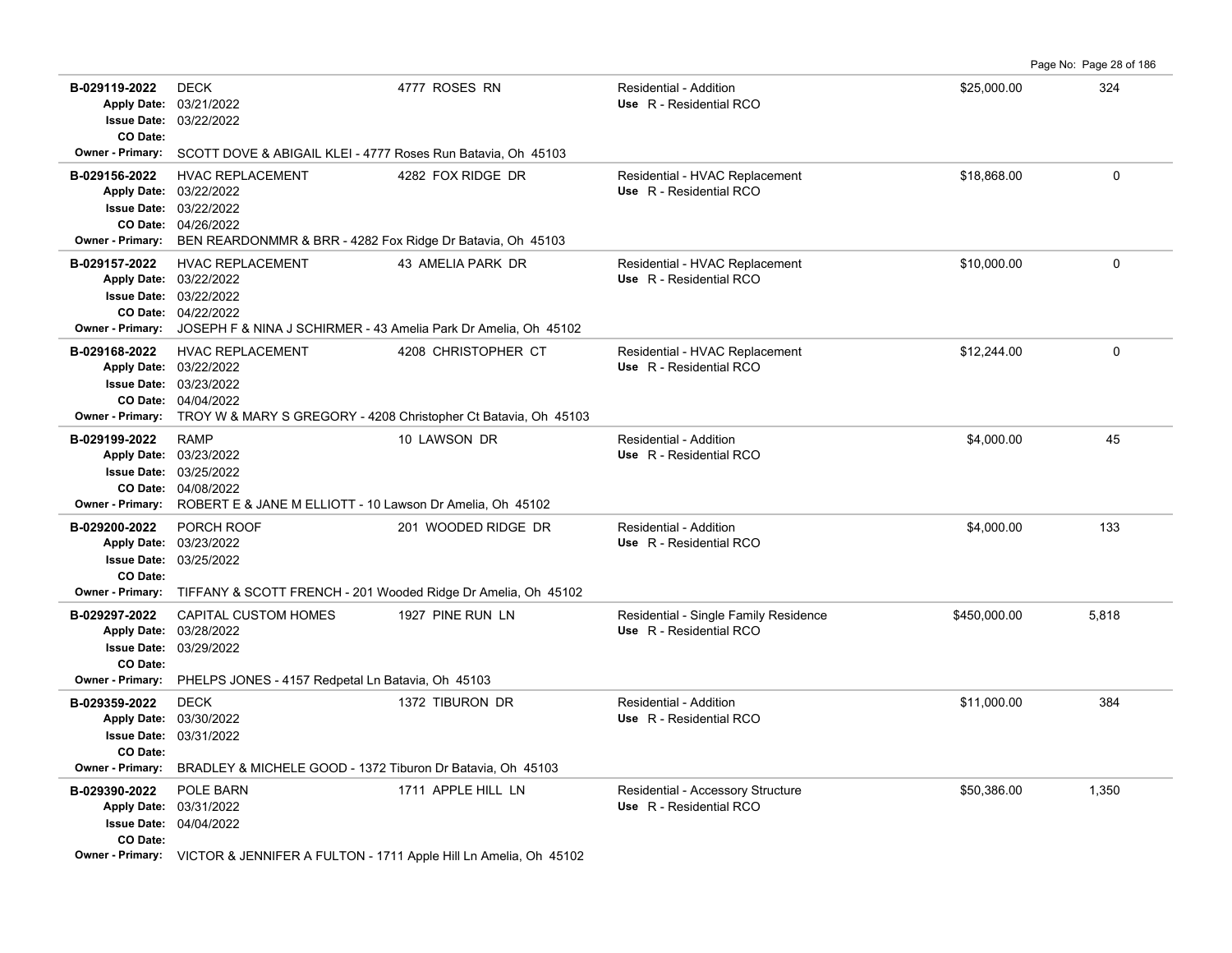Page No: Page 29 of 186

| B-029406-2022<br>CO Date:                            | <b>DECK</b><br>Apply Date: 04/01/2022<br><b>Issue Date: 04/11/2022</b>                                                                                                | 3993 INDIGO CT       | Residential - Addition<br>Use R - Residential RCO                 | \$4,865.64  | 238      |
|------------------------------------------------------|-----------------------------------------------------------------------------------------------------------------------------------------------------------------------|----------------------|-------------------------------------------------------------------|-------------|----------|
| Owner - Primary:                                     | JOHN P & ERIN M HATTERSCHIDE - 3993 Indigo Ct Amelia, Oh 45102                                                                                                        |                      |                                                                   |             |          |
| B-029415-2022<br>CO Date:<br><b>Owner - Primary:</b> | <b>DECK</b><br>Apply Date: 04/01/2022<br><b>Issue Date: 04/05/2022</b><br>JENNFIER & DAVID FENWICK - 4785 Roses Run Batavia, Oh 45103                                 | 4785 ROSES RN        | Residential - Addition<br>Use R - Residential RCO                 | \$32,000.00 | 400      |
| B-029436-2022<br>CO Date:<br><b>Owner - Primary:</b> | <b>SOLAR PANELS</b><br>Apply Date: 04/04/2022<br><b>Issue Date: 04/05/2022</b><br>JOHN OLSZEWSKI - 2534 Gadwall Ln Batavia, Oh 45103                                  | 2534 GADWALL LN      | Residential - Solar Panels<br>Use R - Residential RCO             | \$34,462.00 | 0        |
| B-029441-2022<br>CO Date:<br><b>Owner - Primary:</b> | <b>WATER SERVICE AGRI BARN</b><br>Apply Date: 04/04/2022<br><b>Issue Date: 04/04/2022</b><br>CRAIG & PEGGY SANDERS - 4055 Blue Ridge Dr Dr Batavia, Oh 45103          | 2001 ERION RD        | Residential - Alteration<br>Use R - Residential RCO               | \$3,968.00  | 0        |
| B-029452-2022<br>CO Date:<br><b>Owner - Primary:</b> | <b>ELECTRIC REPAIR</b><br>Apply Date: 04/04/2022<br><b>Issue Date: 04/04/2022</b><br>CARL D MCCLURE - 230 Chapel Rd Amelia, Oh 45102                                  | 230 CHAPEL RD        | Residential - Electric Service Upgrade<br>Use R - Residential RCO | \$3.200.00  | $\Omega$ |
| B-029465-2022<br>CO Date:<br><b>Owner - Primary:</b> | <b>BASEMENT FINISH</b><br>Apply Date: 04/04/2022<br><b>Issue Date: 04/06/2022</b><br>DOUGHLA & JERRI MARTIN - 4763 Trifecta Ct Batavia, Oh 45103                      | 4763 TRIFECTA CT     | Residential - Alteration<br>Use R - Residential RCO               | \$48.966.00 | 1.261    |
| B-029471-2022<br>CO Date:<br>Owner - Primary:        | <b>HVAC REPLACEMENT</b><br>Apply Date: 04/05/2022<br><b>Issue Date: 04/11/2022</b><br>EMILY F MCGONEGLE - 3661 Bristol Lake Dr Amelia, Oh 45102                       | 3661 BRISTOL LAKE DR | Residential - HVAC Replacement<br>Use R - Residential RCO         | \$5,000.00  | 0        |
| B-029474-2022<br><b>Owner - Primary:</b>             | <b>SOLAR PANELS</b><br>Apply Date: 04/05/2022<br><b>Issue Date: 04/06/2022</b><br>CO Date: 06/06/2022<br>TIMOTHY WAYNE KIDWELL - 154 Wooded Ridge Dr Amelia, Oh 45103 | 154 WOODED RIDGE DR  | Residential - Solar Panels<br>Use R - Residential RCO             | \$5,413.20  | 0        |
| B-029483-2022<br>CO Date:                            | <b>SOLAR PANELS</b><br>Apply Date: 04/05/2022<br><b>Issue Date: 04/06/2022</b><br>Owner - Primary: RACHEL & ADAM HERSHORIN - 145 Wooded Ridge Dr Amelia, Oh 45102     | 145 WOODED RIDGE DR  | Residential - Solar Panels<br>Use R - Residential RCO             | \$9,600.00  | 0        |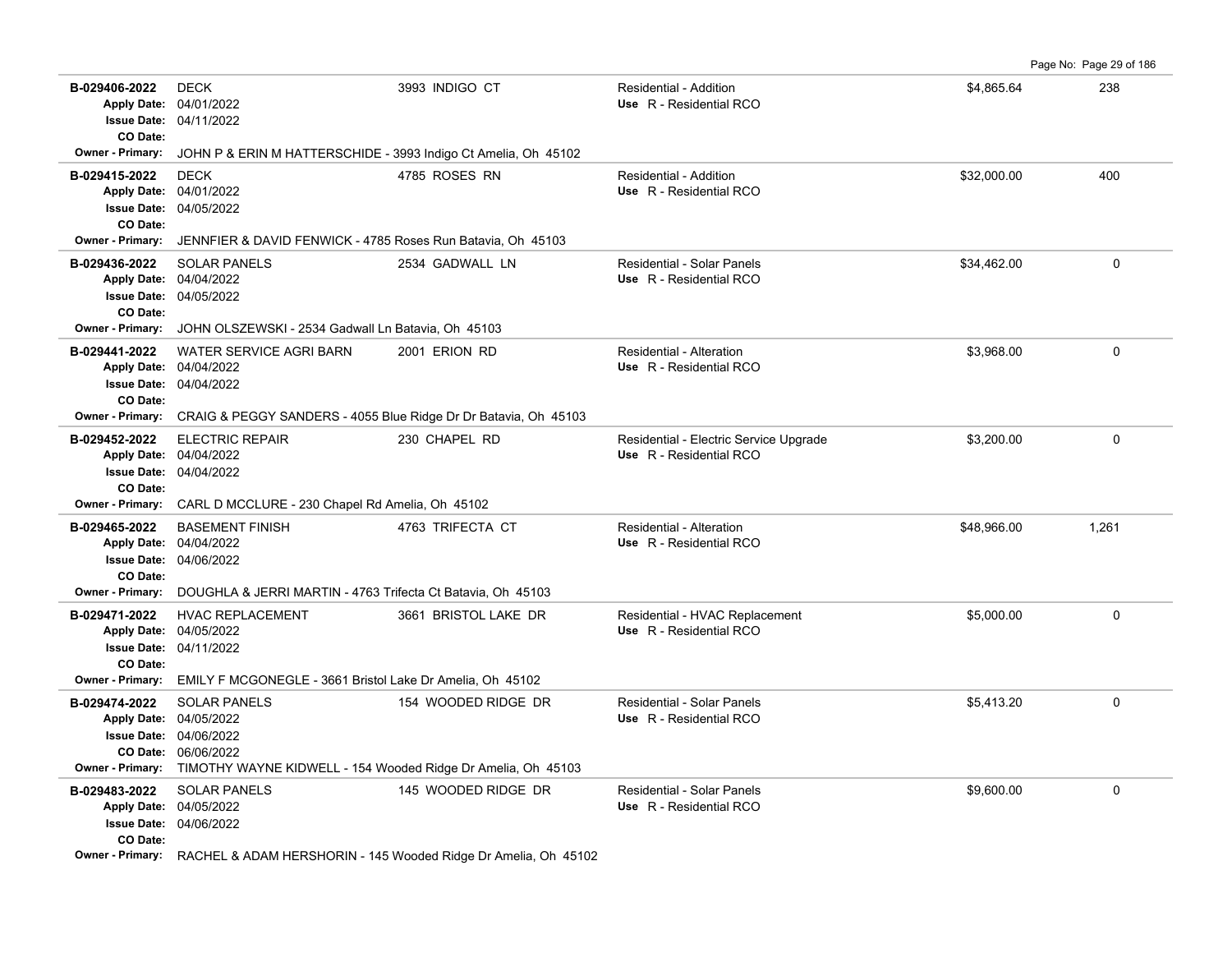Page No: Page 30 of 186

| B-029504-2022             | <b>DECK</b><br>Apply Date: 04/06/2022<br><b>Issue Date: 04/21/2022</b><br>CO Date: 05/24/2022                                                                                  | 1361 TIBURON DR                                                                      | Residential - Addition<br>Use R - Residential RCO                | \$15,000.00  | 378   |
|---------------------------|--------------------------------------------------------------------------------------------------------------------------------------------------------------------------------|--------------------------------------------------------------------------------------|------------------------------------------------------------------|--------------|-------|
| <b>Owner - Primary:</b>   | TIFFANY CRUM - 1361 Tiburon Dr Batavia, Oh 45103                                                                                                                               |                                                                                      |                                                                  |              |       |
| B-029513-2022<br>CO Date: | <b>WILSON SFR</b><br>Apply Date: 04/06/2022<br><b>Issue Date: 04/13/2022</b>                                                                                                   | 4014 AMELIA OLIVE BRANCH RD                                                          | Residential - Single Family Residence<br>Use R - Residential RCO | \$246,000.00 | 4,551 |
| Owner - Primary:          | TIM & TERRY WILSON - 4014 Amelia Olive Branch Rd Batavial, Oh 45103                                                                                                            |                                                                                      |                                                                  |              |       |
| B-029531-2022<br>CO Date: | <b>DECK</b><br>Apply Date: 04/07/2022<br><b>Issue Date: 04/16/2022</b>                                                                                                         | 1392 WHITAKER LN                                                                     | Residential - Addition<br>Use R - Residential RCO                | \$14,000.00  | 523   |
| <b>Owner - Primary:</b>   | BRYAN A & LUCINDA CROCKETT - 1392 Whitaker Ln Amelia, Oh 45102                                                                                                                 |                                                                                      |                                                                  |              |       |
| B-029542-2022<br>CO Date: | <b>FISCHER SFH</b><br>Apply Date: 04/08/2022<br><b>Issue Date: 04/13/2022</b>                                                                                                  | 4782 ROSES RUN                                                                       | Residential - Single Family Residence<br>Use R - Residential RCO | \$348,008.00 | 5,234 |
| Owner - Primary:          |                                                                                                                                                                                | GRAND COMMUNITIES LTD - 3940 Olympic BI, Ste 400 Erlanger, Ky 41018                  |                                                                  |              |       |
| B-029543-2022<br>CO Date: | <b>FISCHER SFH</b><br>Apply Date: 04/08/2022<br><b>Issue Date: 04/13/2022</b>                                                                                                  | 1369 GRANDSTAND LN                                                                   | Residential - Single Family Residence<br>Use R - Residential RCO | \$287,977.00 | 4,956 |
| Owner - Primary:          |                                                                                                                                                                                | GRAND COMMUNITIES LTD - 3940 Olympic BI, Ste 400 Erlanger, Ky 41018                  |                                                                  |              |       |
| B-029550-2022<br>CO Date: | <b>FISCHER SFH</b><br>Apply Date: 04/08/2022<br><b>Issue Date: 04/13/2022</b>                                                                                                  | 1386 GRANDSTAND LN                                                                   | Residential - Single Family Residence<br>Use R - Residential RCO | \$395,965.00 | 5,311 |
| Owner - Primary:          |                                                                                                                                                                                | GRAND COMMUNITIES LTD - 3940 Olympic BI, Ste 400 Erlanger, Ky 41018                  |                                                                  |              |       |
| B-029551-2022<br>CO Date: | <b>DECK</b><br>Apply Date: 04/08/2022<br><b>Issue Date: 04/20/2022</b>                                                                                                         | 4780 ROSES RN                                                                        | Residential - Addition<br>Use R - Residential RCO                | \$13,000.00  | 266   |
| <b>Owner - Primary:</b>   | LEIA & ALEXANDER SWART - 4780 Roses Run Batavia, Oh 45103                                                                                                                      |                                                                                      |                                                                  |              |       |
| B-029563-2022             | <b>DECK</b><br>Apply Date: 04/08/2022<br><b>Issue Date: 04/20/2022</b><br>CO Date: 05/31/2022<br>Owner - Primary: STEPHANIE & JACOB BARLOW - 1596 Rosebush Ct Amelia, Oh 45102 | 1596 ROSEBUSH CT                                                                     | Residential - Addition<br>Use R - Residential RCO                | \$10,000.00  | 400   |
| B-029596-2022             | <b>FISCHER SFH</b>                                                                                                                                                             | 1389 OAKS TRL                                                                        | Residential - Single Family Residence                            | \$344,760.00 | 5,122 |
| CO Date:                  | Apply Date: 04/09/2022<br><b>Issue Date: 04/13/2022</b>                                                                                                                        | Owner - Primary: GRAND COMMUNITIES LTD - 3940 Olympic BI, Ste 400 Erlanger, Ky 41018 | Use R - Residential RCO                                          |              |       |
|                           |                                                                                                                                                                                |                                                                                      |                                                                  |              |       |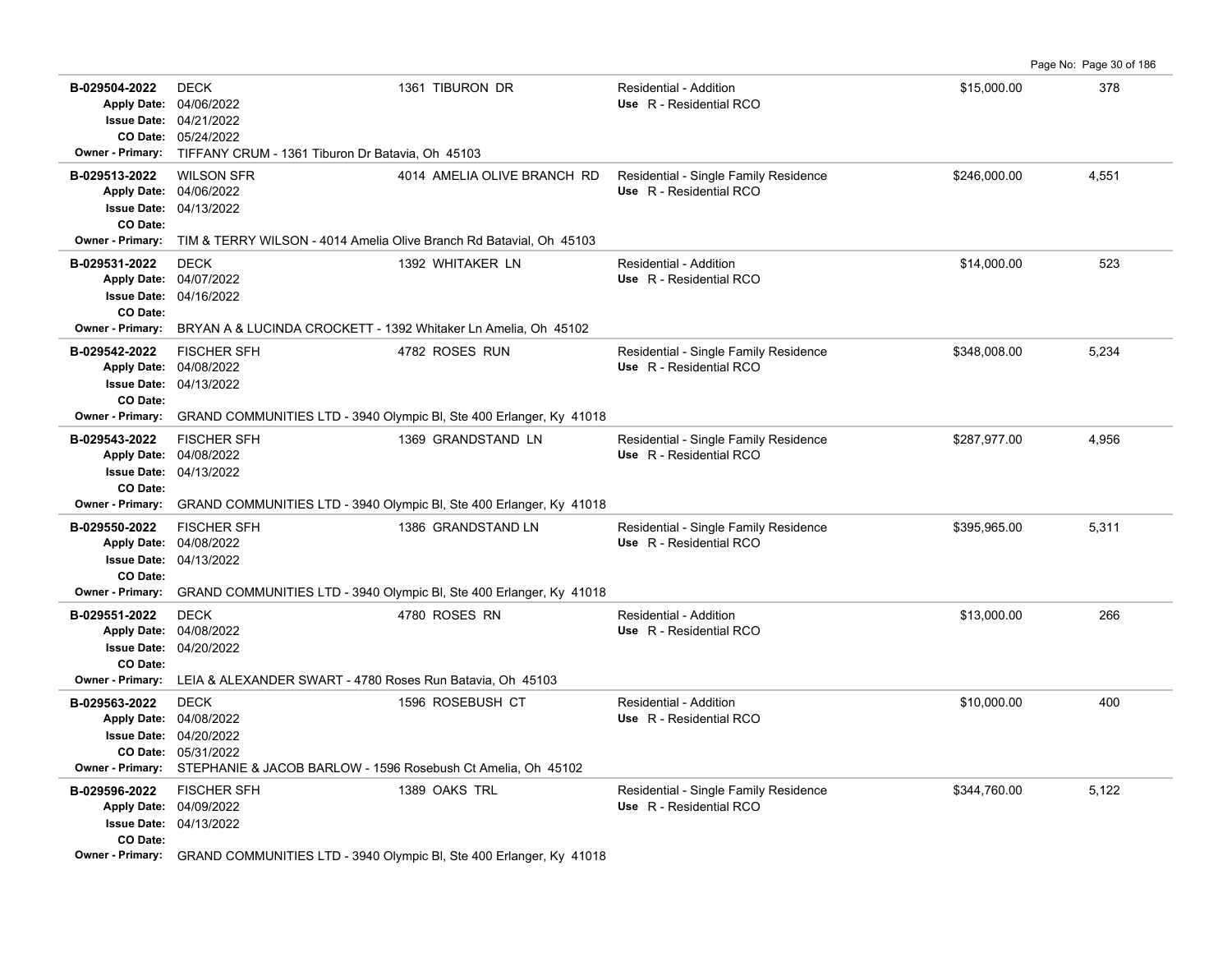**B-029597-2022** \$371,309.00 4,415 FISCHER SFH 1371 GRANDSTAND LN Residential - Single Family Residence 04/13/2022 **Issue Date:** 04/09/2022 **Apply Date: Use** R - Residential RCO **CO Date: Owner - Primary:** GRAND COMMUNITIES LTD - 3940 Olympic Bl, Ste 400 Erlanger, Ky 41018 B-029602-2022 RYAN HOMES 1588 ROSEBUSH CT Residential - Single Family Residence \$226,869.00 4,095 04/13/2022 **Issue Date:** 04/09/2022 **Apply Date: Use** R - Residential RCO **CO Date: Owner - Primary:** NVR INC - 8622 Jacquemin Dr West Chester, Oh 45069 B-029611-2022 RYAN HOMES 3879 ROSEWOOD DR Residential - Single Family Residence \$224,238.00 4,120 04/12/2022 **Issue Date:** 04/09/2022 **Apply Date: Use** R - Residential RCO **CO Date: Owner - Primary:** CKN CEVELOPMENT LLC - 1768 Happy Valley Dr Fairfield, Oh 45014 B-029612-2022 RYAN HOMES 3,355 3885 ROSEWOOD DR Residential - Single Family Residence \$181,071.00 3,355 04/12/2022 **Issue Date:** Apply Date: 04/09/2022 **Apply Date: Use** R - Residential RCO **CO Date: Owner - Primary:** NVR INC - 8622 Jacquemin Dr West Chester, Oh 45069 **B-029651-2022** \$3,000.00 724 04/12/2022 **Issue Date:** Apply Date: 04/11/2022 BASEMENT FINISH 1933 PINE RUN LN Residential - Alteration **Apply Date: Use** R - Residential RCO **CO Date: Owner - Primary:** JOHN & VICTORIA WILLIS - 1933 Pine Run Ln Batavia, Oh 45103 B-029696-2022 HVAC REPLACEMENT & NGPP 53 WOLFER DR Residential - HVAC Replacement \$10,398.00 \$10,398.00 0 04/14/2022 **CO Date:** 04/12/2022 **Issue Date:** Apply Date: 04/12/2022 **Apply Date: Use** R - Residential RCO **Owner - Primary:** DAVID B & NATASHA D COMBS - 53 Wolfer Dr Amelia, Oh 45102 **B-029723-2022** \$55,000.00 0 SOLAR PANELS 1337 TIBURON DR Residential - Solar Panels 05/24/2022 **CO Date:** 04/13/2022 **Issue Date:** Apply Date: 04/13/2022 **Apply Date: Use** R - Residential RCO **Owner - Primary:** ANGEL ACOSTA & DORCA FIGUEROA - 1337 Tiburon Dr Batavia, Oh 45103 B-029747-2022 AMERICAN HERITAGE CONST & DE' 4590 VISTA MEADOWS DR Residential - Single Family Residence \$280,000.00 \$280,000.00 3,078 04/16/2022 **Issue Date:** Apply Date: 04/13/2022 **Apply Date: Use** R - Residential RCO **CO Date: Owner - Primary:** AMERICAN HERITAGE CONSTRUCTION & DEVELOPMENT LLC - 1926 North Fort Thomas Av Ft Thomas, Ky 41075 **B-029773-2022** \$0.00 3,196 DREES HOMES BLDG 42 UNIT A 4315 PRESTON PL Residential - Single Family Unit 04/14/2022 **Issue Date:** 04/14/2022 **Apply Date: Use** R - Residential RCO **CO Date: Owner - Primary:** THE DREES COMPANY - 211 Grandview Dr, Suite 100 Ft. Mitchell, Ky 45122

Page No: Page 31 of 186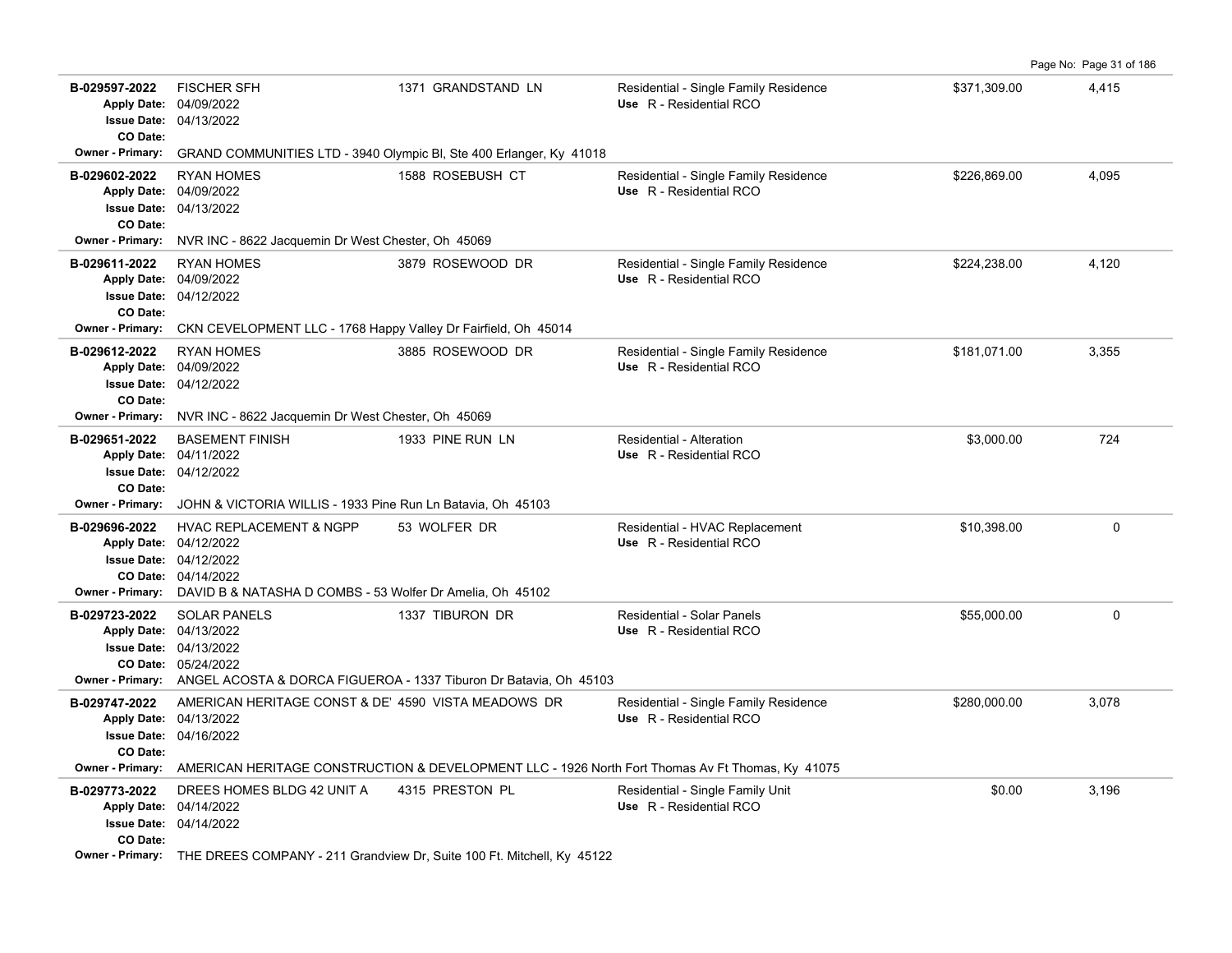|                                                      |                                                                                                                                                                          |                                                                                              |                                                                  |              | Page No: Page 32 of 186 |
|------------------------------------------------------|--------------------------------------------------------------------------------------------------------------------------------------------------------------------------|----------------------------------------------------------------------------------------------|------------------------------------------------------------------|--------------|-------------------------|
| B-029774-2022<br>CO Date:                            | DREES HOMES BLDG 42 UNIT B<br>Apply Date: 04/14/2022<br><b>Issue Date: 04/14/2022</b>                                                                                    | 4317 PRESTON PL                                                                              | Residential - Single Family Unit<br>Use R - Residential RCO      | \$0.00       | 3,196                   |
| Owner - Primary:                                     |                                                                                                                                                                          | THE DREES COMPANY - 211 Grandview Dr, Suite 100 Ft. Mitchell, Ky 45122                       |                                                                  |              |                         |
| B-029775-2022<br><b>Issue Date:</b><br>CO Date:      | DREES HOMES BLDG 42 UNIT C<br>Apply Date: 04/14/2022<br>04/14/2022                                                                                                       | 4319 PRESTON PL                                                                              | Residential - Single Family Unit<br>Use R - Residential RCO      | \$0.00       | 3,196                   |
| Owner - Primary:                                     |                                                                                                                                                                          | THE DREES COMPANY - 211 Grandview Dr, Suite 100 Ft. Mitchell, Ky 45122                       |                                                                  |              |                         |
| B-029850-2022<br><b>Owner - Primary:</b>             | <b>DECK</b><br>Apply Date: 04/14/2022<br><b>Issue Date: 04/15/2022</b><br>CO Date: 06/07/2022                                                                            | 3849 GOLDEN MEADOW CT<br>ANTONIO & PATRICIA RAMUNDO - 3849 Golden Meadow Rd Amelia, Oh 45102 | Residential - Accessory Structure<br>Use R - Residential RCO     | \$32,000.00  | 384                     |
| B-029930-2022<br><b>Owner - Primary:</b>             | ROOF REPLACEMENT<br>Apply Date: 04/15/2022<br><b>Issue Date: 04/15/2022</b><br>CO Date: 04/28/2022<br>WILLIAM & SHAUNA ROGERS - 42 Amelia Park Dr Amelia, Oh 45102       | 42 AMELIA PARK DR                                                                            | Residential - Roof Replacement<br>Use R - Residential RCO        | \$5,000.00   | $\mathbf 0$             |
| B-030003-2022<br>CO Date:<br><b>Owner - Primary:</b> | <b>DRIVEWAY</b><br>Apply Date: 04/18/2022<br><b>Issue Date: 04/18/2022</b><br>ALVIS & MARIE BRIGGS - 2259 Siesta Dr Batavia, Oh 45103                                    | 2259 SIESTA DR                                                                               | Residential - Site Development<br>Use R - Residential RCO        | \$2,000.00   | $\Omega$                |
| B-030043-2022<br>CO Date:<br><b>Owner - Primary:</b> | <b>BEARD SFR</b><br>Apply Date: 04/19/2022<br><b>Issue Date: 04/29/2022</b><br>KENNETH & KRISTIN BEARD - 218 Forest Av Batavia, Oh 45103                                 | 4021 BEARDS HOLLOW                                                                           | Residential - Single Family Residence<br>Use R - Residential RCO | \$299,000.00 | 6,157                   |
| B-030045-2022<br>CO Date:                            | <b>SOLAR PANELS</b><br>Apply Date: 04/19/2022<br><b>Issue Date: 04/21/2022</b><br><b>Owner - Primary:</b> MATTHEW & LOUISE VAUGHN - 131 Wooded Ridge Dr Amelia, Oh 45102 | 131 WOODED RIDGE DR                                                                          | Residential - Solar Panels<br>Use R - Residential RCO            | \$8,600.00   | $\Omega$                |
| B-030073-2022<br><b>Owner - Primary:</b>             | <b>HVAC REPLACEMENT</b><br>Apply Date: 04/20/2022<br><b>Issue Date: 04/20/2022</b><br>CO Date: 05/20/2022                                                                | 41 MT HOLLY LN<br>DAVID & EILEEN M CO TRUSTEES DOWLER - 41 Mount Holly Ln Amelia, Oh 45102   | Residential - HVAC Replacement<br>Use R - Residential RCO        | \$7,000.00   | $\Omega$                |
| B-030082-2022<br>CO Date:                            | <b>HVAC REPLACEMENT</b><br>Apply Date: 04/20/2022<br><b>Issue Date: 04/20/2022</b><br>Owner - Primary: JASON & TRINA FRALEY - 4205 Rapture Dr Batavia, Oh 45103          | 4205 RAPTURE DR                                                                              | Residential - HVAC Replacement<br>Use R - Residential RCO        | \$10,000.00  | $\Omega$                |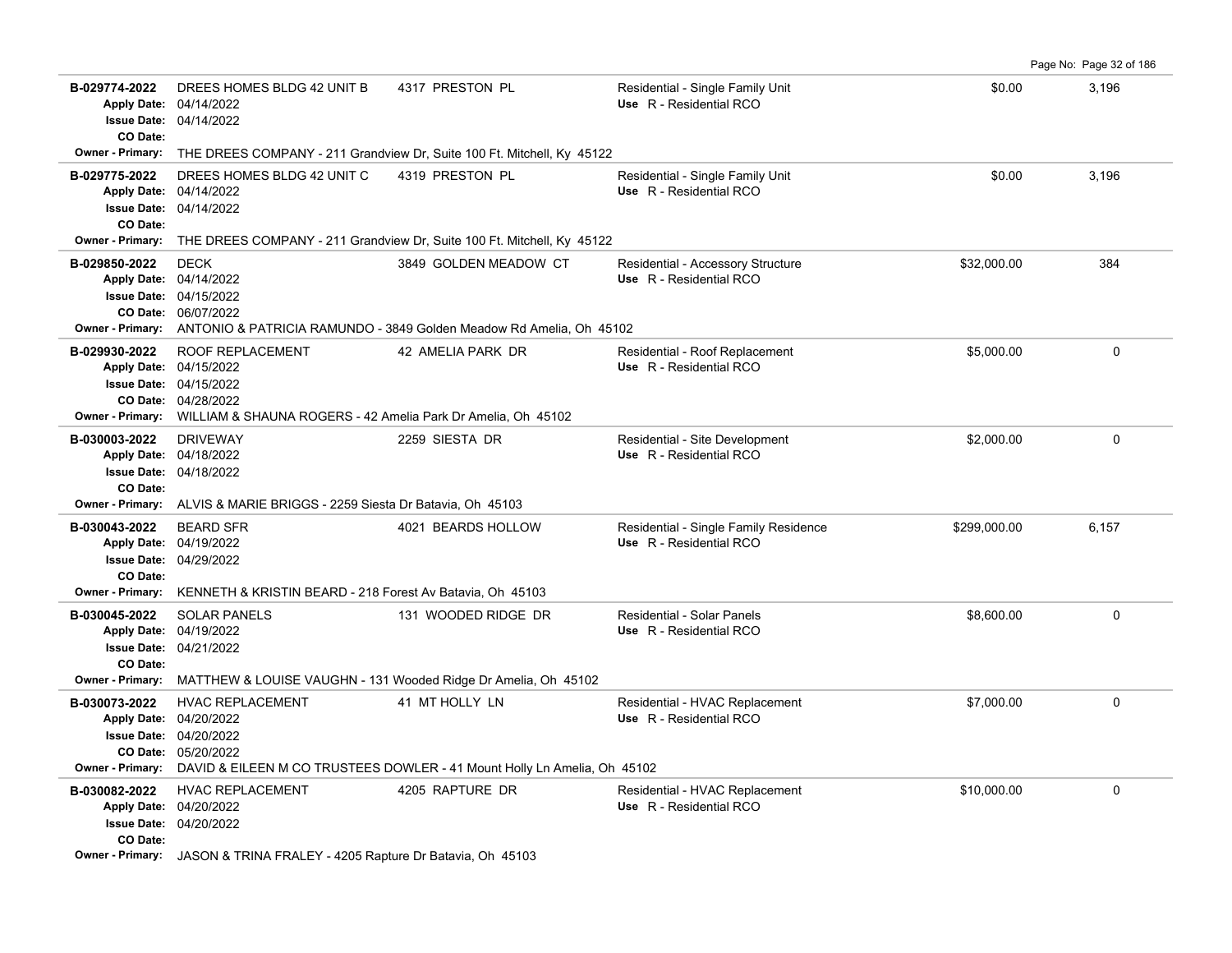Page No: Page 33 of 186

| B-030097-2022<br>CO Date:         | <b>ROOF REPLACEMENT</b><br>Apply Date: 04/20/2022<br><b>Issue Date: 04/20/2022</b>                                                                                                      | 8 GLENSIDE DR                                                     | Residential - Roof Replacement<br>Use R - Residential RCO    | \$10,682.22 | $\mathbf 0$ |  |  |
|-----------------------------------|-----------------------------------------------------------------------------------------------------------------------------------------------------------------------------------------|-------------------------------------------------------------------|--------------------------------------------------------------|-------------|-------------|--|--|
| <b>Owner - Primary:</b>           | SHAWN & CHARLOTTE MOORMAN - 8 Glenside Dr Amelia, Oh 45102                                                                                                                              |                                                                   |                                                              |             |             |  |  |
| B-030130-2022<br>CO Date:         | <b>HVAC REPLACEMENT</b><br>Apply Date: 04/21/2022<br><b>Issue Date: 04/21/2022</b>                                                                                                      | 1295 AUTUMNVIEW DR                                                | Residential - HVAC Replacement<br>Use R - Residential RCO    | \$5.000.00  | $\mathbf 0$ |  |  |
| <b>Owner - Primary:</b>           | PATRICK BROOKS - 1295 Autumnview Dr Batavia, Oh 45103                                                                                                                                   |                                                                   |                                                              |             |             |  |  |
| B-030134-2022<br>CO Date:         | <b>HVAC REPLACEMENT</b><br>Apply Date: 04/21/2022<br><b>Issue Date: 04/21/2022</b>                                                                                                      | 3663 BRISTOL LAKE DR                                              | Residential - HVAC Replacement<br>Use R - Residential RCO    | \$9,466.00  | $\mathbf 0$ |  |  |
| Owner - Primary:                  |                                                                                                                                                                                         | EVAN FRIEDMAN - 3663 Bristol Lake Dr Amelia, Oh 45102             |                                                              |             |             |  |  |
| B-030146-2022<br>CO Date:         | <b>ROOF REPLACEMENT</b><br>Apply Date: 04/21/2022<br><b>Issue Date: 04/21/2022</b>                                                                                                      | 3742 WATERSTONE                                                   | Residential - Roof Replacement<br>Use R - Residential RCO    | \$20,175.00 | $\mathbf 0$ |  |  |
| Owner - Primary:                  |                                                                                                                                                                                         | JAMES E & SHIRLEY MCFARLAND - 3742 Waterstone St Amelia, Oh 45102 |                                                              |             |             |  |  |
| B-030176-2022<br>CO Date:         | POOL INGROUND<br>Apply Date: 04/21/2022<br><b>Issue Date: 04/22/2022</b>                                                                                                                | 1311 TIBURON DR                                                   | <b>Residential - Alteration</b><br>Use R - Residential RCO   | \$50,000.00 | $\Omega$    |  |  |
| Owner - Primary:                  | WILLIAM & KRISSIA ENNIS - 1311 Tiburon Dr Batavia, Oh 45103                                                                                                                             |                                                                   |                                                              |             |             |  |  |
| B-030179-2022                     | <b>ROOF REPLACEMENT</b><br>Apply Date: 04/21/2022<br><b>Issue Date: 04/21/2022</b><br>CO Date: 05/26/2022<br>Owner - Primary: WANDA BOGGS - 294 Amelia-Olive Branch Rd Amelia, Oh 45102 | 294 AMELIA OLIVE BRANCH RD                                        | Residential - Roof Replacement<br>Use R - Residential RCO    | \$5,445.50  | $\mathbf 0$ |  |  |
| B-030201-2022<br>Owner - Primary: | <b>SOLAR PANELS</b><br>Apply Date: 04/22/2022<br><b>Issue Date: 04/25/2022</b><br>CO Date: 05/23/2022<br>SHAWN BELFY - 18 Amelia Park Dr Amelia, Oh 45102                               | 18 AMELIA PARK DR                                                 | <b>Residential - Solar Panels</b><br>Use R - Residential RCO | \$5,000.00  | $\mathbf 0$ |  |  |
| B-030212-2022<br>CO Date:         | HVAC REPLACEMENT<br>Apply Date: 04/22/2022<br><b>Issue Date: 04/22/2022</b>                                                                                                             | 1826 YELLOW PINE                                                  | Residential - HVAC Replacement<br>Use R - Residential RCO    | \$9,896.00  | $\mathbf 0$ |  |  |
| <b>Owner - Primary:</b>           | JAIME BUSH - 1826 Yellow Pine Amelia, Oh 45102                                                                                                                                          |                                                                   |                                                              |             |             |  |  |
| B-030241-2022<br>CO Date:         | <b>SOLAR PANELS</b><br>Apply Date: 04/22/2022<br><b>Issue Date: 04/26/2022</b>                                                                                                          | 3886 LITTLE CREEK DR                                              | Residential - Alteration<br>Use R - Residential RCO          | \$3.969.68  | $\mathbf 0$ |  |  |
|                                   | Owner - Primary: LOISETINE BUNTYN - 3886 Little Creek Rd Amelia, Oh 45102                                                                                                               |                                                                   |                                                              |             |             |  |  |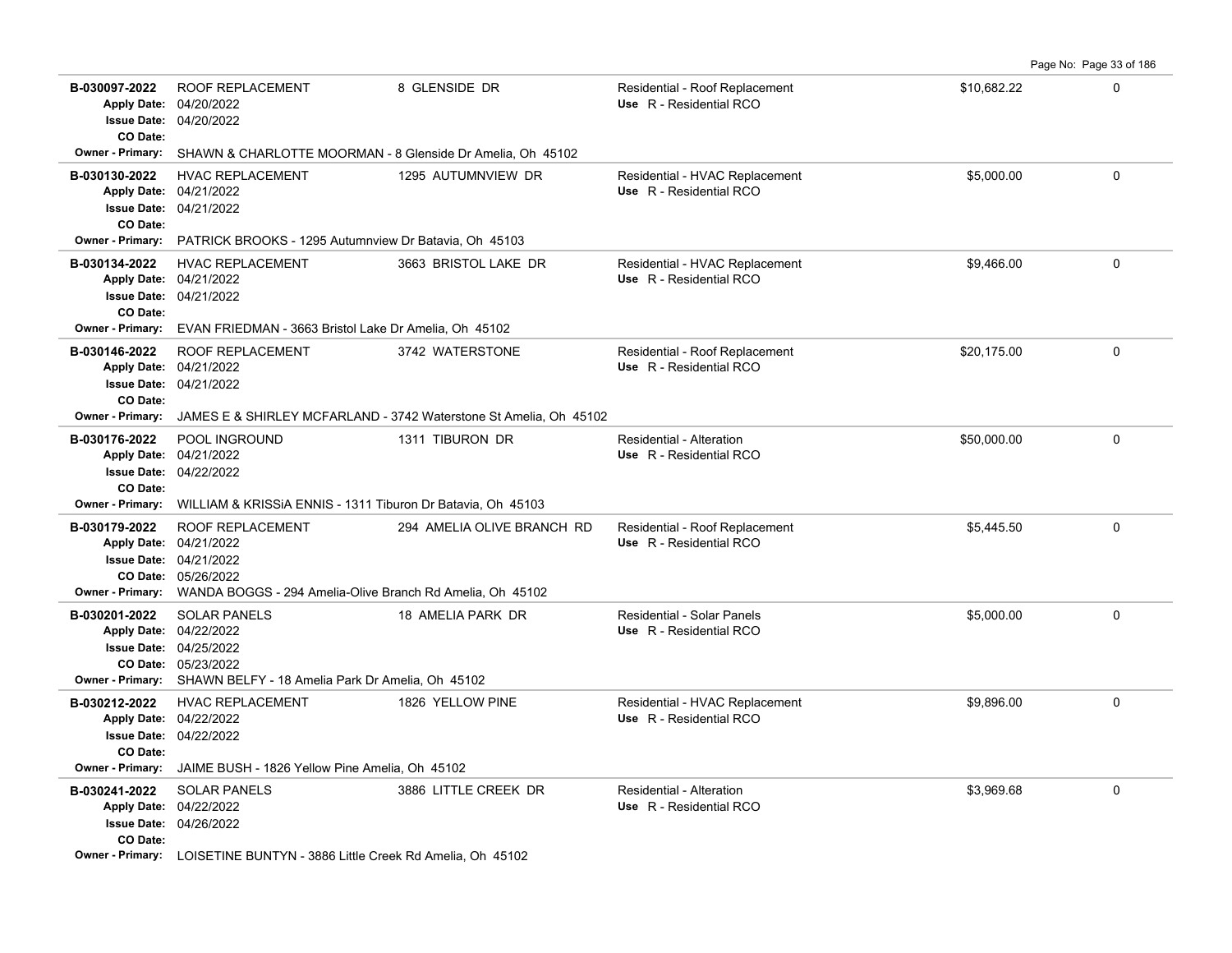Page No: Page 34 of 186 **B-030330-2022** \$0.00 0 ROOF REPLACEMENT 19 MACARTHUR DR Residential - Roof Replacement 04/25/2022 **Issue Date:** Apply Date: 04/25/2022 **Apply Date: Use** R - Residential RCO **CO Date: Owner - Primary:** RON J MEYER - 19 Macarthur Dr Amelia, Oh 45102 B-030355-2022 ROOF REPLACEMENT 342 JUDD RD Residential - Roof Replacement \$9,334.00 \$9,334.00 04/25/2022 **Issue Date:** 04/25/2022 **Apply Date: Use** R - Residential RCO **CO Date: Owner - Primary:** TODD & CARRIE TRUESDELL - 342 Judd Rd Amelia, Oh 45102 **B-030406-2022** HVAC REPLACEMENT 255 MT HOLLY RD Residential - HVAC Replacement \$20,000.00 0 0 0 05/16/2022 **CO Date:** 04/26/2022 **Issue Date:** 04/26/2022 **Apply Date: Use** R - Residential RCO **Owner - Primary:** REVA W SEATON TRUSTEE - 255 Mount Holly Rd Amelia, Oh 45102 **B-030409-2022** \$70,000.00 2,304 MEADE SFR 4217 ROSELAWN AV Residential - Single Family Residence 04/29/2022 **Issue Date:** Apply Date: 04/26/2022 **Apply Date: Use** R - Residential RCO **CO Date: Owner - Primary:** BRANDEN MEADE - 4268 Larma Ln Cincinnati, Oh 45245 **B-030468-2022** \$12,682.25 0 ROOF REPLACEMENT 2543 BAUER RD Residential - Roof Replacement 04/26/2022 **Issue Date:** Apply Date: 04/26/2022 **Apply Date: Use** R - Residential RCO **CO Date: Owner - Primary:** ANGELA S FISHER - 2543 Bauer Rd Batavia, Oh 45103 **F-027358-2021** CLER MERCY ENERGY BLDG FA 3000 HOSPITAL DR Fire Protection Systems - Fire Alarm \$16,800.00 \$16,800.00 01/25/2022 **Issue Date:** 12/28/2021 **Apply Date: Use** R - Residential RCO **CO Date: Owner - Primary:** SISTERS OF MERCY OF CLERMONT COUNTY - 4600 Mcauley Pl, 4Th Flr Cincinnati, Oh 45242 **R-3 - Residential; Multi-family, Congregate Care**

| Permit#                 | <b>Application Name</b>       | <b>Address</b>                                                                      | <b>Work Type / Class</b>                             | <b>Declared Value</b> | <b>Bldg Area</b> |
|-------------------------|-------------------------------|-------------------------------------------------------------------------------------|------------------------------------------------------|-----------------------|------------------|
| B-028277-2022           | VOE BLDG 143 PARENT           | 1361 ANACAPA CT                                                                     | Residential - Two Family Structure                   | \$184,305.00          | 7,974            |
|                         | Apply Date: 02/23/2022        |                                                                                     | Use R-3 - Residential; Multi-family, Congregate Care |                       |                  |
|                         | <b>Issue Date: 03/02/2022</b> |                                                                                     |                                                      |                       |                  |
| CO Date:                |                               |                                                                                     |                                                      |                       |                  |
| <b>Owner - Primary:</b> |                               | M I HOMES OF CINCINNATI LLC - 9349 Waterstone Bv, Ste 100 Cincinnati, Oh 45249-8324 |                                                      |                       |                  |
| B-028279-2022           | VOE BLDG 141 PARENT           | 1379 ANACAPA CT                                                                     | Residential - Two Family Structure                   | \$183,755.00          | 8,291            |
|                         | Apply Date: 02/23/2022        |                                                                                     | Use R-3 - Residential: Multi-family, Congregate Care |                       |                  |
|                         | <b>Issue Date: 02/28/2022</b> |                                                                                     |                                                      |                       |                  |
| CO Date:                |                               |                                                                                     |                                                      |                       |                  |
| Owner - Primary:        |                               | M I HOMES OF CINCINNATI LLC - 9349 Waterstone By, Ste 100 Cincinnati, Oh 45249-8324 |                                                      |                       |                  |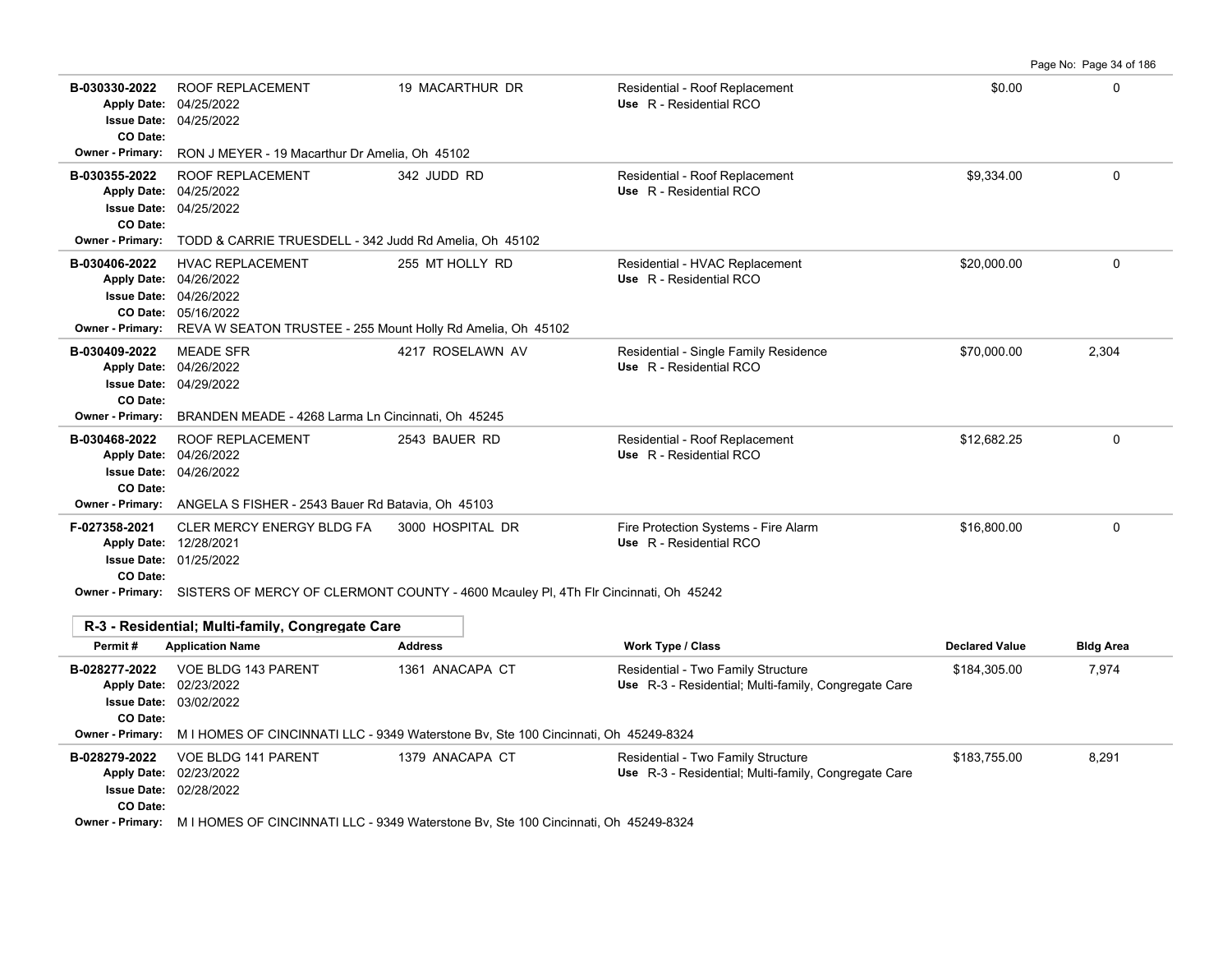| B-028280-2022<br><b>Apply Date:</b><br>CO Date:                       | VOE BLDG 136 PARENT<br>02/23/2022<br><b>Issue Date: 03/01/2022</b>                                   | 1416 ALAMEDA CT                                                                     | Residential - Two Family Structure<br>Use R-3 - Residential; Multi-family, Congregate Care | \$175,505.00 | 7,502 |  |  |
|-----------------------------------------------------------------------|------------------------------------------------------------------------------------------------------|-------------------------------------------------------------------------------------|--------------------------------------------------------------------------------------------|--------------|-------|--|--|
|                                                                       | Owner - Primary: M I HOMES OF CINCINNATI LLC - 9349 Waterstone Bv, Ste 100 Cincinnati, Oh 45249-8324 |                                                                                     |                                                                                            |              |       |  |  |
| B-028281-2022<br>CO Date:                                             | VOE BLDG 139 PARENT<br>Apply Date: 02/23/2022<br><b>Issue Date: 03/02/2022</b>                       | 1387 ALAMEDA CT                                                                     | Residential - Two Family Structure<br>Use R-3 - Residential; Multi-family, Congregate Care | \$217,415.00 | 8,903 |  |  |
|                                                                       | Owner - Primary: MIHOMES OF CINCINNATI LLC - 9349 Waterstone Bv, Ste 100 Cincinnati, Oh 45249-8324   |                                                                                     |                                                                                            |              |       |  |  |
| B-028282-2022<br>CO Date:                                             | VOE BLDG 140 PARENT<br>Apply Date: 02/23/2022<br><b>Issue Date: 02/28/2022</b>                       | 1383 ALAMEDA CT                                                                     | Residential - Two Family Structure<br>Use R-3 - Residential; Multi-family, Congregate Care | \$175,505.00 | 7,973 |  |  |
| <b>Owner - Primary:</b>                                               |                                                                                                      | M I HOMES OF CINCINNATI LLC - 9349 Waterstone Bv, Ste 100 Cincinnati, Oh 45249-8324 |                                                                                            |              |       |  |  |
| B-028283-2022<br>CO Date:                                             | VOE BLDG 138 PARENT<br>Apply Date: 02/23/2022<br><b>Issue Date: 03/01/2022</b>                       | 1391 ALAMEDA CT                                                                     | Residential - Two Family Structure<br>Use R-3 - Residential; Multi-family, Congregate Care | \$204,270.00 | 8,389 |  |  |
| <b>Owner - Primary:</b>                                               |                                                                                                      | M I HOMES OF CINCINNATI LLC - 9349 Waterstone Bv, Ste 100 Cincinnati, Oh 45249-8324 |                                                                                            |              |       |  |  |
| B-028284-2022<br><b>Apply Date:</b><br><b>Issue Date:</b><br>CO Date: | VOE BLDG 137 PARENT<br>02/23/2022<br>03/01/2022                                                      | 1417 ALAMEDA CT                                                                     | Residential - Two Family Structure<br>Use R-3 - Residential; Multi-family, Congregate Care | \$217,415.00 | 8,903 |  |  |
|                                                                       | Owner - Primary: M I HOMES OF CINCINNATI LLC - 9349 Waterstone By, Ste 100 Cincinnati, Oh 45249-8324 |                                                                                     |                                                                                            |              |       |  |  |
| B-028285-2022<br>CO Date:                                             | VOE BLDG 144 PARENT<br>Apply Date: 02/23/2022<br><b>Issue Date: 02/28/2022</b>                       | 1357 ANACAPA CT                                                                     | Residential - Two Family Structure<br>Use R-3 - Residential; Multi-family, Congregate Care | \$183,755.00 | 8,251 |  |  |
| <b>Owner - Primary:</b>                                               | M I HOMES OF CINCINNATI LLC - 9349 Waterstone Bv, Ste 100 Cincinnati, Oh 45249-8324                  |                                                                                     |                                                                                            |              |       |  |  |
| B-028286-2022<br>CO Date:                                             | VOE BLDG 129 PARENT<br>Apply Date: 02/23/2022<br><b>Issue Date: 03/04/2022</b>                       | 1382 ALAMEDA CT                                                                     | Residential - Two Family Structure<br>Use R-3 - Residential; Multi-family, Congregate Care | \$210,980.00 | 5,041 |  |  |
| <b>Owner - Primary:</b>                                               |                                                                                                      | M I HOMES OF CINCINNATI LLC - 9349 Waterstone Bv, Ste 100 Cincinnati, Oh 45249-8324 |                                                                                            |              |       |  |  |
| B-028287-2022<br><b>Issue Date:</b><br>CO Date:                       | VOE BLDG 130 PARENT<br>Apply Date: 02/23/2022<br>03/03/2022                                          | 1386 ALAMEDA CT                                                                     | Residential - Two Family Structure<br>Use R-3 - Residential; Multi-family, Congregate Care | \$252,890.00 | 6,136 |  |  |
| <b>Owner - Primary:</b>                                               | M I HOMES OF CINCINNATI LLC - 9349 Waterstone Bv, Ste 100 Cincinnati, Oh 45249-8324                  |                                                                                     |                                                                                            |              |       |  |  |
| B-028288-2022<br>CO Date:                                             | VOE BLDG 149 PARENT<br>Apply Date: 02/23/2022<br><b>Issue Date: 03/03/2022</b>                       | 1323 ANACAPA CT                                                                     | Residential - Two Family Structure<br>Use R-3 - Residential; Multi-family, Congregate Care | \$204,270.00 | 2,386 |  |  |
|                                                                       | Owner - Primary: M   HOMES OF CINCINNATI LLC - 9349 Waterstone Bv, Ste 100 Cincinnati, Oh 45249-8324 |                                                                                     |                                                                                            |              |       |  |  |

Page No: Page 35 of 186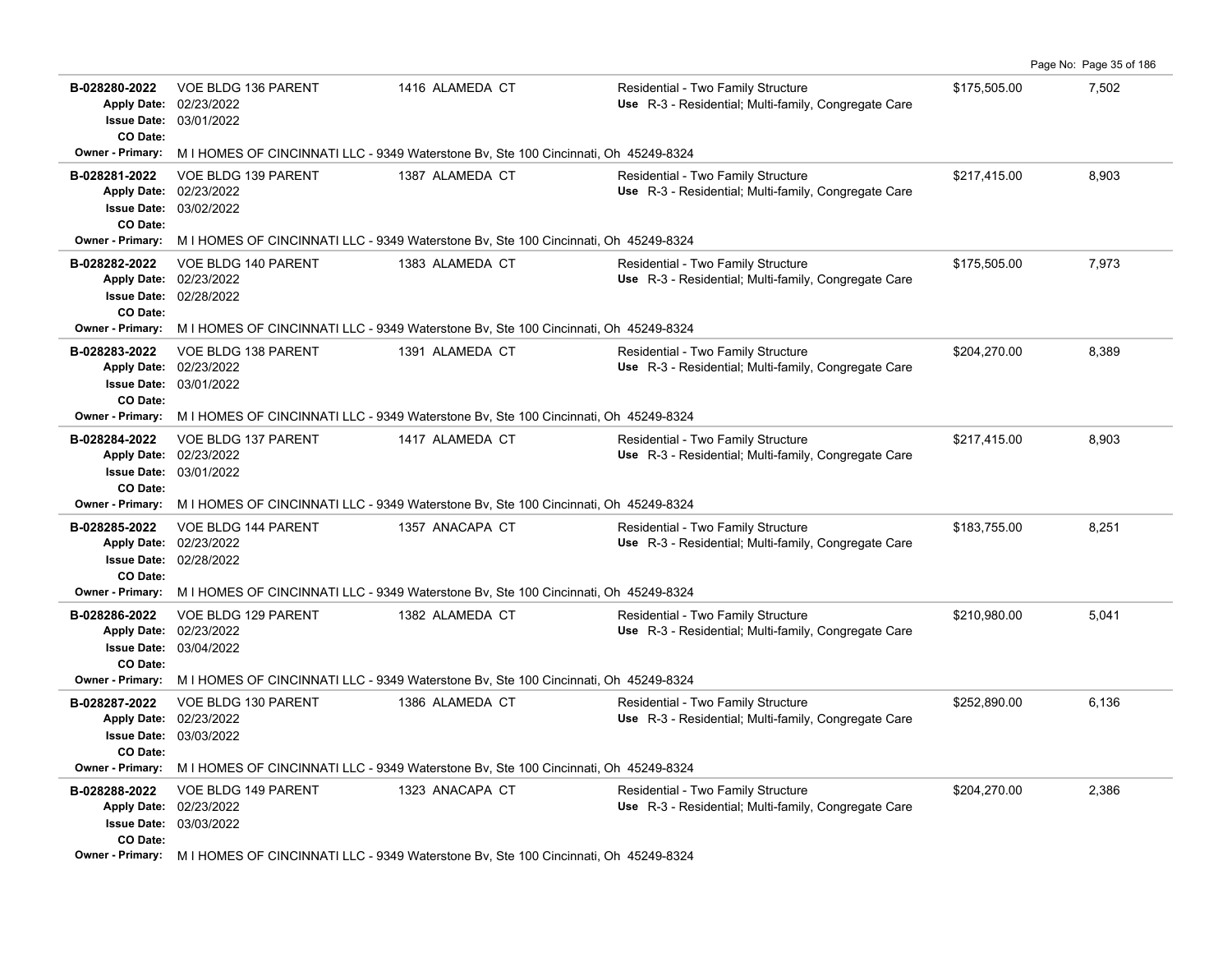|                                                                                |                                                                                                                                      |                                                                                                        |                                                                                            |            | Page No: Page 36 of 186 |
|--------------------------------------------------------------------------------|--------------------------------------------------------------------------------------------------------------------------------------|--------------------------------------------------------------------------------------------------------|--------------------------------------------------------------------------------------------|------------|-------------------------|
| B-028323-2022<br>Apply Date: 02/24/2022<br><b>Owner - Primary:</b>             | <b>PARSONS ELECTRIC</b><br>Issue Date: 02/28/2022<br>CO Date: 03/01/2022<br>REX & DEANA PARSONS - 4624 Citation Ct Batavia, Oh 45103 | 2159 COMMONS CIR                                                                                       | Commercial - MFAM HVAC Replacement<br>Use R-3 - Residential; Multi-family, Congregate Care | \$3,500.00 | $\Omega$                |
|                                                                                |                                                                                                                                      |                                                                                                        |                                                                                            |            |                         |
| B-028390-2022<br>Apply Date: 02/28/2022<br>CO Date:                            | VOE BLDG 144 UNIT A<br>Issue Date: 02/28/2022                                                                                        | 1357 ANACAPA CT                                                                                        | Residential - Single Family Unit<br>Use R-3 - Residential; Multi-family, Congregate Care   | \$0.00     | 4,027                   |
| <b>Owner - Primary:</b>                                                        |                                                                                                                                      | M I HOMES OF CINCINNATI LLC - 9349 Waterstone Bv, Ste 100 Cincinnati, Oh 45249-8324                    |                                                                                            |            |                         |
| B-028391-2022<br>Apply Date: 02/28/2022<br>CO Date:<br>Owner - Primary:        | VOE BLDG 144 UNIT B<br><b>Issue Date: 02/28/2022</b>                                                                                 | 1355 ANACAPA CT<br>M I HOMES OF CINCINNATI LLC - 9349 Waterstone By, Ste 100 Cincinnati, Oh 45249-8324 | Residential - Single Family Unit<br>Use R-3 - Residential; Multi-family, Congregate Care   | \$0.00     | 4,224                   |
|                                                                                |                                                                                                                                      |                                                                                                        |                                                                                            |            |                         |
| B-028397-2022<br>Apply Date: 02/28/2022<br>CO Date:                            | VOE BLDG 140 UNIT A<br><b>Issue Date: 02/28/2022</b>                                                                                 | 1383 ALAMEDA CT                                                                                        | Residential - Single Family Unit<br>Use R-3 - Residential; Multi-family, Congregate Care   | \$0.00     | 4,244                   |
|                                                                                |                                                                                                                                      | Owner - Primary: MIHOMES OF CINCINNATI LLC - 9349 Waterstone Bv, Ste 100 Cincinnati, Oh 45249-8324     |                                                                                            |            |                         |
| B-028398-2022<br>Apply Date: 02/28/2022<br>CO Date:                            | VOE BLDG 140 UNIT B<br><b>Issue Date: 02/28/2022</b>                                                                                 | 1381 ALAMEDA CT                                                                                        | Residential - Single Family Unit<br>Use R-3 - Residential: Multi-family, Congregate Care   | \$0.00     | 3,729                   |
|                                                                                |                                                                                                                                      | Owner - Primary: MIHOMES OF CINCINNATI LLC - 9349 Waterstone Bv, Ste 100 Cincinnati, Oh 45249-8324     |                                                                                            |            |                         |
| B-028399-2022<br>Apply Date: 02/28/2022<br>CO Date:                            | VOE BLDG 141 UNIT A<br><b>Issue Date: 02/28/2022</b>                                                                                 | 1379 ANACAPA CT                                                                                        | Residential - Single Family Unit<br>Use R-3 - Residential; Multi-family, Congregate Care   | \$0.00     | 4,047                   |
|                                                                                |                                                                                                                                      | Owner - Primary: MIHOMES OF CINCINNATI LLC - 9349 Waterstone Bv, Ste 100 Cincinnati, Oh 45249-8324     |                                                                                            |            |                         |
| B-028400-2022<br>Apply Date: 02/28/2022<br>CO Date:                            | VOE BLDG 141 UNIT B<br><b>Issue Date: 02/28/2022</b>                                                                                 | 1377 ANACAPA CT                                                                                        | Residential - Single Family Unit<br>Use R-3 - Residential; Multi-family, Congregate Care   | \$0.00     | 4,244                   |
|                                                                                |                                                                                                                                      | Owner - Primary: M I HOMES OF CINCINNATI LLC - 9349 Waterstone By, Ste 100 Cincinnati, Oh 45249-8324   |                                                                                            |            |                         |
| B-028432-2022<br>Apply Date: 03/01/2022<br>CO Date:<br><b>Owner - Primary:</b> | VOE BLDG 136 UNIT A<br>Issue Date: 03/01/2022                                                                                        | 1416 ALAMEDA CT<br>M I HOMES OF CINCINNATI LLC - 9349 Waterstone Bv, Ste 100 Cincinnati, Oh 45249-8324 | Residential - Single Family Unit<br>Use R-3 - Residential; Multi-family, Congregate Care   | \$0.00     | 3,730                   |
| B-028434-2022                                                                  | VOE BLDG 136 UNIT B                                                                                                                  | 1418 ALAMEDA CT                                                                                        | Residential - Single Family Unit                                                           | \$0.00     | 3,772                   |
| Apply Date: 03/01/2022<br>CO Date:                                             | Issue Date: 03/01/2022                                                                                                               |                                                                                                        | Use R-3 - Residential; Multi-family, Congregate Care                                       |            |                         |
|                                                                                |                                                                                                                                      | Owner - Primary: MIHOMES OF CINCINNATI LLC - 9349 Waterstone By, Ste 100 Cincinnati, Oh 45249-8324     |                                                                                            |            |                         |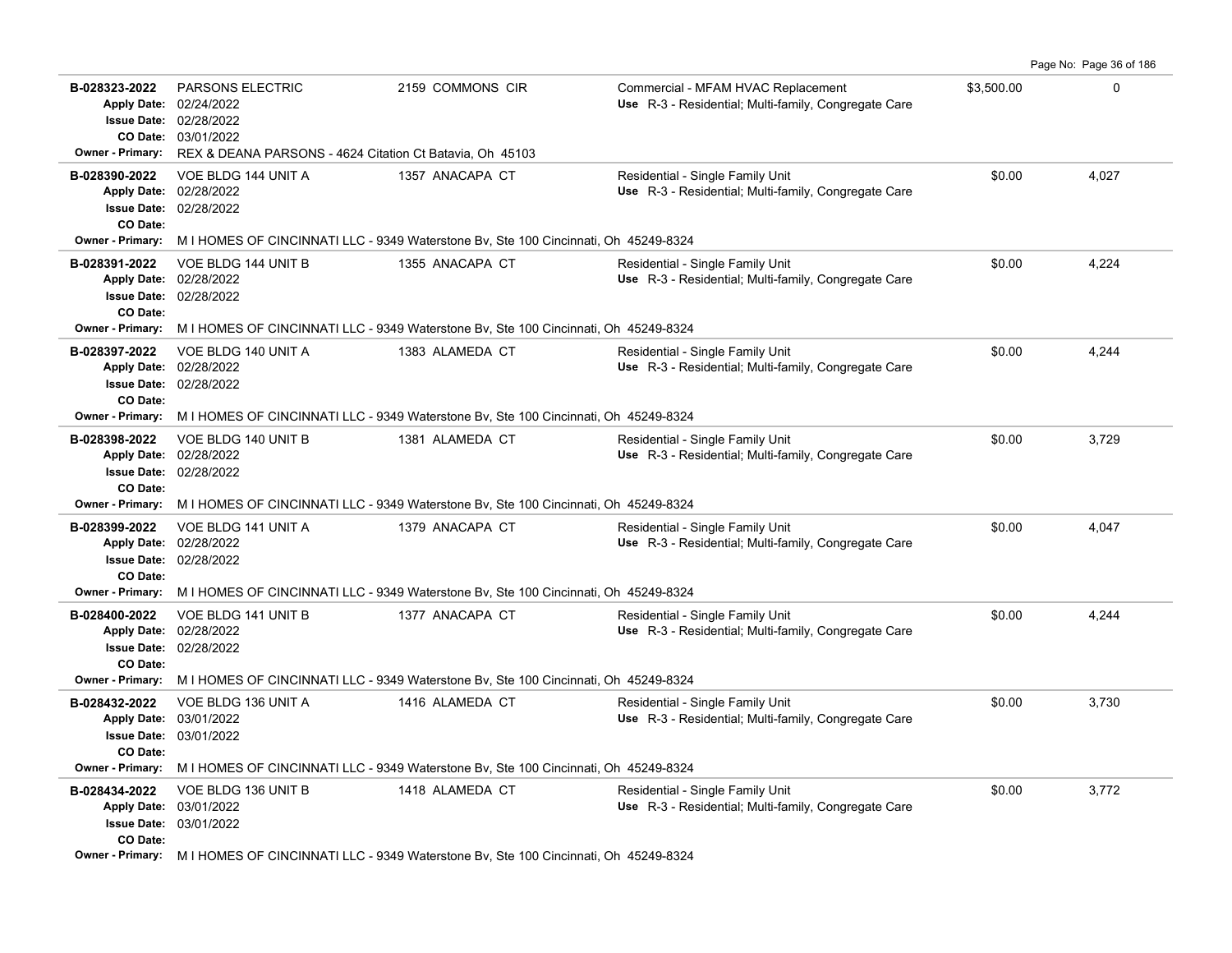| B-028436-2022<br><b>Apply Date:</b><br><b>Issue Date:</b><br>CO Date: | VOE BLDG 137 UNIT A<br>03/01/2022<br>03/01/2022                                     | 1417 ALAMEDA CT                                                                                      | Residential - Single Family Unit<br>Use R-3 - Residential; Multi-family, Congregate Care | \$0.00 | 4,659 |  |  |  |  |  |
|-----------------------------------------------------------------------|-------------------------------------------------------------------------------------|------------------------------------------------------------------------------------------------------|------------------------------------------------------------------------------------------|--------|-------|--|--|--|--|--|
| <b>Owner - Primary:</b>                                               | M I HOMES OF CINCINNATI LLC - 9349 Waterstone Bv, Ste 100 Cincinnati, Oh 45249-8324 |                                                                                                      |                                                                                          |        |       |  |  |  |  |  |
| B-028437-2022<br><b>Apply Date:</b><br><b>Issue Date:</b><br>CO Date: | VOE BLDG 137 UNIT B<br>03/01/2022<br>03/01/2022                                     | 1415 ALAMEDA CT                                                                                      | Residential - Single Family Unit<br>Use R-3 - Residential; Multi-family, Congregate Care | \$0.00 | 4,244 |  |  |  |  |  |
|                                                                       |                                                                                     | Owner - Primary: M I HOMES OF CINCINNATI LLC - 9349 Waterstone By, Ste 100 Cincinnati, Oh 45249-8324 |                                                                                          |        |       |  |  |  |  |  |
| B-028440-2022<br>CO Date:                                             | VOE BLDG 138 UNIT A<br>Apply Date: 03/01/2022<br>Issue Date: 03/01/2022             | 1391 ALAMEDA CT                                                                                      | Residential - Single Family Unit<br>Use R-3 - Residential; Multi-family, Congregate Care | \$0.00 | 4,047 |  |  |  |  |  |
| <b>Owner - Primary:</b>                                               |                                                                                     | M I HOMES OF CINCINNATI LLC - 9349 Waterstone Bv, Ste 100 Cincinnati, Oh 45249-8324                  |                                                                                          |        |       |  |  |  |  |  |
| B-028441-2022<br>CO Date:                                             | VOE BLDG 138 UNIT B<br>Apply Date: 03/01/2022<br><b>Issue Date: 03/01/2022</b>      | 1389 ALAMEDA CT                                                                                      | Residential - Single Family Unit<br>Use R-3 - Residential; Multi-family, Congregate Care | \$0.00 | 4,342 |  |  |  |  |  |
| <b>Owner - Primary:</b>                                               |                                                                                     | M I HOMES OF CINCINNATI LLC - 9349 Waterstone Bv, Ste 100 Cincinnati, Oh 45249-8324                  |                                                                                          |        |       |  |  |  |  |  |
| B-028473-2022<br><b>Apply Date:</b><br><b>Issue Date:</b><br>CO Date: | VOE BLDG 139 UNIT A<br>03/02/2022<br>03/02/2022                                     | 1387 ALAMEDA CT                                                                                      | Residential - Single Family Unit<br>Use R-3 - Residential; Multi-family, Congregate Care | \$0.00 | 4,244 |  |  |  |  |  |
|                                                                       |                                                                                     | Owner - Primary: M I HOMES OF CINCINNATI LLC - 9349 Waterstone By, Ste 100 Cincinnati, Oh 45249-8324 |                                                                                          |        |       |  |  |  |  |  |
| B-028474-2022<br>CO Date:                                             | VOE BLDG 139 UNIT B<br>Apply Date: 03/02/2022<br>Issue Date: 03/02/2022             | 1385 ALAMEDA CT                                                                                      | Residential - Single Family Unit<br>Use R-3 - Residential; Multi-family, Congregate Care | \$0.00 | 4,659 |  |  |  |  |  |
| <b>Owner - Primary:</b>                                               |                                                                                     | M I HOMES OF CINCINNATI LLC - 9349 Waterstone Bv, Ste 100 Cincinnati, Oh 45249-8324                  |                                                                                          |        |       |  |  |  |  |  |
| B-028476-2022<br>CO Date:                                             | VOE BLDG 143 UNIT A<br>Apply Date: 03/02/2022<br><b>Issue Date: 03/02/2022</b>      | 1361 ANACAPA CT                                                                                      | Residential - Single Family Unit<br>Use R-3 - Residential; Multi-family, Congregate Care | \$0.00 | 3,730 |  |  |  |  |  |
| <b>Owner - Primary:</b>                                               |                                                                                     | M I HOMES OF CINCINNATI LLC - 9349 Waterstone Bv, Ste 100 Cincinnati, Oh 45249-8324                  |                                                                                          |        |       |  |  |  |  |  |
| B-028477-2022<br><b>Apply Date:</b><br><b>Issue Date:</b><br>CO Date: | VOE BLDG 143 UNIT B<br>03/02/2022<br>03/02/2022                                     | 1359 ANACAPA CT                                                                                      | Residential - Single Family Unit<br>Use R-3 - Residential; Multi-family, Congregate Care | \$0.00 | 4,244 |  |  |  |  |  |
| <b>Owner - Primary:</b>                                               |                                                                                     | M I HOMES OF CINCINNATI LLC - 9349 Waterstone Bv, Ste 100 Cincinnati, Oh 45249-8324                  |                                                                                          |        |       |  |  |  |  |  |
| B-028508-2022<br><b>Issue Date:</b><br>CO Date:                       | VOE BLDG 130 UNIT A<br>Apply Date: 03/03/2022<br>03/03/2022                         | 1386 ALAMEDA CT                                                                                      | Residential - Single Family Unit<br>Use R-3 - Residential; Multi-family, Congregate Care | \$0.00 | 3,138 |  |  |  |  |  |
|                                                                       |                                                                                     | Owner - Primary: MIHOMES OF CINCINNATI LLC - 9349 Waterstone Bv, Ste 100 Cincinnati, Oh 45249-8324   |                                                                                          |        |       |  |  |  |  |  |

Page No: Page 37 of 186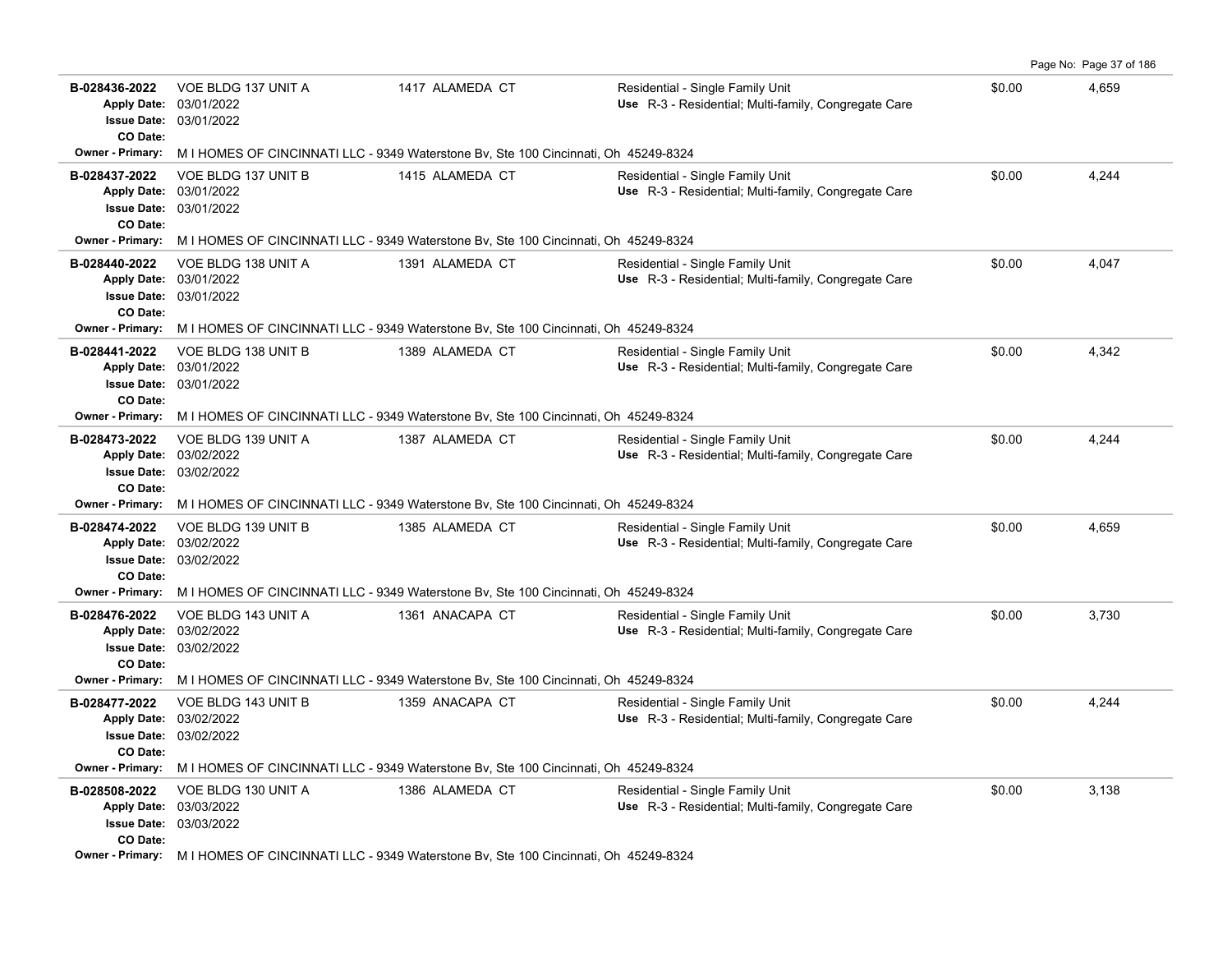|                           |                                                                                |                                                                                                      |                                                                                            |                       | Page No: Page 38 of 186 |
|---------------------------|--------------------------------------------------------------------------------|------------------------------------------------------------------------------------------------------|--------------------------------------------------------------------------------------------|-----------------------|-------------------------|
| B-028509-2022<br>CO Date: | VOE BLDG 130 UNIT B<br>Apply Date: 03/03/2022<br><b>Issue Date: 03/03/2022</b> | 1388 ALAMEDA CT                                                                                      | Residential - Single Family Unit<br>Use R-3 - Residential; Multi-family, Congregate Care   | \$0.00                | 2,998                   |
| Owner - Primary:          |                                                                                | M I HOMES OF CINCINNATI LLC - 9349 Waterstone Bv, Ste 100 Cincinnati, Oh 45249-8324                  |                                                                                            |                       |                         |
| B-028510-2022<br>CO Date: | VOE BLDG 149 UNIT A<br>Apply Date: 03/03/2022<br><b>Issue Date: 03/03/2022</b> | 1323 ANACAPA CT                                                                                      | Residential - Single Family Unit<br>Use R-3 - Residential; Multi-family, Congregate Care   | \$0.00                | 2,527                   |
| Owner - Primary:          |                                                                                | M I HOMES OF CINCINNATI LLC - 9349 Waterstone Bv, Ste 100 Cincinnati, Oh 45249-8324                  |                                                                                            |                       |                         |
| B-028511-2022<br>CO Date: | VOE BLDG 149 UNIT B<br>Apply Date: 03/03/2022<br><b>Issue Date: 03/03/2022</b> | 1321 ANACAPA CT                                                                                      | Residential - Single Family Unit<br>Use R-3 - Residential; Multi-family, Congregate Care   | \$0.00                | 2,386                   |
|                           |                                                                                | Owner - Primary: M I HOMES OF CINCINNATI LLC - 9349 Waterstone By, Ste 100 Cincinnati, Oh 45249-8324 |                                                                                            |                       |                         |
| B-028564-2022<br>CO Date: | VOE BLDG 129 UNIT A<br>Apply Date: 03/04/2022<br><b>Issue Date: 03/04/2022</b> | 1382 ALAMEDA CT                                                                                      | Residential - Single Family Unit<br>Use R-3 - Residential; Multi-family, Congregate Care   | \$0.00                | 2,979                   |
| <b>Owner - Primary:</b>   |                                                                                | M I HOMES OF CINCINNATI LLC - 9349 Waterstone Bv, Ste 100 Cincinnati, Oh 45249-8324                  |                                                                                            |                       |                         |
| B-028566-2022<br>CO Date: | VOE BLDG 129 UNIT B<br>Apply Date: 03/04/2022<br><b>Issue Date: 03/04/2022</b> | 1384 ALAMEDA CT                                                                                      | Residential - Single Family Unit<br>Use R-3 - Residential; Multi-family, Congregate Care   | \$0.00                | 2,062                   |
| <b>Owner - Primary:</b>   |                                                                                | M I HOMES OF CINCINNATI LLC - 9349 Waterstone By, Ste 100 Cincinnati, Oh 45249-8324                  |                                                                                            |                       |                         |
| B-029553-2022<br>CO Date: | VOE BLDG 134 PARENT<br>Apply Date: 04/08/2022<br><b>Issue Date: 04/13/2022</b> | 1402 ALAMEDA CT                                                                                      | Residential - Two Family Structure<br>Use R-3 - Residential; Multi-family, Congregate Care | \$217,415.00          | 5,391                   |
| <b>Owner - Primary:</b>   |                                                                                | M I HOMES OF CINCINNATI LLC - 9349 Waterstone By, Ste 100 Cincinnati, Oh 45249-8324                  |                                                                                            |                       |                         |
| B-029721-2022<br>CO Date: | VOE BLDG 134 UNIT A<br>Apply Date: 04/13/2022<br><b>Issue Date: 04/13/2022</b> | 1402 ALAMEDA CT                                                                                      | Residential - Single Family Unit<br>Use R-3 - Residential; Multi-family, Congregate Care   | \$0.00                | 2,998                   |
| <b>Owner - Primary:</b>   |                                                                                | M I HOMES OF CINCINNATI LLC - 9349 Waterstone By, Ste 100 Cincinnati, Oh 45249-8324                  |                                                                                            |                       |                         |
| B-029722-2022<br>CO Date: | VOE BLDG 134 UNIT B<br>Apply Date: 04/13/2022<br><b>Issue Date: 04/13/2022</b> | 1404 ALAMEDA CT                                                                                      | Residential - Single Family Unit<br>Use R-3 - Residential; Multi-family, Congregate Care   | \$0.00                | 2,393                   |
|                           |                                                                                | Owner - Primary: M I HOMES OF CINCINNATI LLC - 9349 Waterstone By, Ste 100 Cincinnati, Oh 45249-8324 |                                                                                            |                       |                         |
|                           | S-1 - Storage; Moderate Hazard                                                 |                                                                                                      |                                                                                            |                       |                         |
| Permit#                   | <b>Application Name</b>                                                        | <b>Address</b>                                                                                       | <b>Work Type / Class</b>                                                                   | <b>Declared Value</b> | <b>Bldg Area</b>        |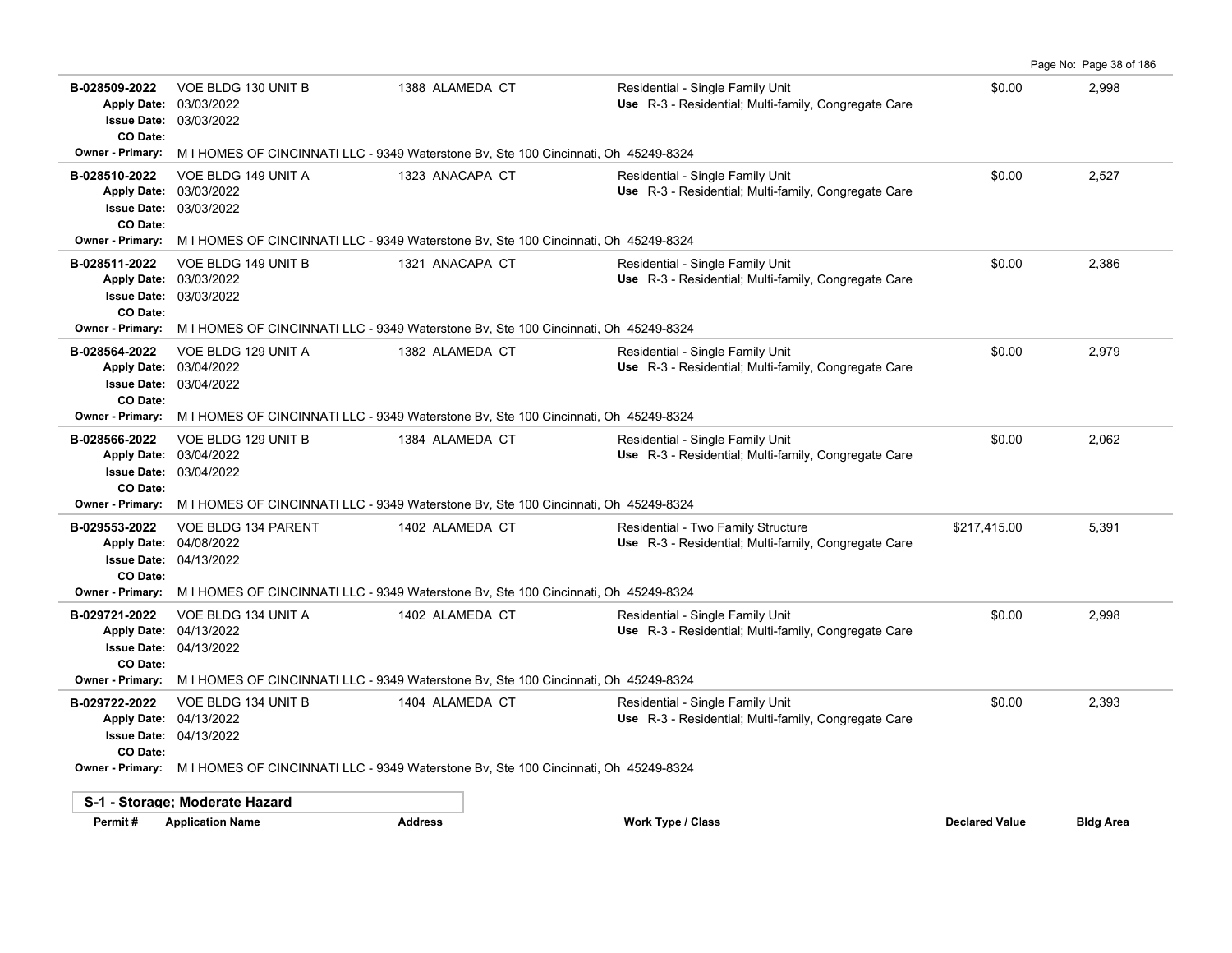Page No: Page 39 of 186

| B-028055-2022 | CONCEPTS NG PP & HVAC                                                                  | 2740 OLD SR 32 | Commercial - Alteration            | \$41.000.00 |  |
|---------------|----------------------------------------------------------------------------------------|----------------|------------------------------------|-------------|--|
|               | Apply Date: 02/11/2022                                                                 |                | Use S-1 - Storage: Moderate Hazard |             |  |
|               | <b>Issue Date: 02/14/2022</b>                                                          |                |                                    |             |  |
|               | <b>CO Date: 05/03/2022</b>                                                             |                |                                    |             |  |
|               | <b>Owner - Primary:</b> BLETCHLEY PARK LLC - 2740 Old State Route 32 Batavia, Oh 45103 |                |                                    |             |  |

|                                                                         | <b>U - Utility &amp; Miscellaneous</b>                                                                                                                                    |                                                                                                     |                                                                        |                       |                  |
|-------------------------------------------------------------------------|---------------------------------------------------------------------------------------------------------------------------------------------------------------------------|-----------------------------------------------------------------------------------------------------|------------------------------------------------------------------------|-----------------------|------------------|
| Permit#                                                                 | <b>Application Name</b>                                                                                                                                                   | <b>Address</b>                                                                                      | Work Type / Class                                                      | <b>Declared Value</b> | <b>Bldg Area</b> |
| B-027115-2021<br>Apply Date: 12/14/2021<br>CO Date:<br>Owner - Primary: | POLE BARN<br><b>Issue Date: 01/20/2022</b><br>TERRY JR & JAMIE STOWELL - 120 Mt Holly Ln Amelia, Oh 45102                                                                 | 120 MT HOLLY LN                                                                                     | Residential - Accessory Structure<br>Use U - Utility & Miscellaneous   | \$40,000.00           | 3,000            |
| B-027833-2022<br>CO Date:<br>Owner - Primary:                           | CHIPOTLE POLE SIGN<br>Apply Date: 01/28/2022<br><b>Issue Date: 02/11/2022</b>                                                                                             | 2029 HOSPITAL DR<br>. BATAVIA CMG INVESTORS LLC - 8160 Corporate Dr, Suite 220 Cincinnati, Oh 45242 | Commercial - Sign<br>Use U - Utility & Miscellaneous                   | \$1,000.00            | 25               |
| B-027834-2022<br>CO Date:<br><b>Owner - Primary:</b>                    | CHIPOTLE WALL SIGNS (2)<br>Apply Date: 01/28/2022<br><b>Issue Date: 02/11/2022</b><br>BATAVIA CMG INVESTORS LLC - 8160 Corporate Dr, Suite 220 Cincinnati, Oh 45242.      | 2029 HOSPITAL DR                                                                                    | Commercial - Sign<br>Use U - Utility & Miscellaneous                   | \$1,500.00            | 67               |
| B-027835-2022<br>CO Date:<br><b>Owner - Primary:</b>                    | CHIPOTLE CLEARANCE BAR<br>Apply Date: 01/28/2022<br><b>Issue Date: 02/11/2022</b><br>BATAVIA CMG INVESTORS LLC - 8160 Corporate Dr. Suite 220 Cincinnati. Oh 45242.       | 2029 HOSPITAL DR                                                                                    | Commercial - Sign<br>Use U - Utility & Miscellaneous                   | \$500.00              | 8                |
| B-027990-2022<br>Apply Date: 02/09/2022<br>CO Date:<br>Owner - Primary: | <b>GREENBRIAR LIFT STATION</b><br><b>Issue Date: 04/05/2022</b><br>CLERMONT COUNTY BOARD OF COMMISSIONERS - 101 E Main St, 3Rd Floor Batavia, Oh 45103                    | 4190 GREENBRIAR RD                                                                                  | Commercial - Alteration<br>Use U - Utility & Miscellaneous             | \$1,400,000.00        | $\mathbf 0$      |
| B-029219-2022<br>Apply Date: 03/23/2022<br>CO Date:                     | VERIZON GENERATOR 284639<br><b>Issue Date: 04/14/2022</b><br>Owner - Primary: WARREN BROCK TRUSTEE - 3093 Us 52 Felicity, Oh 45120                                        | 4403 ELMWOOD RD                                                                                     | Commercial - Alteration<br>Use U - Utility & Miscellaneous             | \$25,000.00           | 0                |
| F-029395-2022<br>Apply Date: 03/31/2022<br>CO Date:                     | <b>CLER MERCY ENERGY BLDG FM</b><br><b>Issue Date: 04/14/2022</b><br>Owner - Primary: SISTERS OF MERCY OF CLERMONT COUNTY - 4600 Mcauley PI, 4Th FIr Cincinnati, Oh 45242 | 3000 HOSPITAL DR                                                                                    | Fire Protection Systems - Fire Main<br>Use U - Utility & Miscellaneous | \$15,000.00           | 4,800            |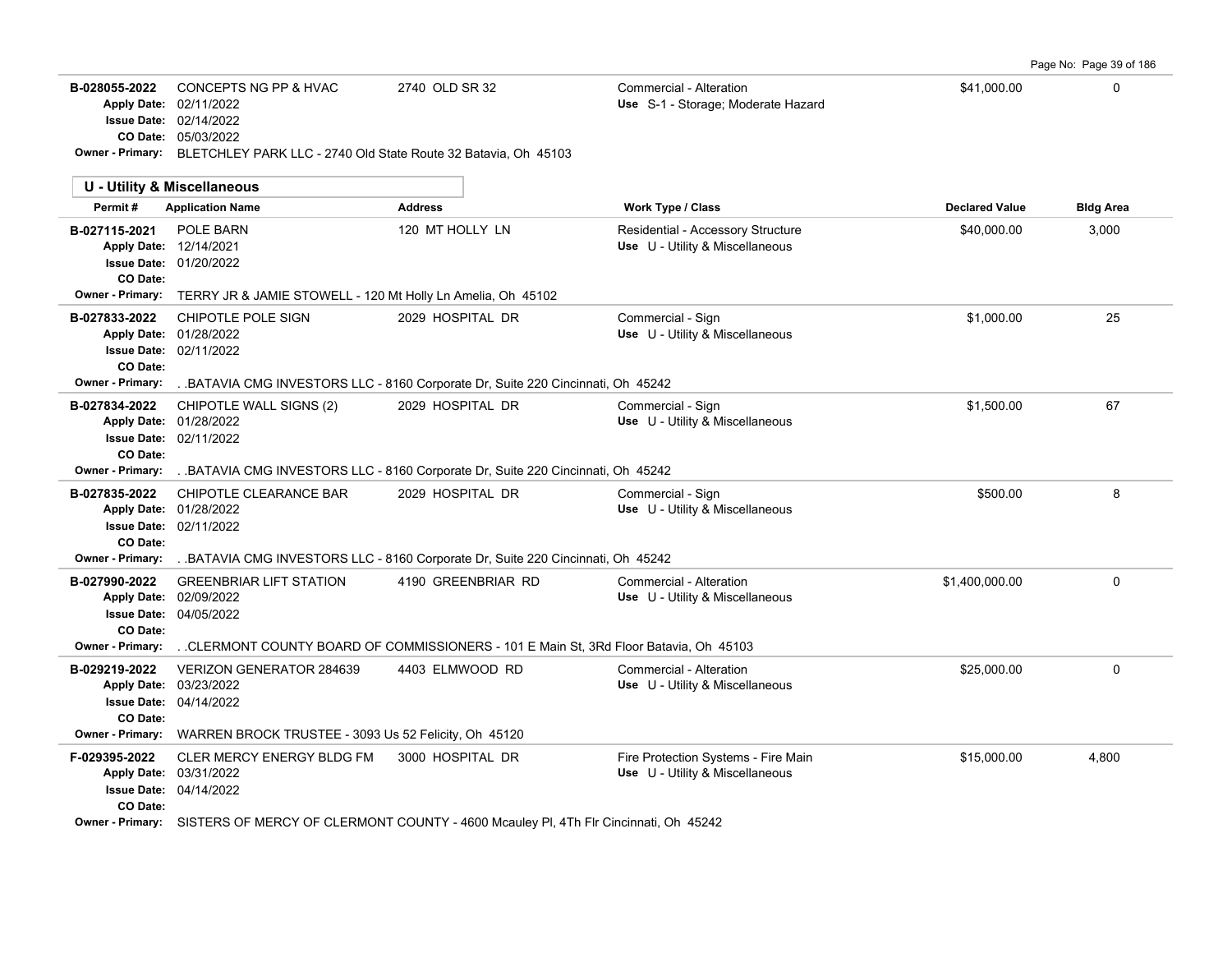### **SUMMARY FOR Batavia Township**

**PERMIT SUMMARY BY APPLICATION WORKTYPE IN THIS TOWNSHIP**

| Worktype                         | Issued | Value          | Worktype                        | Issued | Value          | Worktype                       | Issued | Value          |
|----------------------------------|--------|----------------|---------------------------------|--------|----------------|--------------------------------|--------|----------------|
| Single-Family Residence (SFR)    | 31     | \$8,456,395.00 | Two-Family Residence (TFR)      |        | \$2.427.480.00 | Commercial New (COMNEW)        |        | \$351,000.00   |
| Residential Addition (RESADD)    | 21     | \$331.165.64   | Three-Family Residence (THFR)   |        | \$500,000.00   | Commercial Addition (COMADD)   |        | \$750,000.00   |
| Residential Alteration (RESALT)  | 68     | \$995.495.64   | Four-Family Residence (FFR)     |        | \$0.00         | Commercial Alteration (COMALT) | 12     | \$2,411,957.00 |
| Res Accessory Structure (ACCSTR) | 8      | \$212,886.00   | Multi-Family Residence (MULTFR) |        | \$0.00         | All Other Project Types        |        | \$808,563.17   |
|                                  |        |                | Single-Family Unit (SFU)        | 27     | \$0.00         |                                |        |                |

#### **NUMBER OF PERMITS ISSUED: 197**

**DECLARED VALUE: \$16,681,550.28**

# **Batavia Village**

| <b>B</b> - Business                             |                                                           |                                                       |                                             |                       |                  |  |  |  |  |
|-------------------------------------------------|-----------------------------------------------------------|-------------------------------------------------------|---------------------------------------------|-----------------------|------------------|--|--|--|--|
| Permit#                                         | <b>Application Name</b>                                   | <b>Address</b>                                        | <b>Work Type / Class</b>                    | <b>Declared Value</b> | <b>Bldg Area</b> |  |  |  |  |
| B-024534-2021<br><b>Apply Date:</b><br>CO Date: | 220 E MAIN<br>09/02/2021<br><b>Issue Date: 02/08/2022</b> | 220 E MAIN ST                                         | Commercial - Alteration<br>Use B - Business | \$90,000.00           | 4,296            |  |  |  |  |
| <b>Owner - Primary:</b>                         |                                                           | EDWARD BUNN - 10717 Fincastle Rd Winchester, Oh 45697 |                                             |                       |                  |  |  |  |  |

| N/A                     |                                                  |                |                                                        |                       |                  |
|-------------------------|--------------------------------------------------|----------------|--------------------------------------------------------|-----------------------|------------------|
| Permit#                 | <b>Application Name</b>                          | <b>Address</b> | <b>Work Type / Class</b>                               | <b>Declared Value</b> | <b>Bldg Area</b> |
| B-028507-2022           | CINCHEM PRO HVAC                                 | 458 W MAIN ST  | Commercial - Alteration                                | \$9,809.00            | υ                |
|                         | Apply Date: 03/03/2022                           |                | Use N/A                                                |                       |                  |
|                         | <b>Issue Date: 03/26/2022</b>                    |                |                                                        |                       |                  |
| CO Date:                |                                                  |                |                                                        |                       |                  |
| <b>Owner - Primary:</b> | CINCHEMPRO LLC - 458 W Main St Batavia, Oh 45103 |                |                                                        |                       |                  |
| F-027453-2022           | CLER CTY ADMIN FS                                | 101 E MAIN ST  | Fire Protection Systems - Fire Sprinkler - Suppression | \$2,000.00            | 1,300            |
|                         | Apply Date: 01/05/2022                           |                | Use N/A                                                |                       |                  |
|                         | <b>Issue Date: 01/25/2022</b>                    |                |                                                        |                       |                  |
| <b>CO Date:</b>         |                                                  |                |                                                        |                       |                  |

**Owner - Primary:** . .CLERMONT COUNTY BOARD OF COMMISSIONERS - 101 E Main St, 3Rd Floor Batavia, Oh 45103

| R - Residential RCO                           |                                                                                                                                          |                    |                                                                  |                       |                  |
|-----------------------------------------------|------------------------------------------------------------------------------------------------------------------------------------------|--------------------|------------------------------------------------------------------|-----------------------|------------------|
| Permit#                                       | <b>Application Name</b>                                                                                                                  | <b>Address</b>     | <b>Work Type / Class</b>                                         | <b>Declared Value</b> | <b>Bldg Area</b> |
| B-027385-2021<br>CO Date:                     | RYAN HOMES<br>Apply Date: 12/29/2021<br><b>Issue Date: 01/04/2022</b>                                                                    | 2495 STREAMSIDE DR | Residential - Single Family Residence<br>Use R - Residential RCO | \$180.070.00          | 3,287            |
| Owner - Primary:<br>B-027387-2021<br>CO Date: | EDWARD D & BRENDA L BALL - 2495 Streamside Dr Batavia, Oh 45103<br>RYAN HOMES<br>Apply Date: 12/29/2021<br><b>Issue Date: 01/04/2022</b> | 2480 STREAMSIDE DR | Residential - Single Family Residence<br>Use R - Residential RCO | \$294.299.00          | 5,300            |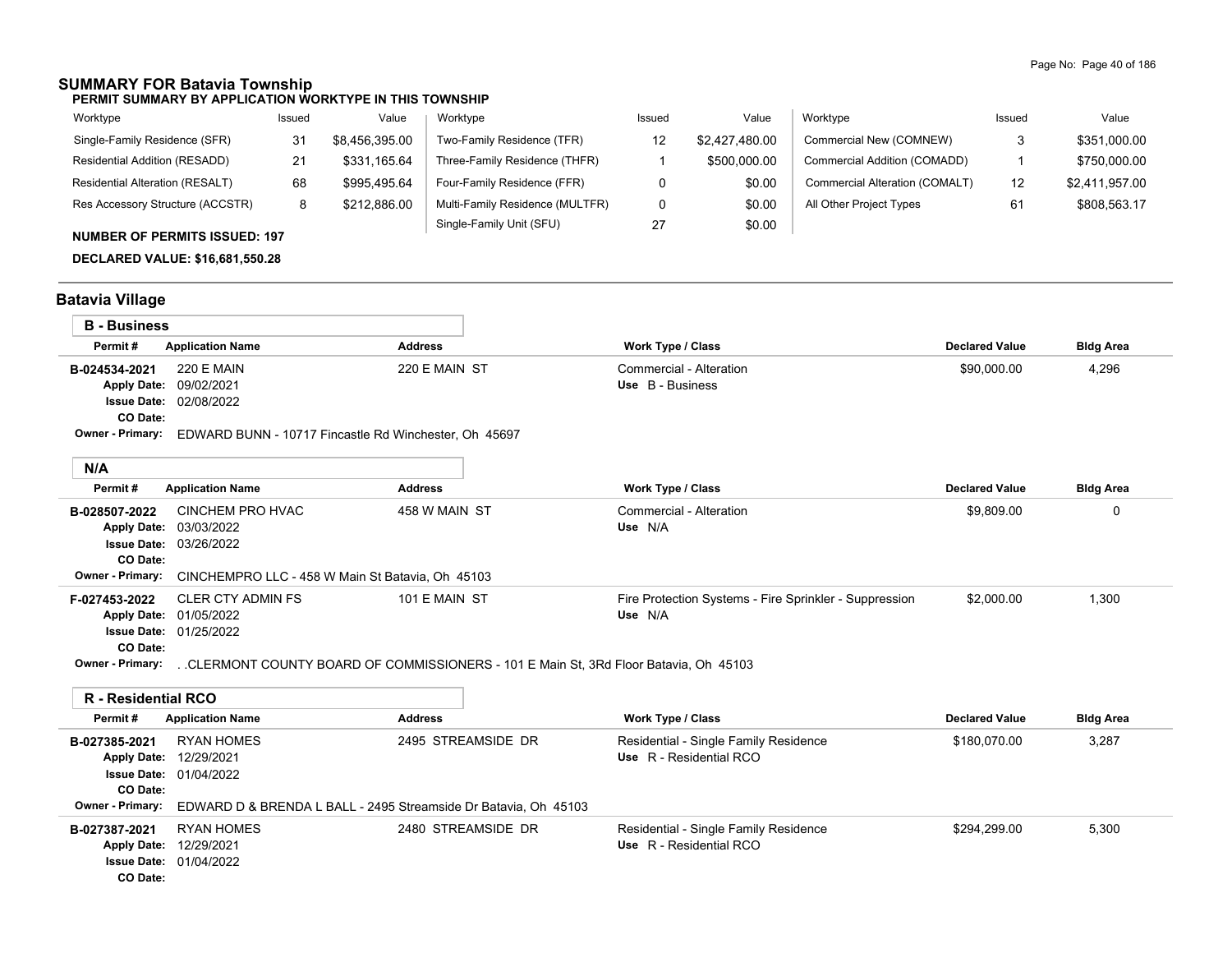| <b>Owner - Primary:</b>                                                    | HOLLY A & GREGORY H SR STEGMAN - 2480 Streamside Dr Batavia, Oh 45103                                                                                                 |                     |                                                                                                                                                                                    |              |          |  |  |  |  |  |
|----------------------------------------------------------------------------|-----------------------------------------------------------------------------------------------------------------------------------------------------------------------|---------------------|------------------------------------------------------------------------------------------------------------------------------------------------------------------------------------|--------------|----------|--|--|--|--|--|
| B-027742-2022<br>CO Date:                                                  | <b>RYAN HOMES</b><br>Apply Date: 01/24/2022<br><b>Issue Date: 01/27/2022</b>                                                                                          | 2447 CARRIAGE CR    | Residential - Single Family Residence<br>Use R - Residential RCO                                                                                                                   | \$196,040.00 | 3,723    |  |  |  |  |  |
| Owner - Primary:                                                           | STETSON S & ALISA A WATKINS - 2447 Streamside Dr Batavia, Oh 45103                                                                                                    |                     |                                                                                                                                                                                    |              |          |  |  |  |  |  |
| B-027815-2022<br>Owner - Primary:                                          | <b>HVAC REPLACEMENT</b><br>Apply Date: 01/27/2022<br><b>Issue Date: 01/27/2022</b><br>CO Date: 02/15/2022<br>ANGELA UNDERWOOD - 320 S Riverside Dr Batavia, Oh 45103  | 320 RIVERSIDE DR    | Residential - HVAC Replacement<br>Use R - Residential RCO                                                                                                                          | \$6,000.00   | 0        |  |  |  |  |  |
| B-027999-2022<br>CO Date:<br><b>Owner - Primary:</b>                       | <b>RYAN HOMES</b><br>Apply Date: 02/10/2022<br><b>Issue Date: 02/23/2022</b><br>NVR INC - 8622 Jacquemin Dr West Chester, Oh 45069                                    | 2459 STREAMSIDE DR  | Residential - Single Family Residence<br>Use R - Residential RCO                                                                                                                   | \$245,939.00 | 4,773    |  |  |  |  |  |
| B-028005-2022<br><b>Apply Date:</b><br>CO Date:<br>Owner - Primary:        | <b>RYAN HOMES</b><br>02/10/2022<br>Issue Date: 02/22/2022<br>NVR INC - 8622 Jacquemin Dr West Chester, Oh 45069                                                       | 2417 VALLEYBROOK CT | Residential - Single Family Residence<br>Use R - Residential RCO                                                                                                                   | \$189,872.00 | 3,197    |  |  |  |  |  |
| B-028008-2022<br><b>Apply Date:</b><br>CO Date:<br><b>Owner - Primary:</b> | <b>RYAN HOMES</b><br>02/10/2022<br><b>Issue Date: 02/22/2022</b><br>NVR INC - 8622 Jacquemin Dr West Chester, Oh 45069                                                | 2400 VALLEYBROOK CT | Residential - Single Family Residence<br>Use R - Residential RCO                                                                                                                   | \$143,577.00 | 3,869    |  |  |  |  |  |
| B-028404-2022<br>CO Date:                                                  | <b>RYAN HOMES</b><br>Apply Date: 02/28/2022<br>Issue Date: 03/03/2022<br>Owner - Primary: NVR INC - 8622 Jacquemin Dr West Chester, Oh 45069                          | 2472 STREAMSIDE DR  | Residential - Single Family Residence<br>Use R - Residential RCO                                                                                                                   | \$217,435.00 | 3,819    |  |  |  |  |  |
| B-028439-2022                                                              | <b>ELECTRIC UPGRADE</b><br>Apply Date: 03/01/2022<br>Issue Date: 03/01/2022<br>CO Date: 03/22/2022<br>- 65 S Market St Batavia, Oh 45103                              | 250 SPRING ST       | Residential - Electric Service Upgrade<br>Use R - Residential RCO<br>Owner - Primary: CLERMONT COUNTY METROPOLITAN HOUSING AUTHORITYCLERMONT COUNTY METROPOLITAN HOUSING AUTHORITY | \$1.500.00   | $\Omega$ |  |  |  |  |  |
| B-028513-2022<br><b>Apply Date:</b>                                        | <b>ELECTRIC UPGRADE</b><br>03/03/2022<br>Issue Date: 03/03/2022<br>CO Date: 03/10/2022<br>Owner - Primary: BRIAN CHRISTOPHER FELTS - 550 Shelley Dr Batavia, Oh 45103 | 550 SHELLEY DR      | Residential - Electric Service Upgrade<br>Use R - Residential RCO                                                                                                                  | \$4,000.00   | 0        |  |  |  |  |  |
| B-028996-2022<br>CO Date:                                                  | <b>DECK &amp; PORCH W/ROOF</b><br>Apply Date: 03/16/2022<br><b>Issue Date: 03/21/2022</b>                                                                             | 2211 STREAMSIDE DR  | Residential - Addition<br>Use R - Residential RCO                                                                                                                                  | \$9,500.00   | 120      |  |  |  |  |  |

**Owner - Primary:** ROBERT & ELLEN BAUER - 2211 Streamside Dr Batavia, Oh 45102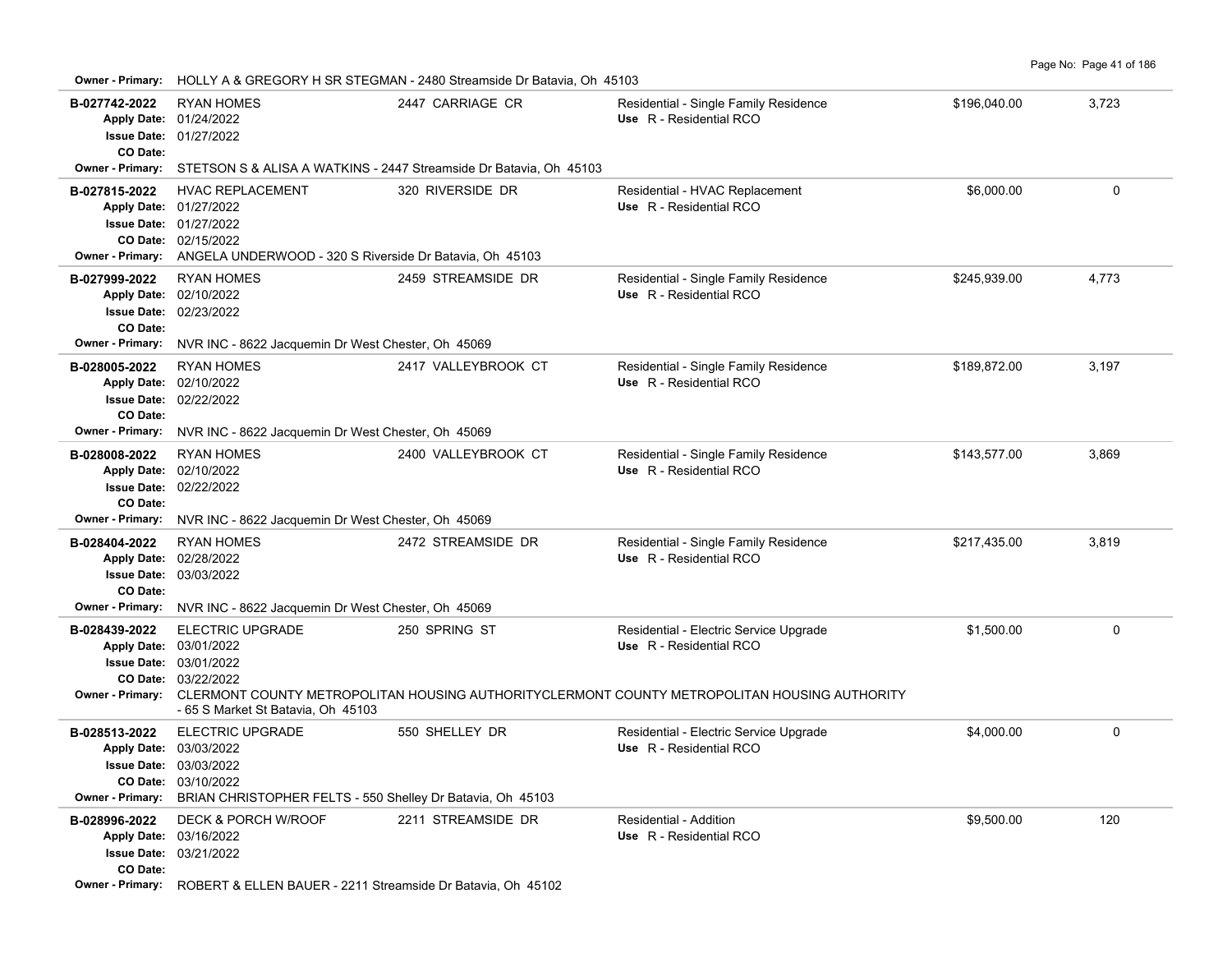| Page No: Page 42 of 186 |
|-------------------------|
|                         |

| B-029601-2022<br><b>Apply Date:</b><br>CO Date:        | <b>RYAN HOMES</b><br>04/09/2022<br><b>Issue Date: 04/13/2022</b>                                                                                        | 2538 BELLEVUE DR    | Residential - Single Family Residence<br>Use R - Residential RCO | \$253,023.00          | 4,989            |  |  |  |  |
|--------------------------------------------------------|---------------------------------------------------------------------------------------------------------------------------------------------------------|---------------------|------------------------------------------------------------------|-----------------------|------------------|--|--|--|--|
| <b>Owner - Primary:</b>                                | NVR INC - 8622 Jacquemin Dr West Chester, Oh 45069                                                                                                      |                     |                                                                  |                       |                  |  |  |  |  |
| B-029609-2022<br>CO Date:                              | <b>RYAN HOMES</b><br>Apply Date: 04/09/2022<br>Issue Date: 04/12/2022                                                                                   | 2451 CARRIAGE CIR   | Residential - Single Family Residence<br>Use R - Residential RCO | \$276,224.00          | 5,209            |  |  |  |  |
| Owner - Primary:                                       | NVR INC - 8622 Jacquemin Dr West Chester, Oh 45069                                                                                                      |                     |                                                                  |                       |                  |  |  |  |  |
| B-029610-2022<br>CO Date:                              | <b>RYAN HOMES</b><br>Apply Date: 04/09/2022<br>Issue Date: 04/12/2022                                                                                   | 2421 VALLEYBROOK CT | Residential - Single Family Residence<br>Use R - Residential RCO | \$218,076.00          | 4,136            |  |  |  |  |
| <b>Owner - Primary:</b>                                | NVR INC - 8622 Jacquemin Dr West Chester, Oh 45069                                                                                                      |                     |                                                                  |                       |                  |  |  |  |  |
| B-029613-2022<br><b>Apply Date:</b><br><b>CO Date:</b> | <b>RYAN HOMES</b><br>04/09/2022<br><b>Issue Date: 04/11/2022</b>                                                                                        | 2521 BELLEVUE DR    | Residential - Single Family Residence<br>Use R - Residential RCO | \$247,063.00          | 4,527            |  |  |  |  |
| <b>Owner - Primary:</b>                                | NVR INC - 8622 Jacquemin Dr West Chester, Oh 45069                                                                                                      |                     |                                                                  |                       |                  |  |  |  |  |
| B-030047-2022<br>CO Date:                              | <b>SOLAR PANELS</b><br>Apply Date: 04/19/2022<br><b>Issue Date: 04/20/2022</b><br>Owner - Primary: MICHAEL LAWSON - 2565 Bellevue Dr Batavia, Oh 45103  | 2565 BELLEVUE DR    | <b>Residential - Solar Panels</b><br>Use R - Residential RCO     | \$14,300.00           | $\mathbf 0$      |  |  |  |  |
|                                                        | <b>U - Utility &amp; Miscellaneous</b>                                                                                                                  |                     |                                                                  |                       |                  |  |  |  |  |
| Permit#                                                | <b>Application Name</b>                                                                                                                                 | <b>Address</b>      | Work Type / Class                                                | <b>Declared Value</b> | <b>Bldg Area</b> |  |  |  |  |
| B-029147-2022<br>CO Date:<br>Owner - Primary:          | BT SUNOCO CANOPY SIGNS-2<br>Apply Date: 03/22/2022<br><b>Issue Date: 04/06/2022</b><br>FOUR BROS PETROLEUM INC - 7259 St Ives PI West Chester, Oh 45069 | 520 MAIN ST         | Commercial - Sign<br>Use U - Utility & Miscellaneous             | \$2,100.00            | 43               |  |  |  |  |
| B-029148-2022<br><b>Apply Date:</b><br>CO Date:        | BT SUNOCO POLE SIGN<br>03/22/2022<br>Issue Date: 04/06/2022                                                                                             | 520 MAIN ST         | Commercial - Sign<br>Use U - Utility & Miscellaneous             | \$14,000.00           | 89               |  |  |  |  |
| <b>Owner - Primary:</b>                                | FOUR BROS PETROLEUM INC - 7259 St Ives PI West Chester, Oh 45069                                                                                        |                     |                                                                  |                       |                  |  |  |  |  |
| B-029394-2022<br>CO Date:                              | FAITH UMC HVAC, NG PP<br>Apply Date: 03/31/2022<br><b>Issue Date: 04/22/2022</b>                                                                        | 180 5TH ST          | Commercial - Alteration<br>Use U - Utility & Miscellaneous       | \$6,800.00            | 0                |  |  |  |  |
|                                                        | Owner - Primary: CHURCH UNITED BRETHERN - 180 North Fifth St Batavia, Oh 45103                                                                          |                     |                                                                  |                       |                  |  |  |  |  |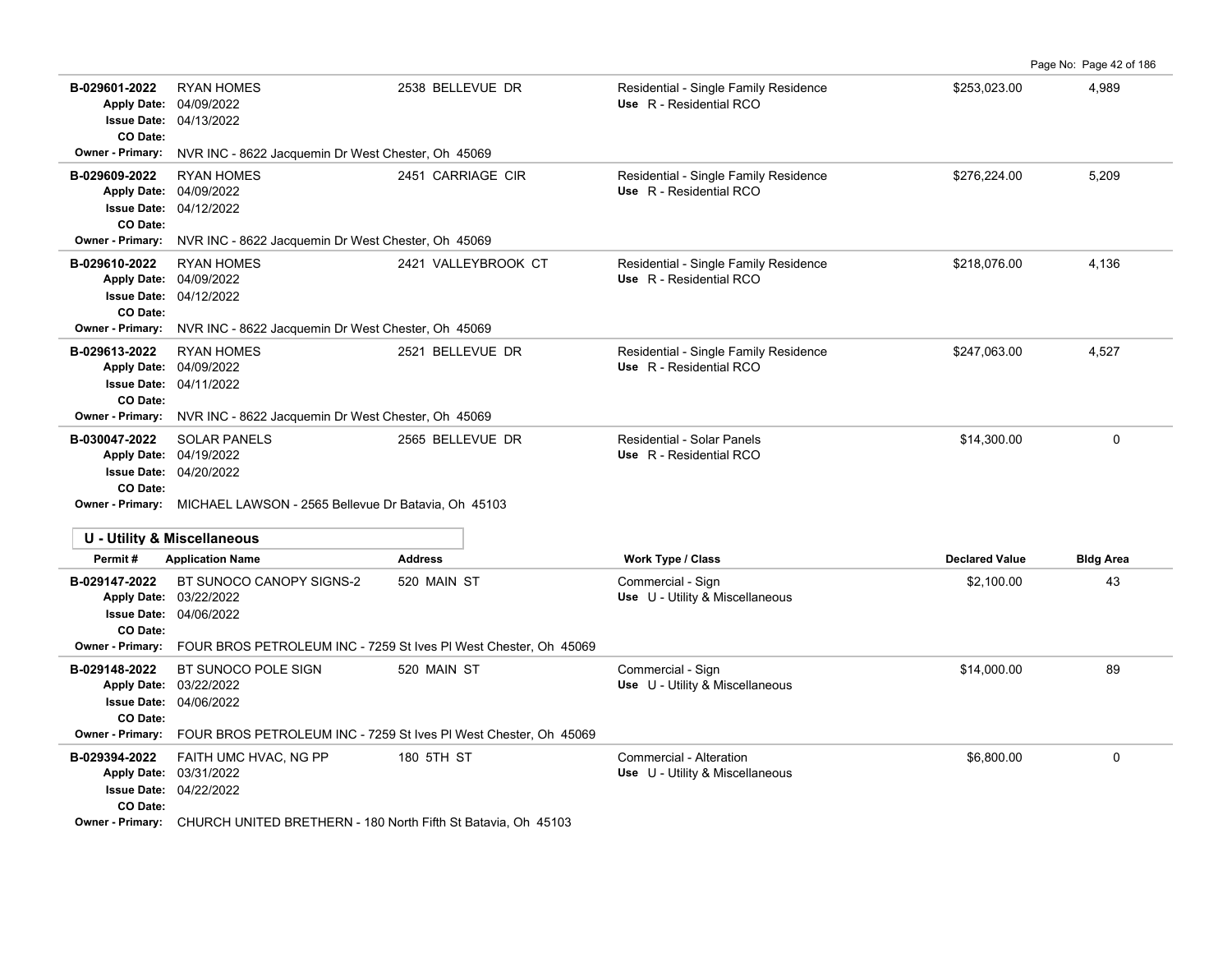# **SUMMARY FOR Batavia Village**

**PERMIT SUMMARY BY APPLICATION WORKTYPE IN THIS TOWNSHIP**

| Worktype                               | Issued | Value          | Worktype                        | Issued | Value  | Worktype                       | Issued | Value        |
|----------------------------------------|--------|----------------|---------------------------------|--------|--------|--------------------------------|--------|--------------|
| Single-Family Residence (SFR)          |        | \$2.461.618.00 | Two-Family Residence (TFR)      |        | \$0.00 | Commercial New (COMNEW)        | 0      | \$0.00       |
| Residential Addition (RESADD)          |        | \$9,500.00     | Three-Family Residence (THFR)   |        | \$0.00 | Commercial Addition (COMADD)   | 0      | \$0.00       |
| <b>Residential Alteration (RESALT)</b> | 4      | \$25,800.00    | Four-Family Residence (FFR)     |        | \$0.00 | Commercial Alteration (COMALT) | د.     | \$106,609.00 |
| Res Accessory Structure (ACCSTR)       | 0      | \$0.00         | Multi-Family Residence (MULTFR) |        | \$0.00 | All Other Project Types        |        | \$38,400.00  |
| AUBURER OF BERMITO IOOUER, OO          |        |                | Single-Family Unit (SFU)        |        | \$0.00 |                                |        |              |

### **NUMBER OF PERMITS ISSUED: 22**

**DECLARED VALUE: \$2,621,627.00**

# **Bethel Village**

| <b>R</b> - Residential RCO                                                                       |                                                                                                                              |                |                                                                   |                       |                  |
|--------------------------------------------------------------------------------------------------|------------------------------------------------------------------------------------------------------------------------------|----------------|-------------------------------------------------------------------|-----------------------|------------------|
| Permit#                                                                                          | <b>Application Name</b>                                                                                                      | <b>Address</b> | <b>Work Type / Class</b>                                          | <b>Declared Value</b> | <b>Bldg Area</b> |
| B-027829-2022<br><b>Apply Date:</b><br><b>Issue Date:</b><br>CO Date:<br><b>Owner - Primary:</b> | <b>HVAC REPLACEMENT</b><br>01/28/2022<br>01/31/2022<br>EMMETT N & MARY A DICK - 237 N Main St Bethel, Oh 45106               | 237 N MAIN ST  | Residential - HVAC Replacement<br>Use R - Residential RCO         | \$5,268.00            | 0                |
| B-028245-2022<br><b>Apply Date:</b><br><b>Issue Date:</b><br>CO Date:<br>Owner - Primary:        | <b>HVAC REPLACEMENT &amp; NG PP</b><br>02/22/2022<br>02/22/2022<br>ERIC G HENDRIX - 7211 Bridges Dr Cincinnati, Oh 45230     | 117 FAGLEY ST  | Residential - Alteration<br>Use R - Residential RCO               | \$350.00              | $\Omega$         |
| B-028545-2022<br><b>Apply Date:</b><br><b>Issue Date:</b><br>CO Date:<br><b>Owner - Primary:</b> | <b>ELECTRIC REPAIR</b><br>03/03/2022<br>03/03/2022<br>03/29/2022<br>DONALD & THERESA SWARTZ - 301 N Main St Bethel, Oh 45106 | 301 MAIN ST    | Residential - Electric Service Upgrade<br>Use R - Residential RCO | \$2,000.00            | 0                |
| B-028969-2022<br><b>Apply Date:</b><br><b>Issue Date:</b><br>CO Date:<br>Owner - Primary:        | <b>DEMO</b><br>03/15/2022<br>04/16/2022<br>BETHEL CHURCH OF THE NAZARENE - 204 S Charity St Bethel, Oh 45106                 | 204 CHARITY ST | Residential - Alteration<br>Use R - Residential RCO               | \$2,500.00            | $\Omega$         |
|                                                                                                  | <b>U - Utility &amp; Miscellaneous</b>                                                                                       |                |                                                                   |                       |                  |
| Permit#                                                                                          | <b>Application Name</b>                                                                                                      | <b>Address</b> | <b>Work Type / Class</b>                                          | <b>Declared Value</b> | <b>Bldg Area</b> |
| B-029475-2022                                                                                    | DOLLAR GENERAL WALL SIGN                                                                                                     | 638 W PLANE ST | Commercial - Sign                                                 | \$3.500.00            | 98               |

**Apply Date: Use** U - Utility & Miscellaneous

04/26/2022 **Issue Date:**

**CO Date:**

Apply Date: 04/05/2022

**Owner - Primary:** BETHEL 125 DOHP LLC - 9010 Overlook Bl Brentwood, Tn 37027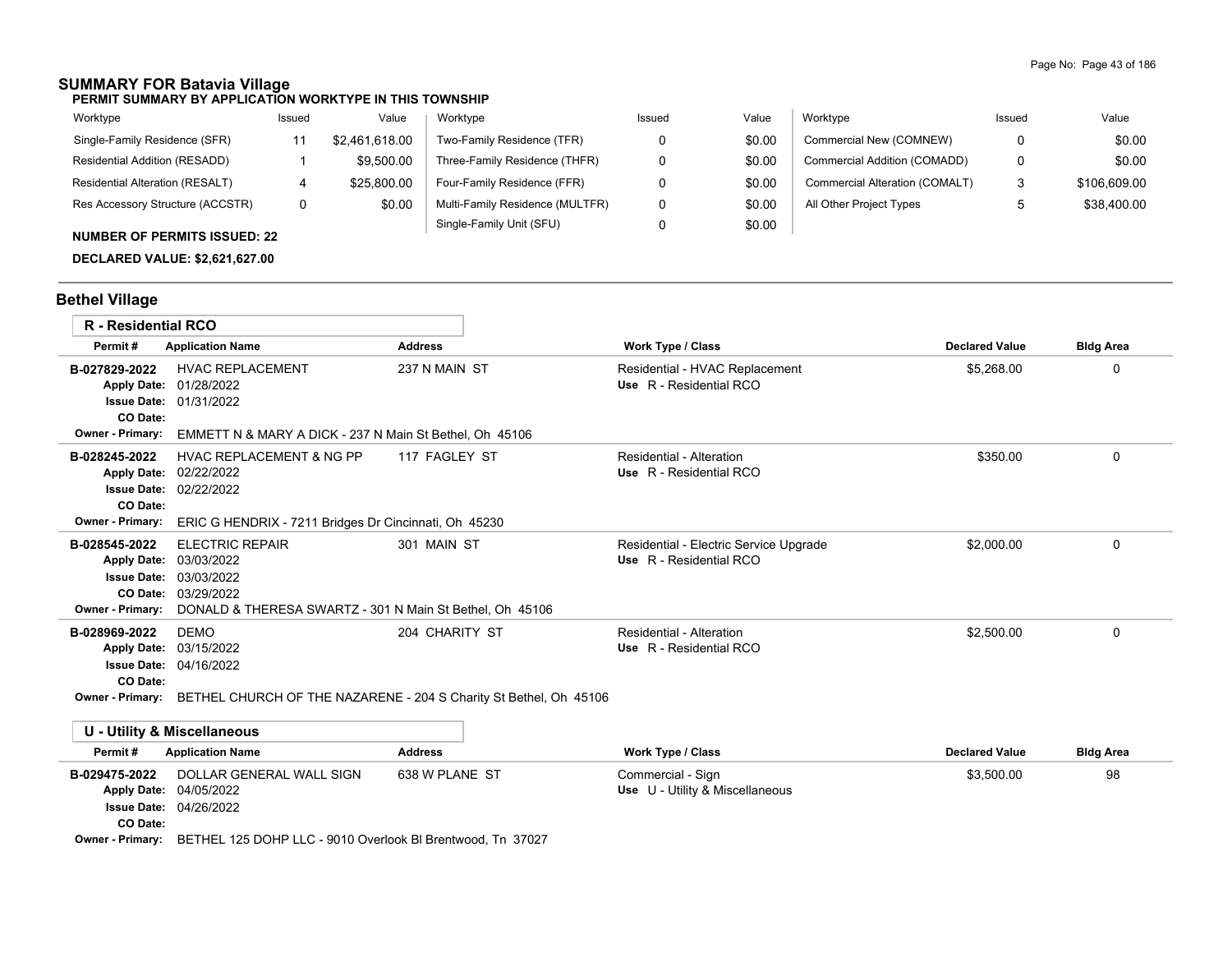Page No: Page 44 of 186

| B-029476-2022               | DOLLAR GENERAL POLE SIGN                                                                                                                                                                                                                                                                                                                                                             | 638 W PLANE ST        | Commercial - Sign                      | \$3.500.00 | 98 |
|-----------------------------|--------------------------------------------------------------------------------------------------------------------------------------------------------------------------------------------------------------------------------------------------------------------------------------------------------------------------------------------------------------------------------------|-----------------------|----------------------------------------|------------|----|
|                             | Apply Date: 04/05/2022                                                                                                                                                                                                                                                                                                                                                               |                       | <b>Use</b> U - Utility & Miscellaneous |            |    |
|                             | <b>Issue Date: 04/21/2022</b>                                                                                                                                                                                                                                                                                                                                                        |                       |                                        |            |    |
| CO Date:                    |                                                                                                                                                                                                                                                                                                                                                                                      |                       |                                        |            |    |
| $\sim$ $\sim$ $\sim$ $\sim$ | $\overline{a}$ $\overline{a}$ $\overline{a}$ $\overline{a}$ $\overline{a}$ $\overline{a}$ $\overline{a}$ $\overline{a}$ $\overline{a}$ $\overline{a}$ $\overline{a}$ $\overline{a}$ $\overline{a}$ $\overline{a}$ $\overline{a}$ $\overline{a}$ $\overline{a}$ $\overline{a}$ $\overline{a}$ $\overline{a}$ $\overline{a}$ $\overline{a}$ $\overline{a}$ $\overline{a}$ $\overline{$ | $\bullet - \bullet -$ |                                        |            |    |

**Owner - Primary:** BETHEL 125 DOHP LLC - 9010 Overlook Bl Brentwood, Tn 37027

#### **SUMMARY FOR Bethel Village**

#### **PERMIT SUMMARY BY APPLICATION WORKTYPE IN THIS TOWNSHIP**

| Worktype                           | Issued | Value       | Worktype                        | Issued | Value  | Worktype                       | Issued               | Value       |
|------------------------------------|--------|-------------|---------------------------------|--------|--------|--------------------------------|----------------------|-------------|
| Single-Family Residence (SFR)      |        | \$0.00      | Two-Family Residence (TFR)      |        | \$0.00 | Commercial New (COMNEW)        |                      | \$0.00      |
| Residential Addition (RESADD)      |        | \$0.00      | Three-Family Residence (THFR)   |        | \$0.00 | Commercial Addition (COMADD)   |                      | \$0.00      |
| Residential Alteration (RESALT)    |        | \$10.118.00 | Four-Family Residence (FFR)     |        | \$0.00 | Commercial Alteration (COMALT) |                      | \$0.00      |
| Res Accessory Structure (ACCSTR)   | 0      | \$0.00      | Multi-Family Residence (MULTFR) |        | \$0.00 | All Other Project Types        | $\ddot{\phantom{1}}$ | \$12,268.00 |
| <b>NUMBER OF PERMITS ISSUED: 6</b> |        |             | Single-Family Unit (SFU)        |        | \$0.00 |                                |                      |             |

Commercial - Sign

**DECLARED VALUE: \$17,118.00**

# **Felicity Village**

| A-2 - Assembly: Banguet Hall. Restaurant                           |                |                                                                         |                       |                  |
|--------------------------------------------------------------------|----------------|-------------------------------------------------------------------------|-----------------------|------------------|
| Permit #<br><b>Application Name</b>                                | <b>Address</b> | <b>Work Type / Class</b>                                                | <b>Declared Value</b> | <b>Bldg Area</b> |
| JULIANA RESTAURANT - BC<br>B-025157-2021<br>Apply Date: 09/30/2021 | 210 MARKET ST  | Commercial - Alteration<br>Use A-2 - Assembly; Banquet Hall, Restaurant | \$0.00                | 0                |
| <b>Issue Date: 04/22/2022</b><br>CO Date:                          |                |                                                                         |                       |                  |
| Owner - Primary: SAEB HATTAR - 1340 Sr 125 Amelia, Oh 45102        |                |                                                                         |                       |                  |
| D. Desidential DCO                                                 |                |                                                                         |                       |                  |

| Permit#       |                 | <b>Address</b>                                                                                                                               | <b>Work Type / Class</b>               | <b>Declared Value</b> | <b>Bldg Area</b> |
|---------------|-----------------|----------------------------------------------------------------------------------------------------------------------------------------------|----------------------------------------|-----------------------|------------------|
| B-027692-2022 | ELECTRIC REPAIR | 522 UNION ST                                                                                                                                 | Residential - Electric Service Upgrade | \$500.00              |                  |
|               |                 |                                                                                                                                              | Use R - Residential RCO                |                       |                  |
|               |                 |                                                                                                                                              |                                        |                       |                  |
|               |                 |                                                                                                                                              |                                        |                       |                  |
|               |                 | IN " INGSIUGHLICH IN YOU<br><b>Application Name</b><br><b>Apply Date: 01/21/2022</b><br><b>Issue Date: 01/21/2022</b><br>CO Date: 01/24/2022 |                                        |                       |                  |

**Owner - Primary:** KYRA SIZEMORE - 522 Union St Felicity, Oh 45120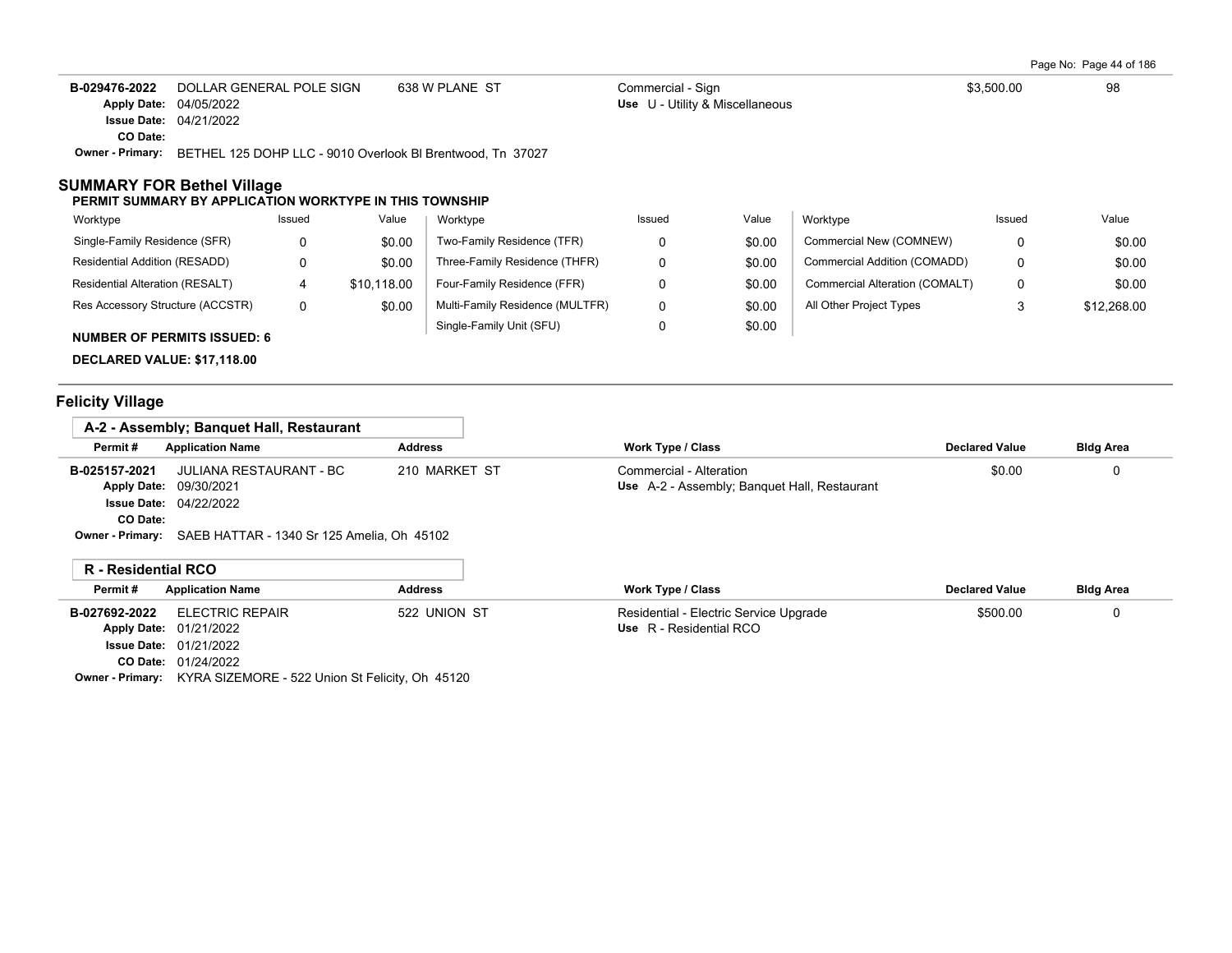#### **SUMMARY FOR Felicity Village PERMIT SUMMARY BY APPLICATION WORKTYPE IN THIS TOWNSHIP**

| Worktype                         | Issued | Value    | Worktype                        | Issued | Value  | Worktype                       | Issued | Value  |
|----------------------------------|--------|----------|---------------------------------|--------|--------|--------------------------------|--------|--------|
| Single-Family Residence (SFR)    |        | \$0.00   | Two-Family Residence (TFR)      |        | \$0.00 | Commercial New (COMNEW)        |        | \$0.00 |
| Residential Addition (RESADD)    |        | \$0.00   | Three-Family Residence (THFR)   |        | \$0.00 | Commercial Addition (COMADD)   |        | \$0.00 |
| Residential Alteration (RESALT)  |        | \$500.00 | Four-Family Residence (FFR)     |        | \$0.00 | Commercial Alteration (COMALT) |        | \$0.00 |
| Res Accessory Structure (ACCSTR) |        | \$0.00   | Multi-Family Residence (MULTFR) |        | \$0.00 | All Other Project Types        |        | \$0.00 |
|                                  |        |          | Single-Family Unit (SFU)        |        | \$0.00 |                                |        |        |

# **NUMBER OF PERMITS ISSUED: 2**

**DECLARED VALUE: \$500.00**

# **Franklin Township**

| <b>B</b> - Business                                                                                    |                                                                                                                      |                                            |                       |                  |
|--------------------------------------------------------------------------------------------------------|----------------------------------------------------------------------------------------------------------------------|--------------------------------------------|-----------------------|------------------|
| Permit#<br><b>Application Name</b>                                                                     | <b>Address</b>                                                                                                       | Work Type / Class                          | <b>Declared Value</b> | <b>Bldg Area</b> |
| B-027857-2022<br>Apply Date: 01/31/2022<br><b>Issue Date: 02/23/2022</b><br><b>CO Date: 03/01/2022</b> | 1105 SR 133<br>SMALL TOWN GLAM SALON<br>Owner - Primary: SMALL TOWN GLAM LLC - 3414 State Route 774 Bethel, Oh 45106 | Commercial - Occupancy<br>Use B - Business | \$0.00                |                  |

| <b>R</b> - Residential RCO                                                                |                                                                                                                                                     |                                                                                      |                                                                   |                       |                  |
|-------------------------------------------------------------------------------------------|-----------------------------------------------------------------------------------------------------------------------------------------------------|--------------------------------------------------------------------------------------|-------------------------------------------------------------------|-----------------------|------------------|
| Permit#                                                                                   | <b>Application Name</b>                                                                                                                             | <b>Address</b>                                                                       | <b>Work Type / Class</b>                                          | <b>Declared Value</b> | <b>Bldg Area</b> |
| B-028318-2022<br><b>Apply Date:</b><br><b>Issue Date:</b><br>CO Date:<br>Owner - Primary: | <b>BASEMENT FINISH</b><br>02/24/2022<br>03/07/2022                                                                                                  | 2787 BOLENDER RD                                                                     | Residential - Alteration<br>Use R - Residential RCO               | \$9,000.00            | 1,200            |
| B-028788-2022<br><b>Apply Date:</b><br>CO Date:                                           | <b>ELECTRIC REPAIR</b><br>03/11/2022<br><b>Issue Date: 03/11/2022</b><br>Owner - Primary: ALEXANDER SIMMERMON - 2840 Bolender Rd Felicity, Oh 45120 | BRANDON JAMES & COURTNEY LITTLE - 2787 Bolender Rd Felicity, Oh 45120<br>1343 SR 222 | Residential - Electric Service Upgrade<br>Use R - Residential RCO | \$1,000.00            | 0                |
| B-029030-2022<br><b>Issue Date:</b><br><b>Owner - Primary:</b>                            | <b>HVAC REPLACEMENT</b><br>Apply Date: 03/17/2022<br>03/17/2022<br>CO Date: 04/08/2022<br>THOMAS & BRENDA CAMERY - 753 Sr 133 Felicity, Oh 45120    | 759 SR 133                                                                           | Residential - HVAC Replacement<br>Use R - Residential RCO         | \$6,000.00            | 0                |
| B-029124-2022<br><b>Apply Date:</b><br>CO Date:<br><b>Owner - Primary:</b>                | <b>ELECTRIC REPAIR</b><br>03/21/2022<br><b>Issue Date: 03/21/2022</b><br>ERINN NEWMAN - 1736 Swings Corner Pt Isabel Rd Bethel, Oh 45106            | 1736 SWINGS CORNER POINT                                                             | Residential - Alteration<br>Use R - Residential RCO               | \$4,500.00            | 0                |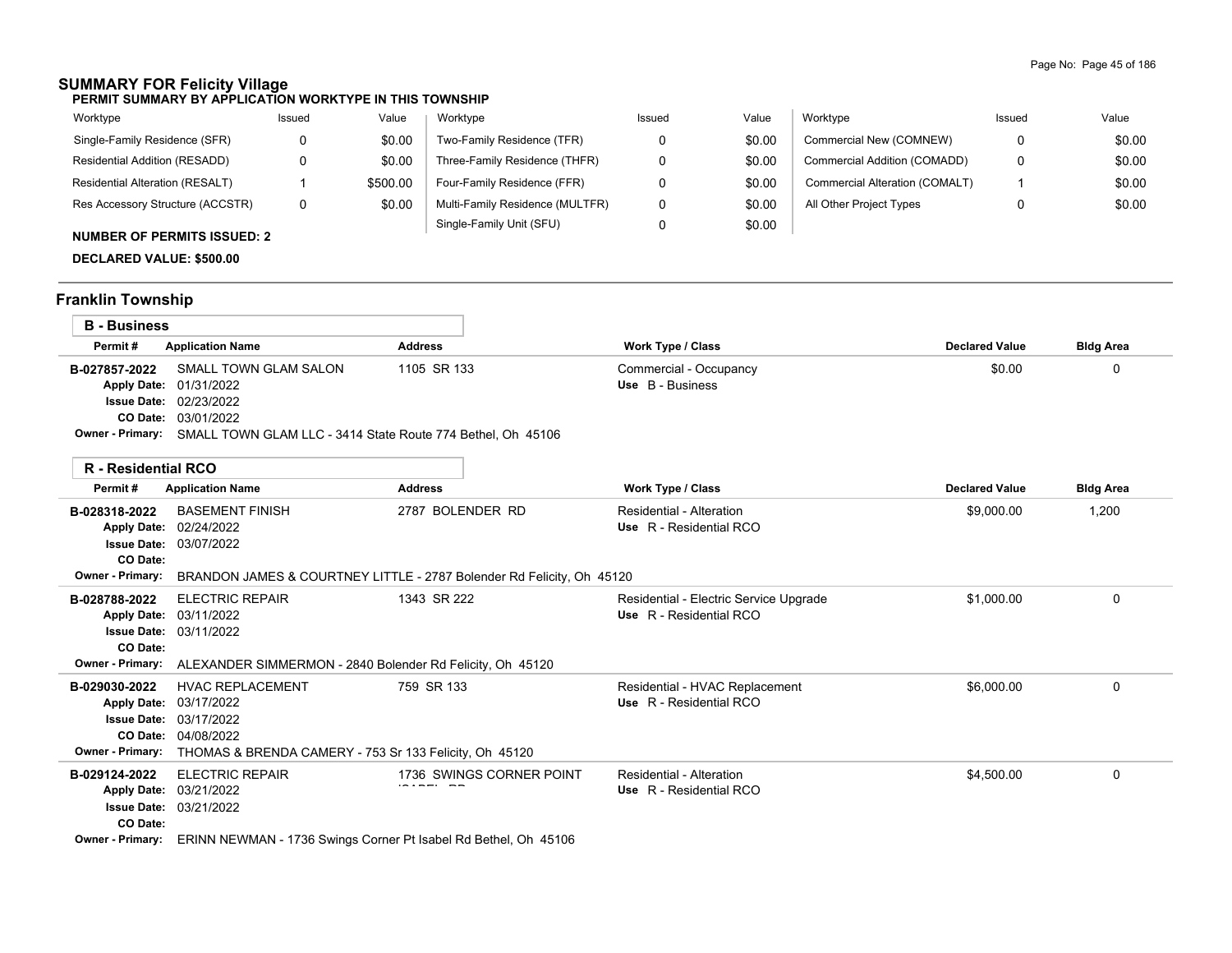| Page No: Page 46 of 186 |  |  |  |
|-------------------------|--|--|--|
|-------------------------|--|--|--|

| B-029136-2022<br>CO Date:                            | <b>GARAGE DETACHED</b><br>Apply Date: 03/21/2022<br><b>Issue Date: 03/24/2022</b>                                                                                                             | 2858 US 52            | Residential - Accessory Structure<br>Use R - Residential RCO                                   | \$15,000.00  | 864   |
|------------------------------------------------------|-----------------------------------------------------------------------------------------------------------------------------------------------------------------------------------------------|-----------------------|------------------------------------------------------------------------------------------------|--------------|-------|
| <b>Owner - Primary:</b>                              | JUSTIN M & LISA A FRAGASSI - 2858 Us Route 52 Felicity, Oh 45120                                                                                                                              |                       |                                                                                                |              |       |
| B-029323-2022                                        | <b>GARAGE DETACHED</b><br>Apply Date: 03/28/2022<br><b>Issue Date: 04/04/2022</b><br>CO Date: 04/25/2022<br>Owner - Primary: JAKE L & RETTIG CAITLIN M OBER - 3210 Beech Rd Bethel, Oh 45106  | 3210 BEECH RD         | Residential - Accessory Structure<br>Use R - Residential RCO                                   | \$15,000.00  | 720   |
| B-029417-2022<br>CO Date:<br><b>Owner - Primary:</b> | TK CONSTRUCTORS<br>Apply Date: 04/01/2022<br><b>Issue Date: 04/05/2022</b><br>VANESSA CANTER - 2945 Mt Olive Point Isabel Rd Bethel, Oh 45106                                                 |                       | 2917 MOUNT OLIVE POINT ISABEL Residential - Single Family Residence<br>Use R - Residential RCO | \$323,699.00 | 2,668 |
| B-029433-2022<br>CO Date:<br>Owner - Primary:        | AMES SFR<br>Apply Date: 04/01/2022<br><b>Issue Date: 04/05/2022</b><br>DAVID & DONNA AMES - 1174 Deblin Dr Milford, Oh 45150                                                                  | 6010 FELICITY MEADOWS | Residential - Single Family Residence<br>Use R - Residential RCO                               | \$375,000.00 | 4,891 |
| B-029461-2022                                        | <b>ELECTRIC REPAIR</b><br>Apply Date: 04/04/2022<br><b>Issue Date: 04/04/2022</b><br>CO Date: 04/11/2022<br>Owner - Primary: TEAM CAPITAL LLC - 38 North 4Th St, Ste 104 Zanesville, Oh 43701 | 104 CENTER ST         | Residential - Electric Service Upgrade<br>Use R - Residential RCO                              | \$1,500.00   | 0     |
| B-029505-2022<br>CO Date:                            | LIVING ROOM WALL<br>Apply Date: 04/06/2022<br><b>Issue Date: 04/11/2022</b><br>Owner - Primary: ALEXANDER SIMMERMON - 2840 Bolender Rd Felicity, Oh 45120                                     | 1343 SR 222           | Residential - Alteration<br>Use R - Residential RCO                                            | \$300.00     | 108   |
| B-030070-2022                                        | <b>GARAGE DETACHED</b><br>Apply Date: 04/19/2022<br><b>Issue Date: 04/21/2022</b><br>CO Date: 05/10/2022<br>Owner - Primary: ANGELA & WADE MORGAN - 451 Larrison Rd Felicity, Oh 45120        | 451 LARRISON RD       | Residential - Accessory Structure<br>Use R - Residential RCO                                   | \$10,500.00  | 720   |
| B-030208-2022                                        | <b>HVAC REPLACEMENT</b><br>Apply Date: 04/22/2022<br><b>Issue Date: 04/22/2022</b><br>CO Date: 05/23/2022<br>Owner - Primary: REBECCA MARSH - 1610 Swope Rd Bethel, Oh 45106                  | 1610 SWOPE RD         | Residential - HVAC Replacement<br>Use R - Residential RCO                                      | \$9,055.00   | 0     |
| B-030313-2022                                        | ELECTRIC POLE BARN<br>Apply Date: 04/25/2022<br><b>Issue Date: 04/25/2022</b><br>CO Date: 05/18/2022<br>Owner - Primary: JAMES F & M J MAYNARD - Po Box 145 Felicity, Oh 45120-0145           | 1258 SR 133           | Residential - Alteration<br>Use R - Residential RCO                                            | \$3,000.00   | 0     |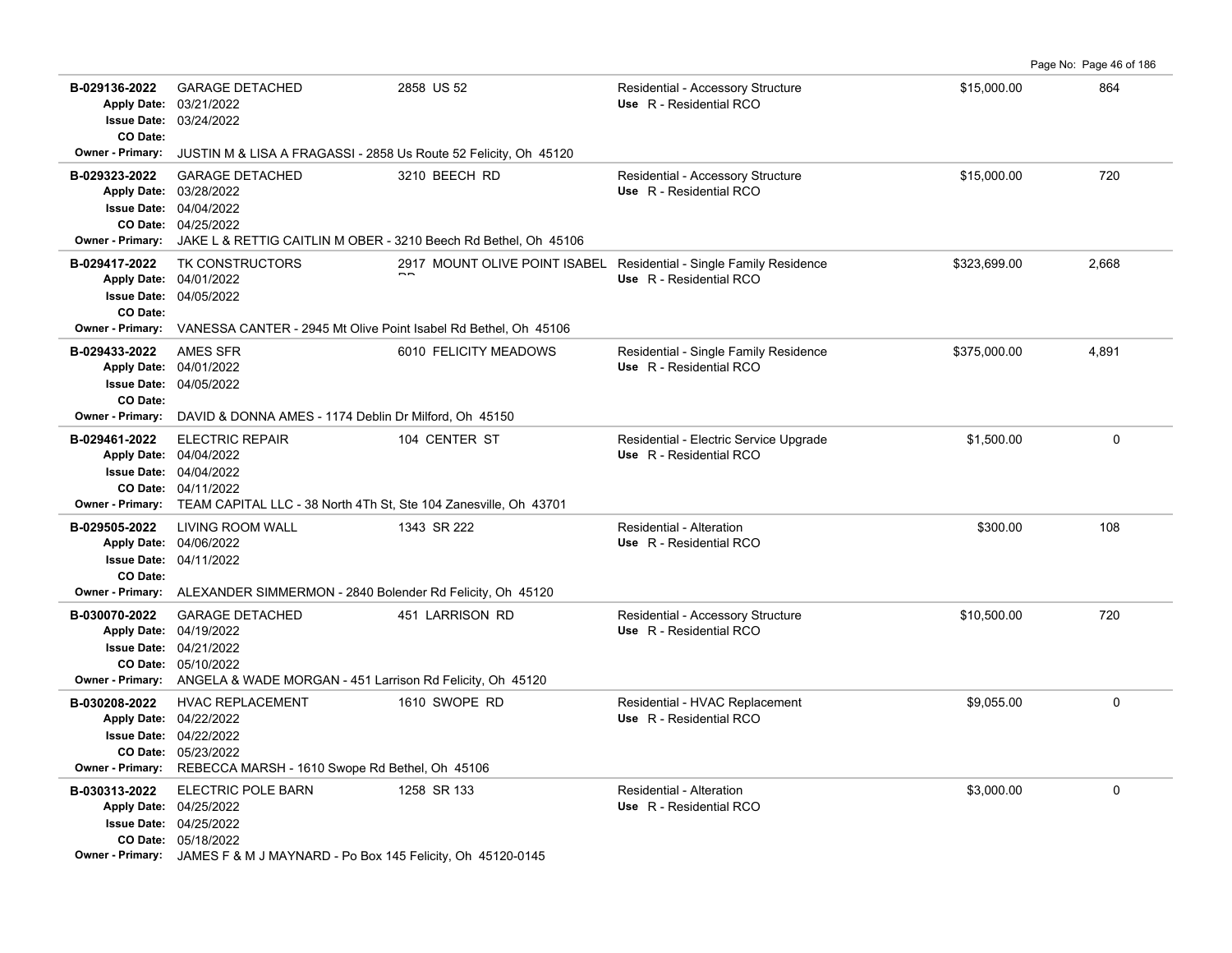|                                                                                      | U - Utility & Miscellaneous                                                                                                      |                                                                               |                                                                      |                       |                  |
|--------------------------------------------------------------------------------------|----------------------------------------------------------------------------------------------------------------------------------|-------------------------------------------------------------------------------|----------------------------------------------------------------------|-----------------------|------------------|
| Permit#                                                                              | <b>Application Name</b>                                                                                                          | <b>Address</b>                                                                | Work Type / Class                                                    | <b>Declared Value</b> | <b>Bldg Area</b> |
| B-027465-2022<br><b>Apply Date:</b>                                                  | <b>GARAGE DETACHED</b><br>01/06/2022                                                                                             | 1722 SWINGS CORNER POINT                                                      | Residential - Accessory Structure<br>Use U - Utility & Miscellaneous | \$66,000.00           | 2,400            |
| CO Date:<br>Owner - Primary:                                                         | <b>Issue Date: 01/12/2022</b>                                                                                                    | PHIL S & BOBBIE LANIGAN - 1722 Swings Corner Point Isabel Rd Bethel, Oh 45106 |                                                                      |                       |                  |
| B-027621-2022<br><b>Apply Date:</b><br><b>Issue Date:</b><br><b>Owner - Primary:</b> | POLE BARN<br>01/14/2022<br>01/18/2022<br>CO Date: 05/02/2022<br>JAMES F & MARILYN J MAYNARD - Po Box 145 Felicity, Oh 45120-0145 | 1258 SR 133                                                                   | Residential - Accessory Structure<br>Use U - Utility & Miscellaneous | \$43,000.00           | 1,200            |
| B-028472-2022<br><b>Apply Date:</b><br><b>Issue Date:</b><br>CO Date:                | ANTENNAS T-MOBILE CI13584A<br>03/02/2022<br>03/26/2022                                                                           | 2950 CHILO CEM MCKENDREE                                                      | Commercial - Tower Alteration<br>Use U - Utility & Miscellaneous     | \$15,000.00           | 0                |
| <b>Owner - Primary:</b>                                                              | BUCK & MARY JO JARMAN - 2950 Chilo Cemetary Mckendree Rd Felicity, Oh 45120<br>SUMMARY FOR Franklin Township                     |                                                                               |                                                                      |                       |                  |
|                                                                                      | PERMIT SUMMARY BY APPLICATION WORKTYPE IN THIS TOWNSHIP                                                                          |                                                                               |                                                                      |                       |                  |

| Worktype                            | Issued | Value        | Worktype                        | Issued | Value  | Worktype                       | Issued | Value       |
|-------------------------------------|--------|--------------|---------------------------------|--------|--------|--------------------------------|--------|-------------|
| Single-Family Residence (SFR)       |        | \$698,699.00 | Two-Family Residence (TFR)      |        | \$0.00 | Commercial New (COMNEW)        |        | \$0.00      |
| Residential Addition (RESADD)       |        | \$0.00       | Three-Family Residence (THFR)   |        | \$0.00 | Commercial Addition (COMADD)   |        | \$0.00      |
| Residential Alteration (RESALT)     |        | \$34.355.00  | Four-Family Residence (FFR)     |        | \$0.00 | Commercial Alteration (COMALT) |        | \$15,000.00 |
| Res Accessory Structure (ACCSTR)    |        | \$149,500.00 | Multi-Family Residence (MULTFR) |        | \$0.00 | All Other Project Types        |        | \$30.055.00 |
| <b>NUMBER OF PERMITS ISSUED: 17</b> |        |              | Single-Family Unit (SFU)        |        | \$0.00 |                                |        |             |
|                                     |        |              |                                 |        |        |                                |        |             |

**DECLARED VALUE: \$897,554.00**

# **Goshen Township**

|                         | A-3 - Assembly: Worship, Recreation or Amusement  |                                                                                   |                                                                                 |                       |                  |
|-------------------------|---------------------------------------------------|-----------------------------------------------------------------------------------|---------------------------------------------------------------------------------|-----------------------|------------------|
| Permit#                 | <b>Application Name</b>                           | <b>Address</b>                                                                    | <b>Work Type / Class</b>                                                        | <b>Declared Value</b> | <b>Bldg Area</b> |
| B-028782-2022           | GS TWP BLDG A ELEC SRVC<br>Apply Date: 03/11/2022 | 6707 GOSHEN RD                                                                    | Commercial - Alteration<br>Use A-3 - Assembly; Worship, Recreation or Amusement | \$2,800.00            | 0                |
|                         | <b>Issue Date: 03/24/2022</b>                     |                                                                                   |                                                                                 |                       |                  |
| CO Date:                |                                                   |                                                                                   |                                                                                 |                       |                  |
| <b>Owner - Primary:</b> |                                                   | GOSHEN LOCAL SCHOOL DISTRICT BOARD OF EDUCATION - 6785 Goshen Rd Goshen, Oh 45122 |                                                                                 |                       |                  |
| B-029251-2022           | GS TWP BLDG B ELEC SRVC                           | 6707 GOSHEN RD                                                                    | Commercial - Alteration                                                         | \$2,800.00            | 0                |
|                         | <b>Apply Date: 03/11/2022</b>                     |                                                                                   | Use A-3 - Assembly; Worship, Recreation or Amusement                            |                       |                  |
|                         | <b>Issue Date: 03/24/2022</b>                     |                                                                                   |                                                                                 |                       |                  |
| CO Date:                |                                                   |                                                                                   |                                                                                 |                       |                  |
| <b>Owner - Primary:</b> |                                                   | GOSHEN LOCAL SCHOOL DISTRICT BOARD OF EDUCATION - 6785 Goshen Rd Goshen. Oh 45122 |                                                                                 |                       |                  |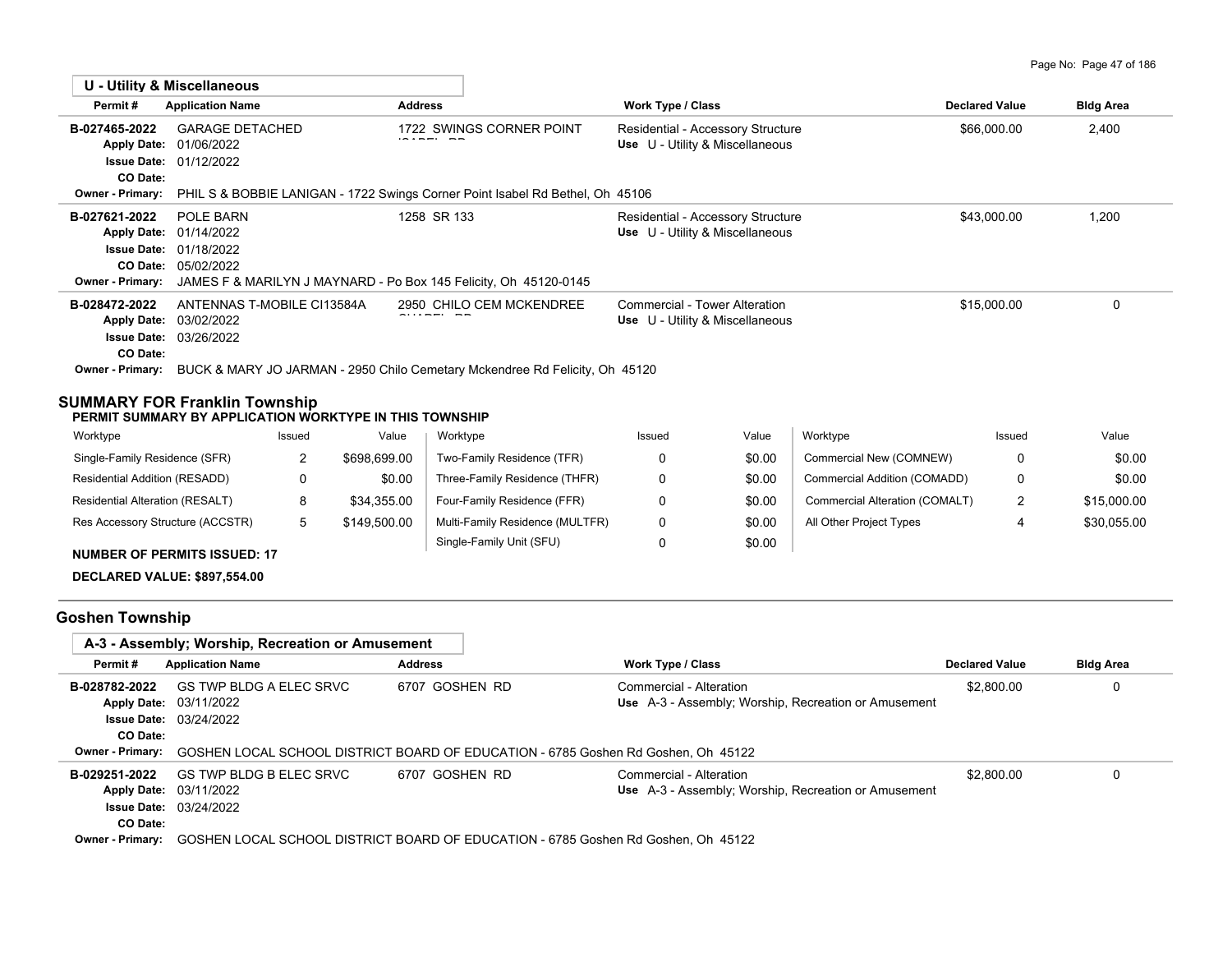|                                                             | M - Mercantile; Dept. Store, Retail, Market                                                                                                                                  |                                                                                                           |                                                                            |                       |                  |
|-------------------------------------------------------------|------------------------------------------------------------------------------------------------------------------------------------------------------------------------------|-----------------------------------------------------------------------------------------------------------|----------------------------------------------------------------------------|-----------------------|------------------|
| Permit#                                                     | <b>Application Name</b>                                                                                                                                                      | <b>Address</b>                                                                                            | Work Type / Class                                                          | <b>Declared Value</b> | <b>Bldg Area</b> |
| B-024593-2021<br>Apply Date: 09/08/2021<br>Owner - Primary: | CIRCLE K #4705228<br><b>Issue Date: 01/20/2022</b><br>CO Date: 05/16/2022                                                                                                    | 1600 SR 28<br>MACS CONVENIENCE STORES LLC - Po Box 347 Columbus, In 47202                                 | Commercial - Alteration<br>Use M - Mercantile; Dept. Store, Retail, Market | \$30,000.00           | 2,826            |
| B-027795-2022<br><b>Owner - Primary:</b>                    | <b>UDF ELECTRIC</b><br>Apply Date: 01/26/2022<br>Issue Date: 01/26/2022<br>CO Date: 02/16/2022                                                                               | 1873 SR 28<br>. UNITED DAIRY FARMERS INC - 3955 Montgomery Rd Cincinnati, Oh 45212                        | Commercial - Alteration<br>Use M - Mercantile; Dept. Store, Retail, Market | \$61,000.00           | 0                |
| B-029023-2022<br>CO Date:                                   | <b>SMOKES &amp; THINGS</b><br>Apply Date: 03/17/2022<br><b>Issue Date: 04/18/2022</b>                                                                                        | 6725 DICK FLYNN BV<br>Owner - Primary: GOSHEN STATION LTD #1769 - 11501 Northlake Dr Cincinnati, Oh 45249 | Commercial - Alteration<br>Use M - Mercantile; Dept. Store, Retail, Market | \$35,000.00           | 15               |
| N/A                                                         |                                                                                                                                                                              |                                                                                                           |                                                                            |                       |                  |
| Permit#                                                     | <b>Application Name</b>                                                                                                                                                      | <b>Address</b>                                                                                            | Work Type / Class                                                          | <b>Declared Value</b> | <b>Bldg Area</b> |
| B-029288-2022<br>CO Date:                                   | <b>DRIVEWAY</b><br>Apply Date: 03/28/2022<br><b>Issue Date: 03/29/2022</b><br>Owner - Primary: MARK D TRICKEY - 1390 Obannonville Rd Loveland, Oh 45140                      | 1438 O'BANNONVILLE RD                                                                                     | Residential - Site Development<br>Use N/A                                  | \$1,000.00            | 0                |
| R - Residential RCO                                         |                                                                                                                                                                              |                                                                                                           |                                                                            |                       |                  |
| Permit#                                                     | <b>Application Name</b>                                                                                                                                                      | <b>Address</b>                                                                                            | Work Type / Class                                                          | <b>Declared Value</b> | <b>Bldg Area</b> |
| B-027426-2022<br><b>Owner - Primary:</b>                    | <b>GENERATOR ELEC &amp; NG PP</b><br>Apply Date: 01/04/2022<br><b>Issue Date: 01/04/2022</b><br>CO Date: 01/21/2022                                                          | 5109 WEDGEWAY DR<br>DAVID C & ELLEN H ALARIE - 5109 Wedgeway Dr Loveland, Oh 45140                        | Residential - Alteration<br>Use R - Residential RCO                        | \$9,782.00            | 2,262            |
| B-027435-2022<br>CO Date:<br><b>Owner - Primary:</b>        | JOHN HILL CONSTRUCTION<br>Apply Date: 01/04/2022<br>Issue Date: 01/05/2022<br>JEFFERY & JANE BOVA - 1 Megan Terrace Sparta, Nj 07811                                         | 1584 FAY RD                                                                                               | Residential - Single Family Residence<br>Use R - Residential RCO           | \$850,000.00          | 5,620            |
| B-027467-2022                                               | <b>ROOF REPLACEMENT</b><br>Apply Date: 01/06/2022<br>Issue Date: 01/06/2022<br>CO Date: 02/22/2022<br>Owner - Primary: LINDA D GLASS - 2179 State Route 132 Goshen, Oh 45122 | 2183 SR 132                                                                                               | Residential - Roof Replacement<br>Use R - Residential RCO                  | \$5,900.00            | 0                |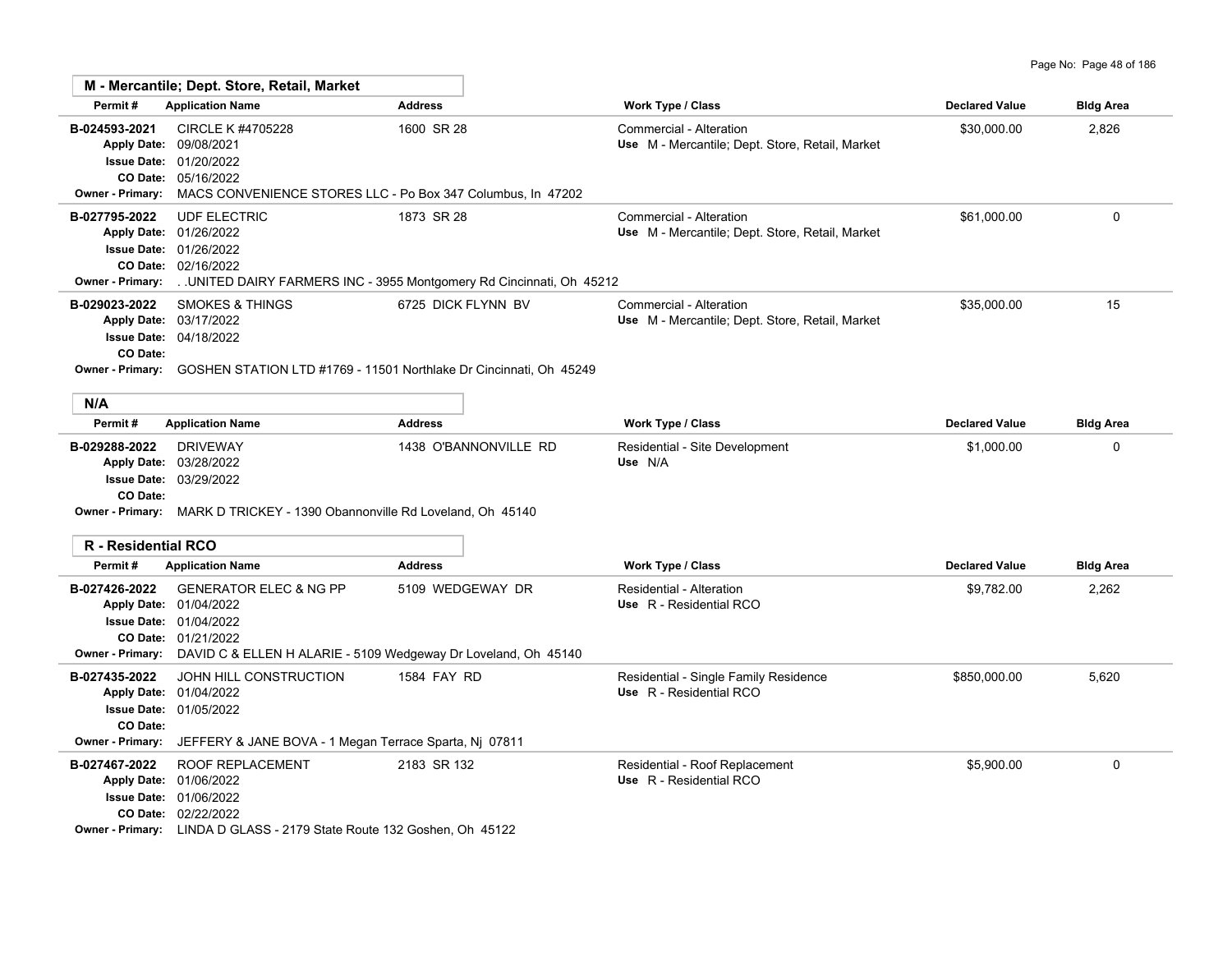**B-027667-2022** ELECTRIC REPAIR 1786 WOODVILLE PI Residential - Electric Service Upgrade \$3,000.00 \$3,000.00 0 02/24/2022 **CO Date:** 01/26/2022 **Issue Date:** 01/20/2022 **Apply Date: Use** R - Residential RCO **Owner - Primary:** GERALD R & JEANICE Y REED - 1786 Woodville Pike Goshen, Oh 45122 **B-027747-2022** HVAC REPLACEMENT 1342 CROSS CREEK DR Residential - HVAC Replacement \$4,850.00 \$4,850.00 02/24/2022 **CO Date:** 01/25/2022 **Issue Date:** 01/24/2022 **Apply Date: Use** R - Residential RCO **Owner - Primary:** NICK & AMY FRAZIER - 1342 Cross Creek Dr Loveland, Oh 45140 **B-027803-2022** SOLAR PANELS 6812 STAGGE\_RD Residential - Solar Panels \$44,000.00 0 04/22/2022 **CO Date:** 04/05/2022 **Issue Date:** 01/26/2022 **Apply Date: Use** R - Residential RCO SOLAR PANELS 6812 STAGGE RD Residential - Solar Panels **Owner - Primary:** ERIC K & NANCY M HATCH - 6812 Stagge Rd Loveland, Oh 45140 **B-027868-2022** \$10,000.00 0 HVAC REPLACEMENT 5805 HALL CT Residential - HVAC Replacement 03/09/2022 **CO Date:** 02/01/2022 **Issue Date:** Apply Date: 02/01/2022 **Apply Date: Use** R - Residential RCO **Owner - Primary:** CARL J & MARY M DAVIS - 5805 Hall Ct Loveland, Oh 45140 **B-027888-2022** \$175,000.00 1,690 LVNG RM, GARAGE ATTCHD 1824 MAIN ST Residential - Addition 02/08/2022 **Issue Date:** Apply Date: 02/02/2022 **Apply Date: Use** R - Residential RCO **CO Date: Owner - Primary:** DONN E & KONNIE HEYWOOD - 1824 Main St Goshen, Oh 45122 **B-027910-2022** \$12,250.00 0 HVAC REPLACEMENT 5746 DEERFIELD RD Residential - HVAC Replacement 02/15/2022 **CO Date:** 02/04/2022 **Issue Date:** Apply Date: 02/04/2022 **Apply Date: Use** R - Residential RCO **Owner - Primary:** JOSEPH GAUGHAN & MICHELLE BALDRIDGE GAUGHAN - 5746 Deerfield Rd Milford, Oh 45150 **B-027917-2022** HVAC REPLACEMENT 6688 WOOD ST Residential - HVAC Replacement \$8,447.00 \$8,447.00 02/10/2022 **Issue Date:** Apply Date: 02/04/2022 **Apply Date: Use** R - Residential RCO **CO Date: Owner - Primary:** BRITTANY N DOAN - 6688 Wood St Goshen, Oh 45122 **B-027918-2022** \$9,700.00 0 HVAC REPLACEMENT 6406 BARRE RD Residential - HVAC Replacement 02/10/2022 **Issue Date:** 02/04/2022 **Apply Date: Use** R - Residential RCO

**CO Date: Owner - Primary:** PAMELA L MCCAIN - 6406 Barre Rd Loveland, Oh 45140 **B-027934-2022** \$8,006.00 0 BLANKENBUEHLER HVAC REPL 1507 QUARTER HORSE CR Commercial - MFAM HVAC Replacement 02/15/2022 **CO Date:** 02/04/2022 **Issue Date:** Apply Date: 02/04/2022 **Apply Date: Use** R - Residential RCO

**Owner - Primary:** RICHARD BLANKENBUEHLER - 1507 Quarter Horse Cr Loveland, Oh 45140

Page No: Page 49 of 186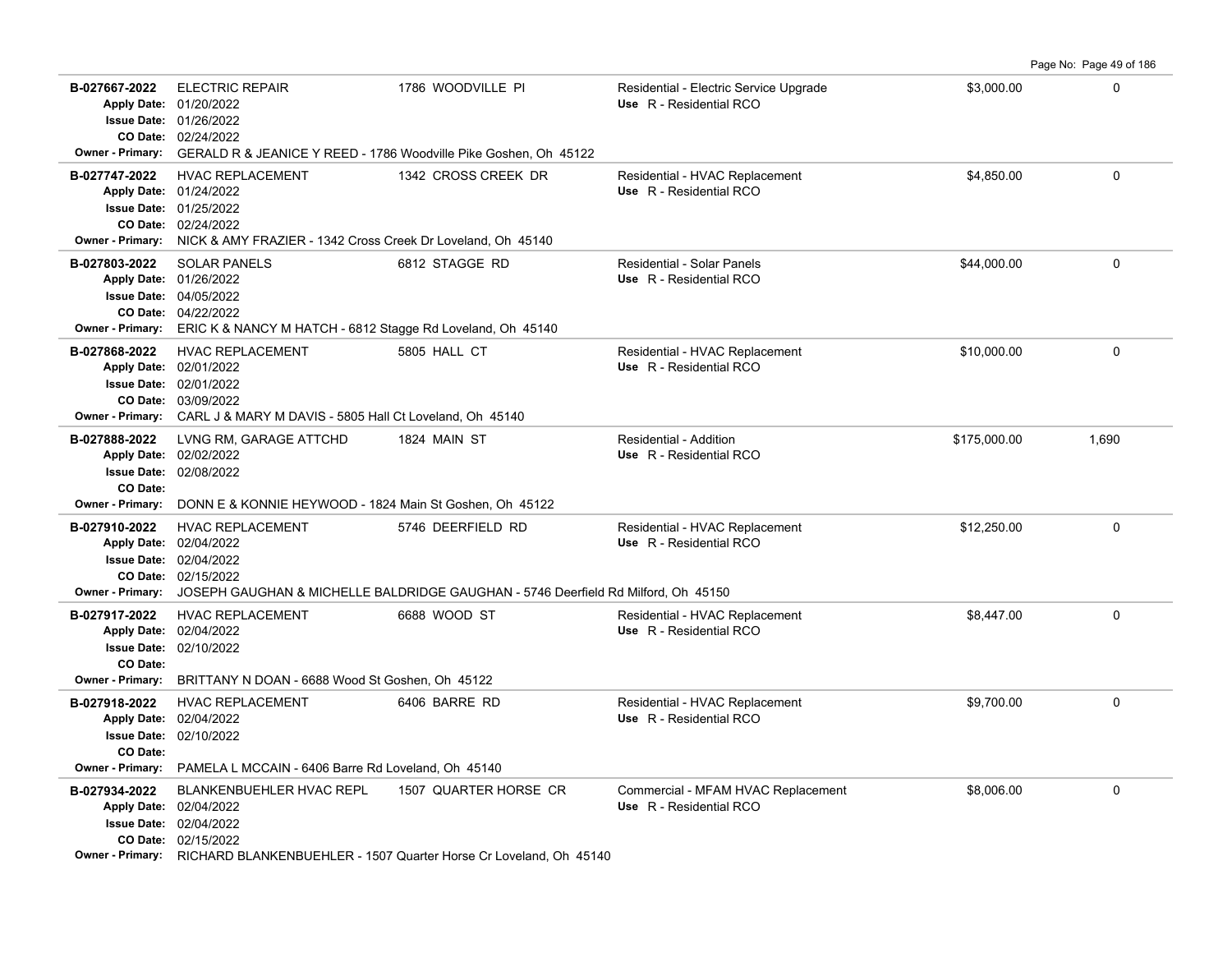Page No: Page 50 of 186

| B-027966-2022<br>CO Date:                     | <b>GARAGE ATTACHED</b><br>Apply Date: 02/08/2022<br><b>Issue Date: 02/09/2022</b>                                                                                                        | 6914 LONG DRIVE LN                                                                                  | Residential - Addition<br>Use R - Residential RCO                 | \$180,000.00 | 800         |
|-----------------------------------------------|------------------------------------------------------------------------------------------------------------------------------------------------------------------------------------------|-----------------------------------------------------------------------------------------------------|-------------------------------------------------------------------|--------------|-------------|
| <b>Owner - Primary:</b>                       |                                                                                                                                                                                          | PAUL E & JANET G TRUSTEES SULLIVAN - 6914 Long Ln Loveland, Oh 45140                                |                                                                   |              |             |
| B-028035-2022<br><b>Owner - Primary:</b>      | <b>ELECTRIC UPGRADE</b><br>Apply Date: 02/10/2022<br><b>Issue Date: 02/10/2022</b><br>CO Date: 03/02/2022<br>AMANDA & RECECCA MOORE - 1510 Woodland Dr Loveland, Oh 45140                | 1510 WOODLAND DR                                                                                    | Residential - Electric Service Upgrade<br>Use R - Residential RCO | \$4,000.00   | $\mathbf 0$ |
| B-028100-2022<br>CO Date:<br>Owner - Primary: | <b>DREES HOMES</b><br>Apply Date: 02/15/2022<br><b>Issue Date: 02/17/2022</b><br>THE DREES COMPANY - 211 Grandview Dr Ft Mitchell, Ky 41017                                              | 6880 STAGGE RD                                                                                      | Residential - Single Family Residence<br>Use R - Residential RCO  | \$657,203.00 | 5,158       |
| B-028101-2022<br>Owner - Primary:             | <b>HVAC REPLACEMENT</b><br>Apply Date: 02/15/2022<br>Issue Date: 02/15/2022<br>CO Date: 03/17/2022                                                                                       | 1210 O'BANNON CREEK LN<br>CHESTER G & CHRISTINE A BAILEY - 1210 Obannon Creek Ln Loveland, Oh 45140 | Residential - HVAC Replacement<br>Use R - Residential RCO         | \$18,000.00  | 0           |
| B-028136-2022<br><b>Owner - Primary:</b>      | <b>HVAC REPLACEMENT</b><br>Apply Date: 02/16/2022<br><b>Issue Date: 02/16/2022</b><br>CO Date: 03/08/2022<br>DON BRANDENBURG - 7064 Hill Station Rd Goshen, Oh 45122                     | 7064 HILL STATION RD                                                                                | Residential - HVAC Replacement<br>Use R - Residential RCO         | \$11,000.00  | $\mathbf 0$ |
| B-028151-2022<br><b>Owner - Primary:</b>      | <b>ELECTRIC UPGRADE</b><br>Apply Date: 02/16/2022<br><b>Issue Date: 02/16/2022</b><br>CO Date: 05/10/2022<br>KEITH & RUTH DAVIS - 6462 Smith Rd Loveland, Oh 45140                       | 6462 SMITH RD                                                                                       | Residential - Electric Service Upgrade<br>Use R - Residential RCO | \$2,500.00   | 0           |
| B-028170-2022<br>Owner - Primary:             | ROOF REPLACEMENT<br>Apply Date: 02/17/2022<br><b>Issue Date: 02/17/2022</b><br>CO Date: 03/04/2022<br>PAULA SUE WHITE - 5868 Deerfield Rd Milford, Oh 45150                              | 5868 DEERFIELD RD                                                                                   | Residential - Roof Replacement<br>Use R - Residential RCO         | \$6,960.20   | 0           |
| B-028547-2022<br>Owner - Primary:             | <b>HVAC REPLACEMENT</b><br>Apply Date: 03/03/2022<br><b>Issue Date: 03/04/2022</b><br>CO Date: 03/30/2022<br>HOPWOOD FARMS LLC - 7001 Hill Station Rd Goshen, Oh 45122                   | 7001 HILL STATION RD                                                                                | Residential - HVAC Replacement<br>Use R - Residential RCO         | \$6,133.00   | 0           |
| B-028568-2022                                 | <b>ELECTRIC REPAIR</b><br>Apply Date: 03/04/2022<br><b>Issue Date: 03/04/2022</b><br>CO Date: 04/07/2022<br>Owner - Primary: JOSEPH & NICOLE GLUTZ - 1794 Shady Oaks Ln Goshen, Oh 45122 | 1794 SHADY OAKS DR                                                                                  | Residential - Alteration<br>Use R - Residential RCO               | \$3,000.00   | 0           |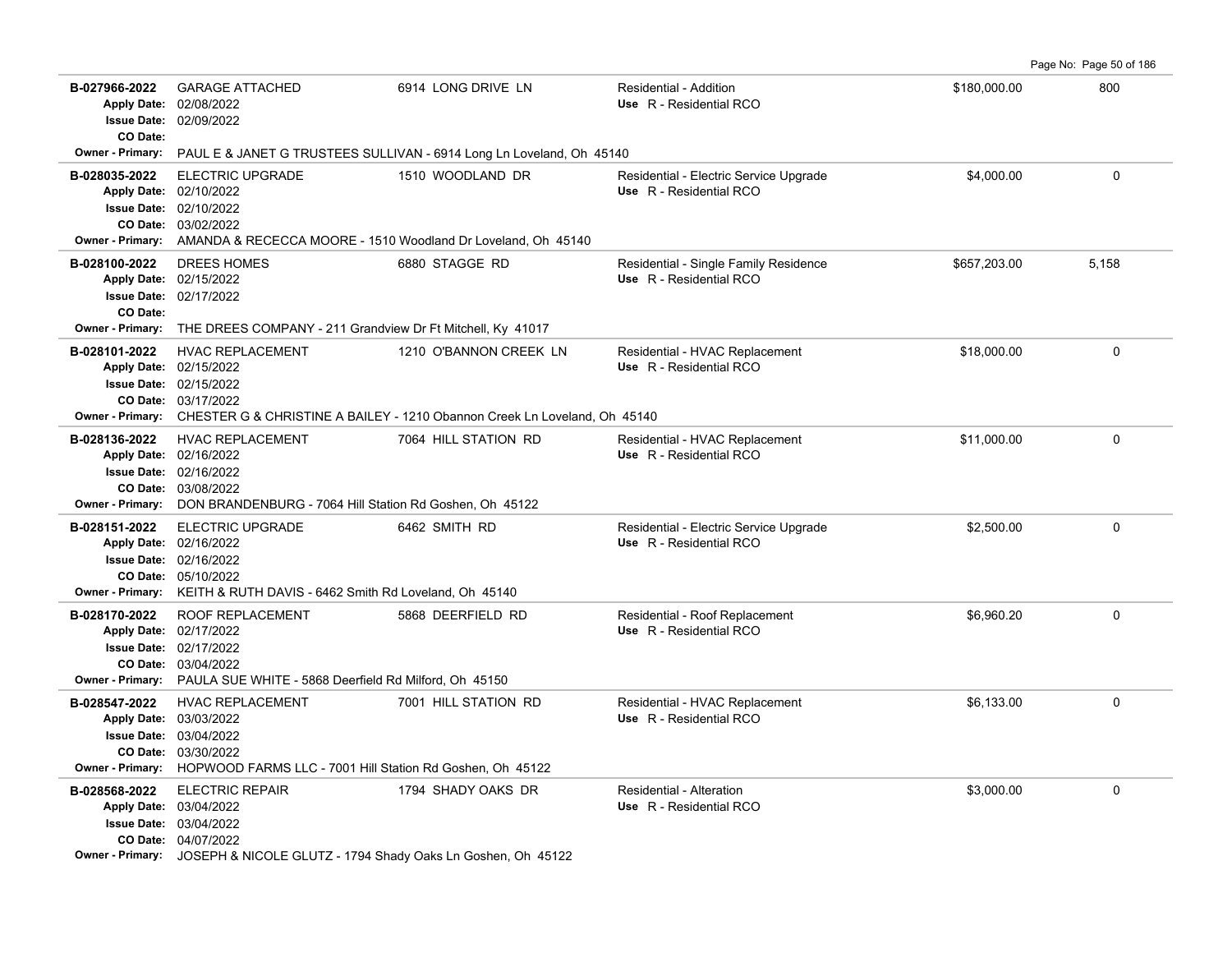**B-028606-2022** HVAC REPLACEMENT 1226 O'BANNON CREEK LN Residential - HVAC Replacement \$14,760.00 \$14,760.00 05/02/2022 **CO Date:** 03/08/2022 **Issue Date:** Apply Date: 03/07/2022 **Apply Date: Use** R - Residential RCO **Owner - Primary:** ADAM SWEARINGEN - 1226 Obannon Creek Ln Loveland, Oh 45140 **B-028732-2022** \$7,946.00 0 WATER CHANGEOVER 2 VALLEY LN Residential - Alteration 03/10/2022 **Issue Date:** 03/09/2022 **Apply Date: Use** R - Residential RCO **CO Date: Owner - Primary:** JAMES L PEACE EXCHNG ACCMMDTR CAMELA JACOBS - Po Box 36 Newtonsville, Oh 45158 **B-028733-2022** \$7,946.00 0 03/10/2022 **Issue Date:** 03/09/2022 **Apply Date: Use** R - Residential RCO WATER CHANGEOVER 1 VALLEY LN Residential - Alteration **CO Date: Owner - Primary:** JAMES L PEACE EXCHNG ACCMMDTR CAMELA JACOBS - Po Box 36 Newtonsville, Oh 45158 **B-028933-2022** \$15,000.00 434 BREEZEWAY, DECK 6835 NEWTONSVILLE RD Residential - Addition 03/21/2022 **Issue Date:** Apply Date: 03/14/2022 **Apply Date: Use** R - Residential RCO **CO Date: Owner - Primary:** GREGORY D & MELISSA L HOWARD - 6835 Newtonsville Rd Pleasant Plain, Oh 45162 **B-028960-2022** \$16,500.00 600 GARAGE DETACHED 1503 FAY RD Residential - Accessory Structure 03/17/2022 **Issue Date:** 03/15/2022 **Apply Date: Use** R - Residential RCO **CO Date: Owner - Primary:** SCOTT BIBERSTEIN - 1503 Fay Rd Loveland, Oh 45140 **B-028973-2022** POOL INGROUND 1070 BLUE SKY DR Residential - Alteration 5135,000.00 00 00 00 00 00 00 00 00 00 00 03/17/2022 **Issue Date:** Apply Date: 03/15/2022 POOL INGROUND 1070 BLUE SKY DR Residential - Alteration **Apply Date: Use** R - Residential RCO **CO Date: Owner - Primary:** JT JAMES & KIMBERLY STRANGE - 1070 Blue Sky Dr Goshen, Oh 45122 B-029012-2022 CAPITAL CUSTOM HOMES BLDG 25 1489 SAWGRASS RIDGE DR Residential - Two Family Structure  $$725,000.00$  6,560 03/28/2022 **Issue Date:** Apply Date: 03/16/2022 **Apply Date: Use** R - Residential RCO **CO Date: Owner - Primary:** . .CAPITAL CUSTOM HOMES ENCLAVE LLC - 5991 Meijer Dr, Ste 14 Milford, Oh 45150 B-029013-2022 CAPITAL CUSTOM HOMES BLDG 30 6984 GREENSTONE TR Residential - Two Family Structure  $4.408$ 03/28/2022 **Issue Date:** Apply Date: 03/16/2022 **Apply Date: Use** R - Residential RCO **CO Date: Owner - Primary:** . .CAPITAL CUSTOM HOMES ENCLAVE LLC - 5991 Meijer Dr, Ste 14 Milford, Oh 45150 **B-029031-2022** \$20,000.00 0 HVAC REPLACEMENT 6713 BRAY RD Residential - HVAC Replacement 03/17/2022 **Issue Date:** 03/17/2022 **Apply Date: Use** R - Residential RCO **CO Date:**

Page No: Page 51 of 186

**Owner - Primary:** JEFFREY & DARLENE DAVIS - 6713 Bray Rd Goshen, Oh 45122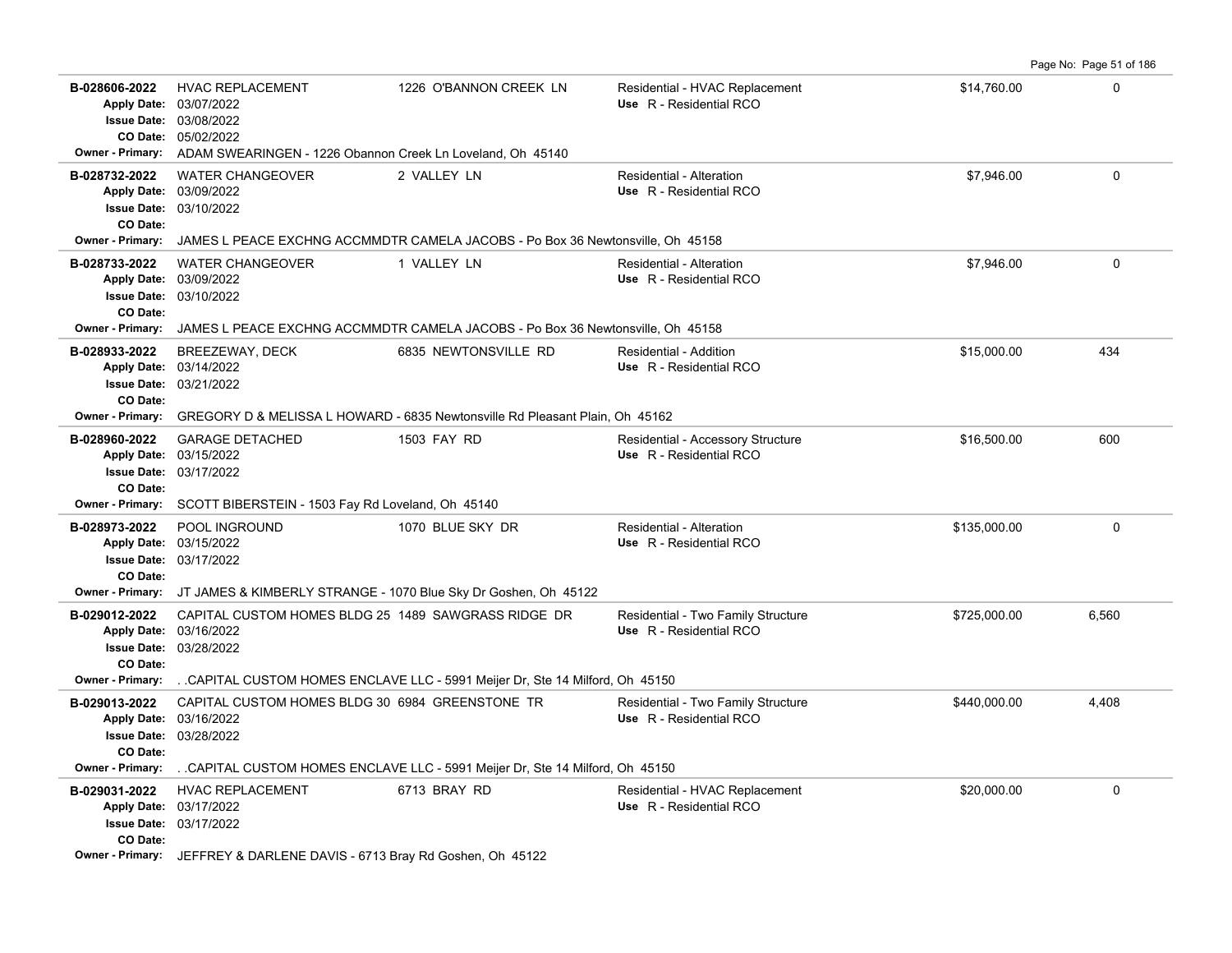**B-029106-2022** \$10,000.00 192 THREE SEASON ROOM 8118 STERLING SPRING DR Residential - Addition 03/21/2022 **Issue Date:** Apply Date: 03/18/2022 **Apply Date: Use** R - Residential RCO **CO Date: Owner - Primary:** ARTHUR W & BARBARA J VOGT - 8118 Sterling Spring Dr Loveland, Oh 45140 **B-029122-2022** WATER CHANGEOVER 1928 WOODVILLE PI Residential - Alteration 60 00 00 00 00 00 00 00 0 03/21/2022 **Issue Date:** 03/21/2022 **Apply Date: Use** R - Residential RCO **CO Date: Owner - Primary:** UPSCALE REAL ESTATE LLC - 7065 Hill Station Rd Goshen, Oh 45122 **B-029150-2022** HVAC REPLACEMENT 1199 O'BANNON CREEK LN Residential - HVAC Replacement \$14,880.00 \$14,880.00 0 04/26/2022 **CO Date:** 03/22/2022 **Issue Date:** 03/22/2022 **Apply Date: Use** R - Residential RCO **Owner - Primary:** AARON & CARI SUNDBERG - 1199 Obannon Creek Ln Loveland, Oh 45140 B-029195-2022 HVAC REPLACEMENT 1526 ROLLING KNOLL DR Residential - HVAC Replacement \$5,000.00 \$5,000.00 0 04/06/2022 **CO Date:** 03/28/2022 **Issue Date:** Apply Date: 03/23/2022 **Apply Date: Use** R - Residential RCO **Owner - Primary:** . .VB ONE LLC - 3500 Park Center Dr Dayton, Oh 45414 B-029209-2022 GARAGE DETACHED 2200 IRWIN CEMETERY LN Residential - Accessory Structure \$25,000.00 \$25,000.00 800 04/27/2022 **CO Date:** 04/13/2022 **Issue Date:** 03/23/2022 **Apply Date: Use** R - Residential RCO **Owner - Primary:** JOHN & LAURA HOEVENER - 2060 Woodville Pi Goshen, Oh 45122 **B-029232-2022** HVAC REPLACEMENT 2055 SR 28 Residential - HVAC Replacement \$12,830.00 0 0 03/24/2022 **Issue Date:** Apply Date: 03/24/2022 **Apply Date: Use** R - Residential RCO **CO Date: Owner - Primary:** CHRISTINA D FREEMAN - 2055 State Route 28 Goshen, Oh 45122 **B-029236-2022** ELECTRIC UPGRADE 1534 ROLLING KNOLL DR Residential - Electric Service Upgrade \$4,000.00 \$4,000.00 04/13/2022 **CO Date:** 03/24/2022 **Issue Date:** Apply Date: 03/24/2022 **Apply Date: Use** R - Residential RCO **Owner - Primary:** THOMAS JR & PATRICIA POFF - 1534 Rolling Knoll Dr Loveland, Oh 45140 **B-029279-2022** \$20,000.00 384 05/06/2022 **CO Date:** 03/30/2022 **Issue Date:** Apply Date: 03/25/2022 DECK 6580 ROSEWOOD LN Residential - Addition **Apply Date: Use** R - Residential RCO **Owner - Primary:** CHRISTOPHER & DEBORAH THOMPSON - 6580 Rosewood Ln Goshen, Oh 45122 B-029311-2022 CAPITAL CUSTOM HOMES BLDG 30 6984 GREENSTONE TR Residential - Single Family Unit  $$0.00$  \$0.00 2,204 03/28/2022 **Issue Date:** 03/28/2022 **Apply Date: Use** R - Residential RCO **CO Date:**

Page No: Page 52 of 186

**Owner - Primary:** . .CAPITAL CUSTOM HOMES ENCLAVE LLC - 5991 Meijer Dr, Ste 14 Milford, Oh 45150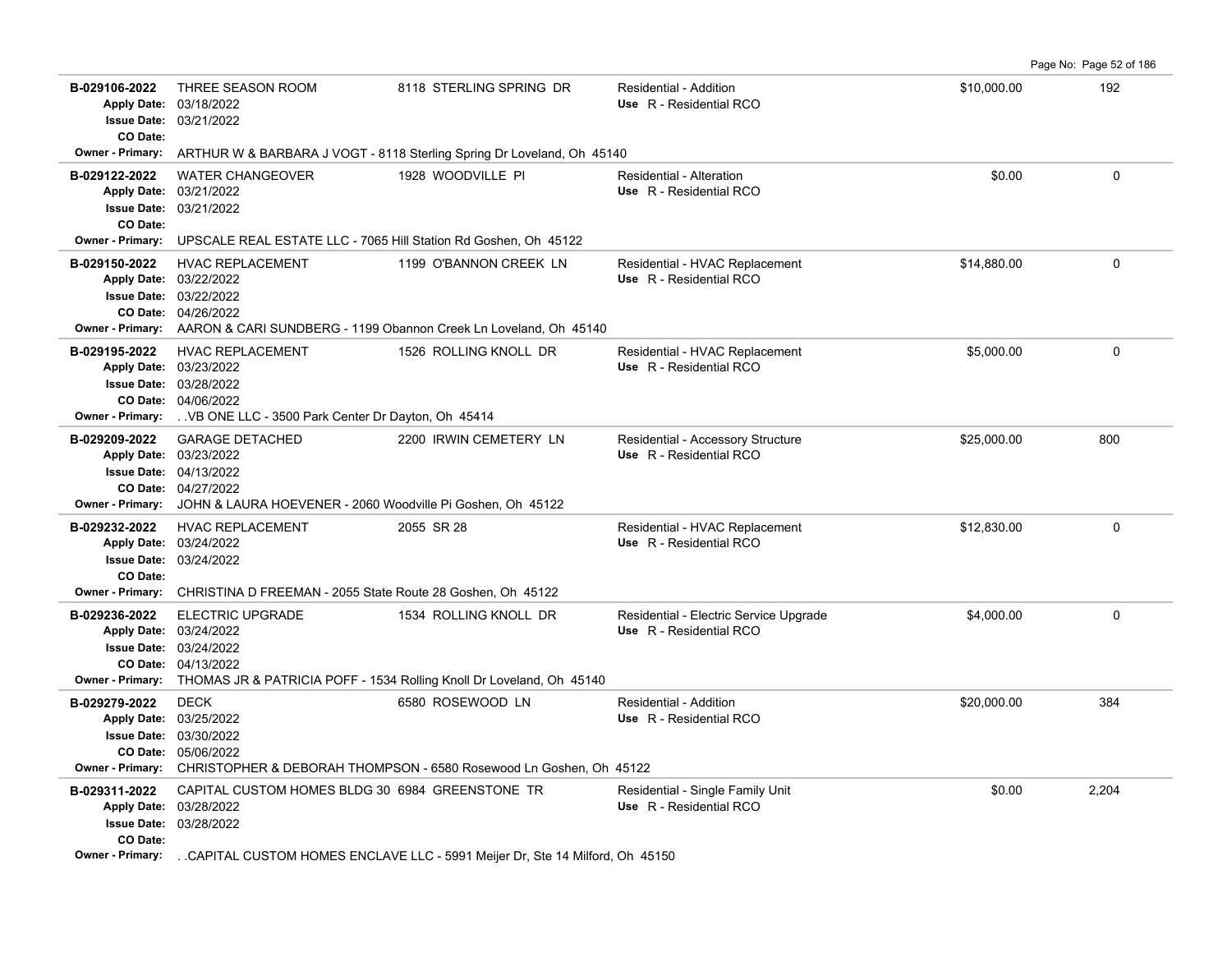|                                                                            |                                                                                                                                                                       |                                                                                                   |                                                                   |              | Page No: Page 53 of 186 |
|----------------------------------------------------------------------------|-----------------------------------------------------------------------------------------------------------------------------------------------------------------------|---------------------------------------------------------------------------------------------------|-------------------------------------------------------------------|--------------|-------------------------|
| B-029312-2022<br><b>Apply Date:</b><br><b>Issue Date:</b><br>CO Date:      | CAPITAL CUSTOM HOMES BLDG 30 6984 GREENSTONE TR<br>03/28/2022<br>03/28/2022                                                                                           |                                                                                                   | Residential - Single Family Unit<br>Use R - Residential RCO       | \$0.00       | 2,204                   |
| Owner - Primary:                                                           |                                                                                                                                                                       | . CAPITAL CUSTOM HOMES ENCLAVE LLC - 5991 Meijer Dr, Ste 14 Milford, Oh 45150                     |                                                                   |              |                         |
| B-029316-2022<br><b>Apply Date:</b><br><b>Issue Date:</b><br>CO Date:      | POLE BARN<br>03/28/2022<br>04/15/2022                                                                                                                                 | 6960 COZADDALE                                                                                    | Residential - Accessory Structure<br>Use R - Residential RCO      | \$36,000.00  | 2,400                   |
| Owner - Primary:                                                           | JEREMY & CHRISTINA WEISS - 6960 Cozaddale Rd Goshen, Oh 45122                                                                                                         |                                                                                                   |                                                                   |              |                         |
| B-029318-2022<br>CO Date:                                                  | CAPITAL CUSTOM HOMES BLDG 25 1489 SAWGRASS RIDGE DR<br>Apply Date: 03/28/2022<br><b>Issue Date: 03/28/2022</b>                                                        |                                                                                                   | Residential - Single Family Unit<br>Use R - Residential RCO       | \$0.00       | 3,280                   |
| Owner - Primary:                                                           |                                                                                                                                                                       | CAPITAL CUSTOM HOMES ENCLAVE LLC - 5991 Meijer Dr, Ste 14 Milford, Oh 45150                       |                                                                   |              |                         |
| B-029319-2022<br><b>Apply Date:</b><br>CO Date:                            | CAPITAL CUSTOM HOMES BLDG 25 1489 SAWGRASS RIDGE DR<br>03/28/2022<br><b>Issue Date: 03/28/2022</b>                                                                    |                                                                                                   | Residential - Single Family Unit<br>Use R - Residential RCO       | \$0.00       | 3,280                   |
| <b>Owner - Primary:</b>                                                    |                                                                                                                                                                       | CAPITAL CUSTOM HOMES ENCLAVE LLC - 5991 Meijer Dr, Ste 14 Milford, Oh 45150                       |                                                                   |              |                         |
| B-029326-2022<br>CO Date:<br><b>Owner - Primary:</b>                       | <b>ELECTRIC UPGRADE</b><br>Apply Date: 03/29/2022<br><b>Issue Date: 03/29/2022</b><br>03/31/2022<br>SCOTT & JULIE TREMBLE - 5841 Casa Coronado Av Las Vegas, Nv 89131 | 6111 WOODVIEW DR                                                                                  | Residential - Electric Service Upgrade<br>Use R - Residential RCO | \$1,087.00   | $\Omega$                |
| B-029383-2022<br><b>Issue Date:</b><br>CO Date:                            | <b>ROOF REPLACEMENT</b><br>Apply Date: 03/30/2022<br>03/30/2022                                                                                                       | 1906 BRIXTON CT                                                                                   | Residential - Roof Replacement<br>Use R - Residential RCO         | \$6,000.00   | $\Omega$                |
| <b>Owner - Primary:</b>                                                    | DAVID H & MARY JO BAUER - 1906 Brixton Ct Loveland, Oh 45140                                                                                                          |                                                                                                   |                                                                   |              |                         |
| B-029470-2022<br><b>Apply Date:</b><br>CO Date:                            | POOL ABOVE GROUND<br>04/04/2022<br><b>Issue Date: 04/04/2022</b>                                                                                                      | 7001 COZADDALE RD                                                                                 | Residential - Alteration<br>Use R - Residential RCO               | \$425.00     | $\Omega$                |
| <b>Owner - Primary:</b>                                                    | TAMMY JEAN & PHILLIP EDDIE HAYNES - 7001 Cozaddale Rd Gosen, Oh 45122                                                                                                 |                                                                                                   |                                                                   |              |                         |
| B-029492-2022<br><b>Issue Date:</b><br>CO Date:<br><b>Owner - Primary:</b> | <b>SOLAR PANELS</b><br>Apply Date: 04/06/2022<br>04/07/2022                                                                                                           | 8101 STERLING SPRING DR<br>RUSSELL D & SHERRI L COLE - 8101 Sterling Spring Dr Loveland, Oh 45140 | Residential - Solar Panels<br>Use R - Residential RCO             | \$30,584.00  | $\Omega$                |
| B-029605-2022                                                              | <b>RYAN HOMES</b>                                                                                                                                                     | 6462 TRALEE LN                                                                                    | Residential - Single Family Residence                             | \$143,570.00 | 2,424                   |
| CO Date:                                                                   | Apply Date: 04/09/2022<br><b>Issue Date: 04/13/2022</b>                                                                                                               |                                                                                                   | Use R - Residential RCO                                           |              |                         |
|                                                                            | Owner - Primary: NVR INC - 8622 Jacquemin Dr West Chester, Oh 45069                                                                                                   |                                                                                                   |                                                                   |              |                         |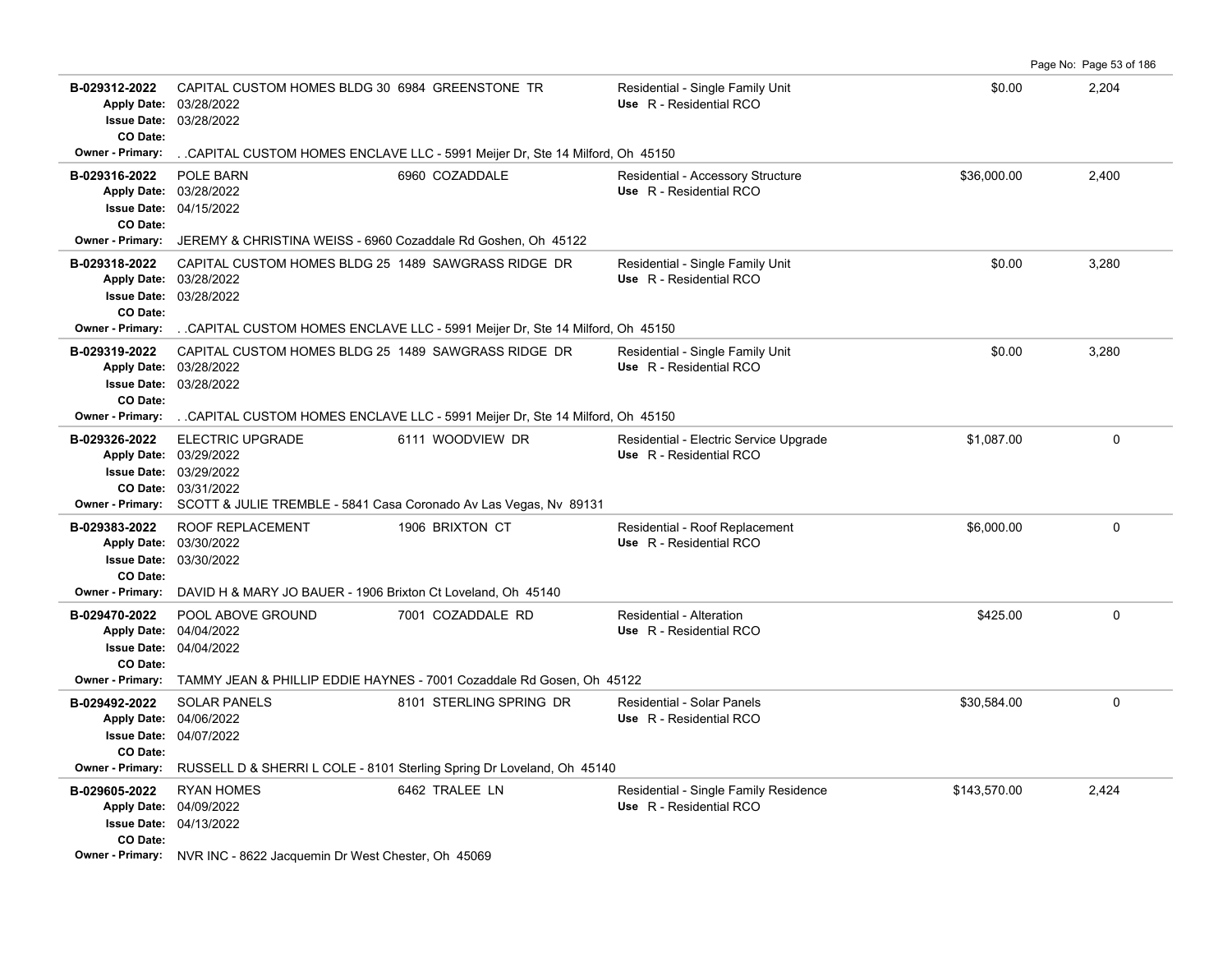|                                                                            |                                                                                                                                                                                           |                                                                                         |                                                                   |              | Page No: Page 54 of 186 |
|----------------------------------------------------------------------------|-------------------------------------------------------------------------------------------------------------------------------------------------------------------------------------------|-----------------------------------------------------------------------------------------|-------------------------------------------------------------------|--------------|-------------------------|
| B-029614-2022<br>CO Date:                                                  | RYAN HOMES MODEL HOME<br>Apply Date: 04/09/2022<br><b>Issue Date: 04/13/2022</b>                                                                                                          | 6459 TRALEE LN                                                                          | Residential - Single Family Residence<br>Use R - Residential RCO  | \$166,731.00 | 3,692                   |
| <b>Owner - Primary:</b>                                                    | NVR INC - 8622 Jacquemin Dr West Chester, Oh 45069                                                                                                                                        |                                                                                         |                                                                   |              |                         |
| B-029623-2022                                                              | HVAC REPLACEMENT<br>Apply Date: 04/11/2022<br><b>Issue Date: 04/14/2022</b><br>CO Date: 04/27/2022<br>Owner - Primary: LEO C & SHIRL L REISING - 1745 Huntley Rd Goshen, Oh 45122         | 1745 HUNTLEY RD                                                                         | Residential - HVAC Replacement<br>Use R - Residential RCO         | \$8.332.00   | $\Omega$                |
| B-029757-2022<br><b>Owner - Primary:</b>                                   | <b>ELECTRIC UPGRADE</b><br>Apply Date: 04/13/2022<br><b>Issue Date: 04/13/2022</b><br>CO Date: 04/15/2022                                                                                 | 6720 GOSHEN RD<br>CHURCH GOSHEN METHODIST - 6710 Goshen Rd Goshen, Oh 45122-9200        | Residential - Electric Service Upgrade<br>Use R - Residential RCO | \$2,400.00   | $\mathbf{0}$            |
| B-029771-2022<br>CO Date:<br><b>Owner - Primary:</b>                       | <b>SOLAR PANELS</b><br>Apply Date: 04/14/2022<br><b>Issue Date: 04/19/2022</b>                                                                                                            | 1545 BUCKBOARD LN<br>HERSCHELL & JUDY M CAMPBELL - 1545 Buckboard Ln Loveland, Oh 45140 | Residential - Solar Panels<br>Use R - Residential RCO             | \$57,817.00  | $\Omega$                |
| B-029814-2022                                                              | <b>ELECTRIC UPGRADE</b><br>Apply Date: 04/14/2022<br><b>Issue Date: 04/14/2022</b><br>CO Date: 04/25/2022<br>Owner - Primary: MAZAN PROPERTIES LLC - 2073 Us Highway 50 Batavia, Oh 45140 | 6422 SMITH RD                                                                           | Residential - Electric Service Upgrade<br>Use R - Residential RCO | \$1,000.00   | $\mathbf 0$             |
| B-029991-2022<br>Owner - Primary:                                          | <b>HVAC REPLACEMENT</b><br>Apply Date: 04/18/2022<br><b>Issue Date: 04/21/2022</b><br>CO Date: 05/02/2022<br>KRISTEN A & BENJAMIN BELL - 5988 Marsh Cir Loveland, Oh 45140                | 5988 MARSH CIR                                                                          | Residential - HVAC Replacement<br>Use R - Residential RCO         | \$6,699.00   | $\mathbf 0$             |
| B-030075-2022<br>CO Date:<br><b>Owner - Primary:</b>                       | <b>HVAC REPLACEMENT</b><br>Apply Date: 04/20/2022<br><b>Issue Date: 04/22/2022</b><br>JASON M & HOLLY R BARNETT - 7094 Hill Station Rd Goshen, Oh 45122                                   | 7094 HILL STATION RD                                                                    | Residential - HVAC Replacement<br>Use R - Residential RCO         | \$13,354.00  | $\mathbf 0$             |
| B-030315-2022<br><b>Issue Date:</b><br>CO Date:<br><b>Owner - Primary:</b> | <b>HVAC REPLACEMENT</b><br>Apply Date: 04/25/2022<br>04/25/2022<br>MICHAEL W FARRELL - 6114 Pine Meadows Dr Loveland, Oh 45140                                                            | 6114 PINE MEADOWS DR                                                                    | Residential - HVAC Replacement<br>Use R - Residential RCO         | \$7,000.00   | $\mathbf 0$             |
| B-030413-2022                                                              | <b>HVAC REPLACEMENT</b><br>Apply Date: 04/26/2022<br><b>Issue Date: 04/26/2022</b><br>CO Date: 05/13/2022<br>Owner - Primary: JAMES N III & BECKY SNIDER - 1824 Louis Ln Goshen, Oh 45122 | 1824 LOUIS LN                                                                           | Residential - HVAC Replacement<br>Use R - Residential RCO         | \$7,729.00   | 1,404                   |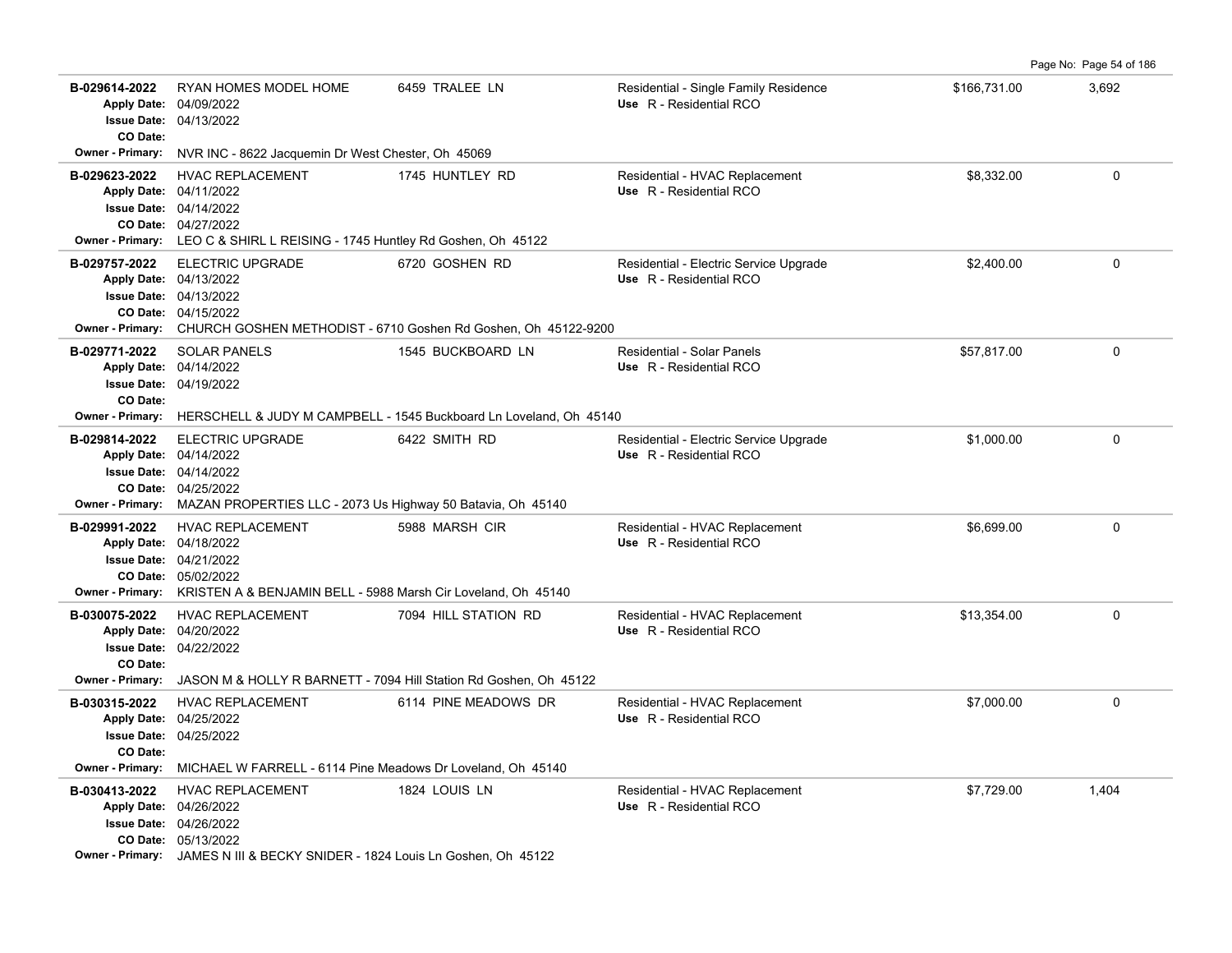| B-030421-2022<br><b>Apply Date:</b>      | <b>ROOF REPLACEMENT</b><br>04/26/2022<br><b>Issue Date: 04/26/2022</b><br>CO Date:                                                                                                    | 5985 MARSH CIR                                                                     | Residential - Roof Replacement<br>Use R - Residential RCO                                  | \$5.854.20            | $\mathbf{0}$     |
|------------------------------------------|---------------------------------------------------------------------------------------------------------------------------------------------------------------------------------------|------------------------------------------------------------------------------------|--------------------------------------------------------------------------------------------|-----------------------|------------------|
| <b>Owner - Primary:</b>                  | RICHARD TEDFORD - 5985 Marsh Cir Loveland, Oh 45140                                                                                                                                   |                                                                                    |                                                                                            |                       |                  |
| B-030432-2022<br><b>Owner - Primary:</b> | <b>ELECTRIC REPAIR</b><br>Apply Date: 04/26/2022<br><b>Issue Date: 04/26/2022</b><br>CO Date: 04/28/2022                                                                              | 1246 TWIN OAK LN<br>KARLA J & ERICH W GANSMULLER - 1246 Twin Oak Ln Loveland 45140 | Residential - Electric Service Upgrade<br>Use R - Residential RCO                          | \$4,365.29            | $\mathbf 0$      |
| B-030517-2022                            | <b>DRIVEWAY</b><br>Apply Date: 04/27/2022<br><b>Issue Date: 04/27/2022</b><br>CO Date:<br><b>Owner - Primary:</b> VALERIE & MAYNARD JAMES F PATMANN - 6461 Silo Dr Loveland, Oh 45140 | 6461 SILO DR                                                                       | Residential - Site Development<br>Use R - Residential RCO                                  | \$8,400.00            | $\mathbf{0}$     |
| B-030532-2022<br>Owner - Primary:        | <b>ELECTRIC REPAIR</b><br>Apply Date: 04/27/2022<br><b>Issue Date: 04/27/2022</b><br>CO Date: 05/11/2022                                                                              | 1246 TWIN OAK LN<br>KARLA J & ERICH W GANSMULLER - 1246 Twin Oak Ln Loveland 45140 | Residential - Electric Service Upgrade<br>Use R - Residential RCO                          | \$4,717.54            | $\mathbf 0$      |
| B-030712-2022                            | <b>ROOF REPLACEMENT</b><br>Apply Date: 04/29/2022<br><b>Issue Date: 04/29/2022</b><br>CO Date:<br>Owner - Primary: STACY TRAMMELL - 1800 Stumpy Ln Goshen, Oh 45122                   | 1800 STUMPY LN                                                                     | Residential - Roof Replacement<br>Use R - Residential RCO                                  | \$3.500.00            | $\Omega$         |
|                                          | R-3 - Residential; Multi-family, Congregate Care                                                                                                                                      |                                                                                    |                                                                                            |                       |                  |
| Permit#                                  | <b>Application Name</b>                                                                                                                                                               | <b>Address</b>                                                                     | Work Type / Class                                                                          | <b>Declared Value</b> | <b>Bldg Area</b> |
| B-028190-2022                            | CAPITAL CUSTOM HOMES PARENT 6979 GREENSTONE TR<br>Apply Date: 02/17/2022<br><b>Issue Date: 02/23/2022</b><br>CO Date:                                                                 |                                                                                    | Residential - Two Family Structure<br>Use R-3 - Residential; Multi-family, Congregate Care | \$520,000.00          | 4,555            |
| <b>Owner - Primary:</b>                  |                                                                                                                                                                                       | CAPITAL CUSTOM HOMES ENCLAVE LLC - 5991 Meijer Dr, Ste 14 Milford, Oh 45150        |                                                                                            |                       |                  |
| B-028202-2022<br>Owner - Primary:        | CAPITAL CUSTOM HOMES PARENT 6975 GREENSTONE TR<br>Apply Date: 02/17/2022<br><b>Issue Date: 02/23/2022</b><br>CO Date:                                                                 | CAPITAL CUSTOM HOMES ENCLAVE - 5991 Meijer Dr Milford, Oh 45150                    | Residential - Two Family Structure<br>Use R-3 - Residential; Multi-family, Congregate Care | \$520,000.00          | 2,285            |
| B-028292-2022                            | CAPITAL CUSTOM HOMES UNIT A 6979 GREENSTONE TR<br>Apply Date: 02/23/2022<br><b>Issue Date: 02/23/2022</b><br>CO Date:                                                                 |                                                                                    | Residential - Single Family Unit<br>Use R-3 - Residential; Multi-family, Congregate Care   | \$0.00                | 2,278            |
|                                          | Owner - Primary: CADITAL CLISTOM HOMES ENCLAVE 6001 Mojier Dr Milford Ob 45150                                                                                                        |                                                                                    |                                                                                            |                       |                  |

**Owner - Primary:** CAPITAL CUSTOM HOMES ENCLAVE - 5991 Meijer Dr Milford, Oh 45150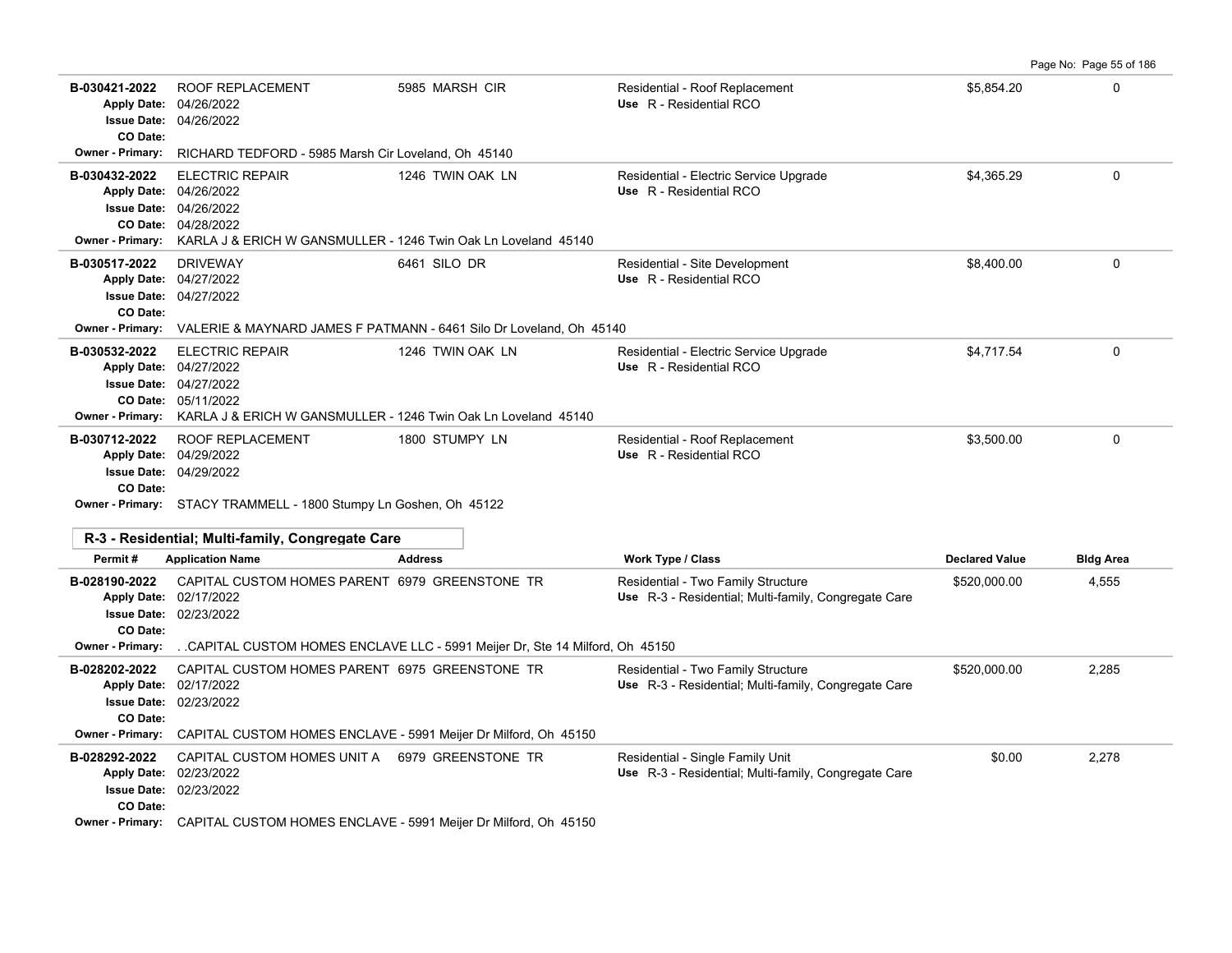| Page No: Page 56 of 186 |  |
|-------------------------|--|
|-------------------------|--|

| B-028293-2022<br>CO Date: | CAPITAL CUSTOM HOMES UNIT B<br>6979 GREENSTONE TR<br>Apply Date: 02/23/2022<br><b>Issue Date: 02/23/2022</b> |                | Residential - Single Family Unit<br>Use R-3 - Residential; Multi-family, Congregate Care | \$0.00                | 2,278            |
|---------------------------|--------------------------------------------------------------------------------------------------------------|----------------|------------------------------------------------------------------------------------------|-----------------------|------------------|
| <b>Owner - Primary:</b>   | CAPITAL CUSTOM HOMES ENCLAVE - 5991 Meijer Dr Milford, Oh 45150                                              |                |                                                                                          |                       |                  |
| B-028297-2022<br>CO Date: | CAPITAL CUSTOM HOMES UNIT A 6975 GREENSTONE TR<br>Apply Date: 02/23/2022<br><b>Issue Date: 02/23/2022</b>    |                | Residential - Single Family Unit<br>Use R-3 - Residential; Multi-family, Congregate Care | \$0.00                | 2,285            |
| Owner - Primary:          | CAPITAL CUSTOM HOMES ENCLAVE - 5991 Meijer Dr Milford, Oh 45150                                              |                |                                                                                          |                       |                  |
| B-028298-2022<br>CO Date: | CAPITAL CUSTOM HOMES UNIT B 6975 GREENSTONE TR<br>Apply Date: 02/23/2022<br><b>Issue Date: 02/23/2022</b>    |                | Residential - Single Family Unit<br>Use R-3 - Residential; Multi-family, Congregate Care | \$0.00                | 2,285            |
|                           | Owner - Primary: CAPITAL CUSTOM HOMES ENCLAVE - 5991 Meijer Dr Milford, Oh 45150                             |                |                                                                                          |                       |                  |
| S-2 - Storage; Low Hazard |                                                                                                              |                |                                                                                          |                       |                  |
| Permit#                   | <b>Application Name</b>                                                                                      | <b>Address</b> | Work Type / Class                                                                        | <b>Declared Value</b> | <b>Bldg Area</b> |
| B-026249-2021             | <b>CINCINNATI BLASTING SHOP</b>                                                                              | 1477 SR 28     | Commercial - New Structure                                                               | \$300,000.00          | 4,785            |
| Apply Date: 11/04/2021    |                                                                                                              |                | Use S-2 - Storage; Low Hazard                                                            |                       |                  |
|                           | <b>Issue Date: 02/17/2022</b>                                                                                |                |                                                                                          |                       |                  |
| CO Date:                  |                                                                                                              |                |                                                                                          |                       |                  |
|                           |                                                                                                              |                |                                                                                          |                       |                  |
|                           | Owner - Primary: CHAD LAYCREW INVESTMENTS LLC - 1612 Apgar Rd Milford, Oh 45150                              |                |                                                                                          |                       |                  |
|                           | U - Utility & Miscellaneous                                                                                  |                |                                                                                          |                       |                  |
| Permit#                   | <b>Application Name</b>                                                                                      | <b>Address</b> | <b>Work Type / Class</b>                                                                 | <b>Declared Value</b> | <b>Bldg Area</b> |
| B-028210-2022             | YARMARK SALT BIN COVER<br>Apply Date: 02/18/2022<br><b>Issue Date: 03/24/2022</b>                            | 1473 SR 28     | Commercial - New Structure<br>Use U - Utility & Miscellaneous                            | \$20,000.00           | 3,100            |
| CO Date:                  |                                                                                                              |                |                                                                                          |                       |                  |
|                           | Owner - Primary: HARRY YARMARK Po Box 485 Milford, Oh 45150                                                  |                |                                                                                          |                       |                  |
| B-028325-2022             | CLER CTY WWTP ELECTRIC<br>Apply Date: 02/24/2022                                                             | 1270 NEALE LN  | Commercial - Alteration                                                                  | \$400,000.00          | 0                |
|                           | <b>Issue Date: 03/04/2022</b>                                                                                |                | Use U - Utility & Miscellaneous                                                          |                       |                  |
|                           | CO Date: 04/13/2022                                                                                          |                |                                                                                          |                       |                  |
| <b>Owner - Primary:</b>   | CLERMONT COUNTY BOARD OF COMMISSIONERS - 101 E Main St, 3Rd Floor Batavia, Oh 45103.                         |                |                                                                                          |                       |                  |
| B-030057-2022             | ANTENNA VERIZON 285271                                                                                       | 2322 SR 28     | Commercial - Tower Alteration                                                            | \$18,000.00           | 0                |
|                           | Apply Date: 04/19/2022<br><b>Issue Date: 04/27/2022</b>                                                      |                | Use U - Utility & Miscellaneous                                                          |                       |                  |
| CO Date:                  |                                                                                                              |                |                                                                                          |                       |                  |
| <b>Owner - Primary:</b>   | WALTER C JR & LUCY E DOLL - Po Box 226 Milford, Oh 45150                                                     |                |                                                                                          |                       |                  |
| B-030066-2022             | CABINET VERIZON 285271                                                                                       | 2322 SR 28     | Commercial - New Structure                                                               | \$7,000.00            | 0                |
|                           | Apply Date: 04/19/2022                                                                                       |                | Use U - Utility & Miscellaneous                                                          |                       |                  |
| CO Date:                  | <b>Issue Date: 04/27/2022</b>                                                                                |                |                                                                                          |                       |                  |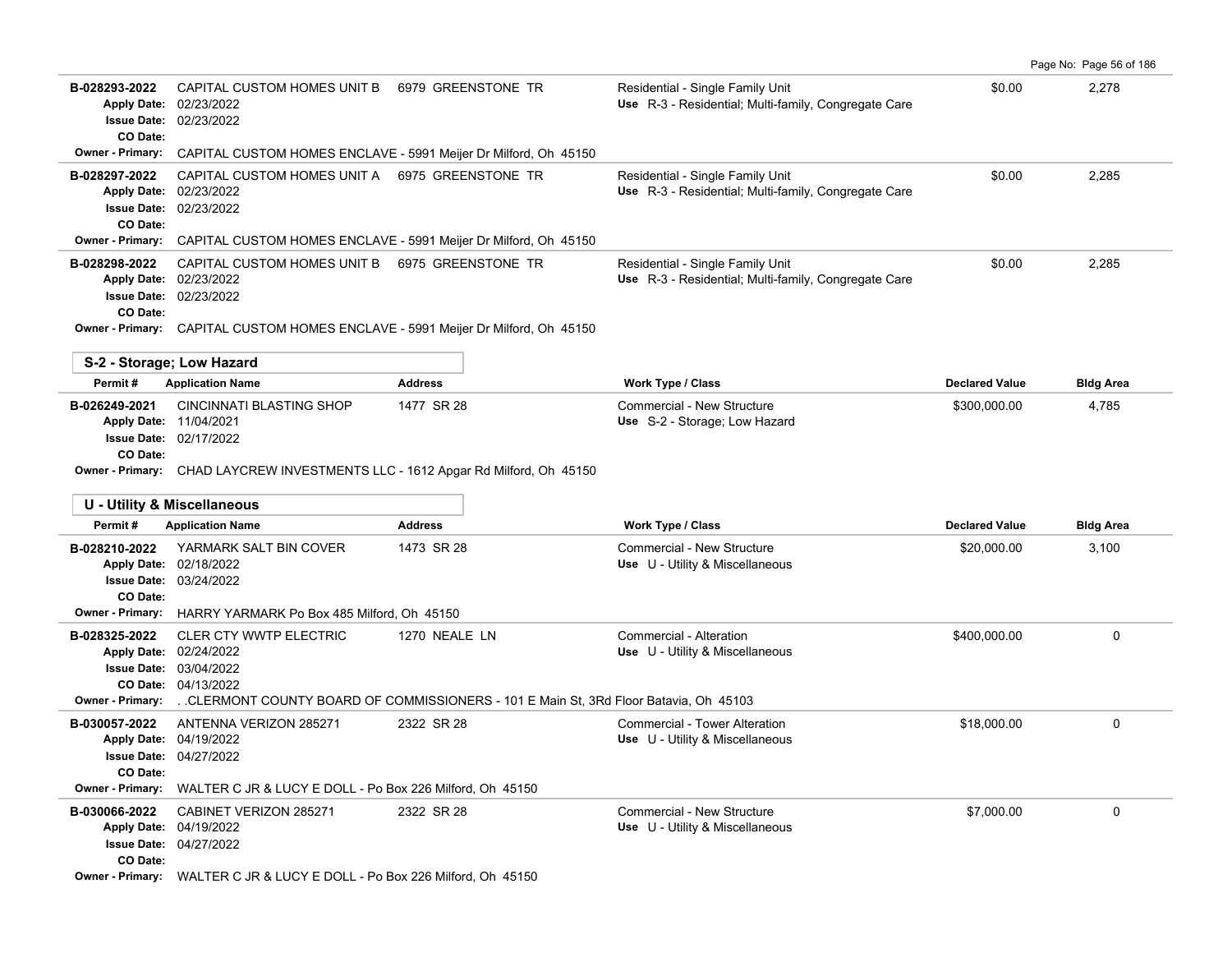### Page No: Page 57 of 186

# **SUMMARY FOR Goshen Township**

#### **PERMIT SUMMARY BY APPLICATION WORKTYPE IN THIS TOWNSHIP**

| Worktype                            | Issued | Value          | Worktype                        | Issued | Value          | Worktype                       | Issued | Value        |
|-------------------------------------|--------|----------------|---------------------------------|--------|----------------|--------------------------------|--------|--------------|
| Single-Family Residence (SFR)       |        | \$1.817.504.00 | Two-Family Residence (TFR)      |        | \$2,205,000.00 | Commercial New (COMNEW)        |        | \$327,000.00 |
| Residential Addition (RESADD)       |        | \$400,000.00   | Three-Family Residence (THFR)   |        | \$0.00         | Commercial Addition (COMADD)   |        | \$0.00       |
| Residential Alteration (RESALT)     | 42     | \$542,748.23   | Four-Family Residence (FFR)     |        | \$0.00         | Commercial Alteration (COMALT) |        | \$557,606.00 |
| Res Accessory Structure (ACCSTR)    |        | \$77,500.00    | Multi-Family Residence (MULTFR) |        | \$0.00         | All Other Project Types        | 30     | \$386,985.40 |
| <b>NUMBER OF PERMITS ISSUED: 79</b> |        |                | Single-Family Unit (SFU)        |        | \$0.00         |                                |        |              |

**DECLARED VALUE: \$5,936,758.23**

# **Jackson Township**

| <b>R</b> - Residential RCO                                                 |                                                                                                                                             |                                                                                     |                                                                   |                       |                  |
|----------------------------------------------------------------------------|---------------------------------------------------------------------------------------------------------------------------------------------|-------------------------------------------------------------------------------------|-------------------------------------------------------------------|-----------------------|------------------|
| Permit#                                                                    | <b>Application Name</b>                                                                                                                     | <b>Address</b>                                                                      | Work Type / Class                                                 | <b>Declared Value</b> | <b>Bldg Area</b> |
| B-027483-2022<br>CO Date:                                                  | <b>ELECTRIC UPGRADE</b><br>Apply Date: 01/07/2022<br><b>Issue Date: 01/07/2022</b>                                                          | 4589 MC KEEVER RD                                                                   | Residential - Electric Service Upgrade<br>Use R - Residential RCO | \$6,740.00            | $\Omega$         |
| <b>Owner - Primary:</b>                                                    | TIMOTHY & BRENDA RHEA - 4589 Mckeever Pi Williamsburg, Oh 45176                                                                             |                                                                                     |                                                                   |                       |                  |
| B-027791-2022<br><b>Owner - Primary:</b>                                   | <b>SUNROOM</b><br>Apply Date: 01/26/2022<br><b>Issue Date: 01/27/2022</b><br>CO Date: 05/05/2022                                            | 3214 US 50<br>KRISTIN & ERIK PRIVETT - 3214 Us Highway 50 St Williamsburg, Oh 45176 | Residential - Addition<br>Use R - Residential RCO                 | \$68,021.00           | 240              |
| B-027856-2022<br>CO Date:<br>Owner - Primary:                              | <b>HOT TUB</b><br>Apply Date: 01/31/2022<br><b>Issue Date: 01/31/2022</b><br>WENDY SCHUCHMANN - 3790 Main St, Lot 11 Williamsburg, Oh 45176 | 3790 MAIN ST                                                                        | Residential - Alteration<br>Use R - Residential RCO               | \$300.00              | 0                |
| B-027968-2022<br><b>Issue Date:</b><br>CO Date:<br>Owner - Primary:        | ANDERSON CUSTOM HOMES<br>Apply Date: 02/08/2022<br>02/09/2022<br>PAUL & TANYA STREFFON - 7717 Stonehill Dr Cincinnati. Oh 45255             | 4403 BRIARCREEK LN                                                                  | Residential - Single Family Residence<br>Use R - Residential RCO  | \$471,000.00          | 5,064            |
| B-028071-2022<br><b>Apply Date:</b><br>CO Date:<br><b>Owner - Primary:</b> | <b>KLEIN SFR</b><br>02/11/2022<br><b>Issue Date: 02/14/2022</b><br>THOMAS S & TERESA R KLEIN - 145 E Main St Owensville, Oh 45160           | 3010 JACKSON PI                                                                     | Residential - Single Family Residence<br>Use R - Residential RCO  | \$325,000.00          | 3,593            |
| B-028073-2022<br><b>Issue Date:</b><br>CO Date:<br>Owner - Primary:        | <b>COLWELL/LOVE SFR</b><br>Apply Date: 02/11/2022<br>02/14/2022<br>BRITNEY LOVE CORY COLWELL - 4699 Shephard Rd Batavia, Oh 45103           | 3016 JACKSON PI                                                                     | Residential - Single Family Residence<br>Use R - Residential RCO  | \$350,000.00          | 6,565            |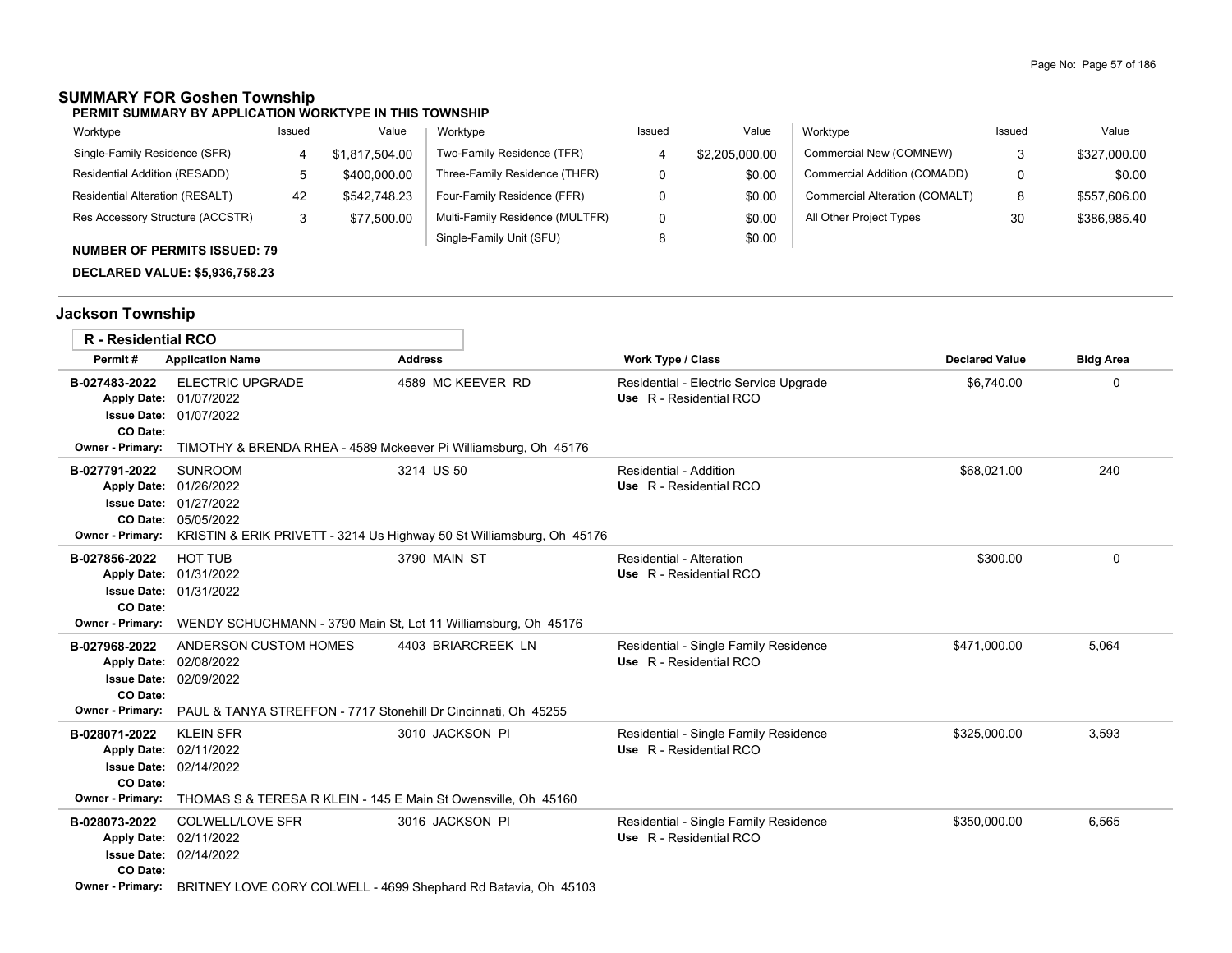|                                                                                                  |                                                                                                                                                                                                                                                |                    |                                                                  |              | Page No: Page 58 of 186 |
|--------------------------------------------------------------------------------------------------|------------------------------------------------------------------------------------------------------------------------------------------------------------------------------------------------------------------------------------------------|--------------------|------------------------------------------------------------------|--------------|-------------------------|
| B-028303-2022<br>CO Date:<br>Owner - Primary:                                                    | MIKE BROWN CONSTRUCTION<br>Apply Date: 02/23/2022<br><b>Issue Date: 02/25/2022</b><br>TREY AMAN & CARLY BURROUGHS - 4213 Rapture Dr Batavia, Oh 45103                                                                                          | 3147 JACKSON PI    | Residential - Single Family Residence<br>Use R - Residential RCO | \$310,000.00 | 2,662                   |
| B-029077-2022<br>CO Date:<br>Owner - Primary:                                                    | <b>HVAC REPLACEMENT</b><br>Apply Date: 03/18/2022<br><b>Issue Date: 03/18/2022</b><br>CHARLES P TRAYLOR - 3123 Pennington Ln Williamsburg, Oh 45176                                                                                            | 3123 PENNINGTON LN | Residential - HVAC Replacement<br>Use R - Residential RCO        | \$1,800.00   | 0                       |
| B-029486-2022<br><b>Apply Date:</b><br><b>Issue Date:</b><br>CO Date:<br><b>Owner - Primary:</b> | <b>BC-QUALITY RENOVATIONS</b><br>04/05/2022<br>04/15/2022<br>EDWARD J & CATHERINE L GEISER - 5278 Monterey Rd Batavia, Oh 45103                                                                                                                | 5278 MONTEREY RD   | Residential - Single Family Residence<br>Use R - Residential RCO | \$650,000.00 | 7,037                   |
| B-029755-2022<br>CO Date:                                                                        | POOL INGROUND<br>Apply Date: 04/13/2022<br><b>Issue Date: 04/13/2022</b><br>Owner - Primary: MARK FROMMEYER - 3668 Jackson Pike Williamsburg, Oh 45176                                                                                         | 3690 JACKSON PIKE  | Residential - Alteration<br>Use R - Residential RCO              | \$55,000.00  | $\Omega$                |
| B-030077-2022                                                                                    | HVAC REPLACEMENT.<br>Apply Date: 04/20/2022<br><b>Issue Date: 04/20/2022</b><br>CO Date: 05/03/2022<br><b>Owner - Primary:</b> SANDRA D THOMPSON - 4824 Burdsall Rd Williamsburg, Oh 45176<br>R-3 - Residential; Multi-family, Congregate Care | 4824 BURDSALL RD   | Residential - HVAC Replacement<br>Use R - Residential RCO        | \$10,550.00  | 0                       |

| Permit#       | <b>Application Name</b>       | <b>Address</b> | Work Type / Class                                    | <b>Declared Value</b> | <b>Bldg Area</b> |
|---------------|-------------------------------|----------------|------------------------------------------------------|-----------------------|------------------|
| B-027665-2022 | HVAC REPLACEMENT              | 5092 ABER RD   | Commercial - MFAM HVAC Replacement                   | \$4,000.00            |                  |
|               | <b>Apply Date: 01/20/2022</b> |                | Use R-3 - Residential; Multi-family, Congregate Care |                       |                  |
|               | <b>Issue Date: 01/20/2022</b> |                |                                                      |                       |                  |
| CO Date:      |                               |                |                                                      |                       |                  |

**Owner - Primary:** CECOS CER COMPANY PART C/O REPUBLIC SERVICES - Property Tax Dept Po Box 29246 Phoenix, Az 85038

| U - Utility & Miscellaneous |                                                                    |                |                                   |                       |                  |
|-----------------------------|--------------------------------------------------------------------|----------------|-----------------------------------|-----------------------|------------------|
| Permit#                     | <b>Application Name</b>                                            | <b>Address</b> | Work Type / Class                 | <b>Declared Value</b> | <b>Bldg Area</b> |
| B-027573-2022               | CARPORT                                                            | 2931 US 50     | Residential - Accessory Structure | \$32,000.00           | 1,300            |
|                             | <b>Apply Date: 01/12/2022</b>                                      |                | Use U - Utility & Miscellaneous   |                       |                  |
|                             | <b>Issue Date: 01/20/2022</b>                                      |                |                                   |                       |                  |
| CO Date:                    |                                                                    |                |                                   |                       |                  |
| <b>Owner - Primary:</b>     | YVONNA L WRIGHT & MICHAEL COX - 2931 Us Route 50 Batavia, Oh 45103 |                |                                   |                       |                  |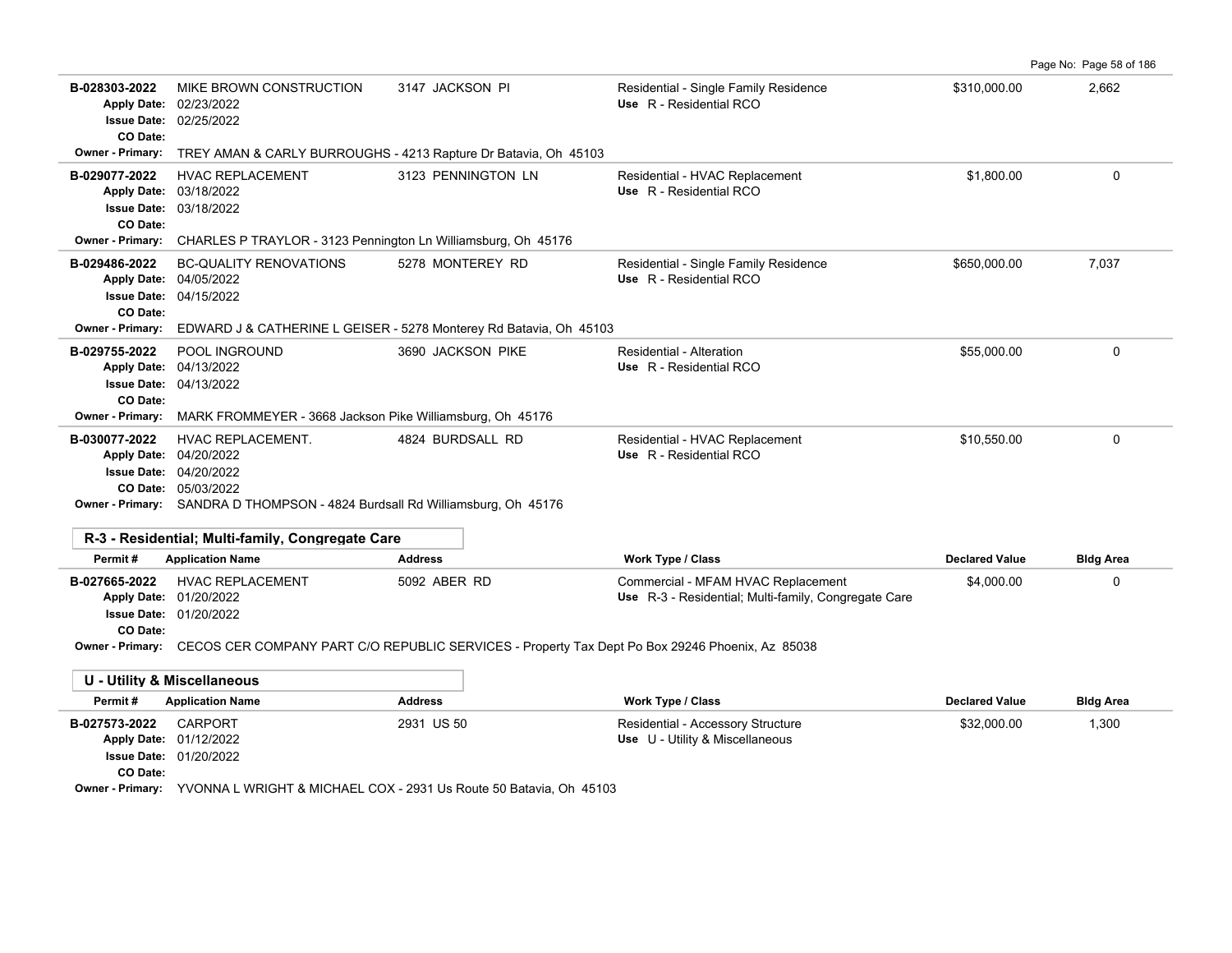### **SUMMARY FOR Jackson Township**

**PERMIT SUMMARY BY APPLICATION WORKTYPE IN THIS TOWNSHIP**

| Worktype                            | Issued | Value          | Worktype                        | Issued | Value  | Worktype                       | Issued | Value       |
|-------------------------------------|--------|----------------|---------------------------------|--------|--------|--------------------------------|--------|-------------|
| Single-Family Residence (SFR)       |        | \$2.106.000.00 | Two-Family Residence (TFR)      |        | \$0.00 | Commercial New (COMNEW)        |        | \$0.00      |
| Residential Addition (RESADD)       |        | \$68,021.00    | Three-Family Residence (THFR)   |        | \$0.00 | Commercial Addition (COMADD)   | 0      | \$0.00      |
| Residential Alteration (RESALT)     | ີ      | \$74.390.00    | Four-Family Residence (FFR)     |        | \$0.00 | Commercial Alteration (COMALT) |        | \$4,000.00  |
| Res Accessory Structure (ACCSTR)    |        | \$32,000.00    | Multi-Family Residence (MULTFR) |        | \$0.00 | All Other Project Types        |        | \$16,350.00 |
| <b>NUMBER OF PERMITS ISSUED: 13</b> |        |                | Single-Family Unit (SFU)        |        | \$0.00 |                                |        |             |

### **DECLARED VALUE: \$2,284,411.00**

# **Miami Township**

| Permit#                 | <b>Application Name</b>                                                                   | <b>Address</b>                                                        | Work Type / Class                                                                  | <b>Declared Value</b> | <b>Bldg Area</b> |
|-------------------------|-------------------------------------------------------------------------------------------|-----------------------------------------------------------------------|------------------------------------------------------------------------------------|-----------------------|------------------|
|                         | FLD-026822-202 JEFF'S QUICK STOP                                                          | 367 BRIDGE ST                                                         | Flood - Commercial                                                                 | \$43,500.00           | 1,373            |
|                         | Apply Date: 12/02/2021                                                                    |                                                                       | Use                                                                                |                       |                  |
|                         | <b>Issue Date: 01/25/2022</b>                                                             |                                                                       |                                                                                    |                       |                  |
| CO Date:                |                                                                                           |                                                                       |                                                                                    |                       |                  |
| <b>Owner - Primary:</b> |                                                                                           | 367 LOVELAND REAL ESTATE LLC - 3796 Silver Queen Ct Lebanon, Oh 45036 |                                                                                    |                       |                  |
|                         | FLD-027292-202 EAST FORK WWTP PRKNG LOT                                                   | 1005 US 50                                                            | Flood - Commercial                                                                 | \$14,003.00           | 948              |
|                         | Apply Date: 12/22/2021                                                                    |                                                                       | <b>Use</b>                                                                         |                       |                  |
|                         | <b>Issue Date: 01/14/2022</b>                                                             |                                                                       |                                                                                    |                       |                  |
| CO Date:                | Owner - Primary: CLERMONT COUNTY COMMISSIONERS - 101 E Main St, 3Rd Fl Batavia, Oh 45103  |                                                                       |                                                                                    |                       |                  |
|                         |                                                                                           |                                                                       |                                                                                    |                       |                  |
|                         | A-3 - Assembly: Worship, Recreation or Amusement                                          |                                                                       |                                                                                    |                       |                  |
| Permit#                 | <b>Application Name</b>                                                                   | <b>Address</b>                                                        | <b>Work Type / Class</b>                                                           | <b>Declared Value</b> | <b>Bldg Area</b> |
| B-024652-2021           | MOELLER ATHL TICKET BOOTH                                                                 | 6123 SECOND ST                                                        | Commercial - New Structure                                                         | \$126,000.00          | 272              |
| <b>Apply Date:</b>      | 09/10/2021                                                                                |                                                                       | Use A-3 - Assembly; Worship, Recreation or Amusement                               |                       |                  |
| <b>Issue Date:</b>      | 01/20/2022                                                                                |                                                                       |                                                                                    |                       |                  |
| CO Date:                |                                                                                           |                                                                       |                                                                                    |                       |                  |
| <b>Owner - Primary:</b> | MOELLER ATHLETIC CENTER - 375 Center St, 175 Miamiville, Oh 45147                         |                                                                       |                                                                                    |                       |                  |
| B-024656-2021           | MOELLER ATHL HOME DUGOUT                                                                  | 6123 SECOND ST                                                        | Commercial - New Structure                                                         | \$45.000.00           | 628              |
|                         | Apply Date: 09/10/2021                                                                    |                                                                       | Use A-3 - Assembly; Worship, Recreation or Amusement                               |                       |                  |
| CO Date:                | <b>Issue Date: 01/20/2022</b>                                                             |                                                                       |                                                                                    |                       |                  |
| <b>Owner - Primary:</b> | MOELLER ATHLETIC CENTER - 375 Center St, 175 Miamiville, Oh 45147                         |                                                                       |                                                                                    |                       |                  |
|                         |                                                                                           |                                                                       |                                                                                    |                       |                  |
| B-024657-2021           | MOELLER ATHL VISITOR DUGOUT 6123 SECOND ST<br>Apply Date: 09/10/2021                      |                                                                       | Commercial - New Structure<br>Use A-3 - Assembly: Worship, Recreation or Amusement | \$40,000.00           | 628              |
|                         | <b>Issue Date: 01/20/2022</b>                                                             |                                                                       |                                                                                    |                       |                  |
| CO Date:                |                                                                                           |                                                                       |                                                                                    |                       |                  |
|                         | <b>Owner - Primary:</b> MOELLER ATHLETIC CENTER - 375 Center St, 175 Miamiville, Oh 45147 |                                                                       |                                                                                    |                       |                  |
|                         |                                                                                           |                                                                       |                                                                                    |                       |                  |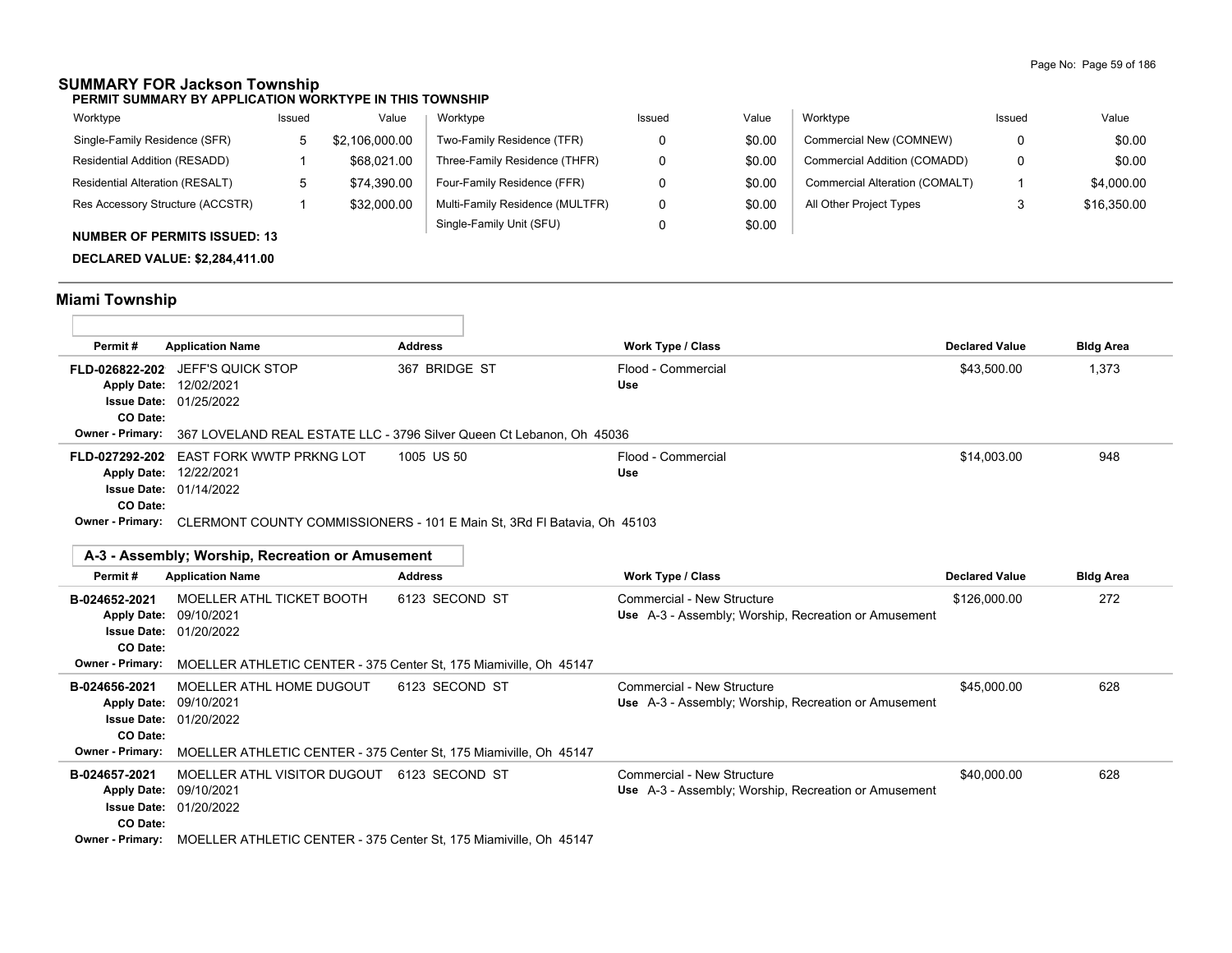| <b>B</b> - Business                                  |                                                                                                                                                                                          |                                                                                                               |                                             |                       |                  |
|------------------------------------------------------|------------------------------------------------------------------------------------------------------------------------------------------------------------------------------------------|---------------------------------------------------------------------------------------------------------------|---------------------------------------------|-----------------------|------------------|
| Permit#                                              | <b>Application Name</b>                                                                                                                                                                  | <b>Address</b>                                                                                                | Work Type / Class                           | <b>Declared Value</b> | <b>Bldg Area</b> |
| B-022245-2021<br>CO Date:                            | <b>HOME INTEGRATIONS</b><br>Apply Date: 06/04/2021<br><b>Issue Date: 01/14/2022</b>                                                                                                      | 421 WARDS CORNER RD                                                                                           | Commercial - Addition<br>Use B - Business   | \$326,670.00          | 2,500            |
| <b>Owner - Primary:</b>                              | DC MILLER LLC - 421 Wards Corner Rd Loveland, Oh 45140                                                                                                                                   |                                                                                                               |                                             |                       |                  |
| B-026216-2021                                        | 1 TOM PLUMBER GLOBAL<br>Apply Date: 11/03/2021<br><b>Issue Date: 01/21/2022</b><br>CO Date: 05/02/2022<br>Owner - Primary: P50 WHITNEY LLC - 1000 Ford Cir, Ste A Milford, Oh 45150      | 24 WHITNEY DR                                                                                                 | Commercial - Alteration<br>Use B - Business | \$113,937.70          | 2,917            |
| B-027048-2021                                        | HARKY'S MOTORSPORTS ALTER<br>Apply Date: 12/10/2021<br><b>Issue Date: 01/18/2022</b><br>CO Date: 05/16/2022<br>Owner - Primary: WILLIAM E HARKLEROAD - 944 Business 28 Milford, Oh 45150 | 944 BUSINESS 28                                                                                               | Commercial - Alteration<br>Use B - Business | \$10,000.00           | 286              |
| B-027410-2022<br>Owner - Primary:                    | LEISURE SYSTEMS, STE A<br>Apply Date: 01/03/2022<br><b>Issue Date: 01/21/2022</b><br>CO Date: 04/11/2022<br>FP-GIMEL OH-2 LP - 6389 Quail Hollow Memphis, Tn 38120                       | 422 WARDS CORNER RD                                                                                           | Commercial - Alteration<br>Use B - Business | \$121,470.00          | 10,822           |
| B-027662-2022<br><b>Owner - Primary:</b>             | <b>PRIMERICA</b><br>Apply Date: 01/19/2022<br><b>Issue Date: 02/02/2022</b><br>CO Date: 02/08/2022<br>LDV NASS TECH LLC - 7620 Red Bay Ln Parkland, FI 33076                             | 400 TECHNE CENTER DR                                                                                          | Commercial - Occupancy<br>Use B - Business  | \$0.00                | $\Omega$         |
| B-027853-2022<br><b>Owner - Primary:</b>             | LIVE FIERCE CROSS FIT<br>Apply Date: 01/31/2022<br>Issue Date: 03/16/2022<br>CO Date: 03/23/2022                                                                                         | 1607 SR 131<br>SARAH THORNTONBARS & BELLS FITNESS - 1473 State Route 131 Milford, Oh 45150                    | Commercial - Alteration<br>Use B - Business | \$50,000.00           | 144              |
| B-028140-2022<br>CO Date:<br>Owner - Primary:        | <b>COMMON SPIRIT HEALTH</b><br>Apply Date: 02/16/2022<br>Issue Date: 03/16/2022                                                                                                          | 6281 TRI RIDGE BV<br>WCBC LTD PART C/O TIPTON INTERESTS INC - 6281 Tri Ridge Blvd, Ste 180 Loveland, Oh 45140 | Commercial - Alteration<br>Use B - Business | \$233,000.00          | 15,900           |
| B-028217-2022<br>CO Date:<br><b>Owner - Primary:</b> | SIEMENS FITNESS CENTER<br>Apply Date: 02/18/2022<br><b>Issue Date: 04/18/2022</b>                                                                                                        | 2000 EASTMAN DR<br>VEREIT OFC MILFORD OH LLC - Po Box 460369, Dept 100 Houston, Tx 77056                      | Commercial - Alteration<br>Use B - Business | \$300,000.00          | 600              |
| B-028301-2022                                        | <b>1ST BANCORP MORTGAGE</b><br>Apply Date: 02/23/2022<br><b>Issue Date: 03/21/2022</b><br>CO Date: 04/20/2022                                                                            | 400 TECHNE CENTER DR                                                                                          | Commercial - Occupancy<br>Use B - Business  | \$0.00                | 0                |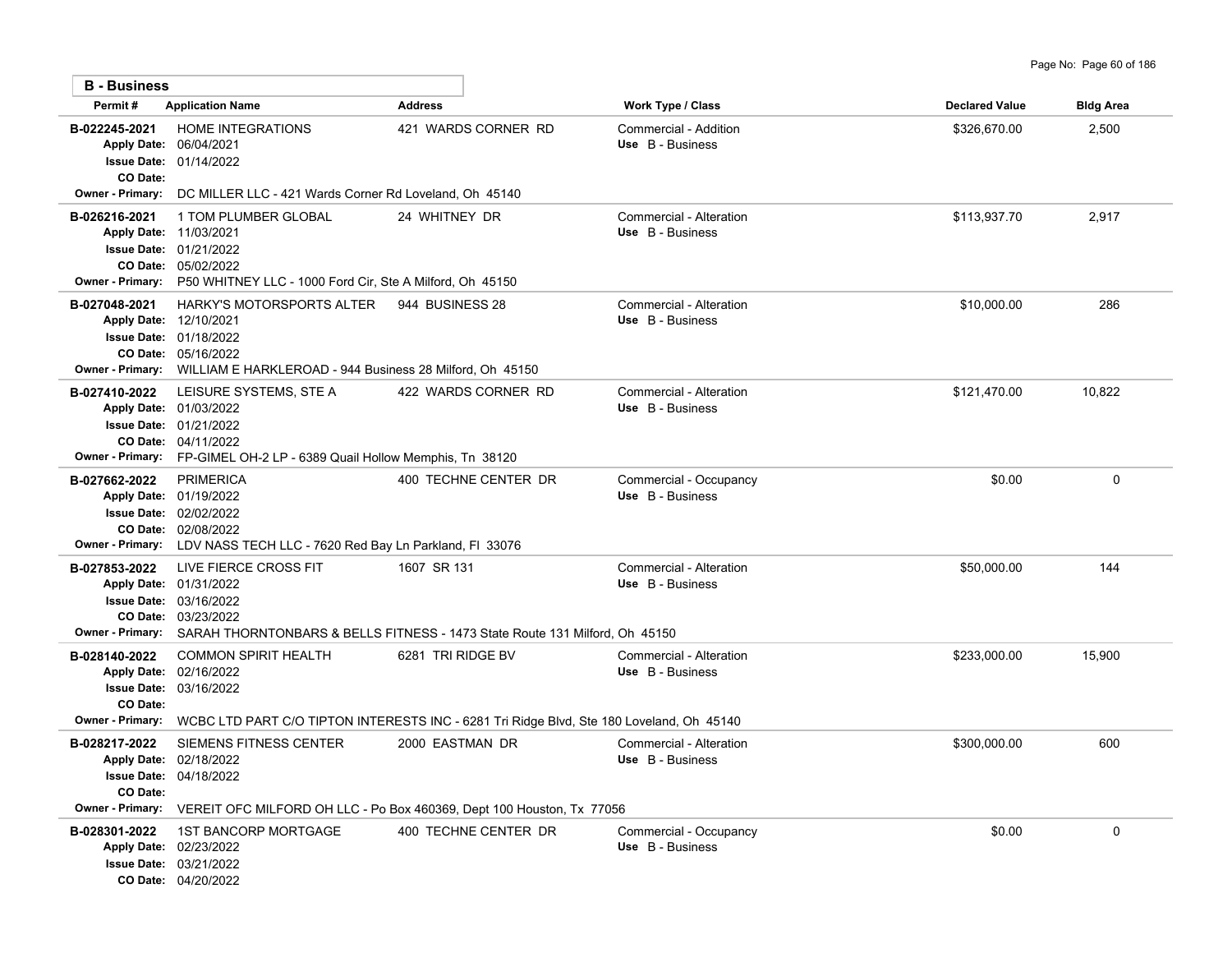**Owner - Primary:** LDV NASS TECH LLC - 7620 Red Bay Ln Parkland, Fl 33076

**CO Date:**

| B-028527-2022<br>CO Date:                | <b>CINCISMILES</b><br>Apply Date: 03/03/2022<br>Issue Date: 04/05/2022                                                                                                                 | 5722 SIGNAL HILL CT                                                                                                            | Commercial - Alteration<br>Use B - Business                                                            | \$343.100.00          | 4,300                     |
|------------------------------------------|----------------------------------------------------------------------------------------------------------------------------------------------------------------------------------------|--------------------------------------------------------------------------------------------------------------------------------|--------------------------------------------------------------------------------------------------------|-----------------------|---------------------------|
| <b>Owner - Primary:</b>                  | LORI A KITZMILLER - 5722-A Signal Hill Ct Milford, Oh 45150                                                                                                                            |                                                                                                                                |                                                                                                        |                       |                           |
| B-029517-2022                            | MI TWP CIVIC CTR ROOF<br>Apply Date: 04/07/2022<br>Issue Date: 04/15/2022<br>CO Date: 05/03/2022<br>Owner - Primary: BOARD OF TRS OF MIAMI TOWNSHIP - 6101 Meijer Dr Milford, Oh 45150 | 6101 MEIJER DR                                                                                                                 | Commercial - Roof Replacement<br>Use B - Business                                                      | \$180,000.00          | 0                         |
| F-027816-2022<br><b>Owner - Primary:</b> | 1 TOM PLUMBER GLOBAL<br>Apply Date: 01/27/2022<br>Issue Date: 02/23/2022<br>CO Date: 05/02/2022<br>P50 WHITNEY LLC - 1000 Ford Cir, Ste A Milford, Oh 45150                            | 24 WHITNEY DR                                                                                                                  | Fire Protection Systems - Fire Sprinkler - Suppression<br>Use B - Business                             | \$5,000.00            | 2,900                     |
| F-028607-2022<br>CO Date:                | <b>COMMON SPIRIT HEALTH FS</b><br>Apply Date: 03/07/2022<br><b>Issue Date: 04/04/2022</b>                                                                                              | 6281 TRI RIDGE BV<br>Owner - Primary: WCBC LTD PART C/O TIPTON INTERESTS INC - 6281 Tri Ridge Blvd, Ste 180 Loveland, Oh 45140 | Fire Protection Systems - Fire Sprinkler - Suppression<br>Use B - Business                             | \$3,000.00            | 1,300                     |
| F-029015-2022                            | <b>COMMON SPIRIT HEALTH FA</b><br>Apply Date: 03/16/2022<br>Issue Date: 04/07/2022<br>CO Date: 05/10/2022                                                                              | 6281 TRI RIDGE BL<br>Owner - Primary: WCBC LTD PART C/O TIPTON INTERESTS INC - 6281 Tri Ridge Blvd, Ste 180 Loveland, Oh 45140 | Fire Protection Systems - Fire Alarm<br>Use B - Business                                               | \$8,000.00            | 15,900                    |
| <b>E</b> - Education<br>Permit#          | <b>Application Name</b>                                                                                                                                                                | <b>Address</b>                                                                                                                 | Work Type / Class                                                                                      | <b>Declared Value</b> | <b>Bldg Area</b>          |
| B-029733-2022<br>Owner - Primary:        | LOVE AND GROW EDU SERVICES<br>Apply Date: 04/13/2022<br><b>Issue Date: 04/25/2022</b><br>CO Date: 04/29/2022<br>KOSURU ASSOCIATES LLC - 3438 Riverside Dr Mason, Oh 45040              | 1392 SR 131                                                                                                                    | Commercial - Alteration<br>Use E - Education                                                           | \$0.00                | 0                         |
| F-027521-2022<br>CO Date:                | LIVE OAKS HOOD SUPP<br>Apply Date: 01/10/2022<br>Issue Date: 01/31/2022                                                                                                                | 5956 BUCKWHEAT RD<br>Owner - Primary: HAMILTON COUNTY JOINT VOCATIONAL SCHOOL - 5956 Buckwheat Rd Milford, Oh 45150            | Fire Protection Systems - Fire Sprinkler - Kitchen Hood Supp \$10,000.00<br>Use E - Education          |                       | $\Omega$                  |
| Permit#                                  | M - Mercantile; Dept. Store, Retail, Market<br><b>Application Name</b>                                                                                                                 | <b>Address</b>                                                                                                                 |                                                                                                        | <b>Declared Value</b> |                           |
| B-026821-2021<br>Apply Date: 12/02/2021  | JEFF'S QUICK STOP<br>Issue Date: 01/25/2022                                                                                                                                            | 367 BRIDGE ST                                                                                                                  | <b>Work Type / Class</b><br>Commercial - Alteration<br>Use M - Mercantile; Dept. Store, Retail, Market | \$43,500.00           | <b>Bldg Area</b><br>1,373 |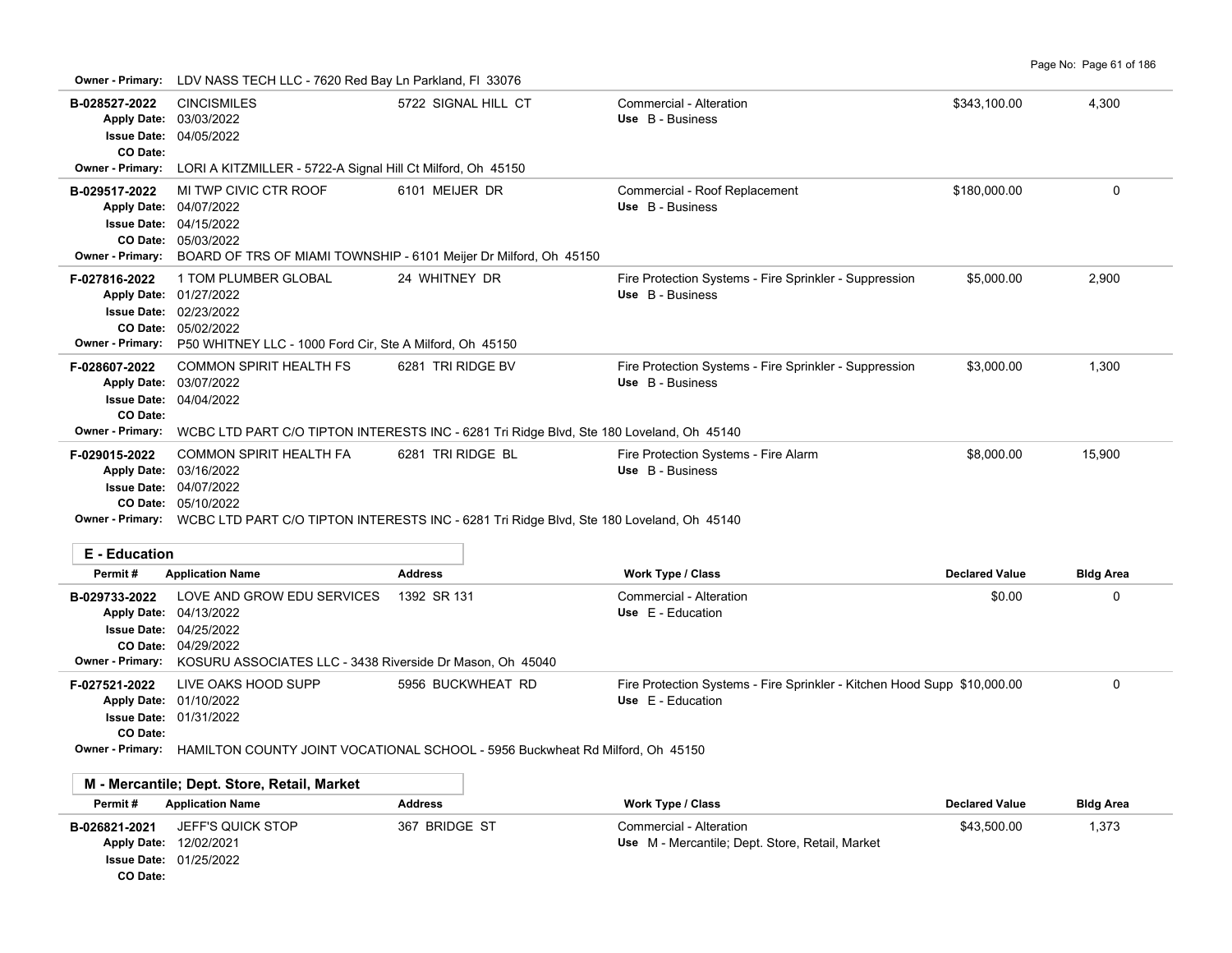Page No: Page 62 of 186

| <b>Owner - Primary:</b>                             |                                                                                                                                                        | 367 LOVELAND REAL ESTATE LLC - 3796 Silver Queen Ct Lebanon, Oh 45036                                  |                                                                            |                       |                  |
|-----------------------------------------------------|--------------------------------------------------------------------------------------------------------------------------------------------------------|--------------------------------------------------------------------------------------------------------|----------------------------------------------------------------------------|-----------------------|------------------|
| B-027470-2022<br>CO Date:                           | AQUAMARINE SHOWROOM<br>Apply Date: 01/06/2022<br><b>Issue Date: 03/04/2022</b>                                                                         | 819 MONTCLAIR BV                                                                                       | Commercial - Alteration<br>Use M - Mercantile; Dept. Store, Retail, Market | \$0.00                | 1,381            |
| <b>Owner - Primary:</b>                             | POBA LLC - 5739 Cleathill Dr Loveland, Oh 45140                                                                                                        |                                                                                                        |                                                                            |                       |                  |
| B-027889-2022<br>CO Date:                           | KOHLS & SEPHORA<br>Apply Date: 02/02/2022<br><b>Issue Date: 04/21/2022</b>                                                                             | 1164 SR 28                                                                                             | Commercial - Alteration<br>Use M - Mercantile; Dept. Store, Retail, Market | \$200,000.00          | 2,500            |
| <b>Owner - Primary:</b>                             |                                                                                                                                                        | CINDY KARTHAUSERKOHLS ILLINOIS INC - N56W17000 Ridgewood Dr Menomonee Falls, Wi 53051                  |                                                                            |                       |                  |
| B-028615-2022<br>CO Date:                           | UDF HVAC & NG PP<br>Apply Date: 03/07/2022<br><b>Issue Date: 03/30/2022</b>                                                                            | 1239 US 50                                                                                             | Commercial - Alteration<br>Use M - Mercantile: Dept. Store, Retail, Market | \$29,895.00           | $\mathbf 0$      |
|                                                     |                                                                                                                                                        | Owner - Primary: LINDVEST LIMITED PARTNERSHIP - 3955 Montgomery Rd Cincinnati, Oh 45212                |                                                                            |                       |                  |
| N/A                                                 |                                                                                                                                                        |                                                                                                        |                                                                            |                       |                  |
| Permit#                                             | <b>Application Name</b>                                                                                                                                | <b>Address</b>                                                                                         | <b>Work Type / Class</b>                                                   | <b>Declared Value</b> | <b>Bldg Area</b> |
| B-020682-2021<br>Apply Date: 04/09/2021<br>CO Date: | MOELLER ATHLETIC COMPLEX<br><b>Issue Date: 01/20/2022</b><br>Owner - Primary: MOELLER ATHLETIC CENTER - 375 Center St, 175 Miamiville, Oh 45147        | 6123 SECOND ST                                                                                         | Commercial - Site Development<br>Use N/A                                   | \$4,142,000.00        | 1,282,842        |
| B-026852-2021<br>Apply Date: 12/03/2021<br>CO Date: | THOMPSON WATERMAIN EXT<br><b>Issue Date: 01/05/2022</b>                                                                                                | 767 CEDAR DR                                                                                           | Commercial - Site Development<br>Use N/A                                   | \$70,000.00           | $\mathbf{0}$     |
| <b>Owner - Primary:</b>                             | EMILY & JASON THOMPSON - 6849 Esther Rd Madeira, Oh 45243                                                                                              |                                                                                                        |                                                                            |                       |                  |
| B-027291-2021<br>Apply Date: 12/22/2021<br>CO Date: | EAST FORK WWTP PRKNG LOT<br><b>Issue Date: 01/14/2022</b>                                                                                              | 1005 US 50<br>Owner - Primary: CLERMONT COUNTY COMMISSIONERS - 101 E Main St, 3Rd FI Batavia, Oh 45103 | Commercial - Site Development<br>Use N/A                                   | \$14,003.00           | 948              |
| B-027664-2022<br><b>Owner - Primary:</b>            | <b>CLOVER CONS TRLR TP</b><br>Apply Date: 01/19/2022<br><b>Issue Date: 02/02/2022</b><br><b>CO Date: 03/08/2022</b>                                    | 6350 TODD FARM LN<br>DAVID H TRUSTEE ET AL TODD - 201 E Fifth St, Ste 900 Cincinnati, Oh 45202         | Commercial - Alteration<br>Use N/A                                         | \$100.00              | $\Omega$         |
| B-028199-2022<br>CO Date:                           | TINT CHAMPION ELEC<br>Apply Date: 02/17/2022<br><b>Issue Date: 03/23/2022</b><br>Owner - Primary: 1302 STATE ROUTE 28 LTD Po Box 106 Milford, Oh 45150 | 1302 SR 28                                                                                             | Commercial - Alteration<br>Use N/A                                         | \$500.00              | 0                |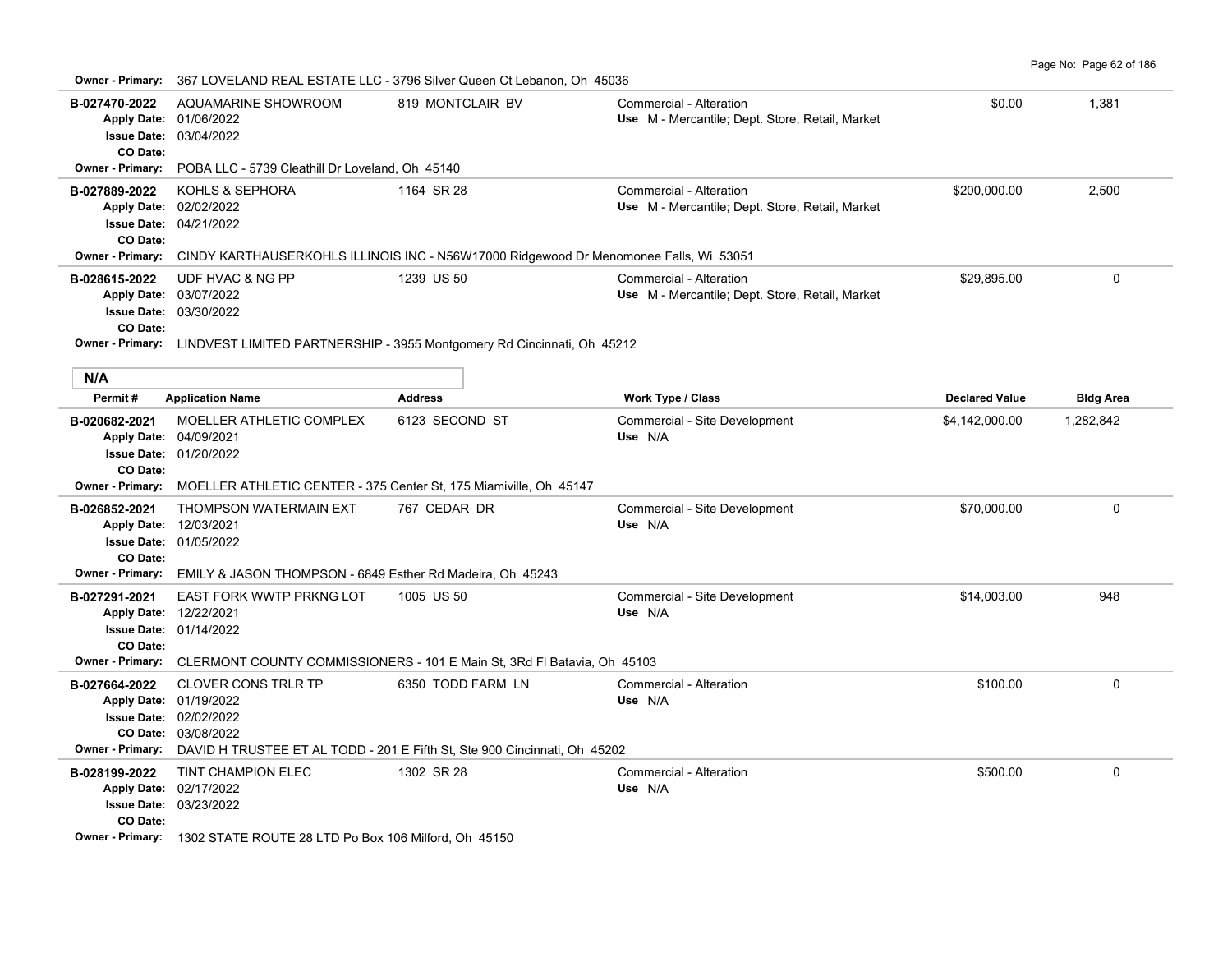|                                          |                                                                                                                                                                                 |                                                                                                                                |                                                                   |                       | Page No: Page 63 of 186 |
|------------------------------------------|---------------------------------------------------------------------------------------------------------------------------------------------------------------------------------|--------------------------------------------------------------------------------------------------------------------------------|-------------------------------------------------------------------|-----------------------|-------------------------|
| F-027311-2021                            | OTTERBEIN HOUSE A ADD FA<br>Apply Date: 12/23/2021<br><b>Issue Date: 01/14/2022</b><br>CO Date: 01/24/2022                                                                      | 6405 SMALL HOUSE CR<br>Owner - Primary: OTTERBEIN LOVELAND REAL ESTATE LLC - 3855 Lower Market St, Suite 300 Lebanon, Oh 45036 | Fire Protection Systems - Fire Alarm<br>Use N/A                   | \$4,000.00            | 852                     |
| F-027312-2021                            | OTTERBEIN HOUSE B ADD FA<br>Apply Date: 12/23/2021<br>Issue Date: 01/14/2022<br>CO Date: 01/24/2022                                                                             | 6409 SMALL HOUSE CR<br>Owner - Primary: OTTERBEIN LOVELAND REAL ESTATE LLC - 3855 Lower Market St, Suite 300 Lebanon, Oh 45036 | Fire Protection Systems - Fire Alarm<br>Use N/A                   | \$4.000.00            | 852                     |
| F-027313-2021                            | OTTERBEIN HOUSE C ADD FA<br>Apply Date: 12/23/2021<br><b>Issue Date: 01/14/2022</b><br>CO Date: 01/24/2022                                                                      | 6415 SMALL HOUSE CR<br>Owner - Primary: OTTERBEIN LOVELAND REAL ESTATE LLC - 3855 Lower Market St, Suite 300 Lebanon, Oh 45036 | Fire Protection Systems - Fire Alarm<br>Use N/A                   | \$4,000.00            | 852                     |
| F-027314-2021<br><b>Owner - Primary:</b> | OTTERBEIN HOUSE D ADD FA<br>Apply Date: 12/23/2021<br><b>Issue Date: 01/14/2022</b><br>CO Date: 01/24/2022                                                                      | 6419 SMALL HOUSE CR<br>OTTERBEIN LOVELAND REAL ESTATE LLC - 3855 Lower Market St, Suite 300 Lebanon, Oh 45036                  | Fire Protection Systems - Fire Alarm<br>Use N/A                   | \$4,000.00            | 852                     |
| F-027315-2021                            | OTTERBEIN HOUSE E ADD FA<br>Apply Date: 12/23/2021<br><b>Issue Date: 01/14/2022</b><br>CO Date: 01/24/2022                                                                      | 6410 SMALL HOUSE CR<br>Owner - Primary: OTTERBEIN LOVELAND REAL ESTATE LLC - 3855 Lower Market St, Suite 300 Lebanon, Oh 45036 | Fire Protection Systems - Fire Alarm<br>Use N/A                   | \$4,000.00            | 852                     |
| F-027428-2022                            | LEISURE SYSTEMS FS<br>Apply Date: 01/04/2022<br><b>Issue Date: 01/25/2022</b><br>CO Date: 04/08/2022<br>Owner - Primary: FP-GIMEL OH-2 LP - 6389 Quail Hollow Memphis, Tn 38120 | 422 WARDS CORNER RD                                                                                                            | Fire Protection Systems - Fire Sprinkler - Suppression<br>Use N/A | \$5,000.00            | 10,822                  |
| F-027440-2022<br>CO Date:                | MULBERRY SQUARE FA<br>Apply Date: 01/05/2022<br><b>Issue Date: 01/25/2022</b>                                                                                                   | 1077 SR 28<br>Owner - Primary: 3 MULBERRY LP SUSO - 121 King St W, Suite 200 Toronto, On M5H 3T9, On                           | Fire Protection Systems - Fire Alarm<br>Use N/A                   | \$1,395.00            | $\Omega$                |
| <b>R</b> - Residential RCO               |                                                                                                                                                                                 |                                                                                                                                |                                                                   |                       |                         |
| Permit#                                  | <b>Application Name</b>                                                                                                                                                         | <b>Address</b>                                                                                                                 | <b>Work Type / Class</b>                                          | <b>Declared Value</b> | <b>Bldg Area</b>        |
| B-020394-2021<br>CO Date:                | <b>JUSTIN DOYLE HOMES</b><br>Apply Date: 03/31/2021<br><b>Issue Date: 01/05/2022</b>                                                                                            | 767 CEDAR DR                                                                                                                   | Residential - Single Family Residence<br>Use R - Residential RCO  | \$780,000.00          | 6,229                   |

**Owner - Primary:** EMILY & JASON THOMPSON - 6849 Esther Rd Madeira, Oh 45243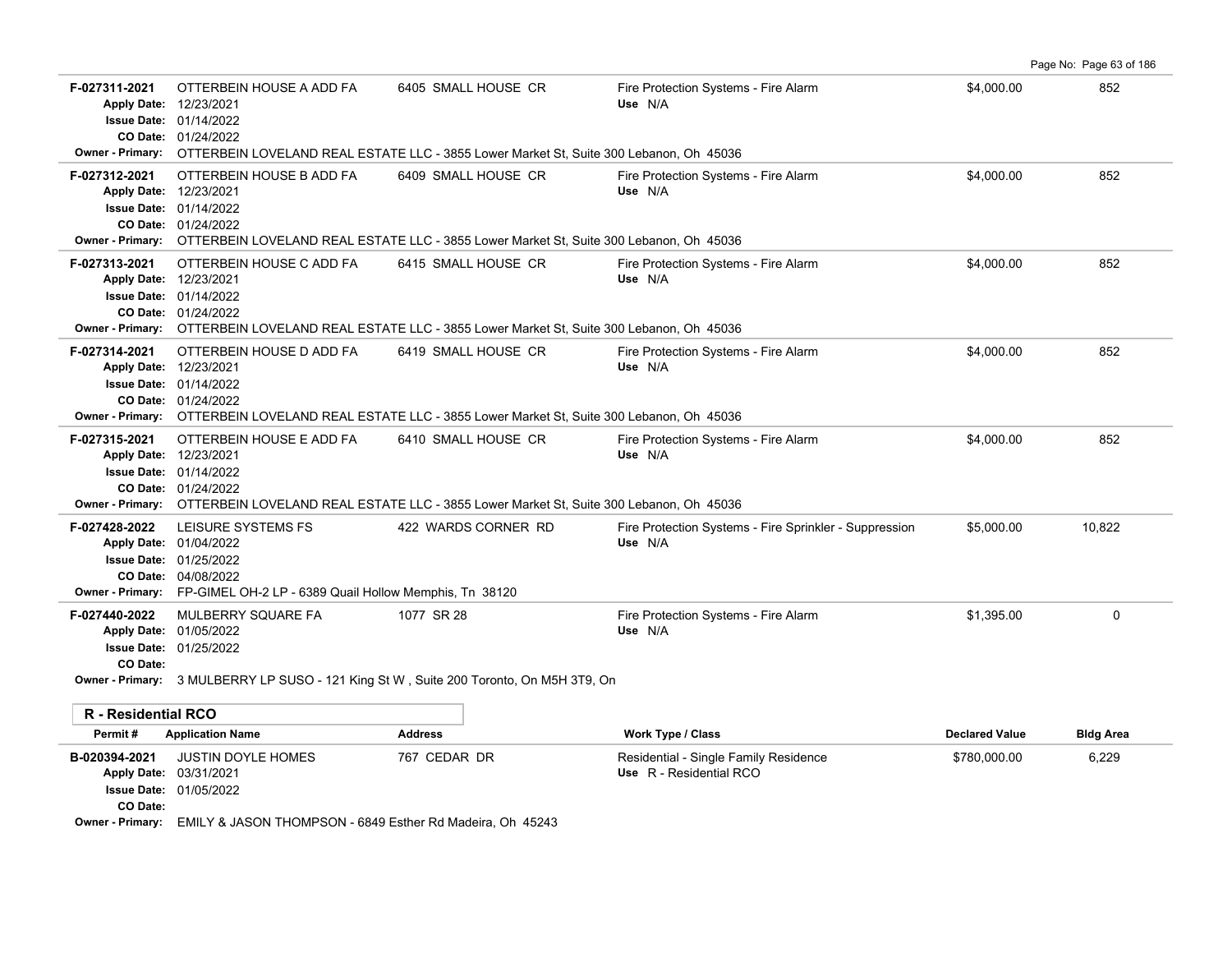|                                                                                |                                                                                                                                                                     |                                                                                                  |                                                           |             | Page No: Page 64 of 186 |
|--------------------------------------------------------------------------------|---------------------------------------------------------------------------------------------------------------------------------------------------------------------|--------------------------------------------------------------------------------------------------|-----------------------------------------------------------|-------------|-------------------------|
| B-026605-2021<br>Apply Date: 11/22/2021<br>CO Date:                            | CABINET AT&T 307407<br><b>Issue Date: 03/11/2022</b>                                                                                                                | 6334 BRANCH HILL MIAMIVILLE RD Commercial - New Structure                                        | Use R - Residential RCO                                   | \$4,500.00  | 100                     |
| <b>Owner - Primary:</b>                                                        | DOLORES D DONALDSON - 10892 Cherokee Dr St Petersburg, FI 33708                                                                                                     |                                                                                                  |                                                           |             |                         |
| B-026614-2021<br>Apply Date: 11/22/2021<br>CO Date:                            | CABINET AT&T 307381<br><b>Issue Date: 03/11/2022</b>                                                                                                                | 5569 WOLFPEN PLEASANT HILL                                                                       | Commercial - New Structure<br>Use R - Residential RCO     | \$9,000.00  | 0                       |
| Owner - Primary:                                                               | AMERICAN TOWER ASSET SUB II - Po Box 723597 Atlanta, Ga 31139                                                                                                       |                                                                                                  |                                                           |             |                         |
| B-027328-2021<br>Apply Date: 12/27/2021<br>CO Date:<br><b>Owner - Primary:</b> | ROOF REPLACEMENT<br><b>Issue Date: 01/03/2022</b>                                                                                                                   | 5585 BETTY LN                                                                                    | Residential - Roof Replacement<br>Use R - Residential RCO | \$11,928.40 | 0                       |
|                                                                                | RICHARD & MIRIAM MACKE TRUSTEES - 5585 Betty Ln Milford, Oh 45150                                                                                                   |                                                                                                  |                                                           |             |                         |
| B-027354-2021<br>Apply Date: 12/28/2021<br><b>Owner - Primary:</b>             | <b>HVAC REPLACEMENT</b><br><b>Issue Date: 01/03/2022</b><br>CO Date: 01/24/2022                                                                                     | 6555 PLEASANT VALLEY CT<br>MARK & KATHERINE SEDZIOL - 6555 Pleasant Valley Ct Loveland, Oh 45140 | Residential - HVAC Replacement<br>Use R - Residential RCO | \$6,561.00  | 0                       |
|                                                                                |                                                                                                                                                                     |                                                                                                  |                                                           |             |                         |
| B-027414-2022<br>Apply Date: 01/03/2022<br><b>Owner - Primary:</b>             | <b>ROOF PATIO</b><br><b>Issue Date: 01/04/2022</b><br>CO Date: 04/15/2022<br>JOHN & MICHELE PINCHEK - 5234 Spring Knoll Ct Milford, Oh 45150                        | 5234 SPRING KNOLL CT                                                                             | Residential - Addition<br>Use R - Residential RCO         | \$20,000.00 | 260                     |
| B-027434-2022<br>Apply Date: 12/29/2021                                        | <b>HVAC REPLACEMENT</b><br><b>Issue Date: 01/11/2022</b><br>CO Date: 01/28/2022<br>Owner - Primary: MICHAEL S & PEGGY J MOHLER - 5907 Greywolf Ct Milford, Oh 45150 | 5907 GREYWOLF CT                                                                                 | Residential - HVAC Replacement<br>Use R - Residential RCO | \$14,288.00 | $\Omega$                |
| B-027441-2022<br>Apply Date: 01/05/2022<br>CO Date:                            | <b>HVAC REPLACEMENT</b><br><b>Issue Date: 01/05/2022</b>                                                                                                            | 6643 PAXTON GUINEA RD                                                                            | Residential - HVAC Replacement<br>Use R - Residential RCO | \$7,000.00  | $\Omega$                |
| <b>Owner - Primary:</b>                                                        | JOHN F & DIANE M PETERS - 6643 Paxton Guinea Rd Loveland, Oh 45140                                                                                                  |                                                                                                  |                                                           |             |                         |
| B-027442-2022<br>Apply Date: 01/05/2022<br><b>Owner - Primary:</b>             | <b>HVAC REPLACEMENT</b><br><b>Issue Date: 01/05/2022</b><br>CO Date: 01/20/2022<br>JAMES MICHAEL & GAYLE E YOUNG - 476 Boots Ln Loveland, Oh 45140                  | 476 BOOTS LN                                                                                     | Residential - HVAC Replacement<br>Use R - Residential RCO | \$7,000.00  | $\Omega$                |
| B-027443-2022<br>Apply Date: 12/30/2021<br>CO Date:                            | <b>HVAC REPLACEMENT</b><br><b>Issue Date: 01/05/2022</b><br>Owner - Primary: GARY & BARBARA BALDWIN - 325 Miami Valley Dr Loveland, Oh 45140                        | 325 MIAMI VALLEY DR                                                                              | Residential - HVAC Replacement<br>Use R - Residential RCO | \$19,563.00 | $\Omega$                |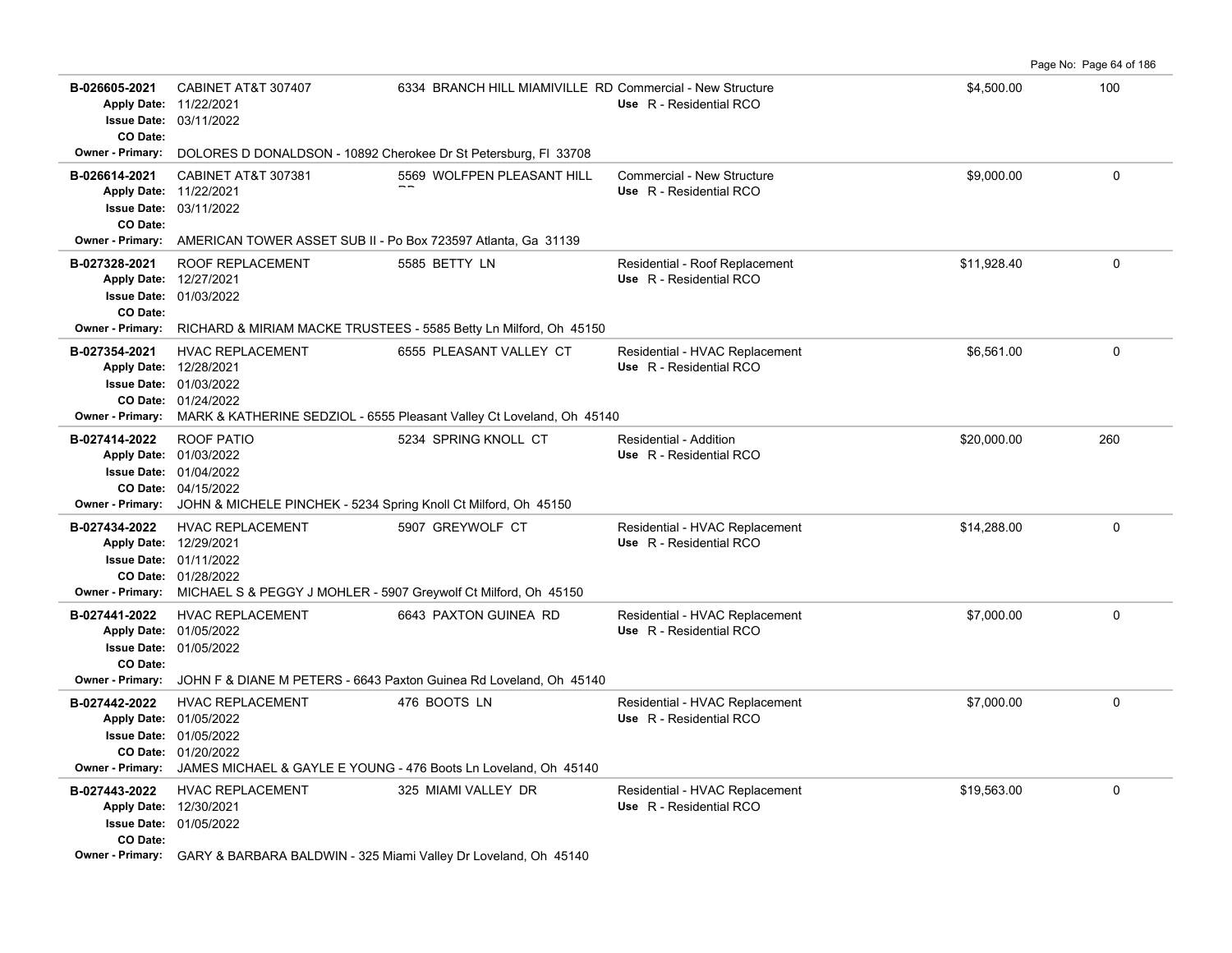Page No: Page 65 of 186

| B-027447-2022                            | <b>DECK</b><br>Apply Date: 01/05/2022<br><b>Issue Date: 01/11/2022</b>                                                                                                       | 6362 HICKORYBARK DR                                                                               | Residential - Addition<br>Use R - Residential RCO         | \$20,000.00  | 300          |
|------------------------------------------|------------------------------------------------------------------------------------------------------------------------------------------------------------------------------|---------------------------------------------------------------------------------------------------|-----------------------------------------------------------|--------------|--------------|
| CO Date:<br>Owner - Primary:             |                                                                                                                                                                              | CORY & CATHERINE WRIGHT - 6362 Hickorybark Dr Loveland, Oh 45140                                  |                                                           |              |              |
| B-027452-2022<br>CO Date:                | ROOF, HVAC, ELEC, WMSC<br>Apply Date: 01/05/2022<br><b>Issue Date: 03/11/2022</b>                                                                                            | 1051 DAVID CT                                                                                     | Residential - Alteration<br>Use R - Residential RCO       | \$2,000.00   | 1,702        |
| Owner - Primary:                         | BIXIAN LIU - 1051 David Ct Milford, Oh 45150                                                                                                                                 |                                                                                                   |                                                           |              |              |
| B-027454-2022<br>CO Date:                | <b>GARAGE ADDITION</b><br>Apply Date: 01/06/2022<br><b>Issue Date: 01/10/2022</b>                                                                                            | 1307 TARA RIDGE DR                                                                                | Residential - Addition<br>Use R - Residential RCO         | \$120,000.00 | 2,592        |
| Owner - Primary:                         | SARAH & SCOTT WATSON - 1307 Tara Ridge Dr Milford, Oh 45150                                                                                                                  |                                                                                                   |                                                           |              |              |
| B-027455-2022<br><b>Owner - Primary:</b> | <b>HVAC REPLACEMENT</b><br>Apply Date: 12/30/2021<br>Issue Date: 01/06/2022<br>CO Date: 01/14/2022                                                                           | 5675 WITTMER ESTATES DR<br>EDWARD L & JOYCE L METZGER - 5675 Wittmer Estates Dr Milford, Oh 45150 | Residential - HVAC Replacement<br>Use R - Residential RCO | \$30,713.00  | $\mathbf{0}$ |
| B-027458-2022<br>Owner - Primary:        | <b>HVAC REPLACEMENT</b><br>Apply Date: 01/06/2022<br>Issue Date: 01/06/2022<br>CO Date: 01/18/2022<br>DENNIS J & CONNIE CONDO - 5709 Whistling Wind Ln Milford, Oh 45150     | 5709 WHISTLING WIND LN                                                                            | Residential - HVAC Replacement<br>Use R - Residential RCO | \$6,134.00   | $\mathbf 0$  |
| B-027461-2022<br>CO Date:                | ROOF REPLACEMENT<br>Apply Date: 01/06/2022<br><b>Issue Date: 01/11/2022</b>                                                                                                  | 1007 VALLEY VIEW DR                                                                               | Residential - Roof Replacement<br>Use R - Residential RCO | \$8,421.00   | 0            |
| <b>Owner - Primary:</b>                  |                                                                                                                                                                              | PATRICIA & CHRISTOPHER BANZHAF - 1007 Valley View Dr Milford, Oh 45150                            |                                                           |              |              |
| B-027466-2022<br>CO Date:                | <b>HVAC REPLACEMENT &amp; NG PP</b><br>Apply Date: 01/06/2022<br>Issue Date: 01/06/2022                                                                                      | 1070 CEDAR DR                                                                                     | Residential - Alteration<br>Use R - Residential RCO       | \$11,000.00  | 0            |
| <b>Owner - Primary:</b>                  | MARK A & MARGARET E PAUGH - 1070 Cedar Dr Milford, Oh 45150                                                                                                                  |                                                                                                   |                                                           |              |              |
| B-027471-2022<br>CO Date:                | <b>HVAC REPLACEMENT</b><br>Apply Date: 12/30/2021<br><b>Issue Date: 01/06/2022</b>                                                                                           | 6999 SR 48                                                                                        | Residential - HVAC Replacement<br>Use R - Residential RCO | \$7,300.00   | 0            |
| Owner - Primary:                         | DENISE ENGLE - 6999 Oakland Rd Loveland, Oh 45140                                                                                                                            |                                                                                                   |                                                           |              |              |
| B-027617-2022                            | <b>GAS LINE NG PP</b><br>Apply Date: 01/14/2022<br>Issue Date: 01/14/2022<br>CO Date: 01/20/2022<br>Owner - Primary: ERIC L HANSFORD - 6542 Arborcrest Dr Loveland, Oh 45140 | 6542 ARBORCREST LN                                                                                | Residential - Alteration<br>Use R - Residential RCO       | \$2,400.00   | $\mathsf 0$  |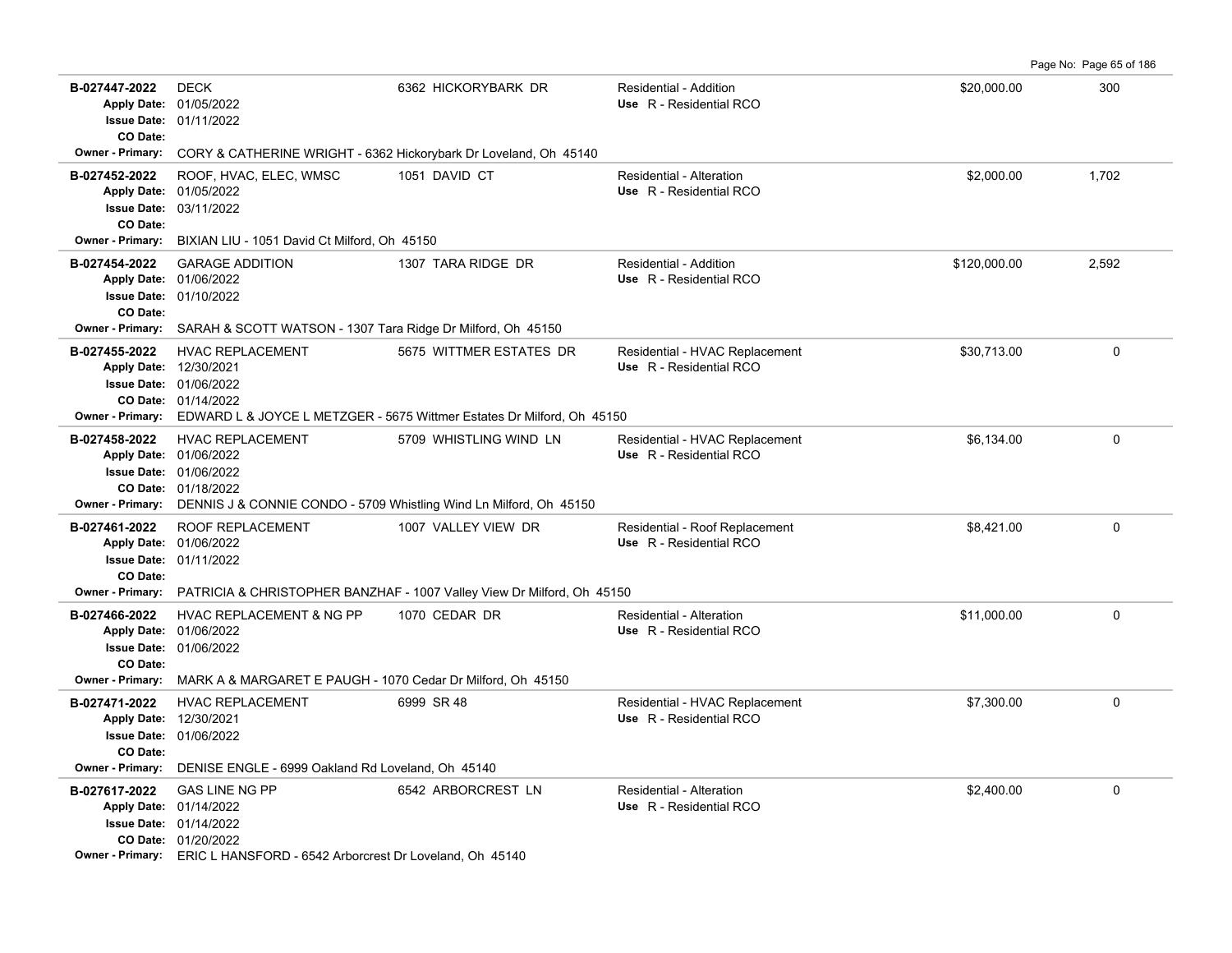B-027644-2022 HAL HOMES 6388 BIRCH CREEK DR Residential - Single Family Residence \$400,000.00 4,615 02/08/2022 **Issue Date:** Apply Date: 01/18/2022 **Apply Date: Use** R - Residential RCO **CO Date: Owner - Primary:** HAL HOMES WILLOWS BEND LLC - 9545 Kenwood Rd, Ste 401 Cincinnati, Oh 45242 **B-027666-2022** \$13,535.00 0 SOLAR PANELS 1276 RIDGEWOOD DR Residential - Solar Panels 03/21/2022 **CO Date:** 01/31/2022 **Issue Date:** 01/20/2022 **Apply Date: Use** R - Residential RCO **Owner - Primary:** KENNETH W & JOANNE WILLMAN - 1276 Ridgewood Dr Loveland, Oh 45140 **B-027673-2022** \$6,000.00 0 SOLAR PANELS HOUSE 1859 COLE FARM LN Residential - Solar Panels 01/21/2022 **Issue Date:** 01/20/2022 **Apply Date: Use** R - Residential RCO **CO Date: Owner - Primary:** ELLEN DRYER - 1859 Cole Farm Ln Loveland, Oh 45140 **B-027674-2022** \$50,000.00 0 SOLAR PANELS BARN 1859 COLE FARM LN Residential - Solar Panels 01/21/2022 **Issue Date:** Apply Date: 01/20/2022 **Apply Date: Use** R - Residential RCO **CO Date: Owner - Primary:** ELLEN DRYER - 1859 Cole Farm Ln Loveland, Oh 45140 **B-027684-2022** LAUNDRY ROOM 723 MIAMIHEIGHTS CT Residential - Addition 681 81 81 01/21/2022 **Issue Date:** Apply Date: 01/20/2022 **Apply Date: Use** R - Residential RCO **CO Date: Owner - Primary:** JEFFREY & MEGAN REISERT - 723 Miamiheights Ct Loveland, Oh 45140 B-027689-2022 ROOF REPLACEMENT 834 MIAMIRIDGE DR Residential - Roof Replacement \$19,800.00 \$19,800.00 01/21/2022 **Issue Date:** Apply Date: 01/21/2022 **Apply Date: Use** R - Residential RCO **CO Date: Owner - Primary:** DANIEL & KIMBERLI HAYES - 834 Miamiridge Dr Loveland, Oh 45140 B-027695-2022 HVAC REPLACEMENT 6574 GLENLAUREL CT Residential - HVAC Replacement \$19,773.00 \$19,773.00 01/21/2022 **Issue Date:** Apply Date: 01/21/2022 **Apply Date: Use** R - Residential RCO **CO Date: Owner - Primary:** SANNA-RAE TAYLOR - 6574 Glenlaurel Ct Loveland, Oh 45140 B-027697-2022 HVAC REPLACEMENT 1099 RAINTREE DR Residential - HVAC Replacement \$11,104.00 \$11,104.00 01/24/2022 **Issue Date:** 01/21/2022 **Apply Date: Use** R - Residential RCO **CO Date: Owner - Primary:** RANDY R & MARGARET E PATTON - 1099 Raintree Dr Milford, Oh 45150 **B-027705-2022** \$71,451.00 0 SOLAR PANELS 5428 WILLOW RUN LN Residential - Solar Panels 04/04/2022 **CO Date:** 01/24/2022 **Issue Date:** 01/21/2022 **Apply Date: Use** R - Residential RCO

Page No: Page 66 of 186

**Owner - Primary:** CHRISTOPHER H & SYLVIA A DANIEL - 5428 Willow Run Dr Milford, Oh 45150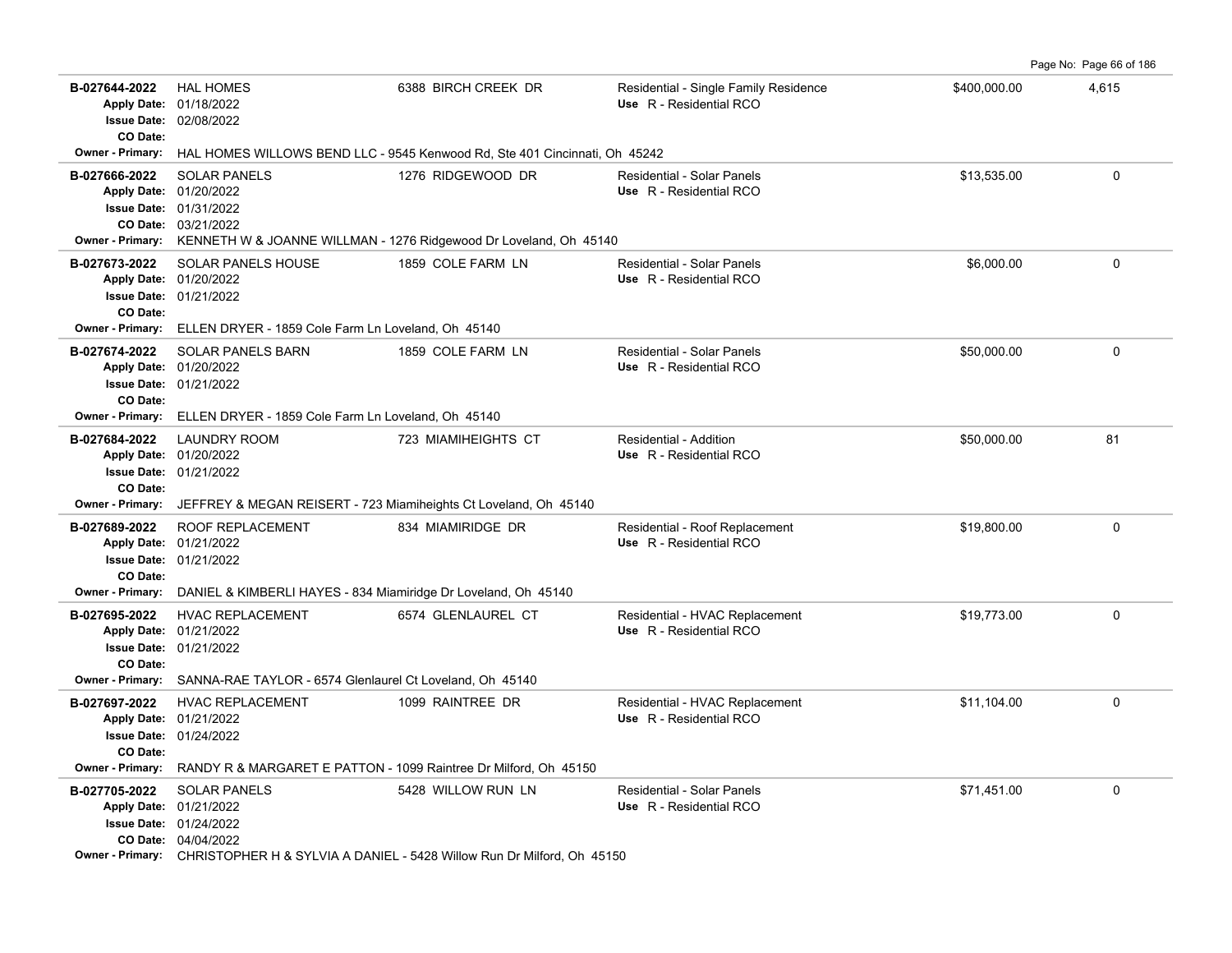Page No: Page 67 of 186

| B-027710-2022<br>CO Date:                                           | <b>GARAGE ATTACHED</b><br>Apply Date: 01/21/2022<br><b>Issue Date: 01/24/2022</b>                                                                                                                                              | 911 CARPENTER RD                                                                            | Residential - Addition<br>Use R - Residential RCO                                                | \$32,500.00  | 1,225       |
|---------------------------------------------------------------------|--------------------------------------------------------------------------------------------------------------------------------------------------------------------------------------------------------------------------------|---------------------------------------------------------------------------------------------|--------------------------------------------------------------------------------------------------|--------------|-------------|
| <b>Owner - Primary:</b>                                             | JOSEPH SCOTT JOHNSTON - 911 Carpenter Rd Loveland, Oh 45140                                                                                                                                                                    |                                                                                             |                                                                                                  |              |             |
| B-027716-2022<br><b>Owner - Primary:</b>                            | <b>HVAC REPLACEMENT &amp; NG PP</b><br>Apply Date: 01/21/2022<br>Issue Date: 01/24/2022<br>CO Date: 02/02/2022                                                                                                                 | 973 APPLE BLOSSOM LN<br>GREGORY & ALLISON COTTRILL - 973 Apple Blossom Ln Milford, Oh 45150 | Residential - HVAC Replacement<br>Use R - Residential RCO                                        | \$5,113.00   | 0           |
| B-027764-2022<br>CO Date:                                           | <b>AWNING</b><br>Apply Date: 01/25/2022<br><b>Issue Date: 01/26/2022</b>                                                                                                                                                       | 5591 KAY DR                                                                                 | Residential - Addition<br>Use R - Residential RCO                                                | \$10,700.00  | 196         |
| <b>Owner - Primary:</b><br>B-027786-2022<br><b>Owner - Primary:</b> | PERRY & VICKI JOYCE - 5591 Kay Dr Milford, Oh 45150<br><b>SOLAR PANELS</b><br>Apply Date: 01/25/2022<br><b>Issue Date: 01/28/2022</b><br>CO Date: 03/24/2022<br>JOSEPH C & ERIN I HUTSON - 5610 Betty Lan St Milford, Oh 45150 | 5690 SHERWOOD DR                                                                            | Residential - Solar Panels<br>Use R - Residential RCO                                            | \$10,000.00  | 0           |
| B-027789-2022<br>CO Date:                                           | PORCH W/ROOF<br>Apply Date: 01/25/2022<br>Issue Date: 01/26/2022<br>Owner - Primary: SCOTT & ANNE BURANDT - 1656 Fairway Crest Dr Loveland, Oh 45140                                                                           | 1656 FAIRWAY CREST                                                                          | Residential - Addition<br>Use R - Residential RCO                                                | \$125,000.00 | 456         |
| B-027798-2022<br><b>Owner - Primary:</b>                            | <b>ELECTRIC REPAIR</b><br>Apply Date: 01/26/2022<br>Issue Date: 01/26/2022<br>CO Date: 01/31/2022                                                                                                                              | RAQUEL & MAYERNICK CARL JENKINS - 6376 Branch Hill Miamiville Rd Loveland, Oh 45140         | 6376 BRANCH HILL MIAMIVILLE RD Residential - Electric Service Upgrade<br>Use R - Residential RCO | \$1,600.00   | 0           |
| B-027810-2022<br><b>Owner - Primary:</b>                            | <b>ELECTRIC REPAIR</b><br>Apply Date: 01/26/2022<br><b>Issue Date: 01/26/2022</b><br>CO Date: 02/09/2022                                                                                                                       | 305 HEIDI LN<br>PFEIFFER DIANN M & WILLIAM E TRUSTEES - 305 Heidi Ln Milford, Oh 45150      | Residential - Electric Service Upgrade<br>Use R - Residential RCO                                | \$500.00     | 0           |
| B-027817-2022<br>CO Date:<br><b>Owner - Primary:</b>                | <b>GENERATOR ELECTRIC</b><br>Apply Date: 01/27/2022<br>Issue Date: 01/27/2022                                                                                                                                                  | 621 WARDS CORNER RD<br>JAMES A & JENNIFER BERTA - 621 Wards Corner Rd Loveland, Oh 45140    | Residential - Alteration<br>Use R - Residential RCO                                              | \$12,317.00  | 0           |
| B-027818-2022<br>CO Date:                                           | <b>GENERATOR ELECTRIC</b><br>Apply Date: 01/27/2022<br><b>Issue Date: 01/27/2022</b><br>Owner - Primary: MAURA GRAY - 5514 West Mills Dr Milford, Oh 45150                                                                     | 5514 MILLS DR                                                                               | Residential - Alteration<br>Use R - Residential RCO                                              | \$11.356.00  | $\mathbf 0$ |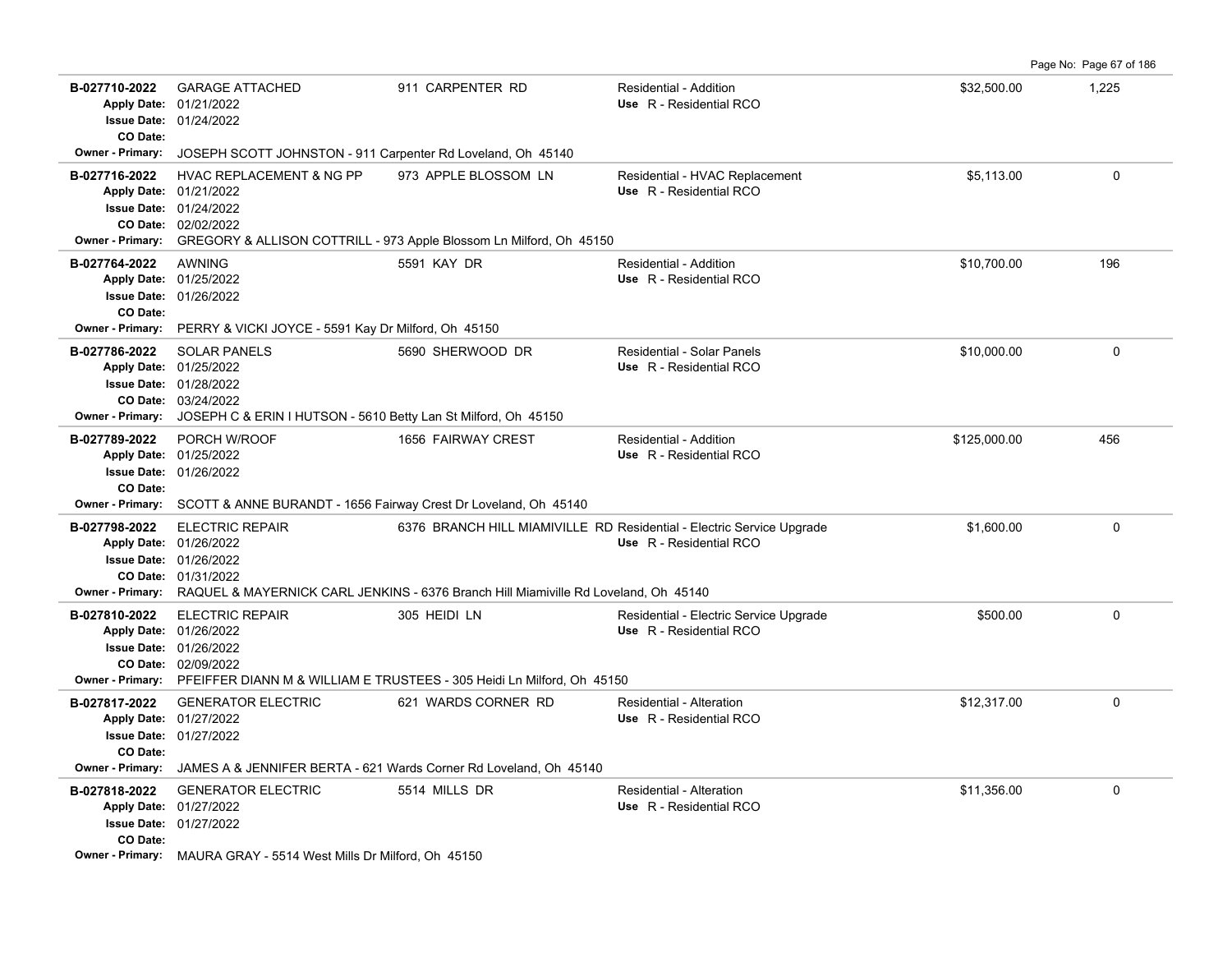**B-027830-2022** HVAC REPLACEMENT 5370 COUNTRY LN Residential - HVAC Replacement \$14,500.00 \$14,500.00 04/25/2022 **CO Date:** 01/31/2022 **Issue Date:** Apply Date: 01/28/2022 **Apply Date: Use** R - Residential RCO **Owner - Primary:** JEREMY A JANSON - 5370 Country Ln Milford, Oh 45150 **B-027831-2022** \$2,800.00 0 HVAC REPLACEMENT 6370 WAVERLY HILL LN Residential - HVAC Replacement 02/10/2022 **CO Date:** 01/31/2022 **Issue Date:** 01/28/2022 **Apply Date: Use** R - Residential RCO **Owner - Primary:** ROBERT J & ANN K TENGLER - 6370 Waverly Hill Ln Loveland, Oh 45140 **B-027841-2022** \$11,000.00 0 03/07/2022 **CO Date:** 01/31/2022 **Issue Date:** 01/31/2022 **Apply Date: Use** R - Residential RCO Residential - HVAC Replacement **Owner - Primary:** BRUCE BOSTWICK - 5718 Buckwheat Rd Milford, Oh 45150 **B-027845-2022** HVAC REPLACEMENT 6192 SPIRES DR Residential - HVAC Replacement \$6,645.00 \$6,645.00 02/10/2022 **CO Date:** 01/31/2022 **Issue Date:** Apply Date: 01/31/2022 **Apply Date: Use** R - Residential RCO **Owner - Primary:** BARBARA FISCHER - 6192 Spires Dr Loveland, Oh 45140 **B-027858-2022** HVAC REPLACEMENT 1033 ANTHONY LN Residential - HVAC Replacement \$6,364.00 \$6,364.00 01/31/2022 **Issue Date:** 01/31/2022 **Apply Date: Use** R - Residential RCO **CO Date: Owner - Primary:** TYLER J HAMMOND - 1033 Anthony Ln Milford, Oh 45150 **B-027867-2022** HVAC REPLACEMENT 5594 DRY RUN RD Residential - HVAC Replacement \$7,123.00 \$7,123.00 02/22/2022 **CO Date:** 02/01/2022 **Issue Date:** Apply Date: 02/01/2022 **Apply Date: Use** R - Residential RCO **Owner - Primary:** CHRISTOPHER R KIDWELL - 5594 Dry Run Rd Milford, Oh 45150 B-027873-2022 ELECTRIC UPGRADE 6159 BRANCH HILL MIAMIVILLE RD Residential - Electric Service Upgrade \$5,000.00 \$5,000.00 04/06/2022 **CO Date:** 02/01/2022 **Issue Date:** Apply Date: 02/01/2022 **Apply Date: Use** R - Residential RCO **Owner - Primary:** MARVIN & VALERIE MALLALEY - 6159 Branch Hill Miamiville Rd Loveland, Oh 45140 B-027874-2022 ELECTRIC UPGRADE 6159 BRANCH HILL MIAMIVILLE RD Residential - Electric Service Upgrade \$5,000.00 \$5,000.00 04/06/2022 **CO Date:** 02/01/2022 **Issue Date:** 02/01/2022 **Apply Date: Use** R - Residential RCO **Owner - Primary:** MARVIN & VALERIE MALLALEY - 6159 Branch Hill Miamiville Rd Loveland, Oh 45140 **B-027895-2022** \$6,600.00 0 EGRESS WINDOW 5628 WATER MILLS DR Residential - Alteration 02/08/2022 **Issue Date:** 02/02/2022 **Apply Date: Use** R - Residential RCO **CO Date:**

Page No: Page 68 of 186

**Owner - Primary:** TAYLOR OLIPHANT & MARK CYRUS - 5628 Water Mills Dr Milford, Oh 45150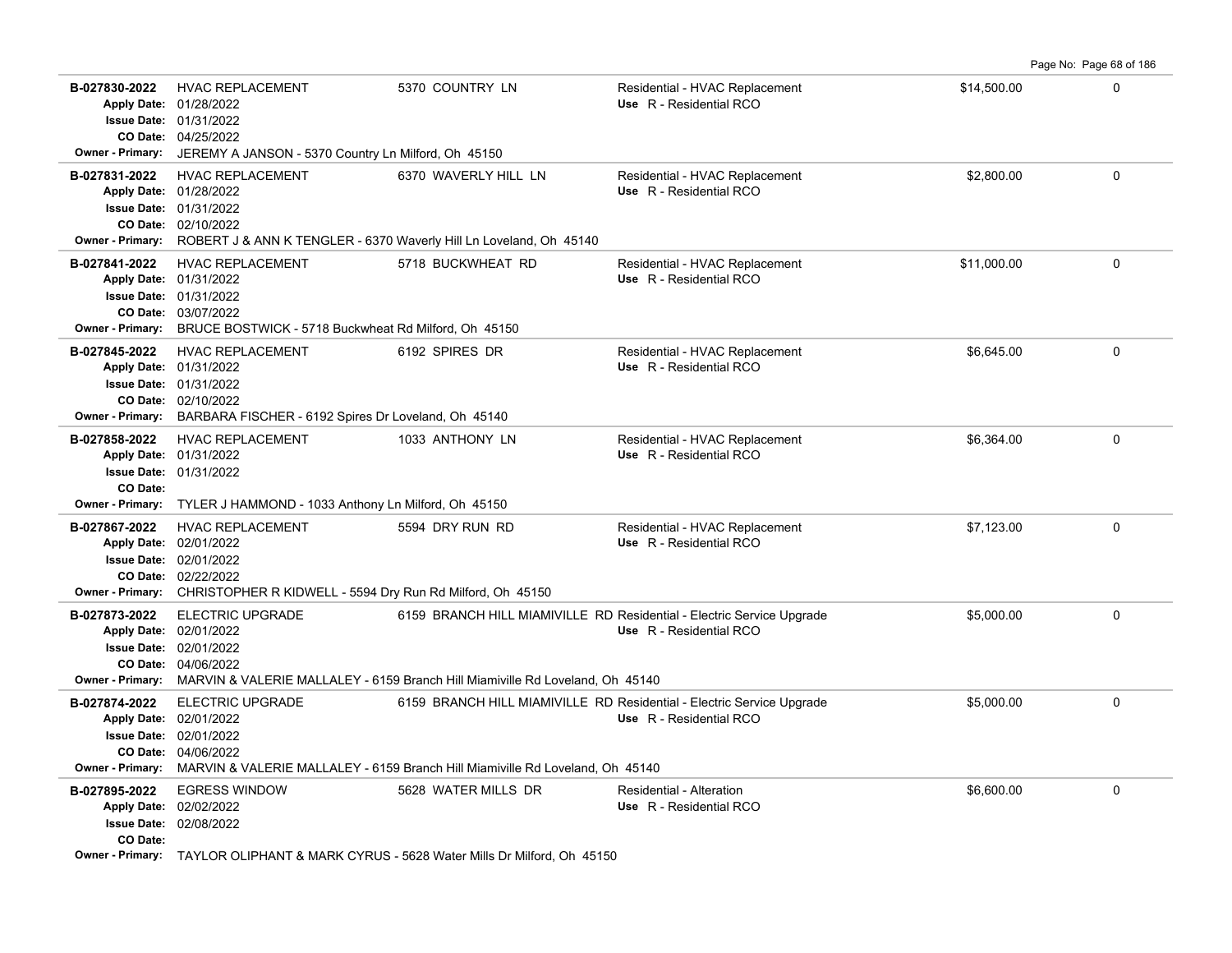**B-027897-2022** \$10,000.00 0 HVAC REPLACEMENT 6021 BUCKWHEAT RD Residential - HVAC Replacement 02/02/2022 **Issue Date:** Apply Date: 02/02/2022 **Apply Date: Use** R - Residential RCO **CO Date: Owner - Primary:** JANET PAULINE MARTIN - 6021 Buckwheat Rd Milford, Oh 45150 B-027906-2022 ROOF REPLACEMENT 6265 DEERHAVEN LN Residential - Roof Replacement \$15,892.13 0 02/04/2022 **Issue Date:** 02/04/2022 **Apply Date: Use** R - Residential RCO **CO Date: Owner - Primary:** ANTHONY FRITZ - 6265 Deerhaven Ln Loveland, Oh 45140 B-027907-2022 ROOF REPLACEMENT 807 MCCLELLAND RD Residential - Roof Replacement \$2,095.70 \$2,095.70 02/22/2022 **CO Date:** 02/04/2022 **Issue Date:** 02/04/2022 **Apply Date: Use** R - Residential RCO **Owner - Primary:** WILLIAM & SHELIA ATKINS - 807 Mcclelland Rd Milford, Oh 45150 B-027912-2022 HVAC REPLACEMENT 6325 SOUTH DEVONSHIRE Residential - HVAC Replacement \$7,142.00 \$7,142.00 02/17/2022 **CO Date:** 02/10/2022 **Issue Date:** Apply Date: 02/04/2022 **Apply Date: Use** R - Residential RCO **Owner - Primary:** JEFF R & JULIA G KLOOS - 6325 S Devonshire Dr Loveland, Oh 45140 **B-027913-2022** \$9,608.00 0 HUFF HVAC REPLACEMENT 6223 WATCHCREEK WY Commercial - MFAM HVAC Replacement 02/15/2022 **CO Date:** 02/07/2022 **Issue Date:** 02/04/2022 **Apply Date: Use** R - Residential RCO **Owner - Primary:** THOMAS & SUSAN HUFF - 6223 Watchcreek Wy, 104 Milford, Oh 45150 **B-027915-2022** \$20,552.00 0 HVAC REPLACEMENT 1058 WEBER RD Residential - HVAC Replacement 02/04/2022 **Issue Date:** Apply Date: 02/04/2022 **Apply Date: Use** R - Residential RCO **CO Date: Owner - Primary:** FREDERICK M & REBECCA L KUHLMANN - 1058 Weber Rd Loveland, Oh 45140 B-027924-2022 HVAC REPLACEMENT 6616 PAXTON GUINEA RD Residential - HVAC Replacement \$14,152.00 \$14,152.00 02/04/2022 **Issue Date:** Apply Date: 02/04/2022 **Apply Date: Use** R - Residential RCO **CO Date: Owner - Primary:** WILLIAM G SCHMIDT II - 6616 Paxton Guinea Rd Loveland, Oh 45140 B-027925-2022 HVAC REPLACEMENT 6569 KNOLLWOOD CR Residential - HVAC Replacement \$15,049.00 0 0 02/15/2022 **CO Date:** 02/04/2022 **Issue Date:** 02/04/2022 **Apply Date: Use** R - Residential RCO **Owner - Primary:** KEVIN A & AMY M HUGHES - 6569 E Knollwood Cir Loveland, Oh 45140 **B-027926-2022** HVAC REPLACEMENT 5700 MELODY LN Residential - HVAC Replacement \$14,021.00 \$14,021.00 02/18/2022 **CO Date:** 02/04/2022 **Issue Date:** Apply Date: 02/04/2022 **Apply Date: Use** R - Residential RCO

Page No: Page 69 of 186

**Owner - Primary:** W ROGER CLARY - 5700 Melody Ln Milford, Oh 45150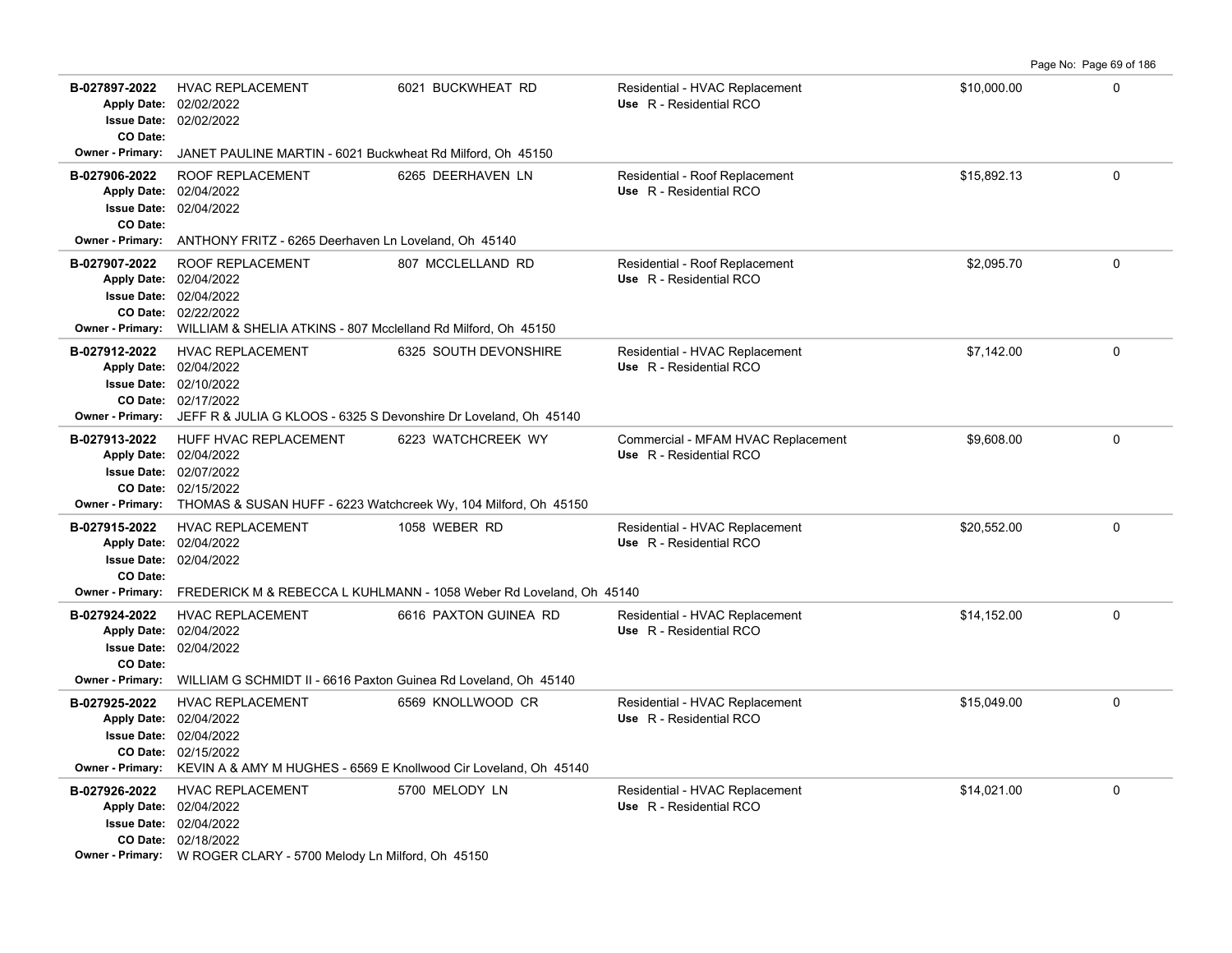**B-027930-2022** \$7,647.00 0 HVAC REPLACEMENT 609 SHADOWLAWN LN Residential - HVAC Replacement 02/10/2022 **Issue Date:** Apply Date: 02/04/2022 **Apply Date: Use** R - Residential RCO **CO Date: Owner - Primary:** ANDREW A & SARAH FRANCES HOLT - 609 Shadowlawn Ln Loveland, Oh 45140 **B-027931-2022** \$6,495.00 0 HVAC REPLACEMENT 5428 WILLOW RUN LN Residential - HVAC Replacement 02/10/2022 **Issue Date:** 02/04/2022 **Apply Date: Use** R - Residential RCO **CO Date: Owner - Primary:** CHRISTOPHER H & SYLVIA A DANIEL - 5428 Willow Run Dr Milford, Oh 45150 **B-027936-2022** \$44,942.00 1,300 BASEMENT FINISH 6280 EMERY CROSSING Residential - Alteration 05/11/2022 **CO Date:** 02/09/2022 **Issue Date:** 02/07/2022 **Apply Date: Use** R - Residential RCO **Owner - Primary:** COREY & RICHELLE WEILAND - 6280 Emery Crossing Loveland, Oh 45140 **B-027971-2022** \$15,000.00 288 DECK 6350 COPPERLEAF LN Residential - Addition 03/11/2022 **CO Date:** 02/22/2022 **Issue Date:** Apply Date: 02/09/2022 **Apply Date: Use** R - Residential RCO **Owner - Primary:** JAMES & GERRI VIDIC - 6350 Copperleaf Loveland, Oh 45140 **B-027972-2022** \$15,000.00 280 DECK 396 ROWAN HILLS LN Residential - Addition 03/30/2022 **CO Date:** 02/22/2022 **Issue Date:** 02/09/2022 **Apply Date: Use** R - Residential RCO **Owner - Primary:** JOHN & JOYCE IRWIN - 396 Rowan Hills Ln Loveland, Oh 45140 B-028010-2022 RYAN HOMES 6151 CENTURY FARM DR Residential - Single Family Residence \$411,210.00 6,566 02/16/2022 **Issue Date:** 02/10/2022 **Apply Date: Use** R - Residential RCO **CO Date: Owner - Primary:** NVR INC - 8622 Jacquemin Dr West Chester, Oh 45069 B-028013-2022 RYAN HOMES 1148 DIEKMEYER LN Residential - Single Family Residence \$253,529.00 4,671 02/11/2022 **Issue Date:** Apply Date: 02/10/2022 **Apply Date: Use** R - Residential RCO **CO Date: Owner - Primary:** NVR INC - 8622 Jacquemin Dr West Chester, Oh 45069 **B-028016-2022** \$327,008.00 6,585 RYAN HOMES 1142 DIEKMEYER LN Residential - Single Family Residence 02/11/2022 **Issue Date:** 02/10/2022 **Apply Date: Use** R - Residential RCO **CO Date: Owner - Primary:** NVR INC - 8622 Jacquemin Dr West Chester, Oh 45069 B-028017-2022 RYAN HOMES 1184 WOOD GATE WY Residential - Single Family Residence \$288,911.00 4,880 02/16/2022 **Issue Date:** 02/10/2022 **Apply Date: Use** R - Residential RCO **CO Date:**

Page No: Page 70 of 186

**Owner - Primary:** NVR INC - 8622 Jacquemin Dr West Chester, Oh 45069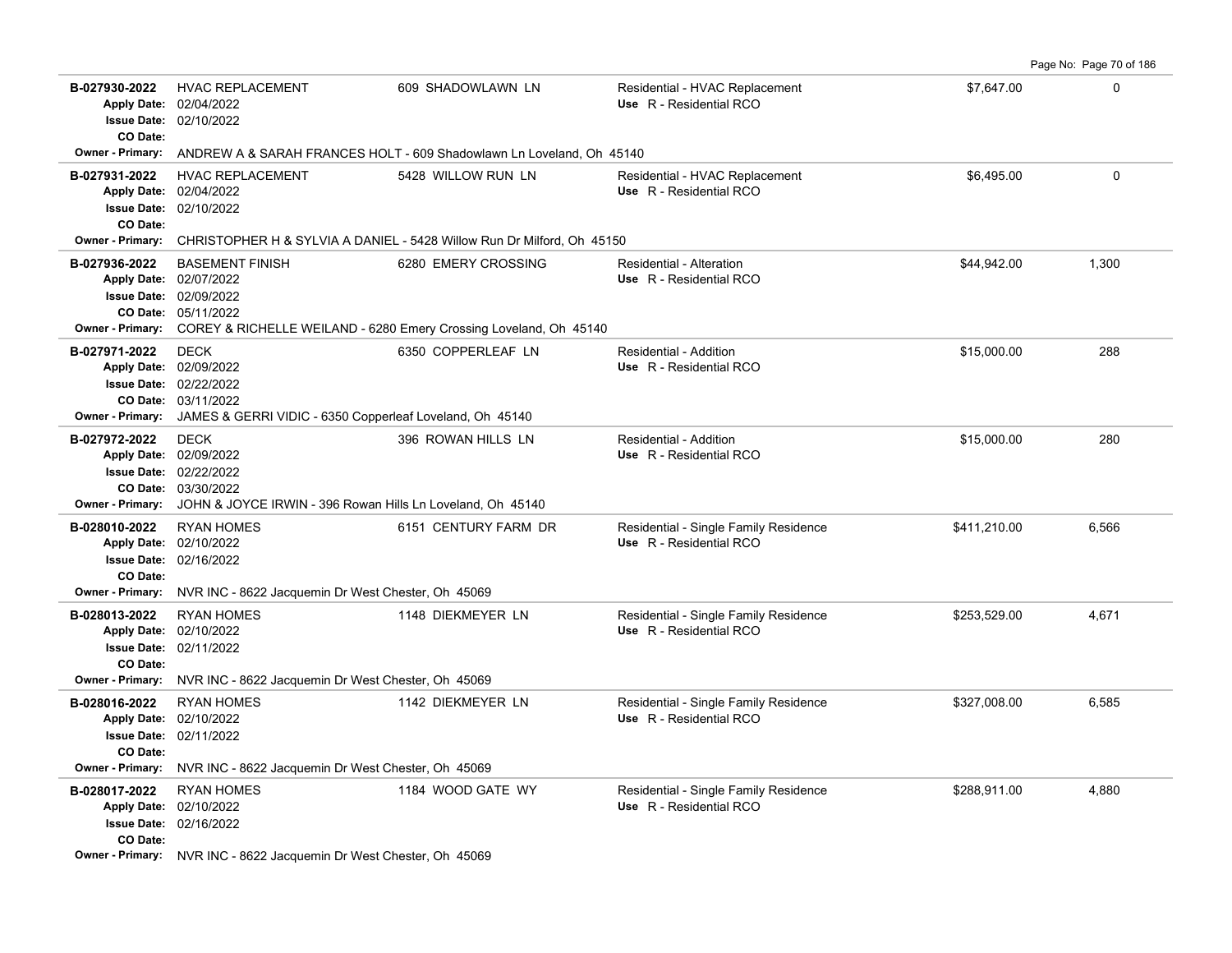| B-028034-2022<br><b>Apply Date:</b>                            | <b>ELECTRIC UPGRADE</b><br>02/10/2022<br><b>Issue Date: 02/10/2022</b><br>CO Date: 02/22/2022                                                           | 6129 DOE CT                                                                                       | Residential - Electric Service Upgrade<br>Use R - Residential RCO | \$2,000.00  | $\Omega$    |
|----------------------------------------------------------------|---------------------------------------------------------------------------------------------------------------------------------------------------------|---------------------------------------------------------------------------------------------------|-------------------------------------------------------------------|-------------|-------------|
|                                                                | Owner - Primary: PETER & KATHLEEN LOVELESS - 6129 Doe Ct Loveland, Oh 45140                                                                             |                                                                                                   |                                                                   |             |             |
| B-028036-2022<br>CO Date:<br><b>Owner - Primary:</b>           | <b>GENERATOR NG PP, ELEC</b><br>Apply Date: 02/10/2022<br><b>Issue Date: 02/10/2022</b><br>02/17/2022                                                   | 6415 BIRCH CREEK DR<br>LAWRENCE E & KATHERINE P MARSHALL - 6415 Birch Creek Dr Loveland, Oh 45140 | Residential - Alteration<br>Use R - Residential RCO               | \$8,000.00  | $\mathbf 0$ |
|                                                                |                                                                                                                                                         |                                                                                                   |                                                                   |             |             |
| B-028046-2022<br>CO Date:                                      | <b>SOLAR PANELS</b><br>Apply Date: 02/11/2022<br><b>Issue Date: 02/16/2022</b>                                                                          | 6143 CENTURY FARM DR                                                                              | <b>Residential - Solar Panels</b><br>Use R - Residential RCO      | \$60,376.00 | $\Omega$    |
| <b>Owner - Primary:</b>                                        | ERIC B & TINA M BAILEY - 6143 Century Farm Dr Loveland, Oh 45140                                                                                        |                                                                                                   |                                                                   |             |             |
| B-028047-2022<br><b>Apply Date:</b><br><b>Owner - Primary:</b> | <b>SOLAR PANELS</b><br>02/11/2022<br><b>Issue Date: 02/14/2022</b><br>CO Date: 05/10/2022<br>JAMES M & SUSAN M WOLF - 605 Doe Run Ct Loveland, Oh 45140 | 605 DOE RUN CT                                                                                    | Residential - Solar Panels<br>Use R - Residential RCO             | \$24,000.00 | $\Omega$    |
| B-028050-2022                                                  | <b>AWNING</b>                                                                                                                                           | 6459 BONNIE LN                                                                                    | Residential - Addition                                            | \$9,290.00  | $\mathbf 0$ |
| <b>Apply Date:</b>                                             | 02/11/2022                                                                                                                                              |                                                                                                   | Use R - Residential RCO                                           |             |             |
| <b>Issue Date:</b>                                             | 03/11/2022                                                                                                                                              |                                                                                                   |                                                                   |             |             |
| CO Date:                                                       |                                                                                                                                                         |                                                                                                   |                                                                   |             |             |
|                                                                | Owner - Primary: LARRY & PATRICIA A BROWN - 6459 Bonnie Ln Loveland, Oh 45140                                                                           |                                                                                                   |                                                                   |             |             |
| B-028103-2022                                                  | <b>HVAC REPLACEMENT</b>                                                                                                                                 | 6343 LAKE RIDGE CT                                                                                | Residential - HVAC Replacement                                    | \$10,000.00 | $\Omega$    |
|                                                                | Apply Date: 02/15/2022<br><b>Issue Date: 02/15/2022</b>                                                                                                 |                                                                                                   | Use R - Residential RCO                                           |             |             |
|                                                                | CO Date: 03/28/2022                                                                                                                                     |                                                                                                   |                                                                   |             |             |
| <b>Owner - Primary:</b>                                        |                                                                                                                                                         | MATTHEW T & SARA D JASPER - 6343 Lake Ridge Ct Loveland, Oh 45140                                 |                                                                   |             |             |
| B-028132-2022                                                  | <b>GAS LINE NG PP</b>                                                                                                                                   | 6524 CEDAR RIDGE DR                                                                               | Residential - Alteration                                          | \$200.00    | 0           |
|                                                                | Apply Date: 02/15/2022                                                                                                                                  |                                                                                                   | Use R - Residential RCO                                           |             |             |
| CO Date:                                                       | <b>Issue Date: 02/15/2022</b>                                                                                                                           |                                                                                                   |                                                                   |             |             |
|                                                                | Owner - Primary: ALAN W EBERHARDT - 6524 Cedar Ridge Dr Loveland, Oh 45140                                                                              |                                                                                                   |                                                                   |             |             |
| B-028137-2022                                                  | BARS & BELLS HVAC & NGPP                                                                                                                                | 1607 SR 131                                                                                       | Commercial - Alteration                                           | \$14,485.00 | $\mathbf 0$ |
|                                                                | Apply Date: 02/16/2022                                                                                                                                  |                                                                                                   | Use R - Residential RCO                                           |             |             |
|                                                                | <b>Issue Date: 02/16/2022</b>                                                                                                                           |                                                                                                   |                                                                   |             |             |
| CO Date:<br><b>Owner - Primary:</b>                            |                                                                                                                                                         | SARAH THORNTONBARS & BELLS FITNESS - 1473 State Route 131 Milford, Oh 45150                       |                                                                   |             |             |
|                                                                |                                                                                                                                                         |                                                                                                   |                                                                   |             |             |
| B-028175-2022                                                  | <b>HVAC REPLACEMENT</b><br>Apply Date: 02/17/2022                                                                                                       | 6054 COOK RD                                                                                      | Residential - HVAC Replacement<br>Use R - Residential RCO         | \$3,911.00  | $\mathbf 0$ |
|                                                                | <b>Issue Date: 02/17/2022</b>                                                                                                                           |                                                                                                   |                                                                   |             |             |
| CO Date:                                                       |                                                                                                                                                         |                                                                                                   |                                                                   |             |             |
|                                                                | Owner - Primary: LARRY A & PAULA BUSSARD - 6054 Cook Rd Milford, Oh 45150                                                                               |                                                                                                   |                                                                   |             |             |

Page No: Page 71 of 186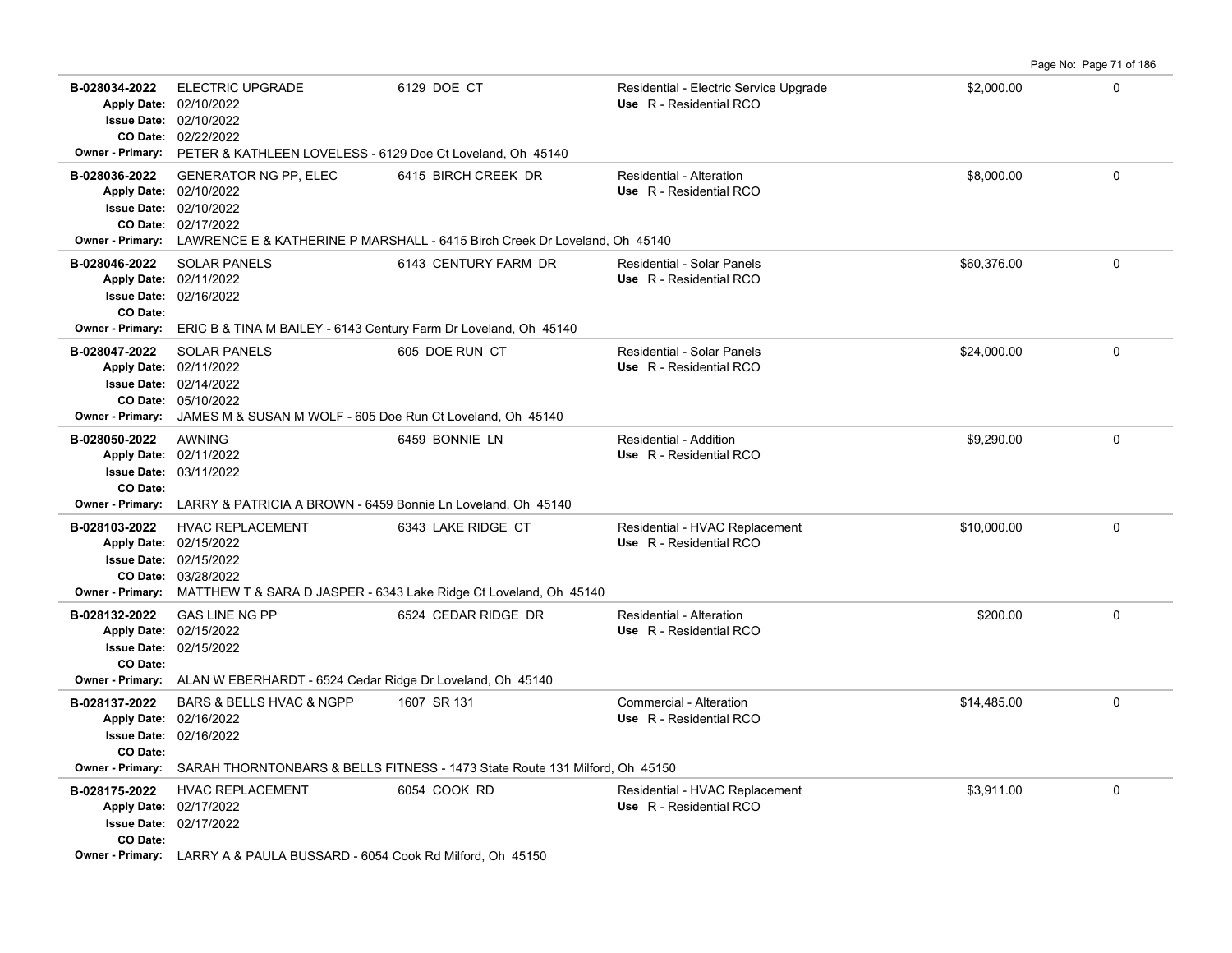Page No: Page 72 of 186

| B-028176-2022<br>CO Date:                             | POOL INGROUND<br>Apply Date: 02/17/2022<br><b>Issue Date: 02/17/2022</b>                                                                                                                      | 6381 BIRCH CREEK DR                                                                         | Residential - Alteration<br>Use R - Residential RCO          | \$50,000.00 | 0     |
|-------------------------------------------------------|-----------------------------------------------------------------------------------------------------------------------------------------------------------------------------------------------|---------------------------------------------------------------------------------------------|--------------------------------------------------------------|-------------|-------|
| Owner - Primary:                                      | TRACI TALBOTT PETER BRYANT - 6381 Birch Creek Dr Loveland, Oh 45140                                                                                                                           |                                                                                             |                                                              |             |       |
| B-028183-2022                                         | <b>DECK</b><br>Apply Date: 02/17/2022<br><b>Issue Date: 02/23/2022</b><br>CO Date: 03/15/2022<br>Owner - Primary: BARBARA MINER - 6126 Weber Oaks Dr Loveland, Oh 45140                       | 6126 WEBER OAKS DR                                                                          | Residential - Addition<br>Use R - Residential RCO            | \$3,000.00  | 64    |
| B-028191-2022<br>CO Date:                             | POOL INGROUND<br>Apply Date: 02/17/2022<br><b>Issue Date: 02/18/2022</b>                                                                                                                      | 5560 FALLING WOOD CT                                                                        | Residential - Alteration<br>Use R - Residential RCO          | \$75,000.00 | 0     |
| Owner - Primary:<br>B-028194-2022<br>Owner - Primary: | <b>HVAC REPLACEMENT</b><br>Apply Date: 02/17/2022<br>Issue Date: 02/17/2022<br>CO Date: 03/01/2022<br>RICHARD DENNISON - 5763 Mount Vernon Dr Milford, Oh 45150                               | TIMOTHY & MICHELLE JOHNSON - 5560 Falling Wood Ct Milford, Oh 45150<br>5763 MOUNT VERNON DR | Residential - HVAC Replacement<br>Use R - Residential RCO    | \$11,061.00 | 0     |
| B-028198-2022<br><b>Owner - Primary:</b>              | <b>HVAC REPLACEMENT</b><br>Apply Date: 02/17/2022<br><b>Issue Date: 02/17/2022</b><br>CO Date: 03/04/2022<br>JASON D & JULIE K DENLINGER - 1085 Hayward Cir Milford, Oh 45150                 | 1085 HAYWARD CR                                                                             | Residential - HVAC Replacement<br>Use R - Residential RCO    | \$3,729.00  | 0     |
| B-028207-2022                                         | <b>HVAC REPLACEMENT</b><br>Apply Date: 02/18/2022<br><b>Issue Date: 02/18/2022</b><br>CO Date: 03/04/2022<br>Owner - Primary: JOHNNY & LAURA STEWART - 1292 State Route 131 Milford, Oh 45150 | 1292 SR 131                                                                                 | Residential - HVAC Replacement<br>Use R - Residential RCO    | \$15,500.00 | 0     |
| B-028208-2022                                         | <b>HVAC REPLACEMENT</b><br>Apply Date: 02/18/2022<br><b>Issue Date: 02/18/2022</b><br>CO Date: 03/07/2022<br>Owner - Primary: KATHERINE E & ROB D RUDE - 1461 Vista Run Ct Milford, Oh 45150  | 1461 VISTA RUN CT                                                                           | Residential - HVAC Replacement<br>Use R - Residential RCO    | \$8,916.00  | 0     |
| B-028258-2022<br>CO Date:<br>Owner - Primary:         | BLDG, ELEC, MECH<br>Apply Date: 02/22/2022<br><b>Issue Date: 02/23/2022</b><br>LAURA HUNTING - 863 Carpenter Rd Loveland, Oh 45140                                                            | 865 CARPENTER RD                                                                            | Residential - Alteration<br>Use R - Residential RCO          | \$60,000.00 | 3,600 |
| B-028259-2022<br>CO Date:                             | POLE BARN<br>Apply Date: 02/22/2022<br>Issue Date: 03/10/2022<br><b>Owner - Primary:</b> MICHAEL J WINGERT - 6001 Grist Mill Ct Milford, Oh 45150                                             | 6001 GRIST MILL CT                                                                          | Residential - Accessory Structure<br>Use R - Residential RCO | \$15,000.00 | 900   |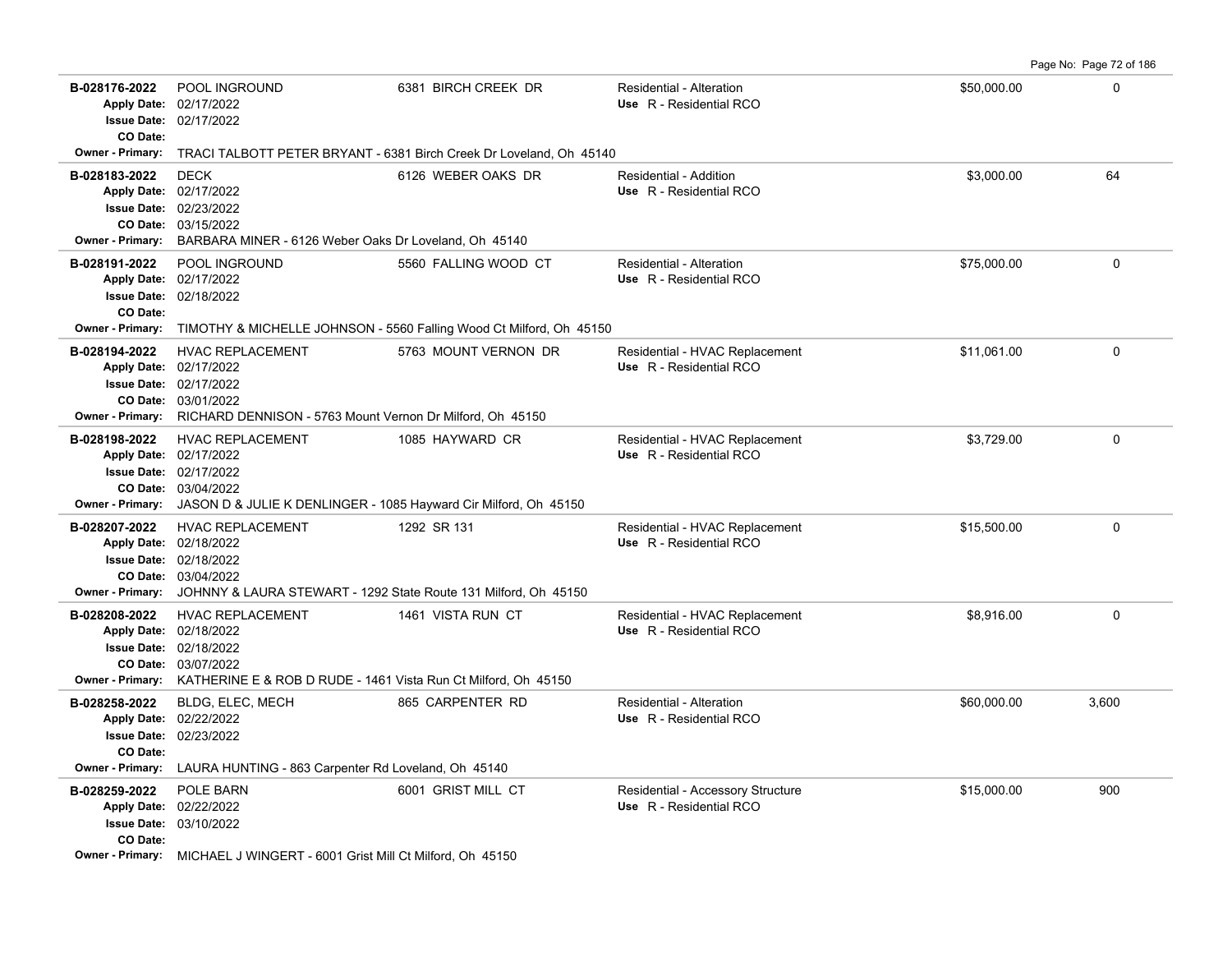Page No: Page 73 of 186

| B-028320-2022<br>CO Date:                | <b>GARAGE ATTACHED</b><br>Apply Date: 02/24/2022<br><b>Issue Date: 02/24/2022</b>                                                                                          | 5943 CREEK SIDE DR                                                      | <b>Residential - Addition</b><br>Use R - Residential RCO          | \$30,000.00  | 480      |
|------------------------------------------|----------------------------------------------------------------------------------------------------------------------------------------------------------------------------|-------------------------------------------------------------------------|-------------------------------------------------------------------|--------------|----------|
| Owner - Primary:                         | PATRICK & SHANNON MORGAN - 5943 Creekside Dr Milford, Oh 45150                                                                                                             |                                                                         |                                                                   |              |          |
| B-028352-2022<br>CO Date:                | <b>SEWER CHANGEOVER</b><br>Apply Date: 02/25/2022<br><b>Issue Date: 03/07/2022</b>                                                                                         | 516 LOVELAND MIAMIVILLE RD                                              | Residential - Alteration<br>Use R - Residential RCO               | \$1,750.00   | 0        |
| <b>Owner - Primary:</b>                  | NANCY H LITZLER - 604 Main St Milford, Oh 45150                                                                                                                            |                                                                         |                                                                   |              |          |
| B-028366-2022<br><b>Owner - Primary:</b> | <b>ELECTRIC REPAIR</b><br>Apply Date: 02/25/2022<br><b>Issue Date: 02/25/2022</b><br>CO Date: 03/10/2022<br>DAVID J & MARY J PETRUS - 5821 Jeb Stuart Dr Milford, Oh 45150 | 5821 JEB STUART DR                                                      | Residential - Electric Service Upgrade<br>Use R - Residential RCO | \$1,359.93   | 0        |
| B-028372-2022<br>CO Date:                | <b>DEMO</b><br>Apply Date: 02/25/2022<br><b>Issue Date: 03/01/2022</b>                                                                                                     | 970 PAXTON GUINEA RD                                                    | Residential - Alteration<br>Use R - Residential RCO               | \$10,500.00  | $\Omega$ |
| Owner - Primary:                         | EDWIN & LORI JACKSON - 980 Paxton Guinea Rd Loveland, Oh 45140                                                                                                             |                                                                         |                                                                   |              |          |
| B-028413-2022<br>CO Date:                | <b>WEISS SFR</b><br>Apply Date: 02/28/2022<br><b>Issue Date: 03/01/2022</b>                                                                                                | 5744 HILLTOP WY                                                         | Residential - Single Family Residence<br>Use R - Residential RCO  | \$240,000.00 | 3,708    |
| <b>Owner - Primary:</b>                  | DOUGLAS WEISS - 5744 Hilltop Way Milford, Oh 45150                                                                                                                         |                                                                         |                                                                   |              |          |
| B-028414-2022<br>CO Date:                | DECK & PORCH, B/M/E<br>Apply Date: 02/28/2022<br><b>Issue Date: 03/01/2022</b>                                                                                             | 6465 BRANCH HILL MIAMIVILLE RD Residential - Addition                   | Use R - Residential RCO                                           | \$8,000.00   | 488      |
| <b>Owner - Primary:</b>                  |                                                                                                                                                                            | DOUGLAS WHITTENBURG - 6465 Branch Hill Miamiville Rd Loveland, Oh 45140 |                                                                   |              |          |
| B-028416-2022<br>CO Date:                | <b>ZICKA HOMES</b><br>Apply Date: 02/28/2022<br><b>Issue Date: 03/02/2022</b>                                                                                              | 1259 RIDGEWOOD DR                                                       | Residential - Single Family Residence<br>Use R - Residential RCO  | \$700,000.00 | 5,958    |
| Owner - Primary:                         |                                                                                                                                                                            | DOUBLE EAGLE PROPERTIES LLC - 7861 E Kemper Rd Cincinnati, Oh 45249     |                                                                   |              |          |
| B-028428-2022<br>CO Date:                | <b>DECK</b><br>Apply Date: 02/28/2022<br><b>Issue Date: 03/07/2022</b>                                                                                                     | 566 MIAMI TRACE CT                                                      | <b>Residential - Addition</b><br>Use R - Residential RCO          | \$41,500.00  | 400      |
| <b>Owner - Primary:</b>                  |                                                                                                                                                                            | ZACHARY & BRITTNEY RANARD - 566 Miami Trace Ct Loveland, Oh 45140       |                                                                   |              |          |
| B-028443-2022                            | <b>GAS LINE NG PP</b><br>Apply Date: 03/01/2022<br><b>Issue Date: 03/01/2022</b><br>CO Date: 03/04/2022                                                                    | 1220 RONLEE DR                                                          | Residential - Alteration<br>Use R - Residential RCO               | \$500.00     | 0        |
|                                          | Owner - Primary: JAMES E NAYLOR - 1220 Ronlee Dr Milford, Oh 45150                                                                                                         |                                                                         |                                                                   |              |          |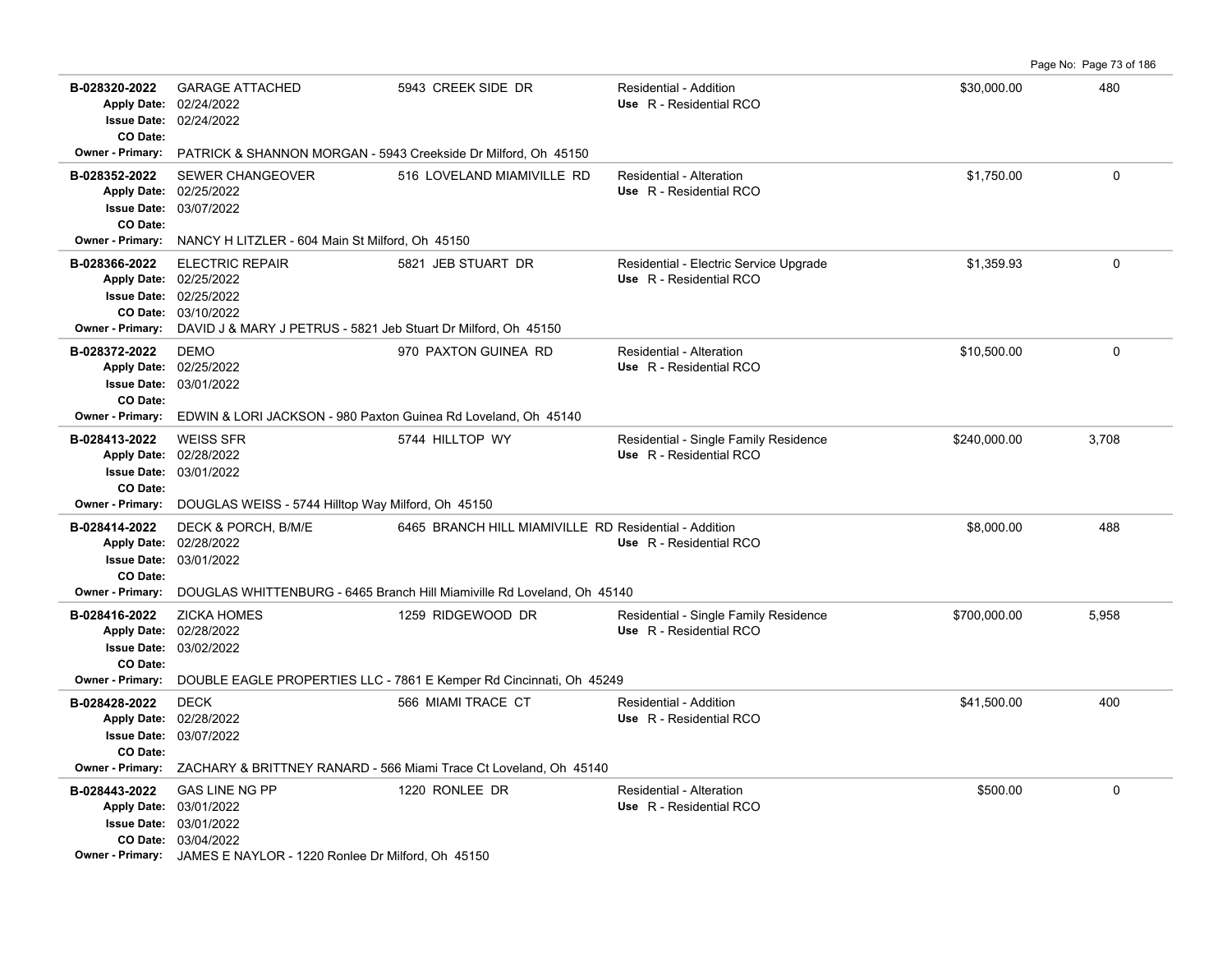Page No: Page 74 of 186

| B-028482-2022<br>CO Date:                            | <b>RYAN HOMES</b><br>Apply Date: 03/02/2022<br><b>Issue Date: 03/08/2022</b>                                                                                            | 1174 CLOVER FIELD DR | Residential - Single Family Residence<br>Use R - Residential RCO | \$264,099.00 | 4,686       |
|------------------------------------------------------|-------------------------------------------------------------------------------------------------------------------------------------------------------------------------|----------------------|------------------------------------------------------------------|--------------|-------------|
| Owner - Primary:                                     | NVR INC - 8622 Jacquemin Dr West Chester, Oh 45069                                                                                                                      |                      |                                                                  |              |             |
| B-028483-2022<br>CO Date:                            | <b>RYAN HOMES</b><br>Apply Date: 03/02/2022<br><b>Issue Date: 03/08/2022</b>                                                                                            | 1148 CLOVER FIELD DR | Residential - Single Family Residence<br>Use R - Residential RCO | \$280,860.00 | 4,800       |
| Owner - Primary:                                     | NVR INC - 8622 Jacquemin Dr West Chester, Oh 45069                                                                                                                      |                      |                                                                  |              |             |
| B-028494-2022<br>CO Date:                            | <b>KITCHEN</b><br>Apply Date: 03/02/2022<br><b>Issue Date: 03/03/2022</b>                                                                                               | 6513 ORISKANY DR     | Residential - Alteration<br>Use R - Residential RCO              | \$1,800.00   | 120         |
| <b>Owner - Primary:</b>                              | DEBORAH & JOE MARKIEWICZ - 6513 Oriskany Dr Loveland, Oh 45140                                                                                                          |                      |                                                                  |              |             |
| B-028504-2022<br><b>Owner - Primary:</b>             | <b>ELECTRIC</b><br>Apply Date: 03/02/2022<br><b>Issue Date: 03/02/2022</b><br>CO Date: 03/15/2022<br>MIKE THOMAS - 1247 Retswood Dr Loveland, Oh 45140                  | 1247 RETSWOOD DR     | Residential - Alteration<br>Use R - Residential RCO              | \$500.00     | 45          |
| B-028506-2022<br><b>Owner - Primary:</b>             | HVAC REPLACEMENT<br>Apply Date: 03/03/2022<br><b>Issue Date: 03/03/2022</b><br>CO Date: 03/16/2022<br>JAMES C & KATHY LUECKE - 674 Milford Hills Drive Milford Oh 45150 | 674 MILFORD HILLS DR | Residential - HVAC Replacement<br>Use R - Residential RCO        | \$2,000.00   | $\Omega$    |
| B-028517-2022<br>CO Date:<br><b>Owner - Primary:</b> | <b>BASEMENT FINISH</b><br>Apply Date: 03/03/2022<br><b>Issue Date: 03/11/2022</b><br>BRANDON & ALYSSA SINGLETON - 1163 Mcmills Dr Milford, Oh 45150                     | 1163 MCMILLS DR      | Residential - Alteration<br>Use R - Residential RCO              | \$35,000.00  | 920         |
| B-028518-2022<br><b>Owner - Primary:</b>             | <b>HVAC REPLACEMENT</b><br>Apply Date: 03/03/2022<br>Issue Date: 03/03/2022<br>CO Date: 03/31/2022<br>DANIEL L & JULIA E BATSCH - 826 Miamiridge Dr Loveland, Oh 45140  | 826 MIAMIRIDGE DR    | Residential - HVAC Replacement<br>Use R - Residential RCO        | \$5,112.00   | 0           |
| B-028529-2022<br>CO Date:<br><b>Owner - Primary:</b> | POLE BARN<br>Apply Date: 03/03/2022<br><b>Issue Date: 03/18/2022</b>                                                                                                    | 424 TARKINGTON LN    | Residential - Accessory Structure<br>Use R - Residential RCO     | \$23.859.00  | 1,200       |
| B-028574-2022                                        | MARK & MARTHA WOOD - 424 Tarkington Ln Loveland, Oh 45140<br><b>HVAC REPLACEMENT</b>                                                                                    | 1220 RONLEE DR       |                                                                  | \$8,500.00   | $\mathbf 0$ |
|                                                      | Apply Date: 03/04/2022<br><b>Issue Date: 03/04/2022</b><br>CO Date: 03/16/2022<br>Owner - Primary: JAMES E NAYLOR - 1220 Ronlee Dr Milford, Oh 45150                    |                      | Residential - HVAC Replacement<br>Use R - Residential RCO        |              |             |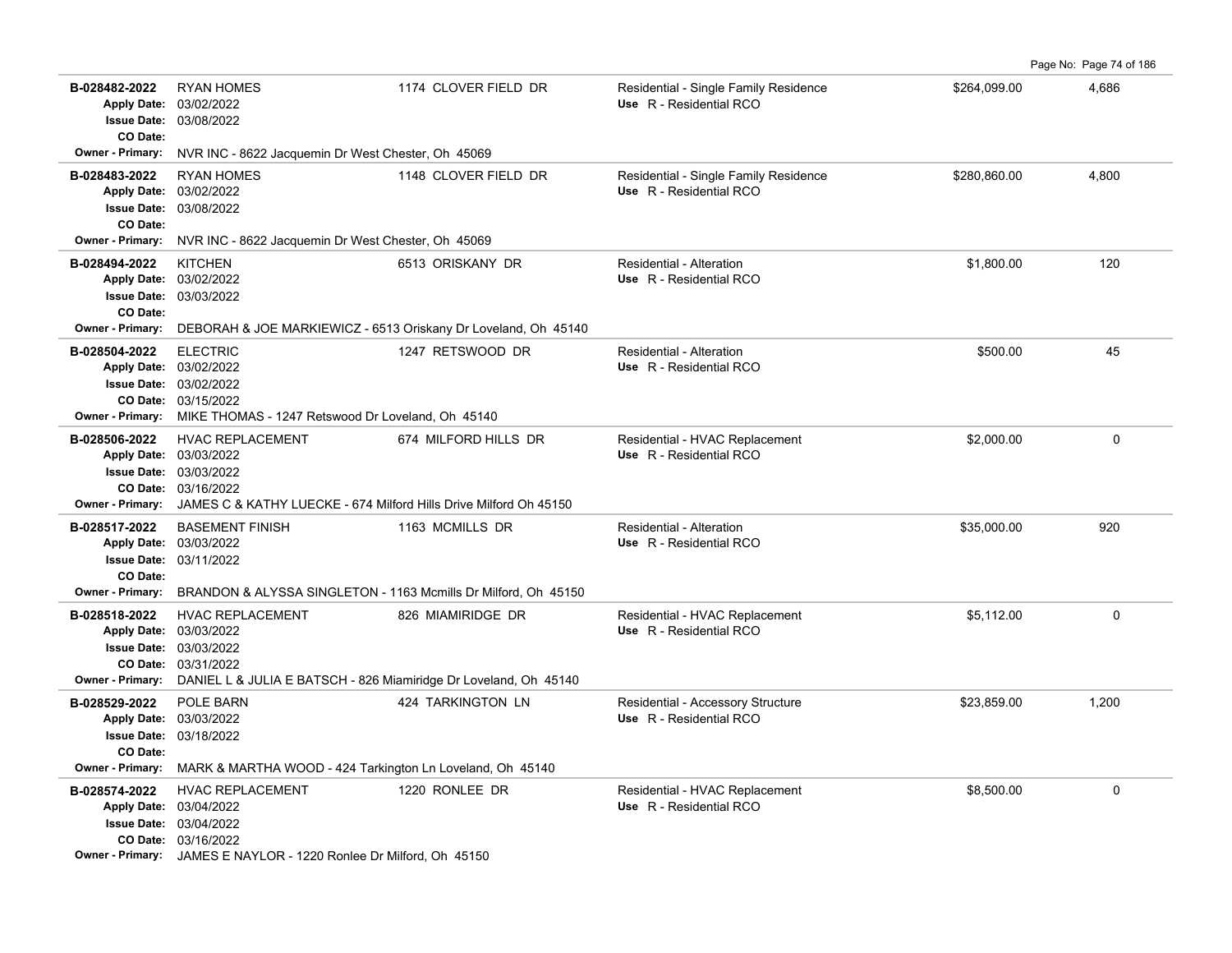**B-028575-2022** \$11,600.00 0 HVAC REPLACEMENT 6395 WAVERLY HILL LN Residential - HVAC Replacement 03/24/2022 **CO Date:** 03/04/2022 **Issue Date:** Apply Date: 03/04/2022 **Apply Date: Use** R - Residential RCO **Owner - Primary:** KRYSTIN & IAN JANSEN - 6395 Waverly Hill Ln Loveland, Oh 45140 **B-028580-2022** \$20,000.00 378 ROOF PATIO 1778 COTTONTAIL DR Residential - Addition 03/07/2022 **Issue Date:** 03/04/2022 **Apply Date: Use** R - Residential RCO **CO Date: Owner - Primary:** ROBERT & ELIZABETH ST MARTIN - 1778 Cottontail Dr Milford, Oh 45150 **B-028598-2022** \$20,000.00 0 SOLAR PANELS BATTERIES (2) 6325 ARROWPOINT DR Residential - Alteration 03/04/2022 **Issue Date:** 03/04/2022 **Apply Date: Use** R - Residential RCO **CO Date: Owner - Primary:** JAMES F DRENNAN - 6325 Arrowpoint Dr Loveland, Oh 45140 B-028605-2022 HVAC REPLACEMENT 598 THREE CHIMNEYS LN Residential - HVAC Replacement \$12,871.00 \$12,871.00 03/23/2022 **CO Date:** 03/08/2022 **Issue Date:** Apply Date: 03/07/2022 **Apply Date: Use** R - Residential RCO **Owner - Primary:** ANDREW & JENNIFER CULBRETH - 598 Three Chimneys Ln Loveland, Oh 45140 **B-028622-2022** ELECTRIC REPAIR 5643 HARVEST RIDGE DR Residential - Electric Service Upgrade \$4,700.00 \$4,700.00 03/11/2022 **CO Date:** 03/07/2022 **Issue Date:** 03/07/2022 **Apply Date: Use** R - Residential RCO **Owner - Primary:** JENNIFER COLLINS - 1703 Leven Ln Milford, Oh 45150 B-028639-2022 ROOF REPLACEMENT 6249 DEERHAVEN LN Residential - Roof Replacement \$14,792.26 \$14,792.26 03/08/2022 **Issue Date:** Apply Date: 03/08/2022 **Apply Date: Use** R - Residential RCO **CO Date: Owner - Primary:** ROBERT HOWARD & DEBORAH JEAN OBRYAN - 6249 Deerhaven Ln Loveland, Oh 45140 **B-028640-2022** \$3,050.00 0 GENERATOR ELEC, NG PP 6109 GENEVA CT Residential - Alteration 04/12/2022 **CO Date:** 03/17/2022 **Issue Date:** Apply Date: 03/08/2022 **Apply Date: Use** R - Residential RCO **Owner - Primary:** STEPHEN & LORNA TILLEY - 6109 Geneva Ct Milford, Oh 45150 B-028641-2022 ROOF REPLACEMENT 1090 HAYWARD CR Residential - Roof Replacement \$19,582.00 \$19,582.00 05/20/2022 **CO Date:** 03/08/2022 **Issue Date:** 03/08/2022 **Apply Date: Use** R - Residential RCO **Owner - Primary:** ANTHONY W & NICOLE A HAYES - 1090 Hayward Cir Milford, Oh 45150 **B-028645-2022** \$3,000.00 140 DECK 1157 WOOD GATE WY Residential - Addition 04/14/2022 **CO Date:** 03/11/2022 **Issue Date:** Apply Date: 03/08/2022 **Apply Date: Use** R - Residential RCO **Owner - Primary:** TAYLOR DEARBAUGH & TRENT HOFFMAN - 1157 Woodgate Way Loveland, Oh 45140

Page No: Page 75 of 186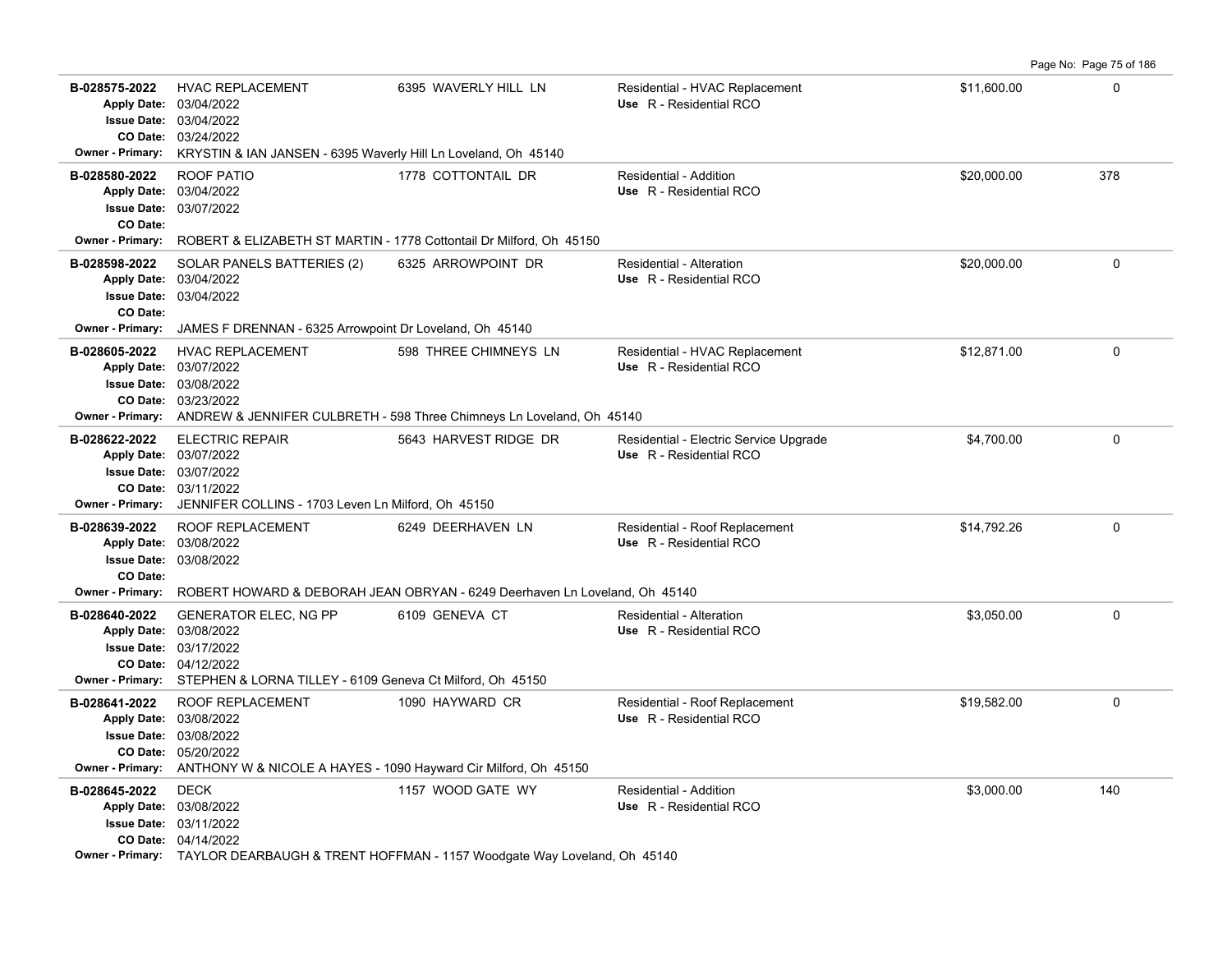B-028652-2022 HVAC REPLACEMENT 6248 HOLLOW WOOD CR Residential - HVAC Replacement \$18,099.00 \$18,099.00 03/08/2022 Apply Date: 03/08/2022 **Apply Date: Use** R - Residential RCO **Issue Date: CO Date: Owner - Primary:** MATTHEW S & SHANNON M BAUER - 6248 Hollow Wood Ct Loveland, Oh 45140 **B-028654-2022** \$34,972.00 780 BASEMENT FINISH 1642 SQUIRES WOOD CT Residential - Alteration 04/11/2022 **Issue Date:** 03/08/2022 **Apply Date: Use** R - Residential RCO **CO Date: Owner - Primary:** KARL J & SHANNON S TREIER - 1642 Squires Wood Ct Milford, Oh 45150 **B-028666-2022** POOL INGROUND 5664 MISS ROYAL PASS DR Residential - Alteration \$51,744.00 \$51,744.00 03/08/2022 **Issue Date:** 03/08/2022 **Apply Date: Use** R - Residential RCO **CO Date: Owner - Primary:** ROBERT D & KELLY M KAISER - 5664 Miss Royal Dr Loveland, Oh 45140 **B-028682-2022** \$500.00 400 KITCHEN 6346 PAWNEE RIDGE DR Residential - Alteration 03/21/2022 **Issue Date:** Apply Date: 03/09/2022 **Apply Date: Use** R - Residential RCO **CO Date: Owner - Primary:** GEOFFREY & ANNA SMITS - 6346 Pawnee Rdg Loveland, Oh 45140 **B-028683-2022** \$20,000.00 247 BLDG, ELEC 818 BRAMBLEWOOD DR Residential - Alteration 05/16/2022 **CO Date:** 03/11/2022 **Issue Date:** Apply Date: 03/09/2022 **Apply Date: Use** R - Residential RCO **Owner - Primary:** KEITH & JANE STOCK - 818 Bramblewood Dr Loveland, Oh 45140 **B-028701-2022** \$4,000.00 240 BLDG, ELEC, MECH 447 LOVELAND MIAMIVILLE RD Residential - Alteration 04/13/2022 **CO Date:** 03/11/2022 **Issue Date:** Apply Date: 03/09/2022 **Apply Date: Use** R - Residential RCO **Owner - Primary:** MARK & ANGELA MILLER - 447 Loveland Miamiville Rd Loveland, Oh 45140 **B-028742-2022** SOLAR PANELS 5651 MISS ROYAL PASS DR Residential - Solar Panels \$10,465.52 \$10,465.52 04/04/2022 **CO Date:** 03/29/2022 **Issue Date:** Apply Date: 03/10/2022 **Apply Date: Use** R - Residential RCO **Owner - Primary:** MARK T SOBERANO - 5651 Miss Royal Dr Loveland, Oh 45140 **B-028752-2022** \$13,400.00 256 AWNING 1290 OLD DOMINION DR Residential - Addition 03/11/2022 **Issue Date:** Apply Date: 03/10/2022 **Apply Date: Use** R - Residential RCO **CO Date: Owner - Primary:** CHARLES & STEPHANIE RUSSELL - 1290 Old Dominion Rd Milford, Oh 45150 **B-028759-2022** \$72,774.00 0 SOLAR PANELS 5538 KAY DR Residential - Solar Panels 04/21/2022 **CO Date:** 03/11/2022 **Issue Date:** 03/10/2022 **Apply Date: Use** R - Residential RCO

Page No: Page 76 of 186

**Owner - Primary:** GREGORY M & DIANA P NORVELL - 5538 Kay Dr Milford, Oh 45150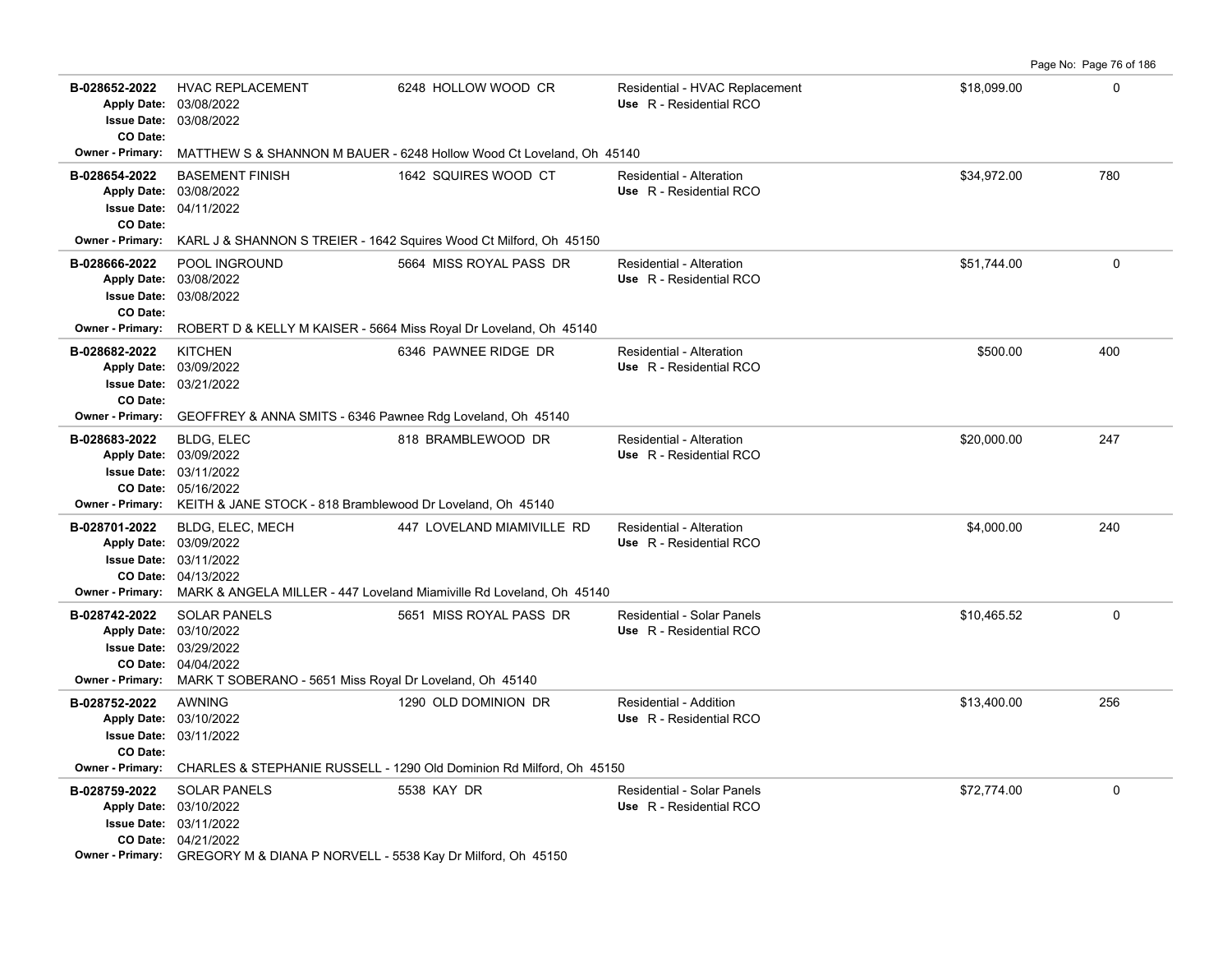Page No: Page 77 of 186

| B-028763-2022<br>CO Date:                            | <b>HVAC REPLACEMENT</b><br>Apply Date: 03/10/2022<br><b>Issue Date: 03/10/2022</b>                                                                                        | 1103 SOPHIA DR                                                                         | Residential - HVAC Replacement<br>Use R - Residential RCO        | \$14,000.00  | 0        |
|------------------------------------------------------|---------------------------------------------------------------------------------------------------------------------------------------------------------------------------|----------------------------------------------------------------------------------------|------------------------------------------------------------------|--------------|----------|
|                                                      |                                                                                                                                                                           | Owner - Primary: CARY S & KIMBERLY D PARNES - 1103 Sophia Dr Milford, Oh 45150-8031    |                                                                  |              |          |
| B-028769-2022<br>CO Date:                            | <b>ZICKA HOMES</b><br>Apply Date: 03/10/2022<br><b>Issue Date: 03/11/2022</b>                                                                                             | 626 SILVERLEAF LN                                                                      | Residential - Single Family Residence<br>Use R - Residential RCO | \$800,000.00 | 7,260    |
| <b>Owner - Primary:</b>                              |                                                                                                                                                                           | WILLOWS BEND DEVELOPMENT LLC - 7861 East Kemper Rd Cincinnati, Oh 45249                |                                                                  |              |          |
| B-028775-2022<br><b>Owner - Primary:</b>             | <b>DECK</b><br>Apply Date: 03/10/2022<br><b>Issue Date: 03/11/2022</b><br>CO Date: 05/26/2022<br>JUDITH S COTE - 797 Long Leaf Dr Milford, Oh 45150                       | 797 LONGLEAF DR                                                                        | Residential - Addition<br>Use R - Residential RCO                | \$28,000.00  | 238      |
| B-028927-2022<br>Owner - Primary:                    | <b>HVAC REPLACEMENT</b><br>Apply Date: 03/14/2022<br><b>Issue Date: 03/14/2022</b><br>CO Date: 04/07/2022<br>RANDY S & DONNA L WELCH - 6196 Redhawk Ct Loveland, Oh 45140 | 6196 REDHAWK CT                                                                        | Residential - HVAC Replacement<br>Use R - Residential RCO        | \$8,000.00   | $\Omega$ |
| B-028934-2022<br>CO Date:<br><b>Owner - Primary:</b> | <b>SUNROOM</b><br>Apply Date: 03/14/2022<br><b>Issue Date: 03/16/2022</b><br>JASON & JAIME BLAIR - 985 Caribou Run Ln Milford, Oh 45150                                   | 985 CARIBOU RUN LN                                                                     | Residential - Addition<br>Use R - Residential RCO                | \$47,000.00  | 752      |
| B-028953-2022<br>CO Date:                            | <b>DECK</b><br>Apply Date: 03/14/2022<br><b>Issue Date: 03/18/2022</b>                                                                                                    | 1051 DAVID CT                                                                          | Residential - Addition<br>Use R - Residential RCO                | \$15,000.00  | 1,000    |
| <b>Owner - Primary:</b>                              | BIXIAN LIU - 1051 David Ct Milford, Oh 45150                                                                                                                              |                                                                                        |                                                                  |              |          |
| B-028956-2022<br>Owner - Primary:                    | <b>DECK</b><br>Apply Date: 03/15/2022<br><b>Issue Date: 03/21/2022</b><br>CO Date: 05/17/2022                                                                             | 866 MIAMIRIDGE DR<br>MICHAEL & SAMANTHA GERLACH - 866 Miamiridge Dr Loveland, Oh 45140 | Residential - Addition<br>Use R - Residential RCO                | \$20,000.00  | 500      |
| B-028963-2022<br>CO Date:                            | <b>GARAGE ATTACHED ADD</b><br>Apply Date: 03/15/2022<br><b>Issue Date: 03/17/2022</b>                                                                                     | 6126 GENEVA CT                                                                         | Residential - Addition<br>Use R - Residential RCO                | \$30,000.00  | 125      |
| <b>Owner - Primary:</b>                              |                                                                                                                                                                           | RONALD L JR & DONNA K WALLACE - 6126 Geneva Ct Milford, Oh 45150                       |                                                                  |              |          |
| B-029019-2022<br>CO Date:                            | <b>BEASLEY CONSTRUCTION</b><br>Apply Date: 03/16/2022<br><b>Issue Date: 03/17/2022</b>                                                                                    | 5850 IRISH DUDE DR                                                                     | Residential - Single Family Residence<br>Use R - Residential RCO | \$625,000.00 | 7,011    |
| <b>Owner - Primary:</b>                              |                                                                                                                                                                           | ROBERT & MARYANNE WEEKS TRUSTEE - 5850 Irish Dude Dr Loveland, Oh 45140                |                                                                  |              |          |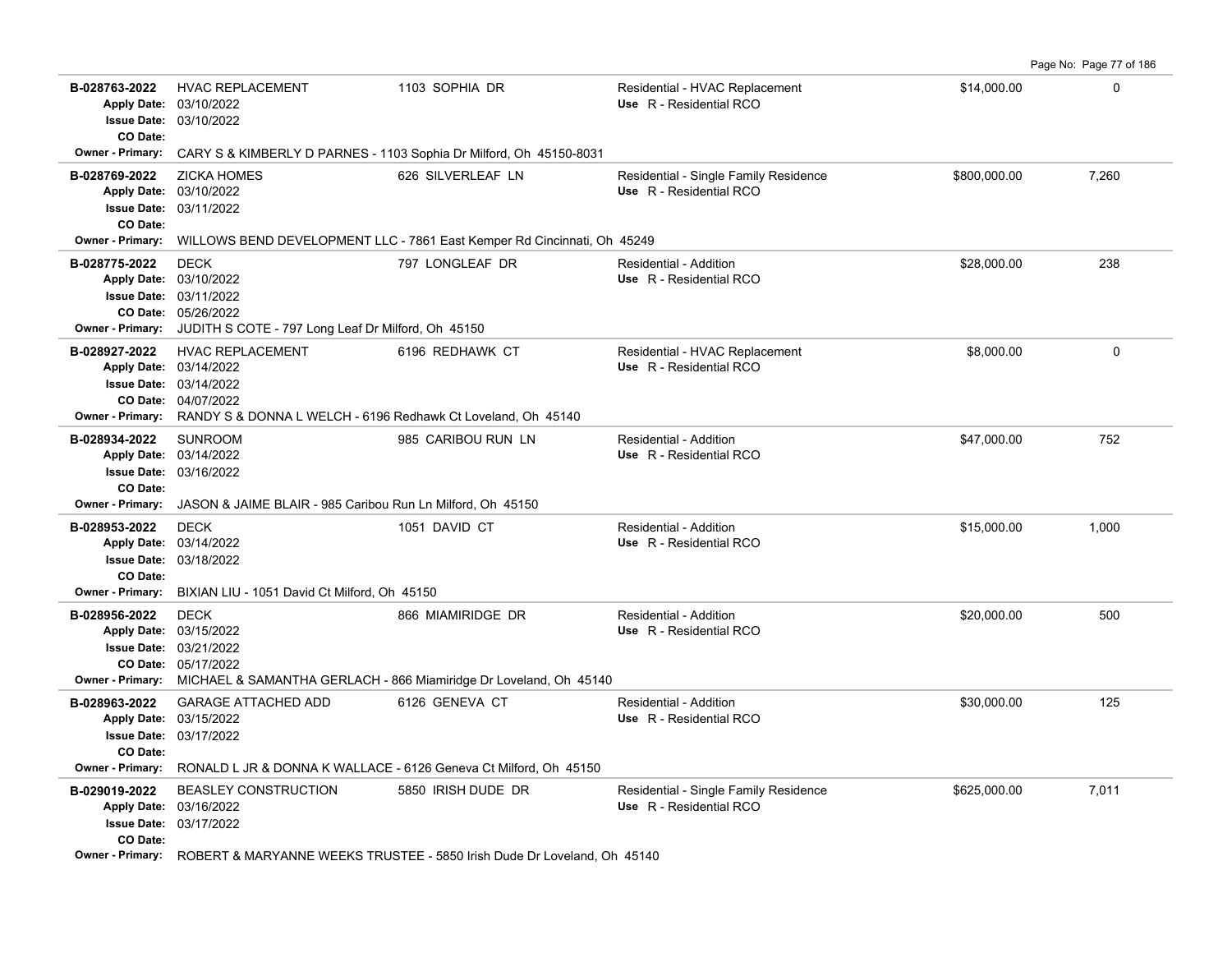|                                               |                                                                                                          |                                                                                                             |                                                                   |              | Page No: Page 78 of 186 |
|-----------------------------------------------|----------------------------------------------------------------------------------------------------------|-------------------------------------------------------------------------------------------------------------|-------------------------------------------------------------------|--------------|-------------------------|
| B-029028-2022                                 | <b>ELECTRIC REPAIR</b><br>Apply Date: 03/17/2022<br>Issue Date: 03/17/2022<br>CO Date: 03/22/2022        | 5811 MILDRED LN<br>Owner - Primary: BRADLEY C & CLAIRE SOWELL BALLINGER - 5811 Mildred Ln Milford, Oh 45150 | Residential - Electric Service Upgrade<br>Use R - Residential RCO | \$100.00     | $\Omega$                |
| B-029033-2022<br>CO Date:                     | <b>HVAC REPLACEMENT</b><br>Apply Date: 03/17/2022<br><b>Issue Date: 03/17/2022</b>                       | 1256 ROSETREE DR                                                                                            | Residential - HVAC Replacement<br>Use R - Residential RCO         | \$1.016.00   | $\Omega$                |
|                                               | Owner - Primary: YIGIT & CAITLIN L YILMAZER - 1256 Rosetree Dr Milford, Oh 45150                         |                                                                                                             |                                                                   |              |                         |
| B-029084-2022<br>CO Date:<br>Owner - Primary: | POOL INGROUND<br>Apply Date: 03/18/2022<br><b>Issue Date: 03/18/2022</b>                                 | 1252 RIDGEWOOD DR<br>JULIO & JULIANNE DOMINGUEZ - 1252 Ridgewood Dr Loveland, Oh 45140                      | Residential - Alteration<br>Use R - Residential RCO               | \$60,000.00  | 0                       |
| B-029099-2022<br>CO Date:                     | ROOF REPLACEMENT<br>Apply Date: 03/18/2022<br><b>Issue Date: 03/18/2022</b>                              | 5365 COUNTRY LN                                                                                             | Residential - Roof Replacement<br>Use R - Residential RCO         | \$7,000.00   | 0                       |
|                                               |                                                                                                          | Owner - Primary: HAROLD E & JEANNETTE E HITEMAN - 5365 Country Ln Milford, Oh 45150                         |                                                                   |              |                         |
| B-029101-2022<br>CO Date:                     | <b>DECK</b><br>Apply Date: 03/18/2022<br><b>Issue Date: 03/21/2022</b>                                   | 6255 EMERY CROSSING                                                                                         | <b>Residential - Addition</b><br>Use R - Residential RCO          | \$11.000.00  | 258                     |
|                                               |                                                                                                          | <b>Owner - Primary:</b> JOHNANTHAN & KASEY HOERST - 6255 Emery Crossing Loveland, Oh 45140                  |                                                                   |              |                         |
| B-029103-2022<br>CO Date:                     | 2ND FLR, GRG ATT, PRCH, ROOF<br>Apply Date: 03/18/2022<br><b>Issue Date: 03/21/2022</b>                  | 6562 BRANCH HILL GUINEA RD                                                                                  | Residential - Addition<br>Use R - Residential RCO                 | \$150,000.00 | 3,665                   |
|                                               | <b>Owner - Primary:</b> RICHARD BROWN - 118 Mission Ct Loveland, Oh 45140                                |                                                                                                             |                                                                   |              |                         |
| B-029116-2022<br>CO Date:                     | DECK W/ROOF, FP, NG PP<br>Apply Date: 03/21/2022<br>Issue Date: 03/28/2022                               | 1410 CHELTENHAM DR                                                                                          | Residential - Addition<br>Use R - Residential RCO                 | \$50,000.00  | 340                     |
|                                               |                                                                                                          | Owner - Primary: CHRISTOPHER L & LINDSAY R GERDING - 1410 Cheltenham Dr Loveland, Oh 45140                  |                                                                   |              |                         |
| B-029141-2022<br>Owner - Primary:             | <b>ELECTRIC REPAIR</b><br>Apply Date: 03/21/2022<br><b>Issue Date: 03/21/2022</b><br>CO Date: 03/25/2022 | 5609 WATER MILLS DR<br>HENRY N & DANA GRUBER - 5609 Water Mills Dr Milford, Oh 45150-2770                   | Residential - Electric Service Upgrade<br>Use R - Residential RCO | \$1,850.00   | 0                       |
| B-029143-2022                                 | ROOF REPLACEMENT<br>Apply Date: 03/22/2022<br>Issue Date: 03/22/2022<br>CO Date: 05/19/2022              | 1642 SQUIRES WOOD CT<br>Owner - Primary: KARL J & SHANNON S TREIER - 1642 Squires Wood Ct Milford, Oh 45150 | Residential - Roof Replacement<br>Use R - Residential RCO         | \$9,496.25   | $\mathbf 0$             |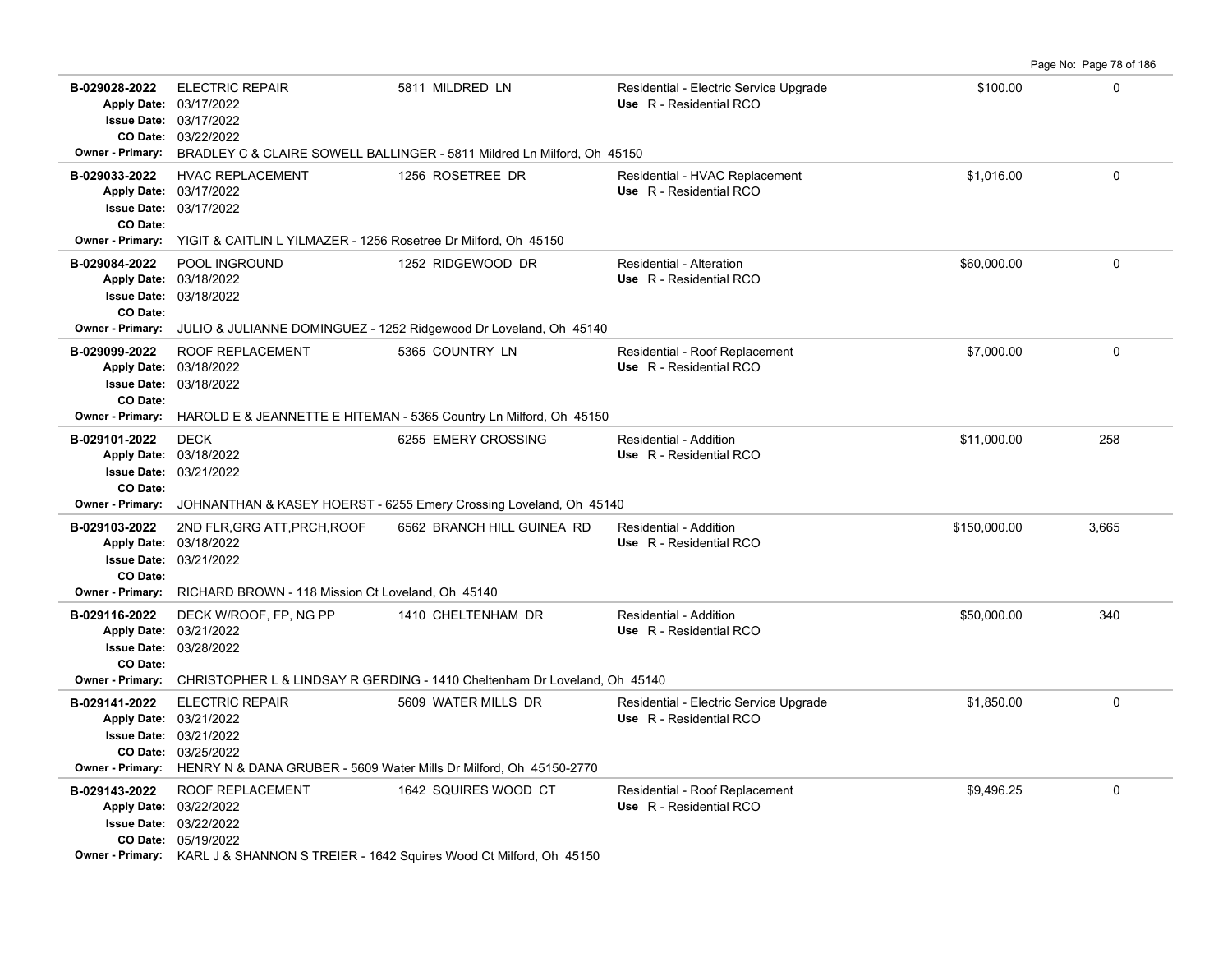**B-029145-2022** ROOF REPLACEMENT 5607 WATER MILLS DR Residential - Roof Replacement \$10,147.00 \$10,147.00 05/19/2022 **CO Date:** 03/22/2022 **Issue Date:** Apply Date: 03/22/2022 **Apply Date: Use** R - Residential RCO **Owner - Primary:** COLEN & DIANE RHOADES - 5607 Water Mills Dr Milford, Oh 45150 **B-029154-2022** \$22,000.00 1,000 BASEMENT FINISH 465 CARSON WY Residential - Alteration 03/23/2022 **Issue Date:** 03/22/2022 **Apply Date: Use** R - Residential RCO **CO Date: Owner - Primary:** STEVE & MELISSA CHANEY - 465 Carson Way Loveland, Oh 45140 **B-029159-2022** HVAC REPLACEMENT 662 HOBBY HORSE LN Residential - HVAC Replacement \$4,450.00 \$4,450.00 03/31/2022 **CO Date:** 03/24/2022 **Issue Date:** 03/22/2022 **Apply Date: Use** R - Residential RCO **Owner - Primary:** SONDRA TRUSTEE KATKIN - 662 Hobby Horse Ln Milford, Oh 45150 **B-029177-2022** \$48,000.00 0 SOLAR PANELS 505 BLACKHAWK TL Residential - Solar Panels 03/29/2022 **Issue Date:** Apply Date: 03/22/2022 **Apply Date: Use** R - Residential RCO **CO Date: Owner - Primary:** MICHAEL D & J P THOMPSON - 505 Blackhawk Trl Loveland, Oh 45140 **B-029190-2022** HVAC REPLACEMENT 6326 MACON CT Residential - HVAC Replacement \$8,860.00 \$8,860.00 04/01/2022 **CO Date:** 03/23/2022 **Issue Date:** Apply Date: 03/22/2022 **Apply Date: Use** R - Residential RCO **Owner - Primary:** KRISTIN & DAVID JOHNSTONE - 6326 Macon Ct Loveland, Oh 45140 B-029222-2022 POLE BARN 6691 LOVELAND MIAMIVILLE RD Residential - Accessory Structure \$53,000.00 1,200 04/19/2022 **Issue Date:** Apply Date: 03/23/2022 **Apply Date: Use** R - Residential RCO **CO Date: Owner - Primary:** STEVEN & JANICE DORGAN - 6691 Loveland Miamiville Rd Loveland, Oh 45140 **B-029231-2022** \$12,830.00 0 HVAC REPLACEMENT 1218 NEALE LN Residential - HVAC Replacement 03/24/2022 **Issue Date:** Apply Date: 03/24/2022 **Apply Date: Use** R - Residential RCO **CO Date: Owner - Primary:** JARED WILLIAMS & NATALIE WILDFONG - 1218 Neale Rd Loveland, Oh 45140 **B-029233-2022** ROOF REPLACEMENT 5275 DEER PA Residential - Roof Replacement \$49,960.00 0 0 03/24/2022 **Issue Date:** 03/24/2022 **Apply Date: Use** R - Residential RCO **CO Date: Owner - Primary:** STEVEN & JEWEL FLETCHER - 5275 Deer Path Milford, Oh 45150 **B-029238-2022** GAS LINE NG PP 987 VALLEY VIEW DR Residential - Alteration \$2,000.00 0 03/29/2022 **CO Date:** 03/24/2022 **Issue Date:** Apply Date: 03/24/2022 GAS LINE NG PP 987 VALLEY VIEW DR Residential - Alteration **Apply Date: Use** R - Residential RCO

Page No: Page 79 of 186

**Owner - Primary:** JAMES DASHLEY & CHELSEA BIGGERSTAFF - 987 Valley View Dr Milford, Oh 45150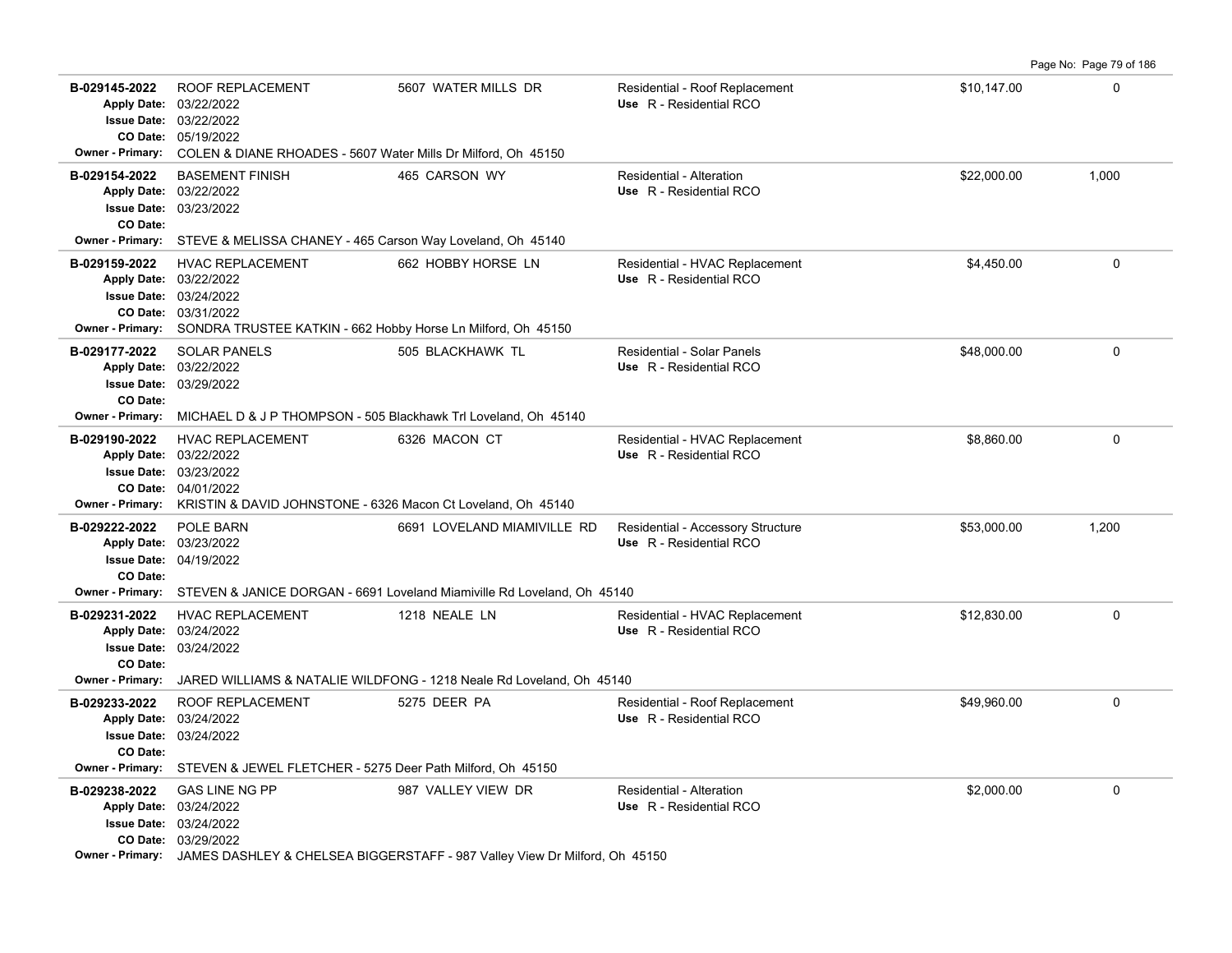| B-029240-2022<br>CO Date:                     | <b>BRUNK SFR</b><br>Apply Date: 03/24/2022<br><b>Issue Date: 03/30/2022</b>                                                                                                                | 319 CENTER ST       | Residential - Single Family Residence<br>Use R - Residential RCO  | \$350,000.00 | 6,364       |
|-----------------------------------------------|--------------------------------------------------------------------------------------------------------------------------------------------------------------------------------------------|---------------------|-------------------------------------------------------------------|--------------|-------------|
|                                               | Owner - Primary: MARTIN E & SUSAN M BRUNK - 328 Center St Po Box 85 Miamiville, Oh 45147                                                                                                   |                     |                                                                   |              |             |
| B-029243-2022                                 | <b>DECK</b><br>Apply Date: 03/24/2022<br><b>Issue Date: 03/30/2022</b><br>CO Date: 04/25/2022<br>Owner - Primary: ROBERT E & NANCY J FLYNN - 1440 Pine Bluff Way Milford, Oh 45150         | 1440 PINE BLUFFS WY | <b>Residential - Addition</b><br>Use R - Residential RCO          | \$8,400.00   | 130         |
| B-029283-2022<br>CO Date:<br>Owner - Primary: | <b>ZICKA HOMES</b><br>Apply Date: 03/25/2022<br><b>Issue Date: 03/29/2022</b><br>WILLOWS BEND DEVELOPMENT LLC - 7861 East Kemper Rd Cincinnati, Oh 45249                                   | 624 SILVERLEAF LN   | Residential - Single Family Residence<br>Use R - Residential RCO  | \$850,000.00 | 5,464       |
| B-029293-2022                                 | <b>DECK W/ROOF</b><br>Apply Date: 03/28/2022<br><b>Issue Date: 03/29/2022</b><br>CO Date: 06/01/2022<br>Owner - Primary: MELISSA M & JOHN RUDY - 6650 Palmer PI Loveland, Oh 45140         | 6650 PALMER PL      | Residential - Addition<br>Use R - Residential RCO                 | \$55,000.00  | 256         |
| B-029295-2022<br>CO Date:                     | <b>HVAC REPLACEMENT</b><br>Apply Date: 03/28/2022<br><b>Issue Date: 03/28/2022</b><br>Owner - Primary: WILLIAM K & WHITTNEY J BRADY - 1517 Crown Point Ln Loveland, Oh 45140               | 1517 CROWN POINT LN | Residential - HVAC Replacement<br>Use R - Residential RCO         | \$4,000.00   | $\Omega$    |
| B-029303-2022                                 | <b>HVAC REPLACEMENT</b><br>Apply Date: 03/28/2022<br><b>Issue Date: 03/28/2022</b><br>CO Date: 04/07/2022<br>Owner - Primary: YOLANDA L HUGHES - 5779 High View Dr Milford, Oh 45150       | 5779 HIGH VIEW DR   | Residential - HVAC Replacement<br>Use R - Residential RCO         | \$8,500.00   | $\mathbf 0$ |
| B-029337-2022                                 | <b>HVAC REPLACEMENT</b><br>Apply Date: 03/29/2022<br><b>Issue Date: 04/04/2022</b><br>CO Date: 06/02/2022<br>Owner - Primary: TIMOTHY K & TERI KNILANS - 6881 Paxton Rd Loveland, Oh 45140 | 6881 PAXTON RD      | Residential - HVAC Replacement<br>Use R - Residential RCO         | \$5,000.00   | $\mathbf 0$ |
| B-029338-2022                                 | <b>ELECTRIC REPAIR</b><br>Apply Date: 03/29/2022<br><b>Issue Date: 04/04/2022</b><br>CO Date: 04/21/2022<br>Owner - Primary: DANNY & AMY KALB - 726 Windfield Dr Loveland, Oh 45140        | 726 WINDFIELD DR    | Residential - Electric Service Upgrade<br>Use R - Residential RCO | \$2,300.00   | $\mathbf 0$ |
| B-029345-2022<br>CO Date:                     | <b>DECK</b><br>Apply Date: 03/29/2022<br><b>Issue Date: 03/31/2022</b><br>Owner - Primary: ROBERT H & J HARRINGTON - 1102 Kimberly Ln Milford, Oh 45150                                    | 1102 KIMBERLY LN    | Residential - Accessory Structure<br>Use R - Residential RCO      | \$5,330.00   | 105         |

Page No: Page 80 of 186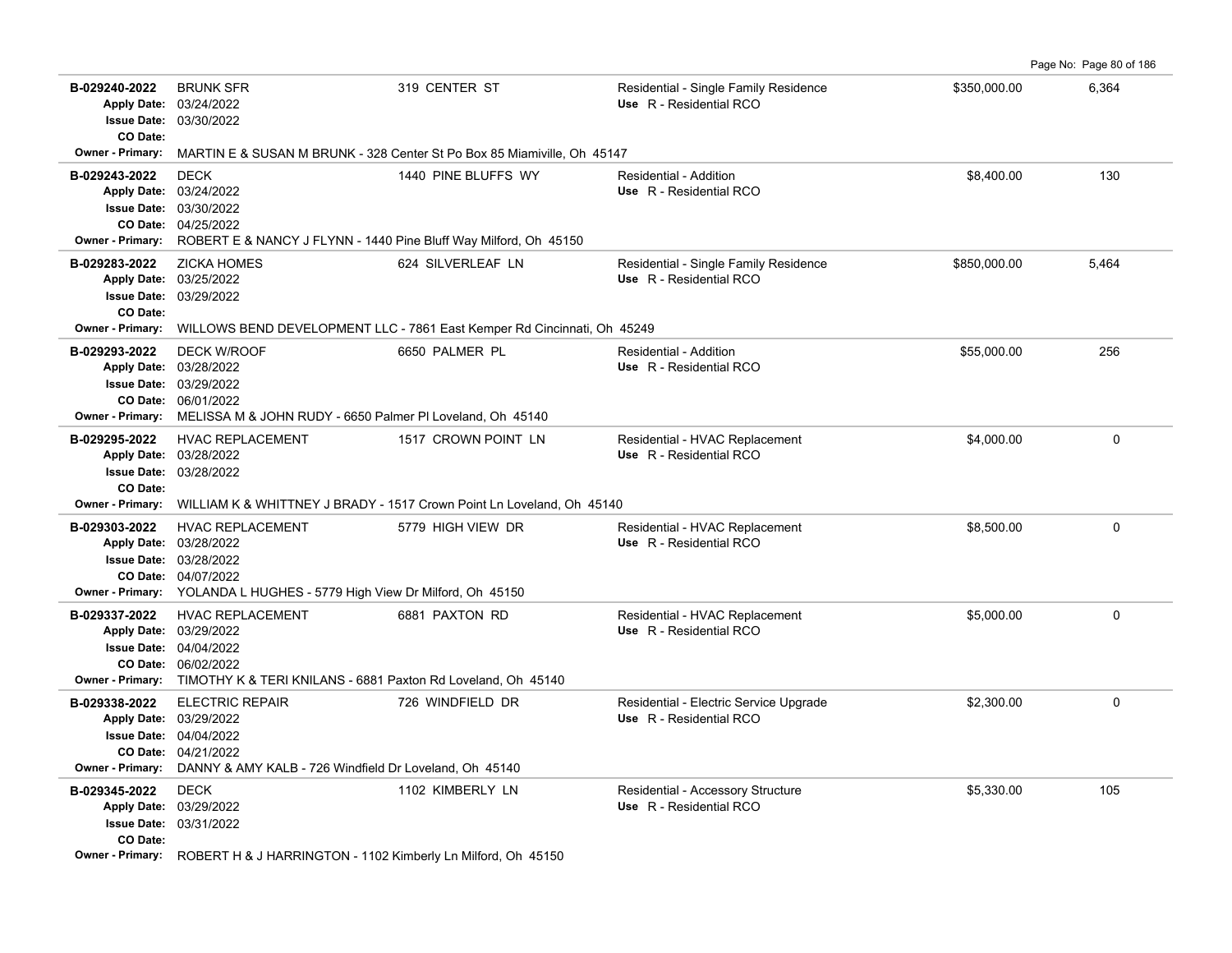| B-029358-2022<br>CO Date: | <b>HVAC REPLACEMENT</b><br>Apply Date: 03/30/2022<br><b>Issue Date: 03/31/2022</b>                                                                                                                    | 307 BEECH RD          | Residential - HVAC Replacement<br>Use R - Residential RCO    | \$4,599.00  | $\mathbf 0$ |
|---------------------------|-------------------------------------------------------------------------------------------------------------------------------------------------------------------------------------------------------|-----------------------|--------------------------------------------------------------|-------------|-------------|
| Owner - Primary:          | JOHN W NIXON - 307 Beech Rd Loveland, Oh 45140                                                                                                                                                        |                       |                                                              |             |             |
| B-029360-2022             | <b>HVAC REPLACEMENT</b><br>Apply Date: 03/30/2022<br><b>Issue Date: 03/30/2022</b><br>CO Date: 05/06/2022<br>Owner - Primary: DARRIN K & BRENDA A MCWHORTER - 5663 Mccormick Trl Milford, Oh 45150    | 5663 MC CORMICK TL    | Residential - HVAC Replacement<br>Use R - Residential RCO    | \$7,000.00  | $\Omega$    |
| B-029389-2022<br>CO Date: | ROOF PORCH<br>Apply Date: 03/31/2022<br><b>Issue Date: 04/05/2022</b><br>Owner - Primary: JAMES J & KRISTINE M TERRIS - 1653 Fairway Crest St Loveland, Oh 45140                                      | 1653 FAIRWAY CREST    | Residential - Addition<br>Use R - Residential RCO            | \$25,000.00 | 224         |
| B-029401-2022<br>CO Date: | <b>HVAC REPLACEMENT</b><br>Apply Date: 04/01/2022<br><b>Issue Date: 04/01/2022</b>                                                                                                                    | 6725 SMITH RD         | Residential - HVAC Replacement<br>Use R - Residential RCO    | \$16,691.00 | $\mathbf 0$ |
|                           | <b>Owner - Primary:</b> RONDA SEGELKE - 6725 A Smith Rd Loveland, Oh 45140                                                                                                                            |                       |                                                              |             |             |
| B-029405-2022<br>CO Date: | <b>POLE BARN</b><br>Apply Date: 04/01/2022<br><b>Issue Date: 04/05/2022</b>                                                                                                                           | 1020 OAK LAND DR      | Residential - Accessory Structure<br>Use R - Residential RCO | \$40.000.00 | 1.200       |
| <b>Owner - Primary:</b>   | ANNA B DAHLQUIST - 1020 Oak Land Dr Loveland, Oh 45140                                                                                                                                                |                       |                                                              |             |             |
| B-029408-2022<br>CO Date: | <b>DEMO</b><br>Apply Date: 04/01/2022<br><b>Issue Date: 04/05/2022</b>                                                                                                                                | 235 SR 126            | Residential - Alteration<br>Use R - Residential RCO          | \$10,000.00 | $\mathbf 0$ |
|                           | Owner - Primary: BRIAN MARSHALLCLERMONT COUNTY PARK DISTRICT - 2228 Us 50 Batavia, Oh 45103                                                                                                           |                       |                                                              |             |             |
| B-029430-2022<br>CO Date: | POLE BARN<br>Apply Date: 04/01/2022<br><b>Issue Date: 04/19/2022</b>                                                                                                                                  | 5839 DEERFIELD RD     | Residential - Accessory Structure<br>Use R - Residential RCO | \$25,000.00 | 1,056       |
|                           | Owner - Primary: HERBERT & PATRICIA DOOLAN - 5839 Deerfield Rd Milford, Oh 45150                                                                                                                      |                       |                                                              |             |             |
| B-029437-2022             | <b>HVAC REPLACEMENT</b><br>Apply Date: 04/04/2022<br><b>Issue Date: 04/04/2022</b><br>CO Date: 04/20/2022<br>Owner - Primary: LESTON L ELLIOTT - 1392 Finch Ln Milford, Oh 45150                      | 1392 FINCH LN         | Residential - HVAC Replacement<br>Use R - Residential RCO    | \$29,624.00 | $\Omega$    |
| B-029447-2022             | <b>HVAC REPLACEMENT</b><br>Apply Date: 04/04/2022<br><b>Issue Date: 04/04/2022</b><br>CO Date: 05/16/2022<br>Owner - Primary: ROBERT A & NICOLE M SULLIVAN - 6637 Paxton Guinea Rd Loveland, Oh 45140 | 6637 PAXTON GUINEA RD | Residential - HVAC Replacement<br>Use R - Residential RCO    | \$10,000.00 | $\mathbf 0$ |

Page No: Page 81 of 186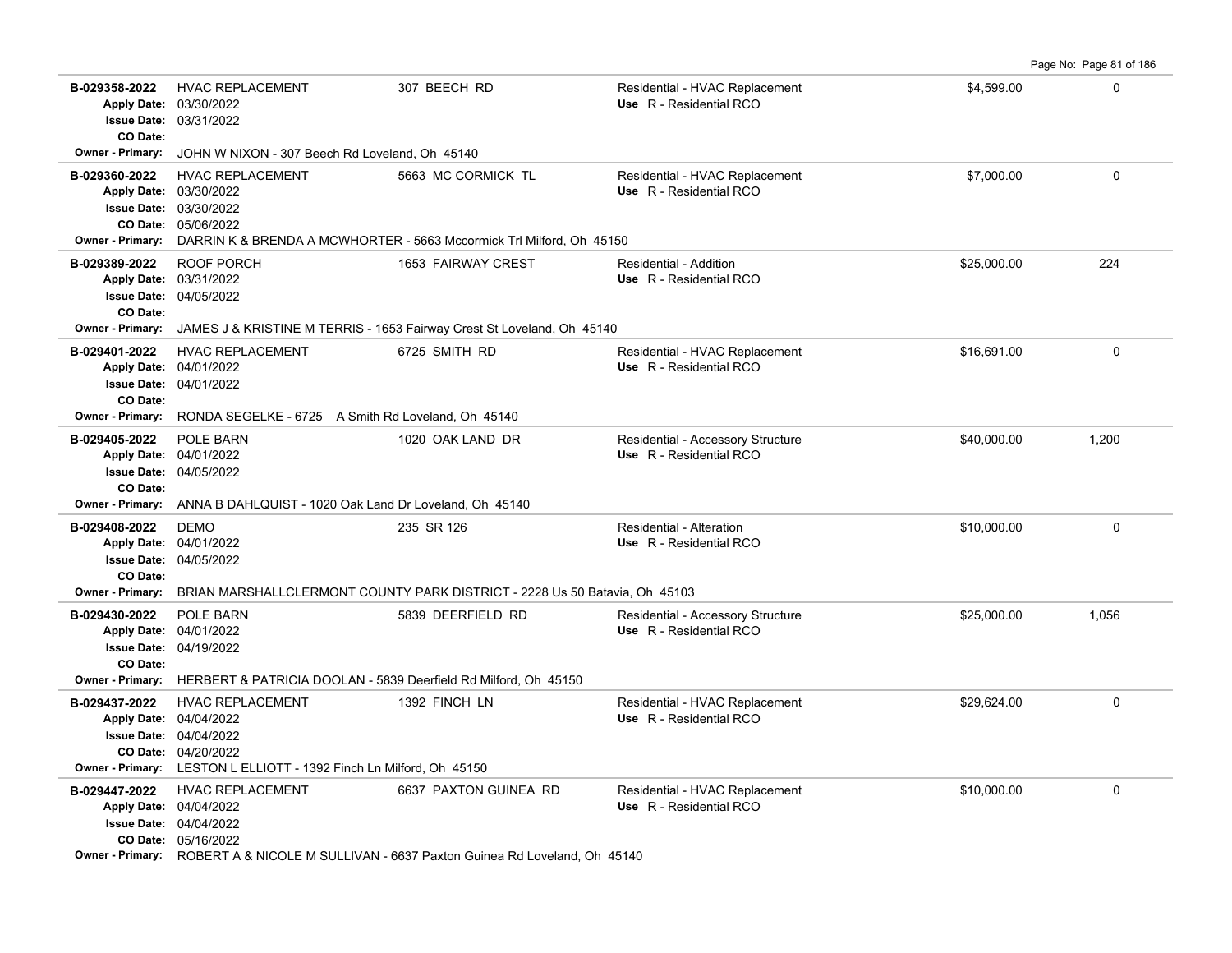Page No: Page 82 of 186

| B-029459-2022<br>CO Date:                     | <b>DECK</b><br>Apply Date: 04/04/2022<br><b>Issue Date: 04/05/2022</b>                                                                                                                   | 5763 BARCLAY LN                                                                         | Residential - Addition<br>Use R - Residential RCO            | \$7,000.00  | 144         |
|-----------------------------------------------|------------------------------------------------------------------------------------------------------------------------------------------------------------------------------------------|-----------------------------------------------------------------------------------------|--------------------------------------------------------------|-------------|-------------|
| Owner - Primary:                              |                                                                                                                                                                                          | JEFFREY L & SANDRA L CARPENTER - 5763 Barclay Ln Milford, Oh 45150                      |                                                              |             |             |
| B-029472-2022<br>CO Date:                     | ROOF REPLACEMENT<br>Apply Date: 04/05/2022<br><b>Issue Date: 04/05/2022</b>                                                                                                              | 6352 TRAILRIDGE CT                                                                      | Residential - Roof Replacement<br>Use R - Residential RCO    | \$15,849.00 | 0           |
| Owner - Primary:                              |                                                                                                                                                                                          | PAUL B & KATHLEEN J TRUSTEES SIMPSON - 6352 Trail Ridge Ct Loveland, Oh 45140           |                                                              |             |             |
| B-029477-2022<br><b>Owner - Primary:</b>      | <b>ELECTRIC REPAIR</b><br>Apply Date: 04/05/2022<br><b>Issue Date: 04/05/2022</b><br>CO Date: 04/07/2022<br>TAMRA L KNAPP - 5802 Happy Hollow Rd Milford, Oh 45150                       | 5802 HAPPY HOLLOW RD                                                                    | Residential - Alteration<br>Use R - Residential RCO          | \$2,600.00  | 0           |
| B-029491-2022<br>CO Date:                     | <b>SOLAR PANELS</b><br>Apply Date: 04/06/2022<br><b>Issue Date: 04/07/2022</b>                                                                                                           | 1217 QUEENIE LN                                                                         | Residential - Solar Panels<br>Use R - Residential RCO        | \$51,643.00 | 0           |
| Owner - Primary:                              | DANIEL & VICKIE CRISCILLIS - 1217 Queenie Ln Milford, Oh 45150                                                                                                                           |                                                                                         |                                                              |             |             |
| B-029515-2022                                 | <b>HVAC REPLACEMENT</b><br>Apply Date: 04/07/2022<br><b>Issue Date: 04/07/2022</b><br>CO Date: 04/11/2022<br>Owner - Primary: CARYN MARIE CROCKETT - 5776 Oakleaf Dr Milford, Oh 45150   | 5776 OAKLEAF DR                                                                         | Residential - HVAC Replacement<br>Use R - Residential RCO    | \$9,900.00  | $\mathbf 0$ |
| B-029516-2022                                 | <b>HVAC REPLACEMENT</b><br>Apply Date: 04/07/2022<br><b>Issue Date: 04/11/2022</b><br>CO Date: 04/20/2022<br>Owner - Primary: ADAM L & LISA CURRY - 5823 Needleleaf Dr Milford, Oh 45150 | 5823 NEEDLELEAF DR                                                                      | Residential - HVAC Replacement<br>Use R - Residential RCO    | \$17,591.00 | 0           |
| B-029519-2022<br>CO Date:<br>Owner - Primary: | <b>GARAGE DETACHED</b><br>Apply Date: 04/07/2022<br><b>Issue Date: 04/11/2022</b>                                                                                                        | 6755 OAK BARK CT<br>KEVIN & KELLY WRIGHT - 6755 Oak Bark Oak Bark Dr Loveland, Oh 45140 | Residential - Accessory Structure<br>Use R - Residential RCO | \$20,000.00 | 900         |
| B-029555-2022                                 | <b>SOLAR PANELS</b>                                                                                                                                                                      | 759 CEDAR DR                                                                            | Residential - Solar Panels                                   | \$10,826.40 | 0           |
| Owner - Primary:                              | Apply Date: 04/08/2022<br><b>Issue Date: 04/11/2022</b><br>CO Date: 05/24/2022<br>JAY E & MARGARET E LINNE - 759 Cedar Dr Loveland, Oh 45140                                             |                                                                                         | Use R - Residential RCO                                      |             |             |
| B-029558-2022<br>CO Date:                     | <b>HYDRANT YARD</b><br>Apply Date: 04/08/2022<br><b>Issue Date: 04/11/2022</b><br>Owner - Primary: IM THIRD PROPERTIES LLC - 9860 Whippoorwill Ln Mason, Oh 45040                        | 6708 SYLVIAN DR                                                                         | Commercial - Site Development<br>Use R - Residential RCO     | \$2,000.00  | 0           |
|                                               |                                                                                                                                                                                          |                                                                                         |                                                              |             |             |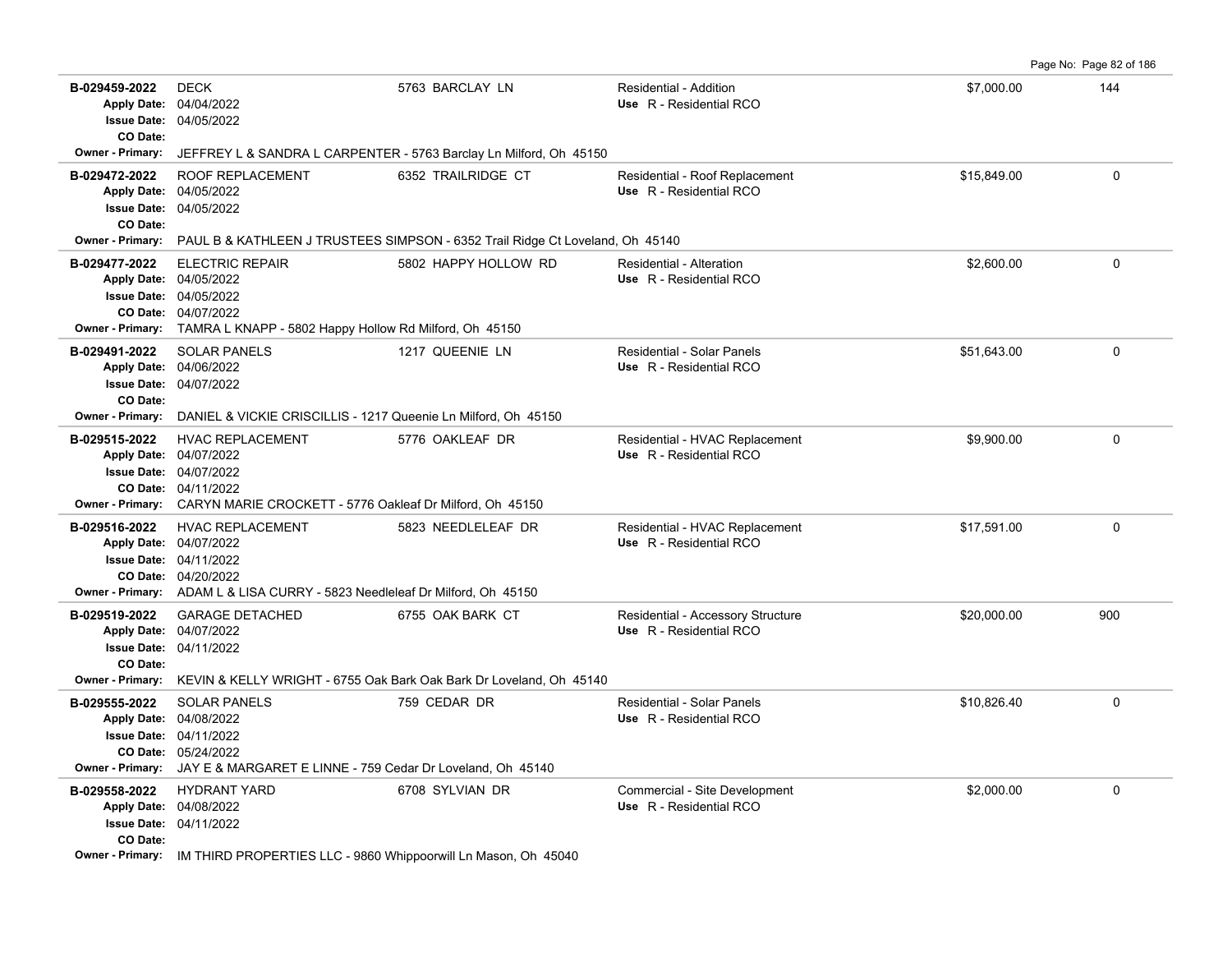Page No: Page 83 of 186

| B-029603-2022<br>CO Date:                     | <b>RYAN HOMES</b><br>Apply Date: 04/09/2022<br><b>Issue Date: 04/12/2022</b>                                                                                                 | 1158 DIEKMEYER LN                                                                | Residential - Single Family Residence<br>Use R - Residential RCO  | \$275,274.00 | 4,524       |
|-----------------------------------------------|------------------------------------------------------------------------------------------------------------------------------------------------------------------------------|----------------------------------------------------------------------------------|-------------------------------------------------------------------|--------------|-------------|
| Owner - Primary:                              | NVR INC - 8622 Jacquemin Dr West Chester, Oh 45069                                                                                                                           |                                                                                  |                                                                   |              |             |
| B-029604-2022<br>CO Date:                     | <b>RYAN HOMES</b><br>Apply Date: 04/09/2022<br><b>Issue Date: 04/12/2022</b>                                                                                                 | 1146 DIEKMEYER LN                                                                | Residential - Single Family Residence<br>Use R - Residential RCO  | \$331,263.00 | 6,252       |
| <b>Owner - Primary:</b>                       | NVR INC - 8622 Jacquemin Dr West Chester, Oh 45069                                                                                                                           |                                                                                  |                                                                   |              |             |
| B-029606-2022<br>CO Date:                     | <b>RYAN HOMES</b><br>Apply Date: 04/09/2022<br><b>Issue Date: 04/12/2022</b>                                                                                                 | 1152 DIEKMEYER LN                                                                | Residential - Single Family Residence<br>Use R - Residential RCO  | \$270,840.00 | 4,760       |
| Owner - Primary:                              | WILLOW BRK FARMS LOVELAND LLC - 6330 E 75Th St, Suite 156 Indianapolis, In 46250                                                                                             |                                                                                  |                                                                   |              |             |
| B-029607-2022<br>CO Date:                     | <b>RYAN HOMES</b><br>Apply Date: 04/09/2022<br><b>Issue Date: 04/12/2022</b>                                                                                                 | 1154 DIEKMEYER LN                                                                | Residential - Single Family Residence<br>Use R - Residential RCO  | \$349,283.00 | 6,722       |
| <b>Owner - Primary:</b>                       | NVR INC - 8622 Jacquemin Dr West Chester, Oh 45069                                                                                                                           |                                                                                  |                                                                   |              |             |
| B-029608-2022<br>CO Date:                     | <b>RYAN HOMES</b><br>Apply Date: 04/09/2022<br><b>Issue Date: 04/12/2022</b>                                                                                                 | 6149 CENTURY FARM DR                                                             | Residential - Single Family Residence<br>Use R - Residential RCO  | \$325,587.00 | 6.039       |
| Owner - Primary:                              | NVR INC - 8622 Jacquemin Dr West Chester, Oh 45069                                                                                                                           |                                                                                  |                                                                   |              |             |
| B-029621-2022<br><b>Owner - Primary:</b>      | ELECTRIC UPGRADE<br>Apply Date: 04/11/2022<br><b>Issue Date: 04/11/2022</b><br>CO Date: 04/13/2022<br>REBECCA SHERICK - 1365 Lela Ln Milford, Oh 45150                       | 1365 LELA LN                                                                     | Residential - Electric Service Upgrade<br>Use R - Residential RCO | \$5,994.00   | $\mathbf 0$ |
| B-029627-2022<br><b>Owner - Primary:</b>      | <b>HVAC REPLACEMENT</b><br>Apply Date: 04/11/2022<br><b>Issue Date: 04/11/2022</b><br>CO Date: 05/18/2022<br>PAUL A & MARCELLA M THOMAYER - 1074 Weber Rd Loveland, Oh 45140 | 1074 WEBER RD                                                                    | Residential - HVAC Replacement<br>Use R - Residential RCO         | \$13,000.00  | 0           |
| B-029628-2022<br>CO Date:<br>Owner - Primary: | <b>HVAC REPLACEMENT</b><br>Apply Date: 04/11/2022<br><b>Issue Date: 04/14/2022</b><br>KEVIN & ROBIN LEE - 5924 Woodspoint Dr Milford, Oh 45150                               | 5924 WOODSPOINT DR                                                               | Residential - HVAC Replacement<br>Use R - Residential RCO         | \$3.899.00   | 0           |
| B-029668-2022                                 | PORCH W/ROOF, NG PP, FP                                                                                                                                                      | 6683 DRESSAGE LN                                                                 | Residential - Addition                                            | \$60,000.00  | 690         |
| CO Date:                                      | Apply Date: 04/11/2022<br><b>Issue Date: 04/12/2022</b>                                                                                                                      |                                                                                  | Use R - Residential RCO                                           |              |             |
| <b>Owner - Primary:</b>                       |                                                                                                                                                                              | RICHARD L III & MARIA BEVINGTON CO TRUSTEES - 6683 Dressge Ln Loveland, Oh 45140 |                                                                   |              |             |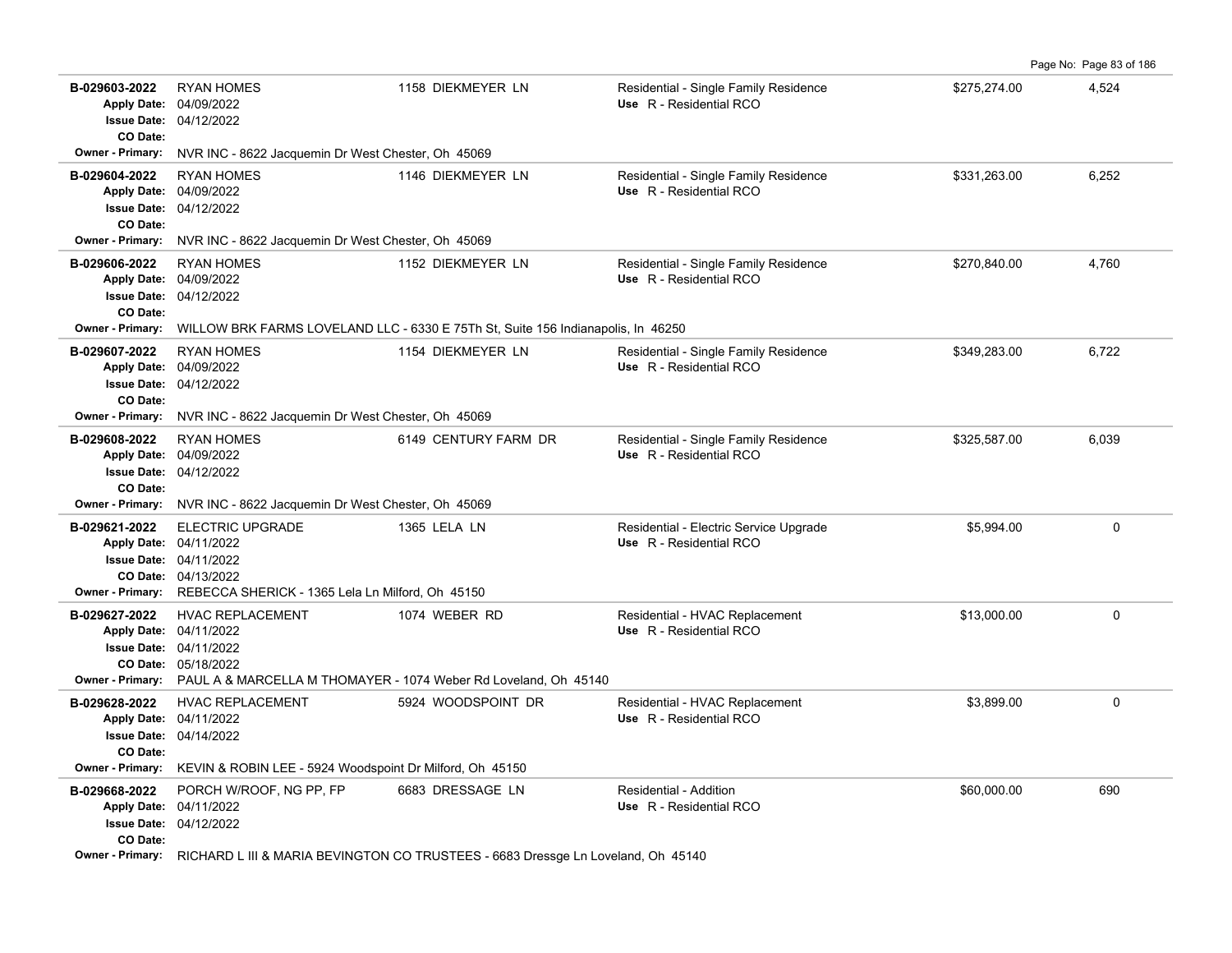|                                                                    |                                                                                                                                                                                                       |                                                                                                                                                                                          |                                                                   |             | Page No: Page 84 of 186 |
|--------------------------------------------------------------------|-------------------------------------------------------------------------------------------------------------------------------------------------------------------------------------------------------|------------------------------------------------------------------------------------------------------------------------------------------------------------------------------------------|-------------------------------------------------------------------|-------------|-------------------------|
| B-029772-2022                                                      | <b>ELECTRIC UPGRADE</b><br>Apply Date: 04/14/2022<br>Issue Date: 04/14/2022<br>CO Date: 04/20/2022                                                                                                    | 5575 WOLFPEN PLEASANT HILL<br>Owner - Primary: KENNETH & SHARON TURNER - 5575 Wolfpen PI Hill Rd Milford, Oh 45150                                                                       | Residential - Electric Service Upgrade<br>Use R - Residential RCO | \$2,000.00  | $\Omega$                |
| B-029784-2022                                                      | <b>HVAC REPLACEMENT</b><br>Apply Date: 04/14/2022<br><b>Issue Date: 04/14/2022</b><br>CO Date: 04/29/2022                                                                                             | 1413 BLACKSTONE PL<br>Owner - Primary: EDGAR J & DEIDRE A JOHNSON - 1413 Blackstone PI Loveland, Oh 45140                                                                                | Residential - HVAC Replacement<br>Use R - Residential RCO         | \$5.000.00  | $\Omega$                |
| B-029810-2022<br>CO Date:                                          | POOL INGROUND<br>Apply Date: 04/14/2022<br><b>Issue Date: 04/20/2022</b><br>Owner - Primary: THERESA M YOUNG - 17 Laurelwood Dr Milford, Oh 45150                                                     | 17 LAURELWOOD DR                                                                                                                                                                         | Residential - Alteration<br>Use R - Residential RCO               | \$50,000.00 | 0                       |
| B-029862-2022<br>CO Date:<br><b>Owner - Primary:</b>               | <b>HVAC REPLACEMENT</b><br>Apply Date: 04/15/2022<br><b>Issue Date: 04/28/2022</b><br>GREGORY M MALOTT - 5700 Windsong Ln Milford, Oh 45150                                                           | 5700 WINDSONG LN                                                                                                                                                                         | Residential - HVAC Replacement<br>Use R - Residential RCO         | \$12,593.00 | $\mathbf 0$             |
| B-029916-2022<br>Apply Date: 04/15/2022<br>CO Date:                | <b>DECK</b><br><b>Issue Date: 04/19/2022</b>                                                                                                                                                          | 1159 WOOD GATE WAY                                                                                                                                                                       | Residential - Addition<br>Use R - Residential RCO                 | \$13,000.00 | 216                     |
| <b>Owner - Primary:</b><br>B-029924-2022<br>CO Date:               | POOL INGROUND<br>Apply Date: 04/15/2022<br><b>Issue Date: 04/15/2022</b>                                                                                                                              | DANIEL & MELISSA OSTERHOUT - 1159 Wood Gate Way Loveland, Oh 45140<br>6234 EMERY CROSSING<br>Owner - Primary: DANIEL BURNETT II & SUSAN BURNETT - 6234 Emery Crossing Loveland, Oh 45140 | <b>Residential - Alteration</b><br>Use R - Residential RCO        | \$44,207.00 | $\Omega$                |
| B-029933-2022<br>Apply Date: 04/16/2022<br><b>Owner - Primary:</b> | <b>HVAC REPLACEMENT</b><br>Issue Date: 04/28/2022<br>CO Date: 05/16/2022<br>BRIAN KEITH & LORI SALLEE - 1535 Pointe Dr Milford, Oh 45150                                                              | 1535 POINTE DR                                                                                                                                                                           | Residential - HVAC Replacement<br>Use R - Residential RCO         | \$13,624.00 | $\Omega$                |
| B-029998-2022<br>CO Date:<br>Owner - Primary:                      | <b>DECK</b><br>Apply Date: 04/18/2022<br><b>Issue Date: 04/21/2022</b><br>JASON & KASSIDY FRANKS - 1074 Rainbow Trl Milford, Oh 45150                                                                 | 1074 RAINBOW TRL                                                                                                                                                                         | Residential - Addition<br>Use R - Residential RCO                 | \$4,000.00  | 240                     |
| B-030044-2022                                                      | <b>HVAC REPLACEMENT</b><br>Apply Date: 04/19/2022<br><b>Issue Date: 04/19/2022</b><br>CO Date: 05/16/2022<br><b>Owner - Primary:</b> JEFFREY & MEGAN REISERT - 723 Miamiheights Ct Loveland, Oh 45140 | 723 MIAMIHEIGHTS CT                                                                                                                                                                      | Residential - HVAC Replacement<br>Use R - Residential RCO         | \$7,000.00  | $\mathbf 0$             |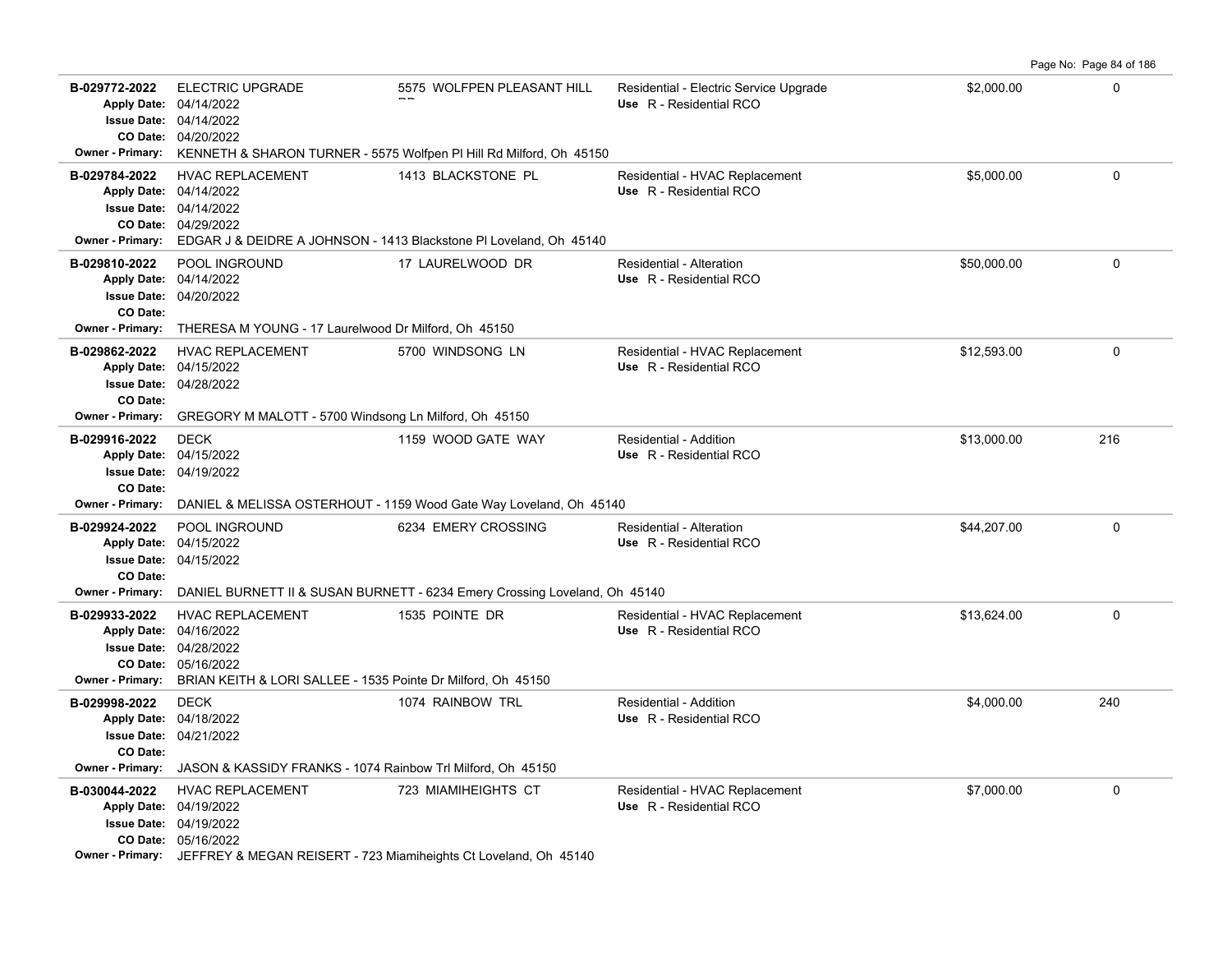B-030091-2022 LUCKE HOMES 1130 GLEN ECHO LN Residential - Single Family Residence \$1,200,000.00 8,095 04/21/2022 **Issue Date:** Apply Date: 04/20/2022 **Apply Date: Use** R - Residential RCO **CO Date: Owner - Primary:** ROBERT LUCKE HOMES INC - 8825 Chapel Square Dr, Suite B Cincinnati, Oh 45249 **B-030092-2022** POOL INGROUND 1238 NEALE LN Residential - Alteration \$30,000.00 \$30,000.00 0 04/22/2022 **Issue Date:** 04/20/2022 **Apply Date: Use** R - Residential RCO **CO Date: Owner - Primary:** KYLE S & SHAWNA M HESS - 1238 Neale Ln Loveland, Oh 45140 **B-030093-2022** MASTER BDRM SUITE 805 HICKORY HILL CT Residential - Addition 8134,000.00 538 04/22/2022 **Issue Date:** 04/20/2022 **Apply Date: Use** R - Residential RCO **CO Date: Owner - Primary:** JOHN S & C REIFENBERGER - 805 Hickory Hill Ct Loveland, Oh 45140 **B-030094-2022** POOL INGROUND 805 HICKORY HILL CT Residential - Alteration \$35,000.00 \$35,000.00 538 04/22/2022 **Issue Date:** Apply Date: 04/20/2022 **Apply Date: Use** R - Residential RCO **CO Date: Owner - Primary:** JOHN S & C REIFENBERGER - 805 Hickory Hill Ct Loveland, Oh 45140 **B-030121-2022** HVAC REPLACEMENT 6703 DEERVIEW DR Residential - HVAC Replacement \$7,000.00 \$7,000.00 05/06/2022 **CO Date:** 04/21/2022 **Issue Date:** Apply Date: 04/21/2022 **Apply Date: Use** R - Residential RCO **Owner - Primary:** CARLOS HERNANDEZ - 6703 Deerview Drive Loveland, Oh 45140 B-030139-2022 HVAC REPLACEMENT 6687 SANDY SHORES DR Residential - HVAC Replacement \$9,000.00 \$9,000.00 0 05/26/2022 **CO Date:** 04/21/2022 **Issue Date:** Apply Date: 04/21/2022 **Apply Date: Use** R - Residential RCO **Owner - Primary:** GEORGE I & JUYAL MALINI NADAKAV - 6687 Sandy Shores Dr Loveland, Oh 45140 **B-030170-2022** \$11,400.00 280 DECK 1106 TUMBLEWEED DR Residential - Addition 05/12/2022 **CO Date:** 04/26/2022 **Issue Date:** Apply Date: 04/21/2022 **Apply Date: Use** R - Residential RCO **Owner - Primary:** JAY & AMY OWEN - 1106 Tumbleweed Dr Loveland, Oh 45140 B-030185-2022 ROOF REPLACEMENT 5676 COLONIAL DR Residential - Roof Replacement \$9,800.00 \$9,800.00 0 04/21/2022 **Issue Date:** 04/21/2022 **Apply Date: Use** R - Residential RCO **CO Date: Owner - Primary:** MARLENE BRYANT - 5676 Colonial Dr Milford, Oh 45150 **B-030186-2022** \$3,298.75 0 ROOF REPLACEMENT 277 APACHE TRL Residential - Roof Replacement 04/21/2022 **Issue Date:** 04/21/2022 **Apply Date: Use** R - Residential RCO **CO Date: Owner - Primary:** LOUIS E WILSON - 277 Apache Trl Loveland, Oh 45140

Page No: Page 85 of 186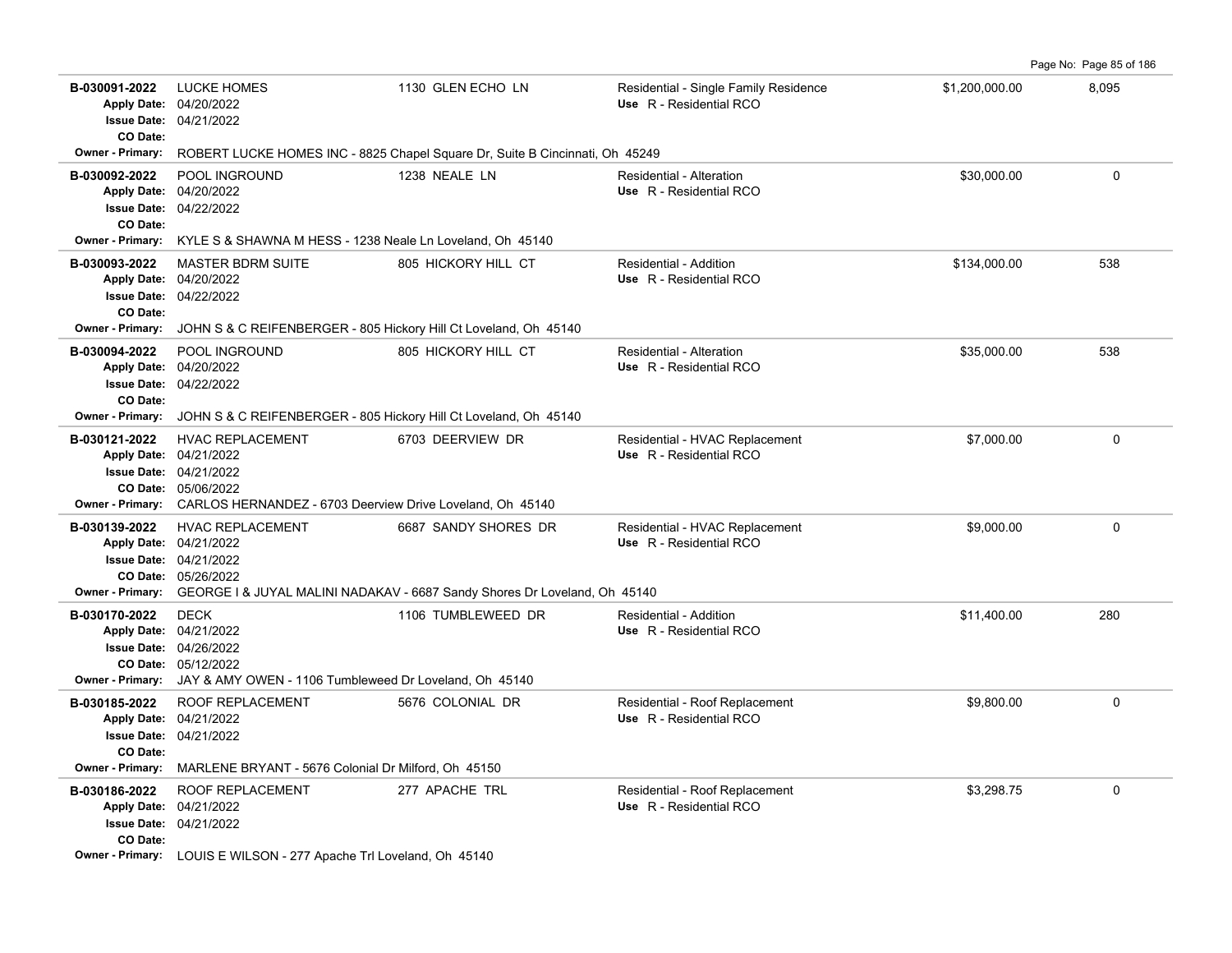**B-030203-2022** HVAC REPLACEMENT 1078 SOPHIA DR Residential - HVAC Replacement \$9,909.00 \$9,909.00 04/25/2022 **Issue Date:** Apply Date: 04/22/2022 **Apply Date: Use** R - Residential RCO **CO Date: Owner - Primary:** BRENT & CLARA KASSNER - 1078 Sophia Dr Milford, Oh 45150 **B-030204-2022** \$4,768.00 0 HVAC REPLACEMENT 807 HICKORY HILL CT Residential - HVAC Replacement 05/31/2022 **CO Date:** 04/22/2022 **Issue Date:** 04/22/2022 **Apply Date: Use** R - Residential RCO **Owner - Primary:** FREDERICK & ROSEMARY HARRIS - 807 Hickory Hill Ct Loveland, Oh 45140 **B-030214-2022** ELECTRIC REPAIR 5796 HAPPY HOLLOW RD Residential - Electric Service Upgrade \$3,149.10 \$3,149.10 05/04/2022 **CO Date:** 04/22/2022 **Issue Date:** 04/22/2022 **Apply Date: Use** R - Residential RCO **Owner - Primary:** ANTHONY L & CATHY PRESLEY - 5796 Happy Hollow Rd Milford, Oh 45150 **B-030236-2022** \$742.86 0 ELECTRIC REPAIR 5651 MISS ROYAL PASS DR Residential - Alteration 05/16/2022 **CO Date:** 04/22/2022 **Issue Date:** Apply Date: 04/22/2022 **Apply Date: Use** R - Residential RCO **Owner - Primary:** MARK T SOBERANO - 5651 Miss Royal Dr Loveland, Oh 45140 **B-030267-2022** POOL ABOVE GROUND 988 VALLEY VIEW DR Residential - Alteration 59,000.00 \$9,000.00 0 04/22/2022 **Issue Date:** Apply Date: 04/22/2022 **Apply Date: Use** R - Residential RCO **CO Date: Owner - Primary:** DOUGLAS & RHONDA BRIERLY - 988 Valley View Dr Milford, Oh 45150 B-030307-2022 HVAC REPLACEMENT 5768 LYNNE CLARA DR Residential - HVAC Replacement \$5,047.00 \$5,047.00 05/06/2022 **CO Date:** 04/27/2022 **Issue Date:** Apply Date: 04/25/2022 **Apply Date: Use** R - Residential RCO **Owner - Primary:** GARY & CAROL FORBES - 5768 Lynn Clara Dr Milford, Oh 45150 **B-030314-2022** HVAC REPLACEMENT 5824 NEEDLELEAF DR Residential - HVAC Replacement \$9,800.00 \$9,800.00 0 05/09/2022 **CO Date:** 04/27/2022 **Issue Date:** Apply Date: 04/25/2022 **Apply Date: Use** R - Residential RCO **Owner - Primary:** LON & KIMBERLY CO TRUSTEES TRAN - 5824 Needleleaf Dr Milford, Oh 45150 **B-030321-2022** \$8,500.00 0 HVAC REPLACEMENT 867 WARDS CORNER RD Residential - HVAC Replacement 04/25/2022 **Issue Date:** 04/25/2022 **Apply Date: Use** R - Residential RCO **CO Date: Owner - Primary:** FRIEDRICH & YAN SIU HOLZ - 867 Wards Corner Rd Loveland, Oh 45140 **B-030342-2022** HVAC REPLACEMENT 859 CANNES CT Residential - HVAC Replacement \$12,608.00 \$12,608.00 0 04/25/2022 **Issue Date:** 04/25/2022 **Apply Date: Use** R - Residential RCO **CO Date: Owner - Primary:** KEITH C & CHRISTINE MILLER - 859 Cannes Ct Loveland, Oh 45140

Page No: Page 86 of 186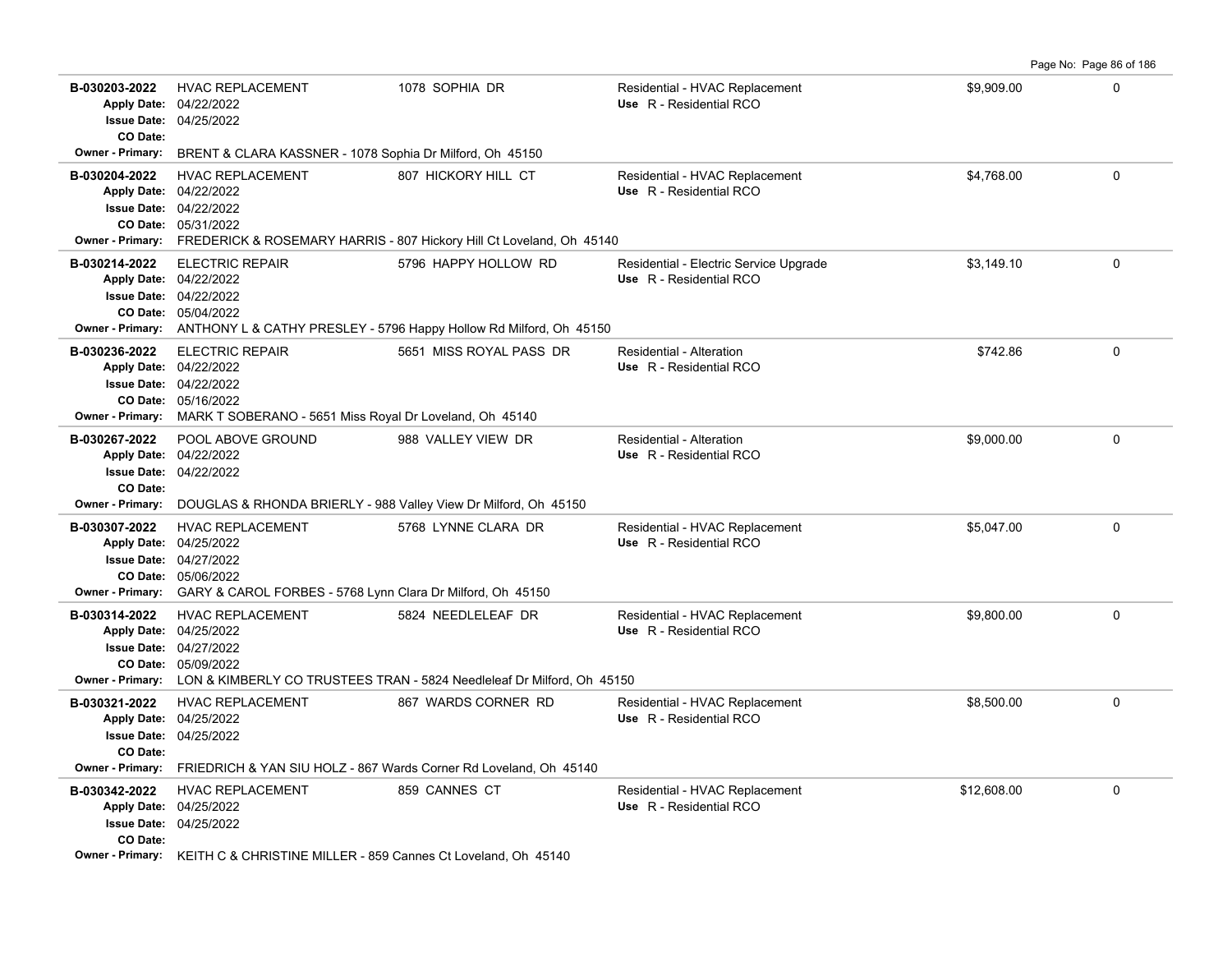Page No: Page 87 of 186

| B-030354-2022                                        | ROOF REPLACEMENT<br>Apply Date: 04/25/2022                                                                                                                                 | 963 PALOMAR DR                                                         | Residential - Roof Replacement<br>Use R - Residential RCO | \$18,276.00  | $\Omega$    |
|------------------------------------------------------|----------------------------------------------------------------------------------------------------------------------------------------------------------------------------|------------------------------------------------------------------------|-----------------------------------------------------------|--------------|-------------|
| CO Date:                                             | <b>Issue Date: 04/25/2022</b>                                                                                                                                              |                                                                        |                                                           |              |             |
|                                                      | Owner - Primary: GEORGE K & DEBORRA A CALLIS - 963 Palomar Dr Loveland, Oh 45140                                                                                           |                                                                        |                                                           |              |             |
| B-030359-2022<br>CO Date:                            | BLDG, ELEC, MECH, NG PP<br>Apply Date: 04/25/2022<br><b>Issue Date: 04/28/2022</b>                                                                                         | 6276 RYAN CIR                                                          | Residential - Addition<br>Use R - Residential RCO         | \$100,000.00 | 1,542       |
| Owner - Primary:                                     |                                                                                                                                                                            | ROBERT & CASSIE WIETMOASCHEN - 6276 Ryan Cir Loveland, Oh 45140        |                                                           |              |             |
| B-030363-2022<br><b>Owner - Primary:</b>             | <b>ELECTRIC REPAIR</b><br>Apply Date: 04/25/2022<br><b>Issue Date: 04/25/2022</b><br>CO Date: 05/23/2022<br>DANIEL L CHILTON - 706 Maple Ridge Dr Milford, Oh 45150        | 706 MAPLE RIDGE RD                                                     | Residential - Alteration<br>Use R - Residential RCO       | \$5,162.95   | $\mathbf 0$ |
| B-030366-2022<br><b>Owner - Primary:</b>             | <b>ELECTRIC REPAIR</b><br>Apply Date: 04/25/2022<br><b>Issue Date: 04/25/2022</b><br>CO Date: 05/03/2022<br>MARTHA L MYERS - 973 Caribou Run Ln Milford, Oh 45150          | 973 CARIBOU RUN LN                                                     | Residential - Alteration<br>Use R - Residential RCO       | \$1,043.00   | $\Omega$    |
| B-030407-2022<br>Owner - Primary:                    | <b>HVAC REPLACEMENT</b><br>Apply Date: 04/26/2022<br><b>Issue Date: 04/26/2022</b><br>CO Date: 05/20/2022<br>ERICH BOOMGARDEN - 584 Belle Meade Farm Dr Loveland, Oh 45140 | 584 BELLE MEADE FARM DR                                                | Residential - HVAC Replacement<br>Use R - Residential RCO | \$22,000.00  | $\Omega$    |
| B-030416-2022<br>CO Date:                            | <b>ROOF REPLACEMENT</b><br>Apply Date: 04/26/2022<br><b>Issue Date: 04/26/2022</b>                                                                                         | 5470 COUNTRY LN                                                        | Residential - Roof Replacement<br>Use R - Residential RCO | \$5,645.50   | $\mathbf 0$ |
| <b>Owner - Primary:</b><br>B-030424-2022<br>CO Date: | ROBERT DAUGHERTY - 5470 Country Ln Milford, Oh 45150<br><b>ROOF REPLACEMENT</b><br>Apply Date: 04/26/2022<br><b>Issue Date: 04/26/2022</b>                                 | 5993 MARSH CIR                                                         | Residential - Roof Replacement<br>Use R - Residential RCO | \$5.765.10   | $\mathbf 0$ |
| <b>Owner - Primary:</b>                              |                                                                                                                                                                            | RICHARD A JR & BARBARA A TEDFORD - 1758 Milbrook Ln Loveland, Oh 45140 |                                                           |              |             |
| B-030427-2022<br>CO Date:                            | <b>ROOF REPLACEMENT</b><br>Apply Date: 04/26/2022<br><b>Issue Date: 04/26/2022</b>                                                                                         | 5896 ELM ST                                                            | Residential - Roof Replacement<br>Use R - Residential RCO | \$13,147.02  | $\mathbf 0$ |
| Owner - Primary:                                     | MARK & SUSAN BIRKLE - 5896 Elm Ave Milford, Oh 45150                                                                                                                       |                                                                        |                                                           |              |             |
| B-030466-2022<br>CO Date:                            | <b>GARAGE REC RM, BDRM</b><br>Apply Date: 04/26/2022<br><b>Issue Date: 04/26/2022</b>                                                                                      | 5779 HIGH VIEW DR                                                      | Residential - Alteration<br>Use R - Residential RCO       | \$15,000.00  | 543         |
|                                                      | Owner - Primary: YOLANDA L HUGHES - 5779 High View Dr Milford, Oh 45150                                                                                                    |                                                                        |                                                           |              |             |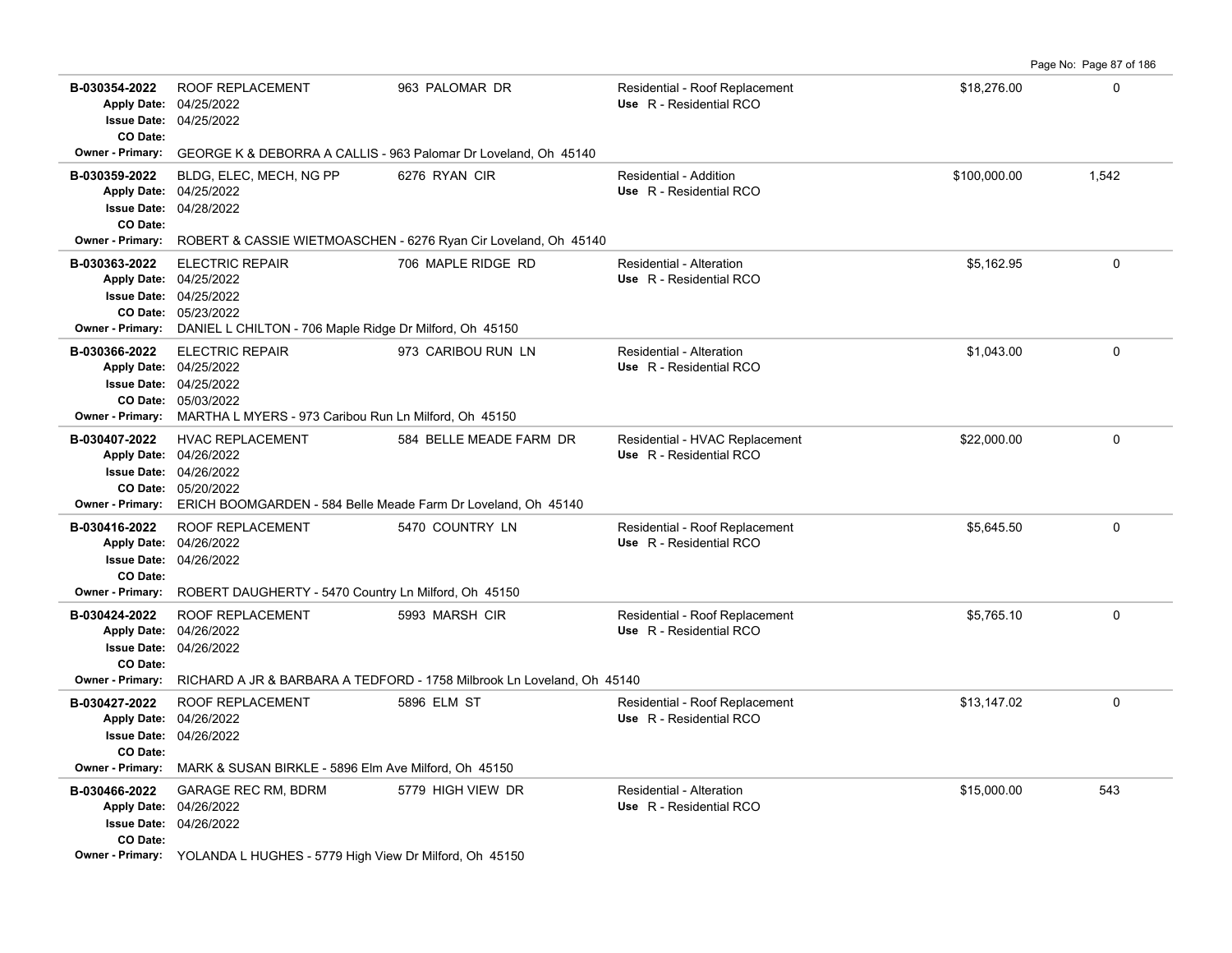Page No: Page 88 of 186

| B-030539-2022<br>CO Date:                        | POOL INGROUND<br>Apply Date: 04/27/2022<br><b>Issue Date: 04/27/2022</b>                                                                                                                    | 6053 COOK RD                                                                              | <b>Residential - Alteration</b><br>Use R - Residential RCO                                  | \$125,000.00          | $\Omega$         |
|--------------------------------------------------|---------------------------------------------------------------------------------------------------------------------------------------------------------------------------------------------|-------------------------------------------------------------------------------------------|---------------------------------------------------------------------------------------------|-----------------------|------------------|
| <b>Owner - Primary:</b>                          | NICK & SHAWNDA HOLLON - 6053 Cook Rd Milford, Oh 45150                                                                                                                                      |                                                                                           |                                                                                             |                       |                  |
| B-030543-2022<br><b>Owner - Primary:</b>         | <b>HVAC REPLACEMENT</b><br>Apply Date: 04/27/2022<br>Issue Date: 04/27/2022<br>CO Date: 05/25/2022<br>RUTH E LIEBER - 5704 Wildflower Ct Milford, Oh 45150                                  | 5704 WILDFLOWER CT                                                                        | Residential - HVAC Replacement<br>Use R - Residential RCO                                   | \$9.000.00            | 0                |
| B-030544-2022<br><b>Owner - Primary:</b>         | <b>HVAC REPLACEMENT</b><br>Apply Date: 04/27/2022<br><b>Issue Date: 04/27/2022</b><br>CO Date: 05/13/2022                                                                                   | 6696 MIAMI WOODS DR<br>WILLIAM F & SHARON HOENLE - 6696 Miami Woods Dr Loveland, Oh 45140 | Residential - HVAC Replacement<br>Use R - Residential RCO                                   | \$7,000.00            | $\Omega$         |
| B-030729-2022<br>CO Date:                        | <b>ROOF REPLACEMENT</b><br>Apply Date: 04/30/2022<br>Issue Date: 04/30/2022<br>Owner - Primary: HAMED & APRIL ZAGHW - 5445 Sugar Camp Rd Milford, Oh 45150                                  | 5445 SUGAR CAMP RD                                                                        | Residential - Roof Replacement<br>Use R - Residential RCO                                   | \$11,120.00           | $\Omega$         |
| R-3 - Residential; Multi-family, Congregate Care |                                                                                                                                                                                             |                                                                                           |                                                                                             |                       |                  |
|                                                  |                                                                                                                                                                                             |                                                                                           |                                                                                             |                       |                  |
| Permit#                                          | <b>Application Name</b>                                                                                                                                                                     | <b>Address</b>                                                                            | Work Type / Class                                                                           | <b>Declared Value</b> | <b>Bldg Area</b> |
| B-022763-2021<br>CO Date:                        | <b>CLOVER SENIOR APTS PARENT</b><br>Apply Date: 06/24/2021<br><b>Issue Date: 03/14/2022</b>                                                                                                 | 6350 TODD FARM LN                                                                         | Commercial - Multi Family Structure<br>Use R-3 - Residential; Multi-family, Congregate Care | \$12,000,000.00       | 138,121          |
| Owner - Primary:                                 |                                                                                                                                                                                             | DAVID H TRUSTEE ET AL TODD - 201 E Fifth St, Ste 900 Cincinnati, Oh 45202                 |                                                                                             |                       |                  |
| B-027737-2022<br>Owner - Primary:                | BELL HVAC REPLACEMENT<br>Apply Date: 01/24/2022<br><b>Issue Date: 02/04/2022</b><br>CO Date: 02/16/2022<br>SANDY BELL - 5957 Castlewood Crossing Milford, Oh 45150                          | 5957 CASTLEWOOD CROSSING                                                                  | Commercial - MFAM HVAC Replacement<br>Use R-3 - Residential; Multi-family, Congregate Care  | \$13,502.00           | 0                |
| B-028795-2022<br>CO Date:                        | CLOVER SENIOR APTS UNIT 100<br>Apply Date: 03/12/2022<br><b>Issue Date: 03/12/2022</b>                                                                                                      | 6350 TODD FARM LN                                                                         | Commercial - Single Family Unit<br>Use R-3 - Residential; Multi-family, Congregate Care     | \$0.00                | 920              |
| <b>Owner - Primary:</b>                          |                                                                                                                                                                                             | DAVID H TRUSTEE ET AL TODD - 201 E Fifth St, Ste 900 Cincinnati, Oh 45202                 |                                                                                             |                       |                  |
| B-028796-2022<br>CO Date:                        | <b>CLOVER SENIOR APTS UNIT 101</b><br>Apply Date: 03/12/2022<br><b>Issue Date: 03/12/2022</b><br>Owner - Primary: DAVID H TRUSTEE ET AL TODD - 201 E Fifth St, Ste 900 Cincinnati, Oh 45202 | 6350 TODD FARM LN                                                                         | Commercial - Single Family Unit<br>Use R-3 - Residential; Multi-family, Congregate Care     | \$0.00                | 920              |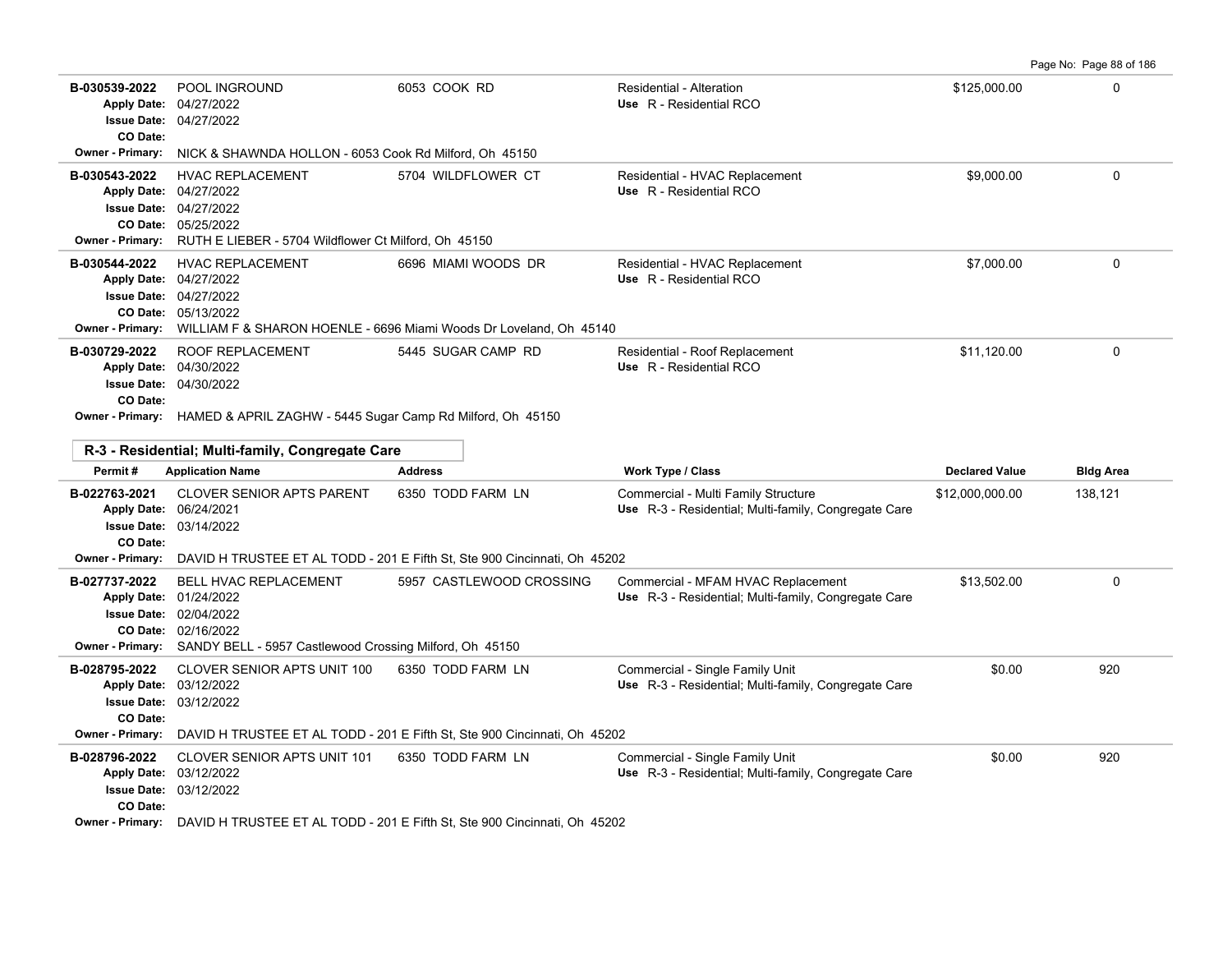| B-028797-2022<br>CO Date: | <b>CLOVER SENIOR APTS UNIT 102</b><br>Apply Date: 03/12/2022<br><b>Issue Date: 03/12/2022</b> | 6350 TODD FARM LN                                                                                  | Commercial - Single Family Unit<br>Use R-3 - Residential; Multi-family, Congregate Care | \$0.00 | 748 |
|---------------------------|-----------------------------------------------------------------------------------------------|----------------------------------------------------------------------------------------------------|-----------------------------------------------------------------------------------------|--------|-----|
| Owner - Primary:          |                                                                                               | DAVID H TRUSTEE ET AL TODD - 201 E Fifth St, Ste 900 Cincinnati, Oh 45202                          |                                                                                         |        |     |
| B-028798-2022<br>CO Date: | <b>CLOVER SENIOR APTS UNIT 103</b><br>Apply Date: 03/12/2022<br><b>Issue Date: 03/12/2022</b> | 6350 TODD FARM LN                                                                                  | Commercial - Single Family Unit<br>Use R-3 - Residential; Multi-family, Congregate Care | \$0.00 | 748 |
| <b>Owner - Primary:</b>   |                                                                                               | DAVID H TRUSTEE ET AL TODD - 201 E Fifth St, Ste 900 Cincinnati, Oh 45202                          |                                                                                         |        |     |
| B-028799-2022<br>CO Date: | <b>CLOVER SENIOR APTS UNIT 104</b><br>Apply Date: 03/12/2022<br><b>Issue Date: 03/12/2022</b> | 6350 TODD FARM LN                                                                                  | Commercial - Single Family Unit<br>Use R-3 - Residential; Multi-family, Congregate Care | \$0.00 | 748 |
| <b>Owner - Primary:</b>   |                                                                                               | DAVID H TRUSTEE ET AL TODD - 201 E Fifth St, Ste 900 Cincinnati, Oh 45202                          |                                                                                         |        |     |
| B-028800-2022<br>CO Date: | <b>CLOVER SENIOR APTS UNIT 105</b><br>Apply Date: 03/12/2022<br><b>Issue Date: 03/12/2022</b> | 6350 TODD FARM LN                                                                                  | Commercial - Single Family Unit<br>Use R-3 - Residential: Multi-family, Congregate Care | \$0.00 | 748 |
| <b>Owner - Primary:</b>   |                                                                                               | DAVID H TRUSTEE ET AL TODD - 201 E Fifth St, Ste 900 Cincinnati, Oh 45202                          |                                                                                         |        |     |
| B-028801-2022<br>CO Date: | <b>CLOVER SENIOR APTS UNIT 106</b><br>Apply Date: 03/12/2022<br><b>Issue Date: 03/12/2022</b> | 6350 TODD FARM LN                                                                                  | Commercial - Single Family Unit<br>Use R-3 - Residential; Multi-family, Congregate Care | \$0.00 | 748 |
|                           |                                                                                               | <b>Owner - Primary:</b> DAVID H TRUSTEE ET AL TODD - 201 E Fifth St, Ste 900 Cincinnati, Oh 45202  |                                                                                         |        |     |
| B-028802-2022<br>CO Date: | CLOVER SENIOR APTS UNIT 107<br>Apply Date: 03/12/2022<br><b>Issue Date: 03/12/2022</b>        | 6350 TODD FARM LN                                                                                  | Commercial - Single Family Unit<br>Use R-3 - Residential; Multi-family, Congregate Care | \$0.00 | 748 |
| Owner - Primary:          |                                                                                               | DAVID H TRUSTEE ET AL TODD - 201 E Fifth St, Ste 900 Cincinnati, Oh 45202                          |                                                                                         |        |     |
| B-028803-2022<br>CO Date: | <b>CLOVER SENIOR APTS UNIT 108</b><br>Apply Date: 03/12/2022<br>Issue Date: 03/12/2022        | 6350 TODD FARM LN                                                                                  | Commercial - Single Family Unit<br>Use R-3 - Residential; Multi-family, Congregate Care | \$0.00 | 748 |
|                           |                                                                                               | Owner - Primary: DAVID H TRUSTEE ET AL TODD - 201 E Fifth St, Ste 900 Cincinnati, Oh 45202         |                                                                                         |        |     |
| B-028804-2022<br>CO Date: | CLOVER SENIOR APTS UNIT 109<br>Apply Date: 03/12/2022<br><b>Issue Date: 03/12/2022</b>        | 6350 TODD FARM LN                                                                                  | Commercial - Single Family Unit<br>Use R-3 - Residential; Multi-family, Congregate Care | \$0.00 | 748 |
| <b>Owner - Primary:</b>   |                                                                                               | DAVID H TRUSTEE ET AL TODD - 201 E Fifth St, Ste 900 Cincinnati, Oh 45202                          |                                                                                         |        |     |
| B-028805-2022<br>CO Date: | CLOVER SENIOR APTS UNIT 110<br>Apply Date: 03/12/2022<br><b>Issue Date: 03/12/2022</b>        | 6350 TODD FARM LN                                                                                  | Commercial - Single Family Unit<br>Use R-3 - Residential; Multi-family, Congregate Care | \$0.00 | 748 |
|                           |                                                                                               | <b>Owner - Primary:</b> DAVID H TRUSTEE ET AL TODD - 201 E Fifth St. Ste 900 Cincinnati, Oh. 45202 |                                                                                         |        |     |

Page No: Page 89 of 186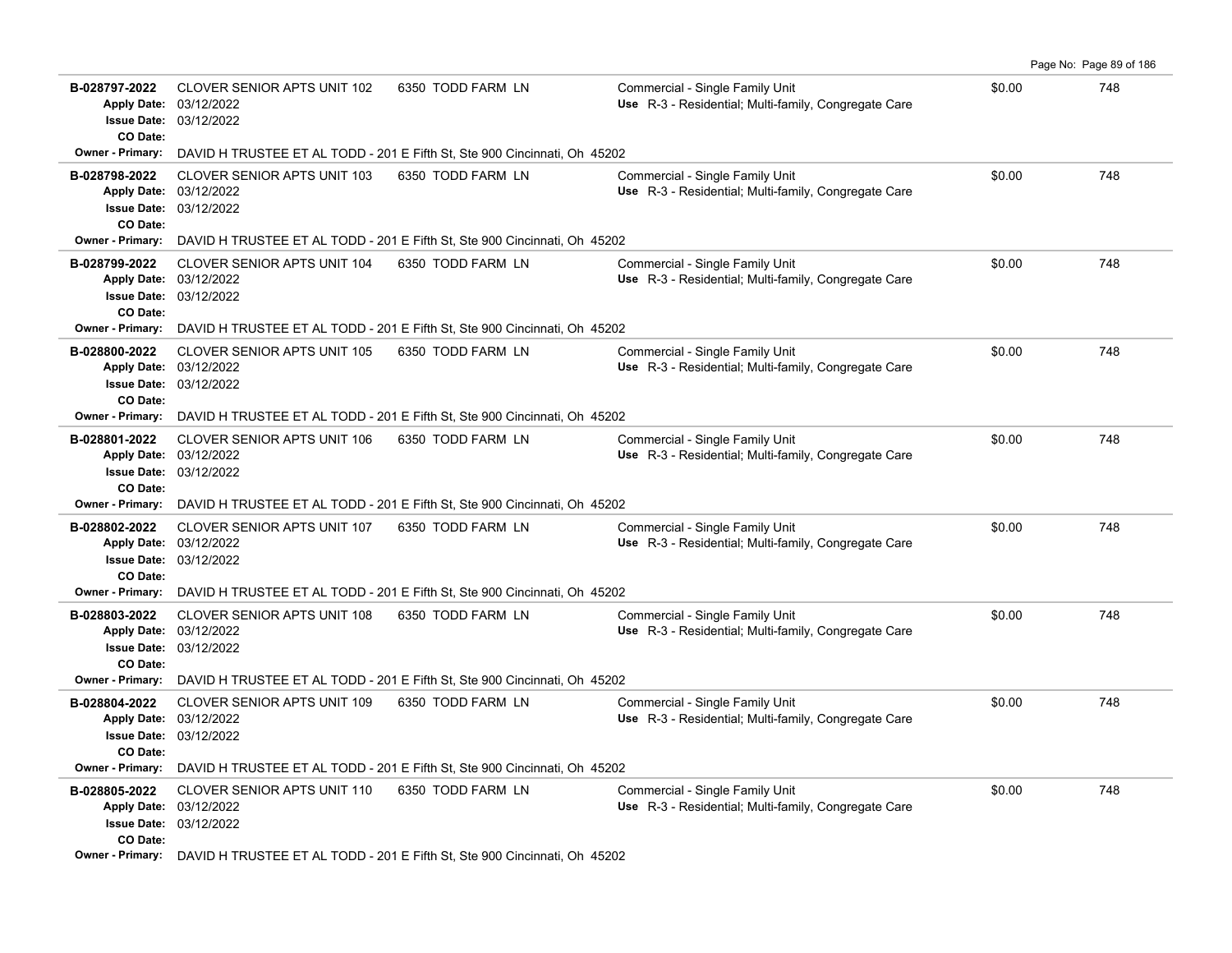| B-028806-2022                | <b>CLOVER SENIOR APTS UNIT 111</b>                      | 6350 TODD FARM LN                                                                                  | Commercial - Single Family Unit                                                         | \$0.00 | 748 |
|------------------------------|---------------------------------------------------------|----------------------------------------------------------------------------------------------------|-----------------------------------------------------------------------------------------|--------|-----|
|                              | Apply Date: 03/12/2022                                  |                                                                                                    | Use R-3 - Residential; Multi-family, Congregate Care                                    |        |     |
|                              | <b>Issue Date: 03/12/2022</b>                           |                                                                                                    |                                                                                         |        |     |
| CO Date:<br>Owner - Primary: |                                                         | DAVID H TRUSTEE ET AL TODD - 201 E Fifth St, Ste 900 Cincinnati, Oh 45202                          |                                                                                         |        |     |
|                              |                                                         |                                                                                                    |                                                                                         |        |     |
| B-028807-2022                | CLOVER SENIOR APTS UNIT 112<br>Apply Date: 03/12/2022   | 6350 TODD FARM LN                                                                                  | Commercial - Single Family Unit<br>Use R-3 - Residential; Multi-family, Congregate Care | \$0.00 | 748 |
|                              | <b>Issue Date: 03/12/2022</b>                           |                                                                                                    |                                                                                         |        |     |
| CO Date:                     |                                                         |                                                                                                    |                                                                                         |        |     |
| <b>Owner - Primary:</b>      |                                                         | DAVID H TRUSTEE ET AL TODD - 201 E Fifth St, Ste 900 Cincinnati, Oh 45202                          |                                                                                         |        |     |
| B-028808-2022                | <b>CLOVER SENIOR APTS UNIT 113</b>                      | 6350 TODD FARM LN                                                                                  | Commercial - Single Family Unit                                                         | \$0.00 | 748 |
|                              | Apply Date: 03/12/2022                                  |                                                                                                    | Use R-3 - Residential; Multi-family, Congregate Care                                    |        |     |
|                              | <b>Issue Date: 03/12/2022</b>                           |                                                                                                    |                                                                                         |        |     |
| CO Date:                     |                                                         | Owner - Primary: DAVID H TRUSTEE ET AL TODD - 201 E Fifth St, Ste 900 Cincinnati, Oh 45202         |                                                                                         |        |     |
| B-028809-2022                | <b>CLOVER SENIOR APTS UNIT 114</b>                      | 6350 TODD FARM LN                                                                                  |                                                                                         | \$0.00 | 748 |
|                              | Apply Date: 03/12/2022                                  |                                                                                                    | Commercial - Single Family Unit<br>Use R-3 - Residential: Multi-family, Congregate Care |        |     |
|                              | <b>Issue Date: 03/12/2022</b>                           |                                                                                                    |                                                                                         |        |     |
| CO Date:                     |                                                         |                                                                                                    |                                                                                         |        |     |
| <b>Owner - Primary:</b>      |                                                         | DAVID H TRUSTEE ET AL TODD - 201 E Fifth St, Ste 900 Cincinnati, Oh 45202                          |                                                                                         |        |     |
| B-028810-2022                | <b>CLOVER SENIOR APTS UNIT 115</b>                      | 6350 TODD FARM LN                                                                                  | Commercial - Single Family Unit                                                         | \$0.00 | 748 |
|                              | Apply Date: 03/12/2022                                  |                                                                                                    | Use R-3 - Residential; Multi-family, Congregate Care                                    |        |     |
| CO Date:                     | <b>Issue Date: 03/12/2022</b>                           |                                                                                                    |                                                                                         |        |     |
|                              |                                                         | <b>Owner - Primary:</b> DAVID H TRUSTEE ET AL TODD - 201 E Fifth St, Ste 900 Cincinnati, Oh 45202  |                                                                                         |        |     |
| B-028811-2022                | <b>CLOVER SENIOR APTS UNIT 116</b>                      | 6350 TODD FARM LN                                                                                  | Commercial - Single Family Unit                                                         | \$0.00 | 920 |
|                              | Apply Date: 03/12/2022                                  |                                                                                                    | Use R-3 - Residential; Multi-family, Congregate Care                                    |        |     |
|                              | <b>Issue Date: 03/12/2022</b>                           |                                                                                                    |                                                                                         |        |     |
| CO Date:                     |                                                         |                                                                                                    |                                                                                         |        |     |
| Owner - Primary:             |                                                         | DAVID H TRUSTEE ET AL TODD - 201 E Fifth St, Ste 900 Cincinnati, Oh 45202                          |                                                                                         |        |     |
| B-028812-2022                | <b>CLOVER SENIOR APTS UNIT 117</b>                      | 6350 TODD FARM LN                                                                                  | Commercial - Single Family Unit                                                         | \$0.00 | 748 |
|                              | Apply Date: 03/12/2022                                  |                                                                                                    | Use R-3 - Residential; Multi-family, Congregate Care                                    |        |     |
| CO Date:                     | <b>Issue Date: 03/12/2022</b>                           |                                                                                                    |                                                                                         |        |     |
|                              |                                                         | Owner - Primary: DAVID H TRUSTEE ET AL TODD - 201 E Fifth St, Ste 900 Cincinnati, Oh 45202         |                                                                                         |        |     |
| B-028813-2022                | <b>CLOVER SENIOR APTS UNIT 118</b>                      | 6350 TODD FARM LN                                                                                  | Commercial - Single Family Unit                                                         | \$0.00 | 748 |
|                              | Apply Date: 03/12/2022                                  |                                                                                                    | Use R-3 - Residential; Multi-family, Congregate Care                                    |        |     |
|                              | <b>Issue Date: 03/12/2022</b>                           |                                                                                                    |                                                                                         |        |     |
| CO Date:                     |                                                         |                                                                                                    |                                                                                         |        |     |
| <b>Owner - Primary:</b>      |                                                         | DAVID H TRUSTEE ET AL TODD - 201 E Fifth St, Ste 900 Cincinnati, Oh 45202                          |                                                                                         |        |     |
| B-028814-2022                | <b>CLOVER SENIOR APTS UNIT 119</b>                      | 6350 TODD FARM LN                                                                                  | Commercial - Single Family Unit                                                         | \$0.00 | 748 |
|                              | Apply Date: 03/12/2022<br><b>Issue Date: 03/12/2022</b> |                                                                                                    | Use R-3 - Residential; Multi-family, Congregate Care                                    |        |     |
| CO Date:                     |                                                         |                                                                                                    |                                                                                         |        |     |
|                              |                                                         | <b>Owner - Primary:</b> DAVID H TRUSTEE ET AL TODD - 201 E Fifth St. Ste 900 Cincinnati, Oh. 45202 |                                                                                         |        |     |

Page No: Page 90 of 186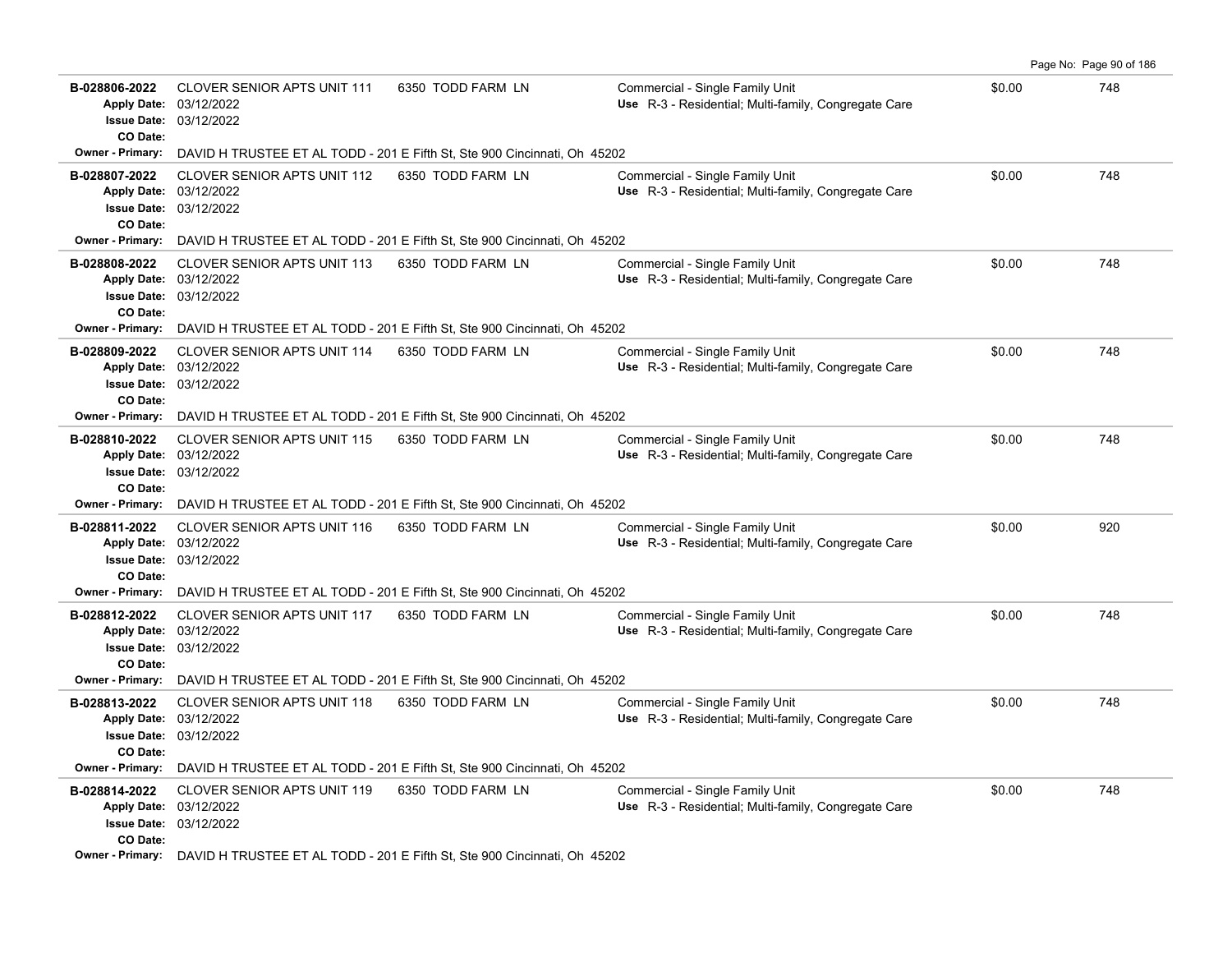| B-028815-2022<br><b>Apply Date:</b>             | <b>CLOVER SENIOR APTS UNIT 120</b><br>03/12/2022                                              | 6350 TODD FARM LN                                                                          | Commercial - Single Family Unit<br>Use R-3 - Residential: Multi-family, Congregate Care | \$0.00 | 748 |
|-------------------------------------------------|-----------------------------------------------------------------------------------------------|--------------------------------------------------------------------------------------------|-----------------------------------------------------------------------------------------|--------|-----|
|                                                 | <b>Issue Date: 03/12/2022</b>                                                                 |                                                                                            |                                                                                         |        |     |
| CO Date:<br><b>Owner - Primary:</b>             |                                                                                               | DAVID H TRUSTEE ET AL TODD - 201 E Fifth St, Ste 900 Cincinnati, Oh 45202                  |                                                                                         |        |     |
| B-028816-2022                                   | <b>CLOVER SENIOR APTS UNIT 121</b><br>Apply Date: 03/12/2022<br>Issue Date: 03/12/2022        | 6350 TODD FARM LN                                                                          | Commercial - Single Family Unit<br>Use R-3 - Residential; Multi-family, Congregate Care | \$0.00 | 920 |
| CO Date:<br><b>Owner - Primary:</b>             |                                                                                               | DAVID H TRUSTEE ET AL TODD - 201 E Fifth St, Ste 900 Cincinnati, Oh 45202                  |                                                                                         |        |     |
| B-028817-2022<br>CO Date:                       | <b>CLOVER SENIOR APTS UNIT 122</b><br>Apply Date: 03/12/2022<br><b>Issue Date: 03/12/2022</b> | 6350 TODD FARM LN                                                                          | Commercial - Single Family Unit<br>Use R-3 - Residential; Multi-family, Congregate Care | \$0.00 | 748 |
| <b>Owner - Primary:</b>                         |                                                                                               | DAVID H TRUSTEE ET AL TODD - 201 E Fifth St, Ste 900 Cincinnati, Oh 45202                  |                                                                                         |        |     |
| B-028818-2022<br>CO Date:                       | <b>CLOVER SENIOR APTS UNIT 123</b><br>Apply Date: 03/12/2022<br><b>Issue Date: 03/12/2022</b> | 6350 TODD FARM LN                                                                          | Commercial - Single Family Unit<br>Use R-3 - Residential; Multi-family, Congregate Care | \$0.00 | 748 |
| <b>Owner - Primary:</b>                         |                                                                                               | DAVID H TRUSTEE ET AL TODD - 201 E Fifth St, Ste 900 Cincinnati, Oh 45202                  |                                                                                         |        |     |
| B-028819-2022<br>CO Date:                       | <b>CLOVER SENIOR APTS UNIT 124</b><br>Apply Date: 03/12/2022<br><b>Issue Date: 03/12/2022</b> | 6350 TODD FARM LN                                                                          | Commercial - Single Family Unit<br>Use R-3 - Residential; Multi-family, Congregate Care | \$0.00 | 748 |
| <b>Owner - Primary:</b>                         |                                                                                               | DAVID H TRUSTEE ET AL TODD - 201 E Fifth St, Ste 900 Cincinnati, Oh 45202                  |                                                                                         |        |     |
| B-028820-2022<br>CO Date:                       | <b>CLOVER SENIOR APTS UNIT 125</b><br>Apply Date: 03/12/2022<br><b>Issue Date: 03/12/2022</b> | 6350 TODD FARM LN                                                                          | Commercial - Single Family Unit<br>Use R-3 - Residential; Multi-family, Congregate Care | \$0.00 | 920 |
| <b>Owner - Primary:</b>                         |                                                                                               | DAVID H TRUSTEE ET AL TODD - 201 E Fifth St, Ste 900 Cincinnati, Oh 45202                  |                                                                                         |        |     |
| B-028821-2022<br><b>Apply Date:</b><br>CO Date: | <b>CLOVER SENIOR APTS UNIT 126</b><br>03/12/2022<br><b>Issue Date: 03/12/2022</b>             | 6350 TODD FARM LN                                                                          | Commercial - Single Family Unit<br>Use R-3 - Residential; Multi-family, Congregate Care | \$0.00 | 748 |
| Owner - Primary:                                |                                                                                               | DAVID H TRUSTEE ET AL TODD - 201 E Fifth St, Ste 900 Cincinnati, Oh 45202                  |                                                                                         |        |     |
| B-028822-2022<br>CO Date:                       | CLOVER SENIOR APTS UNIT 127<br>Apply Date: 03/12/2022<br><b>Issue Date: 03/12/2022</b>        | 6350 TODD FARM LN                                                                          | Commercial - Single Family Unit<br>Use R-3 - Residential; Multi-family, Congregate Care | \$0.00 | 748 |
| <b>Owner - Primary:</b>                         |                                                                                               | DAVID H TRUSTEE ET AL TODD - 201 E Fifth St, Ste 900 Cincinnati, Oh 45202                  |                                                                                         |        |     |
| B-028823-2022<br>CO Date:                       | <b>CLOVER SENIOR APTS UNIT 128</b><br>Apply Date: 03/12/2022<br><b>Issue Date: 03/12/2022</b> | 6350 TODD FARM LN                                                                          | Commercial - Single Family Unit<br>Use R-3 - Residential; Multi-family, Congregate Care | \$0.00 | 748 |
|                                                 |                                                                                               | Owner - Primary: DAVID H TRUSTEE ET AL TODD - 201 E Fifth St, Ste 900 Cincinnati, Oh 45202 |                                                                                         |        |     |

Page No: Page 91 of 186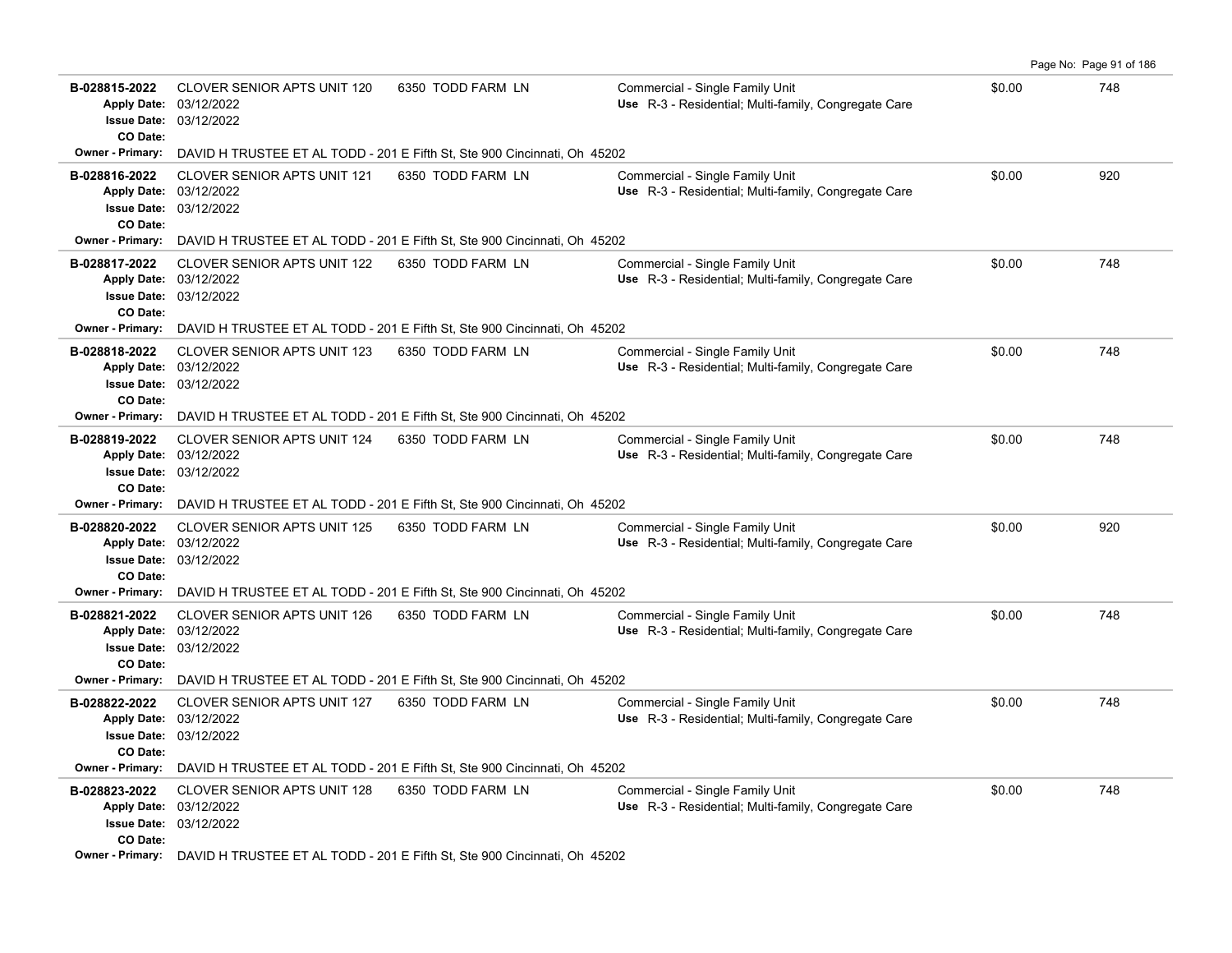| B-028824-2022<br>CO Date: | <b>CLOVER SENIOR APTS UNIT 129</b><br>Apply Date: 03/12/2022<br><b>Issue Date: 03/12/2022</b> | 6350 TODD FARM LN                                                                                  | Commercial - Single Family Unit<br>Use R-3 - Residential; Multi-family, Congregate Care | \$0.00 | 748 |
|---------------------------|-----------------------------------------------------------------------------------------------|----------------------------------------------------------------------------------------------------|-----------------------------------------------------------------------------------------|--------|-----|
| Owner - Primary:          |                                                                                               | DAVID H TRUSTEE ET AL TODD - 201 E Fifth St, Ste 900 Cincinnati, Oh 45202                          |                                                                                         |        |     |
| B-028825-2022<br>CO Date: | <b>CLOVER SENIOR APTS UNIT 130</b><br>Apply Date: 03/12/2022<br><b>Issue Date: 03/12/2022</b> | 6350 TODD FARM LN                                                                                  | Commercial - Single Family Unit<br>Use R-3 - Residential; Multi-family, Congregate Care | \$0.00 | 748 |
| <b>Owner - Primary:</b>   |                                                                                               | DAVID H TRUSTEE ET AL TODD - 201 E Fifth St, Ste 900 Cincinnati, Oh 45202                          |                                                                                         |        |     |
| B-028826-2022<br>CO Date: | <b>CLOVER SENIOR APTS UNIT 131</b><br>Apply Date: 03/12/2022<br><b>Issue Date: 03/12/2022</b> | 6350 TODD FARM LN                                                                                  | Commercial - Single Family Unit<br>Use R-3 - Residential; Multi-family, Congregate Care | \$0.00 | 748 |
| <b>Owner - Primary:</b>   |                                                                                               | DAVID H TRUSTEE ET AL TODD - 201 E Fifth St, Ste 900 Cincinnati, Oh 45202                          |                                                                                         |        |     |
| B-028827-2022<br>CO Date: | <b>CLOVER SENIOR APTS UNIT 132</b><br>Apply Date: 03/12/2022<br><b>Issue Date: 03/12/2022</b> | 6350 TODD FARM LN                                                                                  | Commercial - Single Family Unit<br>Use R-3 - Residential: Multi-family, Congregate Care | \$0.00 | 748 |
| <b>Owner - Primary:</b>   |                                                                                               | DAVID H TRUSTEE ET AL TODD - 201 E Fifth St, Ste 900 Cincinnati, Oh 45202                          |                                                                                         |        |     |
| B-028828-2022<br>CO Date: | <b>CLOVER SENIOR APTS UNIT 133</b><br>Apply Date: 03/12/2022<br><b>Issue Date: 03/12/2022</b> | 6350 TODD FARM LN                                                                                  | Commercial - Single Family Unit<br>Use R-3 - Residential; Multi-family, Congregate Care | \$0.00 | 748 |
|                           |                                                                                               | <b>Owner - Primary:</b> DAVID H TRUSTEE ET AL TODD - 201 E Fifth St, Ste 900 Cincinnati, Oh 45202  |                                                                                         |        |     |
| B-028829-2022<br>CO Date: | <b>CLOVER SENIOR APTS UNIT 134</b><br>Apply Date: 03/12/2022<br><b>Issue Date: 03/12/2022</b> | 6350 TODD FARM LN                                                                                  | Commercial - Single Family Unit<br>Use R-3 - Residential; Multi-family, Congregate Care | \$0.00 | 748 |
| Owner - Primary:          |                                                                                               | DAVID H TRUSTEE ET AL TODD - 201 E Fifth St, Ste 900 Cincinnati, Oh 45202                          |                                                                                         |        |     |
| B-028830-2022<br>CO Date: | <b>CLOVER SENIOR APTS UNIT 135</b><br>Apply Date: 03/12/2022<br>Issue Date: 03/12/2022        | 6350 TODD FARM LN                                                                                  | Commercial - Single Family Unit<br>Use R-3 - Residential; Multi-family, Congregate Care | \$0.00 | 748 |
|                           |                                                                                               | Owner - Primary: DAVID H TRUSTEE ET AL TODD - 201 E Fifth St, Ste 900 Cincinnati, Oh 45202         |                                                                                         |        |     |
| B-028831-2022<br>CO Date: | <b>CLOVER SENIOR APTS UNIT 136</b><br>Apply Date: 03/12/2022<br><b>Issue Date: 03/12/2022</b> | 6350 TODD FARM LN                                                                                  | Commercial - Single Family Unit<br>Use R-3 - Residential; Multi-family, Congregate Care | \$0.00 | 920 |
| <b>Owner - Primary:</b>   |                                                                                               | DAVID H TRUSTEE ET AL TODD - 201 E Fifth St, Ste 900 Cincinnati, Oh 45202                          |                                                                                         |        |     |
| B-028832-2022<br>CO Date: | <b>CLOVER SENIOR APTS UNIT 137</b><br>Apply Date: 03/12/2022<br><b>Issue Date: 03/12/2022</b> | 6350 TODD FARM LN                                                                                  | Commercial - Single Family Unit<br>Use R-3 - Residential; Multi-family, Congregate Care | \$0.00 | 748 |
|                           |                                                                                               | <b>Owner - Primary:</b> DAVID H TRUSTEE ET AL TODD - 201 E Fifth St. Ste 900 Cincinnati, Oh. 45202 |                                                                                         |        |     |

Page No: Page 92 of 186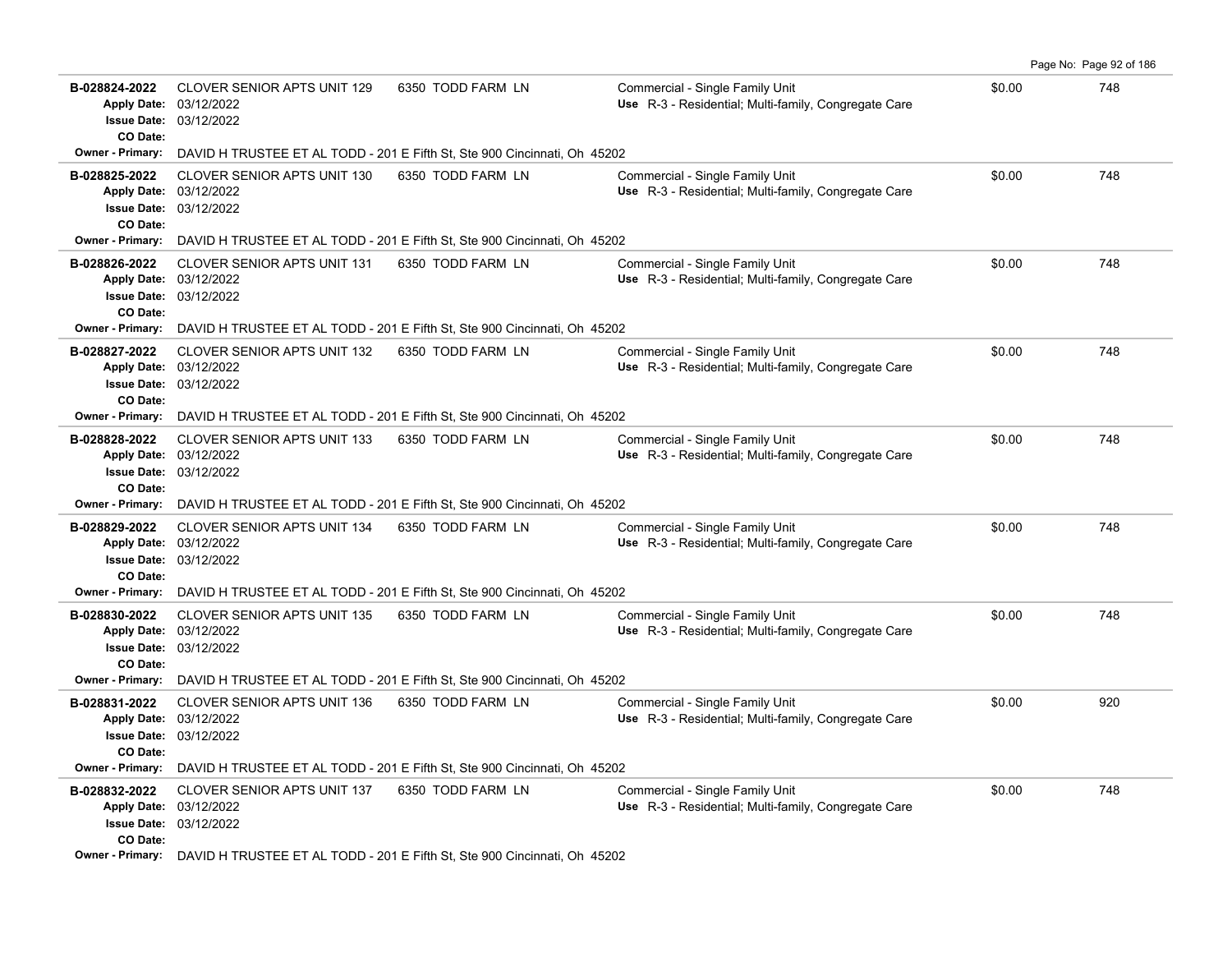| B-028833-2022<br>CO Date: | <b>CLOVER SENIOR APTS UNIT 139</b><br>Apply Date: 03/12/2022<br>Issue Date: 03/12/2022            | 6350 TODD FARM LN | Commercial - Single Family Unit<br>Use R-3 - Residential; Multi-family, Congregate Care | \$0.00 | 920 |
|---------------------------|---------------------------------------------------------------------------------------------------|-------------------|-----------------------------------------------------------------------------------------|--------|-----|
| <b>Owner - Primary:</b>   | DAVID H TRUSTEE ET AL TODD - 201 E Fifth St, Ste 900 Cincinnati, Oh 45202                         |                   |                                                                                         |        |     |
| B-028834-2022<br>CO Date: | <b>CLOVER SENIOR APTS UNIT 200</b><br>Apply Date: 03/12/2022<br>Issue Date: 03/12/2022            | 6350 TODD FARM LN | Commercial - Single Family Unit<br>Use R-3 - Residential; Multi-family, Congregate Care | \$0.00 | 748 |
|                           | Owner - Primary: DAVID H TRUSTEE ET AL TODD - 201 E Fifth St, Ste 900 Cincinnati, Oh 45202        |                   |                                                                                         |        |     |
| B-028835-2022<br>CO Date: | CLOVER SENIOR APTS UNIT 201<br>Apply Date: 03/12/2022<br>Issue Date: 03/12/2022                   | 6350 TODD FARM LN | Commercial - Single Family Unit<br>Use R-3 - Residential; Multi-family, Congregate Care | \$0.00 | 748 |
| <b>Owner - Primary:</b>   | DAVID H TRUSTEE ET AL TODD - 201 E Fifth St, Ste 900 Cincinnati, Oh 45202                         |                   |                                                                                         |        |     |
| B-028836-2022<br>CO Date: | <b>CLOVER SENIOR APTS UNIT 202</b><br>Apply Date: 03/12/2022<br>Issue Date: 03/12/2022            | 6350 TODD FARM LN | Commercial - Single Family Unit<br>Use R-3 - Residential: Multi-family, Congregate Care | \$0.00 | 748 |
|                           | <b>Owner - Primary:</b> DAVID H TRUSTEE ET AL TODD - 201 E Fifth St, Ste 900 Cincinnati, Oh 45202 |                   |                                                                                         |        |     |
| B-028837-2022<br>CO Date: | <b>CLOVER SENIOR APTS UNIT 203</b><br>Apply Date: 03/12/2022<br>Issue Date: 03/12/2022            | 6350 TODD FARM LN | Commercial - Single Family Unit<br>Use R-3 - Residential; Multi-family, Congregate Care | \$0.00 | 748 |
| Owner - Primary:          | DAVID H TRUSTEE ET AL TODD - 201 E Fifth St, Ste 900 Cincinnati, Oh 45202                         |                   |                                                                                         |        |     |
| B-028838-2022<br>CO Date: | <b>CLOVER SENIOR APTS UNIT 204</b><br>Apply Date: 03/12/2022<br>Issue Date: 03/12/2022            | 6350 TODD FARM LN | Commercial - Single Family Unit<br>Use R-3 - Residential; Multi-family, Congregate Care | \$0.00 | 748 |
| Owner - Primary:          | DAVID H TRUSTEE ET AL TODD - 201 E Fifth St, Ste 900 Cincinnati, Oh 45202                         |                   |                                                                                         |        |     |
| B-028839-2022<br>CO Date: | <b>CLOVER SENIOR APTS UNIT 205</b><br>Apply Date: 03/12/2022<br>Issue Date: 03/12/2022            | 6350 TODD FARM LN | Commercial - Single Family Unit<br>Use R-3 - Residential; Multi-family, Congregate Care | \$0.00 | 748 |
| Owner - Primary:          | DAVID H TRUSTEE ET AL TODD - 201 E Fifth St, Ste 900 Cincinnati, Oh 45202                         |                   |                                                                                         |        |     |
| B-028840-2022<br>CO Date: | <b>CLOVER SENIOR APTS UNIT 206</b><br>Apply Date: 03/12/2022<br>Issue Date: 03/12/2022            | 6350 TODD FARM LN | Commercial - Single Family Unit<br>Use R-3 - Residential; Multi-family, Congregate Care | \$0.00 | 748 |
| Owner - Primary:          | DAVID H TRUSTEE ET AL TODD - 201 E Fifth St, Ste 900 Cincinnati, Oh 45202                         |                   |                                                                                         |        |     |
| B-028841-2022<br>CO Date: | CLOVER SENIOR APTS UNIT 207<br>Apply Date: 03/12/2022<br><b>Issue Date: 03/12/2022</b>            | 6350 TODD FARM LN | Commercial - Single Family Unit<br>Use R-3 - Residential; Multi-family, Congregate Care | \$0.00 | 748 |
|                           | Owner - Primary: DAVID H TRUSTEE ET AL TODD - 201 E Fifth St, Ste 900 Cincinnati, Oh 45202        |                   |                                                                                         |        |     |

Page No: Page 93 of 186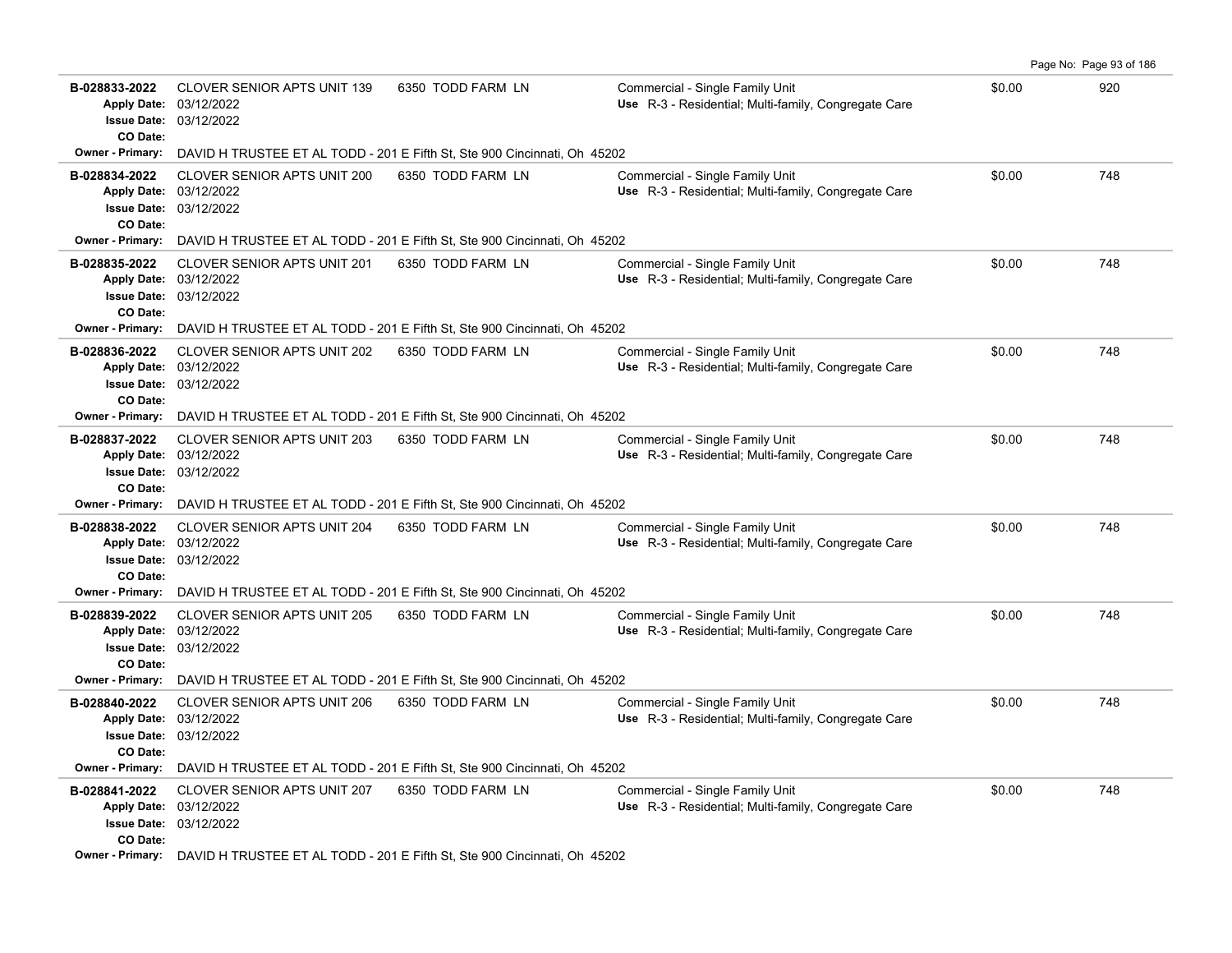| B-028842-2022<br>CO Date:           | <b>CLOVER SENIOR APTS UNIT 208</b><br>Apply Date: 03/12/2022<br><b>Issue Date: 03/12/2022</b>     | 6350 TODD FARM LN | Commercial - Single Family Unit<br>Use R-3 - Residential; Multi-family, Congregate Care | \$0.00 | 748 |
|-------------------------------------|---------------------------------------------------------------------------------------------------|-------------------|-----------------------------------------------------------------------------------------|--------|-----|
|                                     | Owner - Primary: DAVID H TRUSTEE ET AL TODD - 201 E Fifth St, Ste 900 Cincinnati, Oh 45202        |                   |                                                                                         |        |     |
| B-028843-2022<br>CO Date:           | <b>CLOVER SENIOR APTS UNIT 209</b><br>Apply Date: 03/12/2022<br><b>Issue Date: 03/12/2022</b>     | 6350 TODD FARM LN | Commercial - Single Family Unit<br>Use R-3 - Residential; Multi-family, Congregate Care | \$0.00 | 748 |
| Owner - Primary:                    | DAVID H TRUSTEE ET AL TODD - 201 E Fifth St, Ste 900 Cincinnati, Oh 45202                         |                   |                                                                                         |        |     |
| B-028844-2022<br>CO Date:           | CLOVER SENIOR APTS UNIT 210<br>Apply Date: 03/12/2022<br><b>Issue Date: 03/12/2022</b>            | 6350 TODD FARM LN | Commercial - Single Family Unit<br>Use R-3 - Residential; Multi-family, Congregate Care | \$0.00 | 748 |
| <b>Owner - Primary:</b>             | DAVID H TRUSTEE ET AL TODD - 201 E Fifth St, Ste 900 Cincinnati, Oh 45202                         |                   |                                                                                         |        |     |
| B-028845-2022<br>CO Date:           | <b>CLOVER SENIOR APTS UNIT 211</b><br>Apply Date: 03/12/2022<br><b>Issue Date: 03/12/2022</b>     | 6350 TODD FARM LN | Commercial - Single Family Unit<br>Use R-3 - Residential; Multi-family, Congregate Care | \$0.00 | 748 |
| Owner - Primary:                    | DAVID H TRUSTEE ET AL TODD - 201 E Fifth St, Ste 900 Cincinnati, Oh 45202                         |                   |                                                                                         |        |     |
| B-028846-2022                       | CLOVER SENIOR APTS UNIT 212<br>Apply Date: 03/12/2022<br><b>Issue Date: 03/12/2022</b>            | 6350 TODD FARM LN | Commercial - Single Family Unit<br>Use R-3 - Residential; Multi-family, Congregate Care | \$0.00 | 748 |
| CO Date:<br>Owner - Primary:        | DAVID H TRUSTEE ET AL TODD - 201 E Fifth St, Ste 900 Cincinnati, Oh 45202                         |                   |                                                                                         |        |     |
| B-028847-2022<br>CO Date:           | <b>CLOVER SENIOR APTS UNIT 213</b><br>Apply Date: 03/12/2022<br><b>Issue Date: 03/12/2022</b>     | 6350 TODD FARM LN | Commercial - Single Family Unit<br>Use R-3 - Residential; Multi-family, Congregate Care | \$0.00 | 748 |
|                                     | <b>Owner - Primary:</b> DAVID H TRUSTEE ET AL TODD - 201 E Fifth St, Ste 900 Cincinnati, Oh 45202 |                   |                                                                                         |        |     |
| B-028848-2022<br>CO Date:           | <b>CLOVER SENIOR APTS UNIT 214</b><br>Apply Date: 03/12/2022<br><b>Issue Date: 03/12/2022</b>     | 6350 TODD FARM LN | Commercial - Single Family Unit<br>Use R-3 - Residential; Multi-family, Congregate Care | \$0.00 | 748 |
| Owner - Primary:                    | DAVID H TRUSTEE ET AL TODD - 201 E Fifth St, Ste 900 Cincinnati, Oh 45202                         |                   |                                                                                         |        |     |
| B-028849-2022                       | CLOVER SENIOR APTS UNIT 215<br>Apply Date: 03/12/2022<br><b>Issue Date: 03/12/2022</b>            | 6350 TODD FARM LN | Commercial - Single Family Unit<br>Use R-3 - Residential; Multi-family, Congregate Care | \$0.00 | 748 |
| CO Date:<br><b>Owner - Primary:</b> | DAVID H TRUSTEE ET AL TODD - 201 E Fifth St, Ste 900 Cincinnati, Oh 45202                         |                   |                                                                                         |        |     |
| B-028850-2022<br>CO Date:           | <b>CLOVER SENIOR APTS UNIT 216</b><br>Apply Date: 03/12/2022<br><b>Issue Date: 03/12/2022</b>     | 6350 TODD FARM LN | Commercial - Single Family Unit<br>Use R-3 - Residential; Multi-family, Congregate Care | \$0.00 | 748 |
|                                     | Owner - Primary: DAVID H TRUSTEE ET AL TODD - 201 E Fifth St, Ste 900 Cincinnati, Oh 45202        |                   |                                                                                         |        |     |

Page No: Page 94 of 186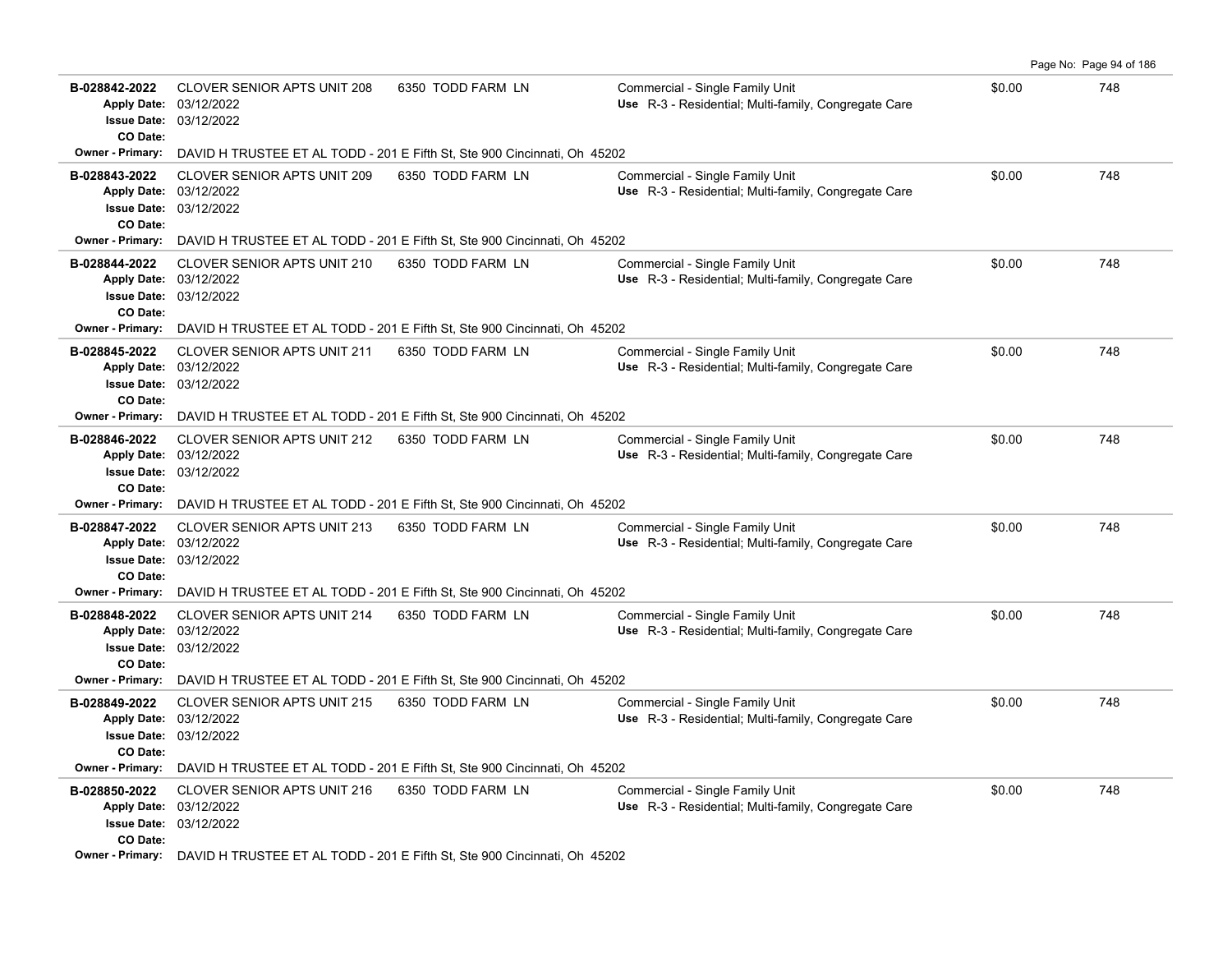| B-028851-2022<br>CO Date: | <b>CLOVER SENIOR APTS UNIT 217</b><br>Apply Date: 03/12/2022<br><b>Issue Date: 03/12/2022</b> | 6350 TODD FARM LN                                                                                  | Commercial - Single Family Unit<br>Use R-3 - Residential; Multi-family, Congregate Care | \$0.00 | 748 |
|---------------------------|-----------------------------------------------------------------------------------------------|----------------------------------------------------------------------------------------------------|-----------------------------------------------------------------------------------------|--------|-----|
| Owner - Primary:          |                                                                                               | DAVID H TRUSTEE ET AL TODD - 201 E Fifth St, Ste 900 Cincinnati, Oh 45202                          |                                                                                         |        |     |
| B-028852-2022<br>CO Date: | <b>CLOVER SENIOR APTS UNIT 218</b><br>Apply Date: 03/12/2022<br><b>Issue Date: 03/12/2022</b> | 6350 TODD FARM LN                                                                                  | Commercial - Single Family Unit<br>Use R-3 - Residential; Multi-family, Congregate Care | \$0.00 | 748 |
| <b>Owner - Primary:</b>   |                                                                                               | DAVID H TRUSTEE ET AL TODD - 201 E Fifth St, Ste 900 Cincinnati, Oh 45202                          |                                                                                         |        |     |
| B-028853-2022<br>CO Date: | <b>CLOVER SENIOR APTS UNIT 219</b><br>Apply Date: 03/12/2022<br><b>Issue Date: 03/12/2022</b> | 6350 TODD FARM LN                                                                                  | Commercial - Single Family Unit<br>Use R-3 - Residential; Multi-family, Congregate Care | \$0.00 | 748 |
| <b>Owner - Primary:</b>   |                                                                                               | DAVID H TRUSTEE ET AL TODD - 201 E Fifth St, Ste 900 Cincinnati, Oh 45202                          |                                                                                         |        |     |
| B-028854-2022<br>CO Date: | <b>CLOVER SENIOR APTS UNIT 220</b><br>Apply Date: 03/12/2022<br><b>Issue Date: 03/12/2022</b> | 6350 TODD FARM LN                                                                                  | Commercial - Single Family Unit<br>Use R-3 - Residential: Multi-family, Congregate Care | \$0.00 | 748 |
| <b>Owner - Primary:</b>   |                                                                                               | DAVID H TRUSTEE ET AL TODD - 201 E Fifth St, Ste 900 Cincinnati, Oh 45202                          |                                                                                         |        |     |
| B-028855-2022<br>CO Date: | <b>CLOVER SENIOR APTS UNIT 221</b><br>Apply Date: 03/12/2022<br><b>Issue Date: 03/12/2022</b> | 6350 TODD FARM LN                                                                                  | Commercial - Single Family Unit<br>Use R-3 - Residential; Multi-family, Congregate Care | \$0.00 | 748 |
|                           |                                                                                               | <b>Owner - Primary:</b> DAVID H TRUSTEE ET AL TODD - 201 E Fifth St, Ste 900 Cincinnati, Oh 45202  |                                                                                         |        |     |
| B-028856-2022<br>CO Date: | <b>CLOVER SENIOR APTS UNIT 222</b><br>Apply Date: 03/12/2022<br><b>Issue Date: 03/12/2022</b> | 6350 TODD FARM LN                                                                                  | Commercial - Single Family Unit<br>Use R-3 - Residential; Multi-family, Congregate Care | \$0.00 | 748 |
| Owner - Primary:          |                                                                                               | DAVID H TRUSTEE ET AL TODD - 201 E Fifth St, Ste 900 Cincinnati, Oh 45202                          |                                                                                         |        |     |
| B-028857-2022<br>CO Date: | <b>CLOVER SENIOR APTS UNIT 223</b><br>Apply Date: 03/12/2022<br>Issue Date: 03/12/2022        | 6350 TODD FARM LN                                                                                  | Commercial - Single Family Unit<br>Use R-3 - Residential; Multi-family, Congregate Care | \$0.00 | 748 |
|                           |                                                                                               | Owner - Primary: DAVID H TRUSTEE ET AL TODD - 201 E Fifth St, Ste 900 Cincinnati, Oh 45202         |                                                                                         |        |     |
| B-028858-2022<br>CO Date: | <b>CLOVER SENIOR APTS UNIT 224</b><br>Apply Date: 03/12/2022<br><b>Issue Date: 03/12/2022</b> | 6350 TODD FARM LN                                                                                  | Commercial - Single Family Unit<br>Use R-3 - Residential; Multi-family, Congregate Care | \$0.00 | 748 |
| <b>Owner - Primary:</b>   |                                                                                               | DAVID H TRUSTEE ET AL TODD - 201 E Fifth St, Ste 900 Cincinnati, Oh 45202                          |                                                                                         |        |     |
| B-028859-2022<br>CO Date: | <b>CLOVER SENIOR APTS UNIT 225</b><br>Apply Date: 03/12/2022<br><b>Issue Date: 03/12/2022</b> | 6350 TODD FARM LN                                                                                  | Commercial - Single Family Unit<br>Use R-3 - Residential; Multi-family, Congregate Care | \$0.00 | 748 |
|                           |                                                                                               | <b>Owner - Primary:</b> DAVID H TRUSTEE ET AL TODD - 201 E Fifth St. Ste 900 Cincinnati, Oh. 45202 |                                                                                         |        |     |

Page No: Page 95 of 186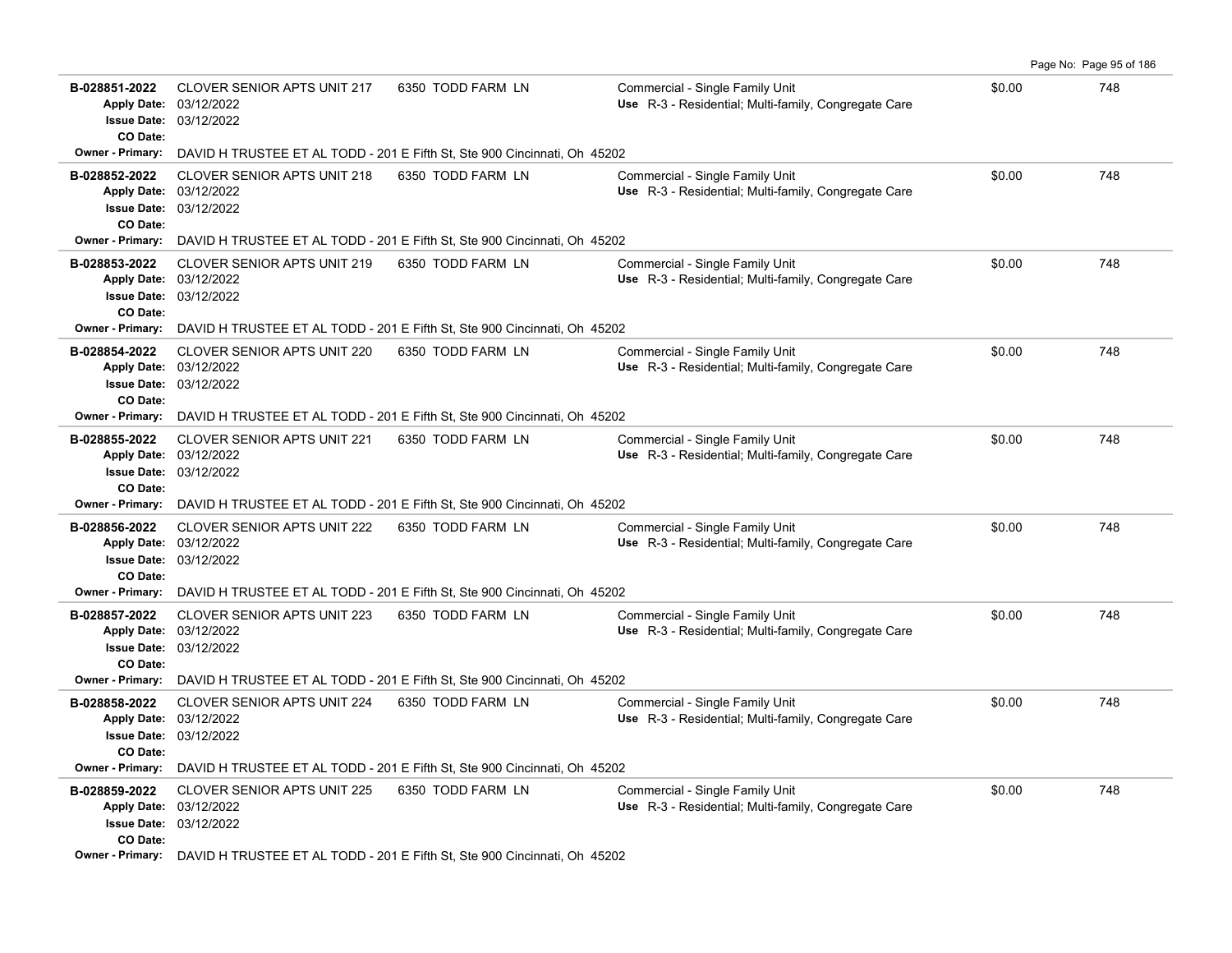| B-028860-2022<br>CO Date:                            | <b>CLOVER SENIOR APTS UNIT 226</b><br>Apply Date: 03/12/2022<br><b>Issue Date: 03/12/2022</b> | 6350 TODD FARM LN                                                                                  | Commercial - Single Family Unit<br>Use R-3 - Residential; Multi-family, Congregate Care | \$0.00 | 748 |
|------------------------------------------------------|-----------------------------------------------------------------------------------------------|----------------------------------------------------------------------------------------------------|-----------------------------------------------------------------------------------------|--------|-----|
| <b>Owner - Primary:</b>                              |                                                                                               | DAVID H TRUSTEE ET AL TODD - 201 E Fifth St, Ste 900 Cincinnati, Oh 45202                          |                                                                                         |        |     |
| B-028861-2022<br>CO Date:                            | <b>CLOVER SENIOR APTS UNIT 226</b><br>Apply Date: 03/12/2022<br><b>Issue Date: 03/12/2022</b> | 6350 TODD FARM LN                                                                                  | Commercial - Single Family Unit<br>Use R-3 - Residential: Multi-family, Congregate Care | \$0.00 | 748 |
| <b>Owner - Primary:</b>                              |                                                                                               | DAVID H TRUSTEE ET AL TODD - 201 E Fifth St, Ste 900 Cincinnati, Oh 45202                          |                                                                                         |        |     |
| B-028862-2022<br>CO Date:                            | <b>CLOVER SENIOR APTS UNIT 228</b><br>Apply Date: 03/12/2022<br><b>Issue Date: 03/12/2022</b> | 6350 TODD FARM LN                                                                                  | Commercial - Single Family Unit<br>Use R-3 - Residential; Multi-family, Congregate Care | \$0.00 | 748 |
| <b>Owner - Primary:</b>                              |                                                                                               | DAVID H TRUSTEE ET AL TODD - 201 E Fifth St, Ste 900 Cincinnati, Oh 45202                          |                                                                                         |        |     |
| B-028863-2022<br>CO Date:                            | <b>CLOVER SENIOR APTS UNIT 229</b><br>Apply Date: 03/12/2022<br><b>Issue Date: 03/12/2022</b> | 6350 TODD FARM LN                                                                                  | Commercial - Single Family Unit<br>Use R-3 - Residential; Multi-family, Congregate Care | \$0.00 | 748 |
| Owner - Primary:                                     |                                                                                               | DAVID H TRUSTEE ET AL TODD - 201 E Fifth St, Ste 900 Cincinnati, Oh 45202                          |                                                                                         |        |     |
| B-028864-2022<br><b>Apply Date:</b><br>CO Date:      | CLOVER SENIOR APTS UNIT 230<br>03/12/2022<br><b>Issue Date: 03/12/2022</b>                    | 6350 TODD FARM LN                                                                                  | Commercial - Single Family Unit<br>Use R-3 - Residential; Multi-family, Congregate Care | \$0.00 | 748 |
|                                                      |                                                                                               | <b>Owner - Primary:</b> DAVID H TRUSTEE ET AL TODD - 201 E Fifth St, Ste 900 Cincinnati, Oh 45202  |                                                                                         |        |     |
| B-028865-2022<br>CO Date:                            | <b>CLOVER SENIOR APTS UNIT 231</b><br>Apply Date: 03/12/2022<br><b>Issue Date: 03/12/2022</b> | 6350 TODD FARM LN                                                                                  | Commercial - Single Family Unit<br>Use R-3 - Residential; Multi-family, Congregate Care | \$0.00 | 748 |
| <b>Owner - Primary:</b>                              |                                                                                               | DAVID H TRUSTEE ET AL TODD - 201 E Fifth St, Ste 900 Cincinnati, Oh 45202                          |                                                                                         |        |     |
| B-028866-2022<br>CO Date:                            | <b>CLOVER SENIOR APTS UNIT 232</b><br>Apply Date: 03/12/2022<br><b>Issue Date: 03/12/2022</b> | 6350 TODD FARM LN                                                                                  | Commercial - Single Family Unit<br>Use R-3 - Residential; Multi-family, Congregate Care | \$0.00 | 748 |
|                                                      |                                                                                               | Owner - Primary: DAVID H TRUSTEE ET AL TODD - 201 E Fifth St, Ste 900 Cincinnati, Oh 45202         |                                                                                         |        |     |
| B-028867-2022<br>CO Date:<br><b>Owner - Primary:</b> | <b>CLOVER SENIOR APTS UNIT 233</b><br>Apply Date: 03/12/2022<br><b>Issue Date: 03/12/2022</b> | 6350 TODD FARM LN<br>DAVID H TRUSTEE ET AL TODD - 201 E Fifth St, Ste 900 Cincinnati, Oh 45202     | Commercial - Single Family Unit<br>Use R-3 - Residential; Multi-family, Congregate Care | \$0.00 | 748 |
| B-028868-2022                                        | <b>CLOVER SENIOR APTS UNIT 234</b>                                                            | 6350 TODD FARM LN                                                                                  | Commercial - Single Family Unit                                                         | \$0.00 | 748 |
| CO Date:                                             | Apply Date: 03/12/2022<br><b>Issue Date: 03/12/2022</b>                                       |                                                                                                    | Use R-3 - Residential; Multi-family, Congregate Care                                    |        |     |
|                                                      |                                                                                               | <b>Owner - Primary:</b> DAVID H TRUSTEE ET AL TODD - 201 E Fifth St. Ste 900 Cincinnati, Oh. 45202 |                                                                                         |        |     |

Page No: Page 96 of 186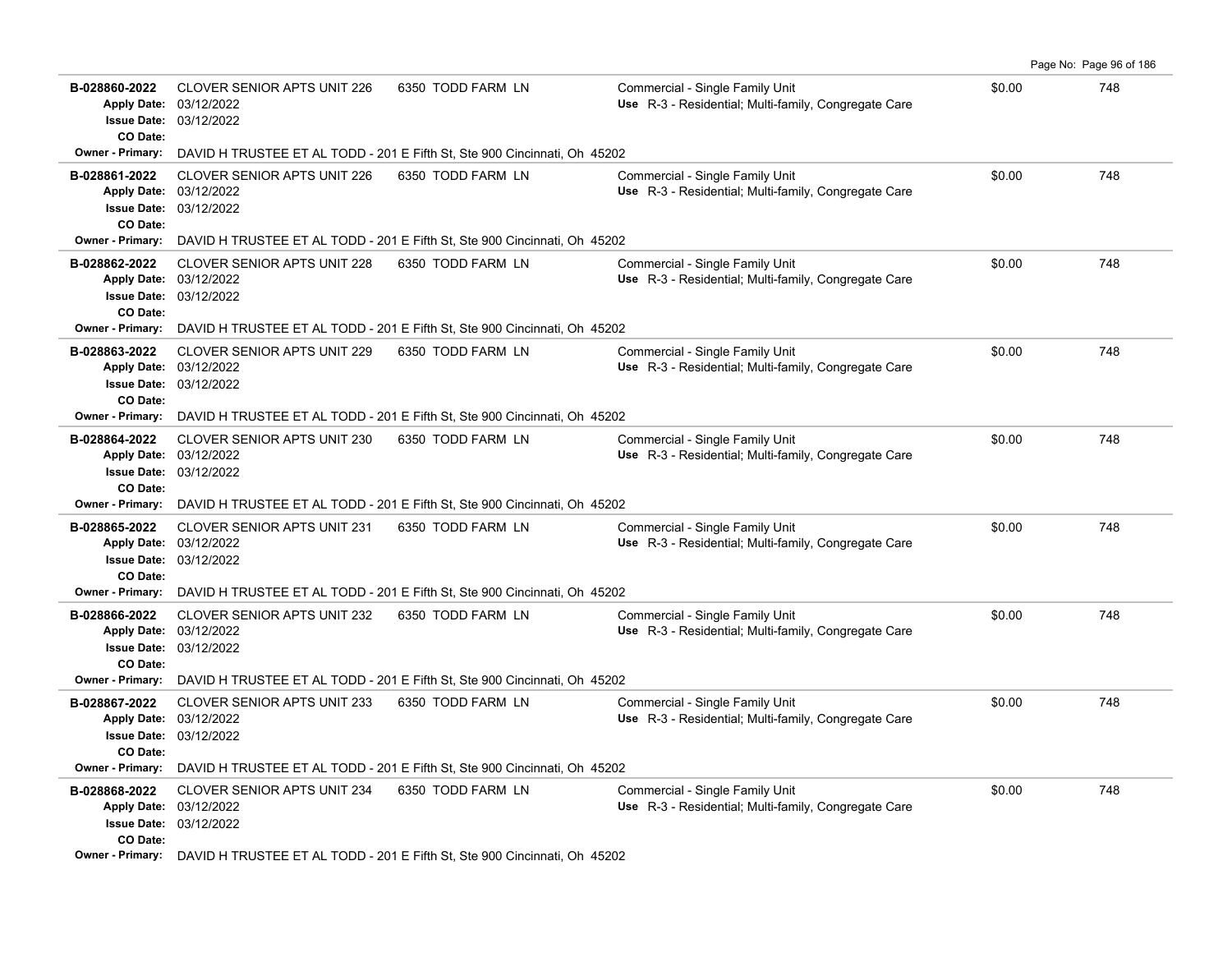| B-028869-2022<br>CO Date:                       | <b>CLOVER SENIOR APTS UNIT 235</b><br>Apply Date: 03/12/2022<br><b>Issue Date: 03/12/2022</b> | 6350 TODD FARM LN                                                                                  | Commercial - Single Family Unit<br>Use R-3 - Residential; Multi-family, Congregate Care | \$0.00 | 748 |
|-------------------------------------------------|-----------------------------------------------------------------------------------------------|----------------------------------------------------------------------------------------------------|-----------------------------------------------------------------------------------------|--------|-----|
|                                                 |                                                                                               | Owner - Primary: DAVID H TRUSTEE ET AL TODD - 201 E Fifth St, Ste 900 Cincinnati, Oh 45202         |                                                                                         |        |     |
| B-028870-2022<br>CO Date:                       | <b>CLOVER SENIOR APTS UNIT 236</b><br>Apply Date: 03/12/2022<br><b>Issue Date: 03/12/2022</b> | 6350 TODD FARM LN                                                                                  | Commercial - Single Family Unit<br>Use R-3 - Residential; Multi-family, Congregate Care | \$0.00 | 748 |
| <b>Owner - Primary:</b>                         |                                                                                               | DAVID H TRUSTEE ET AL TODD - 201 E Fifth St, Ste 900 Cincinnati, Oh 45202                          |                                                                                         |        |     |
| B-028871-2022<br>CO Date:                       | <b>CLOVER SENIOR APTS UNIT 237</b><br>Apply Date: 03/12/2022<br><b>Issue Date: 03/12/2022</b> | 6350 TODD FARM LN                                                                                  | Commercial - Single Family Unit<br>Use R-3 - Residential; Multi-family, Congregate Care | \$0.00 | 748 |
| <b>Owner - Primary:</b>                         |                                                                                               | DAVID H TRUSTEE ET AL TODD - 201 E Fifth St, Ste 900 Cincinnati, Oh 45202                          |                                                                                         |        |     |
| B-028872-2022<br>CO Date:                       | <b>CLOVER SENIOR APTS UNIT 239</b><br>Apply Date: 03/12/2022<br><b>Issue Date: 03/12/2022</b> | 6350 TODD FARM LN                                                                                  | Commercial - Single Family Unit<br>Use R-3 - Residential; Multi-family, Congregate Care | \$0.00 | 748 |
| <b>Owner - Primary:</b>                         |                                                                                               | DAVID H TRUSTEE ET AL TODD - 201 E Fifth St, Ste 900 Cincinnati, Oh 45202                          |                                                                                         |        |     |
| B-028873-2022<br><b>Apply Date:</b><br>CO Date: | <b>CLOVER SENIOR APTS UNIT 241</b><br>03/12/2022<br><b>Issue Date: 03/12/2022</b>             | 6350 TODD FARM LN                                                                                  | Commercial - Single Family Unit<br>Use R-3 - Residential; Multi-family, Congregate Care | \$0.00 | 748 |
|                                                 |                                                                                               | <b>Owner - Primary:</b> DAVID H TRUSTEE ET AL TODD - 201 E Fifth St, Ste 900 Cincinnati, Oh 45202  |                                                                                         |        |     |
| B-028874-2022<br>CO Date:                       | <b>CLOVER SENIOR APTS UNIT 243</b><br>Apply Date: 03/12/2022<br><b>Issue Date: 03/12/2022</b> | 6350 TODD FARM LN                                                                                  | Commercial - Single Family Unit<br>Use R-3 - Residential; Multi-family, Congregate Care | \$0.00 | 748 |
| <b>Owner - Primary:</b>                         |                                                                                               | DAVID H TRUSTEE ET AL TODD - 201 E Fifth St, Ste 900 Cincinnati, Oh 45202                          |                                                                                         |        |     |
| B-028875-2022<br>CO Date:                       | <b>CLOVER SENIOR APTS UNIT 300</b><br>Apply Date: 03/12/2022<br><b>Issue Date: 03/12/2022</b> | 6350 TODD FARM LN                                                                                  | Commercial - Single Family Unit<br>Use R-3 - Residential; Multi-family, Congregate Care | \$0.00 | 748 |
|                                                 |                                                                                               | <b>Owner - Primary:</b> DAVID H TRUSTEE ET AL TODD - 201 E Fifth St, Ste 900 Cincinnati, Oh 45202  |                                                                                         |        |     |
| B-028876-2022<br>CO Date:                       | <b>CLOVER SENIOR APTS UNIT 301</b><br>Apply Date: 03/12/2022<br><b>Issue Date: 03/12/2022</b> | 6350 TODD FARM LN                                                                                  | Commercial - Single Family Unit<br>Use R-3 - Residential; Multi-family, Congregate Care | \$0.00 | 748 |
| <b>Owner - Primary:</b>                         |                                                                                               | DAVID H TRUSTEE ET AL TODD - 201 E Fifth St, Ste 900 Cincinnati, Oh 45202                          |                                                                                         |        |     |
| B-028877-2022<br>CO Date:                       | CLOVER SENIOR APTS UNIT 302<br>Apply Date: 03/12/2022<br><b>Issue Date: 03/12/2022</b>        | 6350 TODD FARM LN                                                                                  | Commercial - Single Family Unit<br>Use R-3 - Residential: Multi-family, Congregate Care | \$0.00 | 748 |
|                                                 |                                                                                               | <b>Owner - Primary:</b> DAVID H TRUSTEE ET AL TODD - 201 E Fifth St. Ste 900 Cincinnati, Oh. 45202 |                                                                                         |        |     |

Page No: Page 97 of 186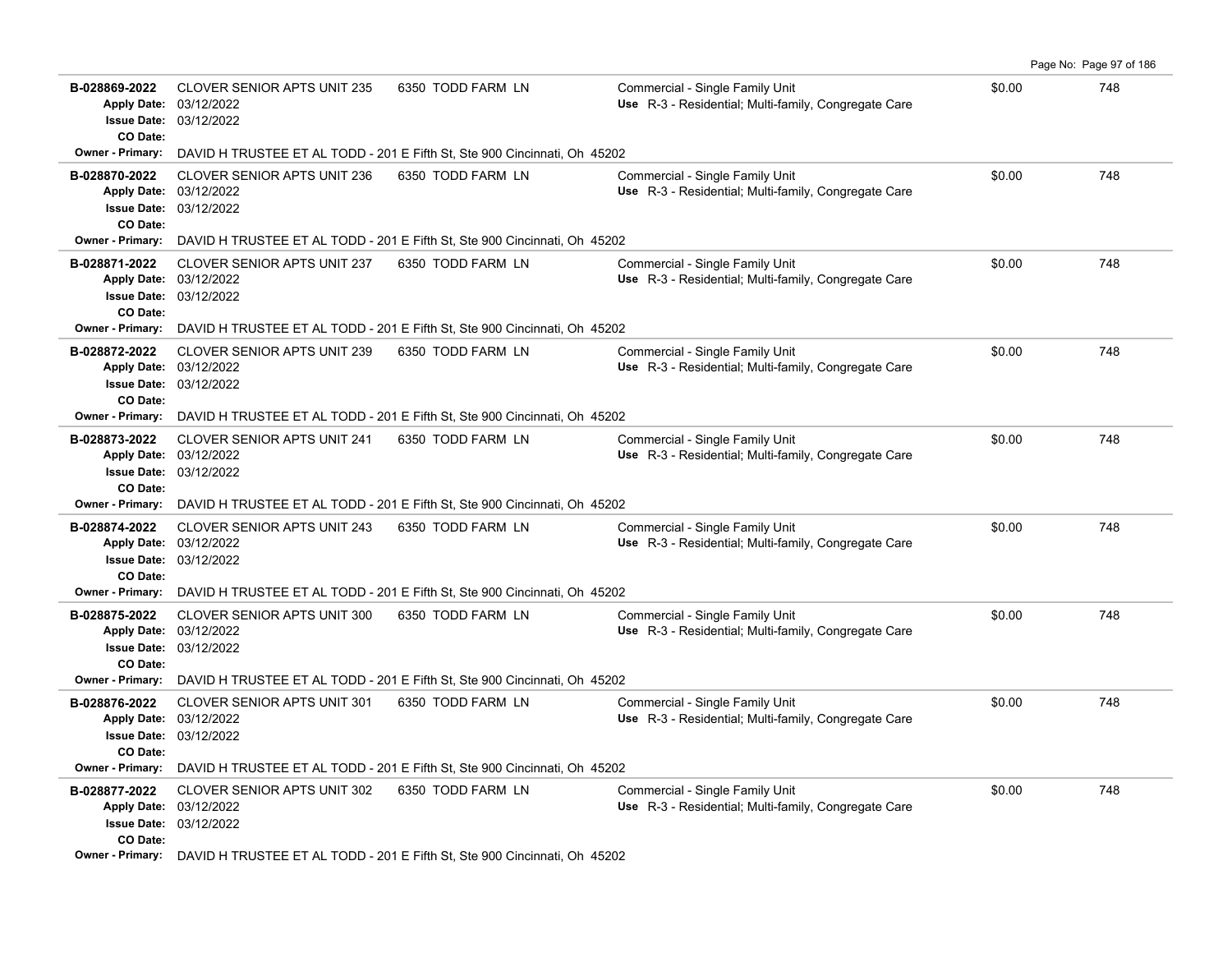| B-028878-2022             | <b>CLOVER SENIOR APTS UNIT 303</b><br>Apply Date: 03/12/2022<br><b>Issue Date: 03/12/2022</b> | 6350 TODD FARM LN                                                                                  | Commercial - Single Family Unit<br>Use R-3 - Residential; Multi-family, Congregate Care | \$0.00 | 748 |
|---------------------------|-----------------------------------------------------------------------------------------------|----------------------------------------------------------------------------------------------------|-----------------------------------------------------------------------------------------|--------|-----|
| CO Date:                  |                                                                                               |                                                                                                    |                                                                                         |        |     |
| Owner - Primary:          |                                                                                               | DAVID H TRUSTEE ET AL TODD - 201 E Fifth St, Ste 900 Cincinnati, Oh 45202                          |                                                                                         |        |     |
| B-028879-2022<br>CO Date: | <b>CLOVER SENIOR APTS UNIT 304</b><br>Apply Date: 03/12/2022<br><b>Issue Date: 03/12/2022</b> | 6350 TODD FARM LN                                                                                  | Commercial - Single Family Unit<br>Use R-3 - Residential; Multi-family, Congregate Care | \$0.00 | 748 |
| <b>Owner - Primary:</b>   |                                                                                               | DAVID H TRUSTEE ET AL TODD - 201 E Fifth St, Ste 900 Cincinnati, Oh 45202                          |                                                                                         |        |     |
| B-028880-2022<br>CO Date: | <b>CLOVER SENIOR APTS UNIT 305</b><br>Apply Date: 03/12/2022<br><b>Issue Date: 03/12/2022</b> | 6350 TODD FARM LN                                                                                  | Commercial - Single Family Unit<br>Use R-3 - Residential; Multi-family, Congregate Care | \$0.00 | 748 |
| <b>Owner - Primary:</b>   |                                                                                               | DAVID H TRUSTEE ET AL TODD - 201 E Fifth St, Ste 900 Cincinnati, Oh 45202                          |                                                                                         |        |     |
| B-028881-2022<br>CO Date: | <b>CLOVER SENIOR APTS UNIT 306</b><br>Apply Date: 03/12/2022<br><b>Issue Date: 03/12/2022</b> | 6350 TODD FARM LN                                                                                  | Commercial - Single Family Unit<br>Use R-3 - Residential: Multi-family, Congregate Care | \$0.00 | 748 |
| <b>Owner - Primary:</b>   |                                                                                               | DAVID H TRUSTEE ET AL TODD - 201 E Fifth St, Ste 900 Cincinnati, Oh 45202                          |                                                                                         |        |     |
| B-028882-2022<br>CO Date: | <b>CLOVER SENIOR APTS UNIT 307</b><br>Apply Date: 03/12/2022<br><b>Issue Date: 03/12/2022</b> | 6350 TODD FARM LN                                                                                  | Commercial - Single Family Unit<br>Use R-3 - Residential; Multi-family, Congregate Care | \$0.00 | 748 |
|                           |                                                                                               | <b>Owner - Primary:</b> DAVID H TRUSTEE ET AL TODD - 201 E Fifth St, Ste 900 Cincinnati, Oh 45202  |                                                                                         |        |     |
| B-028883-2022<br>CO Date: | <b>CLOVER SENIOR APTS UNIT 308</b><br>Apply Date: 03/12/2022<br><b>Issue Date: 03/12/2022</b> | 6350 TODD FARM LN                                                                                  | Commercial - Single Family Unit<br>Use R-3 - Residential; Multi-family, Congregate Care | \$0.00 | 748 |
| <b>Owner - Primary:</b>   |                                                                                               | DAVID H TRUSTEE ET AL TODD - 201 E Fifth St, Ste 900 Cincinnati, Oh 45202                          |                                                                                         |        |     |
| B-028884-2022<br>CO Date: | <b>CLOVER SENIOR APTS UNIT 309</b><br>Apply Date: 03/12/2022<br>Issue Date: 03/12/2022        | 6350 TODD FARM LN                                                                                  | Commercial - Single Family Unit<br>Use R-3 - Residential; Multi-family, Congregate Care | \$0.00 | 748 |
|                           |                                                                                               | Owner - Primary: DAVID H TRUSTEE ET AL TODD - 201 E Fifth St, Ste 900 Cincinnati, Oh 45202         |                                                                                         |        |     |
| B-028885-2022<br>CO Date: | CLOVER SENIOR APTS UNIT 310<br>Apply Date: 03/12/2022<br><b>Issue Date: 03/12/2022</b>        | 6350 TODD FARM LN                                                                                  | Commercial - Single Family Unit<br>Use R-3 - Residential; Multi-family, Congregate Care | \$0.00 | 748 |
| <b>Owner - Primary:</b>   |                                                                                               | DAVID H TRUSTEE ET AL TODD - 201 E Fifth St, Ste 900 Cincinnati, Oh 45202                          |                                                                                         |        |     |
| B-028886-2022<br>CO Date: | <b>CLOVER SENIOR APTS UNIT 311</b><br>Apply Date: 03/12/2022<br><b>Issue Date: 03/12/2022</b> | 6350 TODD FARM LN                                                                                  | Commercial - Single Family Unit<br>Use R-3 - Residential; Multi-family, Congregate Care | \$0.00 | 748 |
|                           |                                                                                               | <b>Owner - Primary:</b> DAVID H TRUSTEE ET AL TODD - 201 E Fifth St. Ste 900 Cincinnati, Oh. 45202 |                                                                                         |        |     |

Page No: Page 98 of 186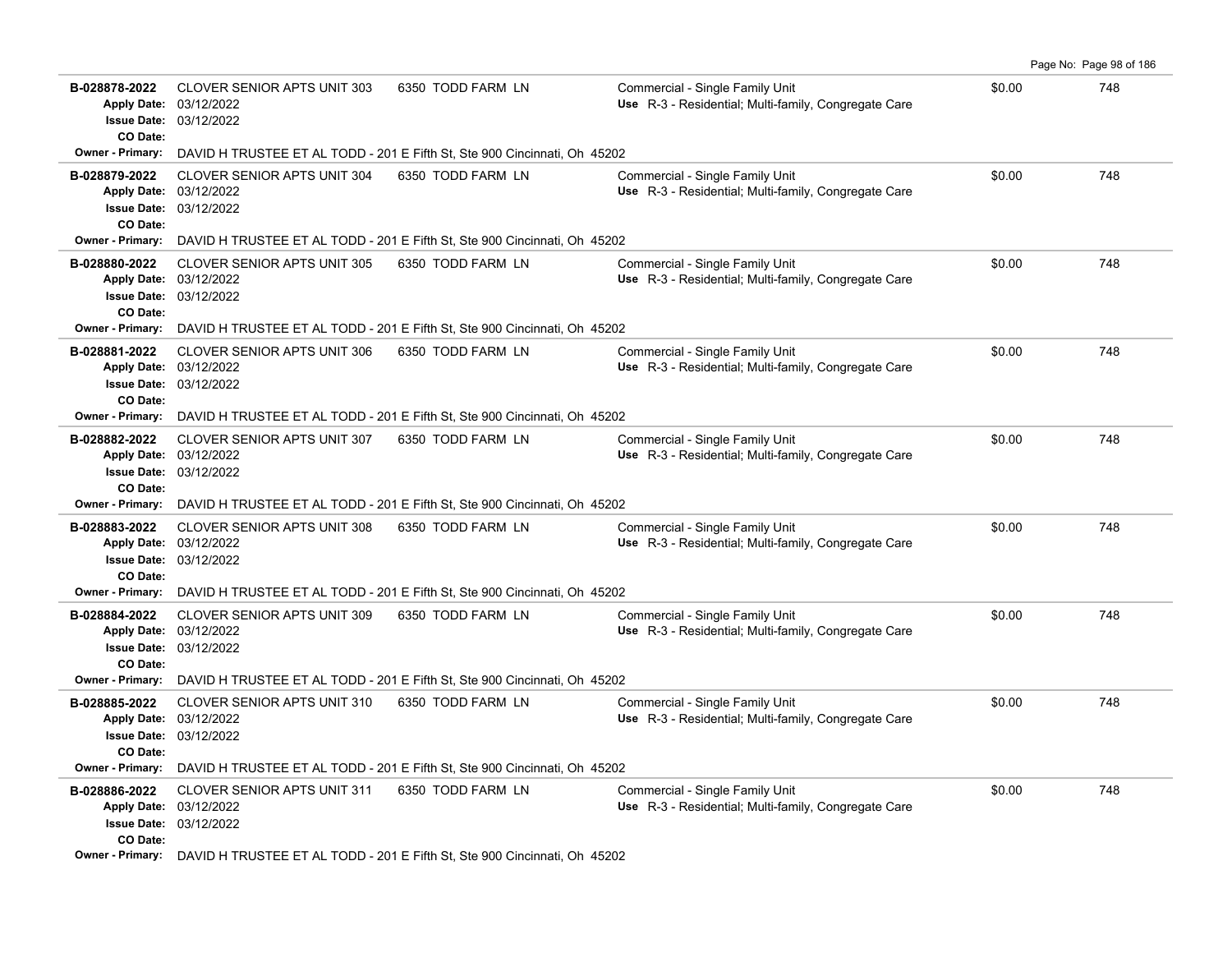| B-028887-2022<br>CO Date: | <b>CLOVER SENIOR APTS UNIT 312</b><br>Apply Date: 03/12/2022<br><b>Issue Date: 03/12/2022</b> | 6350 TODD FARM LN                                                                                  | Commercial - Single Family Unit<br>Use R-3 - Residential; Multi-family, Congregate Care | \$0.00 | 748 |
|---------------------------|-----------------------------------------------------------------------------------------------|----------------------------------------------------------------------------------------------------|-----------------------------------------------------------------------------------------|--------|-----|
| Owner - Primary:          |                                                                                               | DAVID H TRUSTEE ET AL TODD - 201 E Fifth St, Ste 900 Cincinnati, Oh 45202                          |                                                                                         |        |     |
| B-028888-2022<br>CO Date: | CLOVER SENIOR APTS UNIT 313<br>Apply Date: 03/12/2022<br><b>Issue Date: 03/12/2022</b>        | 6350 TODD FARM LN                                                                                  | Commercial - Single Family Unit<br>Use R-3 - Residential; Multi-family, Congregate Care | \$0.00 | 748 |
| <b>Owner - Primary:</b>   |                                                                                               | DAVID H TRUSTEE ET AL TODD - 201 E Fifth St, Ste 900 Cincinnati, Oh 45202                          |                                                                                         |        |     |
| B-028889-2022<br>CO Date: | <b>CLOVER SENIOR APTS UNIT 314</b><br>Apply Date: 03/12/2022<br><b>Issue Date: 03/12/2022</b> | 6350 TODD FARM LN                                                                                  | Commercial - Single Family Unit<br>Use R-3 - Residential; Multi-family, Congregate Care | \$0.00 | 748 |
| <b>Owner - Primary:</b>   |                                                                                               | DAVID H TRUSTEE ET AL TODD - 201 E Fifth St, Ste 900 Cincinnati, Oh 45202                          |                                                                                         |        |     |
| B-028890-2022<br>CO Date: | <b>CLOVER SENIOR APTS UNIT 315</b><br>Apply Date: 03/12/2022<br><b>Issue Date: 03/12/2022</b> | 6350 TODD FARM LN                                                                                  | Commercial - Single Family Unit<br>Use R-3 - Residential: Multi-family, Congregate Care | \$0.00 | 748 |
| <b>Owner - Primary:</b>   |                                                                                               | DAVID H TRUSTEE ET AL TODD - 201 E Fifth St, Ste 900 Cincinnati, Oh 45202                          |                                                                                         |        |     |
| B-028891-2022<br>CO Date: | <b>CLOVER SENIOR APTS UNIT 316</b><br>Apply Date: 03/12/2022<br><b>Issue Date: 03/12/2022</b> | 6350 TODD FARM LN                                                                                  | Commercial - Single Family Unit<br>Use R-3 - Residential; Multi-family, Congregate Care | \$0.00 | 748 |
|                           |                                                                                               | <b>Owner - Primary:</b> DAVID H TRUSTEE ET AL TODD - 201 E Fifth St, Ste 900 Cincinnati, Oh 45202  |                                                                                         |        |     |
| B-028892-2022<br>CO Date: | <b>CLOVER SENIOR APTS UNIT 317</b><br>Apply Date: 03/12/2022<br><b>Issue Date: 03/12/2022</b> | 6350 TODD FARM LN                                                                                  | Commercial - Single Family Unit<br>Use R-3 - Residential; Multi-family, Congregate Care | \$0.00 | 748 |
| <b>Owner - Primary:</b>   |                                                                                               | DAVID H TRUSTEE ET AL TODD - 201 E Fifth St, Ste 900 Cincinnati, Oh 45202                          |                                                                                         |        |     |
| B-028893-2022<br>CO Date: | <b>CLOVER SENIOR APTS UNIT 318</b><br>Apply Date: 03/12/2022<br>Issue Date: 03/12/2022        | 6350 TODD FARM LN                                                                                  | Commercial - Single Family Unit<br>Use R-3 - Residential; Multi-family, Congregate Care | \$0.00 | 748 |
|                           |                                                                                               | Owner - Primary: DAVID H TRUSTEE ET AL TODD - 201 E Fifth St, Ste 900 Cincinnati, Oh 45202         |                                                                                         |        |     |
| B-028894-2022<br>CO Date: | <b>CLOVER SENIOR APTS UNIT 319</b><br>Apply Date: 03/12/2022<br><b>Issue Date: 03/12/2022</b> | 6350 TODD FARM LN                                                                                  | Commercial - Single Family Unit<br>Use R-3 - Residential; Multi-family, Congregate Care | \$0.00 | 748 |
| <b>Owner - Primary:</b>   |                                                                                               | DAVID H TRUSTEE ET AL TODD - 201 E Fifth St, Ste 900 Cincinnati, Oh 45202                          |                                                                                         |        |     |
| B-028895-2022<br>CO Date: | <b>CLOVER SENIOR APTS UNIT 320</b><br>Apply Date: 03/12/2022<br><b>Issue Date: 03/12/2022</b> | 6350 TODD FARM LN                                                                                  | Commercial - Single Family Unit<br>Use R-3 - Residential; Multi-family, Congregate Care | \$0.00 | 748 |
|                           |                                                                                               | <b>Owner - Primary:</b> DAVID H TRUSTEE ET AL TODD - 201 E Fifth St. Ste 900 Cincinnati, Oh. 45202 |                                                                                         |        |     |

Page No: Page 99 of 186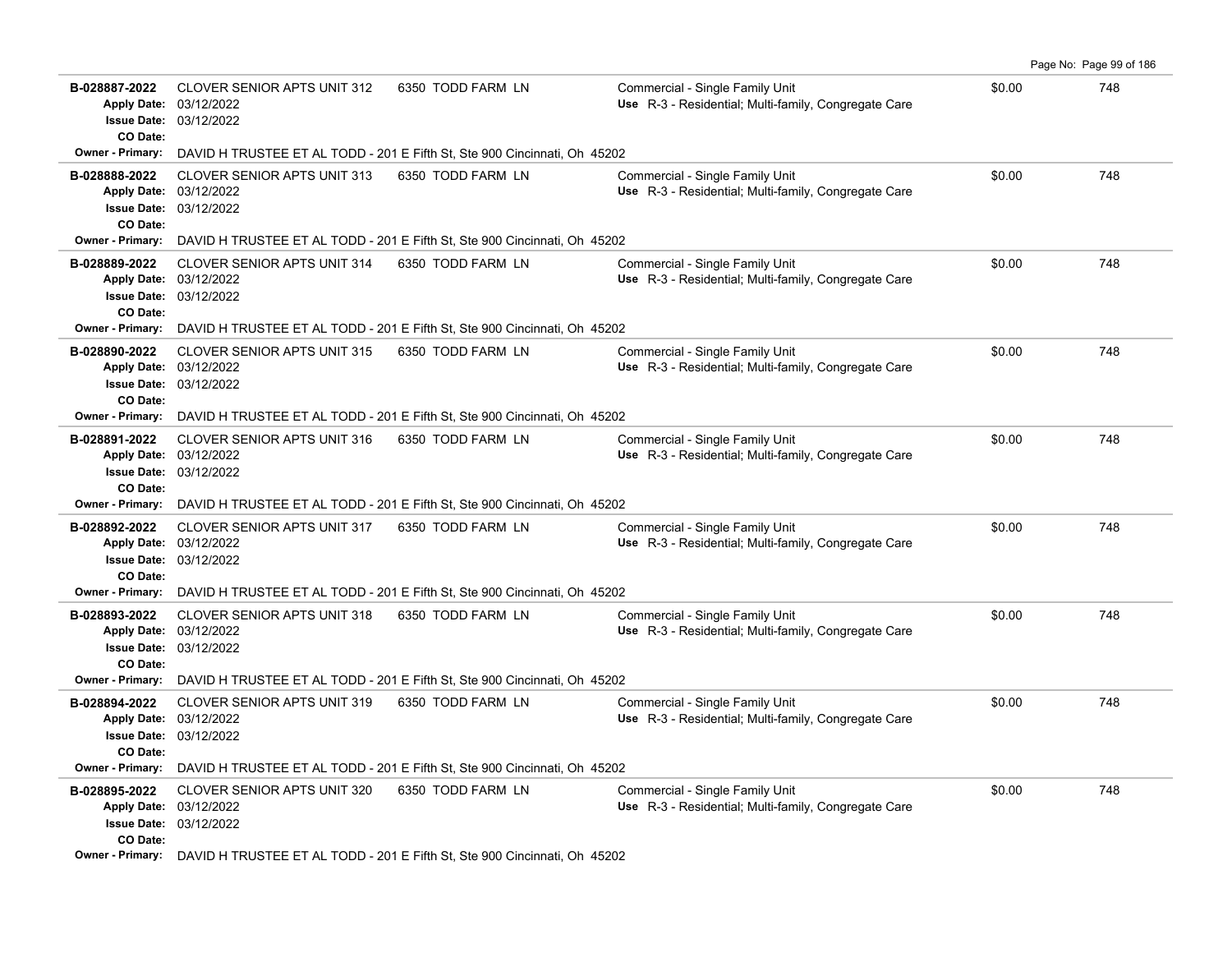|                                                      |                                                                                                                                                                                                    |                   |                                                                                         |        | Page No: Page 100 of 186 |
|------------------------------------------------------|----------------------------------------------------------------------------------------------------------------------------------------------------------------------------------------------------|-------------------|-----------------------------------------------------------------------------------------|--------|--------------------------|
| B-028896-2022<br>CO Date:                            | <b>CLOVER SENIOR APTS UNIT 321</b><br>Apply Date: 03/12/2022<br><b>Issue Date: 03/12/2022</b>                                                                                                      | 6350 TODD FARM LN | Commercial - Single Family Unit<br>Use R-3 - Residential; Multi-family, Congregate Care | \$0.00 | 748                      |
| Owner - Primary:                                     | DAVID H TRUSTEE ET AL TODD - 201 E Fifth St, Ste 900 Cincinnati, Oh 45202                                                                                                                          |                   |                                                                                         |        |                          |
| B-028897-2022<br>CO Date:                            | <b>CLOVER SENIOR APTS UNIT 322</b><br>Apply Date: 03/12/2022<br>Issue Date: 03/12/2022                                                                                                             | 6350 TODD FARM LN | Commercial - Single Family Unit<br>Use R-3 - Residential; Multi-family, Congregate Care | \$0.00 | 748                      |
| <b>Owner - Primary:</b>                              | DAVID H TRUSTEE ET AL TODD - 201 E Fifth St, Ste 900 Cincinnati, Oh 45202                                                                                                                          |                   |                                                                                         |        |                          |
| B-028898-2022<br>CO Date:<br>Owner - Primary:        | <b>CLOVER SENIOR APTS UNIT 323</b><br>Apply Date: 03/12/2022<br><b>Issue Date: 03/12/2022</b>                                                                                                      | 6350 TODD FARM LN | Commercial - Single Family Unit<br>Use R-3 - Residential; Multi-family, Congregate Care | \$0.00 | 748                      |
|                                                      | DAVID H TRUSTEE ET AL TODD - 201 E Fifth St, Ste 900 Cincinnati, Oh 45202                                                                                                                          |                   |                                                                                         |        |                          |
| B-028899-2022<br>CO Date:                            | CLOVER SENIOR APTS UNIT 324<br>Apply Date: 03/12/2022<br><b>Issue Date: 03/12/2022</b>                                                                                                             | 6350 TODD FARM LN | Commercial - Single Family Unit<br>Use R-3 - Residential; Multi-family, Congregate Care | \$0.00 | 748                      |
|                                                      | Owner - Primary: DAVID H TRUSTEE ET AL TODD - 201 E Fifth St, Ste 900 Cincinnati, Oh 45202                                                                                                         |                   |                                                                                         |        |                          |
| B-028900-2022<br>CO Date:                            | <b>CLOVER SENIOR APTS UNIT 325</b><br>Apply Date: 03/12/2022<br><b>Issue Date: 03/12/2022</b>                                                                                                      | 6350 TODD FARM LN | Commercial - Single Family Unit<br>Use R-3 - Residential; Multi-family, Congregate Care | \$0.00 | 748                      |
| <b>Owner - Primary:</b>                              | DAVID H TRUSTEE ET AL TODD - 201 E Fifth St, Ste 900 Cincinnati, Oh 45202                                                                                                                          |                   |                                                                                         |        |                          |
| B-028901-2022<br>CO Date:                            | <b>CLOVER SENIOR APTS UNIT 326</b><br>Apply Date: 03/12/2022<br><b>Issue Date: 03/12/2022</b>                                                                                                      | 6350 TODD FARM LN | Commercial - Single Family Unit<br>Use R-3 - Residential; Multi-family, Congregate Care | \$0.00 | 748                      |
| Owner - Primary:                                     | DAVID H TRUSTEE ET AL TODD - 201 E Fifth St, Ste 900 Cincinnati, Oh 45202                                                                                                                          |                   |                                                                                         |        |                          |
| B-028902-2022<br>CO Date:                            | <b>CLOVER SENIOR APTS UNIT 327</b><br>Apply Date: 03/12/2022<br><b>Issue Date: 03/12/2022</b>                                                                                                      | 6350 TODD FARM LN | Commercial - Single Family Unit<br>Use R-3 - Residential; Multi-family, Congregate Care | \$0.00 | 748                      |
| <b>Owner - Primary:</b>                              | DAVID H TRUSTEE ET AL TODD - 201 E Fifth St, Ste 900 Cincinnati, Oh 45202                                                                                                                          |                   |                                                                                         |        |                          |
| B-028903-2022<br>CO Date:<br><b>Owner - Primary:</b> | <b>CLOVER SENIOR APTS UNIT 328</b><br>Apply Date: 03/12/2022<br><b>Issue Date: 03/12/2022</b><br>DAVID H TRUSTEE ET AL TODD - 201 E Fifth St, Ste 900 Cincinnati, Oh 45202                         | 6350 TODD FARM LN | Commercial - Single Family Unit<br>Use R-3 - Residential; Multi-family, Congregate Care | \$0.00 | 748                      |
| B-028904-2022<br>CO Date:                            | <b>CLOVER SENIOR APTS UNIT 329</b><br>Apply Date: 03/12/2022<br><b>Issue Date: 03/12/2022</b><br><b>Owner - Primary:</b> DAVID H TRUSTEE ET AL TODD - 201 E Fifth St, Ste 900 Cincinnati, Oh 45202 | 6350 TODD FARM LN | Commercial - Single Family Unit<br>Use R-3 - Residential; Multi-family, Congregate Care | \$0.00 | 748                      |
|                                                      |                                                                                                                                                                                                    |                   |                                                                                         |        |                          |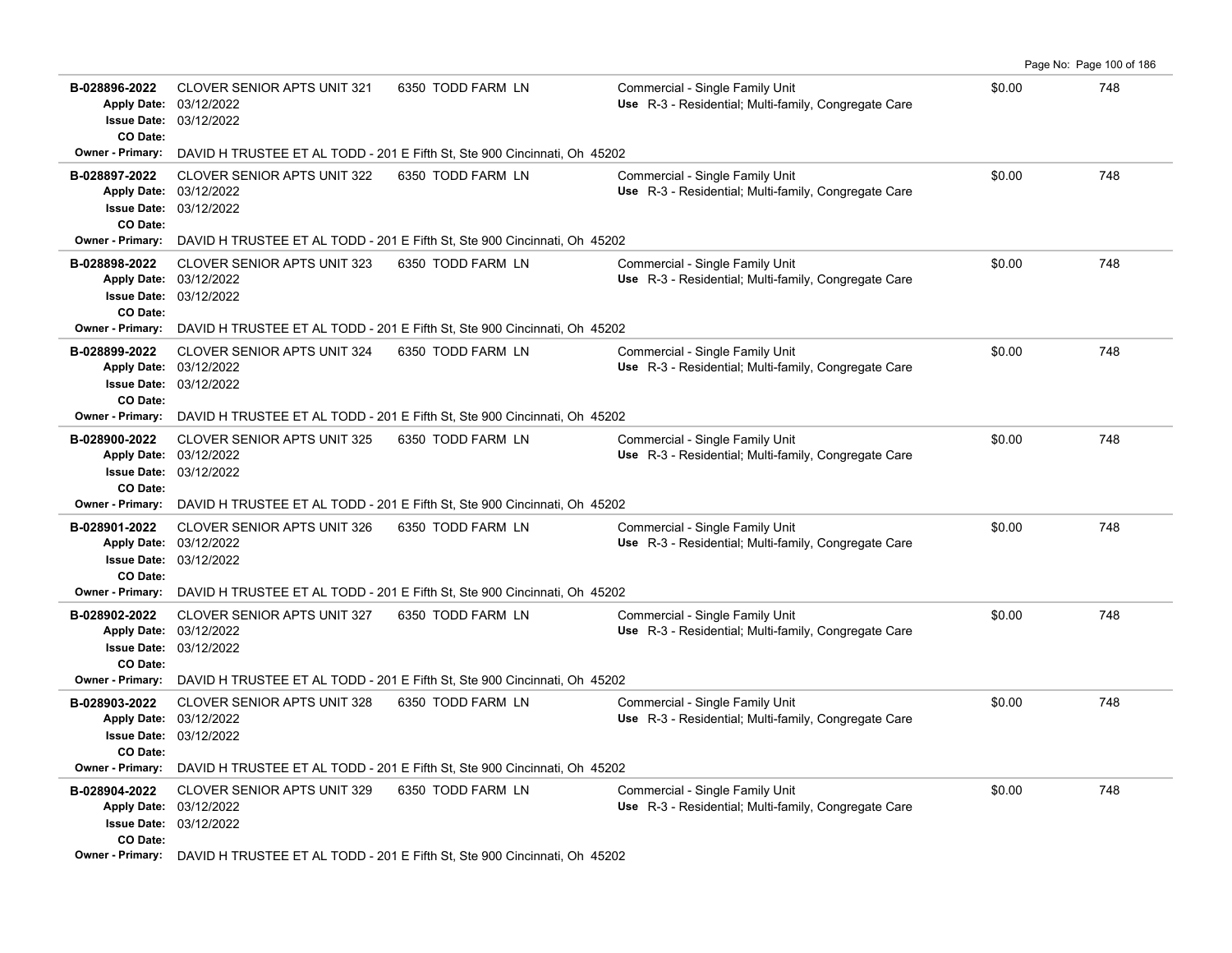| B-028905-2022<br>CO Date: | <b>CLOVER SENIOR APTS UNIT 330</b><br>Apply Date: 03/12/2022<br><b>Issue Date: 03/12/2022</b> | 6350 TODD FARM LN                                                                          | Commercial - Single Family Unit<br>Use R-3 - Residential; Multi-family, Congregate Care | \$0.00 | 748 |
|---------------------------|-----------------------------------------------------------------------------------------------|--------------------------------------------------------------------------------------------|-----------------------------------------------------------------------------------------|--------|-----|
| Owner - Primary:          |                                                                                               | DAVID H TRUSTEE ET AL TODD - 201 E Fifth St, Ste 900 Cincinnati, Oh 45202                  |                                                                                         |        |     |
| B-028906-2022<br>CO Date: | <b>CLOVER SENIOR APTS UNIT 331</b><br>Apply Date: 03/12/2022<br><b>Issue Date: 03/12/2022</b> | 6350 TODD FARM LN                                                                          | Commercial - Single Family Unit<br>Use R-3 - Residential; Multi-family, Congregate Care | \$0.00 | 748 |
| <b>Owner - Primary:</b>   |                                                                                               | DAVID H TRUSTEE ET AL TODD - 201 E Fifth St, Ste 900 Cincinnati, Oh 45202                  |                                                                                         |        |     |
| B-028907-2022<br>CO Date: | <b>CLOVER SENIOR APTS UNIT 332</b><br>Apply Date: 03/12/2022<br><b>Issue Date: 03/12/2022</b> | 6350 TODD FARM LN                                                                          | Commercial - Single Family Unit<br>Use R-3 - Residential; Multi-family, Congregate Care | \$0.00 | 748 |
| <b>Owner - Primary:</b>   |                                                                                               | DAVID H TRUSTEE ET AL TODD - 201 E Fifth St, Ste 900 Cincinnati, Oh 45202                  |                                                                                         |        |     |
| B-028908-2022<br>CO Date: | CLOVER SENIOR APTS UNIT 333<br>Apply Date: 03/12/2022<br><b>Issue Date: 03/12/2022</b>        | 6350 TODD FARM LN                                                                          | Commercial - Single Family Unit<br>Use R-3 - Residential; Multi-family, Congregate Care | \$0.00 | 748 |
| <b>Owner - Primary:</b>   |                                                                                               | DAVID H TRUSTEE ET AL TODD - 201 E Fifth St, Ste 900 Cincinnati, Oh 45202                  |                                                                                         |        |     |
| B-028909-2022<br>CO Date: | <b>CLOVER SENIOR APTS UNIT 334</b><br>Apply Date: 03/12/2022<br><b>Issue Date: 03/12/2022</b> | 6350 TODD FARM LN                                                                          | Commercial - Single Family Unit<br>Use R-3 - Residential; Multi-family, Congregate Care | \$0.00 | 748 |
| <b>Owner - Primary:</b>   |                                                                                               | DAVID H TRUSTEE ET AL TODD - 201 E Fifth St, Ste 900 Cincinnati, Oh 45202                  |                                                                                         |        |     |
| B-028910-2022<br>CO Date: | <b>CLOVER SENIOR APTS UNIT 335</b><br>Apply Date: 03/12/2022<br><b>Issue Date: 03/12/2022</b> | 6350 TODD FARM LN                                                                          | Commercial - Single Family Unit<br>Use R-3 - Residential; Multi-family, Congregate Care | \$0.00 | 748 |
| <b>Owner - Primary:</b>   |                                                                                               | DAVID H TRUSTEE ET AL TODD - 201 E Fifth St, Ste 900 Cincinnati, Oh 45202                  |                                                                                         |        |     |
| B-028911-2022<br>CO Date: | <b>CLOVER SENIOR APTS UNIT 336</b><br>Apply Date: 03/12/2022<br><b>Issue Date: 03/12/2022</b> | 6350 TODD FARM LN                                                                          | Commercial - Single Family Unit<br>Use R-3 - Residential; Multi-family, Congregate Care | \$0.00 | 748 |
| Owner - Primary:          |                                                                                               | DAVID H TRUSTEE ET AL TODD - 201 E Fifth St, Ste 900 Cincinnati, Oh 45202                  |                                                                                         |        |     |
| B-028912-2022<br>CO Date: | <b>CLOVER SENIOR APTS UNIT 337</b><br>Apply Date: 03/12/2022<br><b>Issue Date: 03/12/2022</b> | 6350 TODD FARM LN                                                                          | Commercial - Single Family Unit<br>Use R-3 - Residential; Multi-family, Congregate Care | \$0.00 | 748 |
| <b>Owner - Primary:</b>   |                                                                                               | DAVID H TRUSTEE ET AL TODD - 201 E Fifth St, Ste 900 Cincinnati, Oh 45202                  |                                                                                         |        |     |
| B-028913-2022<br>CO Date: | <b>CLOVER SENIOR APTS UNIT 338</b><br>Apply Date: 03/12/2022<br><b>Issue Date: 03/12/2022</b> | 6350 TODD FARM LN                                                                          | Commercial - Single Family Unit<br>Use R-3 - Residential; Multi-family, Congregate Care | \$0.00 | 748 |
|                           |                                                                                               | Owner - Primary: DAVID H TRUSTEE ET AL TODD - 201 E Fifth St, Ste 900 Cincinnati, Oh 45202 |                                                                                         |        |     |

Page No: Page 101 of 186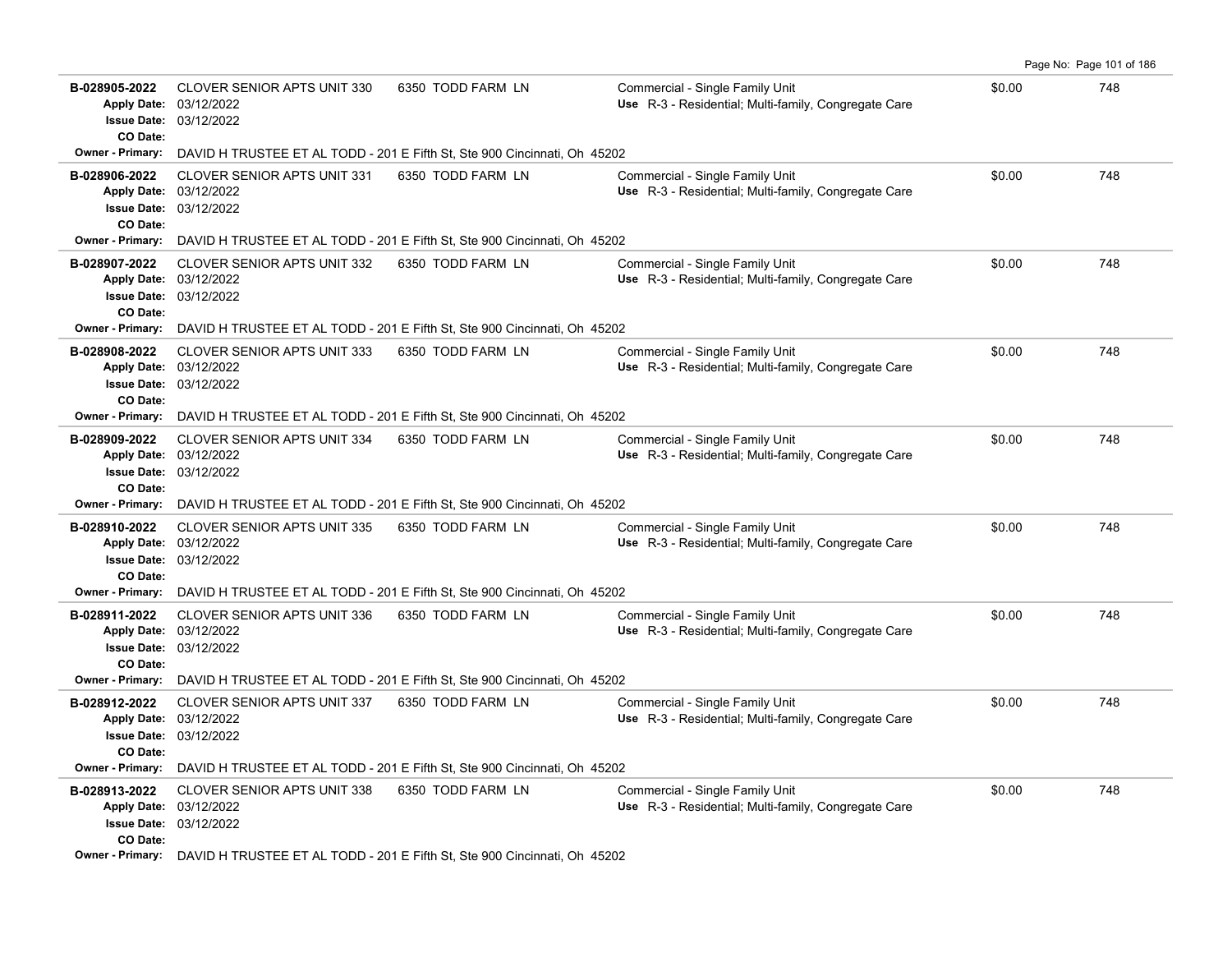| B-028914-2022<br><b>Apply Date:</b><br>CO Date:     | <b>CLOVER SENIOR APTS UNIT 339</b><br>03/12/2022<br><b>Issue Date: 03/12/2022</b>                                                                          | 6350 TODD FARM LN                                                         | Commercial - Single Family Unit<br>Use R-3 - Residential; Multi-family, Congregate Care | \$0.00                | 748              |  |  |
|-----------------------------------------------------|------------------------------------------------------------------------------------------------------------------------------------------------------------|---------------------------------------------------------------------------|-----------------------------------------------------------------------------------------|-----------------------|------------------|--|--|
| <b>Owner - Primary:</b>                             |                                                                                                                                                            | DAVID H TRUSTEE ET AL TODD - 201 E Fifth St, Ste 900 Cincinnati, Oh 45202 |                                                                                         |                       |                  |  |  |
| B-028915-2022<br>CO Date:                           | <b>CLOVER SENIOR APTS UNIT 341</b><br>Apply Date: 03/12/2022<br><b>Issue Date: 03/12/2022</b>                                                              | 6350 TODD FARM LN                                                         | Commercial - Single Family Unit<br>Use R-3 - Residential; Multi-family, Congregate Care | \$0.00                | 748              |  |  |
| <b>Owner - Primary:</b>                             |                                                                                                                                                            | DAVID H TRUSTEE ET AL TODD - 201 E Fifth St, Ste 900 Cincinnati, Oh 45202 |                                                                                         |                       |                  |  |  |
| B-028916-2022<br>CO Date:                           | <b>CLOVER SENIOR APTS UNIT 343</b><br>Apply Date: 03/12/2022<br><b>Issue Date: 03/12/2022</b>                                                              | 6350 TODD FARM LN                                                         | Commercial - Single Family Unit<br>Use R-3 - Residential; Multi-family, Congregate Care | \$0.00                | 748              |  |  |
| <b>Owner - Primary:</b>                             |                                                                                                                                                            | DAVID H TRUSTEE ET AL TODD - 201 E Fifth St, Ste 900 Cincinnati, Oh 45202 |                                                                                         |                       |                  |  |  |
| B-029129-2022<br>CO Date:                           | PB BREEZEWAY BLDG 11<br>Apply Date: 03/21/2022<br><b>Issue Date: 04/07/2022</b>                                                                            | 1280 PEBBLE BROOKE TL                                                     | Commercial - Alteration<br>Use R-3 - Residential; Multi-family, Congregate Care         | \$7,700.00            | 108              |  |  |
|                                                     | Owner - Primary: STONE BRIDGE APT LTD PART Po Box 847 Carlsbad, Ca 92018                                                                                   |                                                                           |                                                                                         |                       |                  |  |  |
| B-029131-2022<br>CO Date:                           | PB BREEZEWAY BLDG 7<br>Apply Date: 03/21/2022<br><b>Issue Date: 04/13/2022</b>                                                                             | 1191 BRIGHT WATER CR                                                      | Commercial - Alteration<br>Use R-3 - Residential; Multi-family, Congregate Care         | \$7,700.00            | 108              |  |  |
| <b>Owner - Primary:</b>                             | STONE BRIDGE APT LTD PART Po Box 847 Carlsbad, Ca 92018                                                                                                    |                                                                           |                                                                                         |                       |                  |  |  |
| B-029132-2022<br>CO Date:                           | PB BREEZEWAY BLDG 5<br>Apply Date: 03/21/2022<br><b>Issue Date: 04/07/2022</b><br>Owner - Primary: STONE BRIDGE APT LTD PART Po Box 847 Carlsbad, Ca 92018 | 1286 PEBBLE BROOKE TL                                                     | Commercial - Alteration<br>Use R-3 - Residential; Multi-family, Congregate Care         | \$7,700.00            | 108              |  |  |
|                                                     |                                                                                                                                                            |                                                                           |                                                                                         |                       |                  |  |  |
| Permit#                                             | S-1 - Storage; Moderate Hazard                                                                                                                             | <b>Address</b>                                                            |                                                                                         | <b>Declared Value</b> |                  |  |  |
| B-023032-2021                                       | <b>Application Name</b>                                                                                                                                    |                                                                           | <b>Work Type / Class</b>                                                                |                       | <b>Bldg Area</b> |  |  |
| Apply Date: 07/08/2021<br>CO Date:                  | CLOVER SENIOR APT GRG 1<br><b>Issue Date: 03/14/2022</b>                                                                                                   | 6350 TODD FARM LN                                                         | Commercial - New Structure<br>Use S-1 - Storage; Moderate Hazard                        | \$80,000.00           | 2,880            |  |  |
| <b>Owner - Primary:</b>                             |                                                                                                                                                            | DAVID H TRUSTEE ET AL TODD - 201 E Fifth St, Ste 900 Cincinnati, Oh 45202 |                                                                                         |                       |                  |  |  |
| B-023034-2021<br>Apply Date: 07/08/2021<br>CO Date: | <b>CLOVER SENIOR APT GRG 2</b><br><b>Issue Date: 03/14/2022</b>                                                                                            | 6350 TODD FARM LN                                                         | Commercial - New Structure<br>Use S-1 - Storage; Moderate Hazard                        | \$80,000.00           | 2,880            |  |  |
|                                                     | <b>Owner - Primary:</b> DAVID H TRUSTEE ET AL TODD - 201 E Fifth St, Ste 900 Cincinnati, Oh 45202                                                          |                                                                           |                                                                                         |                       |                  |  |  |

Page No: Page 102 of 186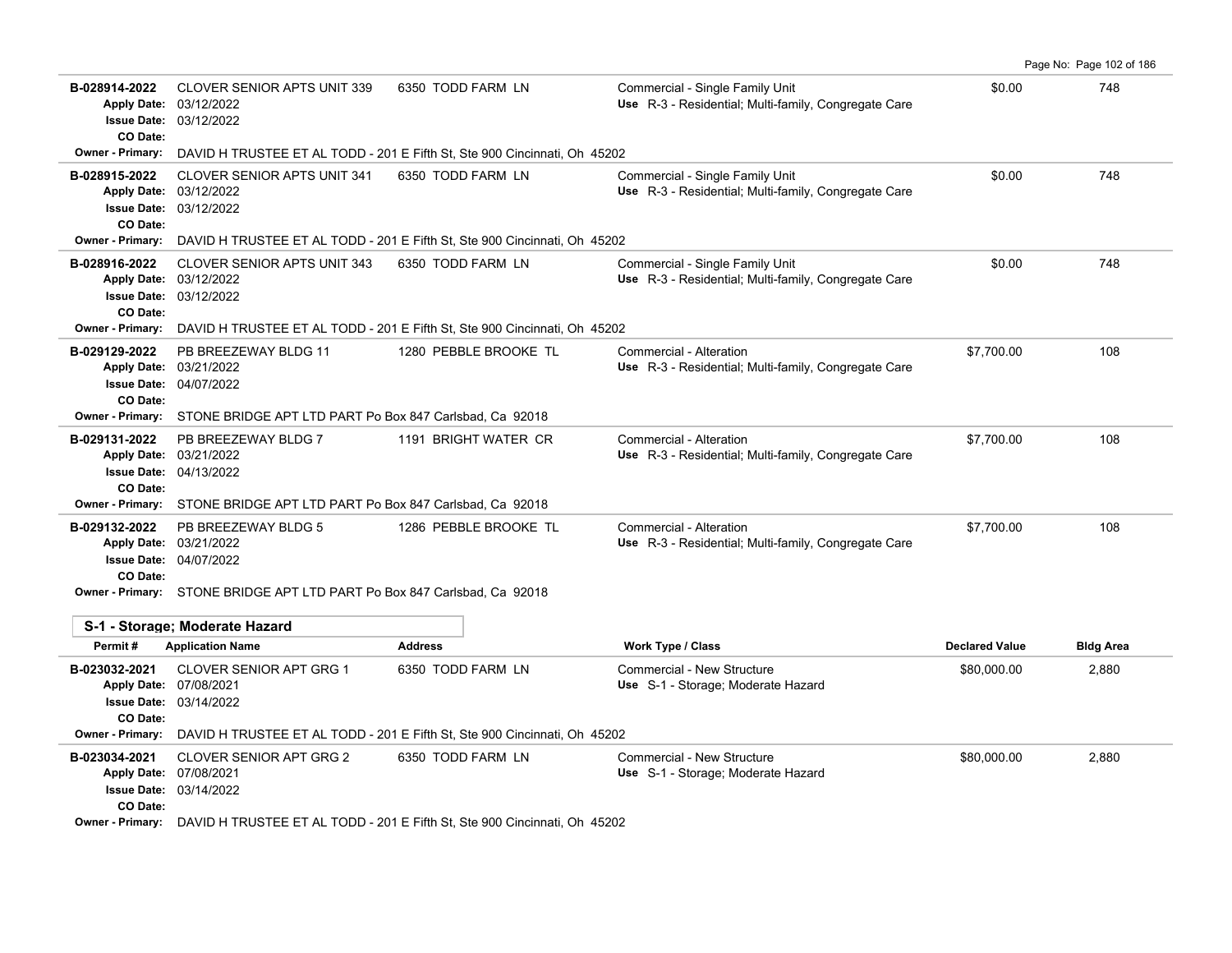|                                      |                                                                                                                                                                                           |                                                                                                     |                                                                         |                                     | Page No: Page 103 of 186 |
|--------------------------------------|-------------------------------------------------------------------------------------------------------------------------------------------------------------------------------------------|-----------------------------------------------------------------------------------------------------|-------------------------------------------------------------------------|-------------------------------------|--------------------------|
| B-023035-2021<br>CO Date:            | <b>CLOVER SENIOR APT GRG 3</b><br>Apply Date: 07/08/2021<br><b>Issue Date: 03/14/2022</b>                                                                                                 | 6350 TODD FARM LN                                                                                   | Commercial - New Structure<br>Use S-1 - Storage; Moderate Hazard        | \$76,000.00                         | 2,760                    |
| <b>Owner - Primary:</b>              |                                                                                                                                                                                           | DAVID H TRUSTEE ET AL TODD - 201 E Fifth St, Ste 900 Cincinnati, Oh 45202                           |                                                                         |                                     |                          |
| B-023036-2021<br>CO Date:            | <b>CLOVER SENIOR APT GRG 4</b><br>Apply Date: 07/08/2021<br><b>Issue Date: 03/14/2022</b>                                                                                                 | 6350 TODD FARM LN                                                                                   | Commercial - New Structure<br>Use S-1 - Storage; Moderate Hazard        | \$28,000.00                         | 1,200                    |
|                                      |                                                                                                                                                                                           | <b>Owner - Primary:</b> DAVID H TRUSTEE ET AL TODD - 201 E Fifth St, Ste 900 Cincinnati, Oh 45202   |                                                                         |                                     |                          |
| B-026920-2021<br>CO Date:            | ARC AMERICAN STORAGE BARN<br>Apply Date: 12/07/2021<br><b>Issue Date: 04/22/2022</b>                                                                                                      | 262 SR 126                                                                                          | Commercial - New Structure<br>Use S-1 - Storage; Moderate Hazard        | \$100,000.00                        | 10,000                   |
| <b>Owner - Primary:</b>              |                                                                                                                                                                                           | REMINGTON PROPERTIES LTD - 11148 Woodward Ln Cincinnati, Oh 45241                                   |                                                                         |                                     |                          |
| B-028239-2022                        | <b>WR HSE AUTO PARTS</b><br>Apply Date: 02/22/2022<br><b>Issue Date: 04/14/2022</b><br>CO Date: 06/06/2022<br>Owner - Primary: MIKE CASTRUCCI LLC - 1020 State Route 28 Milford, Oh 45150 | 1301 SR 131                                                                                         | Commercial - Addition<br>Use S-1 - Storage; Moderate Hazard             | \$150,000.00                        | 4,800                    |
|                                      |                                                                                                                                                                                           |                                                                                                     |                                                                         |                                     |                          |
|                                      |                                                                                                                                                                                           |                                                                                                     |                                                                         |                                     |                          |
|                                      | U - Utility & Miscellaneous                                                                                                                                                               |                                                                                                     |                                                                         |                                     |                          |
| Permit#<br>B-026606-2021<br>CO Date: | <b>Application Name</b><br>ANTENNA AT&T 307407<br>Apply Date: 11/22/2021<br><b>Issue Date: 03/11/2022</b>                                                                                 | <b>Address</b><br>6334 BRANCH HILL MIAMIVILLE RD Commercial - Tower Alteration                      | Work Type / Class<br>Use U - Utility & Miscellaneous                    | <b>Declared Value</b><br>\$4,500.00 | <b>Bldg Area</b><br>0    |
|                                      | Owner - Primary: DOLORES D DONALDSON - 10892 Cherokee Dr St Petersburg, FI 33708                                                                                                          |                                                                                                     |                                                                         |                                     |                          |
| B-026615-2021<br>CO Date:            | ANTENNA AT&T 307381<br>Apply Date: 11/22/2021<br><b>Issue Date: 03/11/2022</b>                                                                                                            | 5569 WOLFPEN PLEASANT HILL                                                                          | <b>Commercial - Tower Alteration</b><br>Use U - Utility & Miscellaneous | \$4,500.00                          | 0                        |
| B-026902-2021                        | Owner - Primary: AMERICAN TOWER ASSET SUB II - Po Box 723597 Atlanta, Ga 31139<br>SPEEDWAY MONUMENT SIGN<br>Apply Date: 12/07/2021                                                        | 1143 SR 131                                                                                         | Commercial - Sign<br>Use U - Utility & Miscellaneous                    | \$9,000.00                          | 100                      |
|                                      | <b>Issue Date: 01/27/2022</b><br>CO Date: 03/07/2022                                                                                                                                      | Owner - Primary: PROPERTY TAX RECORDSEMRO MARKETING COMPANY - 539 South Main St Findlay, Oh 45840   |                                                                         |                                     |                          |
| B-027302-2021<br>CO Date:            | DENTAL WELLNESS MONU SIGN<br>Apply Date: 12/22/2021<br>Issue Date: 01/26/2022                                                                                                             | 1170 SR 28<br>Owner - Primary: TRI REAL ESTATE HOLDINGS LLC - 1170 State Route 28 Milford, Oh 45150 | Commercial - Sign<br>Use U - Utility & Miscellaneous                    | \$8,275.00                          | 64                       |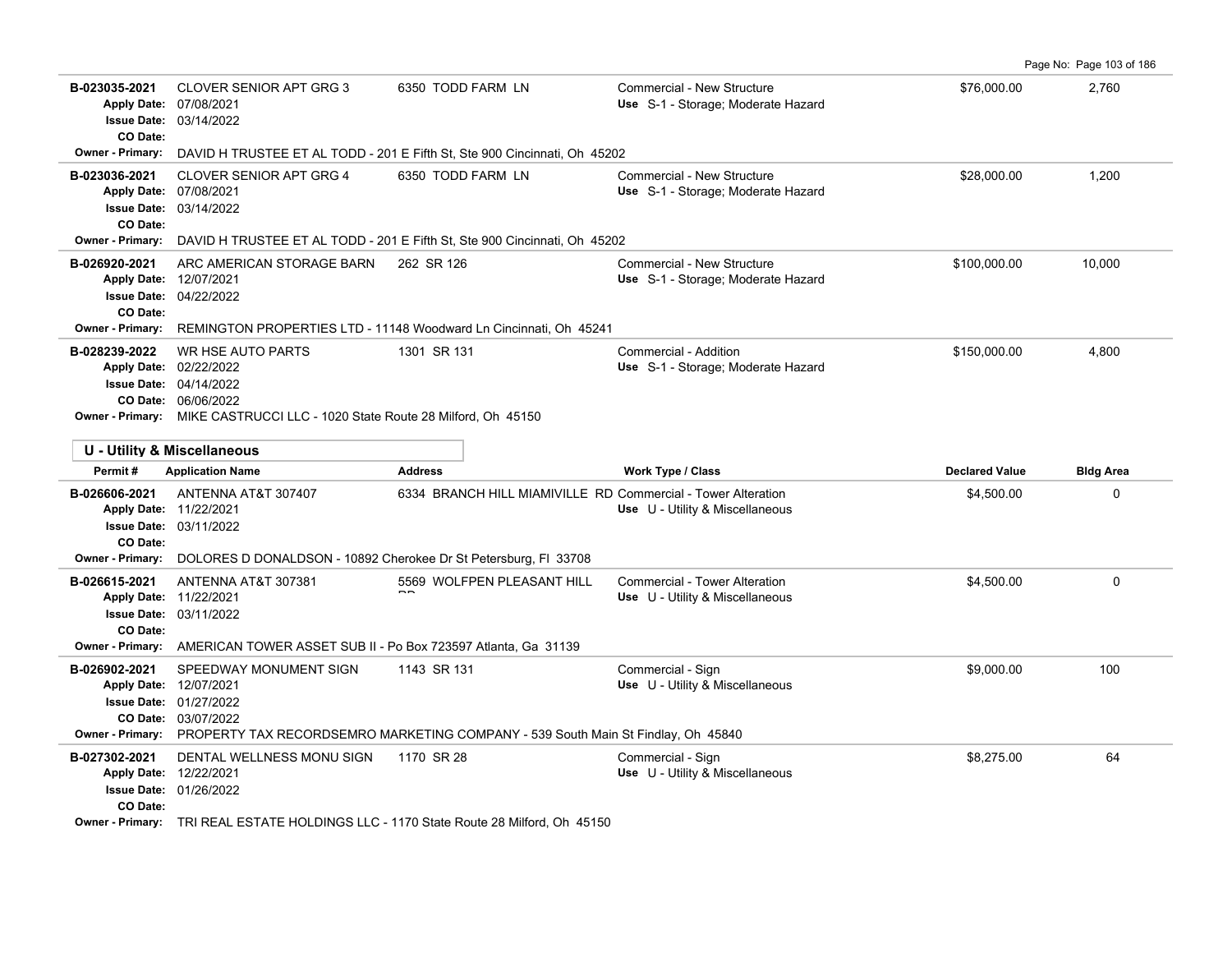| B-027472-2022<br><b>Owner - Primary:</b>                                   | <b>PERGOLA</b><br>Apply Date: 01/06/2022<br><b>Issue Date: 01/07/2022</b><br>CO Date: 01/26/2022<br>BEATRICE A & BRYAN M NORRIS - 1072 Carraway Ln Milford, Oh 45150 | 1072 CARRAWAY LN                                                                                        | Residential - Accessory Structure<br>Use U - Utility & Miscellaneous | \$16,500.00 | 360          |
|----------------------------------------------------------------------------|----------------------------------------------------------------------------------------------------------------------------------------------------------------------|---------------------------------------------------------------------------------------------------------|----------------------------------------------------------------------|-------------|--------------|
| B-027646-2022<br>CO Date:                                                  | <b>GARAGE DETACHED</b><br>Apply Date: 01/18/2022<br><b>Issue Date: 01/20/2022</b>                                                                                    | 6909 PAXTON RD                                                                                          | Residential - Accessory Structure<br>Use U - Utility & Miscellaneous | \$20,500.00 | 384          |
| <b>Owner - Primary:</b>                                                    | KATHERINE & RYAN J DURSCHER - 6909 Paxton Rd Loveland, Oh 45140                                                                                                      |                                                                                                         |                                                                      |             |              |
| B-027678-2022                                                              | MILFORD 1ST CH GOD M-SIGN<br>Apply Date: 01/20/2022<br>Issue Date: 03/10/2022<br>CO Date: 05/26/2022                                                                 | 5687 BUCKWHEAT RD<br>Owner - Primary: CHURCH MILFORD FIRST OF GOD - 5687 Buckwheat Rd Milford, Oh 45150 | Commercial - Sign<br>Use U - Utility & Miscellaneous                 | \$11.000.00 | 64           |
| B-027698-2022<br>CO Date:                                                  | <b>POLE BARN</b><br>Apply Date: 01/21/2022<br><b>Issue Date: 01/26/2022</b>                                                                                          | 841 CARPENTER RD                                                                                        | Residential - Accessory Structure<br>Use U - Utility & Miscellaneous | \$20,000.00 | 1.188        |
| <b>Owner - Primary:</b>                                                    |                                                                                                                                                                      | BRAD BARNHARTBARNHART HOLDINGS LLC - Po Box 198 Miamiville, Oh 45147                                    |                                                                      |             |              |
| B-027881-2022<br><b>Apply Date:</b><br><b>Issue Date:</b><br>CO Date:      | <b>GARAGE DETACHED</b><br>02/01/2022<br>02/02/2022                                                                                                                   | 5768 MILDRED LN                                                                                         | Residential - Accessory Structure<br>Use U - Utility & Miscellaneous | \$30,000.00 | 768          |
|                                                                            | <b>Owner - Primary:</b> MIHKEL & MEGAN AAS - 5768 Mildred Ln Milford, Oh 45150                                                                                       |                                                                                                         |                                                                      |             |              |
| B-028141-2022<br>CO Date:                                                  | <b>HOME OFFICE</b><br>Apply Date: 02/16/2022<br><b>Issue Date: 02/24/2022</b>                                                                                        | 726 WINDFIELD DR                                                                                        | Residential - Accessory Structure<br>Use U - Utility & Miscellaneous | \$61.000.00 | 830          |
| <b>Owner - Primary:</b>                                                    | DANNY & AMY KALB - 726 Windfield Dr Loveland, Oh 45140                                                                                                               |                                                                                                         |                                                                      |             |              |
| B-028358-2022<br>CO Date:                                                  | <b>GARAGE DETACHED</b><br>Apply Date: 02/25/2022<br><b>Issue Date: 03/01/2022</b>                                                                                    | 6465 BRANCH HILL MIAMIVILLE RD Residential - Accessory Structure                                        | Use U - Utility & Miscellaneous                                      | \$20,000.00 | 884          |
| <b>Owner - Primary:</b>                                                    |                                                                                                                                                                      | DOUGLAS WHITTENBURG - 6465 Branch Hill Miamiville Rd Loveland, Oh 45140                                 |                                                                      |             |              |
| B-028463-2022<br><b>Apply Date:</b><br>CO Date:<br><b>Owner - Primary:</b> | <b>GARAGE DETACHED</b><br>03/01/2022<br><b>Issue Date: 03/02/2022</b><br>NICK & CYRINTHIA CALLAHAN - 5427 Sugar Camp Rd Milford, Oh 45150                            | 5427 SUGAR CAMP RD                                                                                      | Residential - Accessory Structure<br>Use U - Utility & Miscellaneous | \$2,500.00  | 378          |
| B-029164-2022<br>CO Date:                                                  | CABINET TMOBILE CI12960A<br>Apply Date: 03/22/2022<br><b>Issue Date: 04/16/2022</b>                                                                                  | 1302 SR 28                                                                                              | Commercial - New Structure<br>Use U - Utility & Miscellaneous        | \$22,500.00 | $\mathbf{0}$ |
|                                                                            | Owner - Primary: 1302 STATE ROUTE 28 LTD Po Box 106 Milford, Oh 45150                                                                                                |                                                                                                         |                                                                      |             |              |

Page No: Page 104 of 186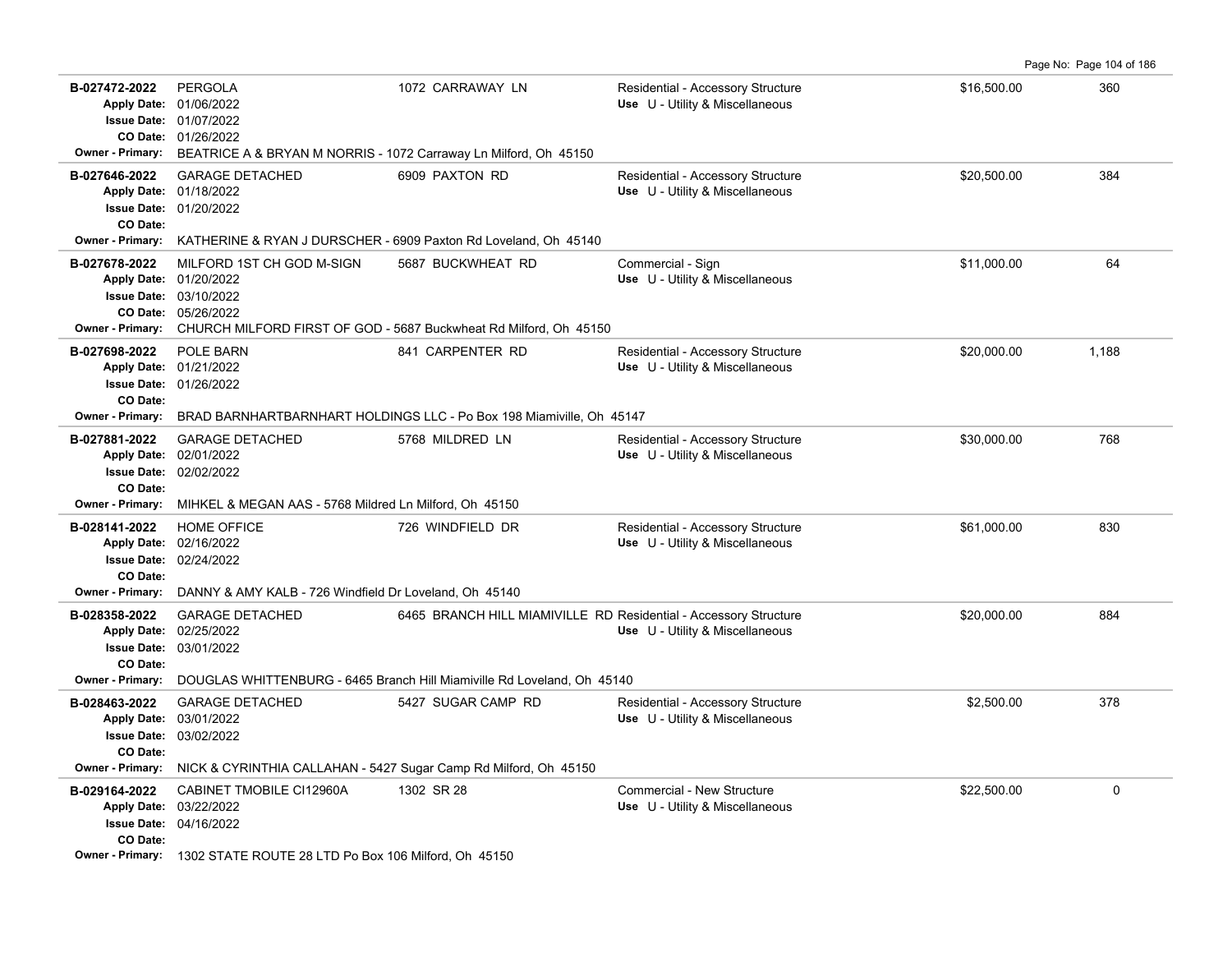| Page No: Page 105 of 186 |  |  |  |  |
|--------------------------|--|--|--|--|
|--------------------------|--|--|--|--|

| B-029165-2022<br><b>Apply Date:</b><br><b>Issue Date: 04/16/2022</b><br>CO Date: | ANTENNA TMOBILE CI12960A<br>03/22/2022                         |        |                                                                         | 1302 SR 28                                                                                |                               | Commercial - Tower Alteration<br>Use U - Utility & Miscellaneous |                                | \$22,500.00           | 0                |
|----------------------------------------------------------------------------------|----------------------------------------------------------------|--------|-------------------------------------------------------------------------|-------------------------------------------------------------------------------------------|-------------------------------|------------------------------------------------------------------|--------------------------------|-----------------------|------------------|
| Owner - Primary:                                                                 |                                                                |        | 1302 STATE ROUTE 28 LTD Po Box 106 Milford, Oh 45150                    |                                                                                           |                               |                                                                  |                                |                       |                  |
| B-029399-2022<br>Apply Date: 04/01/2022<br>CO Date:                              | MYERS BUCKHORN WALL SIGN<br><b>Issue Date: 04/14/2022</b>      |        | Owner - Primary: LDV NASS TECH LLC - 7620 Red Bay Ln Parkland, FI 33076 | 400 TECHNE CENTER DR                                                                      | Commercial - Sign             | Use U - Utility & Miscellaneous                                  |                                | \$2,000.00            | 24               |
| <b>SUMMARY FOR Miami Township</b>                                                |                                                                |        |                                                                         |                                                                                           |                               |                                                                  |                                |                       |                  |
| PERMIT SUMMARY BY APPLICATION WORKTYPE IN THIS TOWNSHIP                          |                                                                |        |                                                                         |                                                                                           |                               |                                                                  |                                |                       |                  |
| Worktype                                                                         |                                                                | Issued | Value                                                                   | Worktype                                                                                  | Issued                        | Value                                                            | Worktype                       | Issued                | Value            |
| Single-Family Residence (SFR)                                                    |                                                                | 20     | \$9,322,864.00                                                          | Two-Family Residence (TFR)                                                                | $\Omega$                      | \$0.00                                                           | Commercial New (COMNEW)        | 11                    | \$611,000.00     |
| Residential Addition (RESADD)                                                    |                                                                | 35     | \$1,305,190.00                                                          | Three-Family Residence (THFR)                                                             | 0                             | \$0.00                                                           | Commercial Addition (COMADD)   | $\overline{2}$        | \$476,670.00     |
| Residential Alteration (RESALT)                                                  |                                                                | 154    | \$2,307,673.87                                                          | Four-Family Residence (FFR)                                                               | 0                             | \$0.00                                                           | Commercial Alteration (COMALT) | 26                    | \$1,717,697.70   |
| Res Accessory Structure (ACCSTR)                                                 |                                                                | 14     | \$352,689.00                                                            | Multi-Family Residence (MULTFR)                                                           | $\mathbf{1}$                  | \$12,000,000.00                                                  | All Other Project Types        | 130                   | \$5,995,020.03   |
| <b>NUMBER OF PERMITS ISSUED: 406</b>                                             |                                                                |        |                                                                         | Single-Family Unit (SFU)                                                                  | 122                           | \$0.00                                                           |                                |                       |                  |
|                                                                                  |                                                                |        |                                                                         |                                                                                           |                               |                                                                  |                                |                       |                  |
| <b>DECLARED VALUE: \$32,461,960.57</b>                                           |                                                                |        |                                                                         |                                                                                           |                               |                                                                  |                                |                       |                  |
| <b>Monroe Township</b>                                                           |                                                                |        |                                                                         |                                                                                           |                               |                                                                  |                                |                       |                  |
| N/A                                                                              |                                                                |        |                                                                         |                                                                                           |                               |                                                                  |                                |                       |                  |
| Permit#                                                                          | <b>Application Name</b>                                        |        | <b>Address</b>                                                          |                                                                                           | Work Type / Class             |                                                                  |                                | <b>Declared Value</b> | <b>Bldg Area</b> |
| B-027945-2022<br><b>Apply Date:</b><br>CO Date:<br>Owner - Primary:              | <b>DRIVEWAY</b><br>02/07/2022<br><b>Issue Date: 02/09/2022</b> |        | ADAM L MOSBAUGH - 2665 Boggs Rd Amelia, Oh 45102                        | 2665 BOGGS RD                                                                             | Use N/A                       | Commercial - Site Development                                    |                                | \$400.00              | 0                |
| B-028747-2022<br>Apply Date: 03/10/2022<br>CO Date:<br>Owner - Primary:          | <b>DEMO FIRE DMG</b><br><b>Issue Date: 04/05/2022</b>          |        |                                                                         | 3204 MARSHALL DR<br>JIM HARRISONCOMPOSITE ENGINEERING LLC Po Box 319 Mowrystown, Oh 45155 | Use N/A                       | Commercial - Alteration                                          |                                | \$20,000.00           | 0                |
| <b>R</b> - Residential RCO                                                       |                                                                |        |                                                                         |                                                                                           |                               |                                                                  |                                |                       |                  |
| Permit#                                                                          | <b>Application Name</b>                                        |        | <b>Address</b>                                                          |                                                                                           | Work Type / Class             |                                                                  |                                | <b>Declared Value</b> | <b>Bldg Area</b> |
| B-027038-2021<br>Apply Date: 12/10/2021<br>CO Date:                              | DECK W/ ROOF<br>Issue Date: 01/18/2022                         |        |                                                                         | 2649 SR 222                                                                               | <b>Residential - Addition</b> | Use R - Residential RCO                                          |                                | \$5,000.00            | 560              |

**Owner - Primary:** MARK W & ELIZABETH M CASE - 2649 State Route 222 Bethel, Oh 45106-9524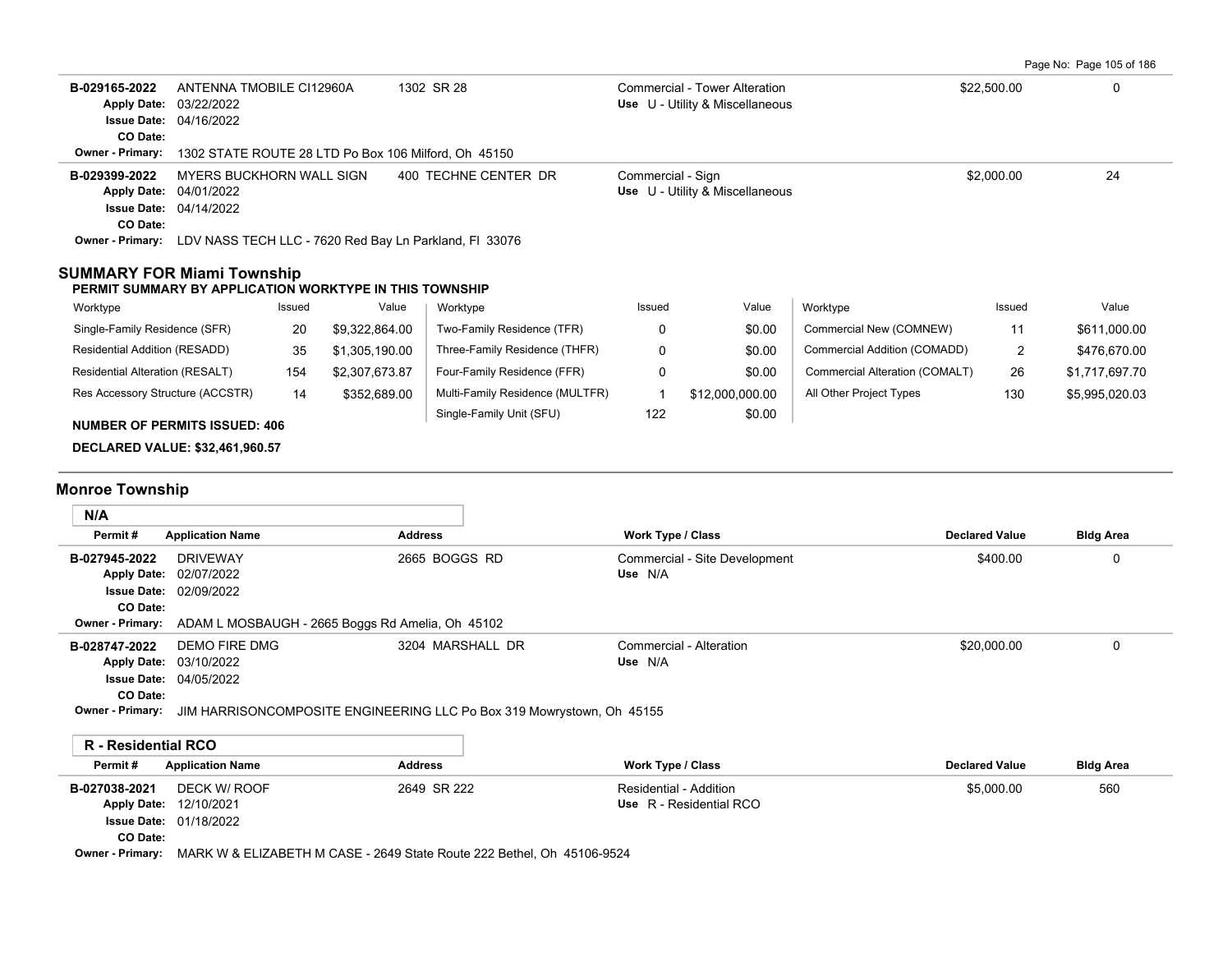**B-027370-2021** \$17,000.00 1,500 INTERIOR ALTERATION 2261 WEST RD Residential - Alteration 03/02/2022 **Issue Date:** Apply Date: 12/28/2021 **Apply Date: Use** R - Residential RCO **CO Date: Owner - Primary:** RICHARD & ALEXANDRIA WARD - 1312 Bethel New Richmond Rd New Richmond, Oh 45157 **B-027557-2022** HVAC REPLACEMENT 1610 STARLITE LN Residential - HVAC Replacement \$13,575.00 \$13,575.00 0 05/31/2022 **CO Date:** 02/07/2022 **Issue Date:** 01/12/2022 **Apply Date: Use** R - Residential RCO **Owner - Primary:** PAUL & DIANA MCCULLEY - 1610 Starlite Ln New Richmond, Oh 45157 **B-027602-2022** LVNG RM. KTCHN. OFFC PRCH 2209 LAUREL NICHOLSVILLE RD Residential - Addition \$125,000.00 \$125,000.00 2.224 01/14/2022 **Issue Date:** 01/13/2022 **Apply Date: Use** R - Residential RCO 2209 LAUREL NICHOLSVILLE RD **CO Date: Owner - Primary:** DAVID W & PATTI K STROUB CO TRS - 2209 Laurel Nicholsville Rd New Richmond, Oh 45157 **B-027627-2022** \$8,625.00 358 FAMILY RM & KITCHEN ADDIT 2149 LAUREL LINDALE RD Residential - Addition 01/20/2022 **Issue Date:** Apply Date: 01/14/2022 **Apply Date: Use** R - Residential RCO **CO Date: Owner - Primary:** CHRISTOPHER D & A D HUGHES - 2149 Laurel Lindale Rd New Richmond, Oh 45157 **B-027752-2022** HVAC REPLACEMENT 2890 SR 222 Residential - HVAC Replacement \$14,000.00 0 0 02/02/2022 **CO Date:** 01/25/2022 **Issue Date:** Apply Date: 01/25/2022 **Apply Date: Use** R - Residential RCO **Owner - Primary:** LARRY & DONNA LOCKE - 2890 St Rt 222 Bethel, Oh 45106 **B-028039-2022** \$76,688.00 0 SOLAR PANELS 2186 FRANKLIN LAUREL RD Residential - Solar Panels 02/11/2022 **Issue Date:** Apply Date: 02/10/2022 **Apply Date: Use** R - Residential RCO **CO Date: Owner - Primary:** CONNIE SUE BORDERS - 2186 Franklin Laurel Rd New Richmond, Oh 45157 **B-028215-2022** \$2,000.00 0 02/18/2022 **Issue Date:** Apply Date: 02/18/2022 GENERATOR 2314 SR 232 Residential - Alteration **Apply Date: Use** R - Residential RCO **CO Date: Owner - Primary:** KAREN A FLETCHER & TYLER SINGLETON - 2314 State Route 232 New Richmond, Oh 45157-4334 **B-028244-2022** ELECTRIC REPAIR 2269 BERRY RD Residential - Electric Service Upgrade \$500.00 \$500.00 02/23/2022 **CO Date:** 02/22/2022 **Issue Date:** Apply Date: 02/22/2022 **Apply Date: Use** R - Residential RCO **Owner - Primary:** JENNIFER L JENNINGS - 2269 Berry Rd Amelia, Oh 45102 **B-029074-2022** DEMO 2538 SR 222 Residential - Alteration \$12,900.00 0 03/30/2022 **Issue Date:** Apply Date: 03/17/2022 DEMO 2538 SR 222 Residential - Alteration **Apply Date: Use** R - Residential RCO **CO Date: Owner - Primary:** MIKE MCGAHA - 3908 Jefferson Ln Amelia, Oh 45102

Page No: Page 106 of 186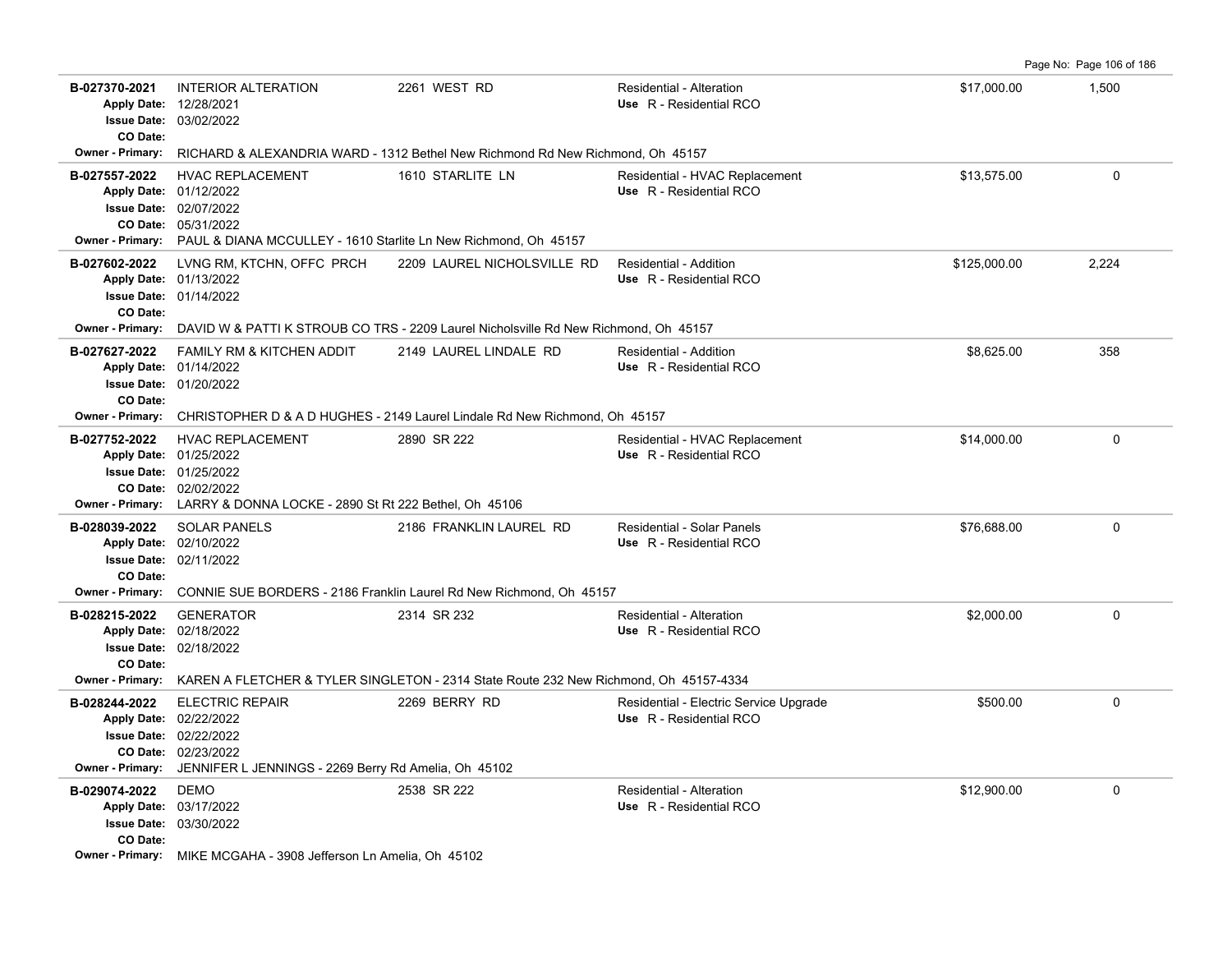|                                                                                                                 |                                                                                                             |                                                                                                                                                        |                                                                  |              | Page No: Page 107 of 186 |
|-----------------------------------------------------------------------------------------------------------------|-------------------------------------------------------------------------------------------------------------|--------------------------------------------------------------------------------------------------------------------------------------------------------|------------------------------------------------------------------|--------------|--------------------------|
| B-029229-2022<br>Apply Date: 03/24/2022<br><b>Issue Date: 03/24/2022</b>                                        | <b>HVAC REPLACEMENT</b><br>CO Date: 04/05/2022                                                              | 1403 CLERMONTVILLE LAUREL RD Residential - HVAC Replacement<br>Owner - Primary: HOLLY ALDER - 1403 Clermontville Laurel Rd New Richmond, Oh 45157-9607 | Use R - Residential RCO                                          | \$13,296.00  | $\mathbf 0$              |
| B-029396-2022<br>Apply Date: 03/31/2022<br><b>Issue Date: 03/31/2022</b><br><b>Owner - Primary:</b>             | <b>ELECTRIC REPAIR</b><br>CO Date: 04/04/2022<br>REUBEN J LEININGER - 3030 State Route 222 Bethel, Oh 45106 | 3030 SR 222                                                                                                                                            | <b>Residential - Alteration</b><br>Use R - Residential RCO       | \$2,000.00   | $\mathbf 0$              |
| B-029418-2022<br>Apply Date: 04/01/2022<br><b>Issue Date: 04/05/2022</b><br>CO Date:<br><b>Owner - Primary:</b> | TK CONSTRUCTORS                                                                                             | 2305 LAUREL NICHOLSVILLE RD<br>AFTON J & SONYA L MATTINGLY HENSLEY - 2305 Laurel Nicholsville Rd, Unit A New Richmond, Oh 45157                        | Residential - Single Family Residence<br>Use R - Residential RCO | \$302,975.00 | 2,367                    |
| B-029522-2022<br>Apply Date: 04/07/2022<br><b>Issue Date: 04/07/2022</b><br>CO Date:<br><b>Owner - Primary:</b> | POOL INGROUND<br>GAIL HALL - 1503 Frank Willis Memorial Rd New Richmond, Oh 45157                           | 1503 FRANK WILLIS MEMORIAL RD Residential - Alteration                                                                                                 | Use R - Residential RCO                                          | \$35,000.00  | $\mathbf 0$              |
| B-029525-2022<br>Apply Date: 04/07/2022<br><b>Issue Date: 04/14/2022</b><br>CO Date:<br><b>Owner - Primary:</b> | <b>DEMO</b>                                                                                                 | 2273 BERRY RD<br>SUSAN L & DEBORAH K CRAWFORD - 1734 N Derexa Dr Hamilton, Oh 45011                                                                    | Residential - Alteration<br>Use R - Residential RCO              | \$10,000.00  | $\Omega$                 |
| B-030183-2022<br>Apply Date: 04/21/2022<br><b>Issue Date: 04/22/2022</b><br>CO Date:<br><b>Owner - Primary:</b> | POOL INGROUND                                                                                               | 1425 FRANK WILLIS MEMORIAL RD Residential - Alteration<br>RALPH & TERESA FULLER - 1425 Frank Willis Memorial Rd New Richmond, Oh 45157                 | Use R - Residential RCO                                          | \$44,500.00  | $\Omega$                 |
| B-030357-2022<br>Apply Date: 04/25/2022<br><b>Issue Date: 04/25/2022</b><br>CO Date:<br><b>Owner - Primary:</b> | <b>HVAC REPLACEMENT</b><br>TYLER D DONALDSON - 2798 S Bantam Rd Bethel, Oh 45106                            | 2798 BANTAM RD                                                                                                                                         | Residential - HVAC Replacement<br>Use R - Residential RCO        | \$11.000.00  | $\Omega$                 |
| B-030462-2022<br>Apply Date: 04/26/2022<br><b>Issue Date: 04/26/2022</b><br>CO Date:<br><b>Owner - Primary:</b> | POLE BARN ELECTRIC                                                                                          | 2194 FRANKLIN LAUREL RD<br>THEALONIOUS TAYLOR - 2194 Franklin Laurel Rd New Richmond, Oh 45157                                                         | <b>Residential - Alteration</b><br>Use R - Residential RCO       | \$5,500.00   | $\Omega$                 |
| B-030519-2022<br>Apply Date: 04/27/2022<br><b>Issue Date: 04/28/2022</b><br>CO Date:                            | <b>DRIVEWAY</b><br><b>Owner - Primary:</b> IAN WAHOFF - 2033 Barkley Rd New Richmond, Oh 45157              | 1453 W BOAT RUN RD                                                                                                                                     | Residential - Site Development<br>Use R - Residential RCO        | \$0.00       | $\Omega$                 |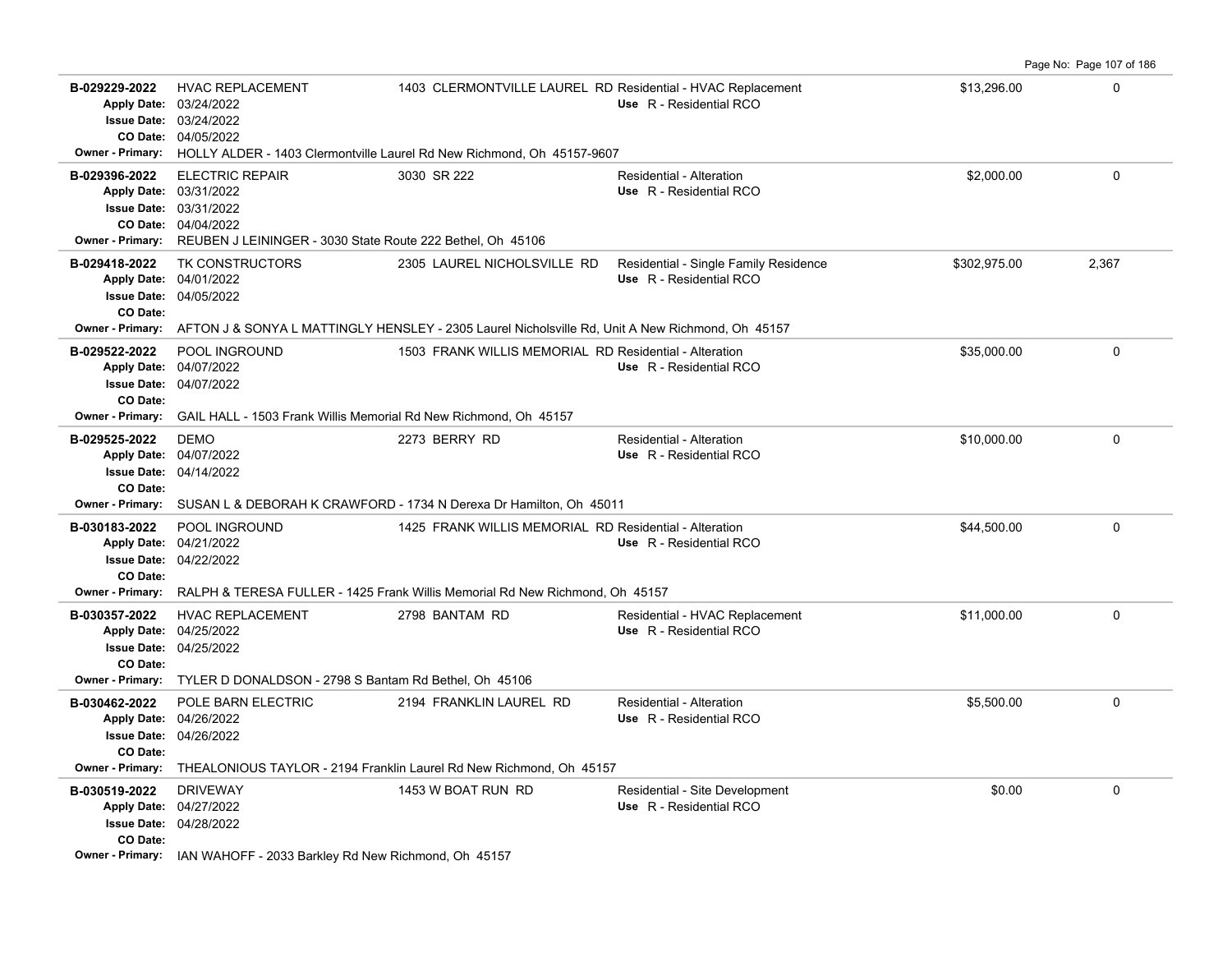|                                                                            | <b>U - Utility &amp; Miscellaneous</b>                                                                                                                                                     |                                                                                                        |                                                                         |                       |                  |
|----------------------------------------------------------------------------|--------------------------------------------------------------------------------------------------------------------------------------------------------------------------------------------|--------------------------------------------------------------------------------------------------------|-------------------------------------------------------------------------|-----------------------|------------------|
| Permit#                                                                    | <b>Application Name</b>                                                                                                                                                                    | <b>Address</b>                                                                                         | <b>Work Type / Class</b>                                                | <b>Declared Value</b> | <b>Bldg Area</b> |
| B-026781-2021<br><b>Issue Date:</b><br>CO Date:<br>Owner - Primary:        | ANTENNA VERIZON 291820<br>Apply Date: 12/01/2021<br>01/31/2022                                                                                                                             | 2364 HARVEY RD<br>CHARLES & CONNIE HACKNEY - 2364 Harvey Rd New Richmond, Oh 45157                     | <b>Commercial - Tower Alteration</b><br>Use U - Utility & Miscellaneous | \$7.500.00            | 0                |
|                                                                            |                                                                                                                                                                                            |                                                                                                        |                                                                         |                       |                  |
| B-027361-2021                                                              | POLE BARN<br>Apply Date: 12/28/2021<br><b>Issue Date: 01/12/2022</b><br>CO Date: 02/16/2022<br>Owner - Primary: THEALONIOUS TAYLOR - 2194 Franklin Laurel Rd New Richmond, Oh 45157        | 2194 FRANKLIN LAUREL RD                                                                                | Residential - Accessory Structure<br>Use U - Utility & Miscellaneous    | \$54,550.00           | 3,200            |
| B-027459-2022<br><b>Issue Date:</b><br>CO Date:<br><b>Owner - Primary:</b> | <b>VERIZON GENERATOR</b><br>Apply Date: 01/06/2022<br>02/04/2022                                                                                                                           | 2394 HARVEY RD<br>DAVID W & PATTI K STROUB CO TRS - 2209 Laurel Nicholsville Rd New Richmond, Oh 45157 | Commercial - Alteration<br>Use U - Utility & Miscellaneous              | \$20,000.00           | $\mathbf{0}$     |
| B-028007-2022                                                              | POLE BARN ADDITION                                                                                                                                                                         | 2117 IDLETT HILL RD                                                                                    | Residential - Accessory Structure                                       | \$8,000.00            | 518              |
| <b>Apply Date:</b><br><b>Issue Date:</b><br>Owner - Primary:               | 02/10/2022<br>02/11/2022<br>CO Date: 03/10/2022<br>BRANDON & TIA LANDERS - 2117 Idlett Hill Rd New Richmond, Oh 45157                                                                      |                                                                                                        | Use U - Utility & Miscellaneous                                         |                       |                  |
| B-028165-2022<br><b>Owner - Primary:</b>                                   | MHP HLDNGS FOREST CRK ELEC 2265 BERRY RD<br>Apply Date: 02/17/2022<br><b>Issue Date: 03/14/2022</b><br>CO Date: 03/21/2022<br>MHP HOLDINGS FOREST CREEK LTD - 201 N Main St Lima, Oh 45801 |                                                                                                        | Commercial - Alteration<br>Use U - Utility & Miscellaneous              | \$8,000.00            | $\Omega$         |
| B-028173-2022<br><b>Apply Date:</b><br>CO Date:                            | <b>POLE BARN</b><br>02/17/2022<br><b>Issue Date: 02/25/2022</b>                                                                                                                            | 2240 DUNN RIDGE TL                                                                                     | Residential - Accessory Structure<br>Use U - Utility & Miscellaneous    | \$80,000.00           | 3,072            |
| <b>Owner - Primary:</b>                                                    |                                                                                                                                                                                            | MICHAEL R & CHRISTIE L KELLERMAN, TRS - 2227 Dunn Ridge Trl New Richmond, Oh 45157                     |                                                                         |                       |                  |
| B-028450-2022<br><b>Apply Date:</b><br><b>Issue Date:</b><br>CO Date:      | <b>SHED</b><br>03/01/2022<br>03/07/2022                                                                                                                                                    | 1862 SUNNY ACRES DR                                                                                    | Residential - Accessory Structure<br>Use U - Utility & Miscellaneous    | \$15,000.00           | 600              |
|                                                                            |                                                                                                                                                                                            |                                                                                                        |                                                                         |                       |                  |

**Owner - Primary:** MARK E & SUSAN M TRUSTEES FRAZIER - 1862 Sunny Acres St Amelia, Oh 45102

F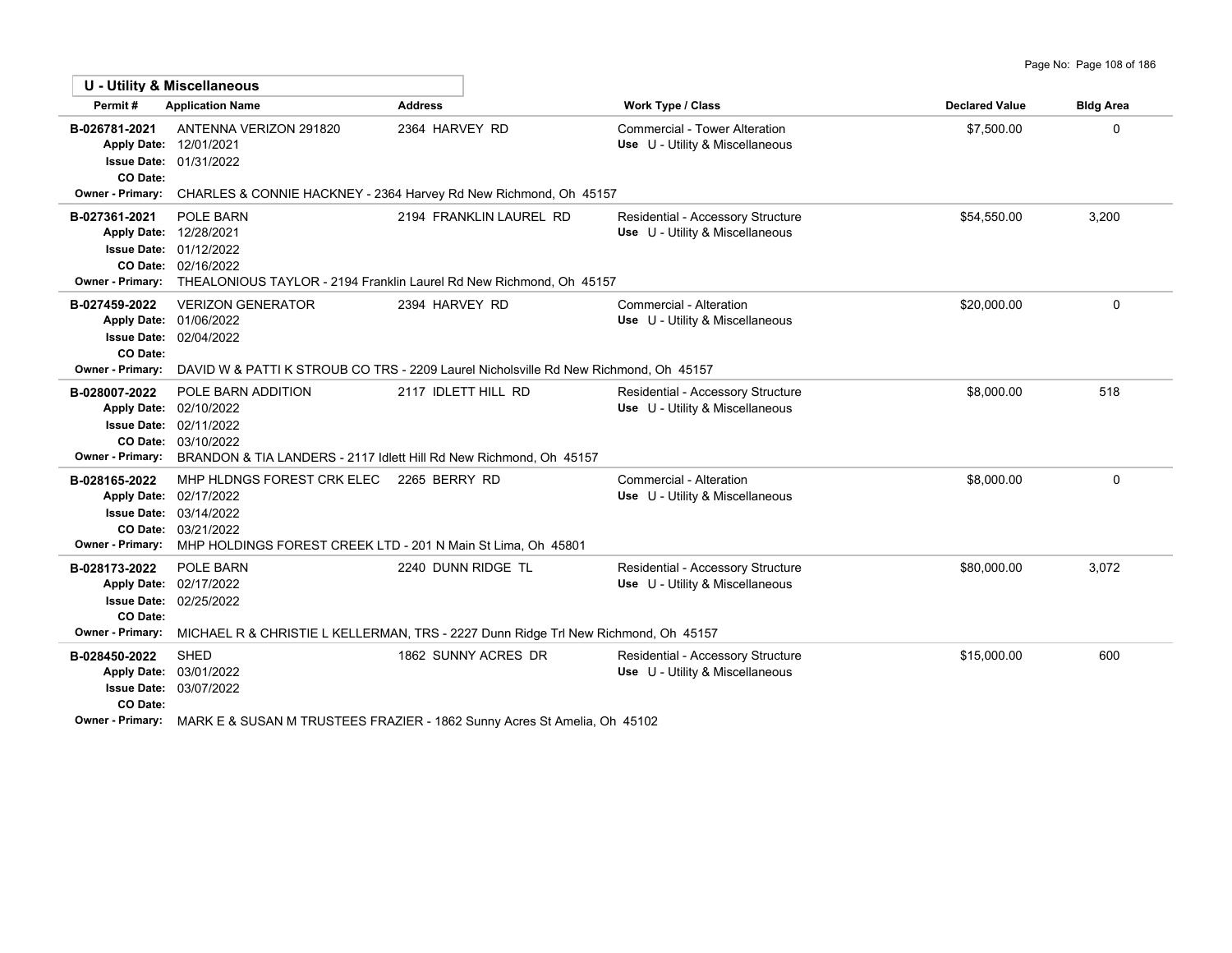### **SUMMARY FOR Monroe Township**

**PERMIT SUMMARY BY APPLICATION WORKTYPE IN THIS TOWNSHIP**

| Worktype                         | Issued | Value        | Worktype                        | Issued | Value  | Worktype                       | Issued | Value        |
|----------------------------------|--------|--------------|---------------------------------|--------|--------|--------------------------------|--------|--------------|
| Single-Family Residence (SFR)    |        | \$302.975.00 | Two-Family Residence (TFR)      |        | \$0.00 | Commercial New (COMNEW)        | 0      | \$0.00       |
| Residential Addition (RESADD)    |        | \$138,625.00 | Three-Family Residence (THFR)   |        | \$0.00 | Commercial Addition (COMADD)   | 0      | \$0.00       |
| Residential Alteration (RESALT)  | 14     | \$257,959.00 | Four-Family Residence (FFR)     |        | \$0.00 | Commercial Alteration (COMALT) | 4      | \$55,500.00  |
| Res Accessory Structure (ACCSTR) | 4      | \$157.550.00 | Multi-Family Residence (MULTFR) |        | \$0.00 | All Other Project Types        |        | \$136,459.00 |
|                                  |        |              | Single-Family Unit (SFU)        |        | \$0.00 |                                |        |              |

#### **NUMBER OF PERMITS ISSUED: 28**

**DECLARED VALUE: \$913,009.00**

## **Moscow Village**

| Permit#                           | <b>Application Name</b>                                             | <b>Address</b> | Work Type / Class   | <b>Declared Value</b> | <b>Bldg Area</b> |
|-----------------------------------|---------------------------------------------------------------------|----------------|---------------------|-----------------------|------------------|
| <b>FLD-029397-202</b> GEAR & SONS |                                                                     | 214 2ND ST     | Flood - Residential | \$372.000.00          | 5,268            |
|                                   | <b>Apply Date: 04/01/2022</b>                                       |                | Use                 |                       |                  |
|                                   | <b>Issue Date: 04/19/2022</b>                                       |                |                     |                       |                  |
| CO Date:                          |                                                                     |                |                     |                       |                  |
| Owner - Primary:                  | CHARLES & JENNIFER PRATHER - 120 Columbia St New Richmond, Oh 45157 |                |                     |                       |                  |

|                           | <b>R</b> - Residential RCO                                                                |                |                                                                  |                       |                  |
|---------------------------|-------------------------------------------------------------------------------------------|----------------|------------------------------------------------------------------|-----------------------|------------------|
| Permit#                   | <b>Application Name</b>                                                                   | <b>Address</b> | <b>Work Type / Class</b>                                         | <b>Declared Value</b> | <b>Bldg Area</b> |
| B-029298-2022<br>CO Date: | <b>GEAR &amp; SONS</b><br>Apply Date: 03/28/2022<br><b>Issue Date: 04/19/2022</b>         | 214 2ND ST     | Residential - Single Family Residence<br>Use R - Residential RCO | \$372,000.00          | 5,268            |
|                           | Owner - Primary: CHARLES & JENNIFER PRATHER - 120 Columbia St New Richmond, Oh 45157      |                |                                                                  |                       |                  |
| B-029374-2022             | SHED<br>Apply Date: 03/30/2022<br><b>Issue Date: 03/31/2022</b>                           | 16 HAZEL AL    | Residential - Accessory Structure<br>Use R - Residential RCO     | \$10,000.00           | 560              |
| CO Date:                  | <b>Owner - Primary:</b> MICHAEL JAMES HILES - 16 Hazel Alley, Po Box 141 Moscow, Oh 45153 |                |                                                                  |                       |                  |

#### **SUMMARY FOR Moscow Village**

#### **PERMIT SUMMARY BY APPLICATION WORKTYPE IN THIS TOWNSHIP**

| Worktype                               | Issued | Value        | Worktype                        | Issued | Value  | Worktype                       | Issued | Value        |
|----------------------------------------|--------|--------------|---------------------------------|--------|--------|--------------------------------|--------|--------------|
| Single-Family Residence (SFR)          |        | \$372,000.00 | Two-Family Residence (TFR)      |        | \$0.00 | Commercial New (COMNEW)        | 0      | \$0.00       |
| Residential Addition (RESADD)          |        | \$0.00       | Three-Family Residence (THFR)   |        | \$0.00 | Commercial Addition (COMADD)   | 0      | \$0.00       |
| <b>Residential Alteration (RESALT)</b> |        | \$0.00       | Four-Family Residence (FFR)     |        | \$0.00 | Commercial Alteration (COMALT) | 0      | \$0.00       |
| Res Accessory Structure (ACCSTR)       |        | \$10,000.00  | Multi-Family Residence (MULTFR) |        | \$0.00 | All Other Project Types        |        | \$372,000.00 |
|                                        |        |              | Single-Family Unit (SFU)        |        | \$0.00 |                                |        |              |

#### **NUMBER OF PERMITS ISSUED: 3**

```
DECLARED VALUE: $754,000.00
```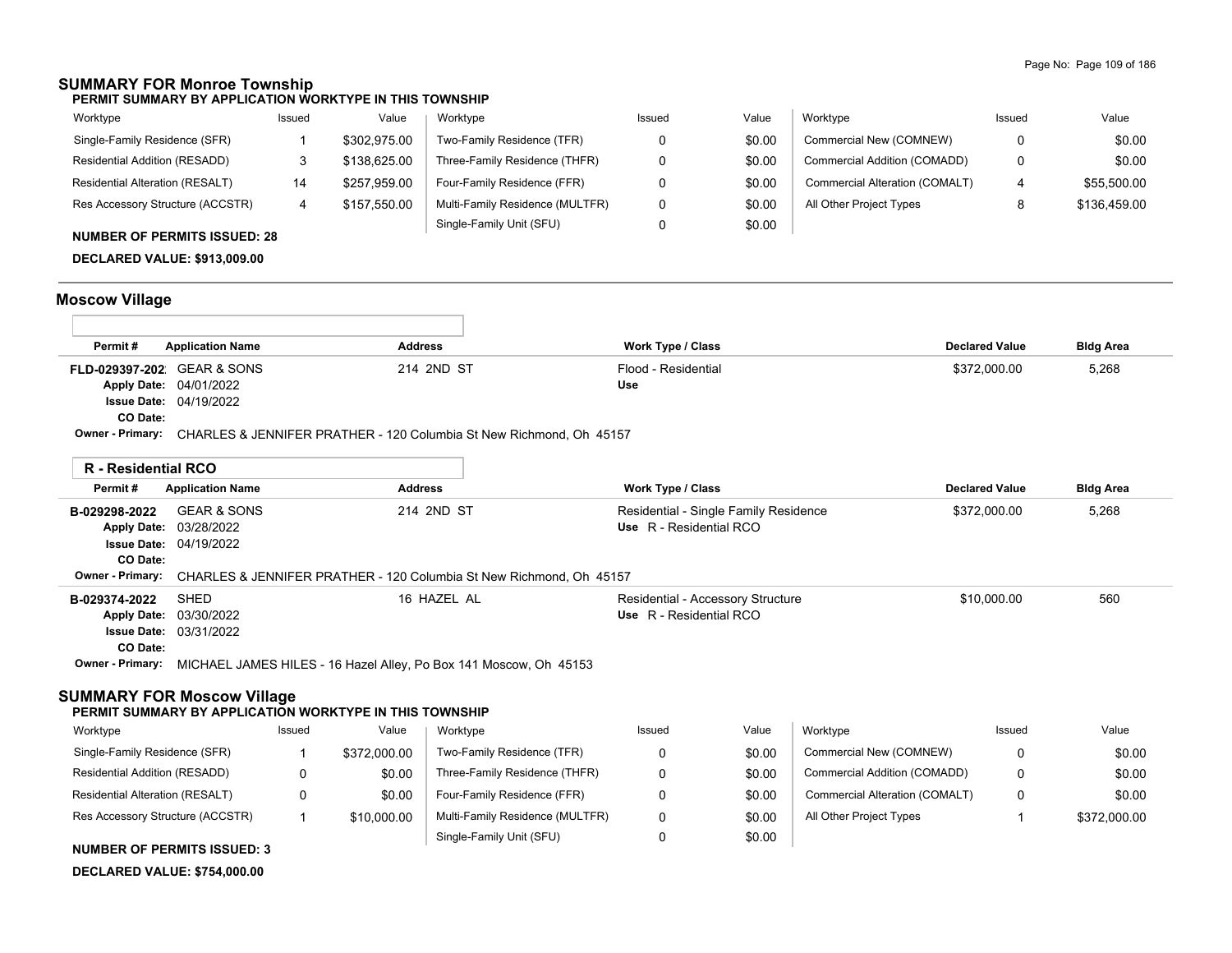# **Neville Village**

| R - Residential RCO |                                                                               |                |                                                           |                       |                  |
|---------------------|-------------------------------------------------------------------------------|----------------|-----------------------------------------------------------|-----------------------|------------------|
| Permit#             | <b>Application Name</b>                                                       | <b>Address</b> | <b>Work Type / Class</b>                                  | <b>Declared Value</b> | <b>Bldg Area</b> |
| B-027932-2022       | <b>HVAC REPLACEMENT</b><br><b>Apply Date: 02/04/2022</b>                      | 803 MAIN ST    | Residential - HVAC Replacement<br>Use R - Residential RCO | \$4,248.00            |                  |
|                     | <b>Issue Date: 02/10/2022</b>                                                 |                |                                                           |                       |                  |
|                     | <b>CO Date: 02/24/2022</b>                                                    |                |                                                           |                       |                  |
|                     | Owner - Primary: CASSANDRA CHRISTINE POLLOCK - 803 Main St Felicity, Oh 45120 |                |                                                           |                       |                  |

#### **SUMMARY FOR Neville Village**

#### **PERMIT SUMMARY BY APPLICATION WORKTYPE IN THIS TOWNSHIP**

| Worktype                           | Issued | Value      | Worktype                        | Issued | Value  | Worktype                       | Issued | Value      |
|------------------------------------|--------|------------|---------------------------------|--------|--------|--------------------------------|--------|------------|
| Single-Family Residence (SFR)      |        | \$0.00     | Two-Family Residence (TFR)      |        | \$0.00 | Commercial New (COMNEW)        |        | \$0.00     |
| Residential Addition (RESADD)      |        | \$0.00     | Three-Family Residence (THFR)   | 0      | \$0.00 | Commercial Addition (COMADD)   |        | \$0.00     |
| Residential Alteration (RESALT)    |        | \$4,248.00 | Four-Family Residence (FFR)     |        | \$0.00 | Commercial Alteration (COMALT) |        | \$0.00     |
| Res Accessory Structure (ACCSTR)   | O      | \$0.00     | Multi-Family Residence (MULTFR) | 0      | \$0.00 | All Other Project Types        |        | \$4,248.00 |
| <b>NUMBER OF PERMITS ISSUED: 1</b> |        |            | Single-Family Unit (SFU)        |        | \$0.00 |                                |        |            |
|                                    |        |            |                                 |        |        |                                |        |            |

#### **DECLARED VALUE: \$4,248.00**

## **New Richmond Village**

|                         | A-3 - Assembly: Worship. Recreation or Amusement                                                                                                                                                                                                                                                                                                                                                                                                       |                 |                                                      |                       |                  |
|-------------------------|--------------------------------------------------------------------------------------------------------------------------------------------------------------------------------------------------------------------------------------------------------------------------------------------------------------------------------------------------------------------------------------------------------------------------------------------------------|-----------------|------------------------------------------------------|-----------------------|------------------|
| Permit#                 | <b>Application Name</b>                                                                                                                                                                                                                                                                                                                                                                                                                                | <b>Address</b>  | <b>Work Type / Class</b>                             | <b>Declared Value</b> | <b>Bldg Area</b> |
| B-029787-2022           | NR MILITARY MUSEUM                                                                                                                                                                                                                                                                                                                                                                                                                                     | 328 FRONT ST    | Commercial - Occupancy                               | \$0.00                | 0                |
| <b>Apply Date:</b>      | 04/14/2022                                                                                                                                                                                                                                                                                                                                                                                                                                             |                 | Use A-3 - Assembly; Worship, Recreation or Amusement |                       |                  |
|                         | <b>Issue Date: 04/15/2022</b>                                                                                                                                                                                                                                                                                                                                                                                                                          |                 |                                                      |                       |                  |
| CO Date:                |                                                                                                                                                                                                                                                                                                                                                                                                                                                        |                 |                                                      |                       |                  |
|                         | <b>Owner - Primary:</b> MARY & JERRY HENDERSON - 2035 Weil Rd Moscow, Oh 45153                                                                                                                                                                                                                                                                                                                                                                         |                 |                                                      |                       |                  |
|                         |                                                                                                                                                                                                                                                                                                                                                                                                                                                        |                 |                                                      |                       |                  |
| <b>B</b> - Business     |                                                                                                                                                                                                                                                                                                                                                                                                                                                        |                 |                                                      |                       |                  |
| Permit#                 | <b>Application Name</b>                                                                                                                                                                                                                                                                                                                                                                                                                                | <b>Address</b>  | <b>Work Type / Class</b>                             | <b>Declared Value</b> | <b>Bldg Area</b> |
| B-027688-2022           | 218 FRONT ST                                                                                                                                                                                                                                                                                                                                                                                                                                           | 218 FRONT ST    | Commercial - Alteration                              | \$50,000.00           | 400              |
| <b>Apply Date:</b>      | 01/20/2022                                                                                                                                                                                                                                                                                                                                                                                                                                             |                 | Use B - Business                                     |                       |                  |
| <b>Issue Date:</b>      | 04/18/2022                                                                                                                                                                                                                                                                                                                                                                                                                                             |                 |                                                      |                       |                  |
| CO Date:                |                                                                                                                                                                                                                                                                                                                                                                                                                                                        |                 |                                                      |                       |                  |
| <b>Owner - Primary:</b> | JOBY HOUCK - Po Box 19701 Cincinnati, Oh 45219                                                                                                                                                                                                                                                                                                                                                                                                         |                 |                                                      |                       |                  |
| B-028420-2022           | <b>HARDTIMES INK</b>                                                                                                                                                                                                                                                                                                                                                                                                                                   | 320 SYCAMORE ST | Commercial - Alteration                              | \$0.00                | 0                |
|                         | Apply Date: 02/28/2022                                                                                                                                                                                                                                                                                                                                                                                                                                 |                 | Use B - Business                                     |                       |                  |
| <b>Issue Date:</b>      | 03/14/2022                                                                                                                                                                                                                                                                                                                                                                                                                                             |                 |                                                      |                       |                  |
| <b>CO Date:</b>         | 03/21/2022                                                                                                                                                                                                                                                                                                                                                                                                                                             |                 |                                                      |                       |                  |
|                         | $Q_{\text{unnew}}$ , $P_{\text{unnew}}$ , $\begin{bmatrix} 1 \\ 0 \end{bmatrix}$ $\begin{bmatrix} P \cap (T \cap A) \cap (B \cap T) \cap (T \cap A) \cap (B \cap T) \cap (T \cap B) \cap (B \cap A) \cap (B \cap A) \cap (B \cap A) \cap (B \cap A) \cap (B \cap A) \cap (B \cap A) \cap (B \cap A) \cap (B \cap A) \cap (B \cap A) \cap (B \cap A) \cap (B \cap A) \cap (B \cap A) \cap (B \cap A) \cap (B \cap A) \cap (B \cap A) \cap (B \cap A) \$ |                 |                                                      |                       |                  |

**Owner - Primary:** JAK RESTORATION & DEVELOPMENT - 1400 Hickory Ct New Richmond, Oh 45157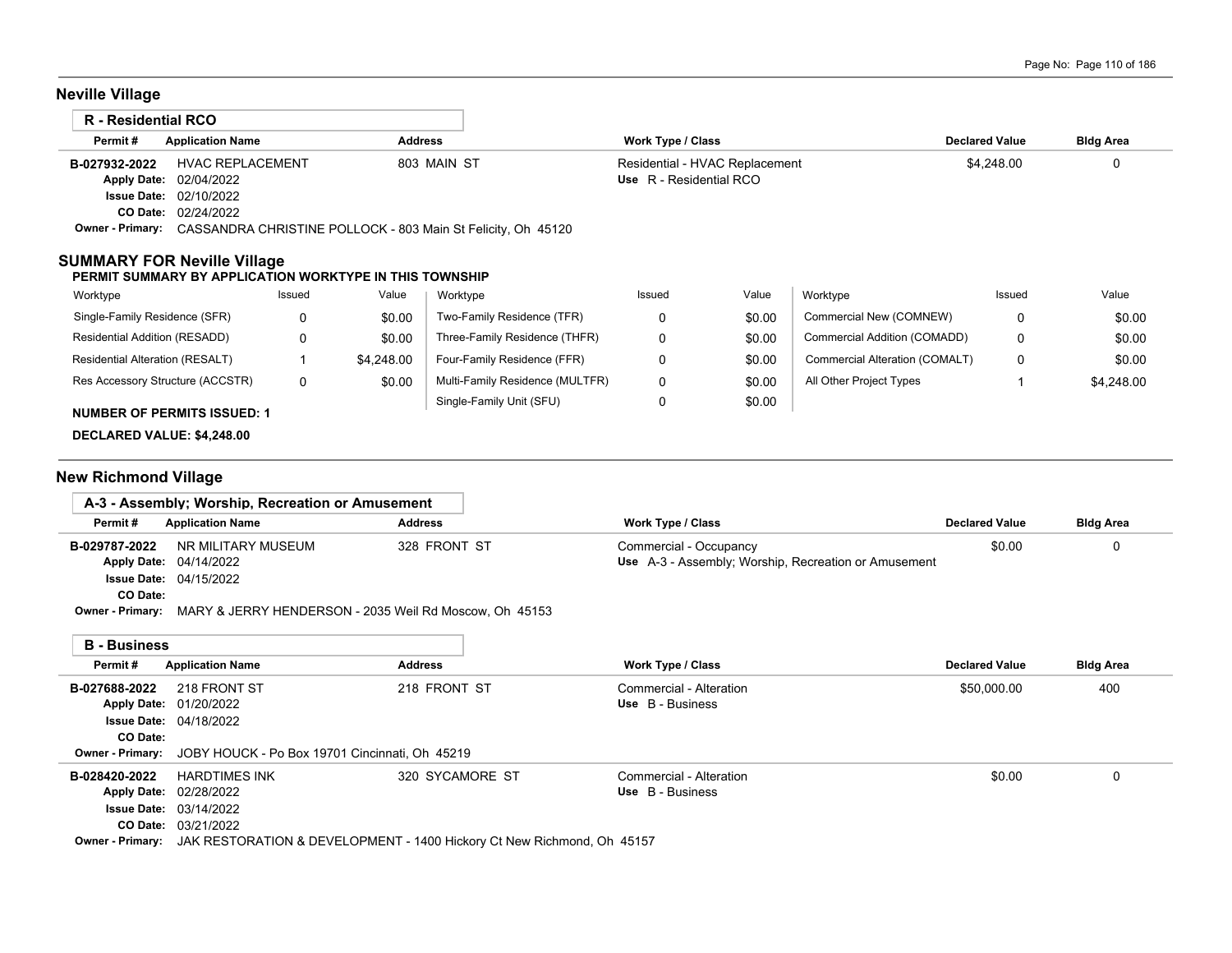| N/A                                                  |                                                                                                                                                                                                                         |                                                                                                                                                                                        |                                                                   |                       |                  |
|------------------------------------------------------|-------------------------------------------------------------------------------------------------------------------------------------------------------------------------------------------------------------------------|----------------------------------------------------------------------------------------------------------------------------------------------------------------------------------------|-------------------------------------------------------------------|-----------------------|------------------|
| Permit#                                              | <b>Application Name</b>                                                                                                                                                                                                 | <b>Address</b>                                                                                                                                                                         | Work Type / Class                                                 | <b>Declared Value</b> | <b>Bldg Area</b> |
| B-027450-2022                                        | <b>TACO BELL ELECTRIC</b><br>Apply Date: 01/05/2022<br><b>Issue Date: 01/05/2022</b><br>CO Date: 01/07/2022<br>Owner - Primary: AMPLER DEVELOPMENT LLC - 1850 Parkway Place, Suite 1150 Marietta, Ga 30067              | 1052 OLD US 52                                                                                                                                                                         | Commercial - Alteration<br>Use N/A                                | \$1,500.00            | $\mathbf 0$      |
| R - Residential RCO                                  |                                                                                                                                                                                                                         |                                                                                                                                                                                        |                                                                   |                       |                  |
| Permit#                                              | <b>Application Name</b>                                                                                                                                                                                                 | <b>Address</b>                                                                                                                                                                         | Work Type / Class                                                 | <b>Declared Value</b> | <b>Bldg Area</b> |
| B-027406-2021<br>CO Date:                            | <b>BLDG, ELECTRIC</b><br>Apply Date: 12/30/2021<br><b>Issue Date: 01/20/2022</b>                                                                                                                                        | 212 SUSANNA WY                                                                                                                                                                         | Residential - Alteration<br>Use R - Residential RCO               | \$500.00              | 50               |
| <b>Owner - Primary:</b>                              | DAVID LEE VORNHOLT - 310 Susanna Wy New Richmond, Oh 45157                                                                                                                                                              |                                                                                                                                                                                        |                                                                   |                       |                  |
| B-027715-2022<br><b>Owner - Primary:</b>             | <b>HVAC REPLACEMENT</b><br>Apply Date: 01/21/2022<br><b>Issue Date: 01/24/2022</b><br>CO Date: 02/01/2022<br>CREELANA & CLINTEN R ALSIP - 300 Mill St New Richmond, Oh 45157                                            | 300 MILL ST                                                                                                                                                                            | Residential - HVAC Replacement<br>Use R - Residential RCO         | \$3.150.00            | $\Omega$         |
| B-027728-2022<br>CO Date:<br><b>Owner - Primary:</b> | <b>RYAN HOMES</b><br>Apply Date: 01/24/2022<br><b>Issue Date: 02/01/2022</b>                                                                                                                                            | 253 RIVERS BREEZE CT<br>MICHAEL J & LAUREN N HAAS - 253 Rivers Breeze Ct New Richmond, Oh 45157                                                                                        | Residential - Single Family Residence<br>Use R - Residential RCO  | \$157,824.00          | 3,107            |
| B-027729-2022<br>CO Date:<br><b>Owner - Primary:</b> | <b>RYAN HOMES</b><br>Apply Date: 01/24/2022<br><b>Issue Date: 02/01/2022</b>                                                                                                                                            | 237 RIVERS BREEZE CT                                                                                                                                                                   | Residential - Single Family Residence<br>Use R - Residential RCO  | \$150,270.00          | 2,744            |
| B-027730-2022<br>CO Date:<br><b>Owner - Primary:</b> | <b>RYAN HOMES</b><br>Apply Date: 01/24/2022<br><b>Issue Date: 02/01/2022</b>                                                                                                                                            | BEATRICE NYAMBURA & RICHARD KAIRU - 237 Rivers Breeze Ct New Richmond, Oh 45157<br>235 RIVERS BREEZE CT<br>ALLISON & CODY SCARFF, ETAL - 11235 Rivers Breeze Ct New Richmond, Oh 45157 | Residential - Single Family Residence<br>Use R - Residential RCO  | \$133,472.00          | 2,424            |
| B-027734-2022<br>CO Date:<br><b>Owner - Primary:</b> | <b>RYAN HOMES</b><br>Apply Date: 01/24/2022<br><b>Issue Date: 02/01/2022</b>                                                                                                                                            | 240 RIVERS BREEZE CT<br>ELVIN EMIR TORRES FIGUEROA - 240 Rivers Breeze Ct New Richmond, Oh 45157                                                                                       | Residential - Single Family Residence<br>Use R - Residential RCO  | \$146,097.00          | 2,744            |
| B-027839-2022                                        | <b>ELECTRIC REPAIR</b><br>Apply Date: 01/31/2022<br><b>Issue Date: 01/31/2022</b><br>CO Date: 02/17/2022<br>Owner - Primary: ALEXANDER SPIVAK & DOMINIQUE LEHN TRUSTEES - 854 Old U S Highway 52 New Richmond, Oh 45157 | 854 OLD US 52                                                                                                                                                                          | Residential - Electric Service Upgrade<br>Use R - Residential RCO | \$2,000.00            | $\mathbf 0$      |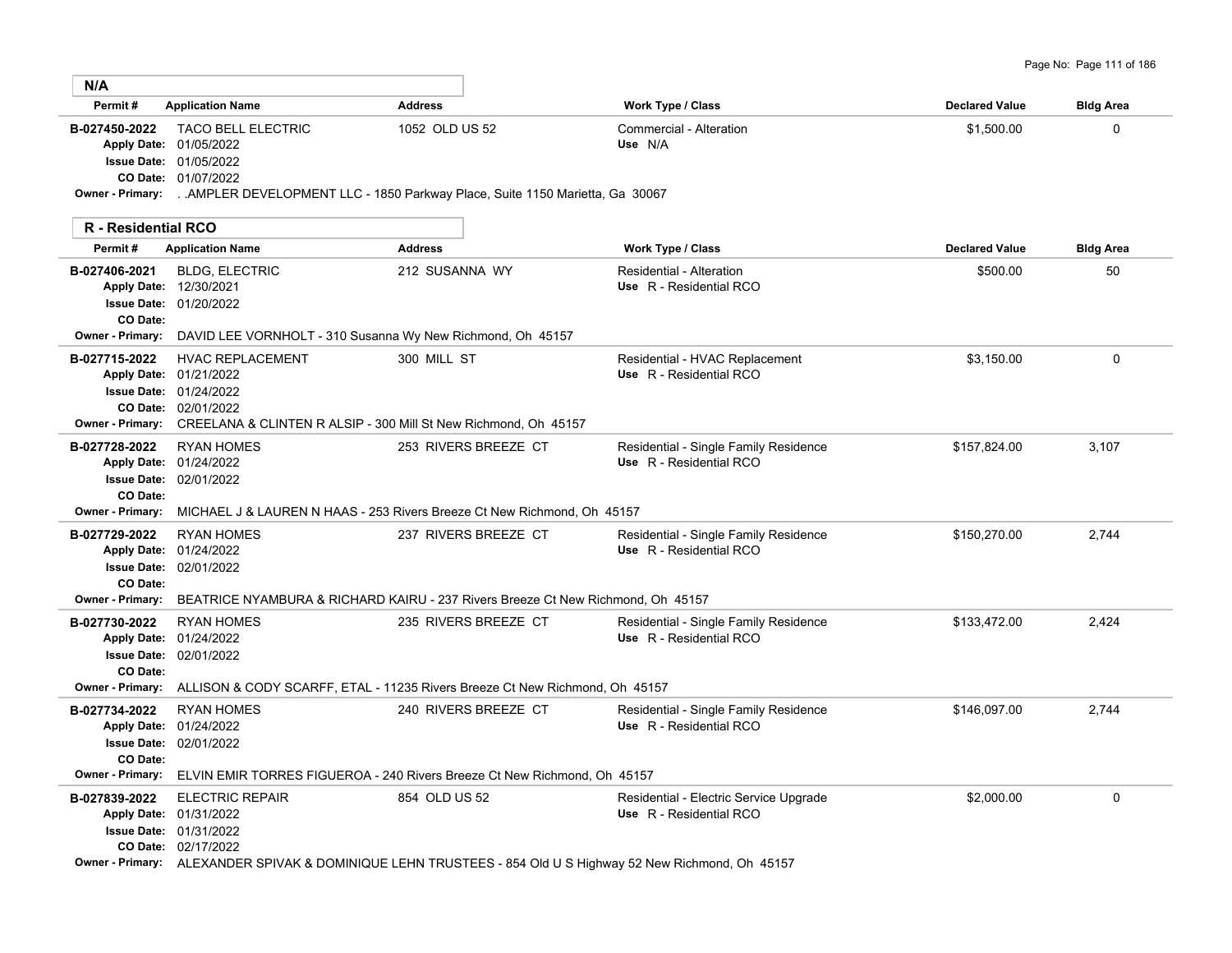| B-028018-2022<br><b>Apply Date:</b><br>CO Date:                       | <b>RYAN HOMES</b><br>02/10/2022<br><b>Issue Date: 02/23/2022</b>             | 106 SUNRISE LN       | Residential - Single Family Residence<br>Use R - Residential RCO  | \$142,972.00 | 2,324    |
|-----------------------------------------------------------------------|------------------------------------------------------------------------------|----------------------|-------------------------------------------------------------------|--------------|----------|
| <b>Owner - Primary:</b>                                               | NVR INC - 8622 Jacquemin Dr West Chester, Oh 45069                           |                      |                                                                   |              |          |
| B-028019-2022<br><b>Apply Date:</b><br><b>Issue Date:</b><br>CO Date: | <b>RYAN HOMES</b><br>02/10/2022<br>02/23/2022                                | 254 RIVERS BREEZE CT | Residential - Single Family Residence<br>Use R - Residential RCO  | \$143,577.00 | 2,332    |
| <b>Owner - Primary:</b>                                               | NVR INC - 8622 Jacquemin Dr West Chester, Oh 45069                           |                      |                                                                   |              |          |
| B-028021-2022<br>CO Date:                                             | <b>RYAN HOMES</b><br>Apply Date: 02/10/2022<br><b>Issue Date: 02/23/2022</b> | 246 RIVERS BREEZE CT | Residential - Single Family Residence<br>Use R - Residential RCO  | \$149,070.00 | 2.744    |
| <b>Owner - Primary:</b>                                               | NVR INC - 8622 Jacquemin Dr West Chester, Oh 45069                           |                      |                                                                   |              |          |
| B-028027-2022<br>CO Date:                                             | <b>RYAN HOMES</b><br>Apply Date: 02/10/2022<br><b>Issue Date: 02/23/2022</b> | 234 RIVERS BREEZE CT | Residential - Single Family Residence<br>Use R - Residential RCO  | \$126,213.00 | 1,704    |
| Owner - Primary:                                                      | NVR INC - 8622 Jacquemin Dr West Chester, Oh 45069                           |                      |                                                                   |              |          |
| B-028315-2022<br><b>Apply Date:</b><br>CO Date:                       | <b>ELECTRIC UPGRADE</b><br>02/24/2022<br><b>Issue Date: 02/24/2022</b>       | 201 HAMILTON ST      | Residential - Electric Service Upgrade<br>Use R - Residential RCO | \$2,500.00   | $\Omega$ |
| <b>Owner - Primary:</b>                                               | DAVID & SHARON ELAM - 201 Hamilton St New Richmond, Oh 45157                 |                      |                                                                   |              |          |
| B-028384-2022<br>CO Date:                                             | <b>RYAN HOMES</b><br>Apply Date: 02/28/2022<br><b>Issue Date: 03/02/2022</b> | 209 RIVERS BREEZE CT | Residential - Single Family Residence<br>Use R - Residential RCO  | \$168,088.00 | 2,884    |
| <b>Owner - Primary:</b>                                               | NR DEVELOPMENT LLC - 9091 Montgomery Rd Cincinnati, Oh 45242                 |                      |                                                                   |              |          |
| B-028385-2022<br><b>Apply Date:</b><br>CO Date:                       | <b>RYAN HOMES</b><br>02/28/2022<br><b>Issue Date: 03/02/2022</b>             | 215 RIVERS BREEZE CT | Residential - Single Family Residence<br>Use R - Residential RCO  | \$153,567.00 | 3,150    |
| <b>Owner - Primary:</b>                                               | NVR INC - 8622 Jacquemin Dr West Chester, Oh 45069                           |                      |                                                                   |              |          |
| B-028386-2022<br><b>Issue Date:</b><br>CO Date:                       | <b>RYAN HOMES</b><br>Apply Date: 02/28/2022<br>03/02/2022                    | 249 RIVERS BREEZE CT | Residential - Single Family Residence<br>Use R - Residential RCO  | \$172,919.00 | 3,247    |
| <b>Owner - Primary:</b>                                               | NVR INC - 8622 Jacquemin Dr West Chester, Oh 45069                           |                      |                                                                   |              |          |
| B-028387-2022<br>CO Date:                                             | <b>RYAN HOMES</b><br>Apply Date: 02/28/2022<br><b>Issue Date: 03/02/2022</b> | 251 RIVERS BREEZE CT | Residential - Single Family Residence<br>Use R - Residential RCO  | \$140,559.00 | 2,424    |
|                                                                       | Owner - Primary: NVR INC - 8622 Jacquemin Dr West Chester, Oh 45069          |                      |                                                                   |              |          |

Page No: Page 112 of 186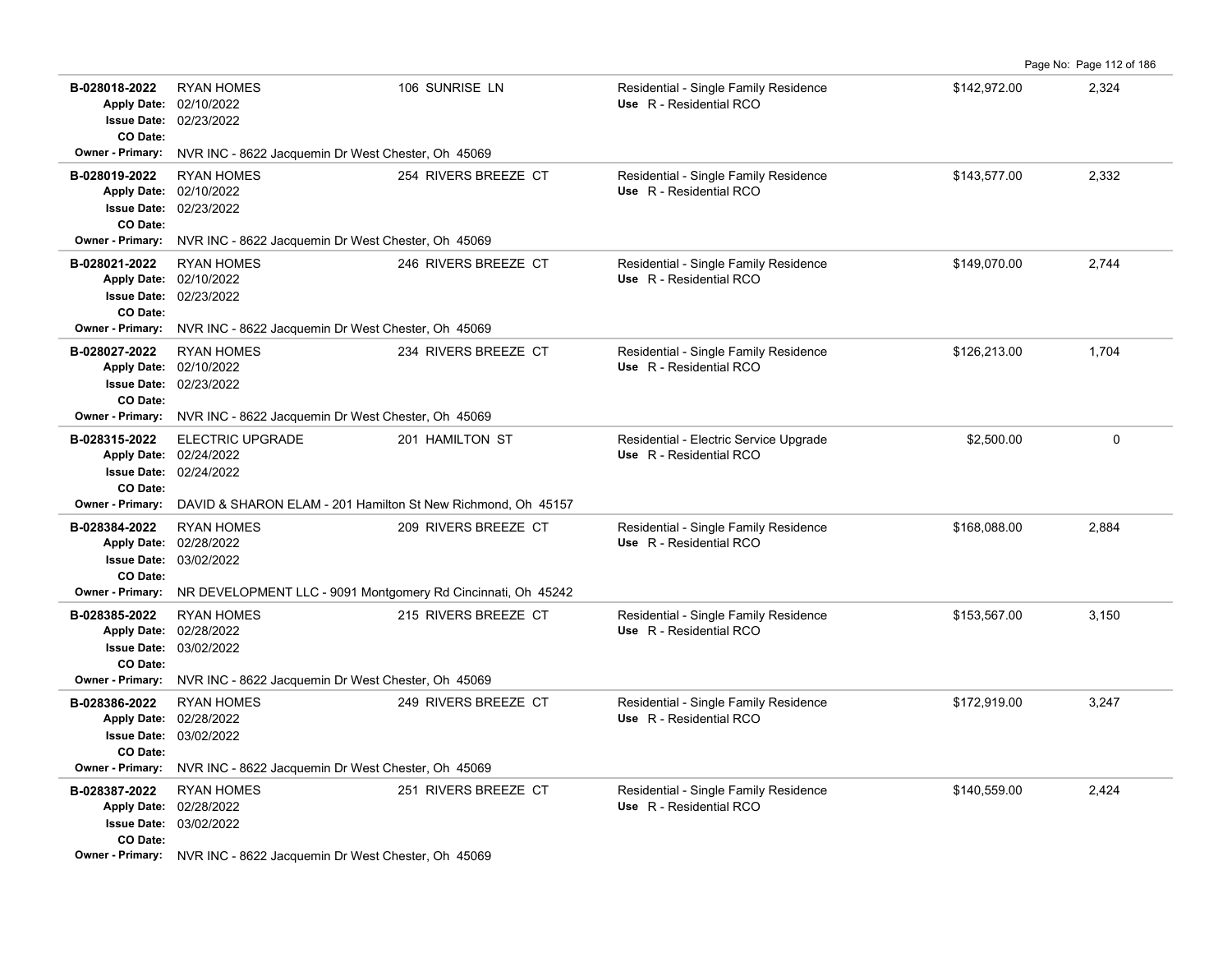|                                                                                                  |                                                                                                                                                                                                        |                                                                                                               |                                                                  |              | Page No: Page 113 of 186 |
|--------------------------------------------------------------------------------------------------|--------------------------------------------------------------------------------------------------------------------------------------------------------------------------------------------------------|---------------------------------------------------------------------------------------------------------------|------------------------------------------------------------------|--------------|--------------------------|
| B-028388-2022<br><b>Issue Date:</b><br>CO Date:                                                  | <b>RYAN HOMES</b><br>Apply Date: 02/28/2022<br>03/02/2022                                                                                                                                              | 238 RIVERS BREEZE CT                                                                                          | Residential - Single Family Residence<br>Use R - Residential RCO | \$162,261.00 | 2,884                    |
| Owner - Primary:                                                                                 | NR DEVELOPMENT LLC - 9091 Montgomery Rd Cincinnati, Oh 45242                                                                                                                                           |                                                                                                               |                                                                  |              |                          |
| B-028460-2022<br>CO Date:<br><b>Owner - Primary:</b>                                             | <b>SOLAR PANELS</b><br>Apply Date: 03/01/2022<br>Issue Date: 03/02/2022<br>03/31/2022<br>LOGAN HAMMOCK - 117 Crossing Circle Ct New Richmond, Oh 45157                                                 | 117 CROSSING CIRCLE CT                                                                                        | Residential - Solar Panels<br>Use R - Residential RCO            | \$9,382.88   | 0                        |
| B-028602-2022<br><b>Apply Date:</b><br>CO Date:<br><b>Owner - Primary:</b>                       | <b>RYAN HOMES</b><br>03/07/2022<br><b>Issue Date: 03/11/2022</b><br>NVR INC - 8622 Jacquemin Dr West Chester, Oh 45069                                                                                 | 232 RIVERS BREEZE CT                                                                                          | Residential - Single Family Residence<br>Use R - Residential RCO | \$142,219.00 | 1,704                    |
| B-028604-2022<br><b>Apply Date:</b><br><b>Issue Date:</b><br>CO Date:<br><b>Owner - Primary:</b> | <b>RYAN HOMES</b><br>03/07/2022<br>03/11/2022<br>NVR INC - 8622 Jacquemin Dr West Chester, Oh 45069                                                                                                    | 231 RIVERS BREEZE CT                                                                                          | Residential - Single Family Residence<br>Use R - Residential RCO | \$160,150.00 | 2,744                    |
| B-029123-2022<br>CO Date:                                                                        | ELEC SERVICE, NG PP METER<br>Apply Date: 03/21/2022<br><b>Issue Date: 03/21/2022</b>                                                                                                                   | 2393 SR 132                                                                                                   | Residential - Alteration<br>Use R - Residential RCO              | \$200.00     | 0                        |
| <b>Owner - Primary:</b>                                                                          | 2393 HIGH ST LLC - 2290 Old State Route 32 Batavia, Oh 45103                                                                                                                                           |                                                                                                               |                                                                  |              |                          |
| B-029356-2022                                                                                    | <b>HVAC REPLACEMENT</b><br>Apply Date: 03/30/2022<br><b>Issue Date: 03/30/2022</b><br>CO Date: 04/05/2022<br><b>Owner - Primary:</b> STEVE & LORI MALEY - 107 Junction Point St New Richmond, Oh 45157 | 107 JUNCTION PT                                                                                               | Residential - HVAC Replacement<br>Use R - Residential RCO        | \$13,188.00  | 0                        |
| B-029362-2022<br><b>Owner - Primary:</b>                                                         | <b>GENERATOR ELEC &amp; NG PP</b><br>Apply Date: 03/30/2022<br><b>Issue Date: 03/30/2022</b><br>CO Date: 04/22/2022<br>ROBBY TRAYLOR - 112 Paddle Wheel Dr New Richmond, Oh 45157                      | 112 PADDLEWHEEL DR                                                                                            | Residential - Alteration<br>Use R - Residential RCO              | \$8,600.00   | 0                        |
| B-029412-2022<br>CO Date:<br><b>Owner - Primary:</b>                                             | <b>SHED</b><br>Apply Date: 04/01/2022<br><b>Issue Date: 04/11/2022</b><br>TIMOTHY & TERESA DUFAU - 487 Shady Glen New Richmond, Oh 45157                                                               | 118 WASHINGTON ST                                                                                             | Residential - Accessory Structure<br>Use R - Residential RCO     | \$14,000.00  | 960                      |
| B-029446-2022                                                                                    | <b>HVAC REPLACEMENT</b><br>Apply Date: 04/04/2022<br><b>Issue Date: 04/04/2022</b><br>CO Date: 04/25/2022                                                                                              | 130 CANAL CT<br><b>Owner - Primary:</b> HENRY & PATRICIA HOLM GRINVALSKY - 130 Canal Ct New Richmond Ob 45157 | Residential - HVAC Replacement<br>Use R - Residential RCO        | \$5,000.00   | $\Omega$                 |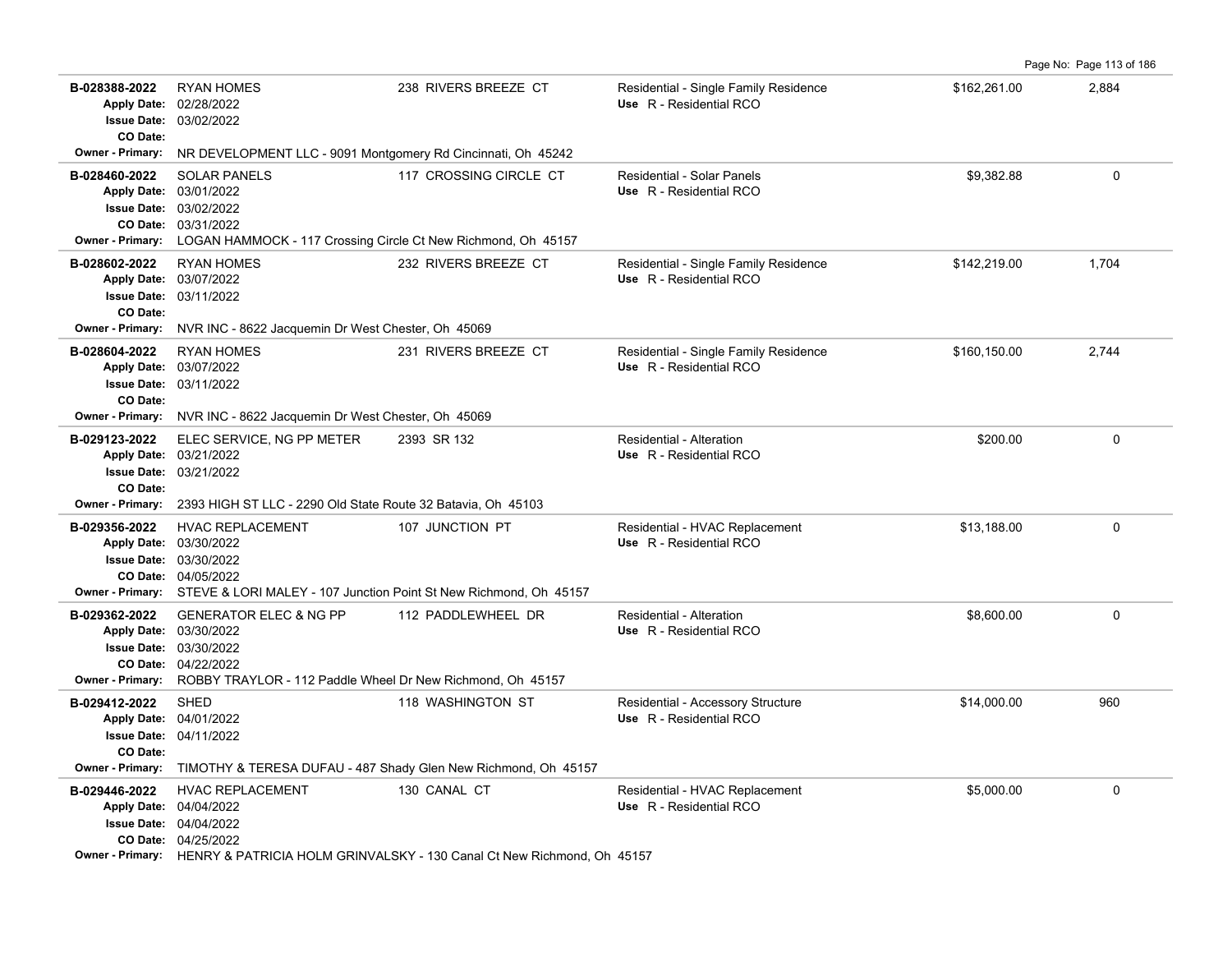**B-029487-2022** \$6,500.00 240 DECK 123 CROSSING CIRCLE CT Residential - Addition 04/06/2022 **Issue Date:** Apply Date: 04/05/2022 **Apply Date: Use** R - Residential RCO **CO Date: Owner - Primary:** CALEB & BREANNA SMITH - 123 Crossing Circle Ct New Richmond, Oh 45157 B-029533-2022 RYAN HOMES 114 SUNRISE LN Residential - Single Family Residence \$151,266.00 2,104 04/12/2022 **Issue Date:** 04/08/2022 **Apply Date: Use** R - Residential RCO **CO Date: Owner - Primary:** NVR INC - 8622 Jacquemin Dr West Chester, Oh 45069 B-029634-2022 RYAN HOMES 206 RIVERS BREEZE CT Residential - Single Family Residence \$143,403.00 1,440 04/12/2022 **Issue Date:** 04/11/2022 **Apply Date: Use** R - Residential RCO **CO Date: Owner - Primary:** NVR INC - 8622 Jacquemin Dr West Chester, Oh 45069 B-029636-2022 RYAN HOMES 223 RIVERS BREEZE CT Residential - Single Family Residence \$158,799.00 3,150 04/12/2022 **Issue Date:** Apply Date: 04/11/2022 **Apply Date: Use** R - Residential RCO **CO Date: Owner - Primary:** NR DEVELOPMENT LLC - 9091 Montgomery Rd Cincinnati, Oh 45242 B-029638-2022 RYAN HOMES 252 RIVERS BREEZE CT Residential - Single Family Residence \$155,358.00 3,150 04/12/2022 **Issue Date:** Apply Date: 04/11/2022 **Apply Date: Use** R - Residential RCO **CO Date: Owner - Primary:** NVR INC - 8622 Jacquemin Dr West Chester, Oh 45069 **B-029640-2022** \$500.00 0 04/13/2022 **CO Date:** 04/11/2022 **Issue Date:** Apply Date: 04/11/2022 GAS LINE NG PP 350 HAMILTON ST Residential - Alteration **Apply Date: Use** R - Residential RCO **Owner - Primary:** MARK STURGILL - 1924 Sr 222 Bethel, Oh 45106 **R-3 - Residential; Multi-family, Congregate Care Permit # Application Name Address Work Type / Class Declared Value Bldg Area B-028193-2022** \$15,000.00 30 04/06/2022 **Issue Date:** Apply Date: 02/17/2022 STRUCTURAL REPAIR 221 UNION ST Commercial - Alteration Use R-3 - Residential; Multi-family, Congregate Care **CO Date: Owner - Primary:** ZACHARY LEOPOLD - 8220 Asbury Hills Dr Cincinnati, Oh 45255 **U - Utility & Miscellaneous Permit # Application Name Address Work Type / Class Declared Value Bldg Area B-027980-2022** HAUSERMANN PARK ELEC 217 FRONT ST Commercial - Alteration 31 Commercial - Alteration 310,500.00 04/19/2022 **CO Date:** 04/04/2022 **Issue Date:** Apply Date: 02/09/2022 **Apply Date: Use** U - Utility & Miscellaneous **Owner - Primary:** VILLAGE OF NEW RICHMOND - 102 Willow St New Richmond, Oh 45157

Page No: Page 114 of 186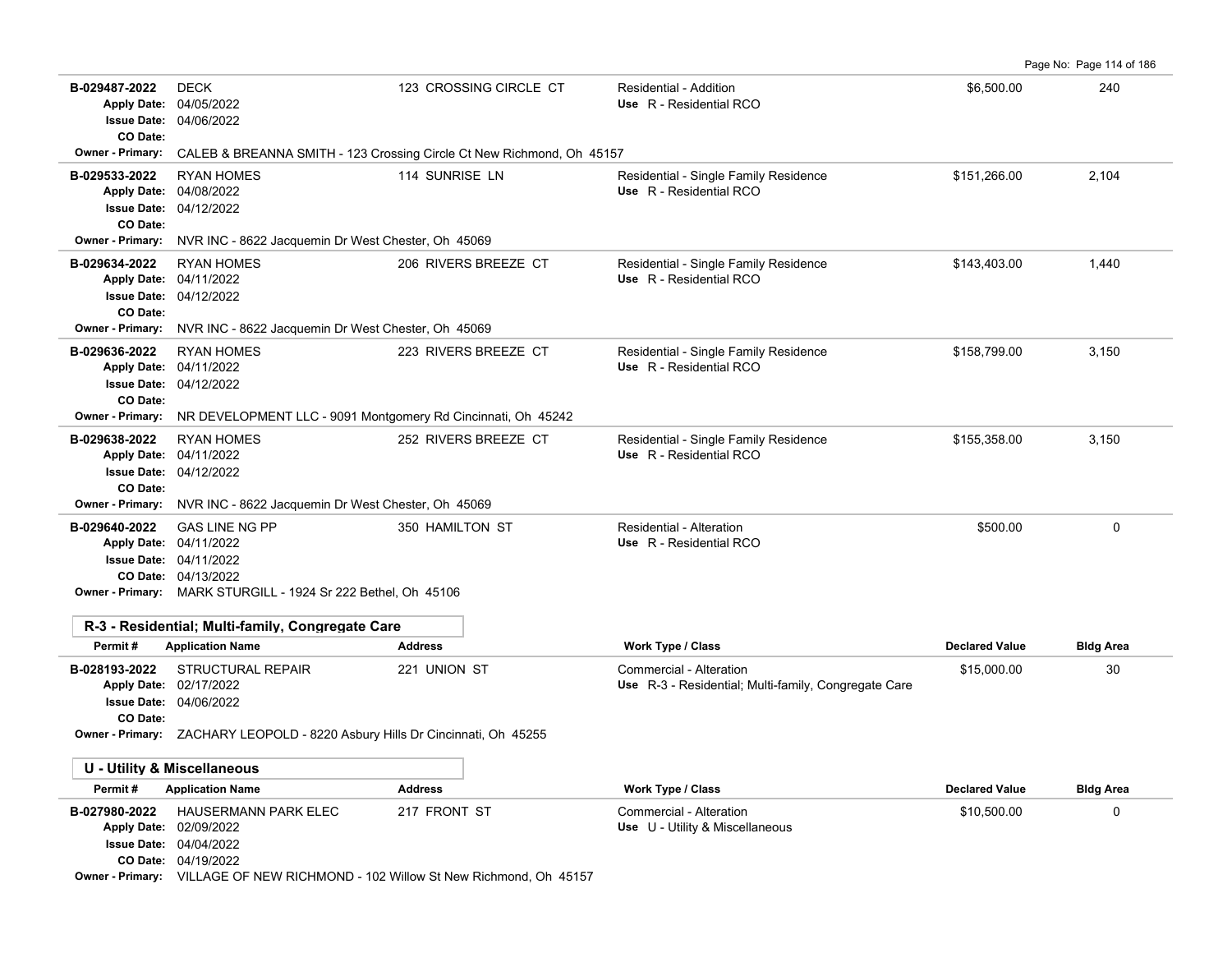# **SUMMARY FOR New Richmond Village**

| Worktype                               | Issued | Value          | Worktype                        | Issued | Value  | Worktype                       | Issued | Value       |
|----------------------------------------|--------|----------------|---------------------------------|--------|--------|--------------------------------|--------|-------------|
| Single-Family Residence (SFR)          | 19     | \$2.858.084.00 | Two-Family Residence (TFR)      |        | \$0.00 | Commercial New (COMNEW)        |        | \$0.00      |
| Residential Addition (RESADD)          |        | \$6,500.00     | Three-Family Residence (THFR)   |        | \$0.00 | Commercial Addition (COMADD)   |        | \$0.00      |
| <b>Residential Alteration (RESALT)</b> | 10     | \$45,020.88    | Four-Family Residence (FFR)     |        | \$0.00 | Commercial Alteration (COMALT) |        | \$77,000.00 |
| Res Accessory Structure (ACCSTR)       |        | \$14,000.00    | Multi-Family Residence (MULTFR) | 0      | \$0.00 | All Other Project Types        |        | \$30,720.88 |
| <b>NUMBER OF PERMITS ISSUED: 37</b>    |        |                | Single-Family Unit (SFU)        |        | \$0.00 |                                |        |             |

### **DECLARED VALUE: \$3,000,604.88**

# **Ohio Township**

| <b>R</b> - Residential RCO                                         |                                                                                                            |                                                                                                                                  |                                                                                                                             |                       |                  |
|--------------------------------------------------------------------|------------------------------------------------------------------------------------------------------------|----------------------------------------------------------------------------------------------------------------------------------|-----------------------------------------------------------------------------------------------------------------------------|-----------------------|------------------|
| Permit#                                                            | <b>Application Name</b>                                                                                    | <b>Address</b>                                                                                                                   | <b>Work Type / Class</b>                                                                                                    | <b>Declared Value</b> | <b>Bldg Area</b> |
| B-026546-2021<br>CO Date:<br><b>Owner - Primary:</b>               | <b>CARPORT</b><br>Apply Date: 11/19/2021<br><b>Issue Date: 04/05/2022</b>                                  | 1440 TWELVEMILE RD<br>EMERSON E MCKINLEY TRUSTEE - 1440 Twelve Mile Rd New Richmond, Oh 45157                                    | Residential - Addition<br>Use R - Residential RCO                                                                           | \$5,000.00            | 580              |
| B-027439-2022<br>Apply Date: 12/30/2021<br><b>Owner - Primary:</b> | <b>HVAC REPLACEMENT</b><br><b>Issue Date: 01/05/2022</b><br>CO Date: 01/20/2022                            | 3120 SR 132<br>RICHARD L & BONNIE L VOLPP TRUSTEES - 3120 State Route 132 Amelia, Oh 45102                                       | Residential - HVAC Replacement<br>Use R - Residential RCO                                                                   | \$13.475.00           | 0                |
| B-027479-2022<br>Owner - Primary:                                  | ELECTRIC TESLA CHARGER<br>Apply Date: 01/07/2022<br><b>Issue Date: 01/07/2022</b><br>CO Date: 01/24/2022   | 1290 BETHEL NEW RICHMOND RD Residential - Alteration                                                                             | Use R - Residential RCO<br>CHRISTOPHER LOCKEY & MINA SANTORSOLA-LOCKEY - 1290 Bethel New Richmond Rd New Richmond. Oh 45157 | \$1,402.00            | 0                |
| B-027749-2022<br><b>Owner - Primary:</b>                           | ROOF RPLCMNT, BLDG ALTER<br>Apply Date: 01/25/2022<br><b>Issue Date: 01/27/2022</b><br>CO Date: 06/01/2022 | 1356 WILSON DUNHAM HILL RD<br>CATHERINE ESZ & NEIL LIZAKOWSKI - 1356 Wilson Dunham Rd New Richmond, Oh 45157                     | Residential - Alteration<br>Use R - Residential RCO                                                                         | \$1.653.56            | 64               |
| B-028078-2022<br>CO Date:<br><b>Owner - Primary:</b>               | <b>ELECTRIC REPAIR</b><br>Apply Date: 02/14/2022<br><b>Issue Date: 02/14/2022</b>                          | 950 GRAYS LN<br>KATHERINE K & M GREIFENKAMP - 950 Grays Ln New Richmond, Oh 45157                                                | Residential - Alteration<br>Use R - Residential RCO                                                                         | \$1,000.00            | 0                |
| B-028091-2022<br>CO Date:<br><b>Owner - Primary:</b>               | <b>DEMO</b><br>Apply Date: 02/14/2022<br><b>Issue Date: 03/17/2022</b>                                     | 1388 FRANK WILLIS MEMORIAL RD Residential - Alteration<br>DANIEL J & JEAN L WOJTKIEWICZ - 3731 Heritage Point By Mason, Oh 45040 | Use R - Residential RCO                                                                                                     | \$17,900.00           | 0                |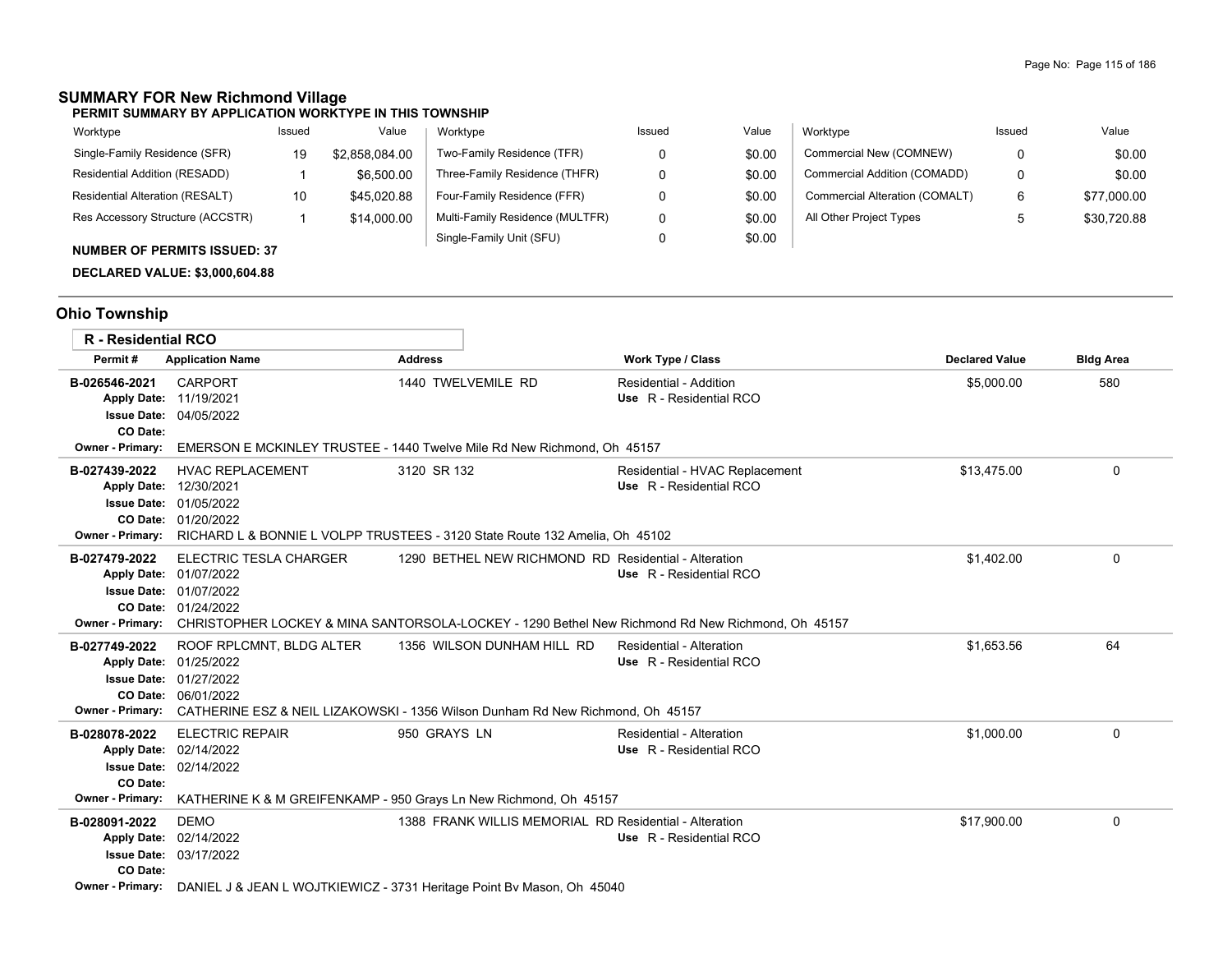Page No: Page 116 of 186

| B-028185-2022<br>CO Date:<br><b>Owner - Primary:</b>                      | <b>POOL INGROUND</b><br>Apply Date: 02/17/2022<br><b>Issue Date: 02/17/2022</b><br>05/23/2022                                                                     | 2688 SR 132<br>JOSEPH D & LAURA M NAYLOR - 2688 State Route 132 New Richmond, Oh 45157                                                                                                                                                                                                                                                                        | Residential - Alteration<br>Use R - Residential RCO                                            | \$50,000.00           | $\Omega$         |
|---------------------------------------------------------------------------|-------------------------------------------------------------------------------------------------------------------------------------------------------------------|---------------------------------------------------------------------------------------------------------------------------------------------------------------------------------------------------------------------------------------------------------------------------------------------------------------------------------------------------------------|------------------------------------------------------------------------------------------------|-----------------------|------------------|
| B-028322-2022<br>Apply Date: 02/24/2022<br>CO Date:                       | <b>SCHUMACHER HOMES</b><br><b>Issue Date: 02/25/2022</b>                                                                                                          |                                                                                                                                                                                                                                                                                                                                                               | 1384 FRANK WILLIS MEMORIAL RD Residential - Single Family Residence<br>Use R - Residential RCO | \$600,000.00          | 5,379            |
| <b>Owner - Primary:</b>                                                   |                                                                                                                                                                   | DANIEL & JEAN WOJTKIEWICZ - 3731 Heritage Pointe By Mason, Oh 45040                                                                                                                                                                                                                                                                                           |                                                                                                |                       |                  |
| B-028503-2022<br><b>Apply Date:</b><br><b>Issue Date:</b>                 | HONEYSUCKLE RANCH<br>03/02/2022<br>04/05/2022<br>CO Date: 04/12/2022                                                                                              | 1297 WILSON DUNHAM HILL RD<br>Owner - Primary: HENRY W & SUSAN M MCCUSKER - 1297 Wilson Dunham Rd New Richmond, Oh 45157                                                                                                                                                                                                                                      | Commercial - Occupancy<br>Use R - Residential RCO                                              | \$0.00                | $\Omega$         |
| B-028521-2022<br><b>Apply Date:</b><br><b>Owner - Primary:</b>            | <b>HVAC REPLACEMENT</b><br>03/03/2022<br><b>Issue Date: 03/03/2022</b><br>CO Date: 03/23/2022<br>KIMBERLY FISHER - 5 Sari Ln New Richmond, Oh 45157               | 5 SARI LN                                                                                                                                                                                                                                                                                                                                                     | Residential - HVAC Replacement<br>Use R - Residential RCO                                      | \$15,000.00           | $\mathbf 0$      |
| B-028543-2022<br><b>Apply Date:</b><br><b>Owner - Primary:</b>            | <b>HVAC REPLACEMENT</b><br>03/03/2022<br><b>Issue Date: 03/03/2022</b><br>CO Date: 03/18/2022<br>DAVID DESALVO - 1001 Bridle Ridge Ln New Richmond, Oh 45157      | 1001 BRIDLE RIDGE                                                                                                                                                                                                                                                                                                                                             | Residential - HVAC Replacement<br>Use R - Residential RCO                                      | \$8,535.00            | $\Omega$         |
| B-029357-2022                                                             | <b>HVAC REPLACEMENT</b><br>Apply Date: 03/30/2022<br><b>Issue Date: 03/31/2022</b><br>CO Date: 04/11/2022                                                         | 2875 SR 132<br>Owner - Primary: THEODORE & LORA COMSTOCK - 2875 B State Route 132 New Richmond, Oh 45157                                                                                                                                                                                                                                                      | Residential - HVAC Replacement<br>Use R - Residential RCO                                      | \$7,747.00            | $\Omega$         |
| B-030282-2022<br>CO Date:                                                 | MIKE BROWN CONSTRUCTION<br>Apply Date: 04/22/2022<br><b>Issue Date: 04/26/2022</b><br>Owner - Primary: JAMES & JOAN WEBB - 323 Turtle Creek Dr Loveland, Oh 45140 | 2710 CHESTNUT HILL                                                                                                                                                                                                                                                                                                                                            | Residential - Single Family Residence<br>Use R - Residential RCO                               | \$310,000.00          | 5,145            |
|                                                                           |                                                                                                                                                                   |                                                                                                                                                                                                                                                                                                                                                               |                                                                                                |                       |                  |
| <b>U - Utility &amp; Miscellaneous</b>                                    |                                                                                                                                                                   |                                                                                                                                                                                                                                                                                                                                                               |                                                                                                |                       |                  |
| Permit#                                                                   | <b>Application Name</b>                                                                                                                                           | <b>Address</b>                                                                                                                                                                                                                                                                                                                                                | Work Type / Class                                                                              | <b>Declared Value</b> | <b>Bldg Area</b> |
| B-021425-2021<br>Apply Date: 05/05/2021<br><b>Issue Date:</b><br>CO Date: | POLE BARN<br>01/06/2022<br>$\cdots$                                                                                                                               | 3790 FAGINS RUN LOOP RD<br>$\mathbf{u}$ $\mathbf{v}$ $\mathbf{v}$ $\mathbf{v}$ $\mathbf{v}$ $\mathbf{v}$ $\mathbf{v}$ $\mathbf{v}$ $\mathbf{v}$ $\mathbf{v}$ $\mathbf{v}$ $\mathbf{v}$ $\mathbf{v}$ $\mathbf{v}$ $\mathbf{v}$ $\mathbf{v}$ $\mathbf{v}$ $\mathbf{v}$ $\mathbf{v}$ $\mathbf{v}$ $\mathbf{v}$ $\mathbf{v}$ $\mathbf{v}$ $\mathbf{v}$ $\mathbf{$ | Residential - Accessory Structure<br>Use U - Utility & Miscellaneous                           | \$45,000.00           | 2,560            |

**Owner - Primary:** LISA ANN SMITH & JEFFREY JACOBS - 3790 C Fagins Run Loop Rd New Richmond, Oh 45157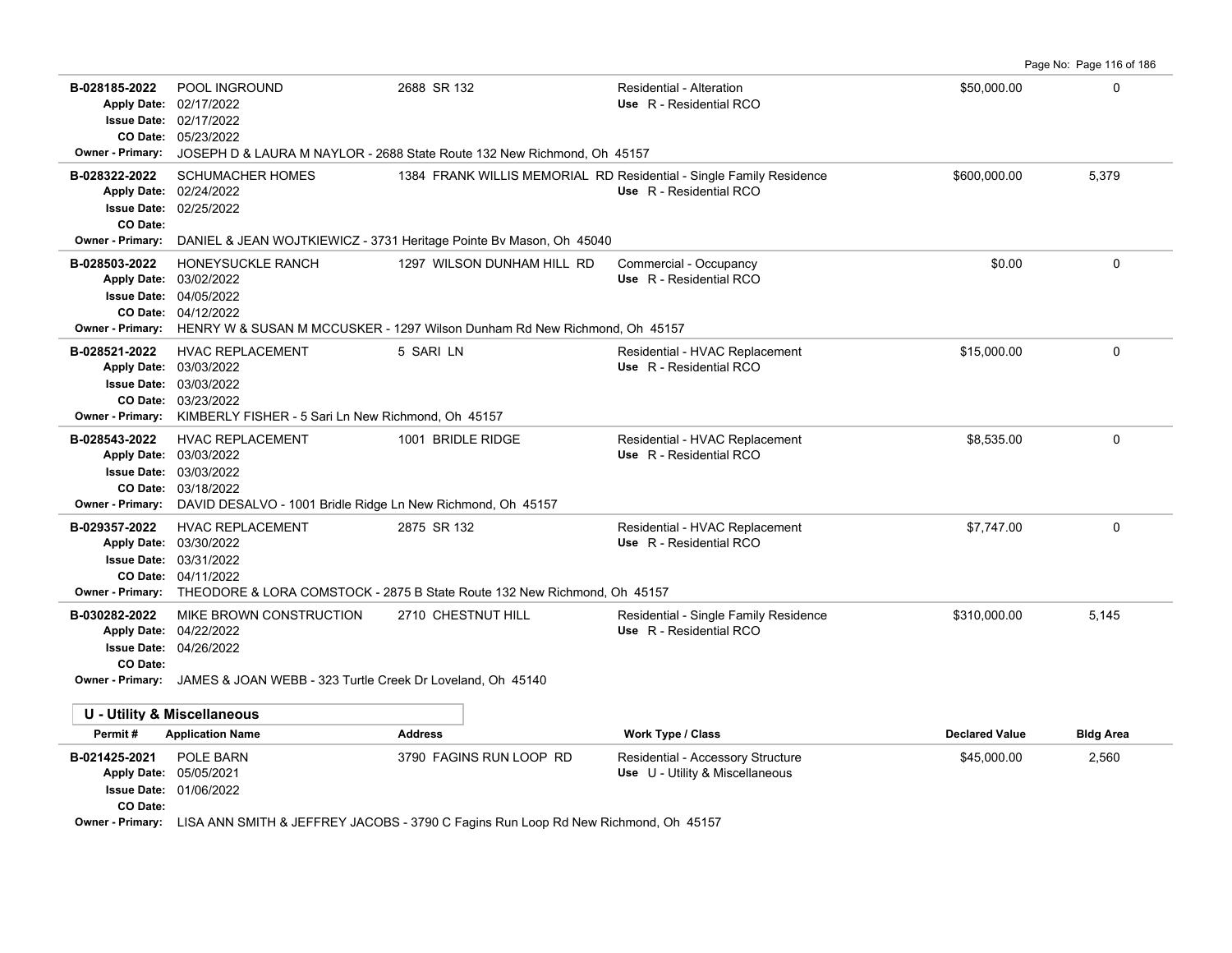Page No: Page 117 of 186

| B-028430-2022    | VERIZON GENERATOR 291819                                     | 2863 SR 132 | Commercial - Alteration         | \$5,000.00 | 0 |
|------------------|--------------------------------------------------------------|-------------|---------------------------------|------------|---|
|                  | <b>Apply Date: 03/01/2022</b>                                |             | Use U - Utility & Miscellaneous |            |   |
|                  | <b>Issue Date: 03/26/2022</b>                                |             |                                 |            |   |
| CO Date:         |                                                              |             |                                 |            |   |
| Owner - Primary: | ROBERT & DIANA MCCARTY - 2863 Hwy 132 New Richmond, Oh 45157 |             |                                 |            |   |

#### **SUMMARY FOR Ohio Township**

#### **PERMIT SUMMARY BY APPLICATION WORKTYPE IN THIS TOWNSHIP**

| Worktype                               | Issued | Value        | Worktype                        | Issued | Value  | Worktype                       | Issued | Value       |
|----------------------------------------|--------|--------------|---------------------------------|--------|--------|--------------------------------|--------|-------------|
| Single-Family Residence (SFR)          |        | \$910,000.00 | Two-Family Residence (TFR)      |        | \$0.00 | Commercial New (COMNEW)        |        | \$0.00      |
| Residential Addition (RESADD)          |        | \$5,000.00   | Three-Family Residence (THFR)   |        | \$0.00 | Commercial Addition (COMADD)   |        | \$0.00      |
| <b>Residential Alteration (RESALT)</b> | 9      | \$116,712.56 | Four-Family Residence (FFR)     |        | \$0.00 | Commercial Alteration (COMALT) |        | \$5,000.00  |
| Res Accessory Structure (ACCSTR)       |        | \$45,000.00  | Multi-Family Residence (MULTFR) |        | \$0.00 | All Other Project Types        |        | \$44,757.00 |
| <b>NUMBER OF PERMITS ISSUED: 15</b>    |        |              | Single-Family Unit (SFU)        |        | \$0.00 |                                |        |             |

**DECLARED VALUE: \$1,081,712.56**

# **Owensville Village**

|               | A-2 - Assembly; Banguet Hall, Restaurant                                      |                |                                                                         |                       |                  |
|---------------|-------------------------------------------------------------------------------|----------------|-------------------------------------------------------------------------|-----------------------|------------------|
| Permit#       | <b>Application Name</b>                                                       | <b>Address</b> | Work Type / Class                                                       | <b>Declared Value</b> | <b>Bldg Area</b> |
| F-027992-2022 | PIG CITY DINER HOOD SUPP                                                      | 227 W MAIN ST  | Fire Protection Systems - Fire Sprinkler - Kitchen Hood Supp \$3,400.00 |                       |                  |
|               | Apply Date: 02/09/2022                                                        |                | Use A-2 - Assembly: Banquet Hall, Restaurant                            |                       |                  |
|               | <b>Issue Date: 03/15/2022</b>                                                 |                |                                                                         |                       |                  |
|               | <b>CO Date: 03/22/2022</b>                                                    |                |                                                                         |                       |                  |
|               | Owner - Primary: JOHN WOOD INSURANCE LLC - 115 N Main St Georgetown, Oh 45121 |                |                                                                         |                       |                  |

### **R - Residential RCO**

| Permit#       | Application Name                                                   | <b>Address</b>  | Work Type / Class        | <b>Declared Value</b> | <b>Bldg Area</b> |
|---------------|--------------------------------------------------------------------|-----------------|--------------------------|-----------------------|------------------|
| B-027983-2022 | GAS LINE NG PP                                                     | 203 BROADWAY ST | Residential - Alteration | \$0.00                |                  |
|               | Apply Date: 02/09/2022                                             |                 | Use R - Residential RCO  |                       |                  |
|               | <b>Issue Date: 02/09/2022</b>                                      |                 |                          |                       |                  |
|               | <b>CO Date: 02/15/2022</b>                                         |                 |                          |                       |                  |
|               | Owner - Primary: JOHN & SUE MATHEWS Po Box 82 Owensville, Oh 45160 |                 |                          |                       |                  |

|               | S-1 - Storage: Moderate Hazard |                |                                    |                       |                  |
|---------------|--------------------------------|----------------|------------------------------------|-----------------------|------------------|
| Permit#       | <b>Application Name</b>        | <b>Address</b> | Work Type / Class                  | <b>Declared Value</b> | <b>Bldg Area</b> |
| B-026197-2021 | BENCHMARK WINDOW               | 5075 SR 276    | Commercial - Occupancy             | \$0.00                |                  |
|               | <b>Apply Date: 11/02/2021</b>  |                | Use S-1 - Storage; Moderate Hazard |                       |                  |
|               | <b>Issue Date: 04/04/2022</b>  |                |                                    |                       |                  |
| CO Date:      |                                |                |                                    |                       |                  |

**Owner - Primary:** . .RF&T PROPERTIES LLC - 11184 Woodward Ln Cincinnati, Oh 45241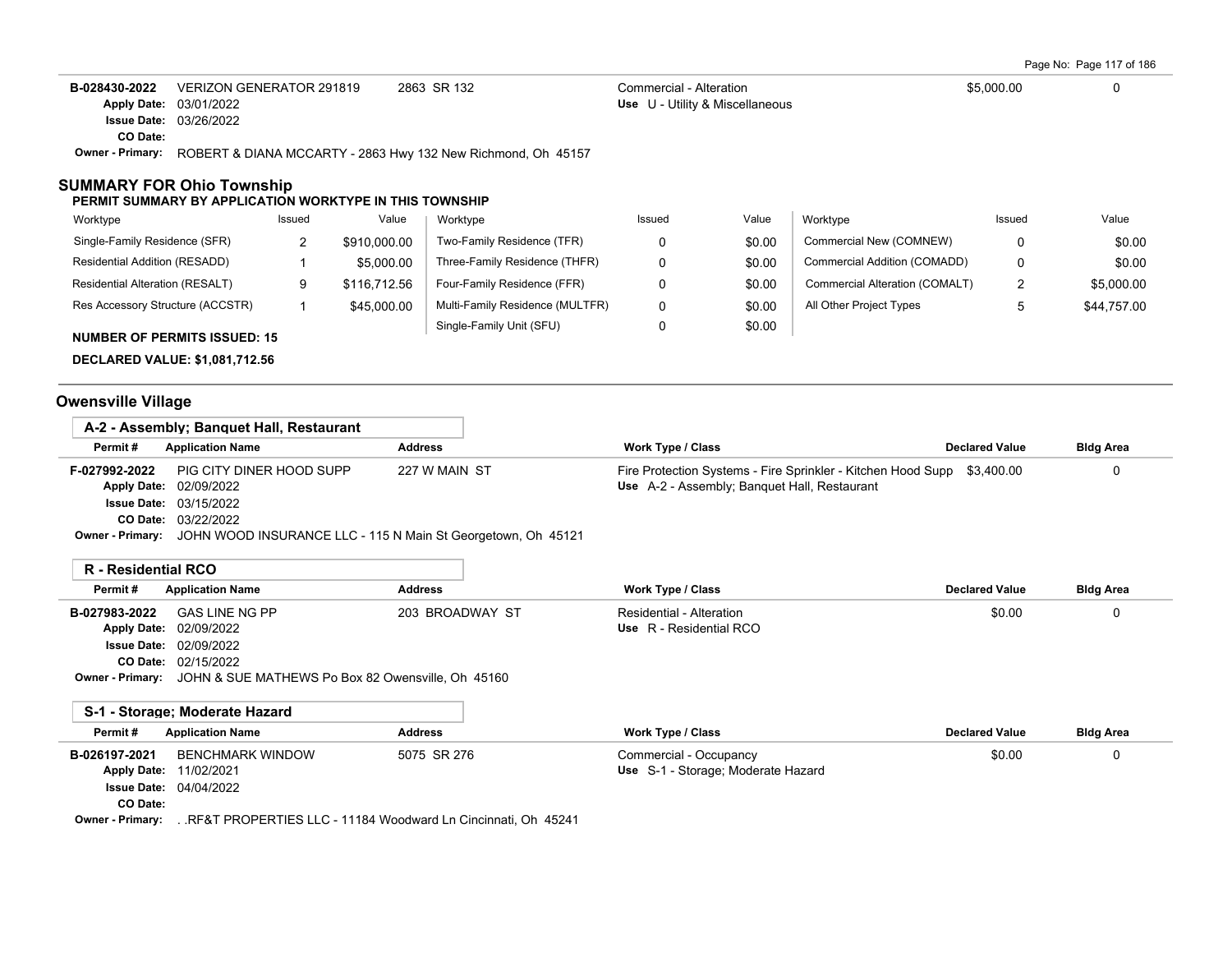## **SUMMARY FOR Owensville Village**

**PERMIT SUMMARY BY APPLICATION WORKTYPE IN THIS TOWNSHIP**

| Worktype                               | Issued | Value  | Worktype                        | Issued | Value  | Worktype                       | Issued | Value      |
|----------------------------------------|--------|--------|---------------------------------|--------|--------|--------------------------------|--------|------------|
| Single-Family Residence (SFR)          |        | \$0.00 | Two-Family Residence (TFR)      |        | \$0.00 | Commercial New (COMNEW)        |        | \$0.00     |
| Residential Addition (RESADD)          |        | \$0.00 | Three-Family Residence (THFR)   |        | \$0.00 | Commercial Addition (COMADD)   |        | \$0.00     |
| <b>Residential Alteration (RESALT)</b> |        | \$0.00 | Four-Family Residence (FFR)     |        | \$0.00 | Commercial Alteration (COMALT) |        | \$0.00     |
| Res Accessory Structure (ACCSTR)       | 0      | \$0.00 | Multi-Family Residence (MULTFR) |        | \$0.00 | All Other Project Types        |        | \$3.400.00 |
| <b>NUMBER OF PERMITS ISSUED: 3</b>     |        |        | Single-Family Unit (SFU)        |        | \$0.00 |                                |        |            |

### **DECLARED VALUE: \$3,400.00**

# **Pierce Township**

|                                  | A-2 - Assembly; Banguet Hall, Restaurant                                                    |                |                                                                                    |                       |                  |
|----------------------------------|---------------------------------------------------------------------------------------------|----------------|------------------------------------------------------------------------------------|-----------------------|------------------|
| Permit#                          | <b>Application Name</b>                                                                     | <b>Address</b> | <b>Work Type / Class</b>                                                           | <b>Declared Value</b> | <b>Bldg Area</b> |
| B-027814-2022<br><b>CO Date:</b> | MCDONALD'S HVAC RPLCMNT<br>Apply Date: 01/27/2022<br><b>Issue Date: 01/31/2022</b>          | 1261 SR 125    | Commercial - MFAM HVAC Replacement<br>Use A-2 - Assembly; Banquet Hall, Restaurant | \$8,600.00            | 1,200            |
|                                  | <b>Owner - Primary:</b> MCDONALDS CORP BROWN TEAM - 11333 Deerfield Rd Cincinnati, Oh 45242 |                |                                                                                    |                       |                  |

|               | F-1 - Factory: Moderate Hazard          |                                                                              |                                    |                       |                  |
|---------------|-----------------------------------------|------------------------------------------------------------------------------|------------------------------------|-----------------------|------------------|
| Permit#       | <b>Application Name</b>                 | <b>Address</b>                                                               | <b>Work Type / Class</b>           | <b>Declared Value</b> | <b>Bldg Area</b> |
| B-027430-2022 | AWADS AUTO/MARINE UPHOLSTER 3413 SR 132 |                                                                              | Commercial - Occupancy             | \$0.00                |                  |
|               | <b>Apply Date: 01/04/2022</b>           |                                                                              | Use F-1 - Factory; Moderate Hazard |                       |                  |
|               | <b>Issue Date: 01/25/2022</b>           |                                                                              |                                    |                       |                  |
|               | <b>CO Date: 01/27/2022</b>              |                                                                              |                                    |                       |                  |
|               |                                         | Owner - Primary: EUGENE F HEIS - 973 Cedar Ridge Dr, #4 Cincinnati, Oh 45245 |                                    |                       |                  |

| N/A                     |                                                             |                                                                         |                                |                       |                  |
|-------------------------|-------------------------------------------------------------|-------------------------------------------------------------------------|--------------------------------|-----------------------|------------------|
| Permit#                 | <b>Application Name</b>                                     | <b>Address</b>                                                          | <b>Work Type / Class</b>       | <b>Declared Value</b> | <b>Bldg Area</b> |
| B-028189-2022           | DRIVEWAY/CULVERT                                            | 1095 ORCHARD LN                                                         | Residential - Site Development | \$12,000.00           | 0                |
|                         | Apply Date: 02/17/2022                                      |                                                                         | Use N/A                        |                       |                  |
|                         | <b>Issue Date: 02/23/2022</b>                               |                                                                         |                                |                       |                  |
| CO Date:                |                                                             |                                                                         |                                |                       |                  |
| <b>Owner - Primary:</b> | MICHAEL & SANDRA K HICKS - 1095 Orchard Ln Amelia, Oh 45102 |                                                                         |                                |                       |                  |
| B-030587-2022           | WMSC                                                        | BECKJORD RD                                                             | Commercial - Site Development  | \$300,000.00          | 261,360          |
|                         | Apply Date: 04/28/2022                                      |                                                                         | Use N/A                        |                       |                  |
|                         | <b>Issue Date: 04/28/2022</b>                               |                                                                         |                                |                       |                  |
| CO Date:                |                                                             |                                                                         |                                |                       |                  |
| <b>Owner - Primary:</b> |                                                             | NEW RICHMOND DEV CORP LLC - 2275 Cassens Dr, Suite 118 Fenton, Mo 63026 |                                |                       |                  |
| B-030614-2022           | DEMO                                                        | 854 LOCUST CORNER RD                                                    | Residential - Alteration       | \$1,000.00            | $\Omega$         |
|                         | Apply Date: 04/28/2022                                      |                                                                         | Use N/A                        |                       |                  |
|                         | <b>Issue Date: 04/28/2022</b>                               |                                                                         |                                |                       |                  |
| CO Date:                |                                                             |                                                                         |                                |                       |                  |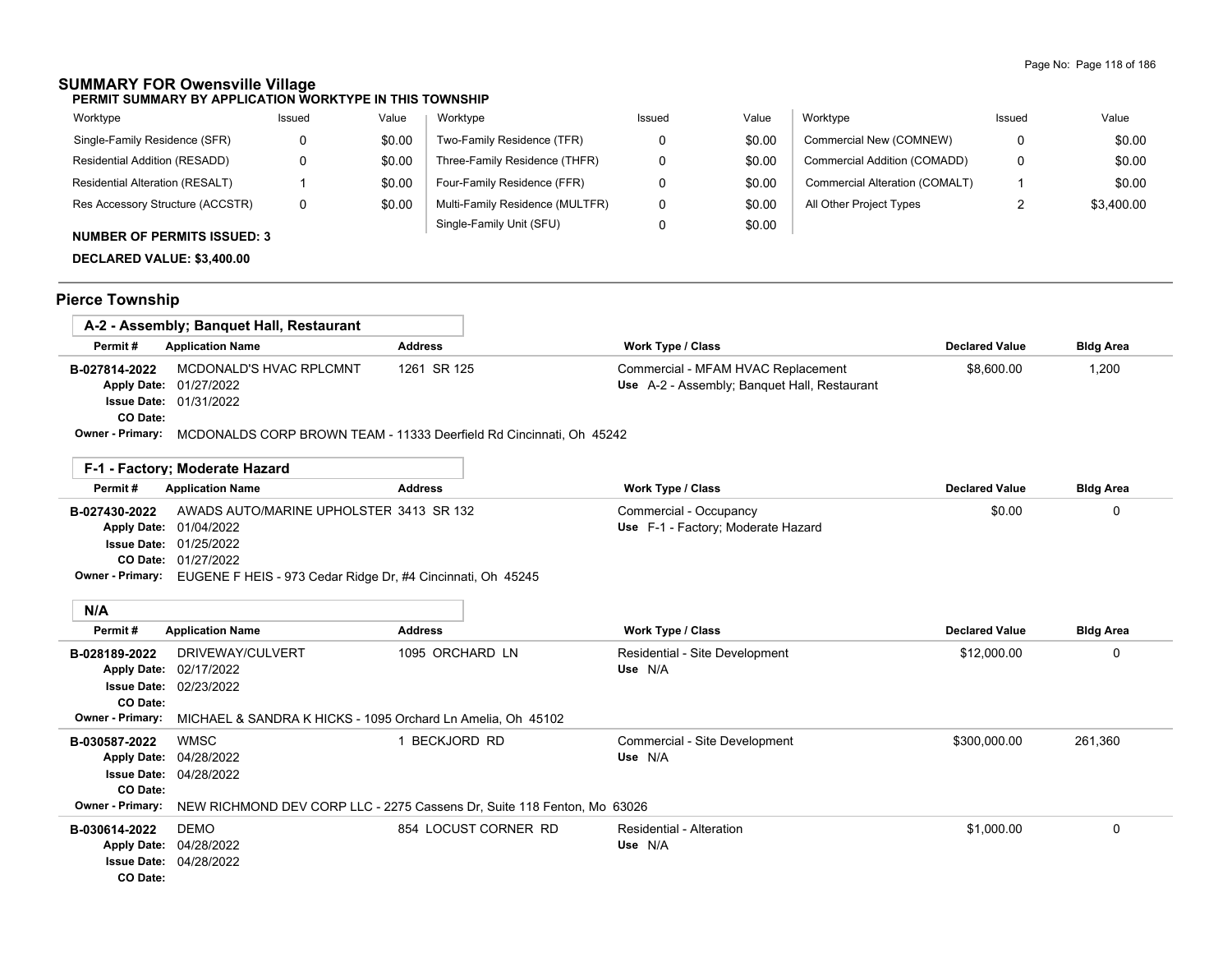**Owner - Primary:** BRUCE H & JANET M REYNOLDS - 854 Locust Corner Rd Cincinnati, Oh 45245

| <b>R</b> - Residential RCO                           |                                                                                                                                                                                                     |                                                                                                  |                                                                   |                       |                  |
|------------------------------------------------------|-----------------------------------------------------------------------------------------------------------------------------------------------------------------------------------------------------|--------------------------------------------------------------------------------------------------|-------------------------------------------------------------------|-----------------------|------------------|
| Permit#                                              | <b>Application Name</b>                                                                                                                                                                             | <b>Address</b>                                                                                   | <b>Work Type / Class</b>                                          | <b>Declared Value</b> | <b>Bldg Area</b> |
| B-026942-2021<br>CO Date:                            | <b>BASEMENT FINISH</b><br>Apply Date: 12/08/2021<br><b>Issue Date: 01/03/2022</b>                                                                                                                   | 3524 W LEGENDARY RN                                                                              | <b>Residential - Alteration</b><br>Use R - Residential RCO        | \$70,800.00           | 1,100            |
| Owner - Primary:                                     |                                                                                                                                                                                                     | JASON & KAAREN M GRAFF - 3524 W Legendary Run St Cincinnati, Oh 45245                            |                                                                   |                       |                  |
| B-027390-2021<br>CO Date:                            | <b>FISCHER SFH</b><br>Apply Date: 12/29/2021<br><b>Issue Date: 01/05/2022</b>                                                                                                                       | 3865 KIPPLING CROSSING                                                                           | Residential - Single Family Residence<br>Use R - Residential RCO  | \$224,587.00          | 3.826            |
| Owner - Primary:                                     |                                                                                                                                                                                                     | GRAND COMMUNITIES LTD - 3940 Olympic BI, Ste 400 Erlanger, Ky 41018                              |                                                                   |                       |                  |
| B-027463-2022                                        | <b>HVAC REPLACEMENT</b><br>Apply Date: 01/06/2022<br><b>Issue Date: 01/06/2022</b><br>CO Date: 01/18/2022<br>Owner - Primary: PAUL D & DEBBIE A LEIMGRUBER - 1093 Muirfield Dr Cincinnati, Oh 45245 | 1093 MUIRFIELD DR                                                                                | Residential - HVAC Replacement<br>Use R - Residential RCO         | \$7,800.00            | $\Omega$         |
| B-027537-2022<br><b>Owner - Primary:</b>             | <b>HVAC REPLACEMENT</b><br>Apply Date: 01/11/2022<br><b>Issue Date: 01/11/2022</b><br>CO Date: 01/28/2022<br>GAYLE R & ROBERT M MCLAUGHLIN, TRUSTEES - 3632 S Hopper Ridge Rd Cincinnati, Oh 45255  | 3632 S HOPPER RIDGE RD                                                                           | Residential - HVAC Replacement<br>Use R - Residential RCO         | \$7,000.00            | 0                |
| B-027539-2022<br>Owner - Primary:                    | <b>HVAC REPLACEMENT</b><br>Apply Date: 01/11/2022<br><b>Issue Date: 01/11/2022</b><br>CO Date: 01/26/2022                                                                                           | 1181 FAGINS RUN RD<br>PIERRE & CHRISTINA E COLLET - 1181 Fagins Run Rd New Richmond, Oh 45157    | Residential - HVAC Replacement<br>Use R - Residential RCO         | \$8.000.00            | $\Omega$         |
| B-027651-2022<br>CO Date:<br><b>Owner - Primary:</b> | <b>BASEMENT FINISH</b><br>Apply Date: 01/19/2022<br><b>Issue Date: 01/20/2022</b><br>CHRISTOPHER PATRICK & JENNIFER L GREGORY - 1435 State Route 749 New Richmond, Oh 45157                         | 1435 SR 749                                                                                      | <b>Residential - Alteration</b><br>Use R - Residential RCO        | \$5,000.00            | 1,500            |
| B-027755-2022<br><b>Owner - Primary:</b>             | <b>HVAC REPLACEMENT</b><br>Apply Date: 01/25/2022<br>Issue Date: 01/25/2022<br>CO Date: 04/28/2022                                                                                                  | 3424 LEGENDARY RN<br>DONALD A & STACEY WAMPLER - 3424 West Legendary Run St Cincinnati, Oh 45245 | Residential - HVAC Replacement<br>Use R - Residential RCO         | \$14,796.00           | 0                |
| B-027757-2022                                        | <b>ELECTRIC REPAIR</b><br>Apply Date: 01/25/2022<br><b>Issue Date: 01/25/2022</b><br>CO Date: 02/08/2022<br><b>Owner - Primary:</b> JANICE V BASS - 3417 Cleveland Ave Amelia. Oh 45102             | 3417 CLEVELAND LN                                                                                | Residential - Electric Service Upgrade<br>Use R - Residential RCO | \$8,500.00            | $\mathbf 0$      |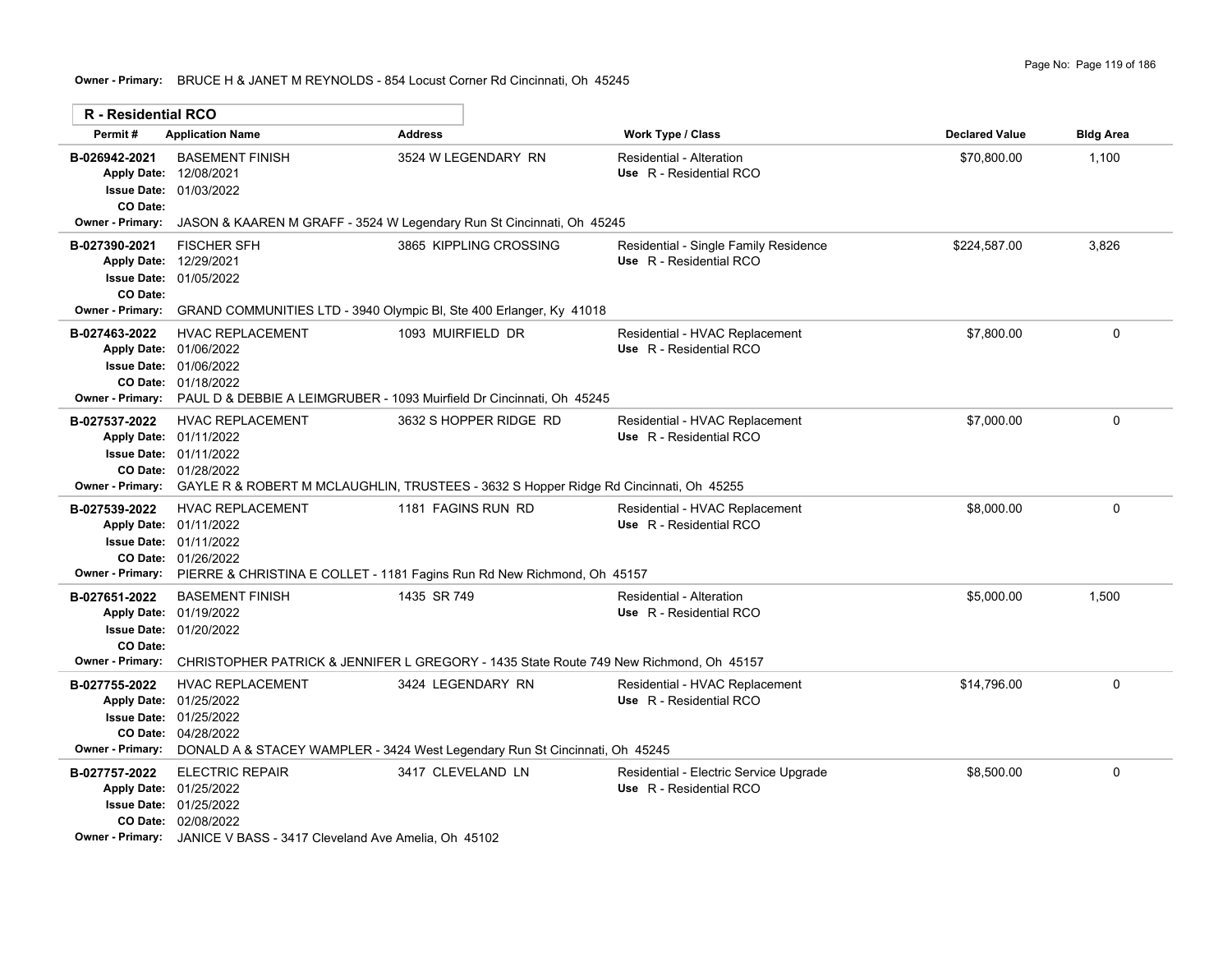| B-027759-2022<br>CO Date:                     | <b>HVAC REPLACEMENT</b><br>Apply Date: 01/25/2022<br>Issue Date: 01/25/2022                                                                                                                    | 536 HOPPER RIDGE CR                                                                                 | Residential - HVAC Replacement<br>Use R - Residential RCO        | \$11,023.00  | 0        |
|-----------------------------------------------|------------------------------------------------------------------------------------------------------------------------------------------------------------------------------------------------|-----------------------------------------------------------------------------------------------------|------------------------------------------------------------------|--------------|----------|
| <b>Owner - Primary:</b>                       | STEPHEN C & TINA A SIZEMORE - 536 Hopper Ridge Cir Cincinnati, Oh 45255                                                                                                                        |                                                                                                     |                                                                  |              |          |
| B-027770-2022<br>CO Date:                     | <b>FISCHER SFH</b><br>Apply Date: 01/25/2022<br><b>Issue Date: 02/01/2022</b>                                                                                                                  | 3786 STURBRIDGE WY                                                                                  | Residential - Single Family Residence<br>Use R - Residential RCO | \$303,365.00 | 4,780    |
|                                               | Owner - Primary: GRAND COMMUNITIES LTD - 3940 Olympic BI, Ste 400 Erlanger, Ky 41018                                                                                                           |                                                                                                     |                                                                  |              |          |
| B-027825-2022                                 | <b>GAS LINE NG PP</b><br>Apply Date: 01/28/2022<br><b>Issue Date: 01/28/2022</b><br>CO Date: 02/24/2022<br>Owner - Primary: BRANDON BRUEWER HEATHER CHERRY - 527 Shade Rd Cincinnati, Oh 45255 | 527 SHADE RD                                                                                        | Residential - Alteration<br>Use R - Residential RCO              | \$0.00       | 0        |
| B-027863-2022                                 | TESLA CAR CHARGER (2)                                                                                                                                                                          | 27 LOCUST HILL RD                                                                                   | Residential - Alteration                                         | \$22,500.00  | $\Omega$ |
|                                               | Apply Date: 01/31/2022<br><b>Issue Date: 02/02/2022</b><br>CO Date: 02/14/2022<br>Owner - Primary: STEPHEN D & DEBRA PEARCE - 27 Locust Hill Rd Cincinnati, Oh 45245                           |                                                                                                     | Use R - Residential RCO                                          |              |          |
| B-027869-2022<br><b>Owner - Primary:</b>      | <b>HVAC REPLACEMENT</b><br>Apply Date: 02/01/2022<br><b>Issue Date: 02/01/2022</b><br>CO Date: 02/11/2022                                                                                      | 2855 POND RUN RD<br>PETER J KAMBELOS & DENNIS HEIN TR - 4767 North Rd, Suite A Cincinnati, Oh 45211 | Residential - HVAC Replacement<br>Use R - Residential RCO        | \$14,905.00  | 0        |
| B-027896-2022<br>CO Date:<br>Owner - Primary: | POOL INGROUND<br>Apply Date: 02/02/2022<br><b>Issue Date: 02/07/2022</b><br>JOSHUA M & KRISTEN A KEIPPER - 3808 Arbor Ln Cincinnati, Oh 45255                                                  | 3808 ARBOR LN                                                                                       | Residential - Alteration<br>Use R - Residential RCO              | \$57,000.00  | $\Omega$ |
| B-027911-2022<br><b>Owner - Primary:</b>      | <b>HVAC REPLACEMENT</b><br>Apply Date: 02/04/2022<br><b>Issue Date: 02/07/2022</b><br>CO Date: 02/16/2022                                                                                      | 3621 S HOPPER RIDGE RD<br>DONAL HAY & MICHAEL HAY - 3621 S Hopper Ridge Rd Cincinnati, Oh 45255     | Residential - HVAC Replacement<br>Use R - Residential RCO        | \$10,920.00  | 0        |
| B-027920-2022<br>CO Date:                     | <b>GEOTHERMAL PP</b><br>Apply Date: 02/04/2022<br><b>Issue Date: 02/07/2022</b>                                                                                                                | 1164 SR 749                                                                                         | Residential - Alteration<br>Use R - Residential RCO              | \$24,353.00  | 0        |
| Owner - Primary:                              | KARL & SHERRI L STUERMER - 1164 Sr 749 New Richmond, Oh 45157                                                                                                                                  |                                                                                                     |                                                                  |              |          |
| B-027941-2022                                 | <b>HVAC REPLACEMENT</b><br>Apply Date: 02/07/2022<br><b>Issue Date: 02/07/2022</b><br>CO Date: 03/08/2022<br>Owner - Primary: DEBRA R FURBY - 3820 Arbor Ln Cincinnati, Oh 45255               | 3820 ARBOR LN                                                                                       | Residential - HVAC Replacement<br>Use R - Residential RCO        | \$11,000.00  | 0        |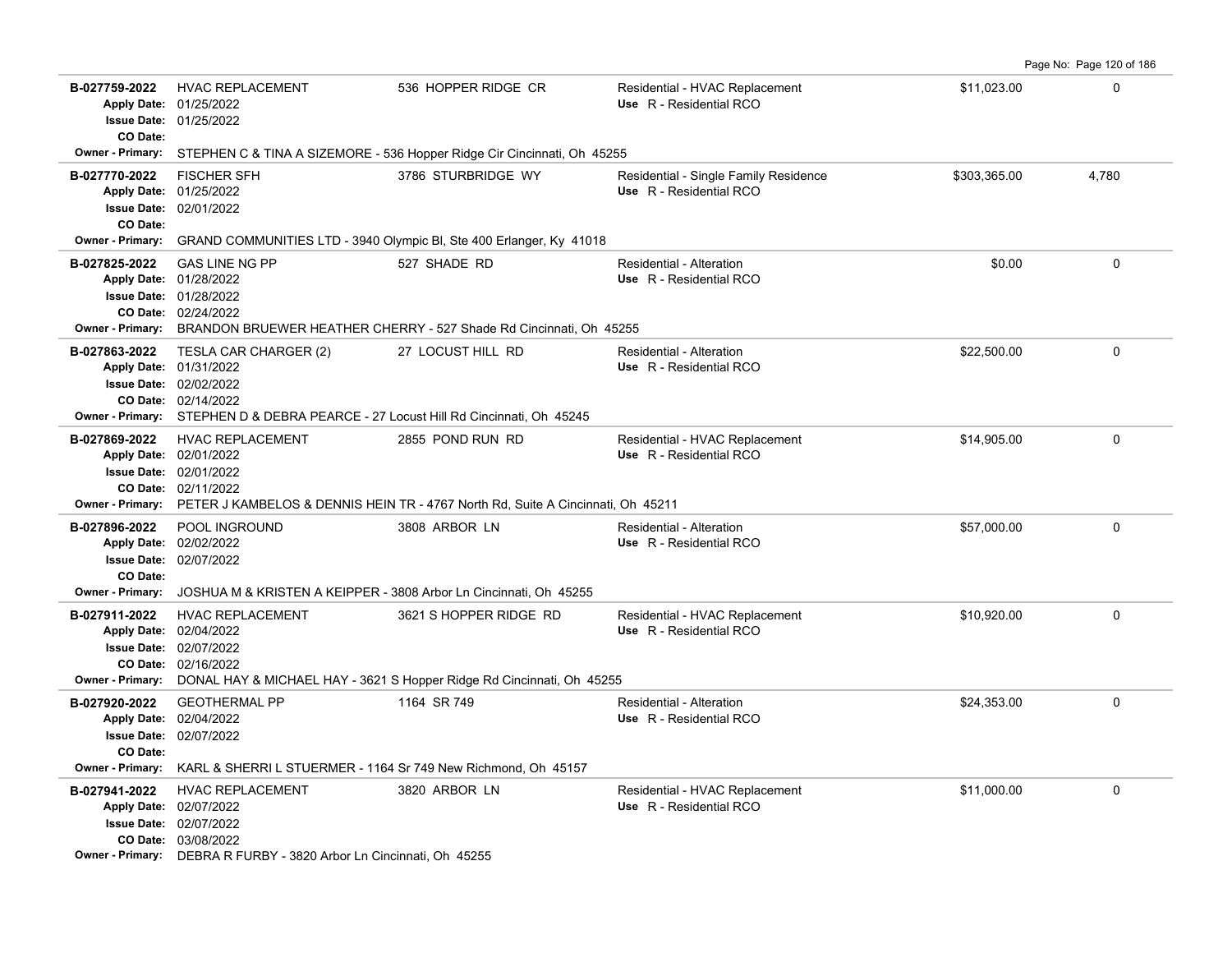Page No: Page 121 of 186

| B-027970-2022                       | <b>SOLAR PANELS</b><br>Apply Date: 02/09/2022<br><b>Issue Date: 02/10/2022</b><br>CO Date: 03/31/2022     | 840 LOCUST CORNER RD                                                                                | <b>Residential - Solar Panels</b><br>Use R - Residential RCO     | \$12,000.00  | $\mathbf{0}$ |
|-------------------------------------|-----------------------------------------------------------------------------------------------------------|-----------------------------------------------------------------------------------------------------|------------------------------------------------------------------|--------------|--------------|
| Owner - Primary:                    |                                                                                                           | RICHARD H III & STEPHANIE L HOLLANDER - 840 Locust Corner Rd Cincinnati, Oh 45245                   |                                                                  |              |              |
| B-027981-2022<br>CO Date:           | <b>SEWER CHANGEOVER</b><br>Apply Date: 02/09/2022<br><b>Issue Date: 02/10/2022</b>                        | 3338 JENNY LIND RD                                                                                  | Residential - Alteration<br>Use R - Residential RCO              | \$100.000.00 | $\mathbf 0$  |
| Owner - Primary:                    | DERRICK & TIFFANY SARVER - 3338 Jenny Lind Rd Ameliam, Oh 45102                                           |                                                                                                     |                                                                  |              |              |
| B-027994-2022<br>CO Date:           | <b>FISCHER SFH</b><br>Apply Date: 02/10/2022<br><b>Issue Date: 02/11/2022</b>                             | 3856 KIPPLING CROSSING                                                                              | Residential - Single Family Residence<br>Use R - Residential RCO | \$231.426.00 | 5,266        |
| <b>Owner - Primary:</b>             |                                                                                                           | GRAND COMMUNITIES LTD - 3940 Olympic BI, Ste 400 Erlanger, Ky 41018                                 |                                                                  |              |              |
| B-028102-2022<br>Owner - Primary:   | <b>HVAC REPLACEMENT</b><br>Apply Date: 02/15/2022<br><b>Issue Date: 02/15/2022</b><br>CO Date: 03/09/2022 | 3771 STILLMEADOW DR<br>EDWARD A & TERESA WOODS - 3771 Stillmeadow Dr Cincinnati, Oh 45245           | Residential - HVAC Replacement<br>Use R - Residential RCO        | \$6,000.00   | 0            |
| B-028201-2022                       | <b>HVAC REPLACEMENT</b>                                                                                   | 28 LOCUST HILL RD                                                                                   | Residential - HVAC Replacement                                   | \$23,000.00  | $\mathbf 0$  |
|                                     | Apply Date: 02/17/2022                                                                                    |                                                                                                     | Use R - Residential RCO                                          |              |              |
|                                     | <b>Issue Date: 02/17/2022</b>                                                                             |                                                                                                     |                                                                  |              |              |
| <b>Owner - Primary:</b>             | CO Date: 03/04/2022<br>SCOTT & LAURA PETERSEN - 28 Locust Hill Rd Cincinnati, Oh 45245                    |                                                                                                     |                                                                  |              |              |
|                                     |                                                                                                           |                                                                                                     |                                                                  |              |              |
| B-028223-2022                       | PORCH W/ ROOF & GARAGE<br>Apply Date: 02/18/2022                                                          | 3535 GREENVIEW WY                                                                                   | Residential - Addition<br>Use R - Residential RCO                | \$60,000.00  | 876          |
|                                     | <b>Issue Date: 02/23/2022</b>                                                                             |                                                                                                     |                                                                  |              |              |
| CO Date:                            |                                                                                                           |                                                                                                     |                                                                  |              |              |
| Owner - Primary:                    | KMW & RMW - 3535 Greenview Way Cincinnati, Oh 45245                                                       |                                                                                                     |                                                                  |              |              |
| B-028231-2022                       | <b>HVAC REPLACEMENT</b><br>Apply Date: 02/21/2022<br><b>Issue Date: 02/21/2022</b><br>CO Date: 03/07/2022 | 3439 LEGENDARY RN                                                                                   | Residential - HVAC Replacement<br>Use R - Residential RCO        | \$12,000.00  | $\mathsf 0$  |
| Owner - Primary:                    |                                                                                                           | ERIC & KRISTINA STABLES - 3439 W Legendary Run Cincinnati, Oh 45254                                 |                                                                  |              |              |
| B-028249-2022                       | <b>FISCHER SFH</b><br>Apply Date: 02/22/2022<br><b>Issue Date: 02/24/2022</b>                             | 3874 KIPPLING CROSSING                                                                              | Residential - Single Family Residence<br>Use R - Residential RCO | \$194,493.00 | 3,783        |
| CO Date:<br><b>Owner - Primary:</b> |                                                                                                           | GRAND COMMUNITIES LTD - 3940 Olympic BI, Ste 400 Erlanger, Ky 41018                                 |                                                                  |              |              |
| B-028313-2022                       | <b>R&amp;P BUILDERS</b>                                                                                   | 1692 LUDLOW CR                                                                                      | Residential - Single Family Residence                            | \$150,000.00 | 2,238        |
|                                     | Apply Date: 02/23/2022                                                                                    |                                                                                                     | Use R - Residential RCO                                          |              |              |
|                                     | <b>Issue Date: 02/24/2022</b>                                                                             |                                                                                                     |                                                                  |              |              |
| CO Date:                            |                                                                                                           |                                                                                                     |                                                                  |              |              |
|                                     |                                                                                                           | Owner - Primary: JASON PUGH & ANTHONY RIVERSR & P BUILDERS LLC - 4791 Tealtown Rd Milford, Oh 45150 |                                                                  |              |              |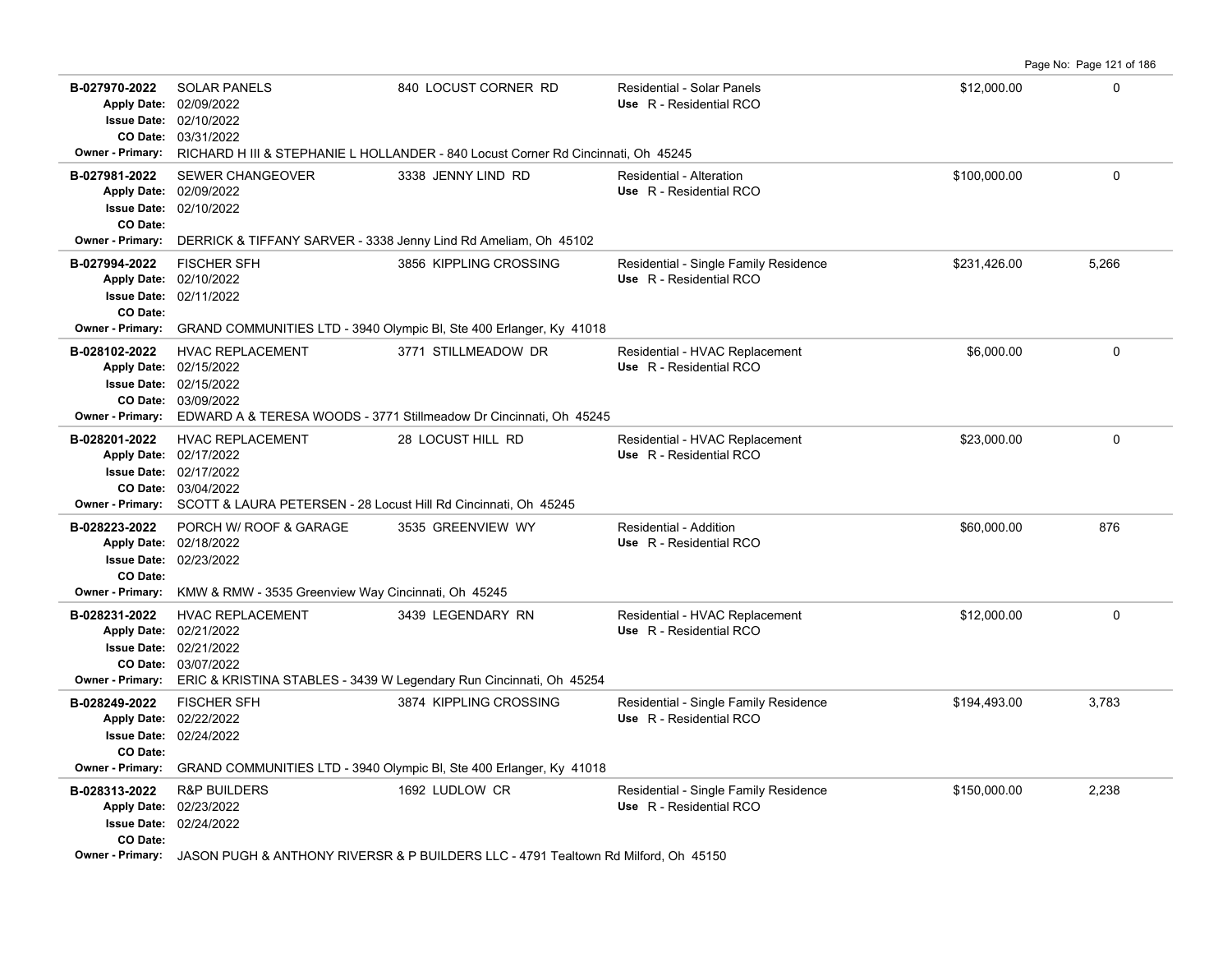Page No: Page 122 of 186

| B-028446-2022<br>CO Date:                | POOL INGROUND<br>Apply Date: 03/01/2022<br><b>Issue Date: 03/07/2022</b>                                                                                                   | 3035 PARKERS RN                                                                          | Residential - Alteration<br>Use R - Residential RCO               | \$31,350.00  | 0           |
|------------------------------------------|----------------------------------------------------------------------------------------------------------------------------------------------------------------------------|------------------------------------------------------------------------------------------|-------------------------------------------------------------------|--------------|-------------|
| <b>Owner - Primary:</b>                  |                                                                                                                                                                            | ERNIE LEE & KAREN D SCHLACHTA - 3035 Parker Run New Richmond, Oh 45157                   |                                                                   |              |             |
| B-028524-2022<br><b>Owner - Primary:</b> | <b>HVAC REPLACEMENT</b><br>Apply Date: 03/03/2022<br>Issue Date: 03/03/2022<br>CO Date: 04/04/2022                                                                         | 3538 GREENVIEW WY<br>JOSEPH W & MARCIE A EISER - 3538 Greenview Way Cincinnati, Oh 45245 | Residential - HVAC Replacement<br>Use R - Residential RCO         | \$10,970.00  | 0           |
| B-028616-2022<br>CO Date:                | <b>HARRELL SFR</b><br>Apply Date: 03/07/2022<br><b>Issue Date: 04/21/2022</b>                                                                                              | 3356 COLE RD                                                                             | Residential - Single Family Residence<br>Use R - Residential RCO  | \$288,000.00 | 4,058       |
| Owner - Primary:                         | LARRY & MARY HARRELL - 40 Quail Brace Amelia, Oh 45102                                                                                                                     |                                                                                          |                                                                   |              |             |
| B-028657-2022<br>Owner - Primary:        | <b>DECK</b><br>Apply Date: 03/08/2022<br>Issue Date: 03/17/2022<br>CO Date: 04/13/2022<br>JODI MARSDEN TIMOTHY SWITAK - 85 Glen Mary Dr Amelia, Oh 45102                   | 85 GLEN MARY DR                                                                          | Residential - Addition<br>Use R - Residential RCO                 | \$14,000.00  | 420         |
| B-028685-2022                            | <b>FISCHER SFH</b>                                                                                                                                                         | 3789 STURBRIDGE WY                                                                       | Residential - Single Family Residence                             | \$402,971.00 | 6,123       |
| CO Date:                                 | Apply Date: 03/09/2022<br><b>Issue Date: 03/18/2022</b>                                                                                                                    |                                                                                          | Use R - Residential RCO                                           |              |             |
| <b>Owner - Primary:</b>                  |                                                                                                                                                                            | GRAND COMMUNITIES LTD - 3940 Olympic BI, Ste 400 Erlanger, Ky 41018                      |                                                                   |              |             |
| B-028691-2022<br>CO Date:                | <b>RYAN HOMES</b><br>Apply Date: 03/09/2022<br><b>Issue Date: 03/17/2022</b>                                                                                               | 29 CEDARWOOD DR                                                                          | Residential - Single Family Residence<br>Use R - Residential RCO  | \$147,054.00 | 2,424       |
| <b>Owner - Primary:</b>                  | WELSH DEVELOPMENT COMPANY INC - 5780 State Route 128 Cleves, Oh 45002                                                                                                      |                                                                                          |                                                                   |              |             |
| B-028692-2022<br>CO Date:                | <b>RYAN HOMES</b><br>Apply Date: 03/09/2022<br><b>Issue Date: 03/18/2022</b>                                                                                               | 26 LOCUSTWOOD CT                                                                         | Residential - Single Family Residence<br>Use R - Residential RCO  | \$181,084.00 | 3,540       |
| Owner - Primary:                         | NVR INC - 8622 Jacquemin Dr West Chester, Oh 45069                                                                                                                         |                                                                                          |                                                                   |              |             |
| B-028711-2022<br>Owner - Primary:        | <b>ELECTRIC UPGRADE</b><br>Apply Date: 03/09/2022<br><b>Issue Date: 03/09/2022</b><br>CO Date: 03/11/2022<br>BRIAN & MICHELLE MINARDI - 3676 Maplewood Dr Amelia, Oh 45102 | 3676 MAPLEWOOD DR                                                                        | Residential - Electric Service Upgrade<br>Use R - Residential RCO | \$0.00       | $\mathsf 0$ |
| B-028738-2022                            | <b>FRONTAGE</b>                                                                                                                                                            | 1143 WILL O EE DR                                                                        | Residential - Site Development                                    | \$7,000.00   | 0           |
| CO Date:                                 | Apply Date: 03/10/2022<br><b>Issue Date: 03/11/2022</b>                                                                                                                    |                                                                                          | Use R - Residential RCO                                           |              |             |
|                                          | Owner - Primary: LORI WILSON - 1143 Will 0 Wee Dr Amelia, Oh 45102                                                                                                         |                                                                                          |                                                                   |              |             |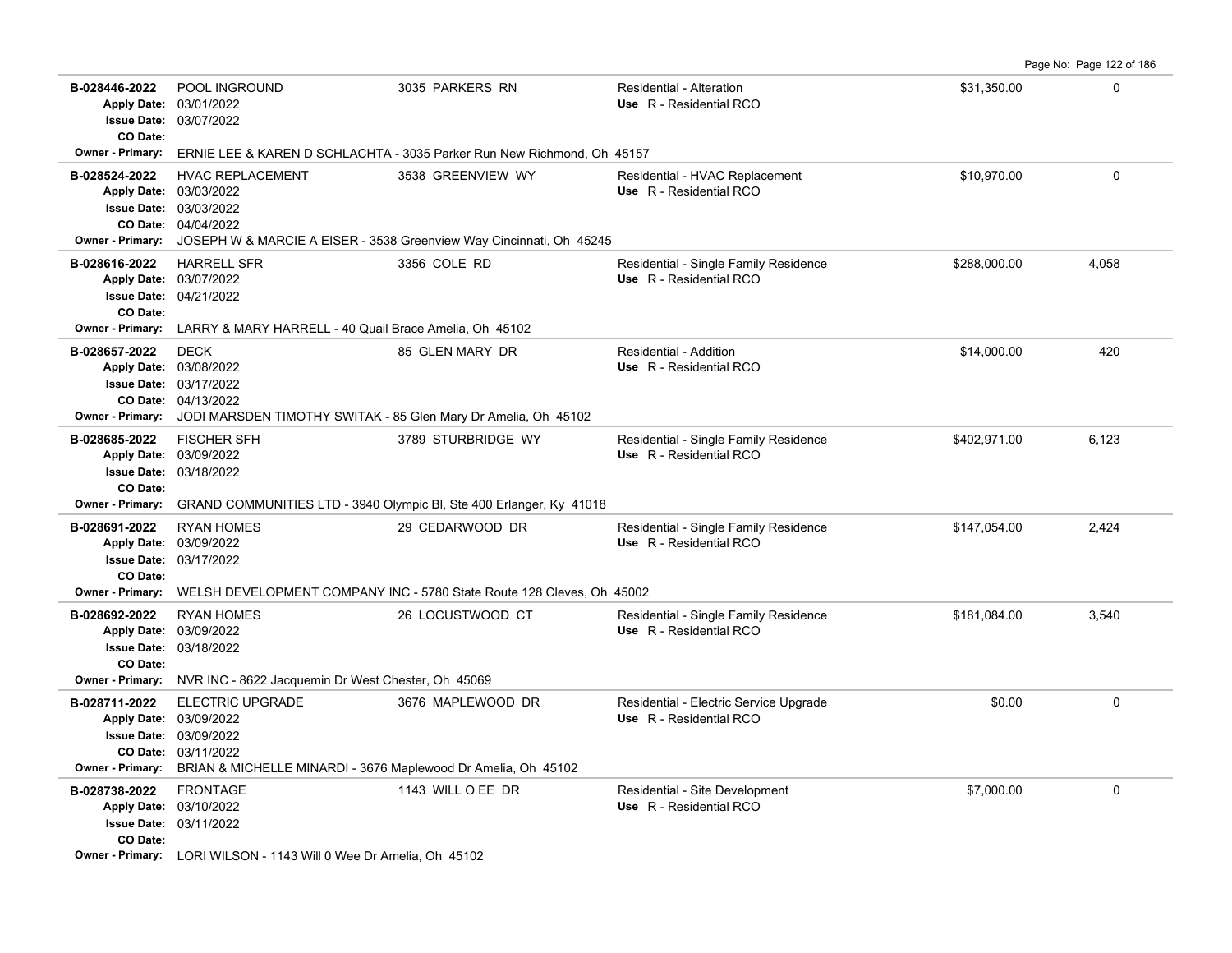|                                                                            |                                                                                                                                                                                             |                                                                                                        |                                                                   |              | Page No: Page 123 of 186 |
|----------------------------------------------------------------------------|---------------------------------------------------------------------------------------------------------------------------------------------------------------------------------------------|--------------------------------------------------------------------------------------------------------|-------------------------------------------------------------------|--------------|--------------------------|
| B-028771-2022<br><b>Apply Date:</b><br><b>Issue Date:</b><br>CO Date:      | <b>RYAN HOMES</b><br>03/10/2022<br>03/18/2022                                                                                                                                               | 38 CEDARWOOD DR                                                                                        | Residential - Single Family Residence<br>Use R - Residential RCO  | \$153,087.00 | 3,150                    |
| <b>Owner - Primary:</b>                                                    | NVR INC - 8622 Jacquemin Dr West Chester, Oh 45069                                                                                                                                          |                                                                                                        |                                                                   |              |                          |
| B-028921-2022<br>CO Date:                                                  | <b>AWNING</b><br>Apply Date: 03/14/2022<br>Issue Date: 03/15/2022                                                                                                                           | 3469 HICKORY LN                                                                                        | Residential - Addition<br>Use R - Residential RCO                 | \$4,000.00   | 386                      |
| <b>Owner - Primary:</b>                                                    | GARY & JESSICA SMITH - 3469 Hickoty Ln Amelia, Oh 45102                                                                                                                                     |                                                                                                        |                                                                   |              |                          |
| B-028938-2022<br>CO Date:<br><b>Owner - Primary:</b>                       | <b>DECK</b><br>Apply Date: 03/14/2022<br><b>Issue Date: 03/21/2022</b><br>DEBORAH CARPENTER - 3432 Cleveland Ln Amelia, Oh 45102                                                            | 3432 CLEVELAND LN                                                                                      | Residential - Addition<br>Use R - Residential RCO                 | \$7,000.00   | 416                      |
| B-028952-2022<br>CO Date:<br>Owner - Primary:                              | <b>ELECTRIC REPAIR</b><br>Apply Date: 03/14/2022<br><b>Issue Date: 03/14/2022</b>                                                                                                           | 3631 HIGHLAND GREEN                                                                                    | Residential - Electric Service Upgrade<br>Use R - Residential RCO | \$2,500.00   | $\Omega$                 |
|                                                                            |                                                                                                                                                                                             | RITA A & CHARLES J JR CULLEN - 3631 Highland Green St Cincinnati, Oh 45245                             |                                                                   |              |                          |
| B-029020-2022                                                              | <b>HVAC REPLACEMENT</b><br>Apply Date: 03/17/2022<br><b>Issue Date: 03/17/2022</b><br>CO Date: 03/30/2022                                                                                   | 3226 ALPINE TE<br>Owner - Primary: BRUCE M & SUSAN H STEPHENS - 3226 Alpine Ter New Richmond, Oh 45157 | Residential - HVAC Replacement<br>Use R - Residential RCO         | \$3,000.00   | $\mathbf 0$              |
| B-029025-2022                                                              | <b>ELECTRIC REPAIR</b><br>Apply Date: 03/17/2022<br><b>Issue Date: 03/17/2022</b><br>CO Date: 03/22/2022<br>Owner - Primary: ALAN K & NUZZO JENNY L SHELDON - 1104 Twig Ln Amelia, Oh 45102 | 1104 TWIG LN                                                                                           | Residential - Alteration<br>Use R - Residential RCO               | \$2,200.00   | $\mathbf 0$              |
| B-029160-2022                                                              | <b>HVAC REPLACEMENT</b><br>Apply Date: 03/22/2022<br><b>Issue Date: 03/24/2022</b><br>CO Date: 03/30/2022<br><b>Owner - Primary:</b> DANIEL RAMEY - 557 Marions Way Cincinnati, Oh 45255    | 557 MARIONS WY                                                                                         | Residential - HVAC Replacement<br>Use R - Residential RCO         | \$4,839.00   | $\mathbf 0$              |
| B-029280-2022<br><b>Issue Date:</b><br>CO Date:<br><b>Owner - Primary:</b> | <b>CULVERT</b><br>Apply Date: 03/25/2022<br>04/06/2022<br>MARY K MORRIS - 3688 Maplewood Dr Amelia, Oh 45102                                                                                | 3688 MAPLEWOOD DR                                                                                      | Residential - Site Development<br>Use R - Residential RCO         | \$1,000.00   | $\mathbf 0$              |
| B-029365-2022<br>CO Date:<br><b>Owner - Primary:</b>                       | <b>TURTON SFR</b><br>Apply Date: 03/30/2022<br><b>Issue Date: 03/31/2022</b><br>JOSHUA & KELSIE TURTON - 4481 Glenwillow Dr Batavia, Oh 45103                                               | 3730 FULTON GROVE RD                                                                                   | Residential - Single Family Residence<br>Use R - Residential RCO  | \$670,000.00 | 3,876                    |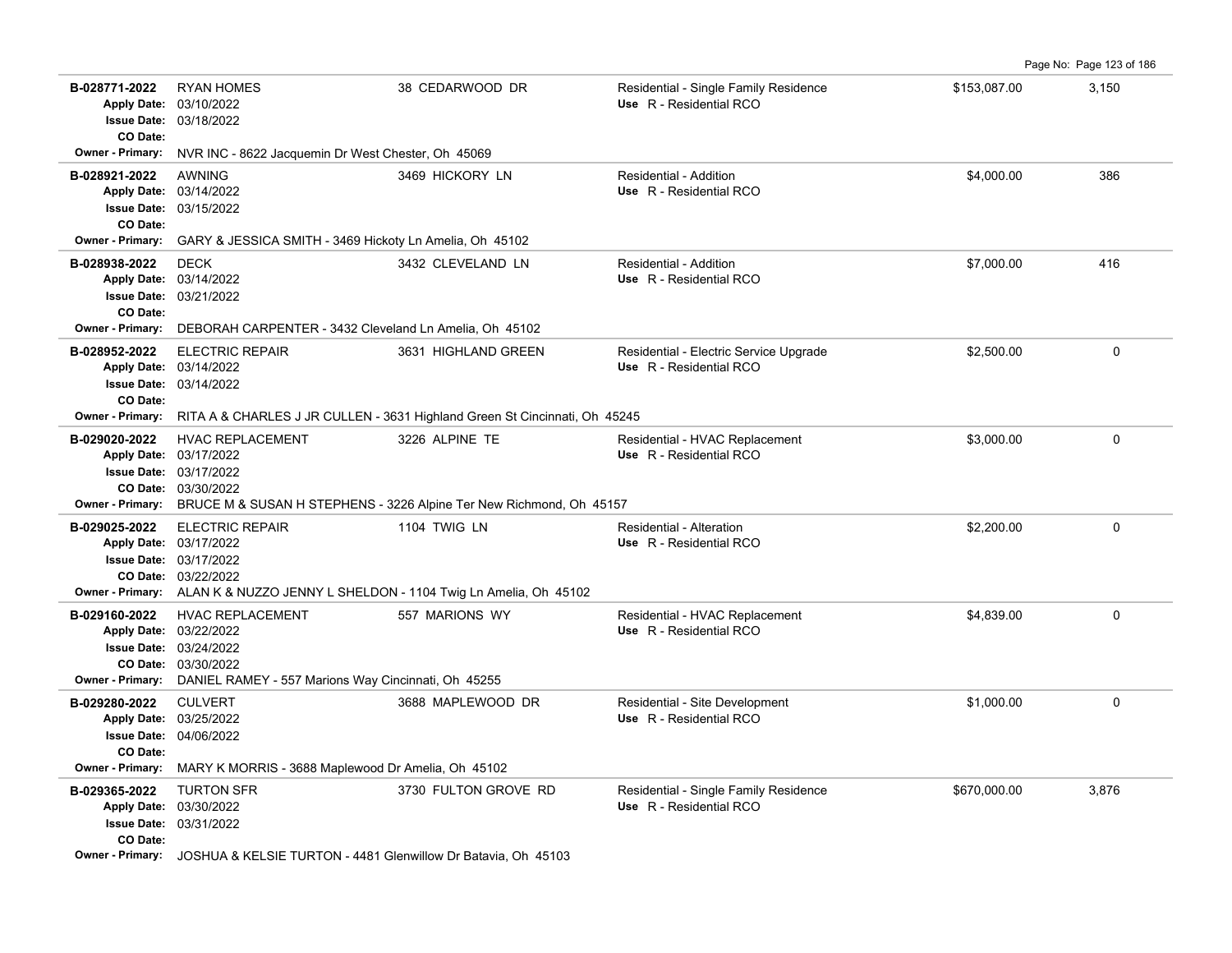| B-029391-2022<br><b>Apply Date:</b><br>CO Date:      | <b>DRIVEWAY</b><br>03/31/2022<br><b>Issue Date: 04/05/2022</b>                                                                                                      | 3782 POND RUN RD                                                    | Residential - Site Development<br>Use R - Residential RCO         | \$0.00       | $\Omega$    |
|------------------------------------------------------|---------------------------------------------------------------------------------------------------------------------------------------------------------------------|---------------------------------------------------------------------|-------------------------------------------------------------------|--------------|-------------|
| <b>Owner - Primary:</b>                              |                                                                                                                                                                     | DONALD & CECILIA BOND - 3782 Pond Run Rd New Richmond, Oh 45157     |                                                                   |              |             |
| B-029438-2022<br>CO Date:<br><b>Owner - Primary:</b> | <b>HVAC REPLACEMENT</b><br>Apply Date: 04/04/2022<br><b>Issue Date: 04/04/2022</b><br>04/20/2022<br>ROBERT W JR & JOAN L ELLIS - 276 Deer Creek Dr Amelia, Oh 45102 | 276 DEER CREEK DR                                                   | Residential - HVAC Replacement<br>Use R - Residential RCO         | \$10,370.00  | $\Omega$    |
| B-029458-2022<br>CO Date:<br><b>Owner - Primary:</b> | <b>ELECTRIC REPAIR</b><br>Apply Date: 04/04/2022<br>Issue Date: 04/04/2022<br>ROBERT SCHOOLEY - 1408 Locust Lake Rd Amelia, Oh 45102                                | 1408 LOCUST LAKE RD                                                 | Residential - Electric Service Upgrade<br>Use R - Residential RCO | \$2,500.00   | $\mathbf 0$ |
| B-029532-2022<br>CO Date:                            | <b>FIRE DAMAGE</b><br>Apply Date: 04/07/2022<br><b>Issue Date: 04/14/2022</b>                                                                                       | 962 LEGENDARY RUN                                                   | Residential - Alteration<br>Use R - Residential RCO               | \$200,000.00 | 2,800       |
| <b>Owner - Primary:</b><br>B-029598-2022             | TREVOR MERANDA - 4972 Barnstadle Ct Cincinnati, Oh 45244                                                                                                            |                                                                     |                                                                   |              |             |
| <b>Apply Date:</b><br>CO Date:                       | <b>FISCHER SFH</b><br>04/09/2022<br><b>Issue Date: 04/13/2022</b>                                                                                                   | 3858 KIPPLING CROSSING                                              | Residential - Single Family Residence<br>Use R - Residential RCO  | \$327,626.00 | 3,814       |
| <b>Owner - Primary:</b>                              |                                                                                                                                                                     | GRAND COMMUNITIES LTD - 3940 Olympic BI, Ste 400 Erlanger, Ky 41018 |                                                                   |              |             |
| B-029635-2022<br>CO Date:                            | <b>GARAGE DETACHED</b><br>Apply Date: 04/11/2022<br><b>Issue Date: 04/12/2022</b>                                                                                   | 1515 CONCORD RD                                                     | Residential - Accessory Structure<br>Use R - Residential RCO      | \$80,000.00  | 998         |
| <b>Owner - Primary:</b>                              | DAVID WEBBER - 1515 W Concord Rd Amelia, Oh 45102                                                                                                                   |                                                                     |                                                                   |              |             |
| B-029641-2022<br>CO Date:                            | <b>DECK</b><br>Apply Date: 04/11/2022<br><b>Issue Date: 04/12/2022</b>                                                                                              | 57 CEDARWOOD DR                                                     | Residential - Addition<br>Use R - Residential RCO                 | \$8,000.00   | 280         |
| <b>Owner - Primary:</b>                              | JASON & KATHRYN TEIXEIRA - 57 Cedarwood Dr Amelia, Oh 45102                                                                                                         |                                                                     |                                                                   |              |             |
| B-029655-2022<br>CO Date:                            | <b>RYAN HOMES</b><br>Apply Date: 04/11/2022<br><b>Issue Date: 04/12/2022</b>                                                                                        | 21 WOODBRIDGE CT                                                    | Residential - Single Family Residence<br>Use R - Residential RCO  | \$157,793.00 | 1,366       |
| <b>Owner - Primary:</b>                              | NVR INC - 8622 Jacquemin Dr West Chester, Oh 45069                                                                                                                  |                                                                     |                                                                   |              |             |
| B-029663-2022<br>CO Date:                            | <b>RYAN HOMES</b><br>Apply Date: 04/11/2022<br>Issue Date: 04/12/2022                                                                                               | 24 LOCUSTWOOD CT                                                    | Residential - Single Family Residence<br>Use R - Residential RCO  | \$169,884.00 | 1,903       |
|                                                      | Owner - Primary: NVR INC - 8622 Jacquemin Dr West Chester, Oh 45069                                                                                                 |                                                                     |                                                                   |              |             |

Page No: Page 124 of 186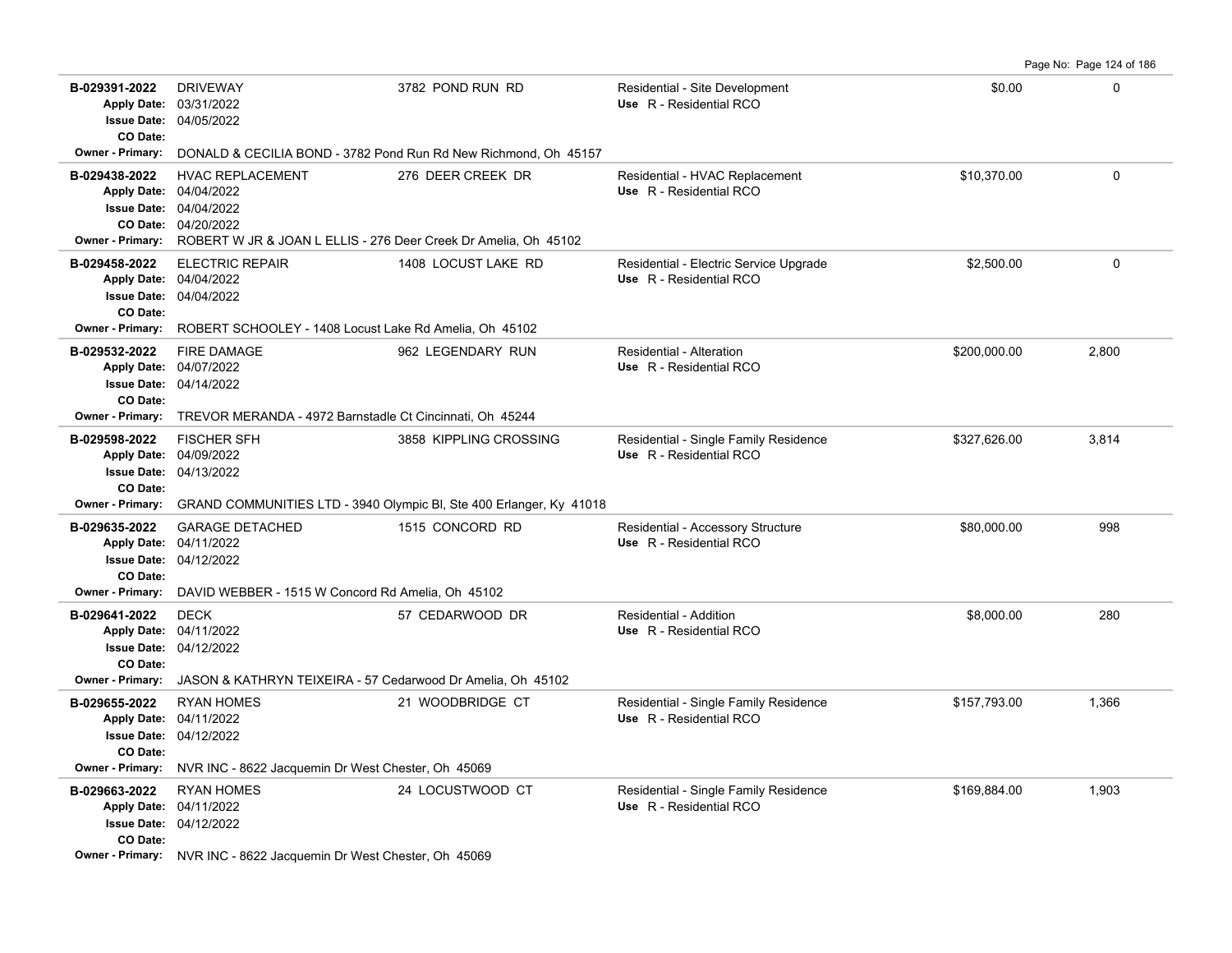| B-029697-2022<br><b>Apply Date:</b><br>CO Date:                       | <b>RYAN HOMES</b><br>04/12/2022<br><b>Issue Date: 04/13/2022</b>                   | 35 CEDARWOOD DR                                                                           | Residential - Single Family Residence<br>Use R - Residential RCO  | \$159,888.00 | 1,680    |
|-----------------------------------------------------------------------|------------------------------------------------------------------------------------|-------------------------------------------------------------------------------------------|-------------------------------------------------------------------|--------------|----------|
| <b>Owner - Primary:</b>                                               | NVR INC - 8622 Jacquemin Dr West Chester, Oh 45069                                 |                                                                                           |                                                                   |              |          |
| B-029700-2022<br>CO Date:                                             | <b>RYAN HOMES</b><br>Apply Date: 04/12/2022<br><b>Issue Date: 04/13/2022</b>       | 55 CEDARWOOD DR                                                                           | Residential - Single Family Residence<br>Use R - Residential RCO  | \$144,792.00 | 1,440    |
| <b>Owner - Primary:</b>                                               |                                                                                    | WELSH DEVELOPMENT COMPANY INC - 5780 State Route 128 Cleves, Oh 45002                     |                                                                   |              |          |
| B-029702-2022<br>CO Date:                                             | <b>RYAN HOMES</b><br>Apply Date: 04/12/2022<br><b>Issue Date: 04/13/2022</b>       | 32 CEDARWOOD DR                                                                           | Residential - Single Family Residence<br>Use R - Residential RCO  | \$159,212.00 | 1.680    |
| <b>Owner - Primary:</b>                                               | NVR INC - 8622 Jacquemin Dr West Chester, Oh 45069                                 |                                                                                           |                                                                   |              |          |
| B-029705-2022<br>CO Date:                                             | <b>POOL INGROUND</b><br>Apply Date: 04/12/2022<br><b>Issue Date: 04/15/2022</b>    | 930 COUNTRY CLUB DR                                                                       | <b>Residential - Alteration</b><br>Use R - Residential RCO        | \$58,154.00  | $\Omega$ |
| Owner - Primary:                                                      |                                                                                    | DONALD M & LEAH C CARSON - 930 Country Club Dr Cincinnati, Oh 45245                       |                                                                   |              |          |
| B-029706-2022<br><b>Apply Date:</b><br><b>Issue Date:</b><br>CO Date: | <b>RYAN HOMES</b><br>04/12/2022<br>04/13/2022                                      | 28 CEDARWOOD DR                                                                           | Residential - Single Family Residence<br>Use R - Residential RCO  | \$150,286.00 | 3,158    |
| <b>Owner - Primary:</b>                                               | NVR INC - 8622 Jacquemin Dr West Chester, Oh 45069                                 |                                                                                           |                                                                   |              |          |
| B-029731-2022<br>CO Date:                                             | <b>ELECTRIC UPGRADE</b><br>Apply Date: 04/13/2022<br><b>Issue Date: 04/13/2022</b> | 3736 FALLEN TREE WAY                                                                      | Residential - Electric Service Upgrade<br>Use R - Residential RCO | \$2,500.00   | $\Omega$ |
| <b>Owner - Primary:</b>                                               | JAMES R ET AL KEMME - 3736 Fallen Tree Way Amelia, Oh 45102                        |                                                                                           |                                                                   |              |          |
| B-029770-2022<br>CO Date:                                             | <b>GARAGE DETACHED</b><br>Apply Date: 04/13/2022<br><b>Issue Date: 04/15/2022</b>  | 849 LOCUST CORNER RD                                                                      | Residential - Accessory Structure<br>Use R - Residential RCO      | \$12,000.00  | 800      |
| <b>Owner - Primary:</b>                                               | MICHAEL SALIBURY - 849 Locust Corner Rd Cincinnati, Oh 45245                       |                                                                                           |                                                                   |              |          |
| B-029874-2022<br>CO Date:                                             | POOL INGROUND<br>Apply Date: 04/15/2022<br><b>Issue Date: 04/20/2022</b>           | 3176 JENNY LIND RD                                                                        | Residential - Alteration<br>Use R - Residential RCO               | \$44,500.00  | 0        |
|                                                                       |                                                                                    | Owner - Primary: ZACHARY WATKINS & ELIZABETH MADERA - 3176 Jenny Lind Rd Amelia, Oh 45102 |                                                                   |              |          |
| B-029931-2022<br>CO Date:                                             | <b>ELECTRIC REPAIR</b><br>Apply Date: 04/15/2022<br><b>Issue Date: 04/15/2022</b>  | 3757 MERWIN TEN MILE RD                                                                   | Residential - Electric Service Upgrade<br>Use R - Residential RCO | \$450.00     | $\Omega$ |
|                                                                       | Owner - Primary: AEM SERVICES LLC - 2998 W Market St Akron, Oh 44333               |                                                                                           |                                                                   |              |          |

Page No: Page 125 of 186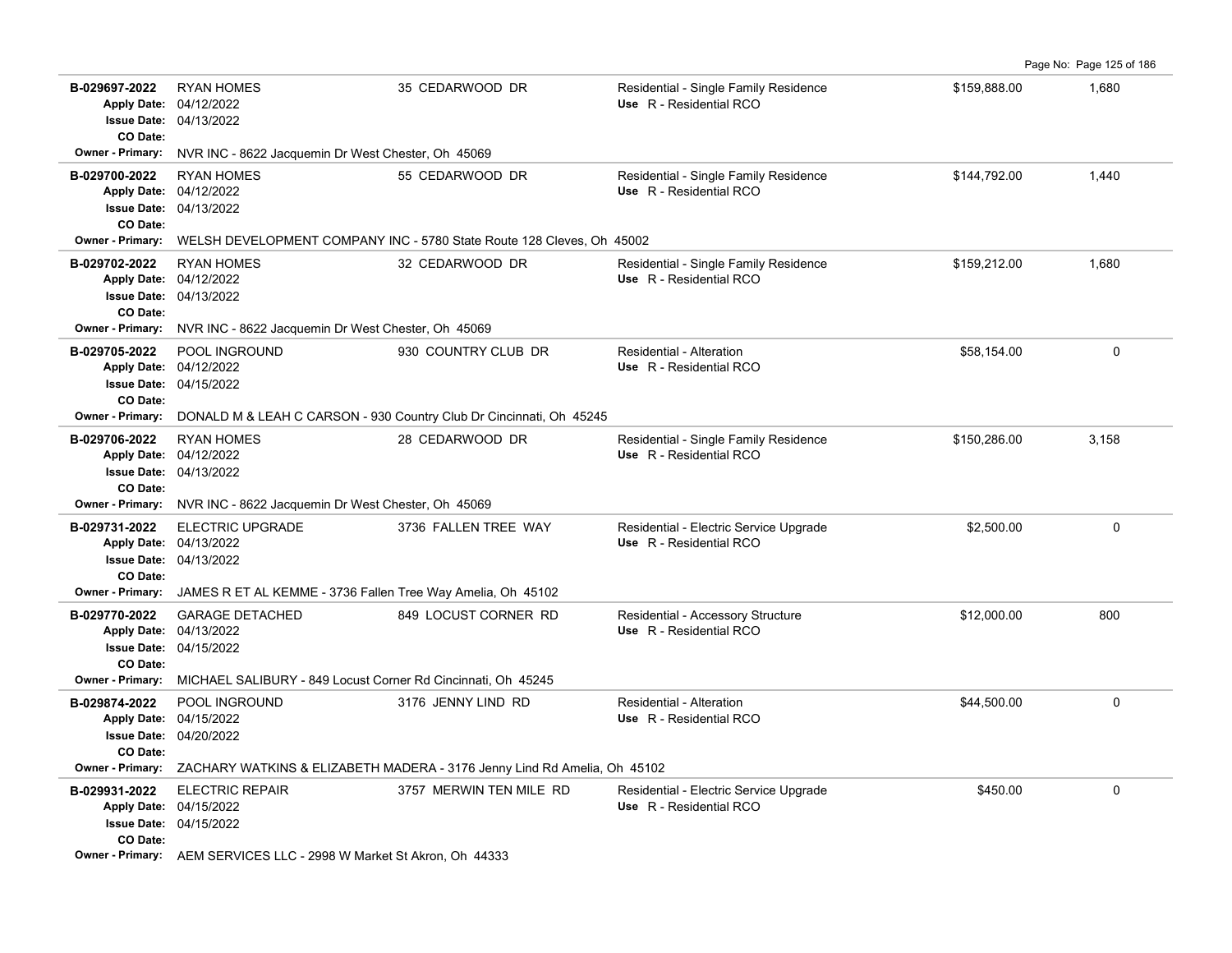|                                                      |                                                                                                                                                                                             |                                                                                                                    |                                                                   |             | Page No: Page 126 of 186 |
|------------------------------------------------------|---------------------------------------------------------------------------------------------------------------------------------------------------------------------------------------------|--------------------------------------------------------------------------------------------------------------------|-------------------------------------------------------------------|-------------|--------------------------|
| B-029946-2022                                        | <b>HVAC REPLACEMENT</b><br>Apply Date: 04/16/2022<br><b>Issue Date: 04/16/2022</b><br>CO Date: 05/16/2022<br>Owner - Primary: JEFFREY M & TINA R ESSIG - 29 Mynah Dr Amelia, Oh 45102       | 29 MYNAH DR                                                                                                        | Residential - HVAC Replacement<br>Use R - Residential RCO         | \$9,114.00  | $\Omega$                 |
| B-029948-2022                                        | <b>SOLAR PANELS</b><br>Apply Date: 04/16/2022<br><b>Issue Date: 04/19/2022</b><br>CO Date: 05/19/2022<br><b>Owner - Primary:</b> CAROL J & GERARD KAUCHER - 22 Parkwood PI Amelia, Oh 45102 | 22 PARKWOOD PL                                                                                                     | <b>Residential - Solar Panels</b><br>Use R - Residential RCO      | \$50,000.00 | $\Omega$                 |
| B-030000-2022<br>CO Date:<br><b>Owner - Primary:</b> | <b>DECK</b><br>Apply Date: 04/18/2022<br><b>Issue Date: 04/21/2022</b>                                                                                                                      | 42 PLATFORM ST<br>JUANITA FEIST & SUSAN THORNBERRY - 42 Platform St Amelia, Oh 45102                               | Residential - Addition<br>Use R - Residential RCO                 | \$10,000.00 | 160                      |
| B-030067-2022<br>CO Date:                            | POOL INGROUND<br>Apply Date: 04/19/2022<br>Issue Date: 04/20/2022<br>Owner - Primary: SEAN SEEBOHMS.S. ELECTRIC - 3039 Jenny Lind Rd Amelia, Oh 45102                                       | 3039 JENNY LIND RD                                                                                                 | <b>Residential - Alteration</b><br>Use R - Residential RCO        | \$40,000.00 | 0                        |
| B-030072-2022                                        | <b>HVAC REPLACEMENT</b><br>Apply Date: 04/20/2022<br><b>Issue Date: 04/22/2022</b><br>CO Date: 05/26/2022                                                                                   | 535 REVERE RD<br><b>Owner - Primary:</b> MICHAEL J & PATRICIA E FARWICK - 535 North Revere Rd Cincinnati, Oh 45255 | Residential - HVAC Replacement<br>Use R - Residential RCO         | \$10.496.00 | $\Omega$                 |
| B-030086-2022                                        | <b>ELECTRIC ALTER</b><br>Apply Date: 04/20/2022<br>Issue Date: 04/22/2022<br>CO Date: 05/09/2022<br><b>Owner - Primary:</b> BRITTANY DONAWORTH - 741 Stonehill Rn Cincinnati, Oh 45245      | 741 STONEHILL RN                                                                                                   | Residential - Electric Service Upgrade<br>Use R - Residential RCO | \$1,500.00  | $\mathbf 0$              |
| B-030090-2022<br>CO Date:                            | <b>PAVILLION W/KITCHEN</b><br>Apply Date: 04/20/2022<br><b>Issue Date: 04/26/2022</b>                                                                                                       | 23 LOCUST HILL RD<br>Owner - Primary: WILLIAM W & MARGARET J WOMACKS - 23 Locust Hill Rd Cincinnati, Oh 45245      | <b>Residential - Addition</b><br>Use R - Residential RCO          | \$50,000.00 | 360                      |
| B-030124-2022                                        | <b>HVAC REPLACEMENT</b><br>Apply Date: 04/21/2022<br><b>Issue Date: 04/22/2022</b><br>CO Date: 05/03/2022                                                                                   | 6 PARKWOOD PL<br>Owner - Primary: ROSARIO & THEODORE JR SZCZEPANIK - 6 Parkwood PI Amelia, Oh 45102                | Residential - HVAC Replacement<br>Use R - Residential RCO         | \$4,798.00  | $\Omega$                 |
| B-030157-2022<br>CO Date:                            | ROOF REPLACEMENT.<br>Apply Date: 04/21/2022<br><b>Issue Date: 04/21/2022</b><br>Owner - Primary: KEITH B WEST - 3383 Jenny Lind Rd Amelia, Oh 45102                                         | 3383 JENNY LIND RD                                                                                                 | Residential - Roof Replacement<br>Use R - Residential RCO         | \$13,932.00 | 0                        |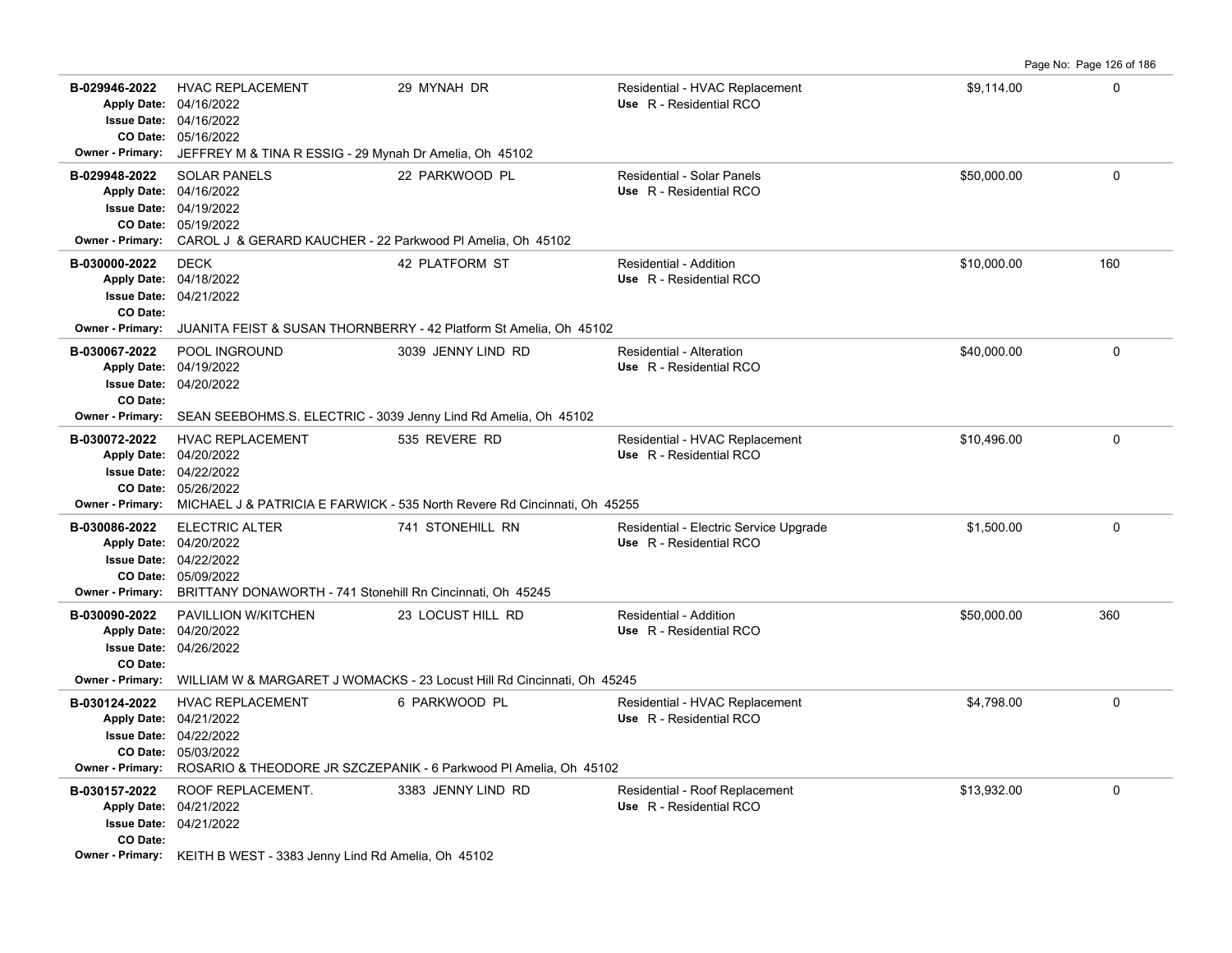| B-030202-2022<br><b>Apply Date:</b><br>CO Date: | <b>SOLAR PANELS</b><br>04/22/2022<br>Issue Date: 04/25/2022                                                                                                         | 18 HERON DR             | Residential - Solar Panels<br>Use R - Residential RCO             | \$17,600.00 | 0           |
|-------------------------------------------------|---------------------------------------------------------------------------------------------------------------------------------------------------------------------|-------------------------|-------------------------------------------------------------------|-------------|-------------|
| B-030205-2022                                   | Owner - Primary: BRUCE LOCKABY - 18 Heron Dr Amelia, Oh 45102<br><b>HVAC REPLACEMENT</b><br>Apply Date: 04/22/2022<br>Issue Date: 04/22/2022<br>CO Date: 04/29/2022 | 3434 LEGENDARY RUN      | Residential - HVAC Replacement<br>Use R - Residential RCO         | \$12,499.00 | 0           |
|                                                 | Owner - Primary: JULIE STRASSEL & MATTHEW PFAFFENBERGER - 3434 W Legendary Run Dr Ciincinnati, Oh 45245                                                             |                         |                                                                   |             |             |
| B-030219-2022                                   | <b>ELECTRIC UPGRADE</b><br>Apply Date: 04/22/2022<br>Issue Date: 04/22/2022<br>CO Date: 05/05/2022                                                                  | 3559 ROYAL STEWART CT   | Residential - Electric Service Upgrade<br>Use R - Residential RCO | \$12,199.00 | 0           |
|                                                 | Owner - Primary: PATRICK J & WENDY L WELSH - 3559 Royal Stewart Ct Cincinnati, Oh 45245                                                                             |                         |                                                                   |             |             |
| B-030308-2022<br>CO Date:                       | <b>HVAC REPLACEMENT</b><br>Apply Date: 04/25/2022<br>Issue Date: 04/27/2022                                                                                         | 211 DEER CREEK DR       | Residential - HVAC Replacement<br>Use R - Residential RCO         | \$5,600.00  | 0           |
| <b>Owner - Primary:</b>                         | MELANIE PELCHAMJ PROPERTY MANAGEMENT LLC - 7721 Five Mile Rd Cincinnati, Oh 45230                                                                                   |                         |                                                                   |             |             |
| B-030412-2022<br>CO Date:                       | <b>BEDROOM</b><br>Apply Date: 04/26/2022<br>Issue Date: 04/28/2022                                                                                                  | 3697 MERWIN TEN MILE RD | Residential - Addition<br>Use R - Residential RCO                 | \$50,000.00 | 360         |
| <b>Owner - Primary:</b>                         | MARK L & JOAN P STEAR - 3697 Merwin Ten Mile Rd Cincinnati, Oh 45245                                                                                                |                         |                                                                   |             |             |
| B-030542-2022<br>CO Date:                       | <b>HVAC REPLACEMENT</b><br>Apply Date: 04/27/2022<br>Issue Date: 04/27/2022                                                                                         | 1198 ELMWOOD DR         | Residential - HVAC Replacement<br>Use R - Residential RCO         | \$8,000.00  | $\Omega$    |
|                                                 | Owner - Primary: MARK A RICHEY - 1198 Elmwood Dr Amelia, Oh 45102                                                                                                   |                         |                                                                   |             |             |
| B-030609-2022<br>CO Date:                       | <b>HVAC REPLACEMENT</b><br>Apply Date: 04/28/2022<br><b>Issue Date: 04/28/2022</b>                                                                                  | 3489 LEGENDARY RUN      | Residential - HVAC Replacement<br>Use R - Residential RCO         | \$15,100.00 | 0           |
|                                                 | Owner - Primary: PEGGY FOSTER - 3489 Legendary Run Cincinnati, Oh 45245                                                                                             |                         |                                                                   |             |             |
| B-030612-2022                                   | <b>HVAC REPLACEMENT</b><br>Apply Date: 04/28/2022<br>Issue Date: 04/28/2022<br>CO Date: 05/13/2022                                                                  | 1184 BIRCH BARK CT      | Residential - HVAC Replacement<br>Use R - Residential RCO         | \$18,000.00 | 0           |
|                                                 | Owner - Primary: KATHLEEN L HORNSCHEMEIER - 1184 Birch Bark Ct Amelia, Oh 45102                                                                                     |                         |                                                                   |             |             |
| B-030638-2022                                   | <b>HVAC REPLACEMENT</b><br>Apply Date: 04/28/2022<br><b>Issue Date: 04/28/2022</b>                                                                                  | 836 CYPRESSPOINT CT     | Residential - HVAC Replacement<br>Use R - Residential RCO         | \$14,213.00 | $\mathbf 0$ |

Page No: Page 127 of 186

05/11/2022 **CO Date:**

**Owner - Primary:** RICHARD ASHBRIGE - 836 Cypresspoint Ct Cincinnati, Oh 45245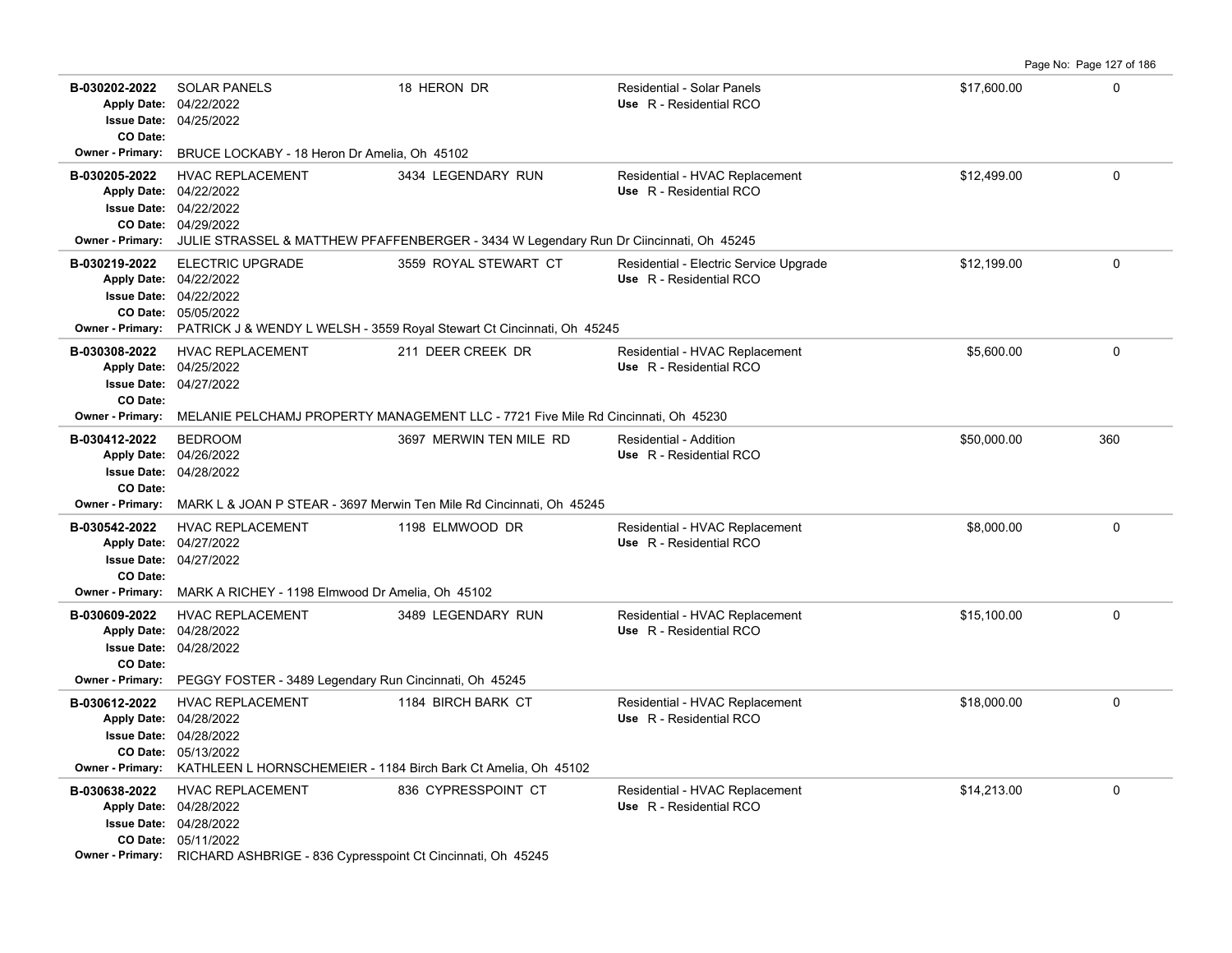|                           | U - Utility & Miscellaneous                                                                   |                |                                                      |                       |                  |
|---------------------------|-----------------------------------------------------------------------------------------------|----------------|------------------------------------------------------|-----------------------|------------------|
| Permit#                   | <b>Application Name</b>                                                                       | <b>Address</b> | Work Type / Class                                    | <b>Declared Value</b> | <b>Bldg Area</b> |
| B-029620-2022<br>CO Date: | PAPA JOHNS WALL SIGN<br><b>Apply Date: 04/11/2022</b><br><b>Issue Date: 04/14/2022</b>        | 1369 SR 125    | Commercial - Sign<br>Use U - Utility & Miscellaneous | \$4,500.00            | 32               |
|                           | Owner - Primary: AMELIA CENTER LLC - 1644 E Kemper Rd, Suite 1 Cincinnati, Oh 45246           |                |                                                      |                       |                  |
|                           | <b>SUMMARY FOR Pierce Township</b><br>PERMIT SUMMARY BY APPLICATION WORKTYPE IN THIS TOWNSHIP |                |                                                      |                       |                  |

| Worktype                               | Issued | Value          | Worktype                        | Issued | Value  | Worktype                       | Issued | Value        |
|----------------------------------------|--------|----------------|---------------------------------|--------|--------|--------------------------------|--------|--------------|
| Single-Family Residence (SFR)          | 18     | \$4.215.548.00 | Two-Family Residence (TFR)      |        | \$0.00 | Commercial New (COMNEW)        | 0      | \$0.00       |
| Residential Addition (RESADD)          |        | \$203,000.00   | Three-Family Residence (THFR)   |        | \$0.00 | Commercial Addition (COMADD)   | 0      | \$0.00       |
| <b>Residential Alteration (RESALT)</b> | 50     | \$1,033,981.00 | Four-Family Residence (FFR)     |        | \$0.00 | Commercial Alteration (COMALT) | າ<br>∠ | \$8,600.00   |
| Res Accessory Structure (ACCSTR)       | _      | \$92,000.00    | Multi-Family Residence (MULTFR) |        | \$0.00 | All Other Project Types        | 36     | \$680,075.00 |
| MIIMDED OF DEDMITS ISSUED, OF          |        |                | Single-Family Unit (SFU)        |        | \$0.00 |                                |        |              |

**NUMBER OF PERMITS ISSUED: 86**

**DECLARED VALUE: \$5,877,629.00**

# **Stonelick Township**

|                         | A-2 - Assembly; Banguet Hall, Restaurant                 |                  |                                                      |                       |                  |
|-------------------------|----------------------------------------------------------|------------------|------------------------------------------------------|-----------------------|------------------|
| Permit#                 | <b>Application Name</b>                                  | <b>Address</b>   | <b>Work Type / Class</b>                             | <b>Declared Value</b> | <b>Bldg Area</b> |
| B-028305-2022           | STONELICK HILLS GOLF HVAC                                | 3155 SHERILYN LN | Commercial - Alteration                              | \$110,000.00          |                  |
| <b>Apply Date:</b>      | 02/23/2022                                               |                  | Use A-2 - Assembly; Banquet Hall, Restaurant         |                       |                  |
|                         | <b>Issue Date: 03/26/2022</b>                            |                  |                                                      |                       |                  |
| CO Date:                |                                                          |                  |                                                      |                       |                  |
| <b>Owner - Primary:</b> | STONELICK HILLS LLC - 3155 Sherilyn Ln Batavia, Oh 45103 |                  |                                                      |                       |                  |
|                         |                                                          |                  |                                                      |                       |                  |
|                         |                                                          |                  |                                                      |                       |                  |
|                         | A-5 - Assembly; Bleachers, Grandstands, Stadiums         |                  |                                                      |                       |                  |
| Permit#                 | <b>Application Name</b>                                  | <b>Address</b>   | <b>Work Type / Class</b>                             | <b>Declared Value</b> | <b>Bldg Area</b> |
| B-026259-2021           | <b>CC FG BLEACHERS</b>                                   | 1000 LOCUST ST   | Commercial - New Structure                           | \$245,000.00          | 3,600            |
| <b>Apply Date:</b>      | 11/04/2021                                               |                  | Use A-5 - Assembly; Bleachers, Grandstands, Stadiums |                       |                  |
|                         | <b>Issue Date: 04/05/2022</b>                            |                  |                                                      |                       |                  |
| CO Date:                |                                                          |                  |                                                      |                       |                  |

| Permit#          | <b>Application Name</b>       | <b>Address</b>                                                                             | Work Type / Class       | <b>Declared Value</b> | <b>Bldg Area</b> |
|------------------|-------------------------------|--------------------------------------------------------------------------------------------|-------------------------|-----------------------|------------------|
| B-029115-2022    | <b>CCBDD ROOF REPLACEMENT</b> | 2040 US 50                                                                                 | Commercial - Alteration | \$3.849.000.00        |                  |
|                  | Apply Date: 03/21/2022        |                                                                                            | Use $E -$ Education     |                       |                  |
|                  | <b>Issue Date: 04/14/2022</b> |                                                                                            |                         |                       |                  |
| CO Date:         |                               |                                                                                            |                         |                       |                  |
| Owner - Primary: |                               | CLERMONT COUNTY BOARD OF DEVELOPMENTAL DISABILITIES - 2040 Us Highway 50 Batavia, Oh 45103 |                         |                       |                  |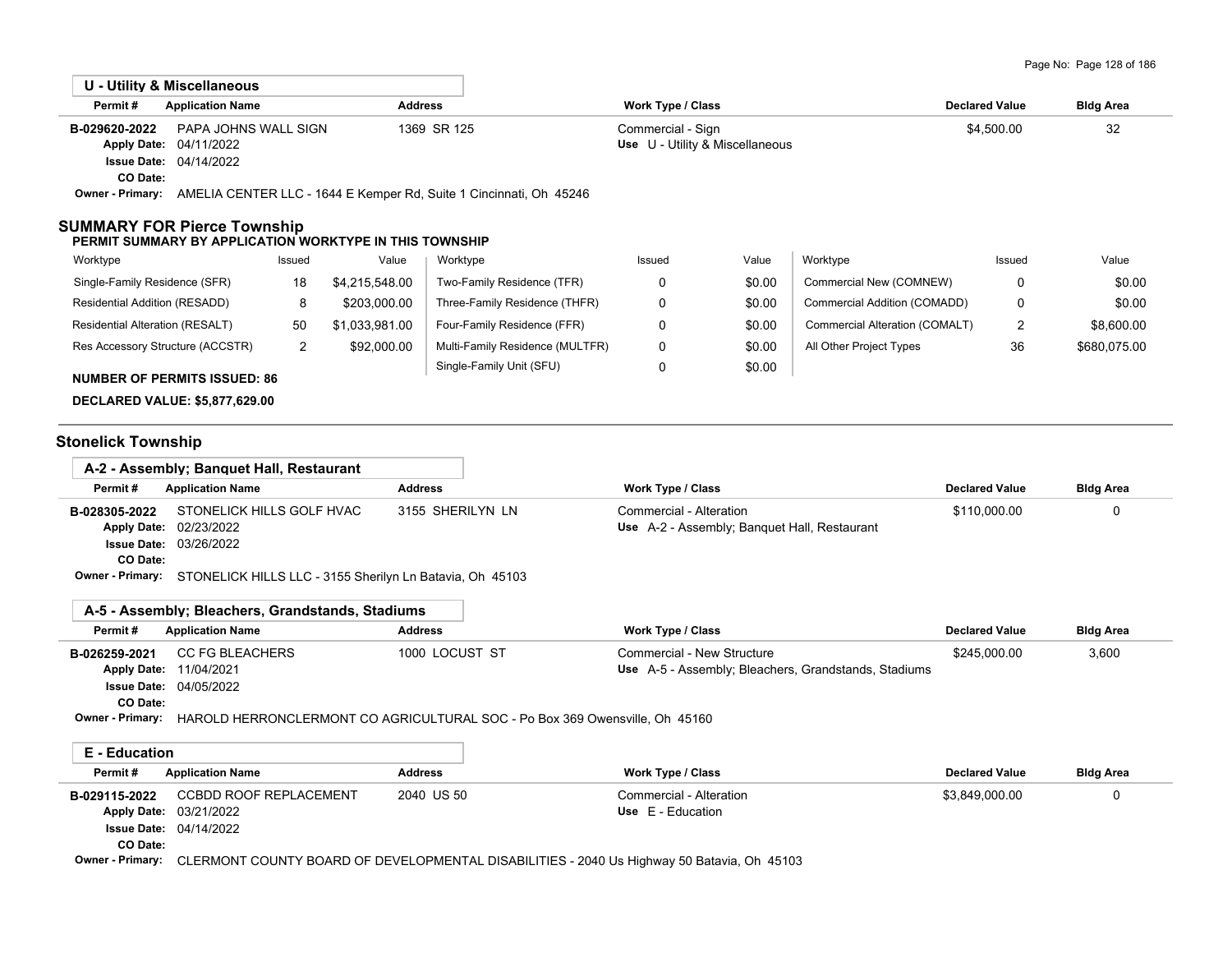| R - Residential RCO                                  |                                                                                                                                                                           |                                                                                                                   |                                                                   |                       |                  |
|------------------------------------------------------|---------------------------------------------------------------------------------------------------------------------------------------------------------------------------|-------------------------------------------------------------------------------------------------------------------|-------------------------------------------------------------------|-----------------------|------------------|
| Permit#                                              | <b>Application Name</b>                                                                                                                                                   | <b>Address</b>                                                                                                    | <b>Work Type / Class</b>                                          | <b>Declared Value</b> | <b>Bldg Area</b> |
| B-026214-2021<br>CO Date:                            | <b>BLDG, ELEC, MECH</b><br>Apply Date: 11/02/2021<br>Issue Date: 01/11/2022                                                                                               | 5422 BRUSHY FORK RD                                                                                               | Residential - Alteration<br>Use R - Residential RCO               | \$10,000.00           | 600              |
| Owner - Primary:                                     | LINDA L YOUNG - 4508 Clermont Ln Batavia, Oh 45103                                                                                                                        |                                                                                                                   |                                                                   |                       |                  |
| B-027409-2022<br>CO Date:<br><b>Owner - Primary:</b> | WATER CHGOVER RENEWAL<br>Apply Date: 01/03/2022<br><b>Issue Date: 01/03/2022</b><br>DANIEL R & COLLEEN M REED - 2009 Taylor Ave Batavia, Oh 45103                         | 2009 TAYLOR LN                                                                                                    | Residential - Alteration<br>Use R - Residential RCO               | \$0.00                | $\mathbf 0$      |
| B-027481-2022<br>CO Date:<br><b>Owner - Primary:</b> | <b>TERRELL SFR</b><br>Apply Date: 01/07/2022<br>Issue Date: 01/12/2022                                                                                                    | 5260 BENTON RD<br>MATTHEW A & CANDICE L TERRELL - 5260 Benton Rd Batavia, Oh 45103                                | Residential - Single Family Residence<br>Use R - Residential RCO  | \$500,000.00          | 4,999            |
| B-027523-2022<br>CO Date:                            | <b>SCALF SFR</b><br>Apply Date: 01/10/2022<br><b>Issue Date: 01/12/2022</b>                                                                                               | 6151 BELFAST RD                                                                                                   | Residential - Single Family Residence<br>Use R - Residential RCO  | \$400,000.00          | 9,900            |
| Owner - Primary:                                     | JOHN E SCALF - 2502 Sr 131 Goshen, Oh 45122                                                                                                                               |                                                                                                                   |                                                                   |                       |                  |
| B-027640-2022<br>CO Date:<br><b>Owner - Primary:</b> | <b>TEMPORARY POLE</b><br>Apply Date: 01/18/2022<br>Issue Date: 01/18/2022<br>AMYE MILLER & CHARLES GARDNER - 2475 Winter Hill Dr Batavia, Oh 45103                        | 2475 GRAVES RD                                                                                                    | Residential - Alteration<br>Use R - Residential RCO               | \$375.00              | $\mathbf{0}$     |
| B-027691-2022<br><b>Owner - Primary:</b>             | <b>ROOF REPLACEMENT</b><br>Apply Date: 01/21/2022<br><b>Issue Date: 01/21/2022</b><br>CO Date: 02/22/2022<br>CHARLES & MARIE DOZOIS - 5470 Hawk Hill Ln Batavia, Oh 45103 | 5470 HAWK HILL DR                                                                                                 | Residential - Roof Replacement<br>Use R - Residential RCO         | \$18,877.82           | $\mathbf 0$      |
| B-028058-2022<br><b>Owner - Primary:</b>             | <b>ELECTRIC REPAIR</b><br>Apply Date: 02/11/2022<br>Issue Date: 02/11/2022<br>CO Date: 03/23/2022                                                                         | 5670 STONELICK WILLIAMS<br>JOSHUA ANDREW & LORIONNA METZGER - 5670 Stonelick Williams Corner Rd Batavia, Oh 45103 | Residential - Electric Service Upgrade<br>Use R - Residential RCO | \$3.724.04            | $\mathbf{0}$     |
| B-028110-2022<br>CO Date:                            | BLDG, ELEC, GARAGE<br>Apply Date: 02/15/2022<br>Issue Date: 02/23/2022                                                                                                    | 5372 GALLEY HILL RD                                                                                               | Residential - Alteration<br>Use R - Residential RCO               | \$100,000.00          | 1,800            |
| Owner - Primary:<br>B-028171-2022                    | CARTER D & AMANDA A JONES - 5372 Galley Hill Rd Milford, Oh 45150<br>ROOF REPLACEMENT<br>Apply Date: 02/17/2022<br><b>Issue Date: 02/17/2022</b>                          | 2707 WEAVER RD                                                                                                    | Residential - Roof Replacement<br>Use R - Residential RCO         | \$7,792.54            | $\mathbf{0}$     |

03/04/2022 **CO Date:**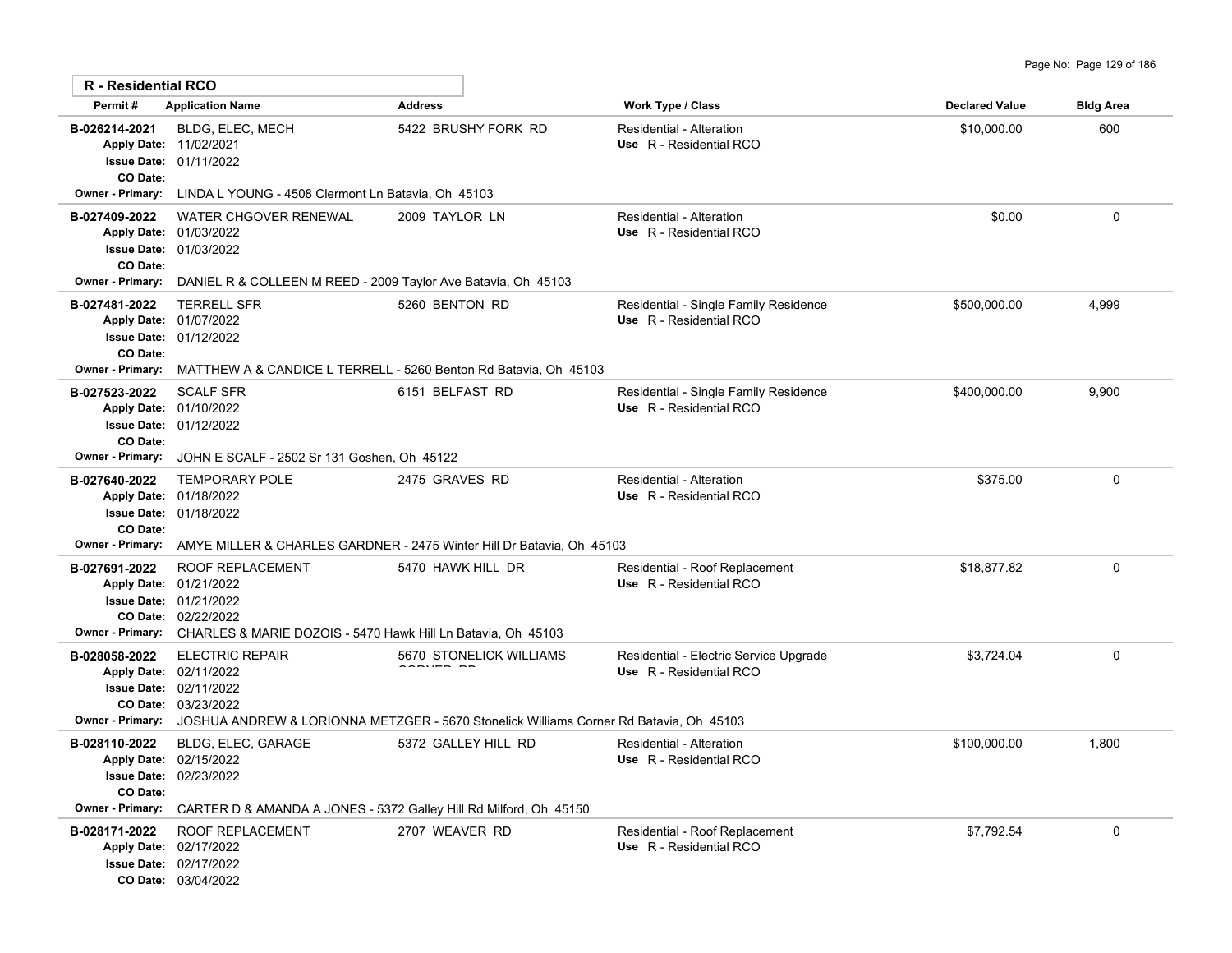Page No: Page 130 of 186

| <b>Owner - Primary:</b>                                            |                                                                                                                                                            | JENNIFER & MARTIN CHAMBERLIN - 2707 Weaver Rd Batavia, Oh 45103                   |                                                                   |             |             |
|--------------------------------------------------------------------|------------------------------------------------------------------------------------------------------------------------------------------------------------|-----------------------------------------------------------------------------------|-------------------------------------------------------------------|-------------|-------------|
| B-028188-2022<br>CO Date:                                          | ELECTRIC SRVC GARAGE DET<br>Apply Date: 02/17/2022<br>Issue Date: 02/17/2022                                                                               | 5594 NEWTONSVILLE HUTCHINSON Residential - Alteration                             | Use R - Residential RCO                                           | \$1,500.00  | 576         |
| Owner - Primary:                                                   | JOSHUA TIDWELL - 5594 Newtonsville Hutchinson Rd Batavia, Oh 45103                                                                                         |                                                                                   |                                                                   |             |             |
| B-028230-2022<br><b>Owner - Primary:</b>                           | <b>HVAC REPLACEMENT</b><br>Apply Date: 02/21/2022<br>Issue Date: 02/21/2022<br>CO Date: 03/15/2022<br>MICHAEL WILLIAMS - 2308 Whitmer Rd Batavia, Oh 45103 | 2308 WHITMER RD                                                                   | Residential - HVAC Replacement<br>Use R - Residential RCO         | \$9,000.00  | $\mathbf 0$ |
| B-028254-2022<br>Apply Date: 02/22/2022<br><b>Owner - Primary:</b> | <b>GAS LINE NG PP GARAGE</b><br>Issue Date: 02/22/2022<br>CO Date: 02/24/2022<br>RANDALL C & BARB MCINTOSH - 2242 Us Route 50 Batavia, Oh 45103            | 2242 US 50                                                                        | Residential - Alteration<br>Use R - Residential RCO               | \$200.00    | $\mathbf 0$ |
| B-028713-2022<br>CO Date:<br><b>Owner - Primary:</b>               | HVAC REPLACEMENT & NG PP<br>Apply Date: 03/09/2022<br><b>Issue Date: 03/09/2022</b>                                                                        | 2013 US 50<br>MELISSA K & RICHARD W BANFIELD - 2013 Us Route 50 Batavia, Oh 45103 | <b>Residential - Alteration</b><br>Use R - Residential RCO        | \$500.00    | $\mathbf 0$ |
| B-028924-2022<br>CO Date:                                          | POOL INGROUND<br>Apply Date: 03/14/2022<br><b>Issue Date: 03/14/2022</b>                                                                                   | 5149 GALLEY HILL RD                                                               | Residential - Alteration<br>Use R - Residential RCO               | \$62,000.00 | 0           |
| <b>Owner - Primary:</b>                                            | MICHAEL S & KIRBY DRUFFEL - 5149 Galley Hill St Milford, Oh 45150                                                                                          |                                                                                   |                                                                   |             |             |
| B-029281-2022<br>CO Date:<br>Owner - Primary:                      | <b>ELECTRIC REPAIR</b><br>Apply Date: 03/25/2022<br><b>Issue Date: 03/25/2022</b><br>DONAVAN & TOMMI WELCH - 5828 Weaver Rd Batavia, Oh 45103              | 5828 WEAVER RD                                                                    | Residential - Alteration<br>Use R - Residential RCO               | \$500.00    | $\mathbf 0$ |
| B-029488-2022<br>CO Date:<br><b>Owner - Primary:</b>               | <b>WATER CHANGEOVER</b><br>Apply Date: 04/05/2022<br><b>Issue Date: 04/05/2022</b><br>JEREMY & REBECCA BOONE - 5790 Weaver Rd Batavia, Oh 45103            | 5790 WEAVER RD                                                                    | Residential - Alteration<br>Use R - Residential RCO               | \$3,988.00  | $\mathbf 0$ |
| B-029529-2022<br>CO Date:                                          | <b>GARAGE ATTACHED</b><br>Apply Date: 04/07/2022<br><b>Issue Date: 04/28/2022</b>                                                                          | 5828 WEAVER RD                                                                    | Residential - Addition<br>Use R - Residential RCO                 | \$20,000.00 | 1,120       |
| Owner - Primary:<br>B-029758-2022<br>Apply Date: 04/13/2022        | DONAVAN & TOMMI WELCH - 5828 Weaver Rd Batavia, Oh 45103<br><b>ELECTRIC UPGRADE</b><br><b>Issue Date: 04/13/2022</b><br>CO Date: 04/15/2022                | 5268 BELFAST OWENSVILLE RD                                                        | Residential - Electric Service Upgrade<br>Use R - Residential RCO | \$1,000.00  | $\mathbf 0$ |

**Owner - Primary:** SHARON RUTHEN - 2790 Bergen Rd Batavia, Oh 45103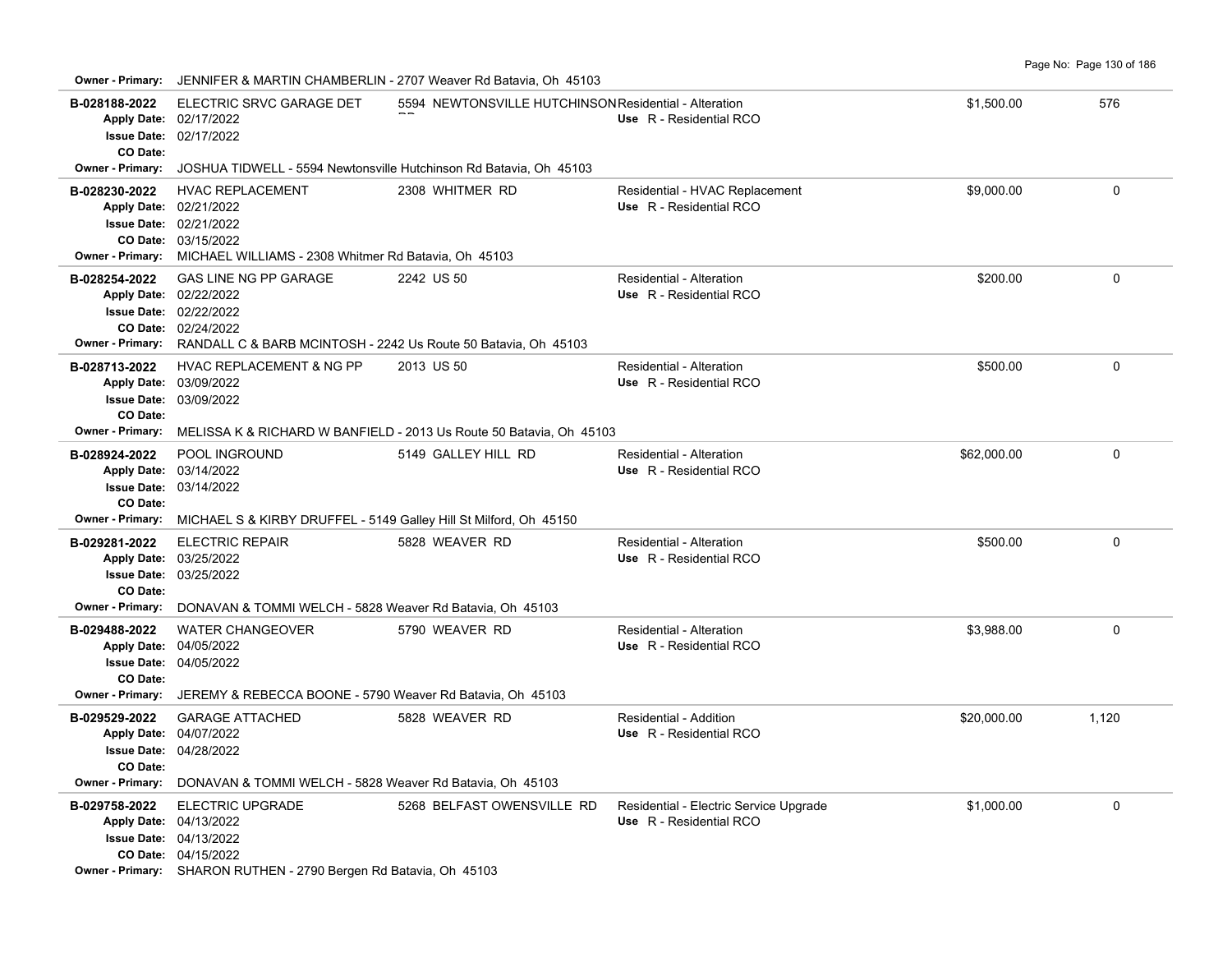B-029762-2022 POOL INGROUND 1214 CHURCH HILL FARMS DR Residential - Alteration 590,000.00 000000 000000000000000 **Apply Date: Use** R - Residential RCO

Page No: Page 131 of 186

| CO Date:<br>Owner - Primary:             | CHRISTOPHER & SARAH BURNS - 1214 Church Hill Farms Dr Batavia, Oh 45103                                                                                              |                         |                                                                      |                       |                  |
|------------------------------------------|----------------------------------------------------------------------------------------------------------------------------------------------------------------------|-------------------------|----------------------------------------------------------------------|-----------------------|------------------|
| B-029902-2022<br>CO Date:                | <b>WATER CHANGE OVER</b><br>Apply Date: 04/15/2022<br>Issue Date: 04/25/2022                                                                                         | 5779 STONELICK WILLIAMS | Residential - Alteration<br>Use R - Residential RCO                  | \$3,988.00            | 0                |
| <b>Owner - Primary:</b>                  | TAMMY VAUGHN - 5779 Stonelick Wms Cr Rd Batavia, Oh 45103                                                                                                            |                         |                                                                      |                       |                  |
| B-029906-2022<br>CO Date:                | POLE BARN<br>Apply Date: 04/15/2022<br><b>Issue Date: 04/30/2022</b>                                                                                                 | 5015 SR 222             | Residential - Accessory Structure<br>Use R - Residential RCO         | \$38,000.00           | 1,200            |
| Owner - Primary:                         | TIMOTHY W REYNOLDS - 5015 State Route 222 Batavia, Oh 45103                                                                                                          |                         |                                                                      |                       |                  |
| B-030138-2022                            | <b>HVAC REPLACEMENT</b><br>Apply Date: 04/21/2022<br>Issue Date: 04/21/2022<br>CO Date: 05/24/2022                                                                   | 5032 SR 222             | Residential - HVAC Replacement<br>Use R - Residential RCO            | \$8,777.00            | $\mathbf 0$      |
| Owner - Primary:                         | JANNETTE MORGAN & JUAN RANGEL - 5032 State Route 222 Batavia, Oh 45103                                                                                               |                         |                                                                      |                       |                  |
| B-030160-2022<br><b>Owner - Primary:</b> | POOL ABOVE GROUND<br>Apply Date: 04/21/2022<br><b>Issue Date: 04/21/2022</b><br>CO Date: 06/07/2022<br>ELAINE & CLIFFORD RILEY - 5610 Wild Rose Ln Milford, Oh 45150 | 5992 GOSHEN RD          | Residential - Alteration<br>Use R - Residential RCO                  | \$7,000.00            | 0                |
| B-030228-2022<br>CO Date:                | <b>FRONTAGE</b><br>Apply Date: 04/22/2022<br><b>Issue Date: 04/25/2022</b><br>Owner - Primary: NICOLE JOSLIN - 5028 Benton Rd Batavia, Oh 45103                      | 5028 BENTON RD          | Residential - Site Development<br>Use R - Residential RCO            | \$1,000.00            | $\mathbf{0}$     |
|                                          | <b>U - Utility &amp; Miscellaneous</b>                                                                                                                               |                         |                                                                      |                       |                  |
| Permit#                                  | <b>Application Name</b>                                                                                                                                              | <b>Address</b>          | <b>Work Type / Class</b>                                             | <b>Declared Value</b> | <b>Bldg Area</b> |
| B-027035-2021<br>CO Date:                | POLE BARN ADDIT<br>Apply Date: 12/10/2021<br><b>Issue Date: 02/14/2022</b>                                                                                           | 5638 SR 132             | Residential - Accessory Structure<br>Use U - Utility & Miscellaneous | \$29,000.00           | 1,920            |
|                                          | Owner - Primary: NICKOLAS & JENNIFER FRICK - 5638 Sr 132 Batavia, Oh 45103                                                                                           |                         |                                                                      |                       |                  |
| B-027345-2021<br>CO Date:                | CABINET, GENERATOR AT&T SOH1 4987 SR 222<br>Apply Date: 12/28/2021<br><b>Issue Date: 01/14/2022</b>                                                                  |                         | Commercial - New Structure<br>Use U - Utility & Miscellaneous        | \$20,000.00           | 100              |
|                                          | Owner - Primary: MELVINM KIDD TDUSTEE - 5011 State Doute 222 Ratavia Ob 45103                                                                                        |                         |                                                                      |                       |                  |

1214 CHURCH HILL FARMS DR

**Owner - Primary:** MELVIN M KIPP TRUSTEE - 5011 State Route 222 Batavia, Oh 45103

04/15/2022 **Issue Date:** Apply Date: 04/13/2022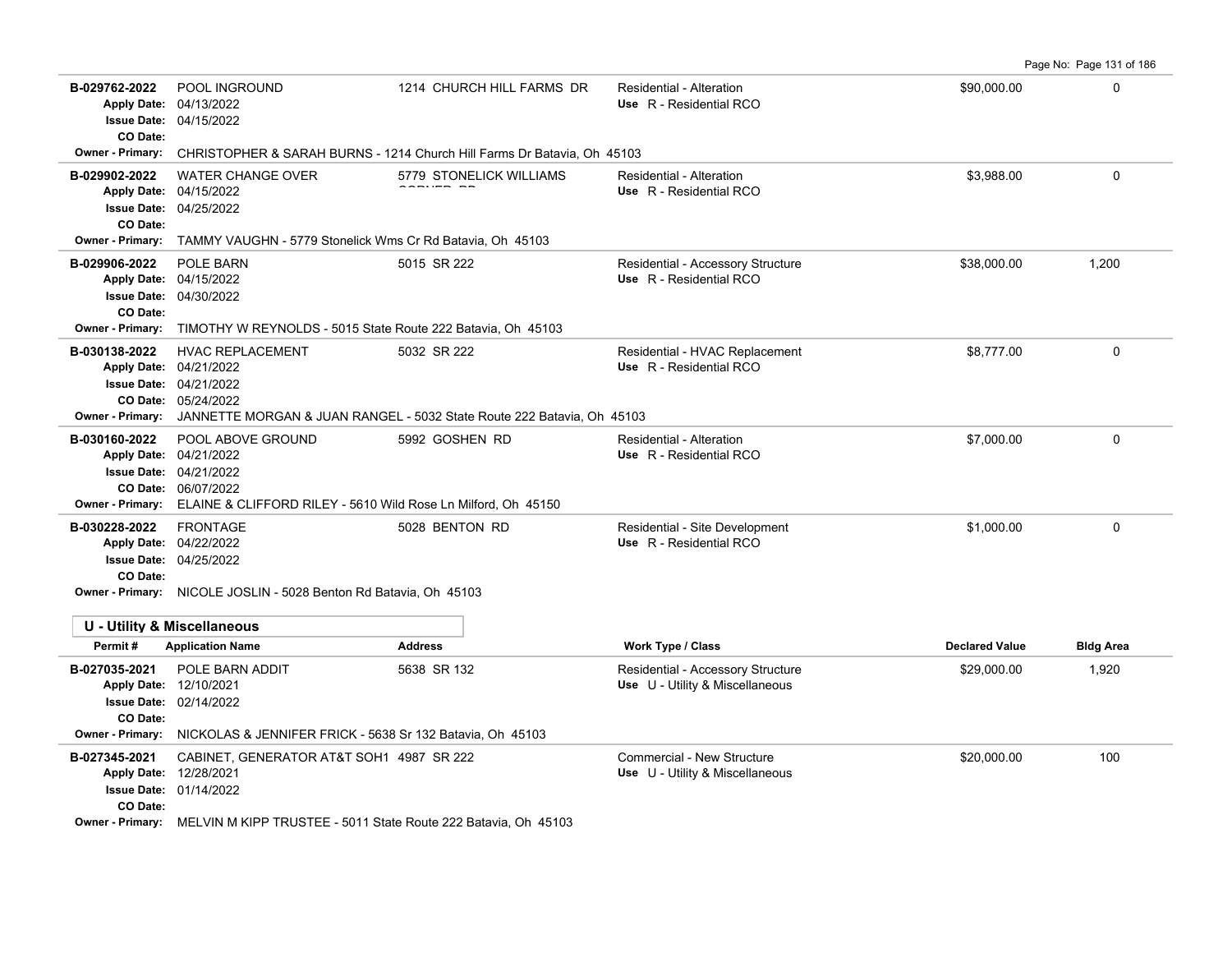Page No: Page 132 of 186

| 4987 SR 222<br>\$20,000.00<br>ANTENNA AT&T SOH1463<br>Commercial - Tower Alteration<br>0<br>B-027346-2021<br>Use U - Utility & Miscellaneous<br>Apply Date: 12/28/2021<br><b>Issue Date: 01/14/2022</b><br>CO Date:<br>Owner - Primary:<br>MELVIN M KIPP TRUSTEE - 5011 State Route 222 Batavia, Oh 45103<br>POLE BARN<br>480<br>5663 CHESTNUT VIEW LN<br>\$25,000.00<br>Residential - Accessory Structure<br>B-027623-2022<br>Use U - Utility & Miscellaneous<br>Apply Date: 01/14/2022<br><b>Issue Date: 01/18/2022</b><br><b>CO Date: 05/04/2022</b><br>DAVID W & JANE S BRICKER - 5663 Chestnut View Ln Milford, Oh 45150<br>Owner - Primary:<br>STONELICK HILLS HVAC<br>3155 SHERILYN LN<br>\$10,700.00<br>B-027739-2022<br>Commercial - Alteration<br>0<br>Use U - Utility & Miscellaneous<br>Apply Date: 01/24/2022<br><b>Issue Date: 02/04/2022</b><br>CO Date:<br>STONELICK HILLS LLC - 3155 Sherilyn Ln Batavia, Oh 45103<br><b>Owner - Primary:</b> |  |  |  |
|----------------------------------------------------------------------------------------------------------------------------------------------------------------------------------------------------------------------------------------------------------------------------------------------------------------------------------------------------------------------------------------------------------------------------------------------------------------------------------------------------------------------------------------------------------------------------------------------------------------------------------------------------------------------------------------------------------------------------------------------------------------------------------------------------------------------------------------------------------------------------------------------------------------------------------------------------------------|--|--|--|
|                                                                                                                                                                                                                                                                                                                                                                                                                                                                                                                                                                                                                                                                                                                                                                                                                                                                                                                                                                |  |  |  |
|                                                                                                                                                                                                                                                                                                                                                                                                                                                                                                                                                                                                                                                                                                                                                                                                                                                                                                                                                                |  |  |  |
|                                                                                                                                                                                                                                                                                                                                                                                                                                                                                                                                                                                                                                                                                                                                                                                                                                                                                                                                                                |  |  |  |
|                                                                                                                                                                                                                                                                                                                                                                                                                                                                                                                                                                                                                                                                                                                                                                                                                                                                                                                                                                |  |  |  |

## **SUMMARY FOR Stonelick Township**

**PERMIT SUMMARY BY APPLICATION WORKTYPE IN THIS TOWNSHIP**

| Worktype                               | Issued | Value        | Worktype                        | Issued | Value  | Worktype                       | Issued | Value          |
|----------------------------------------|--------|--------------|---------------------------------|--------|--------|--------------------------------|--------|----------------|
| Single-Family Residence (SFR)          |        | \$900,000.00 | Two-Family Residence (TFR)      |        | \$0.00 | Commercial New (COMNEW)        | -      | \$265,000.00   |
| Residential Addition (RESADD)          |        | \$20,000.00  | Three-Family Residence (THFR)   |        | \$0.00 | Commercial Addition (COMADD)   |        | \$0.00         |
| <b>Residential Alteration (RESALT)</b> | 19     | \$329.222.40 | Four-Family Residence (FFR)     |        | \$0.00 | Commercial Alteration (COMALT) | 4      | \$3,989,700.00 |
| Res Accessory Structure (ACCSTR)       | 3      | \$92,000.00  | Multi-Family Residence (MULTFR) |        | \$0.00 | All Other Project Types        |        | \$65,447.36    |
| <b>NUMBER OF PERMITS ISSUED: 32</b>    |        |              | Single-Family Unit (SFU)        |        | \$0.00 |                                |        |                |

**DECLARED VALUE: \$5,596,922.40**

# **Tate Township**

| N/A                     |                                                                                                 |                      |                                |                       |                  |
|-------------------------|-------------------------------------------------------------------------------------------------|----------------------|--------------------------------|-----------------------|------------------|
| Permit#                 | <b>Application Name</b>                                                                         | <b>Address</b>       | Work Type / Class              | <b>Declared Value</b> | <b>Bldg Area</b> |
| B-027364-2021           | <b>DRIVEWAY</b>                                                                                 | 3801 STARLING RD     | Residential - Site Development | \$20,000.00           | $\Omega$         |
|                         | Apply Date: 12/28/2021                                                                          |                      | Use N/A                        |                       |                  |
|                         | <b>Issue Date: 01/03/2022</b>                                                                   |                      |                                |                       |                  |
| CO Date:                |                                                                                                 |                      |                                |                       |                  |
|                         | Owner - Primary: DAVID & KAREN LINGO - 7112 Paddison Rd Cincinnati, Oh 45230                    |                      |                                |                       |                  |
| B-027813-2022           | DRIVEWAY                                                                                        | 3151 SOUTH BANTAM RD | Residential - Site Development | \$500.00              | 0                |
|                         | Apply Date: 01/26/2022                                                                          |                      | Use N/A                        |                       |                  |
|                         | <b>Issue Date: 01/27/2022</b>                                                                   |                      |                                |                       |                  |
| CO Date:                |                                                                                                 |                      |                                |                       |                  |
|                         | <b>Owner - Primary:</b> ALICIA M & KEVIN M BLANKENSHIP - 3625 Burhham Woods Dr Amelia, Oh 45102 |                      |                                |                       |                  |
| B-027995-2022           | RODWAY CULVERT                                                                                  | 1860 JONES FLORER RD | Commercial - Site Development  | \$800.00              | 0                |
|                         | Apply Date: 02/10/2022                                                                          |                      | Use N/A                        |                       |                  |
|                         | <b>Issue Date: 02/16/2022</b>                                                                   |                      |                                |                       |                  |
| CO Date:                |                                                                                                 |                      |                                |                       |                  |
| <b>Owner - Primary:</b> | RODSTICK FARMS LLC - 4232 Maxwell Dr Mason, Oh 45040                                            |                      |                                |                       |                  |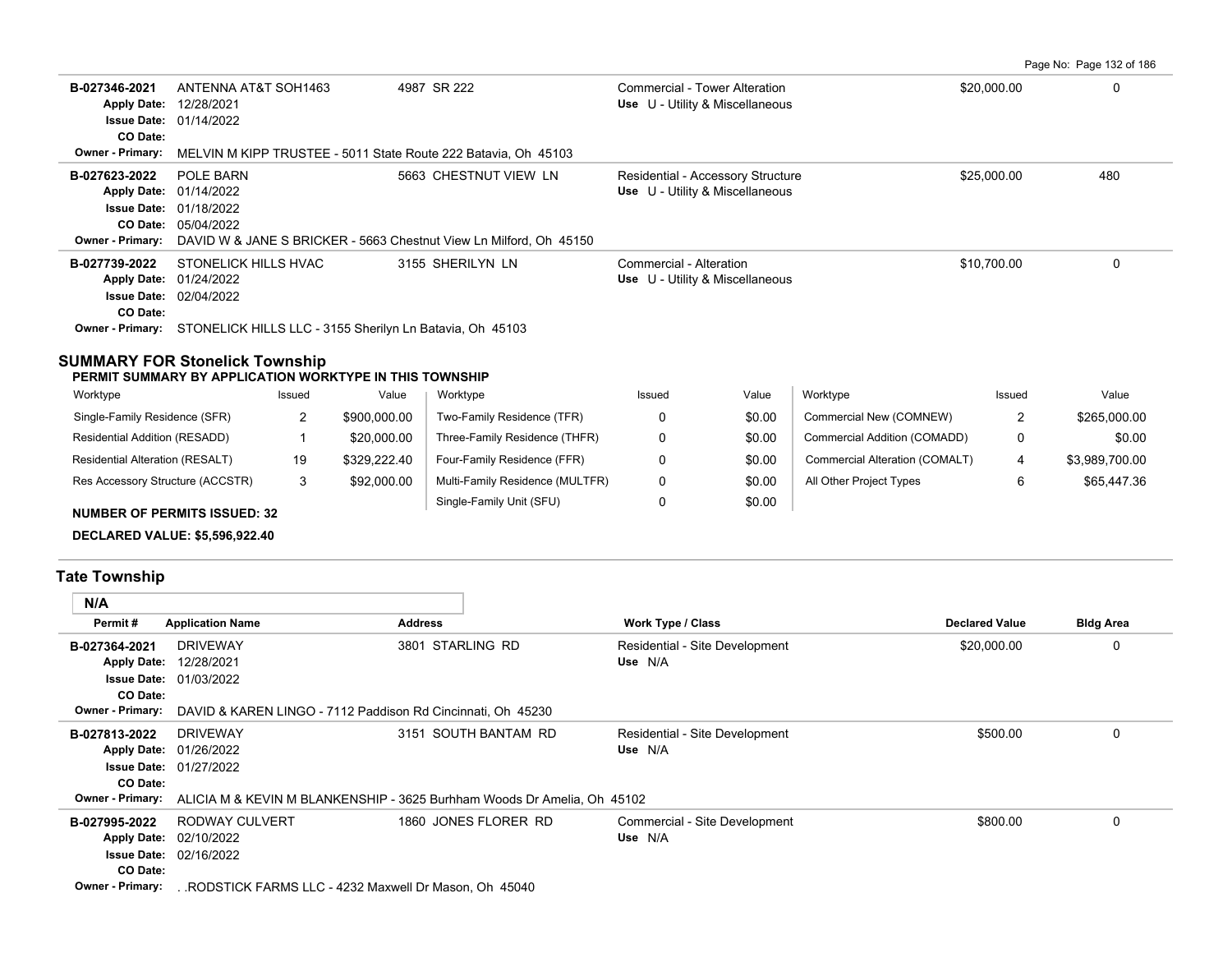|                                                                     |                                                                                                                                                                                               |                                                                                                                      |                                                              |                       | Page No: Page 133 of 186 |
|---------------------------------------------------------------------|-----------------------------------------------------------------------------------------------------------------------------------------------------------------------------------------------|----------------------------------------------------------------------------------------------------------------------|--------------------------------------------------------------|-----------------------|--------------------------|
| B-028462-2022<br><b>Issue Date:</b><br>CO Date:                     | <b>DRIVEWAY</b><br>Apply Date: 03/01/2022<br>03/02/2022                                                                                                                                       | 2429 CRANE SCHOOL HOUSE RD Residential - Site Development                                                            | Use N/A                                                      | \$500.00              | $\Omega$                 |
| <b>Owner - Primary:</b>                                             | JEFF ROSSELOTJR HIGHLAND LLC P O Box 398 Owensville, Oh 45160                                                                                                                                 |                                                                                                                      |                                                              |                       |                          |
| B-028576-2022<br><b>Issue Date:</b><br>CO Date:<br>Owner - Primary: | <b>DRIVEWAY</b><br>Apply Date: 03/04/2022<br>03/08/2022<br>EVAN SCHLOSSER - 1571 Yellowglen Dr Cincinnati, Oh 45255                                                                           | 2596 BETHEL NEW RICHMOND RD Residential - Site Development                                                           | Use N/A                                                      | \$5,000.00            | 0                        |
| R - Residential RCO                                                 |                                                                                                                                                                                               |                                                                                                                      |                                                              |                       |                          |
| Permit#                                                             | <b>Application Name</b>                                                                                                                                                                       | <b>Address</b>                                                                                                       | <b>Work Type / Class</b>                                     | <b>Declared Value</b> | <b>Bldg Area</b>         |
| B-027363-2021<br>Apply Date: 12/28/2021<br>CO Date:                 | POLE BARN<br><b>Issue Date: 01/18/2022</b><br>Owner - Primary: LISA & DANIEL JASON HALL - 2654 Harry A Hill Dr Bethel, Oh 45106                                                               | 2654 HARRY A HILL DR                                                                                                 | Residential - Accessory Structure<br>Use R - Residential RCO | \$24,000.00           | 1,280                    |
| B-027381-2021<br>Apply Date: 12/29/2021<br><b>Owner - Primary:</b>  | <b>BDRM, BATH, ELECTRIC</b><br><b>Issue Date: 01/03/2022</b><br>CO Date: 05/10/2022                                                                                                           | 3395 MACEDONIA RD<br>BARBARA ISEMANNON OUR WAY HOME - 1244 Eifel Cv Fayetteville, Oh 45118                           | Residential - Alteration<br>Use R - Residential RCO          | \$60,000.00           | 72                       |
| B-027444-2022                                                       | <b>GAS LINE NG PP</b><br>Apply Date: 01/05/2022<br><b>Issue Date: 01/05/2022</b><br>CO Date: 01/11/2022<br><b>Owner - Primary:</b> JAMES COOPER TRUSTEE - 2022 Wood Brook Dr Amelia, Oh 45102 | 301 CAMPBELL RD                                                                                                      | <b>Residential - Alteration</b><br>Use R - Residential RCO   | \$75.00               | $\mathbf 0$              |
| B-027546-2022                                                       | <b>ELECTRIC UPGRADE</b><br>Apply Date: 01/11/2022<br><b>Issue Date: 01/11/2022</b><br>CO Date: 01/14/2022<br>Owner - Primary: CASSIDY ANTER - 2208 Bethel Maple Rd Bethel, Oh 45106           | 2208 BETHEL MAPLE RD                                                                                                 | Residential - Alteration<br>Use R - Residential RCO          | \$2,500.00            | $\Omega$                 |
| B-027763-2022                                                       | <b>HVAC REPLACEMENT</b><br>Apply Date: 01/25/2022<br><b>Issue Date: 02/07/2022</b><br>CO Date: 02/16/2022                                                                                     | 2739 CRANE SCHOOL HOUSE RD<br>Owner - Primary: DAVID L & KAREN S JONES - 2739 Crane School House Rd Bethel, Oh 45106 | Residential - HVAC Replacement<br>Use R - Residential RCO    | \$9,700.00            | 0                        |
| B-027769-2022                                                       | <b>SOLAR PANELS</b><br>Apply Date: 01/25/2022<br><b>Issue Date: 01/26/2022</b><br>CO Date: 03/04/2022<br><b>Owner - Primary:</b> JODY MILLER - 3025 Campbell Rd Bethel, Oh 45106              | 3025 CAMPBELL RD                                                                                                     | Residential - Solar Panels<br>Use R - Residential RCO        | \$60,000.00           | $\Omega$                 |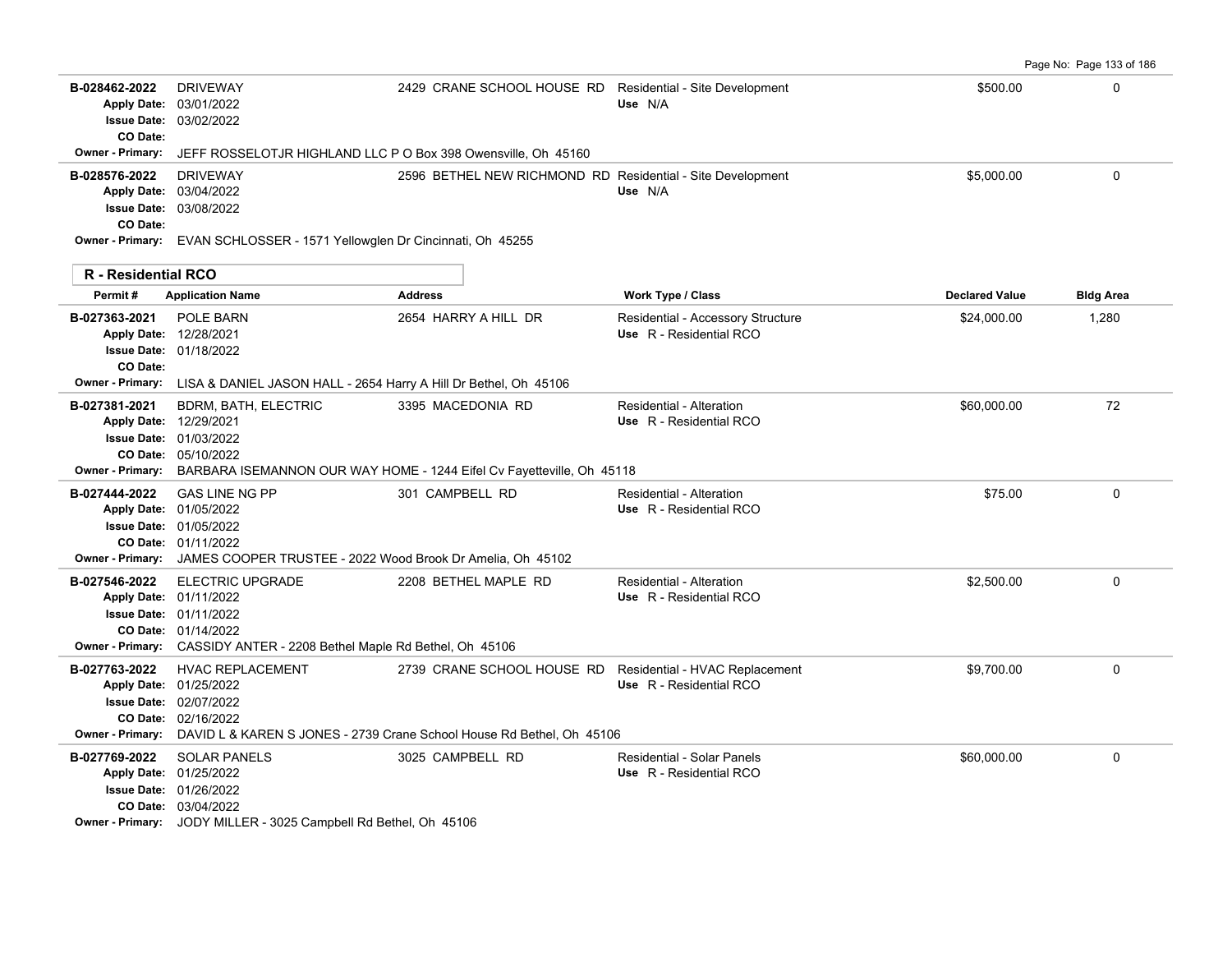Page No: Page 134 of 186

| B-027787-2022<br>CO Date:                            | <b>DEMO</b><br>Apply Date: 01/25/2022<br><b>Issue Date: 01/27/2022</b>                                                                                                                                        | 2874 BURKE RD                                                                       | Residential - Alteration<br>Use R - Residential RCO               | \$15,000.00 | 0           |
|------------------------------------------------------|---------------------------------------------------------------------------------------------------------------------------------------------------------------------------------------------------------------|-------------------------------------------------------------------------------------|-------------------------------------------------------------------|-------------|-------------|
| <b>Owner - Primary:</b>                              | TERRY & LEONARD MOORE - 2874 Burke Rd Bethel, Oh 45106                                                                                                                                                        |                                                                                     |                                                                   |             |             |
| B-027812-2022<br><b>Owner - Primary:</b>             | <b>SOLAR PANELS</b><br>Apply Date: 01/26/2022<br><b>Issue Date: 02/11/2022</b><br>CO Date: 03/03/2022<br>RICHARD VILVENS & DAISY ENG - 3161 Reisinger Rd Bethel, Oh 45106                                     | 3161 REISINGER RD                                                                   | Residential - Solar Panels<br>Use R - Residential RCO             | \$29,603.40 | 0           |
| B-027978-2022<br>CO Date:<br><b>Owner - Primary:</b> | ELEC UPGRADE & LP PP<br>Apply Date: 02/09/2022<br><b>Issue Date: 02/09/2022</b><br>JANET COOK TRUSTEE - 2848 Wilson Rd Bethel, Oh 45106                                                                       | 2848 WILSON RD                                                                      | Residential - Alteration<br>Use R - Residential RCO               | \$2,000.00  | 0           |
| B-028216-2022<br>CO Date:<br><b>Owner - Primary:</b> | <b>GENERATOR</b><br>Apply Date: 02/18/2022<br><b>Issue Date: 02/18/2022</b>                                                                                                                                   | 2632 SR 232                                                                         | Residential - Alteration<br>Use R - Residential RCO               | \$2,000.00  | 0           |
| B-028247-2022<br><b>Owner - Primary:</b>             | JEFFERY SINGLETON - Po Box 277 Bethel, Oh 45106<br><b>ELECTRIC REPAIR</b><br>Apply Date: 02/22/2022<br><b>Issue Date: 02/22/2022</b><br>CO Date: 03/08/2022<br>BRAD MCCALL - 303 Campbell Ln Bethel, Oh 45106 | 303 CAMPBELL LN                                                                     | Residential - Alteration<br>Use R - Residential RCO               | \$300.00    | $\mathbf 0$ |
| B-028401-2022<br><b>Owner - Primary:</b>             | <b>ELECTRIC UPGRADE</b><br>Apply Date: 02/28/2022<br><b>Issue Date: 02/28/2022</b><br>CO Date: 03/02/2022<br>JOHN MCKEE - 7904 Stonemeadow Dr Louisville, Ky 40218                                            | 2567 AIRPORT RD                                                                     | Residential - Electric Service Upgrade<br>Use R - Residential RCO | \$3,500.00  | 0           |
| B-028573-2022<br>CO Date:                            | <b>GARAGE ATTACHED W/BRZWY</b><br>Apply Date: 03/04/2022<br><b>Issue Date: 03/30/2022</b>                                                                                                                     | 3040 BETHEL CONCORD RD                                                              | Residential - Addition<br>Use R - Residential RCO                 | \$40,000.00 | 1,300       |
| <b>Owner - Primary:</b>                              |                                                                                                                                                                                                               | KATRINA L BICKNAVER & REBECCA E HENDERSON - 3040 Bethel Concord Rd Bethel, Oh 45106 |                                                                   |             |             |
| B-028591-2022<br>CO Date:<br><b>Owner - Primary:</b> | <b>HVAC REPLACEMENT</b><br>Apply Date: 03/04/2022<br><b>Issue Date: 03/09/2022</b><br>ROBERT ARMSTRONG - 381 Bridge St Loveland, Oh 45140                                                                     | 3242 MACEDONIA RD                                                                   | Residential - HVAC Replacement<br>Use R - Residential RCO         | \$4,800.00  | 0           |
| B-028601-2022                                        | <b>SOLAR PANELS</b>                                                                                                                                                                                           | 129 RUTH LN                                                                         | <b>Residential - Solar Panels</b>                                 | \$9,200.00  | 0           |
| CO Date:                                             | Apply Date: 03/04/2022<br><b>Issue Date: 03/11/2022</b>                                                                                                                                                       |                                                                                     | Use R - Residential RCO                                           |             |             |
|                                                      | Owner - Primary: JAMIE WILLIAMS - 129 Ruth Ln Bethel, Oh 45106                                                                                                                                                |                                                                                     |                                                                   |             |             |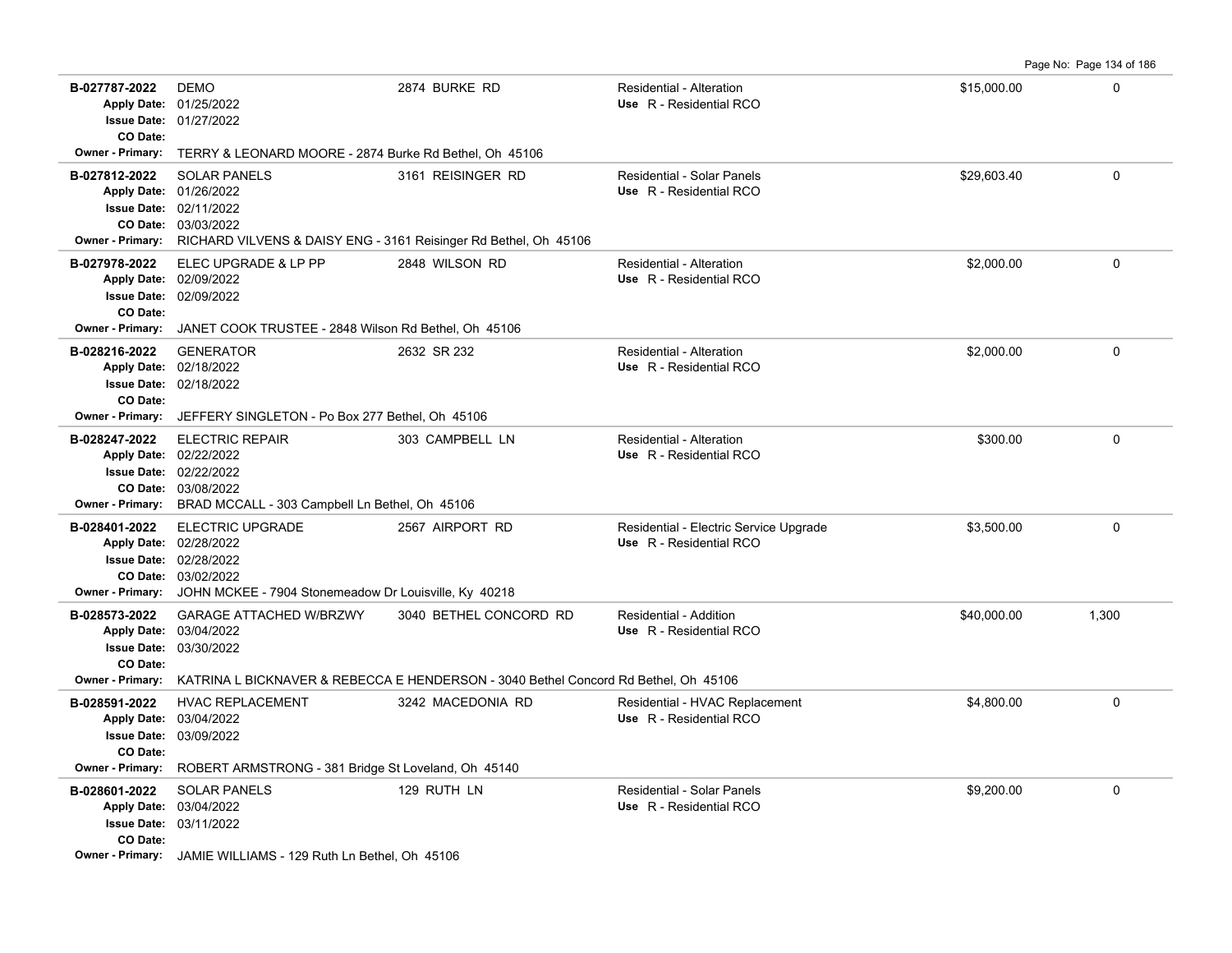| B-028603-2022<br>CO Date:                            | <b>SOLAR PANELS</b><br>Apply Date: 03/07/2022<br><b>Issue Date: 03/11/2022</b>                                                                             | 2655 HARRY A HILL DR                                                                                                                                           | Residential - Solar Panels<br>Use R - Residential RCO            | \$13,400.00  | $\mathbf 0$ |
|------------------------------------------------------|------------------------------------------------------------------------------------------------------------------------------------------------------------|----------------------------------------------------------------------------------------------------------------------------------------------------------------|------------------------------------------------------------------|--------------|-------------|
| <b>Owner - Primary:</b>                              | STEVEN R & MELODY SUE SIMS - 2655 Harry A Hill Dr Bethel, Oh 45106                                                                                         |                                                                                                                                                                |                                                                  |              |             |
| B-028609-2022                                        | POLE BARN<br>Apply Date: 03/07/2022<br><b>Issue Date: 03/11/2022</b><br>CO Date: 05/09/2022                                                                | 2708 BETHEL NEW RICHMOND RD Residential - Accessory Structure<br>Owner - Primary: ZACHARY D & SARAH R STERBLING - 2708 Bethel New Richmond Rd Bethel, Oh 45106 | Use R - Residential RCO                                          | \$22,000.00  | 1,200       |
| B-028635-2022<br>CO Date:<br><b>Owner - Primary:</b> | ANDERSON CUSTOM HOMES<br>Apply Date: 03/07/2022<br>Issue Date: 03/09/2022<br>TERRY & LEONARD MOORE - 2874 Burke Rd Bethel, Oh 45106                        | 2874 BURKE RD                                                                                                                                                  | Residential - Single Family Residence<br>Use R - Residential RCO | \$356.000.00 | 3,759       |
| B-028649-2022<br><b>Owner - Primary:</b>             | <b>SOLAR PANELS</b><br>Apply Date: 03/08/2022<br><b>Issue Date: 03/11/2022</b><br>CO Date: 03/31/2022<br>KENNETH SCHAUPP - 2217 Donald Rd Bethel, Oh 45106 | 2231 DONALD RD                                                                                                                                                 | Residential - Solar Panels<br>Use R - Residential RCO            | \$16,000.00  | $\mathbf 0$ |
| B-028672-2022<br>CO Date:                            | <b>DRIVEWAY</b><br>Apply Date: 03/08/2022<br><b>Issue Date: 03/11/2022</b><br>Owner - Primary: SUEANNE & PAULA WARN - 427 Horseshoe Ln Harviell, Mo 63945  | 2077 DONALD RD                                                                                                                                                 | Residential - Site Development<br>Use R - Residential RCO        | \$0.00       | $\mathbf 0$ |
| B-028686-2022<br>CO Date:<br>Owner - Primary:        | <b>HVAC REPLACEMENT</b><br>Apply Date: 03/09/2022<br>Issue Date: 03/09/2022<br>WILBUR & FLORINE GODFREY - 316 Brown St Bethel, Oh 45106                    | 316 BROWN ST                                                                                                                                                   | Residential - HVAC Replacement<br>Use R - Residential RCO        | \$9.000.00   | $\Omega$    |
| B-028703-2022<br>CO Date:<br><b>Owner - Primary:</b> | <b>DRIVEWAY</b><br>Apply Date: 03/09/2022<br>Issue Date: 03/11/2022<br>CASSIDY ANTER - 2208 Bethel Maple Rd Bethel, Oh 45106                               | 2208 BETHEL MAPLE RD                                                                                                                                           | Residential - Site Development<br>Use R - Residential RCO        | \$500.00     | $\mathbf 0$ |
| B-028722-2022<br>CO Date:<br><b>Owner - Primary:</b> | <b>GENERATOR ELEC &amp; NG PP</b><br>Apply Date: 03/09/2022<br><b>Issue Date: 03/17/2022</b><br>LEON & MELODY HILL - Po Box 369 Bethel, Oh 45106           | 3736 COUNTY LINE LN                                                                                                                                            | <b>Residential - Alteration</b><br>Use R - Residential RCO       | \$2,925.00   | $\mathbf 0$ |
| B-028931-2022<br>CO Date:<br><b>Owner - Primary:</b> | DRIVEWAY-VOID<br>Apply Date: 03/14/2022<br><b>Issue Date: 03/18/2022</b>                                                                                   | 2546 SPRAGUE RD<br>. B AND H REMODELING LLC - 1330 Deer Ridge Estates New Richmond, Oh 45157                                                                   | Residential - Site Development<br>Use R - Residential RCO        | \$6,000.00   | 0           |

Page No: Page 135 of 186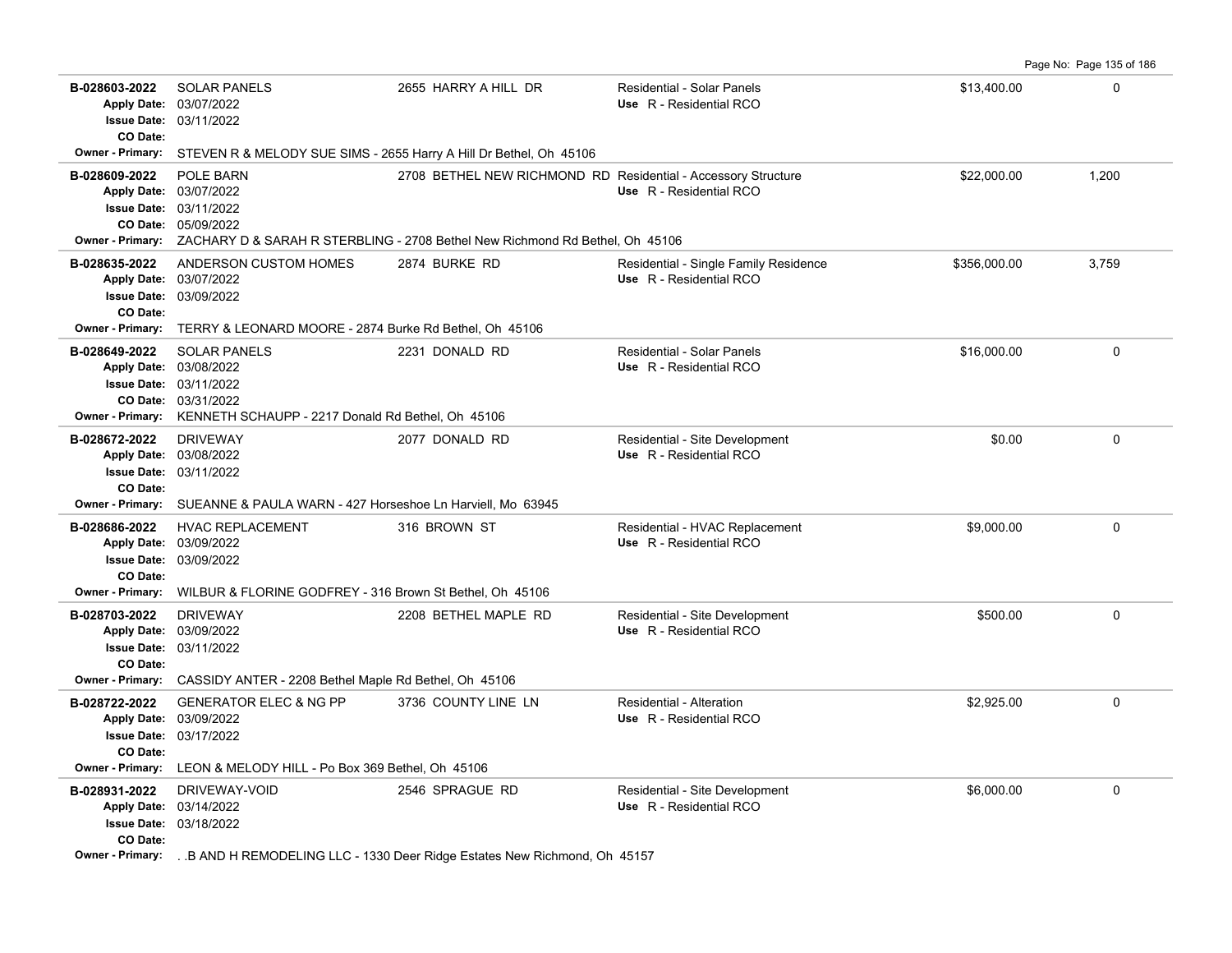|                                                      |                                                                                                                                                                                                |                                                                                                              |                                                                   |             | Page No: Page 136 of 186 |
|------------------------------------------------------|------------------------------------------------------------------------------------------------------------------------------------------------------------------------------------------------|--------------------------------------------------------------------------------------------------------------|-------------------------------------------------------------------|-------------|--------------------------|
| B-028936-2022<br>CO Date:                            | <b>ELECTRIC UPGRADE</b><br>Apply Date: 03/14/2022<br><b>Issue Date: 03/14/2022</b>                                                                                                             | 2894 SR 133                                                                                                  | Residential - Electric Service Upgrade<br>Use R - Residential RCO | \$2,800.00  | 0                        |
| Owner - Primary:                                     | JOE & KEYSHA WALLACH - 2894 St Rt 133 Bethel, Oh 45106                                                                                                                                         |                                                                                                              |                                                                   |             |                          |
| B-028983-2022<br><b>Owner - Primary:</b>             | <b>FIRE DAMAGE</b><br>Apply Date: 03/16/2022<br><b>Issue Date: 03/18/2022</b><br>CO Date: 04/04/2022<br>PATRICK R CAUDILL - 2806 S Bantam Rd Bethel, Oh 45106                                  | 2806 BANTAM RD                                                                                               | Residential - Alteration<br>Use R - Residential RCO               | \$4,000.00  | 50                       |
| B-029042-2022<br><b>Owner - Primary:</b>             | <b>ELECTRIC REPAIR</b><br>Apply Date: 03/17/2022<br>Issue Date: 03/17/2022<br>CO Date: 05/03/2022<br>MARY RUTH JEFFERS - 307 Campbell Ln Bethel, Oh 45106                                      | 307 CAMPBELL LN                                                                                              | Residential - Electric Service Upgrade<br>Use R - Residential RCO | \$1,000.00  | $\Omega$                 |
| B-029191-2022<br>CO Date:                            | <b>HVAC REPLACEMENT</b><br>Apply Date: 03/22/2022<br>Issue Date: 03/23/2022                                                                                                                    | 2934 SR 133                                                                                                  | Residential - HVAC Replacement<br>Use R - Residential RCO         | \$2,996.00  | 0                        |
| <b>Owner - Primary:</b>                              |                                                                                                                                                                                                | COURTNEY SHEPHERD & MICHAEL P ROSS - 2934 State Route 133 Bethel, Oh 45106                                   |                                                                   |             |                          |
| B-029234-2022<br>CO Date:                            | <b>DRIVEWAY</b><br>Apply Date: 03/24/2022<br>Issue Date: 03/28/2022                                                                                                                            | 2546 SPRAGUE RD                                                                                              | Residential - Site Development<br>Use R - Residential RCO         | \$2,500.00  | $\mathbf 0$              |
| <b>Owner - Primary:</b>                              |                                                                                                                                                                                                | . B AND H REMODELING LLC - 1330 Deer Ridge Estates New Richmond, Oh 45157                                    |                                                                   |             |                          |
| B-029449-2022                                        | <b>HVAC REPLACEMENT</b><br>Apply Date: 04/04/2022<br><b>Issue Date: 04/04/2022</b><br>CO Date: 04/19/2022<br>Owner - Primary: BRIAN & JENNIFER J LIDDY - 1704 Jones Florer Rd Bethel, Oh 45106 | 1704 JONES FLORER RD                                                                                         | Residential - HVAC Replacement<br>Use R - Residential RCO         | \$10,000.00 | 0                        |
| B-029681-2022<br>CO Date:<br>Owner - Primary:        | <b>ROOF REPLACEMENT</b><br>Apply Date: 04/12/2022<br><b>Issue Date: 04/12/2022</b><br>JOSEPH FERRIS - 1437 Ramblinghills Dr Cincinnati, Oh 45230                                               | 1963 SR 133                                                                                                  | Residential - Roof Replacement<br>Use R - Residential RCO         | \$18,800.71 | $\Omega$                 |
| B-029703-2022<br>CO Date:<br><b>Owner - Primary:</b> | <b>HVAC REPLACEMENT</b><br>Apply Date: 04/12/2022<br><b>Issue Date: 04/12/2022</b>                                                                                                             | 1742 JONES FLORER RD<br>DAVID W & PATTI K STROUB CO TRS - 2209 Laurel Nicholsville Rd New Richmond, Oh 45157 | Residential - HVAC Replacement<br>Use R - Residential RCO         | \$4,500.00  | $\Omega$                 |
| B-029768-2022<br>CO Date:                            | <b>ELECTRIC UPGRADE</b><br>Apply Date: 04/13/2022<br><b>Issue Date: 04/13/2022</b><br><b>Owner - Primary:</b> TAMLL BERING - 1745 Antioch Rd Hamersville Oh 45130                              | 1745 ANTIOCH RD                                                                                              | Residential - Electric Service Upgrade<br>Use R - Residential RCO | \$7,547.14  | $\Omega$                 |
|                                                      |                                                                                                                                                                                                |                                                                                                              |                                                                   |             |                          |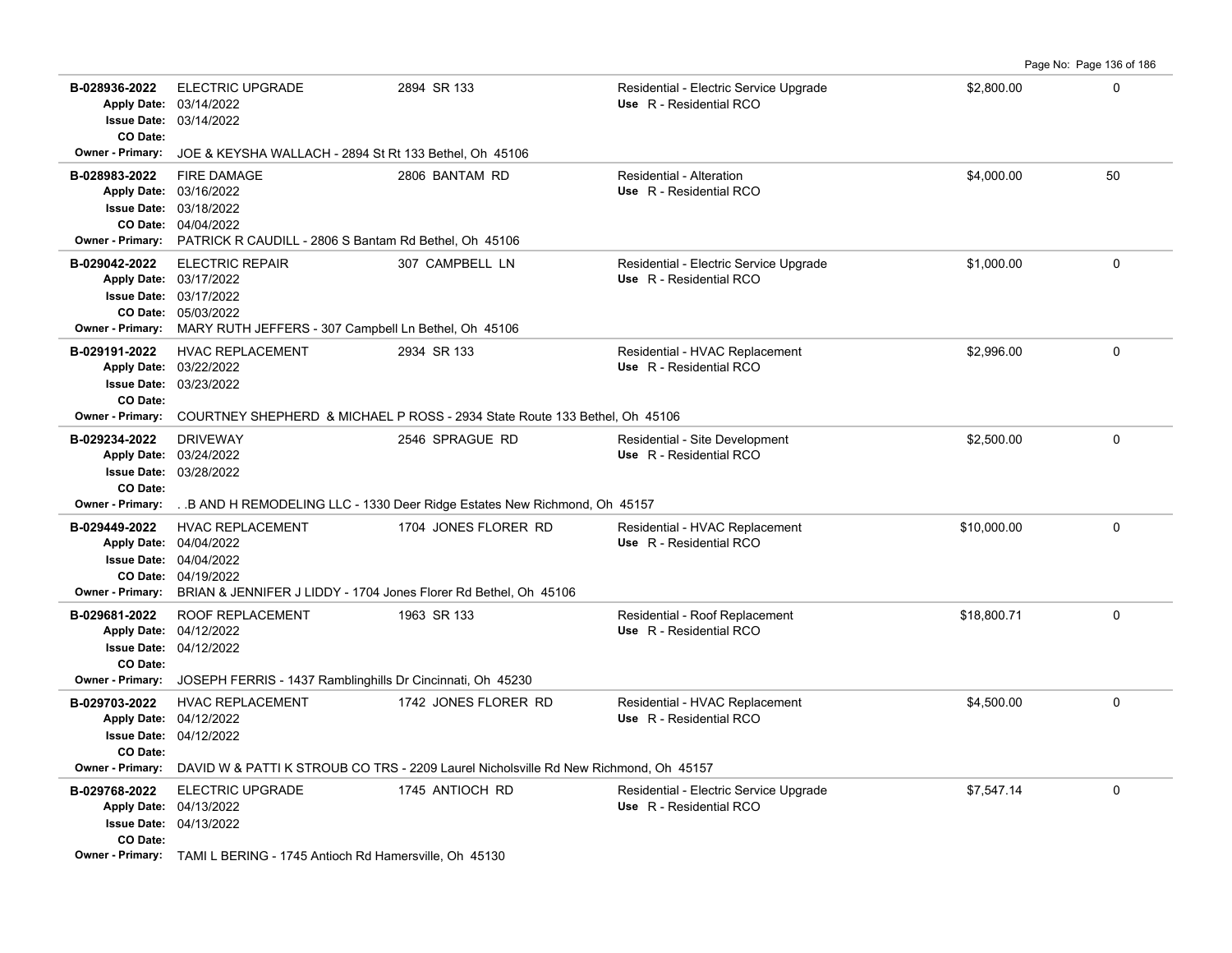Page No: Page 137 of 186

| B-030137-2022                       | <b>GENERATOR ELEC &amp; NG PP</b><br>Apply Date: 04/21/2022                             | 4001 JACOBS DR                                                          | Residential - Alteration<br>Use R - Residential RCO                              | \$4,000.00            | $\Omega$         |
|-------------------------------------|-----------------------------------------------------------------------------------------|-------------------------------------------------------------------------|----------------------------------------------------------------------------------|-----------------------|------------------|
|                                     | Issue Date: 04/21/2022                                                                  |                                                                         |                                                                                  |                       |                  |
| <b>Owner - Primary:</b>             | CO Date: 04/25/2022                                                                     | BRIAN M & LOUELLA MAXINE HOFFMAN - 4001 Jacobs Dr Bethel, Oh 45106-9430 |                                                                                  |                       |                  |
| B-030213-2022                       | <b>TOFT SFR</b>                                                                         |                                                                         | 2688 CRANE SCHOOL HOUSE RD Residential - Single Family Residence                 | \$350,000.00          | 3,673            |
|                                     | Apply Date: 04/22/2022                                                                  |                                                                         | Use R - Residential RCO                                                          |                       |                  |
|                                     | <b>Issue Date: 04/26/2022</b>                                                           |                                                                         |                                                                                  |                       |                  |
| CO Date:<br><b>Owner - Primary:</b> | BRETT & LISA TOFT - 1367 Postcreek Rd Batavia, Oh 45103                                 |                                                                         |                                                                                  |                       |                  |
| B-030278-2022                       | <b>DRIVEWAY</b>                                                                         | 2425 BANTAM RD                                                          | Residential - Site Development                                                   | \$1,000.00            | $\Omega$         |
| <b>Apply Date:</b>                  | 04/22/2022                                                                              |                                                                         | Use R - Residential RCO                                                          |                       |                  |
| CO Date:                            | <b>Issue Date: 04/25/2022</b>                                                           |                                                                         |                                                                                  |                       |                  |
| Owner - Primary:                    | ABILUC HOLDINGS LLC - 1547 Silverglade Ct Cincinnati, Oh 45240                          |                                                                         |                                                                                  |                       |                  |
| B-030667-2022                       | <b>ELECTRIC UPGRADE</b>                                                                 | 404 BETHEL CONCORD RD                                                   | Residential - Electric Service Upgrade                                           | \$2,500.00            | $\mathbf 0$      |
|                                     | Apply Date: 04/29/2022                                                                  |                                                                         | Use R - Residential RCO                                                          |                       |                  |
| CO Date:                            | Issue Date: 04/29/2022                                                                  |                                                                         |                                                                                  |                       |                  |
|                                     | Owner - Primary: JANEL COMBS - 25 S Taylorsville Rd Hillsboro, Oh 45133                 |                                                                         |                                                                                  |                       |                  |
|                                     |                                                                                         |                                                                         |                                                                                  |                       |                  |
| Permit#                             | R-3 - Residential; Multi-family, Congregate Care<br><b>Application Name</b>             | <b>Address</b>                                                          | Work Type / Class                                                                | <b>Declared Value</b> | <b>Bldg Area</b> |
|                                     |                                                                                         |                                                                         |                                                                                  |                       |                  |
|                                     |                                                                                         |                                                                         |                                                                                  |                       |                  |
| B-029249-2022                       | <b>FIRE REPAIR</b><br>Apply Date: 03/24/2022                                            | 310 BROWN ST                                                            | Residential - Alteration<br>Use R-3 - Residential; Multi-family, Congregate Care | \$2,000.00            | $\mathbf 0$      |
|                                     | Issue Date: 03/28/2022                                                                  |                                                                         |                                                                                  |                       |                  |
| CO Date:                            |                                                                                         |                                                                         |                                                                                  |                       |                  |
|                                     | Owner - Primary: KATHY BROWN - 1385 Greenbush West Rd Williamsburg, Oh 45176            |                                                                         |                                                                                  |                       |                  |
|                                     | S-1 - Storage; Moderate Hazard                                                          |                                                                         |                                                                                  |                       |                  |
| Permit#                             | <b>Application Name</b>                                                                 | <b>Address</b>                                                          | <b>Work Type / Class</b>                                                         | <b>Declared Value</b> | <b>Bldg Area</b> |
| B-027142-2021                       | <b>MEINOR POLE BARN</b>                                                                 | 3084 NINNICHUCK RD                                                      | Commercial - New Structure                                                       | \$150,000.00          | 5,600            |
|                                     | Apply Date: 12/15/2021<br><b>Issue Date: 01/18/2022</b>                                 |                                                                         | Use S-1 - Storage; Moderate Hazard                                               |                       |                  |
| CO Date:                            |                                                                                         |                                                                         |                                                                                  |                       |                  |
| <b>Owner - Primary:</b>             | KYLE P MEINOR - 893 Sycamore Blvd Cincinnati, Oh 45245                                  |                                                                         |                                                                                  |                       |                  |
| B-027731-2022                       | <b>TOFT POLE BARN</b><br>Apply Date: 01/24/2022                                         | 2688 CRANE SCHOOL HOUSE RD                                              | Commercial - New Structure                                                       | \$45,000.00           | 1,600            |
|                                     | <b>Issue Date: 02/17/2022</b>                                                           |                                                                         | Use S-1 - Storage; Moderate Hazard                                               |                       |                  |
| CO Date:                            |                                                                                         |                                                                         |                                                                                  |                       |                  |
| <b>Owner - Primary:</b>             | BRETT & LISA TOFT - 1367 Postcreek Rd Batavia, Oh 45103                                 |                                                                         |                                                                                  |                       |                  |
| B-028296-2022                       | POLE BARN<br>Apply Date: 02/23/2022                                                     | 2303 SR 133                                                             | Commercial - New Structure                                                       | \$60,000.00           | 4,558            |
|                                     | <b>Issue Date: 04/14/2022</b>                                                           |                                                                         | Use S-1 - Storage; Moderate Hazard                                               |                       |                  |
| CO Date:                            | <b>Owner - Primary:</b> CHARLES & ANDREA GALLAGHER - 676 E Lake Ln Cincinnati, Oh 45244 |                                                                         |                                                                                  |                       |                  |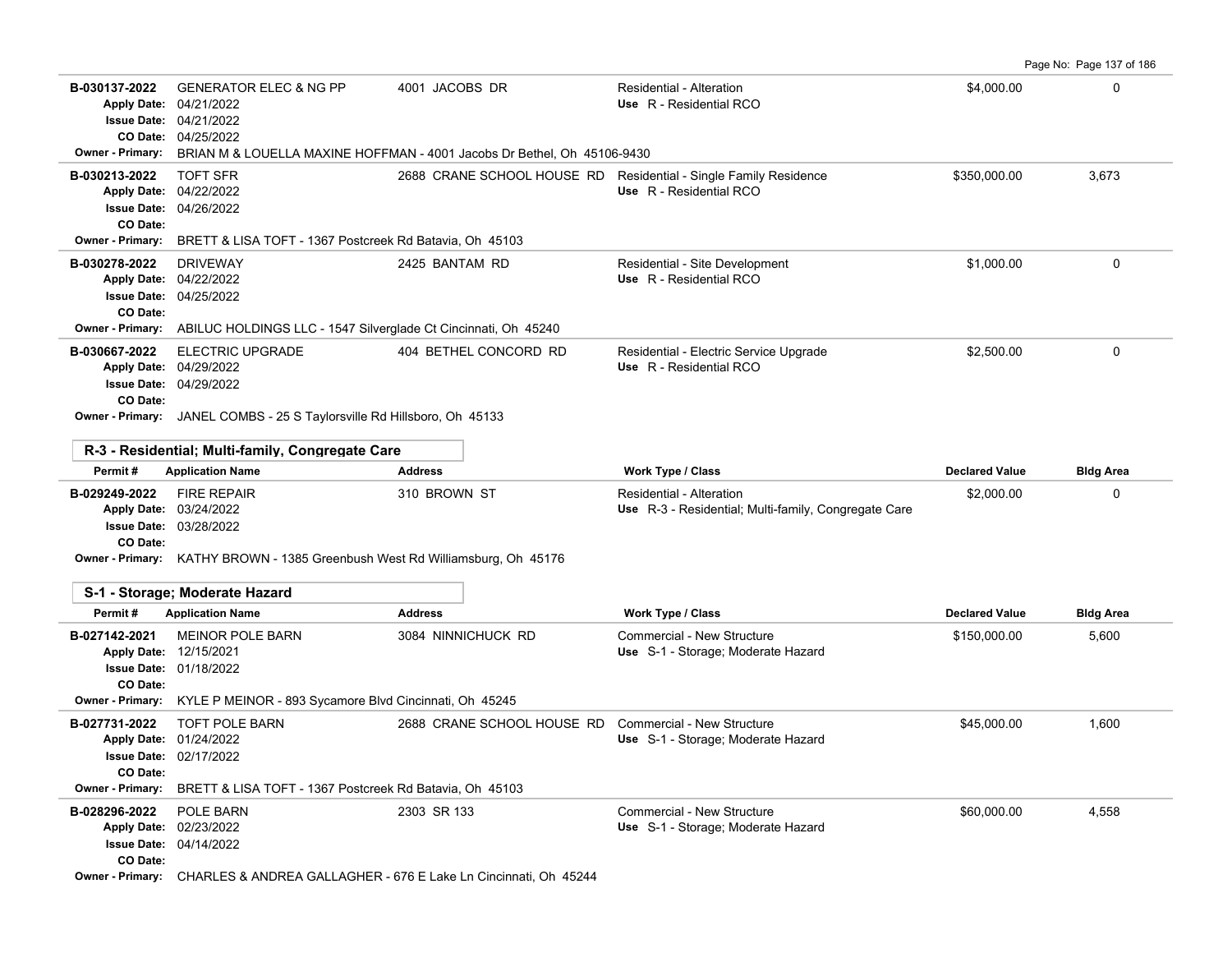| Page No: Page 138 of 186 |  |
|--------------------------|--|
|--------------------------|--|

| B-028919-2022                                                                               | <b>SCHEADLER POLE BARN</b><br>Apply Date: 03/14/2022<br><b>Issue Date: 04/15/2022</b>  |                |                | 2667 HARRY A HILL DR                                                                                 | Commercial - New Structure<br>Use S-1 - Storage; Moderate Hazard |        |                                              | \$48,146.55           | 3,120            |
|---------------------------------------------------------------------------------------------|----------------------------------------------------------------------------------------|----------------|----------------|------------------------------------------------------------------------------------------------------|------------------------------------------------------------------|--------|----------------------------------------------|-----------------------|------------------|
| CO Date:                                                                                    |                                                                                        |                |                | Owner - Primary: CORY M & ASHLEE J SCHEADLER - 2669 Harry A Hill Dr Bethel, Oh 45106                 |                                                                  |        |                                              |                       |                  |
|                                                                                             | <b>U - Utility &amp; Miscellaneous</b>                                                 |                |                |                                                                                                      |                                                                  |        |                                              |                       |                  |
| Permit#                                                                                     | <b>Application Name</b>                                                                |                | <b>Address</b> |                                                                                                      | Work Type / Class                                                |        |                                              | <b>Declared Value</b> | <b>Bldg Area</b> |
| B-027914-2022<br>CO Date:                                                                   | <b>SPECTRUM ELEC</b><br>Apply Date: 02/04/2022<br><b>Issue Date: 02/16/2022</b>        |                |                | 2008 BETHEL MAPLE RD                                                                                 | Commercial - Alteration<br>Use U - Utility & Miscellaneous       |        |                                              | \$500.00              | 0                |
| <b>Owner - Primary:</b>                                                                     |                                                                                        |                |                | PAUL R & JULIE M DAUGHERTY - 2008 Bethel Maple Rd Hamersville, Oh 45130                              |                                                                  |        |                                              |                       |                  |
| B-029473-2022<br>CO Date:                                                                   | MORGAN SHOP POLE SIGN<br>Apply Date: 04/05/2022<br><b>Issue Date: 04/14/2022</b>       |                |                | 3040 SUGARTREE RD<br>Owner - Primary: MPE PROPERTYMPE PROPERTY - 1952 West Rd New Richmond, Oh 45157 | Commercial - Sign<br>Use U - Utility & Miscellaneous             |        |                                              | \$26,200.00           | 152              |
| <b>SUMMARY FOR Tate Township</b><br>PERMIT SUMMARY BY APPLICATION WORKTYPE IN THIS TOWNSHIP |                                                                                        |                |                |                                                                                                      |                                                                  |        |                                              |                       |                  |
| Worktype                                                                                    |                                                                                        | Issued         | Value          | Worktype                                                                                             | Issued                                                           | Value  | Worktype                                     | Issued                | Value            |
| Single-Family Residence (SFR)                                                               |                                                                                        | $\overline{c}$ | \$706,000.00   | Two-Family Residence (TFR)                                                                           | $\Omega$                                                         | \$0.00 | Commercial New (COMNEW)                      | 4                     | \$303,146.55     |
| Residential Addition (RESADD)                                                               |                                                                                        | $\mathbf{1}$   | \$40,000.00    | Three-Family Residence (THFR)                                                                        | 0                                                                | \$0.00 | Commercial Addition (COMADD)                 | 0                     | \$0.00           |
| Residential Alteration (RESALT)                                                             |                                                                                        | 28             | \$300,147.25   | Four-Family Residence (FFR)                                                                          | 0                                                                | \$0.00 | Commercial Alteration (COMALT)               | 1                     | \$500.00         |
| Res Accessory Structure (ACCSTR)                                                            |                                                                                        | 2              | \$46,000.00    | Multi-Family Residence (MULTFR)                                                                      | 0                                                                | \$0.00 | All Other Project Types                      | 23                    | \$251,000.11     |
| <b>NUMBER OF PERMITS ISSUED: 49</b>                                                         |                                                                                        |                |                | Single-Family Unit (SFU)                                                                             | 0                                                                | \$0.00 |                                              |                       |                  |
| <b>DECLARED VALUE: \$1,458,793.80</b>                                                       |                                                                                        |                |                |                                                                                                      |                                                                  |        |                                              |                       |                  |
| <b>Union Township</b>                                                                       |                                                                                        |                |                |                                                                                                      |                                                                  |        |                                              |                       |                  |
|                                                                                             | A-2 - Assembly; Banquet Hall, Restaurant                                               |                |                |                                                                                                      |                                                                  |        |                                              |                       |                  |
| Permit#                                                                                     | <b>Application Name</b>                                                                |                | <b>Address</b> |                                                                                                      | <b>Work Type / Class</b>                                         |        |                                              | <b>Declared Value</b> | <b>Bldg Area</b> |
| B-023231-2021<br>CO Date:                                                                   | <b>GOLD STAR ALTERATION</b><br>Apply Date: 07/14/2021<br><b>Issue Date: 01/18/2022</b> |                |                | 4620 AICHOLTZ RD                                                                                     | Commercial - Alteration                                          |        | Use A-2 - Assembly; Banquet Hall, Restaurant | \$179,990.00          | 1,787            |
| <b>Owner - Primary:</b>                                                                     |                                                                                        |                |                | LAILA DAVID ET AL - 582 Old State Route 74 Cincinnati, Oh 45244                                      |                                                                  |        |                                              |                       |                  |
| B-026555-2021<br>Apply Date: 11/20/2021                                                     | GOLD STAR AWNING & W-SIGN                                                              |                |                | 4620 AICHOLTZ RD                                                                                     | Commercial - Sign                                                |        | Use A-2 - Assembly; Banquet Hall, Restaurant | \$12,745.00           | 125              |

**Owner - Primary:** LAILA DAVID ET AL - 582 Old State Route 74 Cincinnati, Oh 45244

01/18/2022 **Issue Date:**

**CO Date:**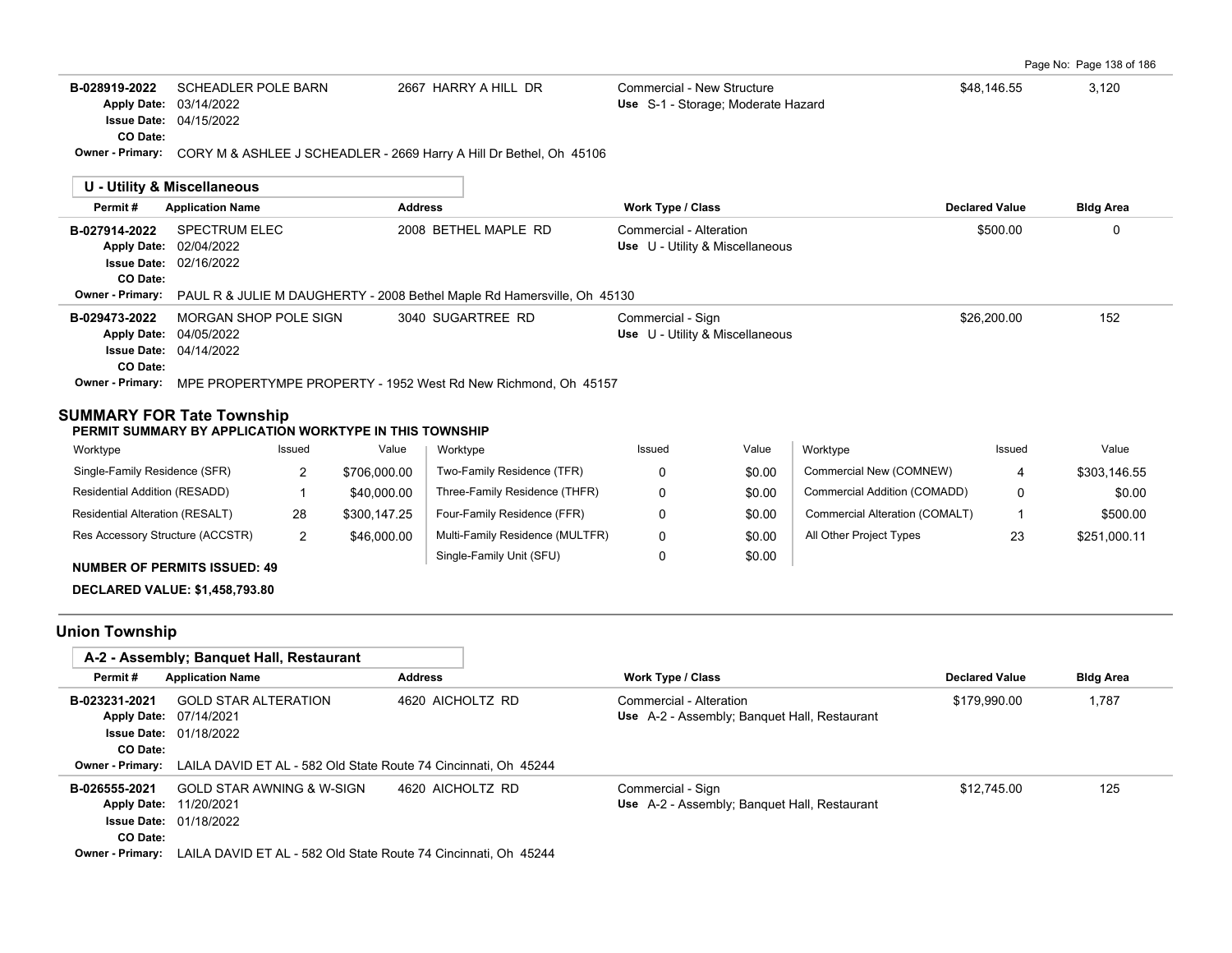**B-026556-2021** \$7,400.00 0 GOLD STAR MENU BOARD 4620 AICHOLTZ RD Commercial - Sign 01/18/2022 **Issue Date:** Apply Date: 11/20/2021 **Apply Date: Use** A-2 - Assembly; Banquet Hall, Restaurant **CO Date: Owner - Primary:** LAILA DAVID ET AL - 582 Old State Route 74 Cincinnati, Oh 45244 **B-027018-2021** DRAGON CITY **154 SR 125** Commercial - Alteration **100** 2010 00 100 01/14/2022 **Issue Date:** Apply Date: 12/09/2021 Use A-2 - Assembly; Banquet Hall, Restaurant **CO Date: Owner - Primary:** REGENCY CENTERS LP - Po Box 790830 San Antonio, Tx 78279-0830 **B-027882-2022** \$475,000.00 1,900 WHITE CASTLE ALTERATION 864 EASTGATE SOUTH DR Commercial - Alteration 04/21/2022 **Issue Date:** 02/01/2022 **Apply Date: Use** A-2 - Assembly; Banquet Hall, Restaurant **CO Date: Owner - Primary:** WHITE CASTLE SYSTEM INC - 555 Edgar Waldo Wy Columbus, Oh 43215 **B-028319-2022** \$123,000.00 4,115 TAZIKI'S MEDITERRANEAN CAFE 450 SR 125 Commercial - Alteration 05/20/2022 **CO Date:** 04/20/2022 **Issue Date:** Apply Date: 02/24/2022 Use A-2 - Assembly; Banquet Hall, Restaurant **Owner - Primary:** REGENCY CENTERS LP - Po Box 790830 San Antonio, Tx 78279-0830 **B-028350-2022** TACO BELL 820 EASTGATE SOUTH DR Commercial - Alteration 680,000.00 880,000.00 2,853 05/09/2022 **CO Date:** 04/14/2022 **Issue Date:** Apply Date: 02/25/2022 Use A-2 - Assembly; Banquet Hall, Restaurant **Owner - Primary:** TACO BELL OF AMERICA INC - 3379 Peachtree Rd, Ste 360 Atlanta, Ga 30326 **F-028690-2022** TAZIKI'S CAFE HOOD SUPP 450 SR 125 Fire Protection Systems - Fire Sprinkler - Kitchen Hood Supp \$1,025.00 4,115 04/29/2022 **CO Date:** 04/05/2022 **Issue Date:** Apply Date: 03/09/2022 Use A-2 - Assembly; Banquet Hall, Restaurant **Owner - Primary:** REGENCY CENTERS LP - Po Box 790830 San Antonio, Tx 78279-0830 **F-029398-2022 TAZIKI'S MED CAFE FA 450 SR 125 From And The Protection Systems - Fire Alarm \$10,000.00 4,115** 05/19/2022 **CO Date:** 04/20/2022 **Issue Date:** Apply Date: 04/01/2022 Use A-2 - Assembly; Banquet Hall, Restaurant **Owner - Primary:** REGENCY CENTERS LP - Po Box 790830 San Antonio, Tx 78279-0830 **F-029413-2022** MCDONALD'S HOOD SUPP 4025 MOUNT CARMEL TOBASCO Fire Protection Systems - Fire Sprinkler - Kitchen Hood Supp \$7,963.00 0 04/18/2022 **Issue Date:** Apply Date: 04/01/2022 ndia<br>Ro MCDONALD'S HOOD SUPP Use A-2 - Assembly; Banquet Hall, Restaurant **CO Date: Owner - Primary:** MCDONALDS CORPORATION - 2 Eastern Oval, Ste 200 Columbus, Oh 43219 **A-3 - Assembly; Worship, Recreation or Amusement Permit # Application Name Address Work Type / Class Declared Value Bldg Area**

Page No: Page 139 of 186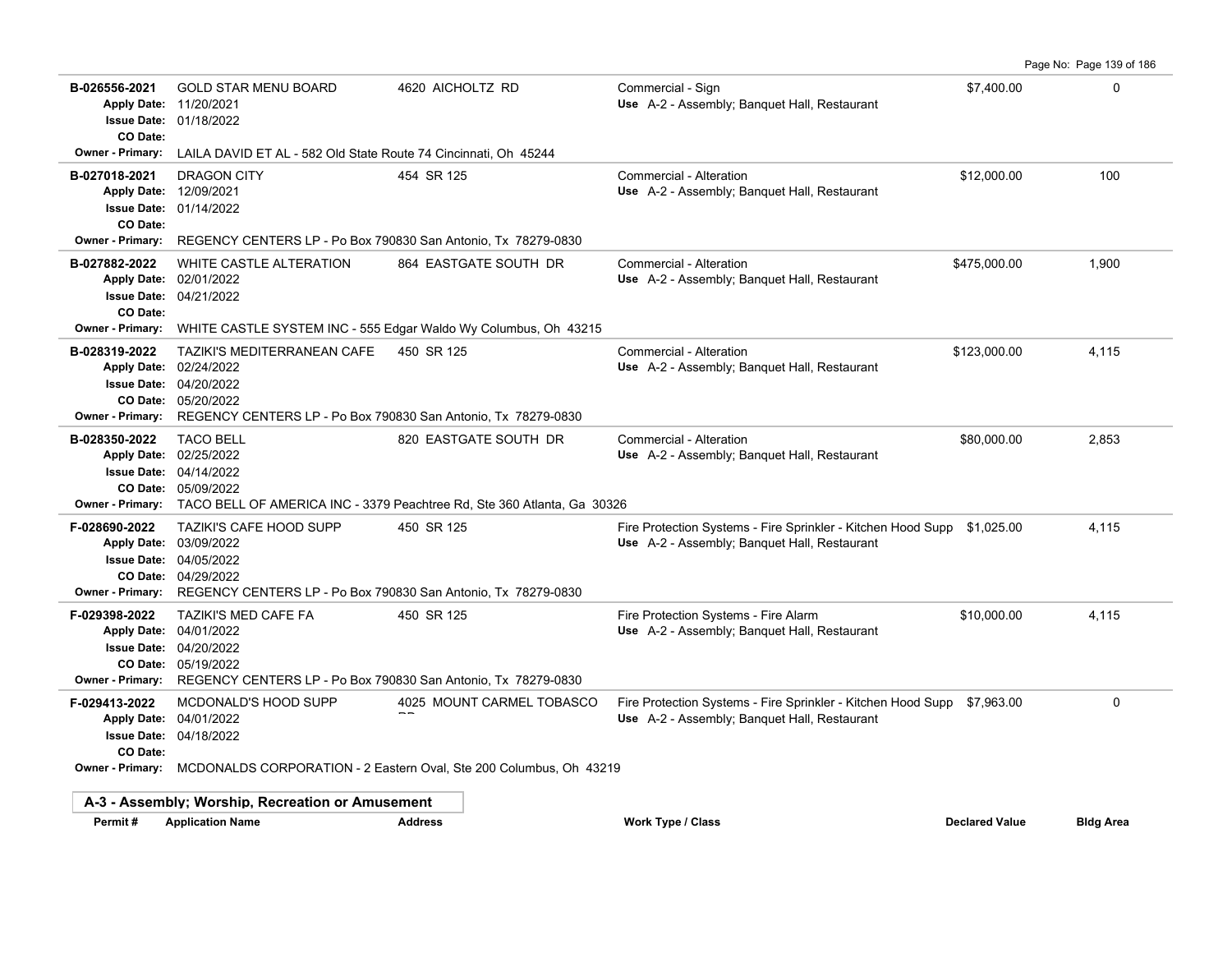|                                                      |                                                                                                                                                                                                                   |                       |                                                                                 |                       | Page No: Page 140 of 186 |
|------------------------------------------------------|-------------------------------------------------------------------------------------------------------------------------------------------------------------------------------------------------------------------|-----------------------|---------------------------------------------------------------------------------|-----------------------|--------------------------|
| B-029284-2022<br>CO Date:                            | W CLERMONT HS AFTER PROM<br>Apply Date: 03/26/2022<br><b>Issue Date: 04/22/2022</b>                                                                                                                               | 4101 BACH BUXTON RD   | Commercial - Alteration<br>Use A-3 - Assembly; Worship, Recreation or Amusement | \$0.00                | 0                        |
| <b>Owner - Primary:</b>                              | WEST CLERMONT LOCAL SCHOOL - 4350 Aicholtz Rd, Ste 220 Cincinnati, Oh 45245                                                                                                                                       |                       |                                                                                 |                       |                          |
| B-030040-2022                                        | <b>TENT WEDDING</b><br>Apply Date: 04/19/2022<br><b>Issue Date: 04/20/2022</b><br>CO Date: 05/16/2022<br>Owner - Primary: FIRST BAPTIST CHURCH OF GLEN ESTE - 1034 Old State Route 74 Batavia, Oh 45103           | 1034 OLD SR 74        | Commercial - Alteration<br>Use A-3 - Assembly; Worship, Recreation or Amusement | \$1.900.00            | $\Omega$                 |
| <b>B</b> - Business                                  |                                                                                                                                                                                                                   |                       |                                                                                 |                       |                          |
| Permit#                                              | <b>Application Name</b>                                                                                                                                                                                           | <b>Address</b>        | <b>Work Type / Class</b>                                                        | <b>Declared Value</b> | <b>Bldg Area</b>         |
| B-027092-2021                                        | ABS TRANSITIONS<br>Apply Date: 12/13/2021<br><b>Issue Date: 04/18/2022</b><br>CO Date: 05/20/2022<br>Owner - Primary: MAL DUCK CREEK LLC - 4861 Duck Creek Rd Cincinnati, Oh 45227                                | 3235 MOUNT CARMEL RD  | Commercial - Alteration<br>Use B - Business                                     | \$16,000.00           | $\Omega$                 |
| B-027482-2022<br>CO Date:<br><b>Owner - Primary:</b> | AFFORDABLE DENTURES ALTER<br>Apply Date: 12/30/2021<br><b>Issue Date: 03/30/2022</b><br>32 EAST CENTER DELAWARE LLC - 629 Euclid Av, Suite 1300 Cleveland, Oh 44114                                               | 700 EASTGATE SOUTH DR | Commercial - Alteration<br>Use B - Business                                     | \$650,000.00          | 5,487                    |
| B-027486-2022<br>CO Date:                            | STARBUCKS BLDG REPAIR<br>Apply Date: 01/07/2022<br><b>Issue Date: 01/07/2022</b><br>Owner - Primary: 4906 SANTA MONICA LLC - 928 N San Fernando By Burbank, Ca 91504                                              | 816 EASTGATE NORTH DR | Commercial - Alteration<br>Use B - Business                                     | \$4,000.00            | $\Omega$                 |
| B-027717-2022<br>CO Date:<br><b>Owner - Primary:</b> | ELITE BIOMEDICAL SOLUTIONS<br>Apply Date: 01/21/2022<br><b>Issue Date: 03/02/2022</b><br>EASTGATE OFFICES DELAWARE LLC - 756 Old State Route 74 Cincinnati, Oh 45245                                              | 756 OLD SR 74         | Commercial - Alteration<br>Use B - Business                                     | \$86,984.00           | 2,207                    |
| B-027861-2022                                        | ODOT FIELD OFFICE ELEC<br>Apply Date: 01/31/2022<br><b>Issue Date: 02/11/2022</b><br>CO Date: 02/16/2022<br>Owner - Primary: OHIO DEPARTMENT OF TRANSPORTATION - 505 South State Route 741 Lebanon, Oh 45036-9245 | 4404 FAYARD DR        | Commercial - Alteration<br>Use B - Business                                     | \$5,000.00            | $\mathbf 0$              |
| B-028052-2022                                        | FAMILY NURSE CARE OF OHIO<br>Apply Date: 02/11/2022<br>Issue Date: 03/26/2022<br>CO Date: 03/30/2022<br>Owner - Primary: EASTGATE PROFESSIONAL OFFICE PARK V LTD - 1252 State Route 28 Milford, Oh 45150          | 4435 AICHOLTZ RD      | Commercial - Occupancy<br>Use B - Business                                      | \$0.00                | $\Omega$                 |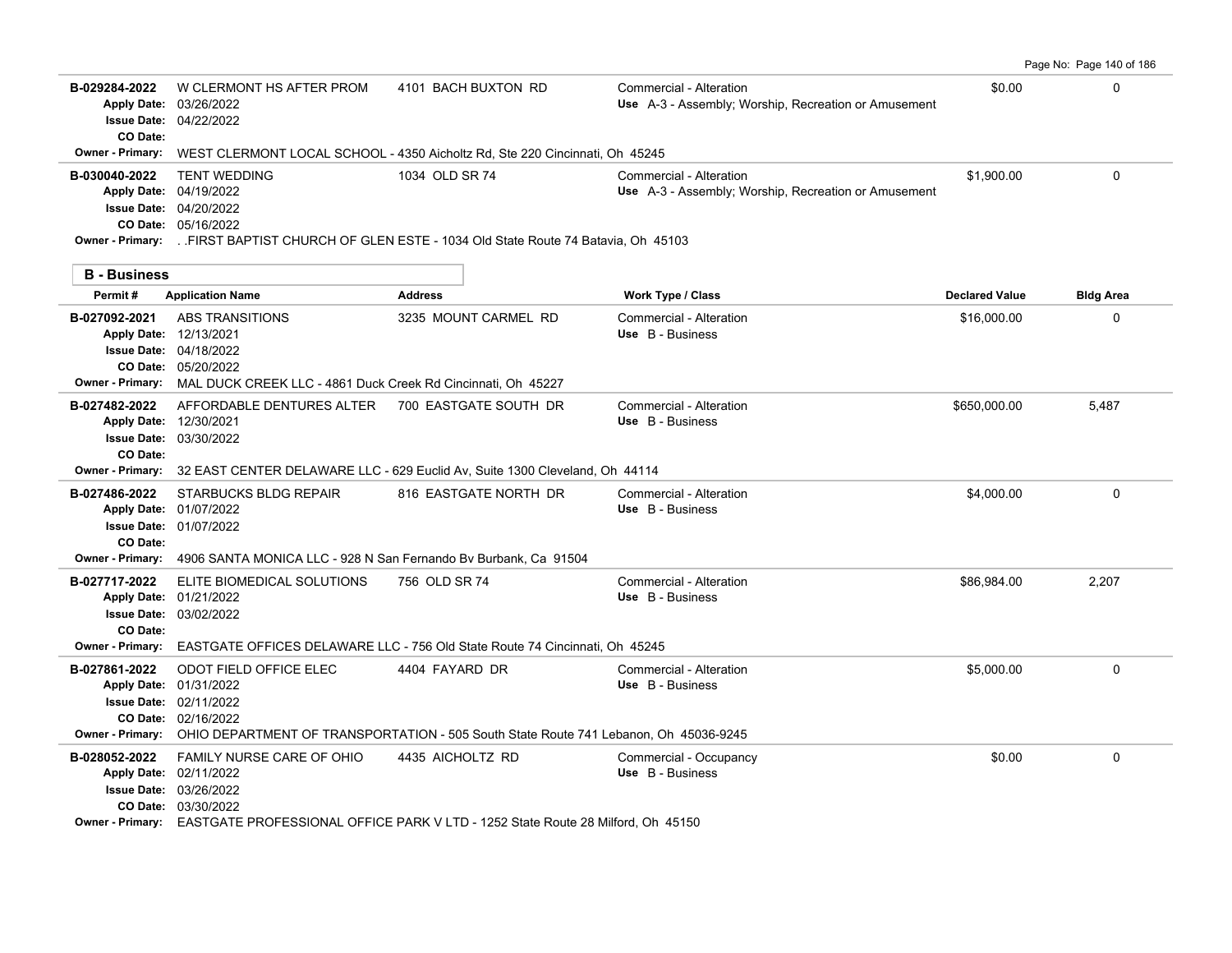|                                                                       |                                                                                                                               |                                                                                                                 |                                                                            |                       | Page No: Page 141 of 186 |  |  |
|-----------------------------------------------------------------------|-------------------------------------------------------------------------------------------------------------------------------|-----------------------------------------------------------------------------------------------------------------|----------------------------------------------------------------------------|-----------------------|--------------------------|--|--|
| B-028965-2022<br><b>Apply Date:</b><br><b>Owner - Primary:</b>        | <b>DNV</b><br>03/15/2022<br><b>Issue Date: 04/18/2022</b><br>CO Date: 05/12/2022                                              | 4435 AICHOLTZ RD<br>EASTGATE PROFESSIONAL OFFICE PARK V LTD - 1252 State Route 28 Milford, Oh 45150             | Commercial - Occupancy<br>Use B - Business                                 | \$0.00                | 0                        |  |  |
| B-029016-2022<br><b>Apply Date:</b><br><b>Issue Date:</b><br>CO Date: | SIBCY CLINE HVAC, ELEC<br>03/16/2022<br>04/18/2022                                                                            | 792 EASTGATE DR S                                                                                               | Commercial - Alteration<br>Use B - Business                                | \$22,000.00           | 0                        |  |  |
| <b>Owner - Primary:</b>                                               |                                                                                                                               | CATHLEEN VATERRNS PROPERTIES II LLC - 8044 Montgomery Rd, #300 Cincinnati, Oh 45236                             |                                                                            |                       |                          |  |  |
| B-029648-2022<br><b>Issue Date:</b><br>CO Date:                       | ANDY'S DALTON GA FLOORING<br>Apply Date: 04/11/2022<br>04/15/2022                                                             | 4040 MOUNT CARMEL TOBASCO                                                                                       | Commercial - Occupancy<br>Use B - Business                                 | \$0.00                | 0                        |  |  |
| <b>Owner - Primary:</b>                                               | HELDON GROUP INC - 405 South Main St Springboro, Oh 45066                                                                     |                                                                                                                 |                                                                            |                       |                          |  |  |
| F-028702-2022<br><b>Apply Date:</b><br><b>Issue Date:</b><br>CO Date: | AFFORDABLE DENTURES FS<br>03/09/2022<br>03/29/2022                                                                            | 700 EASTGATE SOUTH DR                                                                                           | Fire Protection Systems - Fire Sprinkler - Suppression<br>Use B - Business | \$10,000.00           | 5,200                    |  |  |
|                                                                       | Owner - Primary: 32 EAST CENTER DELAWARE LLC - 629 Euclid Av, Suite 1300 Cleveland, Oh 44114                                  |                                                                                                                 |                                                                            |                       |                          |  |  |
| F-029997-2022<br><b>Apply Date:</b><br><b>Issue Date:</b><br>CO Date: | <b>EASTGATE PROF BLDG FA</b><br>04/18/2022<br>04/25/2022                                                                      | 4452 EASTGATE BV                                                                                                | Fire Protection Systems - Fire Alarm<br>Use B - Business                   | \$14,000.00           | 0                        |  |  |
|                                                                       | Owner - Primary: MYERS Y COOPER COMPANY - 9301 Montgomery Rd, Suite 2B Cincinnati, Oh 45242<br>F-1 - Factory; Moderate Hazard |                                                                                                                 |                                                                            |                       |                          |  |  |
| Permit#                                                               | <b>Application Name</b>                                                                                                       | <b>Address</b>                                                                                                  | <b>Work Type / Class</b>                                                   | <b>Declared Value</b> | <b>Bldg Area</b>         |  |  |
| B-027515-2022<br><b>Owner - Primary:</b>                              | ELITE BIOMEDICAL ELEC<br>Apply Date: 01/10/2022<br><b>Issue Date: 02/01/2022</b><br>CO Date: 04/06/2022                       | 756 OLD SR 74<br>EASTGATE OFFICES DELAWARE LLC - 756 Old State Route 74 Cincinnati, Oh 45245                    | Commercial - Alteration<br>Use F-1 - Factory; Moderate Hazard              | \$10,000.00           | 0                        |  |  |
| F-027743-2022<br>CO Date:                                             | SUN CHEMICAL WRHS FA<br>Apply Date: 01/24/2022<br><b>Issue Date: 02/09/2022</b>                                               | 3932 BACH BUXTON RD<br>Owner - Primary: SUN CHEMICAL CORPORATION - 110 Pleasant Ave Upper Saddle River, Nj 7458 | Fire Protection Systems - Fire Alarm<br>Use F-1 - Factory; Moderate Hazard | \$6,000.00            | 0                        |  |  |
| F-027862-2022                                                         | SUN CHEMICAL WRHS EXPN FS                                                                                                     | 3932 BACH BUXTON RD                                                                                             | Fire Protection Systems - Fire Sprinkler - Suppression                     | \$25,000.00           | 7,880                    |  |  |
|                                                                       | Apply Date: 01/31/2022<br>Issue Date: 02/11/2022<br>CO Date: 03/04/2022                                                       | Owner - Primary: SUN CHEMICAL CORPORATION - 110 Pleasant Ave Upper Saddle River, Nj 7458                        | Use F-1 - Factory; Moderate Hazard                                         |                       |                          |  |  |
|                                                                       | H-1 - High Hazard; Detonation Hazard                                                                                          |                                                                                                                 |                                                                            |                       |                          |  |  |
| Permit#                                                               | <b>Application Name</b>                                                                                                       | <b>Address</b>                                                                                                  | Work Type / Class                                                          | <b>Declared Value</b> | <b>Bldg Area</b>         |  |  |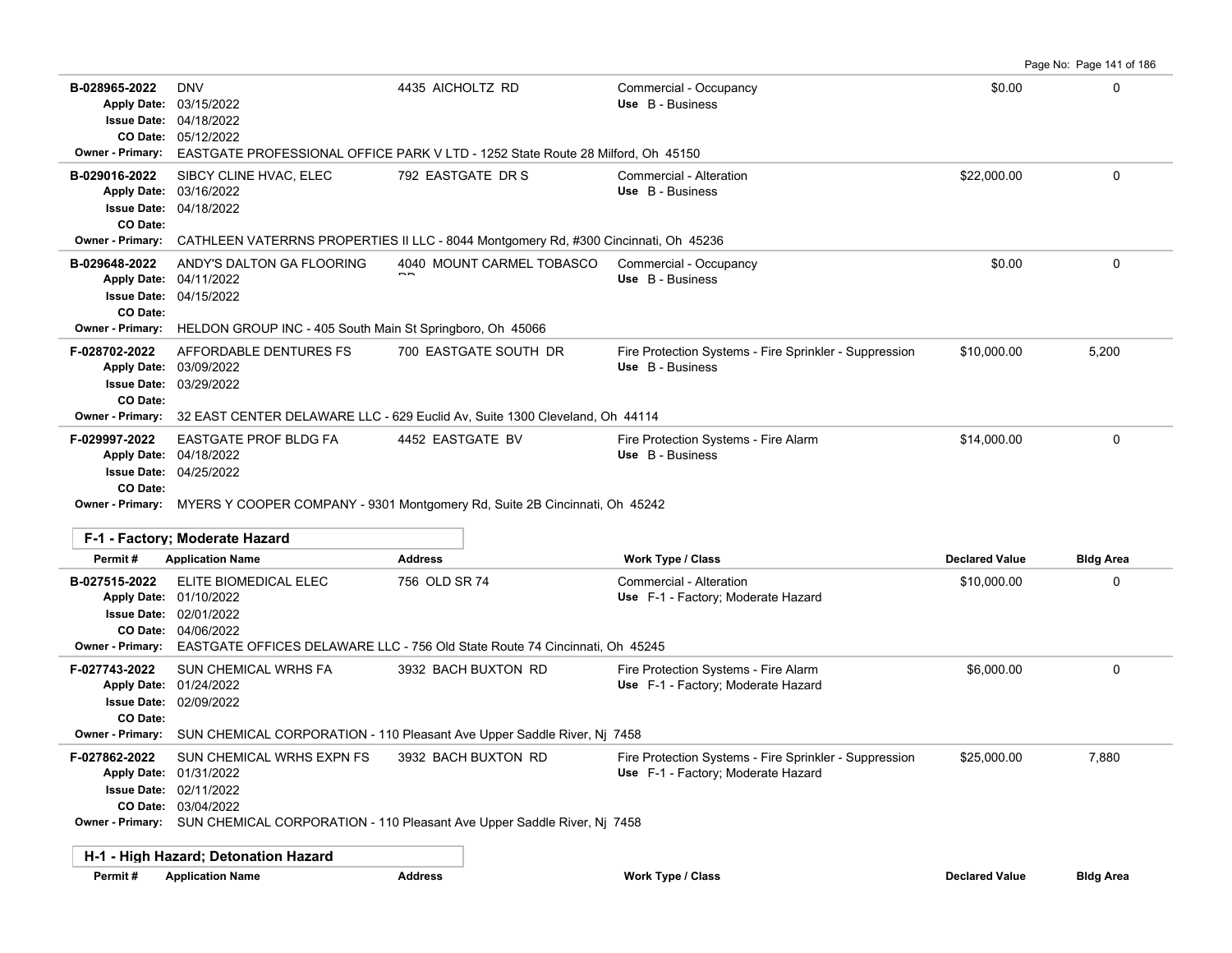| Page No: Page 142 of 186 |  |  |  |  |  |  |
|--------------------------|--|--|--|--|--|--|
|--------------------------|--|--|--|--|--|--|

| B-026217-2021<br>Apply Date: 11/03/2021<br>CO Date: | L3 HARRIS WMSC & ELEC<br><b>Issue Date: 04/13/2022</b>                                                                                                                                                                      | 3975 MCMANN RD        | Commercial - Alteration<br>Use H-1 - High Hazard; Detonation Hazard        | \$139,000.00          | $\Omega$         |
|-----------------------------------------------------|-----------------------------------------------------------------------------------------------------------------------------------------------------------------------------------------------------------------------------|-----------------------|----------------------------------------------------------------------------|-----------------------|------------------|
|                                                     | Owner - Primary: L 3 FUZING AND ORDNANCE SYSTEMS INC - 3975 Mcmann Rd Cincinnati, Oh 45245                                                                                                                                  |                       |                                                                            |                       |                  |
|                                                     | M - Mercantile; Dept. Store, Retail, Market                                                                                                                                                                                 |                       |                                                                            |                       |                  |
| Permit#                                             | <b>Application Name</b>                                                                                                                                                                                                     | <b>Address</b>        | <b>Work Type / Class</b>                                                   | <b>Declared Value</b> | <b>Bldg Area</b> |
| B-027359-2021<br>CO Date:                           | <b>HOBBY LOBBY MEZZANINE</b><br>Apply Date: 12/28/2021<br><b>Issue Date: 02/28/2022</b>                                                                                                                                     | 822 EASTGATE NORTH DR | Commercial - Addition<br>Use M - Mercantile: Dept. Store, Retail, Market   | \$227,000.00          | 2,087            |
|                                                     | Owner - Primary: NET LEASE PORTFOLIO V DST AEI - 30 E Seventh St. Suite 1300 St Paul, Mn 55101                                                                                                                              |                       |                                                                            |                       |                  |
| B-027632-2022                                       | <b>WILLIS MUSIC</b><br>Apply Date: 01/14/2022<br><b>Issue Date: 02/25/2022</b><br>CO Date: 03/28/2022<br>Owner - Primary: UNION TOWNSHIP CLERMONT COUNTY CIC INC - 4350 Aicholtz Rd Cincinnati, Oh 45245                    | 4450 EASTGATE BV      | Commercial - Alteration<br>Use M - Mercantile; Dept. Store, Retail, Market | \$20,000.00           | 2,592            |
| B-027976-2022                                       | <b>RED WING SHOES</b><br>Apply Date: 02/09/2022<br><b>Issue Date: 04/05/2022</b><br>CO Date: 05/19/2022<br>Owner - Primary: PORTFOLIO PROPERTIES I LTD C/O TIPTON INTERESTS INC - 6281 Tri-Ridge Bv, 180 Loveland, Oh 45140 | 867 EASTGATE NORTH DR | Commercial - Alteration<br>Use M - Mercantile; Dept. Store, Retail, Market | \$155,000.00          | 1,956            |
| B-027979-2022                                       | <b>CLOUD 8 SMOKE SHOP</b><br>Apply Date: 02/09/2022<br>Issue Date: 03/07/2022<br>CO Date: 03/10/2022<br>Owner - Primary: RICHARD HARRIS - 3444 State Route 133 Williamsburg, Oh 45176                                       | 980 OLD SR 74         | Commercial - Occupancy<br>Use M - Mercantile; Dept. Store, Retail, Market  | \$0.00                | $\mathbf 0$      |
| B-028020-2022                                       | PETSMART HVAC<br>Apply Date: 02/10/2022<br><b>Issue Date: 03/21/2022</b><br>CO Date: 03/24/2022<br>Owner - Primary: KRG EASTGATE PAVILION LLC - 30 South Meridian St, Ste 1100 Indianapolis, In 46204                       | 650 EASTGATE SOUTH DR | Commercial - Alteration<br>Use M - Mercantile; Dept. Store, Retail, Market | \$5,000.00            | 0                |
| B-028345-2022<br>CO Date:                           | GRAB & GO<br>Apply Date: 02/24/2022<br><b>Issue Date: 04/22/2022</b>                                                                                                                                                        | 1158 OLD SR 74        | Commercial - Alteration<br>Use M - Mercantile; Dept. Store, Retail, Market | \$105,000.00          | 5,400            |
| <b>Owner - Primary:</b>                             | BATAVIA C STORE INC - 1029 Asbury Rd Cincinnati, Oh 45255                                                                                                                                                                   |                       |                                                                            |                       |                  |
| B-028389-2022<br>CO Date:                           | SPORTSMAN'S WAREHOUSE<br>Apply Date: 02/28/2022<br><b>Issue Date: 03/30/2022</b><br>Owner - Primary: 32 EAST CENTER DELAWARE LLC - 629 Euclid Av, Suite 1300 Cleveland, Oh 44114                                            | 700 EASTGATE SOUTH DR | Commercial - Alteration<br>Use M - Mercantile; Dept. Store, Retail, Market | \$0.00                | 25,483           |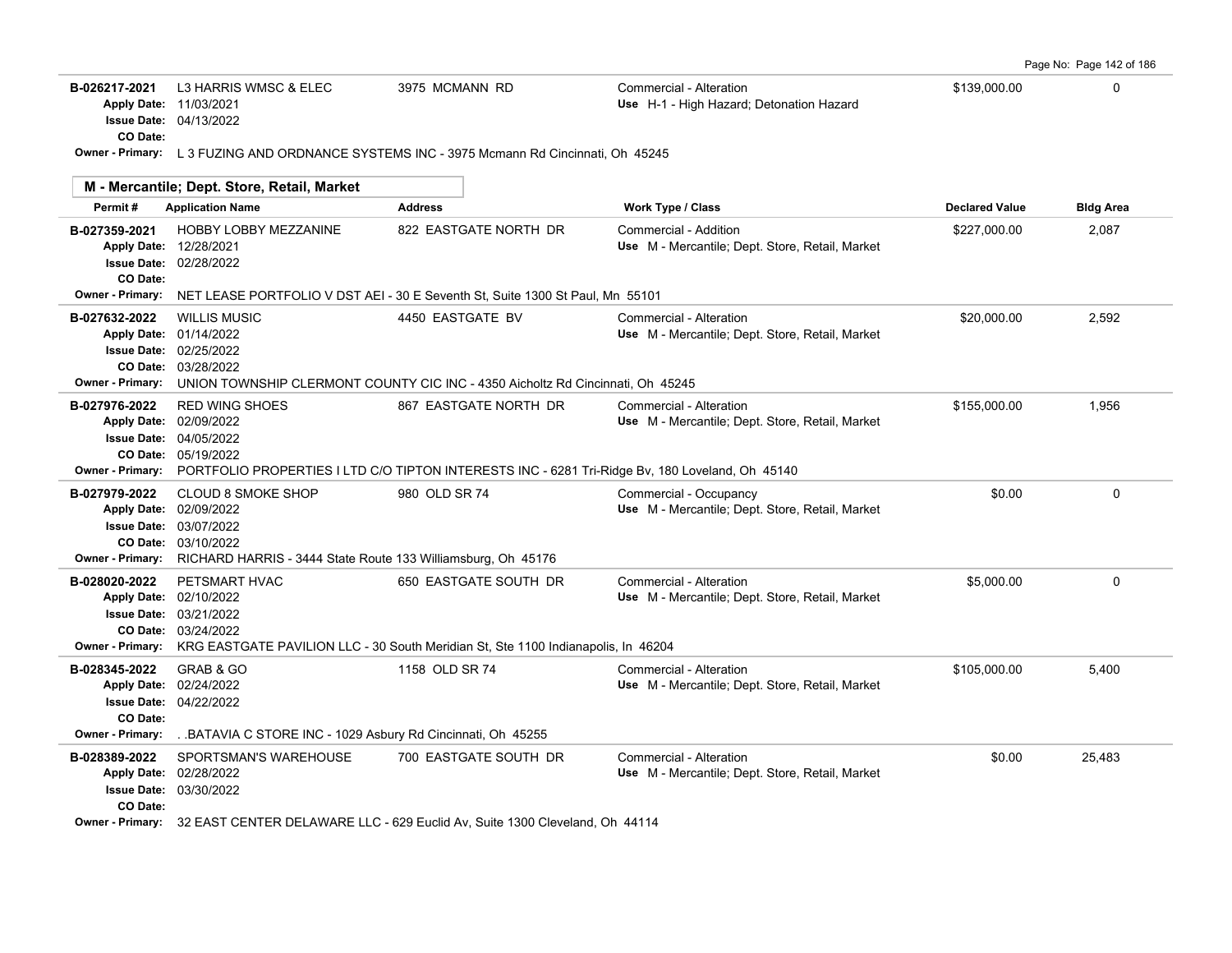Page No: Page 143 of 186

| B-028487-2022<br><b>Apply Date:</b><br>Owner - Primary:                        | KOHLS & SEPHORA ALTER<br>03/02/2022<br>Issue Date: 04/21/2022<br>CO Date: 06/02/2022                                                                                                                                                             | 4607 EASTGATE BV<br>EASTGATE MALL CMBS LLC - 2030 Hamilton Blvd, Suite 500 Chattanooga, Tn 37421                    | Commercial - Alteration<br>Use M - Mercantile: Dept. Store, Retail, Market                                | \$200,000.00          | 2,500            |
|--------------------------------------------------------------------------------|--------------------------------------------------------------------------------------------------------------------------------------------------------------------------------------------------------------------------------------------------|---------------------------------------------------------------------------------------------------------------------|-----------------------------------------------------------------------------------------------------------|-----------------------|------------------|
| B-029935-2022<br><b>Owner - Primary:</b>                                       | <b>MARSHALLS</b><br>Apply Date: 04/16/2022<br><b>Issue Date: 04/22/2022</b><br>CO Date: 06/02/2022                                                                                                                                               | 4530 EASTGATE BLVD<br>CYNTIA HOLLISIRC RETAIL CENTERS - 814 Commerce Dr, 300 Oak Brook, II 60523                    | Commercial - Alteration<br>Use M - Mercantile; Dept. Store, Retail, Market                                | \$17,000.00           | 7,300            |
| F-028751-2022<br>CO Date:                                                      | <b>JUNGLE JIM'S FREEZER FS</b><br>Apply Date: 03/10/2022<br>Issue Date: 04/05/2022                                                                                                                                                               | 4450 EASTGATE BV<br>Owner - Primary: UNION TOWNSHIP CLERMONT COUNTY CIC INC - 4350 Aicholtz Rd Cincinnati, Oh 45245 | Fire Protection Systems - Fire Sprinkler - Suppression<br>Use M - Mercantile: Dept. Store, Retail, Market | \$2,000.00            | 100              |
| N/A                                                                            |                                                                                                                                                                                                                                                  |                                                                                                                     |                                                                                                           |                       |                  |
| Permit#                                                                        | <b>Application Name</b>                                                                                                                                                                                                                          | <b>Address</b>                                                                                                      | Work Type / Class                                                                                         | <b>Declared Value</b> | <b>Bldg Area</b> |
| B-026408-2021<br>CO Date:<br><b>Owner - Primary:</b>                           | GE CH OF CHRIST WMSC<br>Apply Date: 11/15/2021<br><b>Issue Date: 04/16/2022</b>                                                                                                                                                                  | 937 OLD SR 74<br>GLEN ESTE CHURCH CHRIST - 937 Cincinnati Batavia Pike Cincinnati, Oh 45245                         | Commercial - Site Development<br>Use N/A                                                                  | \$170,000.00          | 0                |
| B-027010-2021<br>Apply Date: 12/09/2021<br>CO Date:<br><b>Owner - Primary:</b> | LL FLOORING WALL SIGNS<br>Issue Date: 02/02/2022<br>REGENCY CENTERS LP - Po Box 790830 San Antonio, Tx 78279-0830                                                                                                                                | 454 SR 125                                                                                                          | Commercial - Sign<br>Use N/A                                                                              | \$10,000.00           | 80               |
| B-027087-2021<br>Apply Date: 12/13/2021<br><b>Owner - Primary:</b>             | <b>TRUCRAFT NG PP</b><br><b>Issue Date: 01/14/2022</b><br>CO Date: 01/20/2022                                                                                                                                                                    | 807 ROUND BOTTOM RD<br>ROD SPARKSTRU INVESTMENTS LLC - 4585 Helmsdale Ct Batavia, Oh 45103                          | Commercial - Alteration<br>Use N/A                                                                        | \$1,500.00            | 0                |
| B-027658-2022<br>CO Date:<br><b>Owner - Primary:</b>                           | DRAGON CITY WALL SIGN<br>Apply Date: 01/19/2022<br>Issue Date: 02/02/2022                                                                                                                                                                        | 454 SR 125                                                                                                          | Commercial - Sign<br>Use N/A                                                                              | \$2,000.00            | 30               |
| B-028300-2022                                                                  | REGENCY CENTERS LP - Po Box 790830 San Antonio, Tx 78279-0830<br><b>DEMO</b><br>Apply Date: 02/23/2022<br><b>Issue Date: 03/31/2022</b><br>CO Date: 04/05/2022<br>Owner - Primary: BOBBIE R BRANDENBURG - 6149 Wheat Field Ct Loveland, Oh 45140 | 4392 ELICK LN                                                                                                       | Residential - Alteration<br>Use N/A                                                                       | \$3,800.00            | 768              |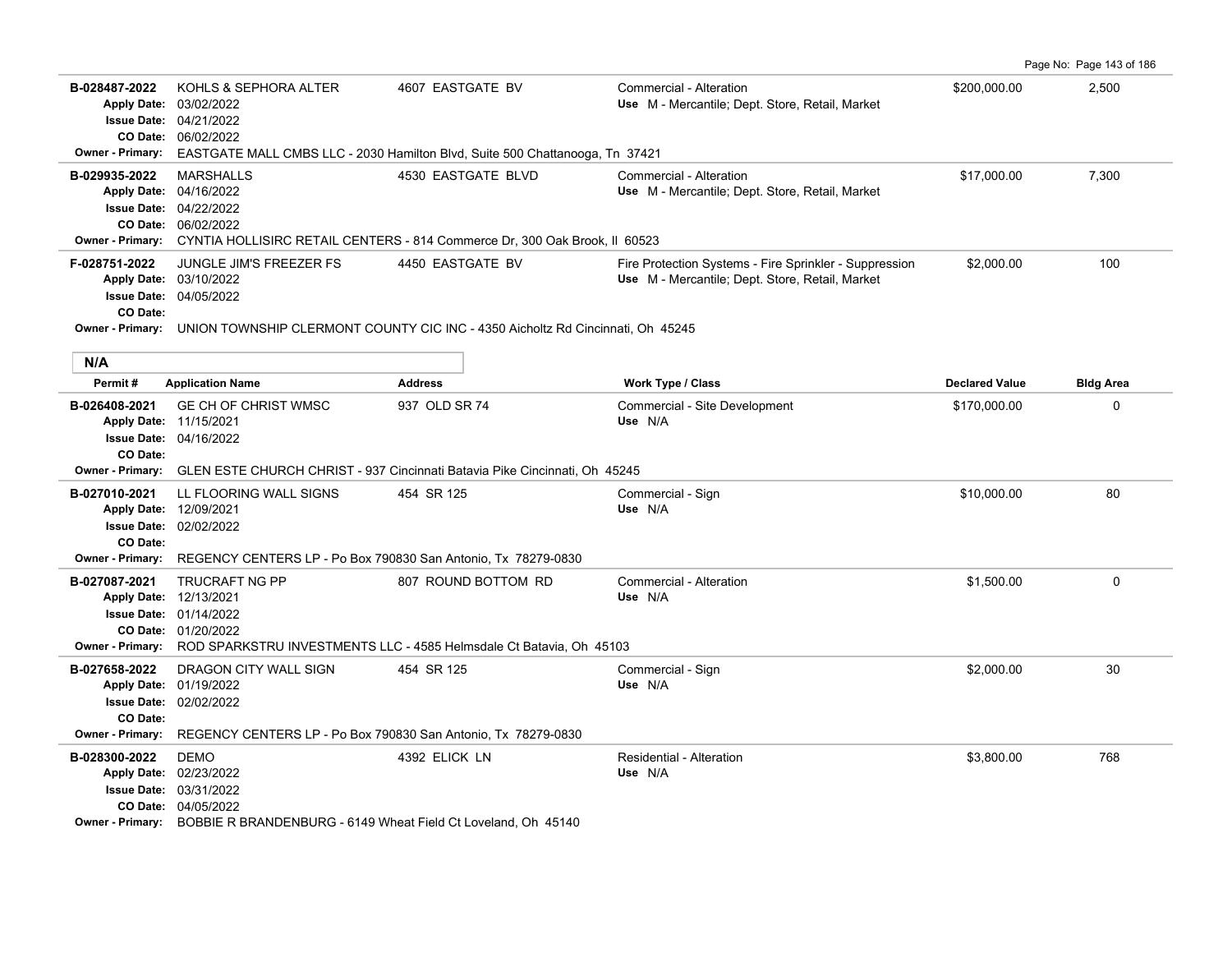| B-028314-2022<br>CO Date:                            | TIMBER GLEN APTS WMSC<br>Apply Date: 02/24/2022<br>Issue Date: 04/07/2022                                    | 4486 TIMBER GLEN DR                                                                                                  | Commercial - Site Development<br>Use N/A                          | \$0.00      | 0        |
|------------------------------------------------------|--------------------------------------------------------------------------------------------------------------|----------------------------------------------------------------------------------------------------------------------|-------------------------------------------------------------------|-------------|----------|
| <b>Owner - Primary:</b>                              |                                                                                                              | TIMBER GLEN LIMITED PARTNERSHIP - 1055 Saint Paul PI, Ste 300 Batavia, Oh 45103                                      |                                                                   |             |          |
| B-029666-2022<br><b>Owner - Primary:</b>             | 791 SR 125 ELECTRIC REPAIR<br>Apply Date: 04/11/2022<br><b>Issue Date: 04/22/2022</b><br>CO Date: 05/09/2022 | 787 SR 125<br>BURWINKEL RENTAL PROPERTIES LLC - 1390 Locust Lake Rd Amelia, Oh 45102                                 | Commercial - Alteration<br>Use N/A                                | \$1,000.00  | $\Omega$ |
| F-027579-2022<br><b>Owner - Primary:</b>             | OTTERBEIN HOUSE A ADD FA<br>Apply Date: 01/12/2022<br>Issue Date: 02/02/2022<br>CO Date: 02/25/2022          | 1119 NEIGHBORHOOD DR<br>OTTERBEIN BATAVIA REAL ESTATE LLC - 580 N State Route 741 Lebanon, Oh 45036                  | Fire Protection Systems - Fire Alarm<br>Use N/A                   | \$4,000.00  | $\Omega$ |
| F-027580-2022<br>Owner - Primary:                    | OTTERBEIN HOUSE B ADD FA<br>Apply Date: 01/12/2022<br>Issue Date: 02/02/2022<br>CO Date: 02/25/2022          | 1116 NEIGHBORHOOD DR<br>OTTERBEIN BATAVIA REAL ESTATE LLC - 580 N State Route 741 Lebanon, Oh 45036                  | Fire Protection Systems - Fire Alarm<br>Use N/A                   | \$4,000.00  | 0        |
| F-027581-2022<br><b>Owner - Primary:</b>             | OTTERBEIN HOUSE C ADD FA<br>Apply Date: 01/12/2022<br><b>Issue Date: 02/02/2022</b><br>CO Date: 02/25/2022   | 1117 NEIGHBORHOOD DR<br>OTTERBEIN BATAVIA REAL ESTATE LLC - 580 N State Route 741 Lebanon, Oh 45036                  | Fire Protection Systems - Fire Alarm<br>Use N/A                   | \$4.000.00  | $\Omega$ |
| F-027582-2022                                        | OTTERBEIN HOUSE D ADD FA<br>Apply Date: 01/12/2022<br><b>Issue Date: 02/02/2022</b><br>CO Date: 02/25/2022   | 1114 NEIGHBORHOOD DR<br>Owner - Primary: OTTERBEIN BATAVIA REAL ESTATE LLC - 580 N State Route 741 Lebanon, Oh 45036 | Fire Protection Systems - Fire Alarm<br>Use N/A                   | \$4,000.00  | $\Omega$ |
| F-027583-2022<br>Owner - Primary:                    | OTTERBEIN HOUSE E ADD FA<br>Apply Date: 01/12/2022<br>Issue Date: 02/02/2022<br>CO Date: 02/25/2022          | 1115 NEIGHBORHOOD DR<br>OTTERBEIN BATAVIA REAL ESTATE LLC - 580 N State Route 741 Lebanon, Oh 45036                  | Fire Protection Systems - Fire Alarm<br>Use N/A                   | \$4,000.00  | 0        |
| F-027790-2022<br>CO Date:<br><b>Owner - Primary:</b> | <b>HS PAINT BOOTH FS</b><br>Apply Date: 01/26/2022<br><b>Issue Date: 02/11/2022</b>                          | 1030 ROUND BOTTOM RD<br>CLERMONT COUNTY PORT AUTHORITY - 101 E Main St Batavia, Oh 45103                             | Fire Protection Systems - Fire Sprinkler - Suppression<br>Use N/A | \$5,000.00  | 350      |
| F-028331-2022                                        | <b>SUN CHEMICAL FS</b><br>Apply Date: 02/24/2022<br>Issue Date: 03/25/2022<br>CO Date: 03/30/2022            | 3922 BACH BUXTON RD<br>Owner - Primary: SUN CHEMICAL CORPORATION - 110 Pleasant Ave Upper Saddle River, Nj 7458      | Fire Protection Systems - Fire Sprinkler - Suppression<br>Use N/A | \$30,000.00 | 2,000    |

Page No: Page 144 of 186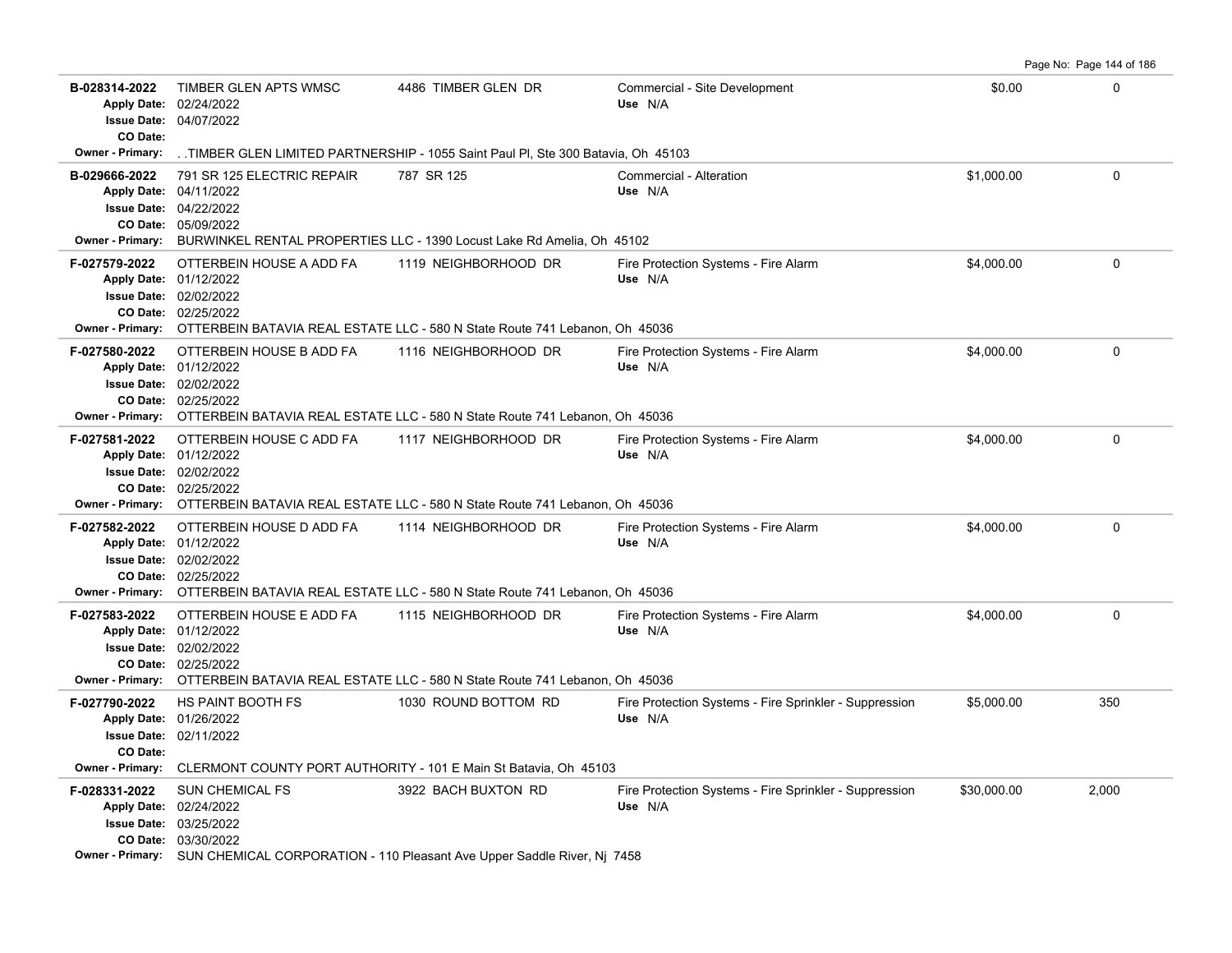| R - Residential RCO                                                             |                                                                                                                                                                                                                           |                     |                                                                   |                       |                  |
|---------------------------------------------------------------------------------|---------------------------------------------------------------------------------------------------------------------------------------------------------------------------------------------------------------------------|---------------------|-------------------------------------------------------------------|-----------------------|------------------|
| Permit#                                                                         | <b>Application Name</b>                                                                                                                                                                                                   | <b>Address</b>      | <b>Work Type / Class</b>                                          | <b>Declared Value</b> | <b>Bldg Area</b> |
| B-027318-2021<br>CO Date:                                                       | <b>SOLAR PANELS</b><br>Apply Date: 12/27/2021<br>Issue Date: 01/03/2022                                                                                                                                                   | 816 OAKS DR         | Residential - Solar Panels<br>Use R - Residential RCO             | \$10,900.00           | $\Omega$         |
| <b>Owner - Primary:</b>                                                         | EDWARD W & LINDA I WALLS - 816 Oaks Dr Cincinnati, Oh 45245                                                                                                                                                               |                     |                                                                   |                       |                  |
| B-027343-2021<br>CO Date:<br><b>Owner - Primary:</b>                            | HVAC REPLACEMENT<br>Apply Date: 12/28/2021<br><b>Issue Date: 01/03/2022</b><br>DANNY R HOLT - 440 Barbara Ln Cincinnati, Oh 45244                                                                                         | 440 BARBARA LN      | Residential - HVAC Replacement<br>Use R - Residential RCO         | \$10,971.00           | $\Omega$         |
| B-027432-2022                                                                   | <b>ELECTRIC REPAIR</b><br>Apply Date: 01/04/2022<br><b>Issue Date: 01/04/2022</b><br>CO Date: 01/06/2022<br>Owner - Primary: MATTHEW J & REBECCA A GORDON - 811 Clough Pike Cincinnati, Oh 45245                          | 811 CLOUGH PI       | Residential - Electric Service Upgrade<br>Use R - Residential RCO | \$0.00                | $\mathbf 0$      |
| B-027456-2022<br>Owner - Primary:                                               | <b>HVAC REPLACEMENT</b><br>Apply Date: 01/06/2022<br><b>Issue Date: 01/06/2022</b><br>CO Date: 01/18/2022<br>TIFFANY NICKELL - 714 Winding Way Cincinnati, Oh 45245                                                       | 714 WINDING WY      | Residential - HVAC Replacement<br>Use R - Residential RCO         | \$6,850.00            | $\mathbf 0$      |
| B-027520-2022<br><b>Owner - Primary:</b>                                        | COMMONS EASTGT ELEC REPAIR 1198 LAMPLIGHTER WY<br>Apply Date: 01/10/2022<br><b>Issue Date: 01/10/2022</b><br>CO Date: 02/02/2022<br>MARGARET LOHSTROH - 1198 Lamplighter Way, #259 Cincinnati, Oh 45245                   |                     | Commercial - Alteration<br>Use R - Residential RCO                | \$500.00              | $\Omega$         |
| B-027538-2022<br>CO Date:                                                       | <b>HVAC REPLACEMENT</b><br>Apply Date: 01/11/2022<br>Issue Date: 01/11/2022                                                                                                                                               | 5113 OAK BROOK DR   | Residential - HVAC Replacement<br>Use R - Residential RCO         | \$10,000.00           | $\Omega$         |
| <b>Owner - Primary:</b><br>B-027556-2022<br>CO Date:<br><b>Owner - Primary:</b> | JEFFREY R & ELIZABETH A BECKER - 5113 Oak Brook Dr Cincinnati, Oh 45244<br><b>HVAC REPLACEMENT</b><br>Apply Date: 01/12/2022<br>Issue Date: 01/12/2022<br>NICHOLAS & KRISTAL ABEL - 4574 Schoolhouse Rd Batavia, Oh 45103 | 4574 SCHOOLHOUSE RD | Residential - HVAC Replacement<br>Use R - Residential RCO         | \$6,533.00            | $\mathbf 0$      |
| B-027586-2022<br><b>Owner - Primary:</b>                                        | <b>ELECTRIC REPAIR</b><br>Apply Date: 01/13/2022<br><b>Issue Date: 01/13/2022</b><br>CO Date: 01/20/2022<br>BARBARA SUE MORSE - 599 Dorgene Ln Cincinnati, Oh 45244                                                       | 599 DORGENE LN      | Residential - Alteration<br>Use R - Residential RCO               | \$3,000.00            | $\mathbf 0$      |
| B-027609-2022                                                                   | ELECTRIC RPR, CAR CHARGER<br>Apply Date: 01/13/2022<br>Issue Date: 01/13/2022<br>CO Date: 02/09/2022                                                                                                                      | 551 SONNY LN        | Residential - Alteration<br>Use R - Residential RCO               | \$7,229.00            | $\mathbf 0$      |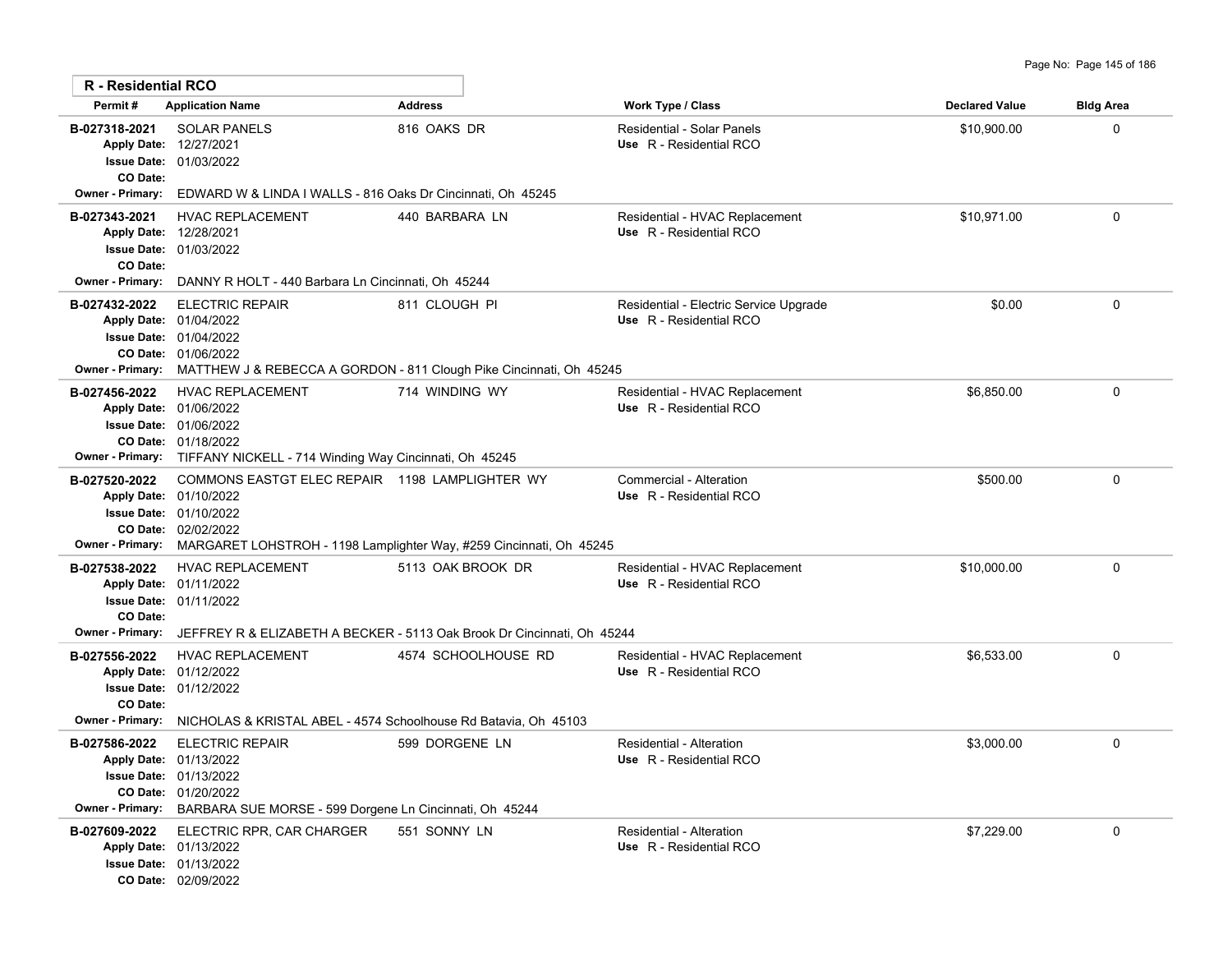**Owner - Primary:** JOHNATHAN WHITAKER - 551 Sonny Ln Cincinnati, Oh 45244

|                                                      | $\frac{1}{2}$                                                                                                                                                                                    |                           |                                                                   |             |             |  |  |
|------------------------------------------------------|--------------------------------------------------------------------------------------------------------------------------------------------------------------------------------------------------|---------------------------|-------------------------------------------------------------------|-------------|-------------|--|--|
| B-027610-2022                                        | <b>HVAC REPLACEMENT</b><br>Apply Date: 01/13/2022<br><b>Issue Date: 01/13/2022</b><br>CO Date: 05/17/2022<br>Owner - Primary: ROBERT RIXEY - 904 Meadow Ridge Dr Cincinnati, Oh 45245            | 904 MEADOW RIDGE DR       | Residential - HVAC Replacement<br>Use R - Residential RCO         | \$10,000.00 | 0           |  |  |
| B-027614-2022                                        | <b>HVAC REPLACEMENT</b><br>Apply Date: 01/13/2022<br><b>Issue Date: 01/13/2022</b><br>CO Date: 01/26/2022<br>Owner - Primary: DALE T & JEAN M WIRTHLIN - 4724 Brookfiled Ct Cincinnati, Oh 45244 | 4724 BROOKFIELD CT        | Residential - HVAC Replacement<br>Use R - Residential RCO         | \$6,000.00  | $\Omega$    |  |  |
| B-027625-2022<br>CO Date:                            | DECK W/ ROOF<br>Apply Date: 01/14/2022<br><b>Issue Date: 01/18/2022</b>                                                                                                                          | 1288 CLEMENTE CT          | Residential - Addition<br>Use R - Residential RCO                 | \$80,000.00 | 1,044       |  |  |
| Owner - Primary:<br>B-027638-2022                    | BRIAN K & SARA A RUBY - 1288 Clemente Ct Batavia, Oh 45103<br><b>ELECTRIC UPGRADE</b><br>Apply Date: 01/18/2022<br><b>Issue Date: 01/18/2022</b>                                                 | 4350 MOUNT CARMEL TOBASCO | Residential - Electric Service Upgrade<br>Use R - Residential RCO | \$2,500.00  | $\Omega$    |  |  |
|                                                      | CO Date: 02/16/2022<br><b>Owner - Primary:</b> LASHANDA L SMITH - 3838 Old Merwin Rd Cincinnati, Oh 45245                                                                                        |                           |                                                                   |             |             |  |  |
| B-027652-2022<br>CO Date:<br><b>Owner - Primary:</b> | POOL INGROUND<br>Apply Date: 01/19/2022<br><b>Issue Date: 01/20/2022</b>                                                                                                                         | 690 BOSTWICK CT           | Residential - Alteration<br>Use R - Residential RCO               | \$51,000.00 | $\Omega$    |  |  |
|                                                      | JAMES & AMY OWENS - 690 Bostwick Ct Cincinnati, Oh 45244                                                                                                                                         |                           |                                                                   |             |             |  |  |
| B-027657-2022                                        | <b>BLDG, ELECTRIC</b><br>Apply Date: 01/19/2022                                                                                                                                                  | 3882 BENNETT RD           | Residential - Alteration<br>Use R - Residential RCO               | \$1,400.00  | 800         |  |  |
|                                                      | <b>Issue Date: 01/19/2022</b>                                                                                                                                                                    |                           |                                                                   |             |             |  |  |
| CO Date:<br><b>Owner - Primary:</b>                  | BRIANA BIRMINGHAM - 3772 Stillmeadow Dr Cincinnati, Oh 45245                                                                                                                                     |                           |                                                                   |             |             |  |  |
| B-027659-2022<br>CO Date:                            | <b>GAS LINE NG PP</b><br>Apply Date: 01/19/2022<br><b>Issue Date: 01/19/2022</b>                                                                                                                 | 4471 EVA LN               | Residential - Alteration<br>Use R - Residential RCO               | \$1,800.00  | $\mathbf 0$ |  |  |
|                                                      | Owner - Primary: DWAYNE & SHERRY BANNER - 4471 Eva Ln Batavia, Oh 45103                                                                                                                          |                           |                                                                   |             |             |  |  |
| B-027675-2022<br>CO Date:                            | <b>LAUNDRY ROOM</b><br>Apply Date: 01/20/2022<br><b>Issue Date: 01/21/2022</b>                                                                                                                   | 4577 WOOD FOREST LN       | Residential - Alteration<br>Use R - Residential RCO               | \$2,200.00  | 20          |  |  |
|                                                      | Owner - Primary: JASON & TIFFANY COLLETT - 4577 Wood Forest Ln Batavia, Oh 45103                                                                                                                 |                           |                                                                   |             |             |  |  |
| B-027686-2022                                        | <b>ELECTRIC REPAIR</b><br>Apply Date: 01/20/2022<br><b>Issue Date: 01/21/2022</b><br>CO Date: 01/24/2022<br>Owner - Primary: GREG PETTY - 4173 Forsythia St Cincinnati, Oh 45245                 | 4173 FORSYTHIA DR         | Residential - Electric Service Upgrade<br>Use R - Residential RCO | \$500.00    | $\mathbf 0$ |  |  |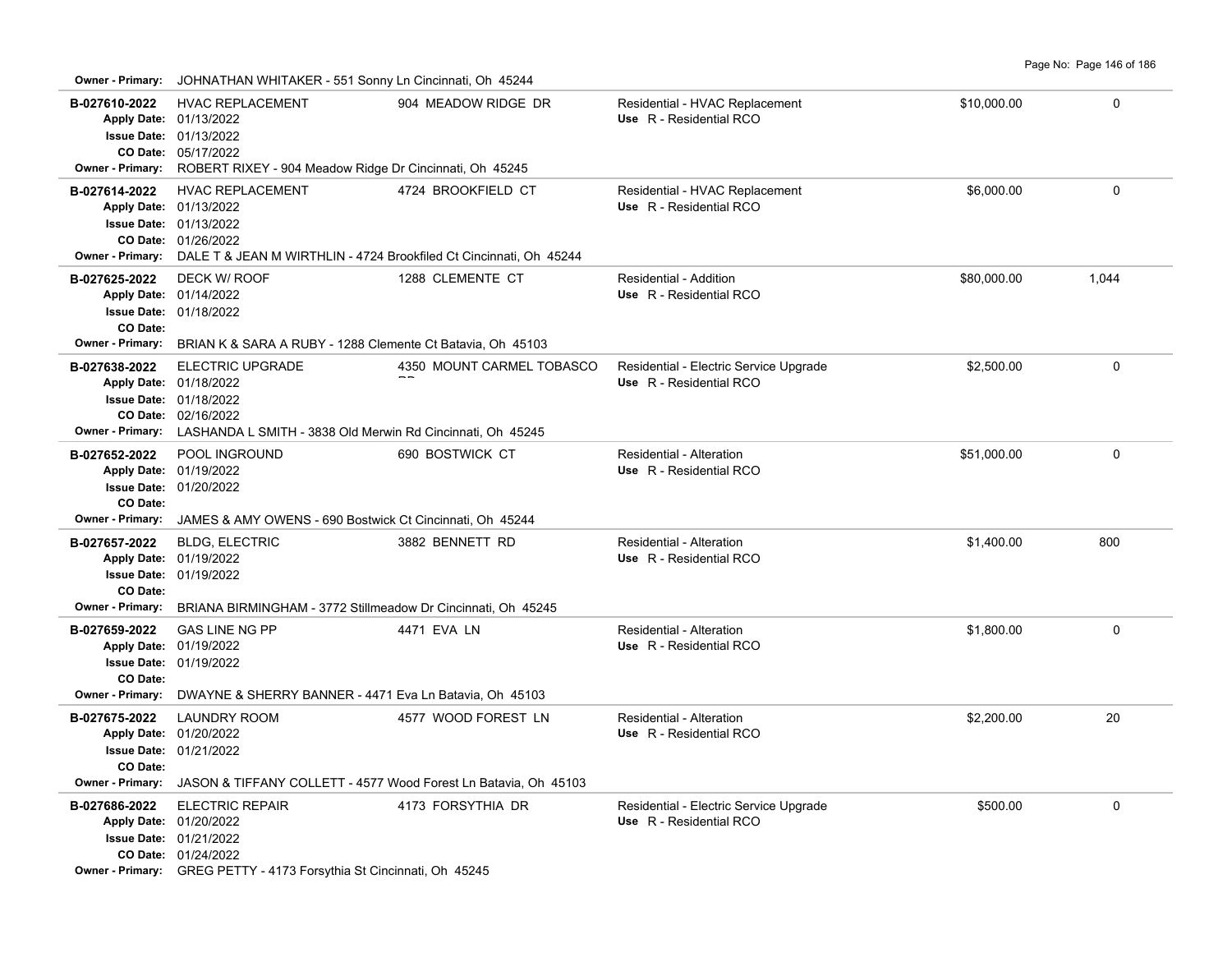Page No: Page 147 of 186

| B-027694-2022<br>CO Date:                | POOL INGROUND<br>Apply Date: 01/21/2022<br><b>Issue Date: 01/25/2022</b>                                                                                                                      | 544 ALVINA LN                                                           | Residential - Alteration<br>Use R - Residential RCO              | \$50,000.00  | 0           |  |  |  |  |
|------------------------------------------|-----------------------------------------------------------------------------------------------------------------------------------------------------------------------------------------------|-------------------------------------------------------------------------|------------------------------------------------------------------|--------------|-------------|--|--|--|--|
| Owner - Primary:                         | NICHOLAS RIZZO - 544 Alvina Ln Cincinnati, Oh 45255                                                                                                                                           |                                                                         |                                                                  |              |             |  |  |  |  |
| B-027701-2022<br>CO Date:                | <b>GEOTHERMAL PP</b><br>Apply Date: 01/21/2022<br><b>Issue Date: 01/24/2022</b>                                                                                                               | 4061 LENOX DR                                                           | Residential - Alteration<br>Use R - Residential RCO              | \$30,000.00  | 0           |  |  |  |  |
| <b>Owner - Primary:</b>                  |                                                                                                                                                                                               | VICTOR & EMILY VESS - 4061 Lenox Dr Cincinnati, Oh 45245                |                                                                  |              |             |  |  |  |  |
| B-027702-2022<br>CO Date:                | POOL INGROUND<br>Apply Date: 01/21/2022<br><b>Issue Date: 01/24/2022</b>                                                                                                                      | 1210 WOODCHASE TL                                                       | Residential - Alteration<br>Use R - Residential RCO              | \$85,000.00  | 0           |  |  |  |  |
| Owner - Primary:                         |                                                                                                                                                                                               | KYLE & OWENS STEPHANIE HOLLIDAY - 1210 Woodchase Trce Batavia, Oh 45103 |                                                                  |              |             |  |  |  |  |
| B-027704-2022<br>CO Date:                | GAS LINE NG PP & HVAC REPL<br>Apply Date: 01/21/2022<br><b>Issue Date: 01/21/2022</b>                                                                                                         | 4548 TEALTOWN RD                                                        | Residential - Alteration<br>Use R - Residential RCO              | \$1,500.00   | $\mathbf 0$ |  |  |  |  |
| <b>Owner - Primary:</b>                  | MATTHEW BRONNER - 4548 Tealtown Rd Batavia, Oh 45103                                                                                                                                          |                                                                         |                                                                  |              |             |  |  |  |  |
| B-027727-2022<br>CO Date:                | NORDLAND LLC<br>Apply Date: 01/24/2022<br><b>Issue Date: 01/25/2022</b>                                                                                                                       | 4381 WIBORG DR                                                          | Residential - Single Family Residence<br>Use R - Residential RCO | \$315,000.00 | 3,937       |  |  |  |  |
|                                          | Owner - Primary: KOTOV BROTHERS LLC - 3634 Pebble Creek Mason, Oh 45040                                                                                                                       |                                                                         |                                                                  |              |             |  |  |  |  |
| B-027732-2022                            | <b>GAS LINE NG PP</b><br>Apply Date: 01/24/2022<br><b>Issue Date: 01/24/2022</b><br>CO Date: 01/25/2022<br>Owner - Primary: TIMOTHY & NANCY SCHNEIDER - 5075 Eagles View Cincinnati, Oh 45244 | 5075 EAGLES VIEW                                                        | Residential - Alteration<br>Use R - Residential RCO              | \$200.00     | 0           |  |  |  |  |
| B-027748-2022<br>CO Date:                | <b>HVAC REPLACEMENT</b><br>Apply Date: 01/24/2022<br><b>Issue Date: 01/25/2022</b>                                                                                                            | 4138 JAMES DR                                                           | Residential - HVAC Replacement<br>Use R - Residential RCO        | \$9,895.00   | $\pmb{0}$   |  |  |  |  |
| <b>Owner - Primary:</b>                  | MARIANNE HOLEWSKI - 4138 James Dr Cincinnati, Oh 45245                                                                                                                                        |                                                                         |                                                                  |              |             |  |  |  |  |
| B-027761-2022<br><b>Owner - Primary:</b> | <b>HVAC REPLACEMENT</b><br>Apply Date: 01/25/2022<br><b>Issue Date: 02/07/2022</b><br>CO Date: 02/23/2022<br>JEREMY W BRADLEY - 4529 Forest Haven Ln Batavia, Oh 45103                        | 4529 FOREST HAVEN LN                                                    | Residential - HVAC Replacement<br>Use R - Residential RCO        | \$8,769.00   | 0           |  |  |  |  |
| B-027766-2022                            | <b>HVAC REPLACEMENT</b><br>Apply Date: 01/25/2022<br><b>Issue Date: 02/07/2022</b><br>CO Date: 02/16/2022<br>Owner - Primary: STEPHEN & ROBYN EKSTRAND - 1244 Ben Avon Dr Batavia, Oh 45103   | 1244 BEN AVON                                                           | Residential - HVAC Replacement<br>Use R - Residential RCO        | \$8,824.00   | $\mathbf 0$ |  |  |  |  |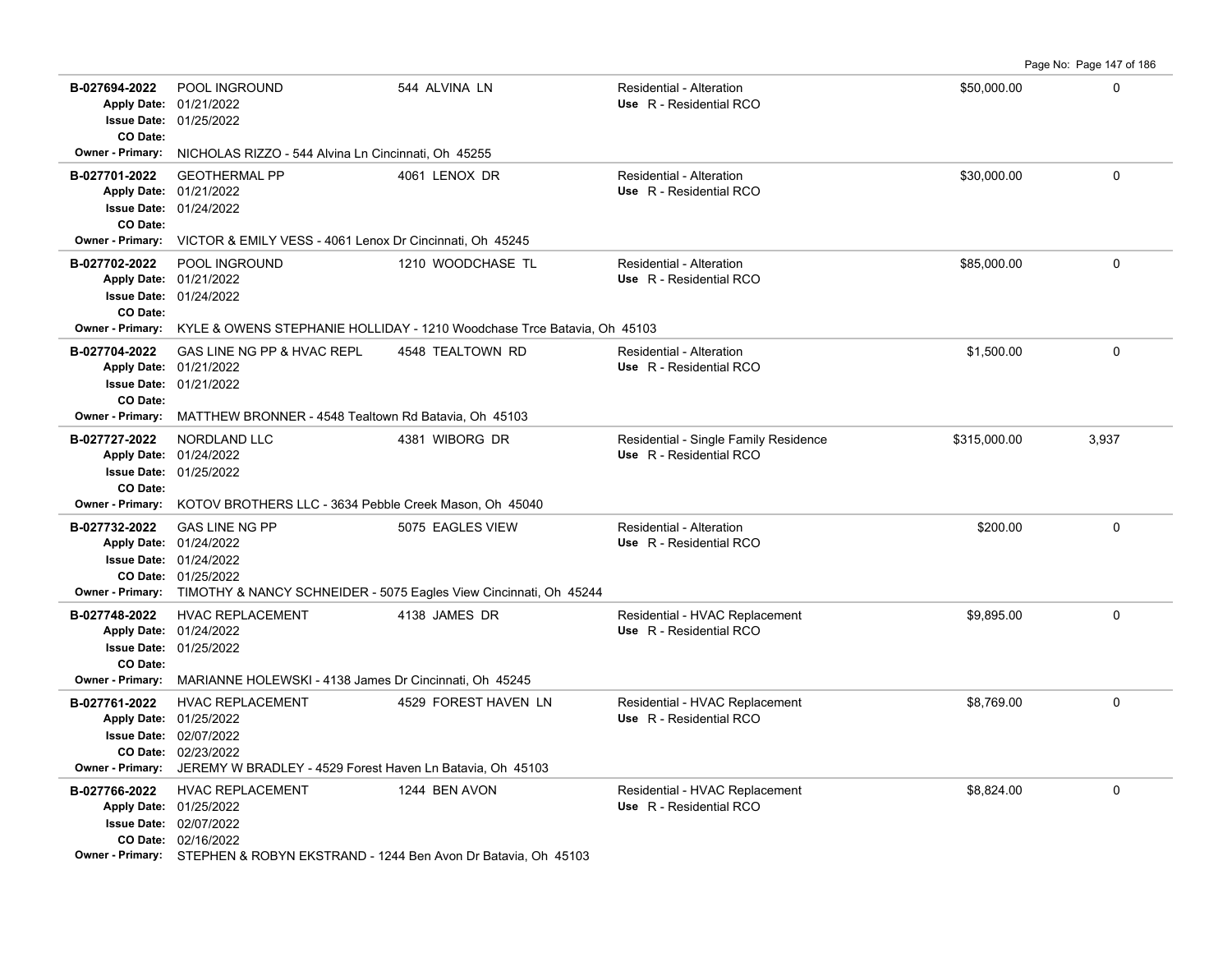|                                                                                 |                                                                                                                                                                       |                                                                                                              |                                                                   |              | Page No: Page 148 of 186 |
|---------------------------------------------------------------------------------|-----------------------------------------------------------------------------------------------------------------------------------------------------------------------|--------------------------------------------------------------------------------------------------------------|-------------------------------------------------------------------|--------------|--------------------------|
| B-027767-2022<br>Owner - Primary:                                               | FIRE DAMAGE ELEC RPR<br>Apply Date: 01/25/2022<br><b>Issue Date: 01/25/2022</b><br>CO Date: 01/28/2022                                                                | 4828 TOMAHAWK TL<br>JOSHEPH & DANA HENDRICKSON - 4828 Tomahawk Trl Milford, Oh 45150                         | Residential - Electric Service Upgrade<br>Use R - Residential RCO | \$800.00     | 0                        |
| B-027768-2022<br><b>Owner - Primary:</b>                                        | <b>HVAC REPLACEMENT</b><br>Apply Date: 01/25/2022<br><b>Issue Date: 01/26/2022</b><br>CO Date: 02/04/2022<br>WILLIAM & CARLA MOORE - 523 Park PI Cincinnati, Oh 45244 | 523 PARK PL                                                                                                  | Residential - HVAC Replacement<br>Use R - Residential RCO         | \$6,895.00   | $\mathbf 0$              |
| B-027781-2022<br><b>Owner - Primary:</b>                                        | <b>HVAC REPLACEMENT</b><br>Apply Date: 01/25/2022<br>Issue Date: 01/25/2022<br>CO Date: 02/17/2022                                                                    | 4492 SCHOOLHOUSE RD<br>RICHARD C JR & LISA E YOUNGER - 4492 Schoolhouse Rd Batavia, Oh 45103                 | Residential - HVAC Replacement<br>Use R - Residential RCO         | \$9,000.00   | 0                        |
| B-027782-2022<br>CO Date:<br><b>Owner - Primary:</b>                            | HVAC REPLACEMENT<br>Apply Date: 01/25/2022<br><b>Issue Date: 01/25/2022</b>                                                                                           | 1137 NATURE RUN                                                                                              | Residential - HVAC Replacement<br>Use R - Residential RCO         | \$9,000.00   | 0                        |
| B-027785-2022<br>CO Date:                                                       | SHARON ROMINE - 1137 Nature Run St Batavia, Oh 45103<br><b>HVAC REPLACEMENT</b><br>Apply Date: 01/25/2022<br><b>Issue Date: 01/25/2022</b>                            | 628 ARLINGTON DR                                                                                             | Residential - HVAC Replacement<br>Use R - Residential RCO         | \$2,614.00   | 0                        |
| <b>Owner - Primary:</b>                                                         | LAUREN SNELLINGS - 628 Arlington Dr Cincinnati, Oh 45244                                                                                                              |                                                                                                              |                                                                   |              |                          |
| B-027822-2022<br>CO Date:                                                       | <b>BROOKSTONE HOMES</b><br>Apply Date: 01/27/2022<br><b>Issue Date: 01/28/2022</b>                                                                                    | 986 CRESTPOINT CT                                                                                            | Residential - Single Family Residence<br>Use R - Residential RCO  | \$250,000.00 | 4,528                    |
| <b>Owner - Primary:</b><br>B-027823-2022<br>CO Date:<br><b>Owner - Primary:</b> | BROOKSTONE HOMES INC - 7203 Wooster Pi Cincinnati, Oh 45227<br>HVAC, GAS LINE NGPP<br>Apply Date: 01/28/2022<br><b>Issue Date: 01/28/2022</b>                         | 4700 BLUE JACKET RD<br>ROBERT S & RAEJEAN BURNS - 4700 Blue Jacket Rd Cincinnati, Oh 45244                   | Residential - HVAC Replacement<br>Use R - Residential RCO         | \$18,000.00  | 0                        |
| B-027828-2022<br>Apply Date: 01/28/2022<br><b>Owner - Primary:</b>              | <b>HVAC REPLACEMENT</b><br><b>Issue Date: 01/31/2022</b><br>CO Date: 02/16/2022<br>TRACY COLEMAN - 664 Hyacinth Rd Cincinnati, Oh 45245                               | 664 HYACINTH RD                                                                                              | Residential - HVAC Replacement<br>Use R - Residential RCO         | \$8,233.00   | $\Omega$                 |
| B-027838-2022                                                                   | <b>HVAC REPLACEMENT</b><br>Apply Date: 01/28/2022<br><b>Issue Date: 01/31/2022</b><br>CO Date: 02/17/2022                                                             | 455 WOODWICK CT<br><b>Owner - Primary:</b> DENNIS R & DOROTHY L WETZEL - 455 Woodwick Ct Cincinnati Ob 45255 | Residential - HVAC Replacement<br>Use R - Residential RCO         | \$9,152.00   | 0                        |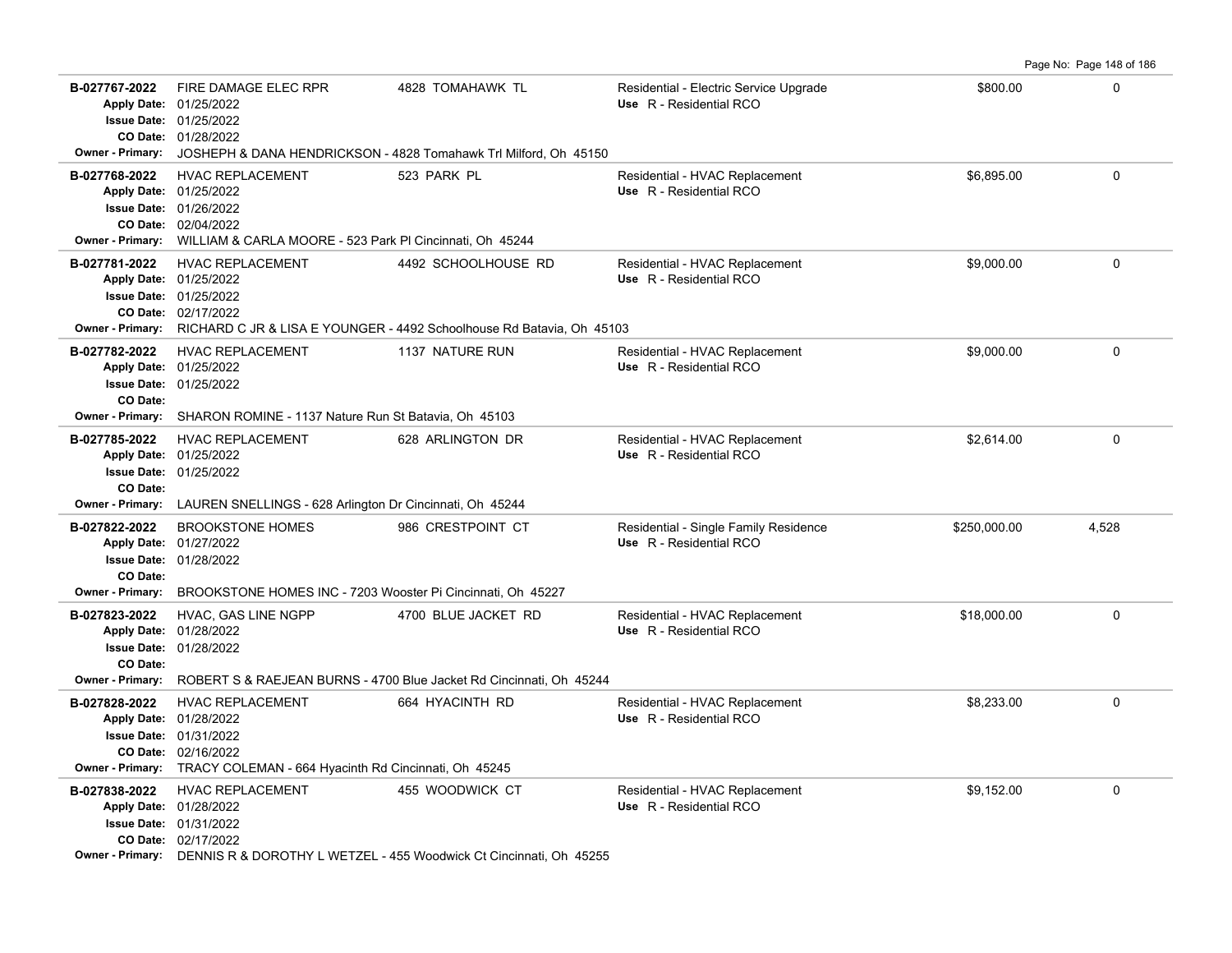Page No: Page 149 of 186

| B-027840-2022<br><b>Owner - Primary:</b> | <b>KITCHEN</b><br>Apply Date: 01/31/2022<br><b>Issue Date: 02/09/2022</b><br>CO Date: 03/08/2022<br>ANDREW & BARBARA SCHMITT - 4858 Orland Rd Cincinnati, Oh 45244 | 4858 ORLAND RD                                                                                 | Residential - Alteration<br>Use R - Residential RCO       | \$90,000.00 | 400         |  |  |
|------------------------------------------|--------------------------------------------------------------------------------------------------------------------------------------------------------------------|------------------------------------------------------------------------------------------------|-----------------------------------------------------------|-------------|-------------|--|--|
| B-027842-2022                            | <b>HVAC REPLACEMENT</b>                                                                                                                                            | 1006 WINDSOR CT                                                                                | Residential - HVAC Replacement                            | \$6,000.00  | 0           |  |  |
|                                          | Apply Date: 01/31/2022                                                                                                                                             |                                                                                                | Use R - Residential RCO                                   |             |             |  |  |
|                                          | <b>Issue Date: 01/31/2022</b>                                                                                                                                      |                                                                                                |                                                           |             |             |  |  |
|                                          | CO Date: 02/22/2022                                                                                                                                                | Owner - Primary: JAMES L & MELISSA L SETTLER HAMERSTADT - 1006 Windsor Ct Cincinnati, Oh 45245 |                                                           |             |             |  |  |
| B-027847-2022                            | POLE BARN ELECTRIC                                                                                                                                                 | 500 HARRISON LN                                                                                | Residential - Alteration                                  | \$5,000.00  | 3,200       |  |  |
|                                          | Apply Date: 01/31/2022                                                                                                                                             |                                                                                                | Use R - Residential RCO                                   |             |             |  |  |
|                                          | <b>Issue Date: 01/31/2022</b>                                                                                                                                      |                                                                                                |                                                           |             |             |  |  |
|                                          | CO Date: 04/04/2022                                                                                                                                                |                                                                                                |                                                           |             |             |  |  |
|                                          | Owner - Primary: MARTIN PHELPS - 500 Harrison Ln Cincinnati, Oh 45244                                                                                              |                                                                                                |                                                           |             |             |  |  |
| B-027848-2022                            | ELECTRIC GARAGE DETACHED<br>Apply Date: 01/31/2022                                                                                                                 | 486 HARRISON LN                                                                                | Residential - Alteration<br>Use R - Residential RCO       | \$5,000.00  | 880         |  |  |
|                                          | <b>Issue Date: 01/31/2022</b>                                                                                                                                      |                                                                                                |                                                           |             |             |  |  |
|                                          | CO Date: 04/04/2022                                                                                                                                                |                                                                                                |                                                           |             |             |  |  |
|                                          | Owner - Primary: MARTIN PHELPS - 500 Harrison Ln Cincinnati, Oh 45244                                                                                              |                                                                                                |                                                           |             |             |  |  |
| B-027864-2022                            | POOL INGROUND<br>Apply Date: 01/31/2022                                                                                                                            | 1227 SHAYLER RD                                                                                | Residential - Alteration<br>Use R - Residential RCO       | \$61,000.00 | $\mathbf 0$ |  |  |
|                                          | <b>Issue Date: 02/01/2022</b>                                                                                                                                      |                                                                                                |                                                           |             |             |  |  |
| CO Date:                                 |                                                                                                                                                                    |                                                                                                |                                                           |             |             |  |  |
| <b>Owner - Primary:</b>                  |                                                                                                                                                                    | JOSHUA S JONES & KIMBERLY A ERNST JONES - 1227 Shayler Rd Batavia, Oh 45103                    |                                                           |             |             |  |  |
| B-027905-2022                            | ROOF RPLCMNT, SKYLIGHTS<br>Apply Date: 02/04/2022                                                                                                                  | 450 BEECH TREE LN                                                                              | Residential - Alteration<br>Use R - Residential RCO       | \$5,346.00  | 533         |  |  |
|                                          | <b>Issue Date: 02/16/2022</b>                                                                                                                                      |                                                                                                |                                                           |             |             |  |  |
| CO Date:                                 |                                                                                                                                                                    |                                                                                                |                                                           |             |             |  |  |
| <b>Owner - Primary:</b>                  | DOUGLAS O & P A MORSCH - 450 Beech Tree Ln Cincinnati, Oh 45244                                                                                                    |                                                                                                |                                                           |             |             |  |  |
| B-027916-2022                            | <b>HVAC REPLACEMENT</b><br>Apply Date: 02/04/2022                                                                                                                  | 4583 CARNOUSTIE                                                                                | Residential - HVAC Replacement<br>Use R - Residential RCO | \$1,321.00  | 0           |  |  |
|                                          | <b>Issue Date: 02/25/2022</b>                                                                                                                                      |                                                                                                |                                                           |             |             |  |  |
| CO Date:                                 |                                                                                                                                                                    |                                                                                                |                                                           |             |             |  |  |
| <b>Owner - Primary:</b>                  |                                                                                                                                                                    | MCH SFR PROPERTY OWNER 2 LLC - 14355 Commerce Way Miami Lakes, FI 33016                        |                                                           |             |             |  |  |
| B-027919-2022                            | <b>HVAC REPLACEMENT</b><br>Apply Date: 02/04/2022                                                                                                                  | 4477 AICHOLTZ RD                                                                               | Residential - HVAC Replacement<br>Use R - Residential RCO | \$4,448.00  | $\mathbf 0$ |  |  |
|                                          | <b>Issue Date: 02/10/2022</b>                                                                                                                                      |                                                                                                |                                                           |             |             |  |  |
| CO Date:                                 |                                                                                                                                                                    |                                                                                                |                                                           |             |             |  |  |
| Owner - Primary:                         |                                                                                                                                                                    | JERRY DARRYL & SUSAN H FRALEY - 4477 Aicholtz Rd Cincinnati, Oh 45245                          |                                                           |             |             |  |  |
| B-027922-2022                            | <b>HVAC REPLACEMENT</b>                                                                                                                                            | 442 HILLTOP DR                                                                                 | Residential - HVAC Replacement                            | \$18,967.00 | 0           |  |  |
|                                          | Apply Date: 02/04/2022<br><b>Issue Date: 02/04/2022</b>                                                                                                            |                                                                                                | Use R - Residential RCO                                   |             |             |  |  |
| CO Date:                                 |                                                                                                                                                                    |                                                                                                |                                                           |             |             |  |  |
|                                          | Owner - Primary: LISA M HATHORN - 442 Hilltop Dr Cincinnati, Oh 45244                                                                                              |                                                                                                |                                                           |             |             |  |  |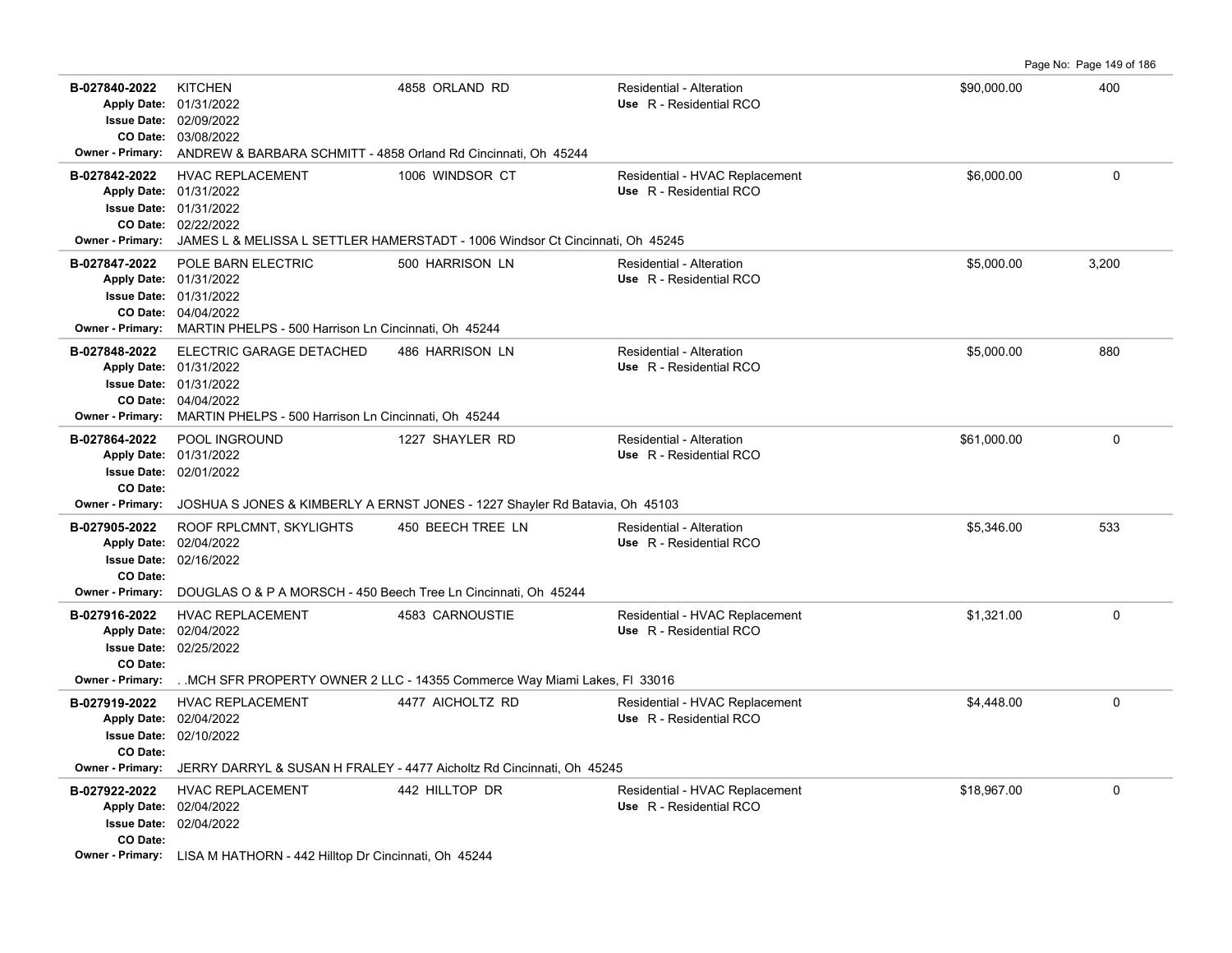|                                                      |                                                                                                                                                                                                |                                                                                                                    |                                                                   |             | $1$ ago No. 1 ago 100 or 100 |
|------------------------------------------------------|------------------------------------------------------------------------------------------------------------------------------------------------------------------------------------------------|--------------------------------------------------------------------------------------------------------------------|-------------------------------------------------------------------|-------------|------------------------------|
| B-027927-2022                                        | <b>HVAC REPLACEMENT</b><br>Apply Date: 02/04/2022<br><b>Issue Date: 02/04/2022</b><br>CO Date: 02/17/2022<br>Owner - Primary: TLW INVESTMENTS LLC - 965 State Route 749 New Richmond, Oh 45157 | 901 SHAYLER RD                                                                                                     | Residential - HVAC Replacement<br>Use R - Residential RCO         | \$8,924.00  | 0                            |
| B-027928-2022                                        | <b>HVAC REPLACEMENT</b><br>Apply Date: 02/04/2022<br><b>Issue Date: 02/07/2022</b><br>CO Date: 03/28/2022<br>Owner - Primary: SHELVA SMITH - 488 Kaldy St Cincinnati, Oh 45244                 | 488 KALDY ST                                                                                                       | Residential - HVAC Replacement<br>Use R - Residential RCO         | \$15,289.00 | $\mathbf 0$                  |
| B-027929-2022<br>CO Date:                            | <b>HVAC REPLACEMENT</b><br>Apply Date: 02/04/2022<br><b>Issue Date: 02/07/2022</b><br>Owner - Primary: MATTHEW LEHMENKULER - 1004 Vixen Dr Cincinnati, Oh 45245                                | 1004 VIXEN DR                                                                                                      | Residential - HVAC Replacement<br>Use R - Residential RCO         | \$11,997.00 | $\mathbf 0$                  |
| B-027933-2022<br>CO Date:                            | <b>ELECTRIC REPAIR</b><br>Apply Date: 02/04/2022<br><b>Issue Date: 02/04/2022</b><br>Owner - Primary: CHRIS W MOYERS - 738 Mccormick Ln Cincinnati, Oh 45245                                   | 738 MCCORMICK LN                                                                                                   | <b>Residential - Alteration</b><br>Use R - Residential RCO        | \$7,802.00  | $\mathbf 0$                  |
| B-027935-2022<br>CO Date:                            | <b>HVAC REPLACEMENT</b><br>Apply Date: 02/04/2022<br><b>Issue Date: 02/04/2022</b><br>Owner - Primary: BRIAN P BEATTIE - 3890 Witham Woods Dr Cincinnati, Oh 45245                             | 3890 WITHAM WOODS DR                                                                                               | Residential - HVAC Replacement<br>Use R - Residential RCO         | \$8.256.00  | $\mathbf 0$                  |
| B-028088-2022<br>CO Date:                            | <b>GARAGE DETACHED</b><br>Apply Date: 02/14/2022<br><b>Issue Date: 02/18/2022</b>                                                                                                              | 1037 OLD SR 74<br>Owner - Primary: HOLMAN BROTHERS REAL ESTATE LLC - 4387 Elick Ln Batavia, Oh 45103               | <b>Residential - Addition</b><br>Use R - Residential RCO          | \$33,000.00 | 750                          |
| B-028092-2022                                        | <b>ELECTRIC REPAIR</b><br>Apply Date: 02/14/2022<br><b>Issue Date: 02/14/2022</b><br>CO Date: 03/17/2022<br>Owner - Primary: SARAH CALDWELL - 827 Bennett Ln Cincinnati, Oh 45245              | 827 BENNETT LN                                                                                                     | Residential - Electric Service Upgrade<br>Use R - Residential RCO | \$0.00      | $\Omega$                     |
| B-028113-2022<br>CO Date:<br><b>Owner - Primary:</b> | <b>DEMO</b><br>Apply Date: 02/15/2022<br><b>Issue Date: 03/17/2022</b>                                                                                                                         | 996 CLEPPER LN<br>OHIO DEPARTMENT OF TRANSPORTATION - 505 South State Route 741 Lebanon, Oh 45036-9245             | <b>Residential - Alteration</b><br>Use R - Residential RCO        | \$32,000.00 | $\mathbf 0$                  |
| B-028114-2022<br>CO Date:                            | <b>DEMO</b><br>Apply Date: 02/15/2022<br>Issue Date: 03/17/2022                                                                                                                                | 1009 CLEPPER LN<br>Owner - Primary: STATE OF OHIO DEPT OF TRANSPORTATION - 505 S State Route 741 Lebanon, Oh 45036 | <b>Residential - Alteration</b><br>Use R - Residential RCO        | \$32,000.00 | $\mathbf 0$                  |

Page No: Page 150 of 186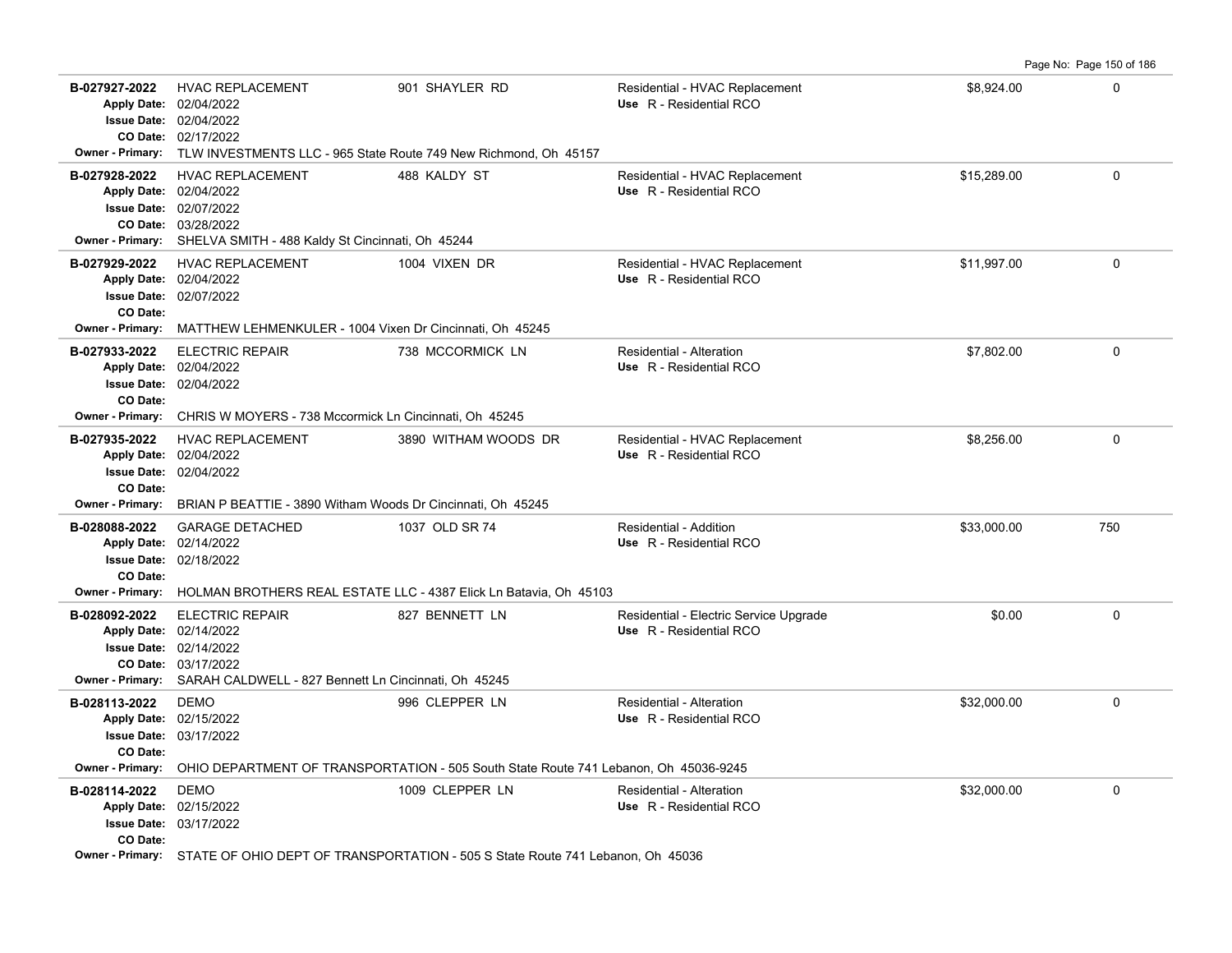Page No: Page 151 of 186

| B-028115-2022<br>CO Date:           | <b>DEMO</b><br>Apply Date: 02/15/2022<br><b>Issue Date: 03/17/2022</b>                                           | 1008 CLEPPER LN                                                                      | Residential - Alteration<br>Use R - Residential RCO       | \$32,000.00 | $\Omega$            |  |
|-------------------------------------|------------------------------------------------------------------------------------------------------------------|--------------------------------------------------------------------------------------|-----------------------------------------------------------|-------------|---------------------|--|
| Owner - Primary:                    | O V X DIANE MULLINS - 1008 Clepper Ln Batavia, Oh 45103                                                          |                                                                                      |                                                           |             |                     |  |
| B-028116-2022                       | <b>DEMO</b><br>Apply Date: 02/15/2022<br><b>Issue Date: 03/17/2022</b>                                           | 1005 CLEPPER LN                                                                      | Residential - Alteration<br>Use R - Residential RCO       | \$32,000.00 | $\Omega$            |  |
| CO Date:<br><b>Owner - Primary:</b> |                                                                                                                  | OHIO DEPARTMENT OF TRANSPORTATION - 505 South State Route 741 Lebanon, Oh 45036-9245 |                                                           |             |                     |  |
| B-028117-2022<br>CO Date:           | <b>DEMO</b><br>Apply Date: 02/15/2022<br><b>Issue Date: 03/17/2022</b>                                           | 1004 CLEPPER LN                                                                      | Residential - Alteration<br>Use R - Residential RCO       | \$32,000.00 | $\mathbf 0$         |  |
| <b>Owner - Primary:</b>             |                                                                                                                  | STATE OF OHIO DEPT OF TRANSPORTATION - 505 S State Route 741 Lebanon, Oh 45036       |                                                           |             |                     |  |
| B-028118-2022<br>CO Date:           | <b>DEMO</b><br>Apply Date: 02/15/2022<br>Issue Date: 03/17/2022                                                  | 1000 CLEPPER LN                                                                      | Residential - Alteration<br>Use R - Residential RCO       | \$32,000.00 | $\Omega$            |  |
| Owner - Primary:                    |                                                                                                                  | OHIO DEPARTMENT OF TRANSPORTATION - 505 South State Route 741 Lebanon, Oh 45036-9245 |                                                           |             |                     |  |
| B-028119-2022<br>CO Date:           | <b>DEMO</b><br>Apply Date: 02/15/2022<br>Issue Date: 03/17/2022                                                  | 997 CLEPPER LN                                                                       | Residential - Alteration<br>Use R - Residential RCO       | \$32,000.00 | $\Omega$            |  |
| <b>Owner - Primary:</b>             |                                                                                                                  | OHIO DEPARTMENT OF TRANSPORTATION - 505 South State Route 741 Lebanon, Oh 45036-9245 |                                                           |             |                     |  |
| B-028120-2022<br>CO Date:           | <b>DEMO</b><br>Apply Date: 02/15/2022<br><b>Issue Date: 03/17/2022</b>                                           | 1012 CLEPPER LN                                                                      | Residential - Alteration<br>Use R - Residential RCO       | \$32,000.00 | $\mathbf 0$         |  |
| <b>Owner - Primary:</b>             | OHIO DEPARTMENT OF TRANSPORTATION - 505 South State Route 741 Lebanon, Oh 45036-9245                             |                                                                                      |                                                           |             |                     |  |
| B-028121-2022<br>CO Date:           | <b>HVAC REPLACEMENT &amp; NG PP</b><br>Apply Date: 02/15/2022<br><b>Issue Date: 02/15/2022</b>                   | 4464 SCHOOLHOUSE RD                                                                  | Residential - HVAC Replacement<br>Use R - Residential RCO | \$8,300.00  | 0                   |  |
| Owner - Primary:                    | ERIN K HILL - 4464 Schoolhouse Rd Batavia, Oh 45103                                                              |                                                                                      |                                                           |             |                     |  |
| B-028127-2022<br>CO Date:           | <b>DEMO</b><br>Apply Date: 02/15/2022<br>Issue Date: 03/17/2022                                                  | 4394 ELICK LN                                                                        | Residential - Alteration<br>Use R - Residential RCO       | \$30,000.00 | $\mathsf{O}\xspace$ |  |
| <b>Owner - Primary:</b>             | GREG VANDEMARKGREGORY PROPERTIES INC - 2129 State Route 125 Amelia, Oh 45102                                     |                                                                                      |                                                           |             |                     |  |
| B-028129-2022                       | <b>GREGORY PROPERTIES DEMO</b><br>Apply Date: 02/15/2022<br><b>Issue Date: 03/17/2022</b><br>CO Date: 04/05/2022 | 4381 NEWBERRY DR                                                                     | Commercial - Alteration<br>Use R - Residential RCO        | \$30,000.00 | 0                   |  |
|                                     | Owner - Primary: GREG VANDEMARKGREGORY PROPERTIES INC - 2129 State Route 125 Amelia, Oh 45102                    |                                                                                      |                                                           |             |                     |  |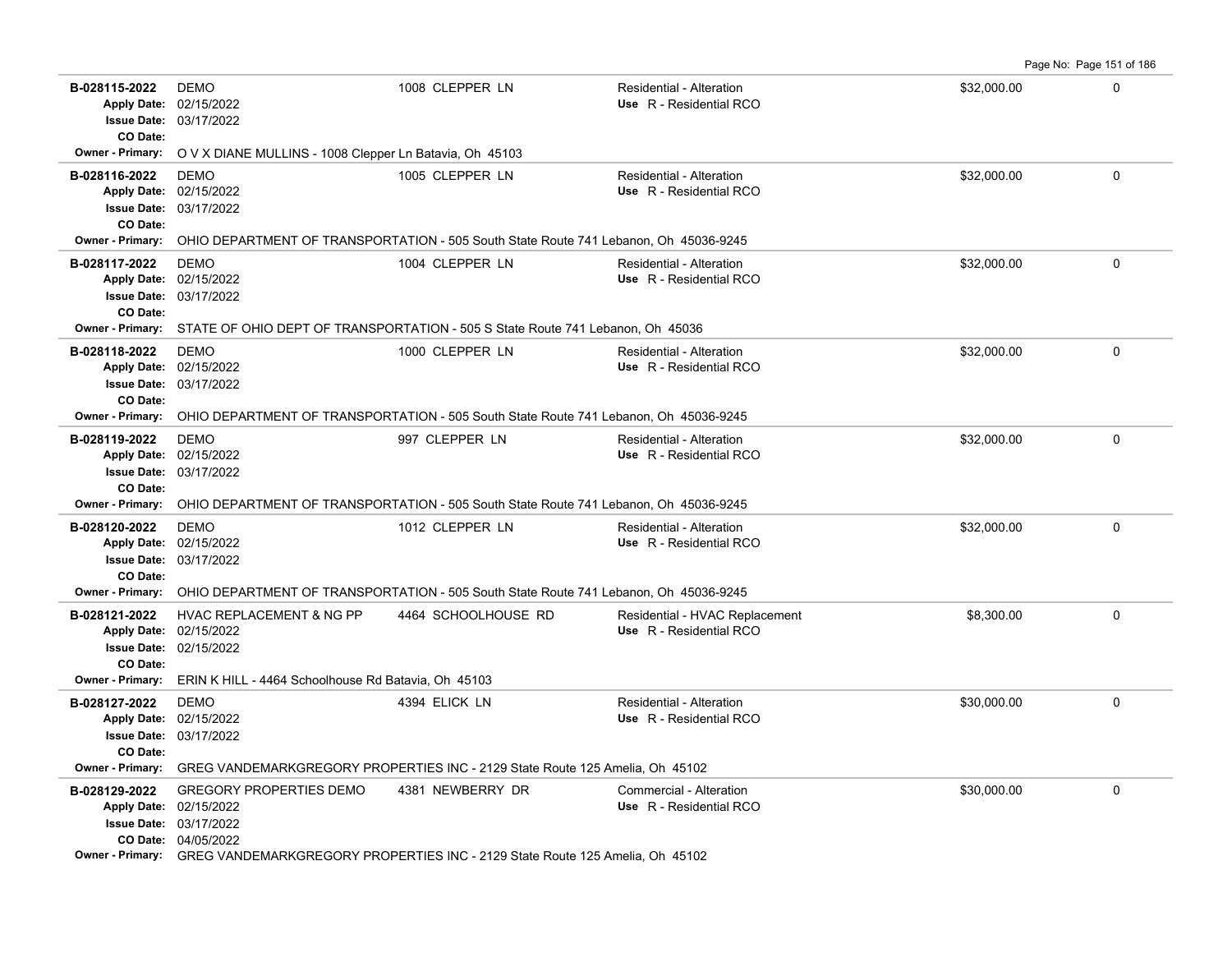| B-028130-2022<br>CO Date:                     | <b>SCHMIDT SFR</b><br>Apply Date: 02/15/2022<br><b>Issue Date: 02/17/2022</b>                                                                                                        | 3998 GARDNER LN                                                         | Residential - Single Family Residence<br>Use R - Residential RCO | \$500,000.00 | 5,786       |
|-----------------------------------------------|--------------------------------------------------------------------------------------------------------------------------------------------------------------------------------------|-------------------------------------------------------------------------|------------------------------------------------------------------|--------------|-------------|
|                                               | Owner - Primary: ZACHARY D SCHMIDT - 437 Auxier Dr Cincinnati, Oh 45244                                                                                                              |                                                                         |                                                                  |              |             |
| B-028167-2022<br><b>Owner - Primary:</b>      | <b>HVAC REPLACEMENT</b><br>Apply Date: 02/17/2022<br>Issue Date: 02/17/2022<br>CO Date: 03/17/2022<br>GARY M & LINDA ERNST - 662 Arlington Dr Cincinnati, Oh 45244                   | 662 ARLINGTON DR                                                        | Residential - HVAC Replacement<br>Use R - Residential RCO        | \$9,000.00   | $\mathbf 0$ |
| B-028169-2022<br>CO Date:<br>Owner - Primary: | PERGOLA<br>Apply Date: 02/17/2022<br><b>Issue Date: 03/17/2022</b><br>MICHAEL & KELLI GIFFEN - 4174 Durhams Crossing Cincinnati, Oh 45245                                            | 4174 DURHAMS CROSSING                                                   | Residential - Addition<br>Use R - Residential RCO                | \$15,800.00  | 360         |
| B-028178-2022<br>CO Date:                     | <b>HVAC REPLACEMENT</b><br>Apply Date: 02/17/2022<br><b>Issue Date: 02/17/2022</b>                                                                                                   | 4511 TEALTOWN RD                                                        | Residential - HVAC Replacement<br>Use R - Residential RCO        | \$4,100.00   | $\mathbf 0$ |
| <b>Owner - Primary:</b>                       | DANIEL & MARIAH TURNER - 4511 Tealtown Rd Batavia, Oh 45103                                                                                                                          |                                                                         |                                                                  |              |             |
| B-028181-2022<br>CO Date:                     | <b>HVAC REPLACEMENT</b><br>Apply Date: 02/17/2022<br><b>Issue Date: 02/18/2022</b><br><b>Owner - Primary:</b> DAVID M & JENNIFER J EVANS - 1144 Beechridge Ct Batavia, Oh 45103      | 1144 BEECHRIDGE CT                                                      | Residential - HVAC Replacement<br>Use R - Residential RCO        | \$12,600.00  | $\mathbf 0$ |
| B-028196-2022                                 | <b>DRIVEWAY</b>                                                                                                                                                                      | 4635 EDDY DR                                                            | Residential - Site Development                                   | \$15,000.00  | $\mathbf 0$ |
| CO Date:                                      | Apply Date: 02/17/2022<br><b>Issue Date: 02/17/2022</b>                                                                                                                              |                                                                         | Use R - Residential RCO                                          |              |             |
| Owner - Primary:                              |                                                                                                                                                                                      | BRANDON L & EVANS BRIDGET R TIPPITT - 4635 Eddy Dr Cincinnati, Oh 45244 |                                                                  |              |             |
| B-028197-2022<br><b>Owner - Primary:</b>      | <b>HVAC REPLACEMENT</b><br>Apply Date: 02/17/2022<br><b>Issue Date: 02/17/2022</b><br>CO Date: 03/09/2022<br>TRICIA HUMFLEET - 967 Glendale Dr Batavia, Oh 45103                     | 967 GLENDALE DR                                                         | Residential - HVAC Replacement<br>Use R - Residential RCO        | \$8,046.00   | 0           |
| B-028200-2022                                 | <b>HVAC REPLACEMENT</b><br>Apply Date: 02/17/2022<br>Issue Date: 02/17/2022<br>CO Date: 03/02/2022<br>Owner - Primary: DALE & BRENDA BRADFORD - 529 Linde Ln Cincinnati, Oh 45244    | 529 LINDE LN                                                            | Residential - HVAC Replacement<br>Use R - Residential RCO        | \$9,336.00   | $\mathbf 0$ |
| B-028206-2022                                 | <b>HVAC REPLACEMENT</b><br>Apply Date: 02/18/2022<br><b>Issue Date: 02/22/2022</b><br>CO Date: 03/03/2022<br>Owner - Primary: SHIRLEY DAVIS - 4242 Hidden Creek Ct Batavia, Oh 45103 | 4242 HIDDEN CREEK CT                                                    | Residential - HVAC Replacement<br>Use R - Residential RCO        | \$5,867.00   | $\Omega$    |

Page No: Page 152 of 186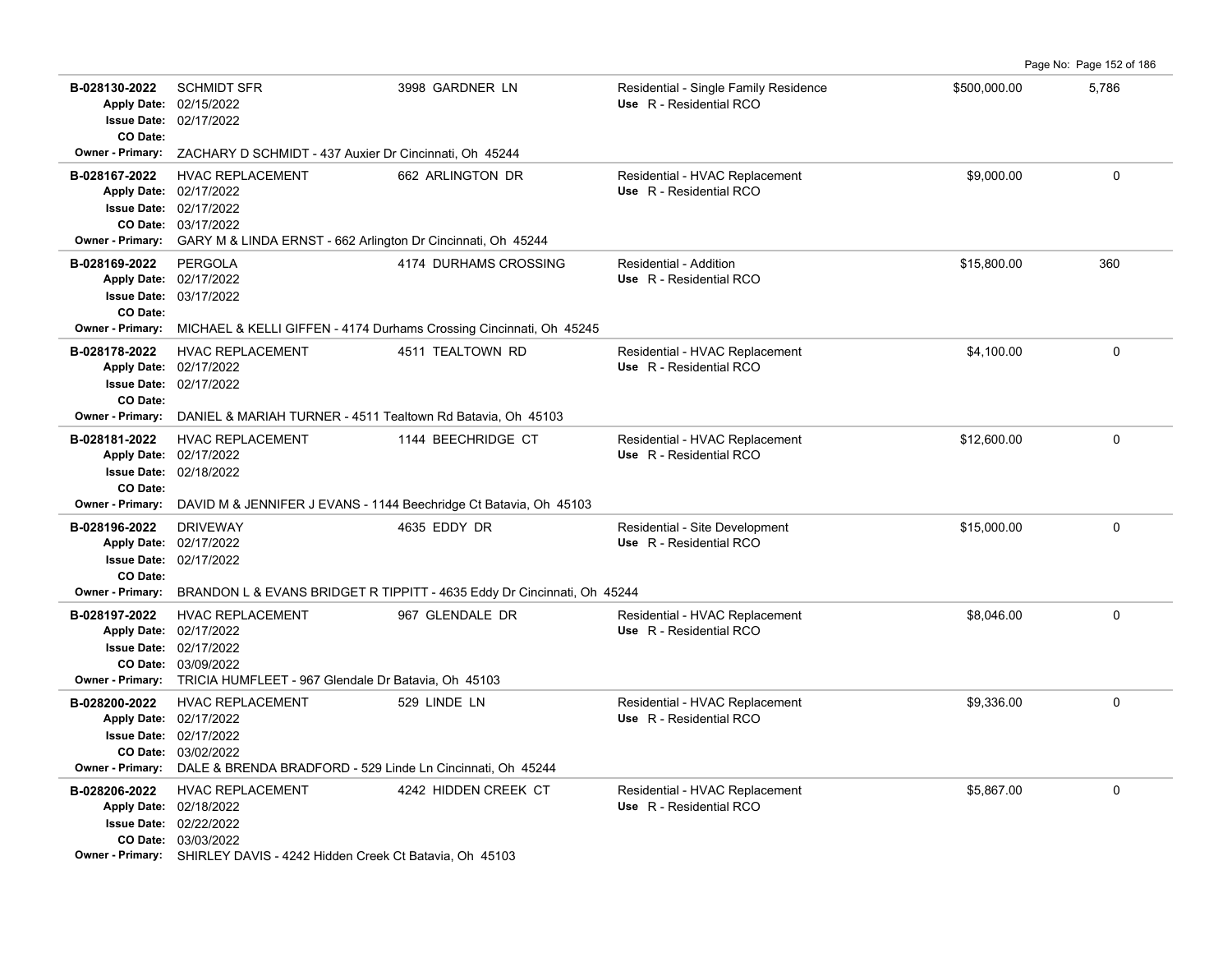|--|

| B-028218-2022                                        | <b>SOLAR PANELS</b><br>Apply Date: 02/18/2022<br><b>Issue Date: 02/24/2022</b><br>CO Date: 05/26/2022                                                                                     | 4104 WOODMONT DR                                                                       | Residential - Solar Panels<br>Use R - Residential RCO             | \$14,800.00  | 0        |
|------------------------------------------------------|-------------------------------------------------------------------------------------------------------------------------------------------------------------------------------------------|----------------------------------------------------------------------------------------|-------------------------------------------------------------------|--------------|----------|
| <b>Owner - Primary:</b>                              | DANIEL & SHALENA WILSON - 4104 Woodmont Dr Batavia, Oh 45103                                                                                                                              |                                                                                        |                                                                   |              |          |
| B-028229-2022                                        | HVAC REPLACEMENT<br>Apply Date: 02/21/2022<br><b>Issue Date: 02/21/2022</b><br>CO Date: 03/09/2022<br>Owner - Primary: THOMAS D & L K SCHAEFER - 4617 Laurel View Dr Cincinnati, Oh 45244 | 4617 LAUREL VIEW DR                                                                    | Residential - HVAC Replacement<br>Use R - Residential RCO         | \$4,000.00   | 0        |
| B-028243-2022<br>CO Date:<br><b>Owner - Primary:</b> | <b>HVAC REPLACEMENT</b><br>Apply Date: 02/22/2022<br><b>Issue Date: 02/22/2022</b><br>FRANKLIN E & SUZANNE C TATUM - 630 Wilfert Dr Cincinnati, Oh 45245                                  | 630 WILFERT DR                                                                         | Residential - HVAC Replacement<br>Use R - Residential RCO         | \$10,000.00  | 0        |
|                                                      |                                                                                                                                                                                           |                                                                                        |                                                                   |              |          |
| B-028264-2022<br>Owner - Primary:                    | <b>ELECTRIC REPAIR</b><br>Apply Date: 02/22/2022<br><b>Issue Date: 02/22/2022</b><br>CO Date: 03/15/2022<br>DOLORES EVANS - 1012 Paul St Batavia, Oh 45103                                | 1012 PAUL ST                                                                           | Residential - Electric Service Upgrade<br>Use R - Residential RCO | \$3,676.00   | 0        |
| B-028266-2022<br>CO Date:                            | DREES HOMES<br>Apply Date: 02/22/2022<br><b>Issue Date: 02/24/2022</b><br>Owner - Primary: THE DREES COMPANY - 211 Grandview Dr Ft Mitchell, Ky 41017                                     | 4127 MAGNOLIA TR                                                                       | Residential - Single Family Residence<br>Use R - Residential RCO  | \$449,661.00 | 5,288    |
| B-028274-2022                                        | <b>HVAC REPLACEMENT</b><br>Apply Date: 02/23/2022<br><b>Issue Date: 02/23/2022</b><br>CO Date: 03/07/2022                                                                                 | 528 GENNIE LN                                                                          | Residential - HVAC Replacement<br>Use R - Residential RCO         | \$8,000.00   | $\Omega$ |
|                                                      | Owner - Primary: ROBERT R & KATHRYN R NOURSE - 528 Gennie Ln Cincinnati, Oh 45244                                                                                                         |                                                                                        |                                                                   |              |          |
| B-028276-2022<br><b>Owner - Primary:</b>             | <b>HVAC REPLACEMENT</b><br>Apply Date: 02/23/2022<br><b>Issue Date: 02/23/2022</b><br>CO Date: 03/08/2022                                                                                 | 939 SURREY WY<br>JEFFREY P & KOPP GEIS JANE GEIS - 939 Surrey Way Cincinnati, Oh 45245 | Residential - HVAC Replacement<br>Use R - Residential RCO         | \$16,000.00  | 0        |
| B-028317-2022<br>CO Date:<br>Owner - Primary:        | <b>ELECTRIC REPAIR</b><br>Apply Date: 02/24/2022<br><b>Issue Date: 02/28/2022</b>                                                                                                         | 1274 BALDWIN RD                                                                        | Residential - Electric Service Upgrade<br>Use R - Residential RCO | \$2,500.00   | 0        |
|                                                      | KITTY L LUECKE - 1274 Baldwin Rd Milford, Oh 45150                                                                                                                                        |                                                                                        |                                                                   |              |          |
| B-028324-2022                                        | <b>DECK</b><br>Apply Date: 02/24/2022<br><b>Issue Date: 02/28/2022</b><br>CO Date: 03/18/2022<br>Owner - Primary:  AUTHENTIC RESIDENTIAL LLC - 884 Iron Works Pi Lexington, Ks 40511      | 4597 BLAINFIELD CT                                                                     | Residential - Addition<br>Use R - Residential RCO                 | \$9,408.00   | 336      |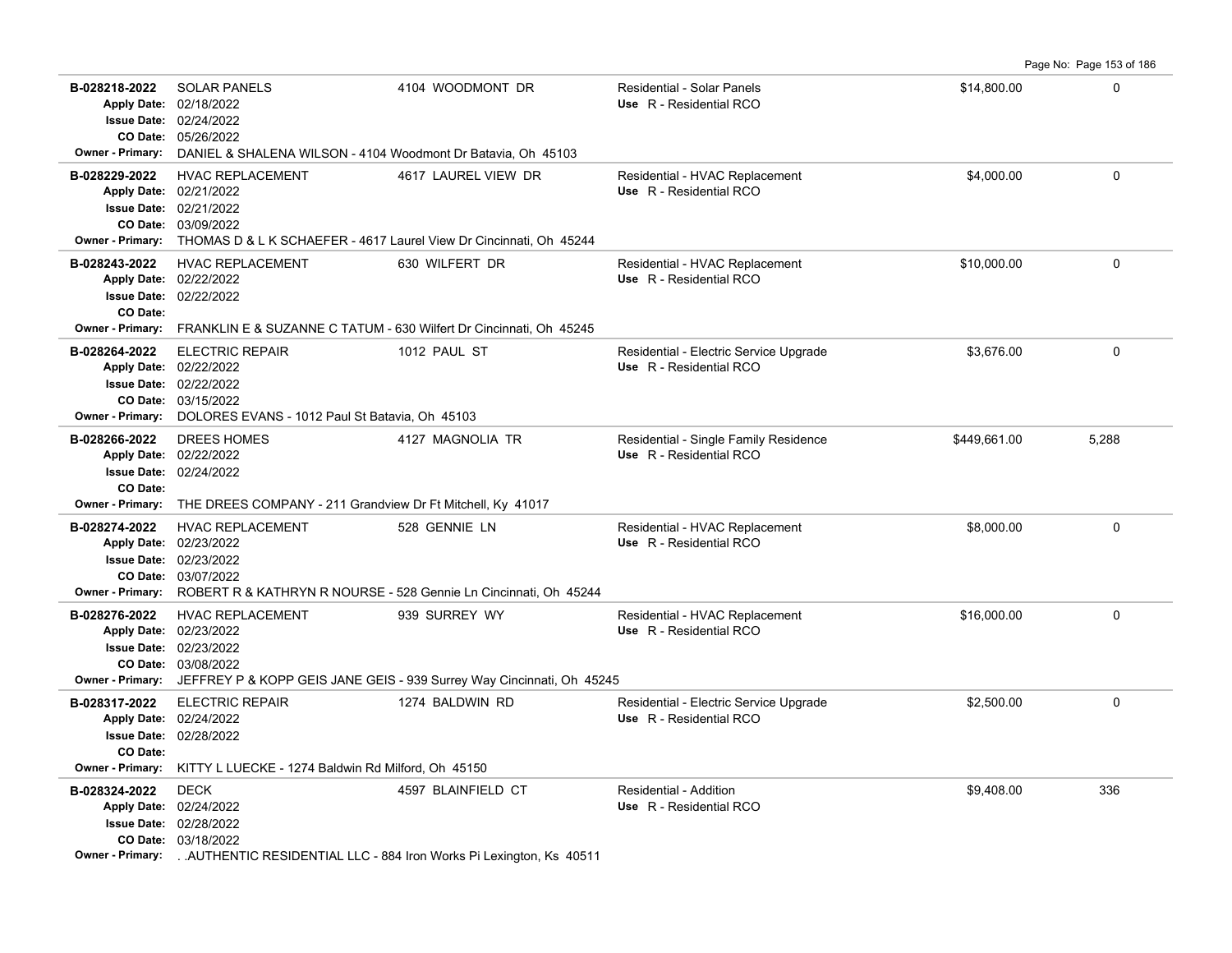|                                                                                |                                                                                                                                                                 |                        |                                                                  |                | Page No: Page 154 of 186 |
|--------------------------------------------------------------------------------|-----------------------------------------------------------------------------------------------------------------------------------------------------------------|------------------------|------------------------------------------------------------------|----------------|--------------------------|
| B-028341-2022<br><b>Apply Date:</b><br><b>Issue Date:</b><br>CO Date:          | <b>M/I HOMES</b><br>02/24/2022<br>03/02/2022                                                                                                                    | 1301 CLEMENTE CT       | Residential - Single Family Residence<br>Use R - Residential RCO | \$172,535.00   | 5,114                    |
| Owner - Primary:                                                               | M I HOMES OF CINCINNATI LLC - 9349 Waterstone Bv, Ste 100 Cincinnati, Oh 45249-8324                                                                             |                        |                                                                  |                |                          |
| B-028405-2022<br><b>Owner - Primary:</b>                                       | <b>SOLAR PANELS</b><br>Apply Date: 02/28/2022<br><b>Issue Date: 03/01/2022</b><br>CO Date: 04/29/2022<br>ADAM FARWICK - 4066 Lenox Dr Cincinnati, Oh 45245      | 4066 LENOX DR          | Residential - Solar Panels<br>Use R - Residential RCO            | \$10,000.00    | $\mathbf 0$              |
| B-028415-2022<br>Apply Date: 02/28/2022<br>CO Date:<br><b>Owner - Primary:</b> | ASPEN WOODS BLDG 950 PARENT 950 STEAMBOAT DR<br><b>Issue Date: 04/13/2022</b><br>NVR INC - 8622 Jacquemin Dr West Chester, Oh 45069                             |                        | Commercial - Multi Family Structure<br>Use R - Residential RCO   | \$1,043,757.00 | 14,198                   |
| B-028516-2022<br>Apply Date: 03/03/2022<br>CO Date:<br><b>Owner - Primary:</b> | BELLAMY HVAC REPLACEMENT<br><b>Issue Date: 03/03/2022</b><br>04/12/2022<br>KIMBERLY ANN BELLAMY - 1104 Kensington Ln Cincinnati, Oh 45245                       | 1104 KENSINGTON LN     | Commercial - MFAM HVAC Replacement<br>Use R - Residential RCO    | \$14,500.00    | $\mathbf 0$              |
| B-028519-2022<br>Apply Date: 03/03/2022<br>CO Date:                            | POOL INGROUND<br>Issue Date: 03/07/2022                                                                                                                         | 1197 CREEKSTONE DR     | Residential - Alteration<br>Use R - Residential RCO              | \$61,000.00    | $\mathbf 0$              |
| <b>Owner - Primary:</b>                                                        | ANDREW & LAUREN MARSH - 1197 Creekstone Dr Batavia, Oh 45103                                                                                                    |                        |                                                                  |                |                          |
| B-028530-2022<br>CO Date:<br><b>Owner - Primary:</b>                           | <b>GARAGE ATT, B/E/M</b><br>Apply Date: 03/03/2022<br><b>Issue Date: 03/10/2022</b><br>SWEET HOME SIX LLP - 5456 Camelot Dr, Unit 10 Fairfield, Oh 45014        | 1008 SHEPHERDS GLEN LN | <b>Residential - Alteration</b><br>Use R - Residential RCO       | \$103,000.00   | 2,940                    |
| B-028540-2022<br>Apply Date: 03/03/2022                                        | HVAC REPLACEMENT<br><b>Issue Date: 03/03/2022</b><br>CO Date: 03/16/2022<br>Owner - Primary: LARRY ARNOLD & JO ANN THOMPSON - 4422 Dogwood Dr Batavia, Oh 45103 | 4422 DOGWOOD DR        | Residential - HVAC Replacement<br>Use R - Residential RCO        | \$12,000.00    | $\mathbf 0$              |
| B-028542-2022<br>Apply Date: 03/03/2022<br>CO Date:<br><b>Owner - Primary:</b> | <b>HVAC REPLACEMENT</b><br><b>Issue Date: 03/03/2022</b><br>WICK & SASHA MAKSE - 5127 Chukker Point Ln Cincinnati, Oh 45244                                     | 5127 CHUKKER POINT LN  | Residential - HVAC Replacement<br>Use R - Residential RCO        | \$12,154.00    | $\Omega$                 |
| B-028554-2022<br>CO Date:                                                      | <b>HOT TUB</b><br>Apply Date: 03/03/2022<br><b>Issue Date: 03/03/2022</b><br><b>Owner - Primary:</b> JUJ JA M SLONE - 4797 Habits Glen Ct Cincinnati Oh 45244   | 4797 HABITS GLEN CT    | Residential - Alteration<br>Use R - Residential RCO              | \$500.00       | $\Omega$                 |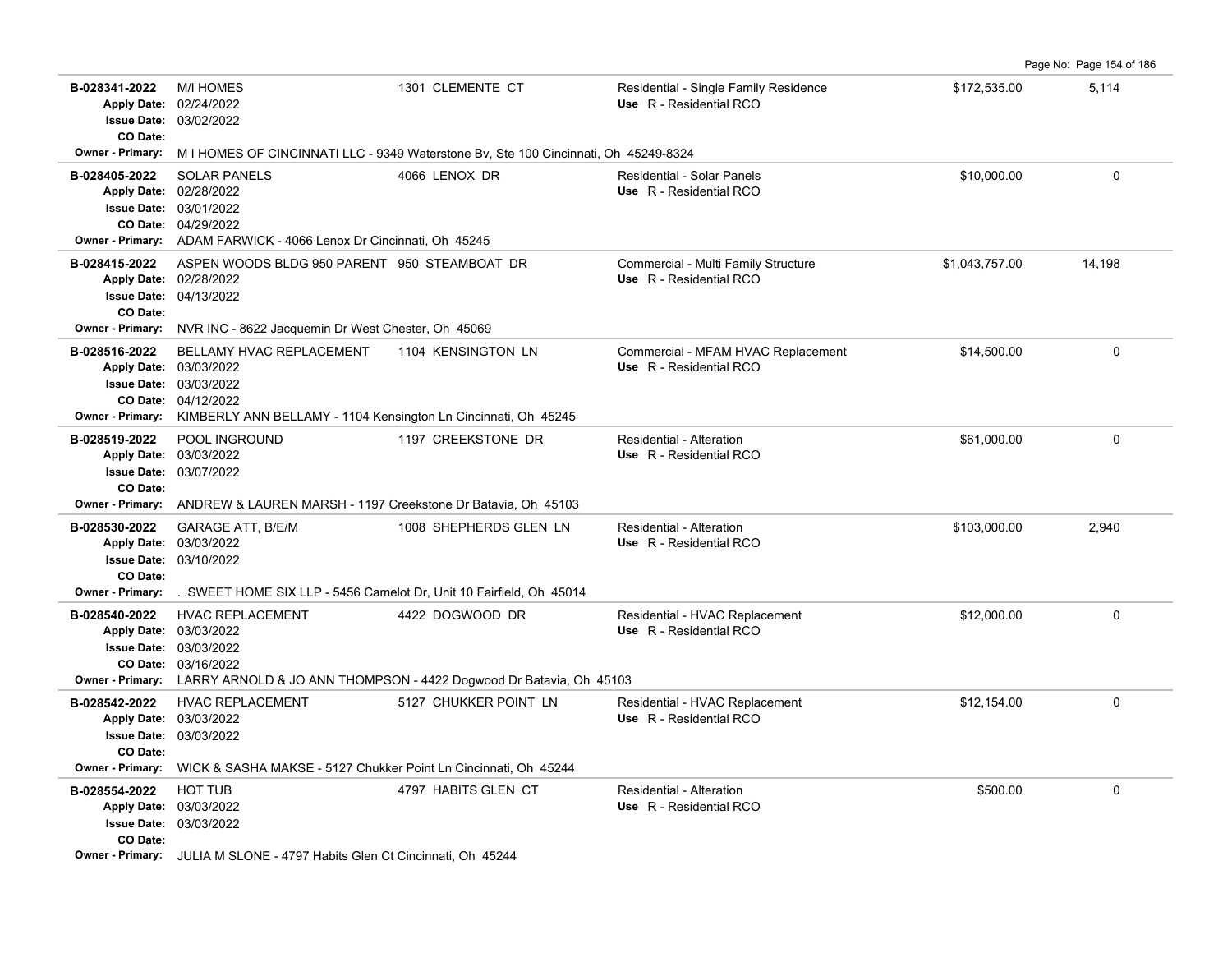|                                                                                |                                                                                                                                                            |                                                                                                                      |                                                              |             | Page No: Page 155 of 186 |
|--------------------------------------------------------------------------------|------------------------------------------------------------------------------------------------------------------------------------------------------------|----------------------------------------------------------------------------------------------------------------------|--------------------------------------------------------------|-------------|--------------------------|
| B-028558-2022<br>Apply Date: 03/04/2022<br><b>Owner - Primary:</b>             | <b>HVAC REPLACEMENT</b><br><b>Issue Date: 03/04/2022</b><br>CO Date: 03/16/2022<br>BRITTANI A KENDALL - 503 Clough Pike Cincinnati, Oh 45244               | 503 CLOUGH PI                                                                                                        | Residential - HVAC Replacement<br>Use R - Residential RCO    | \$9,950.00  | 0                        |
| B-028562-2022<br>Apply Date: 03/04/2022<br><b>Owner - Primary:</b>             | <b>ELECTRIC REPAIR</b><br><b>Issue Date: 03/04/2022</b><br>CO Date: 03/08/2022<br>MAX HARP - 614 Mercury Dr Cincinnati, Oh 45244                           | 614 MERCURY DR                                                                                                       | Residential - Alteration<br>Use R - Residential RCO          | \$3,901.00  | $\mathbf 0$              |
| B-028577-2022<br>Apply Date: 03/04/2022<br>CO Date:<br><b>Owner - Primary:</b> | <b>HVAC REPLACEMENT</b><br><b>Issue Date: 03/04/2022</b>                                                                                                   | 519 ELM RIDGE CT<br>VICTORIA & TIM MILLER - 5560 Wolfpen Pleasant Hill Rd Milford, Oh 45150                          | Residential - HVAC Replacement<br>Use R - Residential RCO    | \$3,205.00  | $\mathbf 0$              |
| B-028579-2022<br>CO Date:<br>Owner - Primary:                                  | <b>HVAC REPLACEMENT</b><br>Apply Date: 03/04/2022<br><b>Issue Date: 03/04/2022</b>                                                                         | 4590 ELDYWOOD LN<br>JOSEPH LEVANGIE & KATHELENE ZELLA - 4590 Eldywood Ln Batavia, Oh 45103                           | Residential - HVAC Replacement<br>Use R - Residential RCO    | \$12,551.00 | 0                        |
| B-028581-2022<br>Issue Date: 03/04/2022                                        | SEABROOK HOLDINGS HVAC<br>Apply Date: 03/04/2022<br>CO Date: 03/18/2022<br>Owner - Primary: SEABROOK HOLDINGS LLC - 1018 Seabrook Way Cincinnati, Oh 45245 | 1018 SEABROOK WY                                                                                                     | Commercial - Alteration<br>Use R - Residential RCO           | \$7,133.00  | $\Omega$                 |
| B-028595-2022<br>Apply Date: 03/04/2022<br><b>Owner - Primary:</b>             | <b>HVAC REPLACEMENT</b><br>Issue Date: 03/04/2022<br>CO Date: 03/16/2022<br>JUDY LUCK - 541 Gennie Ln Cincinnati, Oh 45244                                 | 541 GENNIE LN                                                                                                        | Residential - HVAC Replacement<br>Use R - Residential RCO    | \$10,849.00 | $\mathbf 0$              |
| B-028614-2022<br>Apply Date: 03/07/2022<br><b>Owner - Primary:</b>             | <b>HVAC REPLACEMENT</b><br><b>Issue Date: 03/07/2022</b><br>CO Date: 03/16/2022<br>RONALD E & LINDA M CRAVENS - 4857 Teal Ln Milford, Oh 45150             | 4857 TEAL LN                                                                                                         | Residential - HVAC Replacement<br>Use R - Residential RCO    | \$9,723.00  | $\mathbf 0$              |
| B-028658-2022<br>Apply Date: 03/08/2022<br><b>Owner - Primary:</b>             | <b>DECK/POOL</b><br>Issue Date: 03/11/2022<br>CO Date: 04/21/2022<br>WILLIAM & DEBORAH SPENCE - 4132 Forsythia Dr Cincinnati, Oh 45245                     | 4132 FORSYTHIA DR                                                                                                    | Residential - Accessory Structure<br>Use R - Residential RCO | \$6,000.00  | 192                      |
| B-028664-2022<br>Apply Date: 03/08/2022<br>CO Date:                            | POOL INGROUND<br><b>Issue Date: 03/08/2022</b>                                                                                                             | 1049 VALLEY WOOD DR<br><b>Owner - Primary:</b> CHRISTOPHER & DEANNA CAMPBELL - 1049 Valley Wood Dr Batavia, Oh 45103 | <b>Residential - Alteration</b><br>Use R - Residential RCO   | \$59,816.00 | $\mathbf 0$              |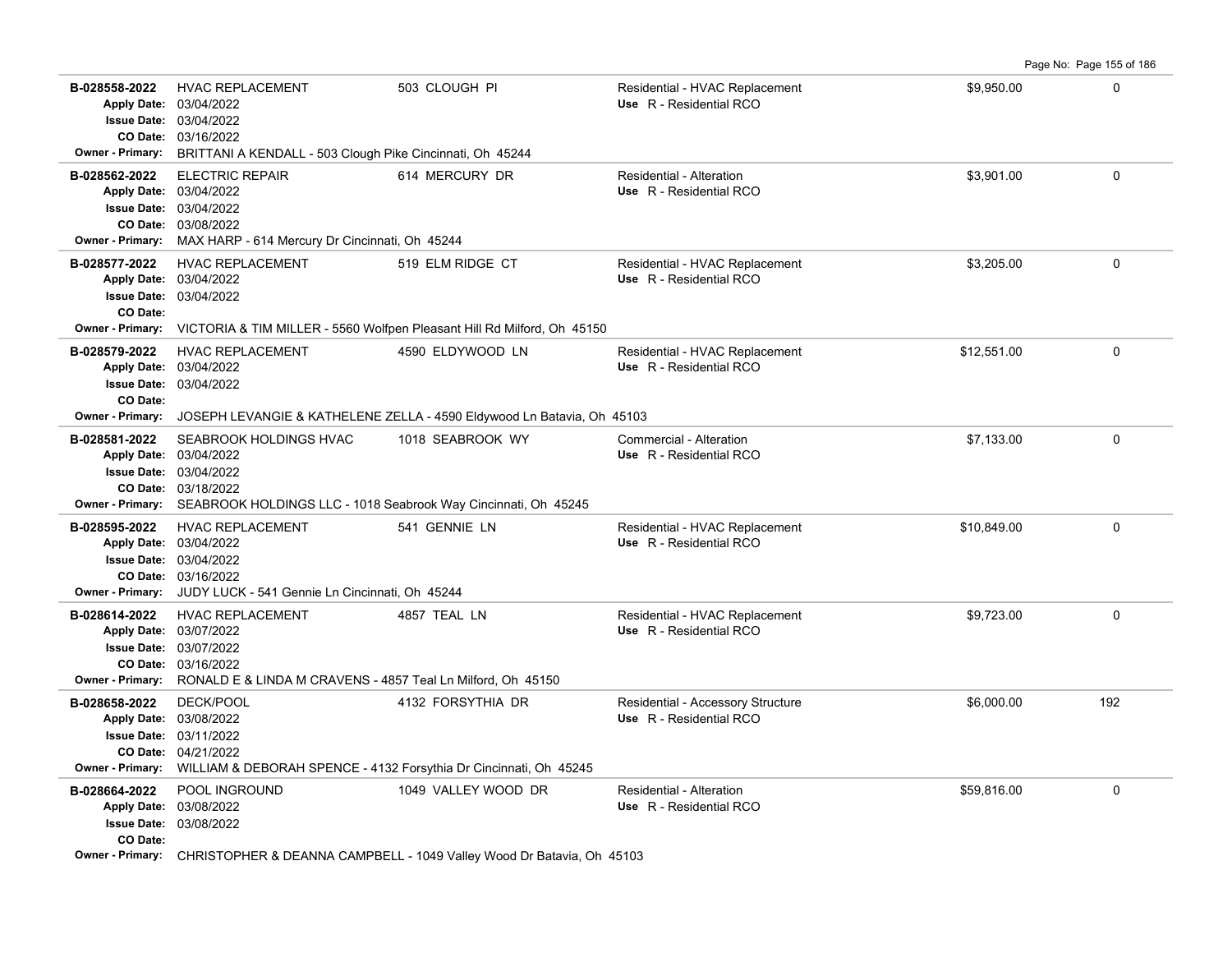| B-028724-2022<br><b>Apply Date:</b><br><b>Issue Date:</b><br>CO Date: | <b>BROOKSTONE HOMES</b><br>03/09/2022<br>03/18/2022                                                                                                                                          | 5184 CENTER VIEW DR                                                                                        | Residential - Single Family Residence<br>Use R - Residential RCO | \$250,000.00 | 2,965 |
|-----------------------------------------------------------------------|----------------------------------------------------------------------------------------------------------------------------------------------------------------------------------------------|------------------------------------------------------------------------------------------------------------|------------------------------------------------------------------|--------------|-------|
| <b>Owner - Primary:</b>                                               | BROOKSTONE HOMES INC - 7203 Wooster Pi Cincinnati, Oh 45227                                                                                                                                  |                                                                                                            |                                                                  |              |       |
| B-028779-2022                                                         | MCCANN HVAC REPLACEMENT<br>Apply Date: 03/10/2022<br><b>Issue Date: 03/11/2022</b><br>CO Date: 03/18/2022<br>Owner - Primary: GEORGE & JOAN MCCANN - 1170 Shayler Woods Dr Batavia, Oh 45103 | 1170 SHAYLER WOODS DR                                                                                      | Commercial - MFAM HVAC Replacement<br>Use R - Residential RCO    | \$12,459.00  | 0     |
| B-028789-2022                                                         | <b>GAS LINE NG PP</b><br>Apply Date: 03/11/2022<br><b>Issue Date: 03/11/2022</b><br>CO Date: 03/15/2022                                                                                      | 1292 HEITMAN LN<br>Owner - Primary: DAVID BELFORD CHRISTOPHER PAYNE - 3647 Hershel Av Cincinnati, Oh 45208 | Residential - Alteration<br>Use R - Residential RCO              | \$800.00     | 0     |
| B-028793-2022<br>CO Date:<br>Owner - Primary:                         | POOL INGROUND<br>Apply Date: 03/11/2022<br><b>Issue Date: 03/14/2022</b><br>MELISSA & RANDY DAVIS - 1167 Abbott Rd Batavia, Oh 45103                                                         | 1167 ABBOTT RD                                                                                             | Residential - Alteration<br>Use R - Residential RCO              | \$40,000.00  | 0     |
|                                                                       |                                                                                                                                                                                              |                                                                                                            | Residential - Alteration                                         |              | 500   |
| B-028923-2022<br>CO Date:                                             | <b>BASEMENT FINISH</b><br>Apply Date: 03/14/2022<br><b>Issue Date: 03/21/2022</b>                                                                                                            | 624 CANDLE CT                                                                                              | Use R - Residential RCO                                          | \$4,000.00   |       |
|                                                                       | POOL INGROUND                                                                                                                                                                                | Owner - Primary: CHRISTOPHER A & JENNIFER G SMITH - 624 Candle Ct Cincinnati, Oh 45244                     |                                                                  |              | 0     |
| B-028926-2022<br>CO Date:                                             | Apply Date: 03/14/2022<br><b>Issue Date: 03/17/2022</b>                                                                                                                                      | 4596 BLAINFIELD                                                                                            | Residential - Alteration<br>Use R - Residential RCO              | \$60,000.00  |       |
| <b>Owner - Primary:</b>                                               |                                                                                                                                                                                              | MARK D HATTON & LISA A HASELWOOD - 4596 Blainfield Ct Batavia, Oh 45103                                    |                                                                  |              |       |
| B-028972-2022<br>CO Date:                                             | POOL INGROUND<br>Apply Date: 03/15/2022<br><b>Issue Date: 03/17/2022</b>                                                                                                                     | 648 PARKLAND DR                                                                                            | Residential - Alteration<br>Use R - Residential RCO              | \$38,000.00  | 0     |
| Owner - Primary:                                                      |                                                                                                                                                                                              | KERRY K & KATHLEEN A CLEMENTS - 648 Parkland Dr Cincinnati, Oh 45244                                       |                                                                  |              |       |
| B-028978-2022<br>CO Date:                                             | <b>GREAT ROOM &amp; PORCH</b><br>Apply Date: 03/15/2022<br><b>Issue Date: 03/18/2022</b><br>Owner - Primary: BRADLEY N & JENNIFER L LOTZ - 4870 Pathfinder Way Milford, Oh 45150             | 4870 PATHFINDER WY                                                                                         | Residential - Addition<br>Use R - Residential RCO                | \$370,000.00 | 992   |
| B-028981-2022                                                         | <b>BATHROOM</b>                                                                                                                                                                              | 4842 TOMAHAWK TL                                                                                           | Residential - Alteration                                         | \$0.00       | 64    |
| CO Date:                                                              | Apply Date: 03/16/2022<br><b>Issue Date: 03/18/2022</b>                                                                                                                                      |                                                                                                            | Use R - Residential RCO                                          |              |       |
|                                                                       | Owner - Primary: ANGELA & ERIC STOCKER - 4842 Tomahawk Trail Milford, Oh 45150                                                                                                               |                                                                                                            |                                                                  |              |       |

Page No: Page 156 of 186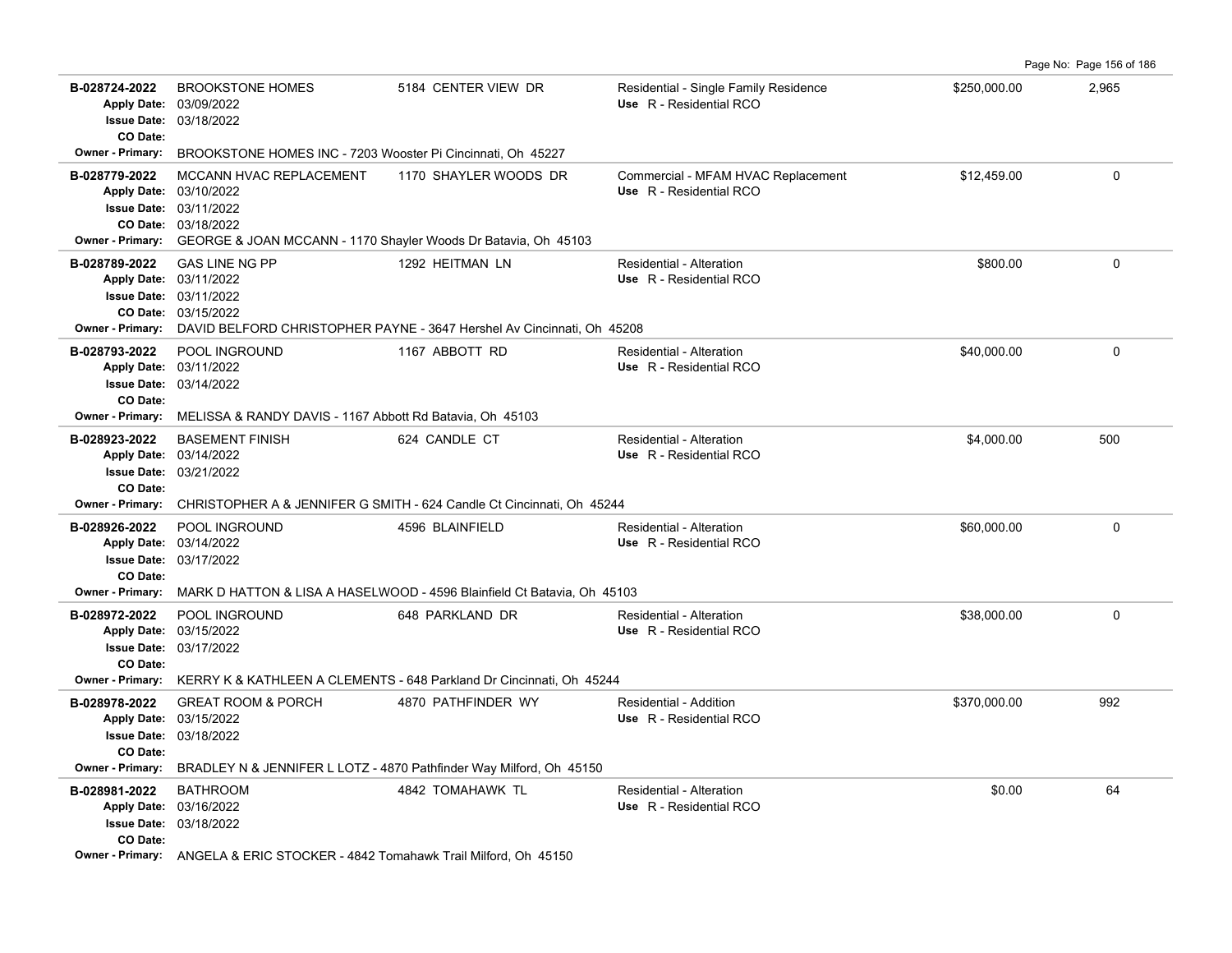Page No: Page 157 of 186

| B-028984-2022                                        | ROOF DECK, FP<br>Apply Date: 03/16/2022<br><b>Issue Date: 03/18/2022</b><br>CO Date: 05/31/2022<br><b>Owner - Primary:</b> LINDSEY BRIAN S & REBECCA H - 5112 Oak Brook Dr Cincinnati, Oh 45244            | 5112 OAK BROOK DR     | Residential - Addition<br>Use R - Residential RCO                 | \$60,000.00 | 400      |
|------------------------------------------------------|------------------------------------------------------------------------------------------------------------------------------------------------------------------------------------------------------------|-----------------------|-------------------------------------------------------------------|-------------|----------|
| B-029026-2022<br>CO Date:                            | POOL INGROUND<br>Apply Date: 03/17/2022<br><b>Issue Date: 03/17/2022</b><br>Owner - Primary: DAN & CHERYL HARDER - 958 Shephard Woods Ct Batavia, Oh 45103                                                 | 958 SHEPHARD WOODS CT | Residential - Alteration<br>Use R - Residential RCO               | \$70,000.00 | $\Omega$ |
| B-029114-2022<br>CO Date:<br><b>Owner - Primary:</b> | <b>BASEMENT FINISH</b><br>Apply Date: 03/18/2022<br><b>Issue Date: 03/30/2022</b><br>AMANDA HERRON & MICHAEL LYNN - 4114 Magnolia Tr Cincinnati, Oh 45245                                                  | 4114 MAGNOLIA TR      | Residential - Alteration<br>Use R - Residential RCO               | \$40,000.00 | 1,104    |
| B-029151-2022                                        | <b>GAS LINE NG PP</b><br>Apply Date: 03/22/2022<br><b>Issue Date: 03/23/2022</b><br>CO Date: 04/05/2022<br>Owner - Primary: SAMUEL & SUZANN HUMBERT - 4448 Kitty Ln Batavia, Oh 45103                      | 4448 KITTY LN         | Residential - Alteration<br>Use R - Residential RCO               | \$400.00    | 0        |
| B-029155-2022                                        | <b>ELECTRIC REPAIR</b><br>Apply Date: 03/22/2022<br><b>Issue Date: 03/22/2022</b><br>CO Date: 04/05/2022<br>Owner - Primary: KEVIN E & EVELLA V JONES - 4616 Muirridge Ct Batavia, Oh 45103                | 4616 MUIRRIDGE CT     | Residential - Alteration<br>Use R - Residential RCO               | \$13,362.00 | $\Omega$ |
| B-029158-2022<br><b>Owner - Primary:</b>             | <b>HVAC REPLACEMENT</b><br>Apply Date: 03/22/2022<br><b>Issue Date: 03/22/2022</b><br>CO Date: 04/25/2022<br>JAMES C KELAGHAN - 555 Maplevalley Ct Cincinnati, Oh 45244                                    | 555 MAPLEVALLEY CT    | Residential - HVAC Replacement<br>Use R - Residential RCO         | \$6,000.00  | 0        |
| B-029169-2022<br>CO Date:                            | <b>SOLAR PANELS</b><br>Apply Date: 03/22/2022<br><b>Issue Date: 03/29/2022</b><br>Owner - Primary: MICHAEL E & MARY A KIRRY - 469 Auxier Dr Cincinnati, Oh 45244                                           | 469 AUXIER DR         | Residential - Solar Panels<br>Use R - Residential RCO             | \$5,300.00  | 0        |
| B-029183-2022                                        | HVAC REPLACEMENT & LP GAS PP 496 LEMASTER DR<br>Apply Date: 03/22/2022<br><b>Issue Date: 03/22/2022</b><br>CO Date: 04/28/2022<br>Owner - Primary: MICHAEL F SCHULZ - 496 Lemaster Dr Cincinnati, Oh 45255 |                       | Residential - Alteration<br>Use R - Residential RCO               | \$14,900.00 | 0        |
| B-029196-2022                                        | <b>ELECTRIC REPAIR</b><br>Apply Date: 03/23/2022<br><b>Issue Date: 03/23/2022</b><br>CO Date: 04/13/2022<br>Owner - Primary: HEATHER HALLORAN - 4836 Salty Ln Cincinnati, Oh 45244                         | 4836 SALTY LN         | Residential - Electric Service Upgrade<br>Use R - Residential RCO | \$2,000.00  | 0        |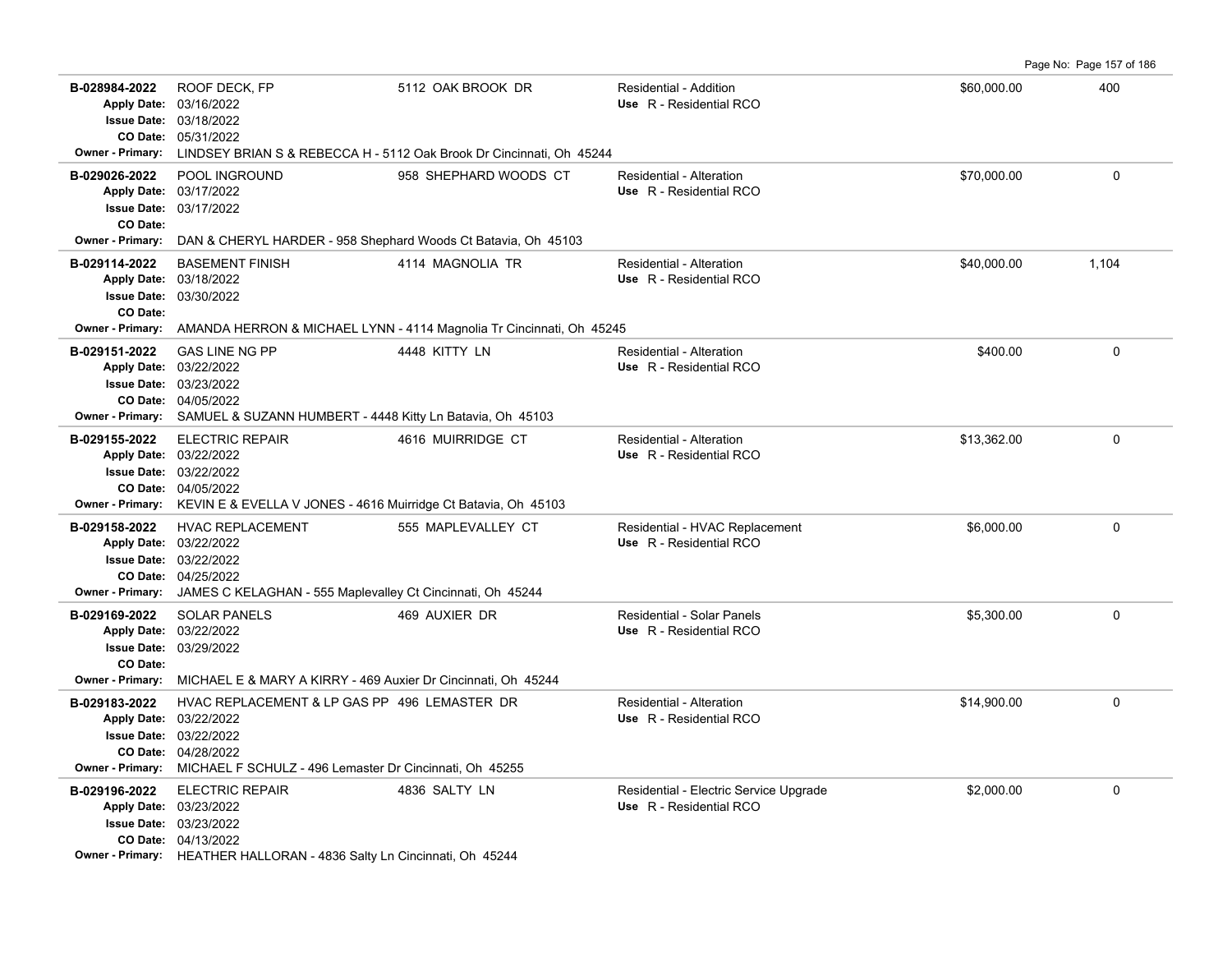|                                                                                |                                                                                                                                                                                 |                       |                                                                   |              | Page No: Page 158 of 186 |
|--------------------------------------------------------------------------------|---------------------------------------------------------------------------------------------------------------------------------------------------------------------------------|-----------------------|-------------------------------------------------------------------|--------------|--------------------------|
| B-029215-2022<br><b>Issue Date:</b><br>CO Date:                                | <b>ELECTRIC REPAIR</b><br>Apply Date: 03/23/2022<br>03/23/2022                                                                                                                  | 716 HILLVIEW DR       | Residential - Electric Service Upgrade<br>Use R - Residential RCO | \$3,785.00   | $\Omega$                 |
| Owner - Primary:                                                               | KAREN D BERNER - 716 Hillview Dr Cincinnati, Oh 45245                                                                                                                           |                       |                                                                   |              |                          |
| B-029228-2022<br>CO Date:                                                      | LUXOCTICA HVAC-2, STE C578<br>Apply Date: 03/23/2022<br><b>Issue Date: 04/13/2022</b>                                                                                           | 4601 EASTGATE BV      | Commercial - MFAM HVAC Replacement<br>Use R - Residential RCO     | \$7,000.00   | $\mathbf 0$              |
| <b>Owner - Primary:</b>                                                        | EASTGATE MALL CMBS LLC - 2030 Hamilton Blvd, Suite 500 Chattanooga, Tn 37421                                                                                                    |                       |                                                                   |              |                          |
| B-029230-2022<br><b>Apply Date:</b><br>Owner - Primary:                        | <b>HVAC REPLACEMENT</b><br>03/24/2022<br>Issue Date: 03/24/2022<br>CO Date: 05/02/2022<br>THOMAS ALLBRIGHT & BRANDY HUNTER - 4045 Crystal Creek Dr Cincinnati, Oh 45245         | 4045 CRYSTAL CREEK DR | Residential - HVAC Replacement<br>Use R - Residential RCO         | \$5,376.00   | $\Omega$                 |
| B-029271-2022<br>Apply Date: 03/25/2022<br>CO Date:                            | <b>BASEMENT FINISH</b><br><b>Issue Date: 03/30/2022</b>                                                                                                                         | 4616 BLAINFIELD       | Residential - Alteration<br>Use R - Residential RCO               | \$26,500.00  | 579                      |
| <b>Owner - Primary:</b>                                                        | JAY & ALISHA FELDKAMP - 4616 Blainfield Batavia, Oh 45103                                                                                                                       |                       |                                                                   |              |                          |
| B-029278-2022<br>Apply Date: 03/25/2022<br>CO Date:                            | <b>GAS LINE NG PP</b><br>Issue Date: 03/25/2022                                                                                                                                 | 507 JUNE ST           | Residential - Alteration<br>Use R - Residential RCO               | \$865.00     | $\mathbf 0$              |
|                                                                                | <b>Owner - Primary:</b> CLINTON M BOGAN - 507 June St Cincinnati, Oh 45244                                                                                                      |                       |                                                                   |              |                          |
| B-029289-2022                                                                  | <b>HVAC REPLACEMENT</b><br>Apply Date: 03/28/2022<br>Issue Date: 03/29/2022<br>CO Date: 04/06/2022<br><b>Owner - Primary:</b> THOMAS RERING - 592 Sonny Ln Cincinnati, Oh 45244 | 592 SONNY LN          | Residential - HVAC Replacement<br>Use R - Residential RCO         | \$6,000.00   | $\Omega$                 |
| B-029290-2022<br>Apply Date: 03/28/2022<br><b>Owner - Primary:</b>             | <b>HVAC REPLACEMENT</b><br><b>Issue Date: 03/28/2022</b><br>CO Date: 04/18/2022<br>IAN & MICKAELA STEWART - 4710 Galaxy Ln Cincinnati, Oh 45244                                 | 4710 GALAXY LN        | Residential - HVAC Replacement<br>Use R - Residential RCO         | \$5,464.00   | $\mathbf 0$              |
| B-029327-2022<br>Apply Date: 03/29/2022<br>CO Date:<br><b>Owner - Primary:</b> | <b>BROOKSTONE HOMES</b><br><b>Issue Date: 03/30/2022</b><br>BROOKSTONE HOMES INC - 7203 Wooster Pi Cincinnati, Oh 45227                                                         | 5180 CENTER VIEW DR   | Residential - Single Family Residence<br>Use R - Residential RCO  | \$250,000.00 | 2,965                    |
| B-029328-2022<br>CO Date:                                                      | <b>BROOKSTONE HOMES</b><br>Apply Date: 03/29/2022<br><b>Issue Date: 03/30/2022</b><br><b>Owner - Primary:</b> RROOKSTONE HOMES INC - 7203 Wooster Pi Cincinnati Oh 45227        | 5183 CENTER VIEW DR   | Residential - Single Family Residence<br>Use R - Residential RCO  | \$250,000.00 | 3,166                    |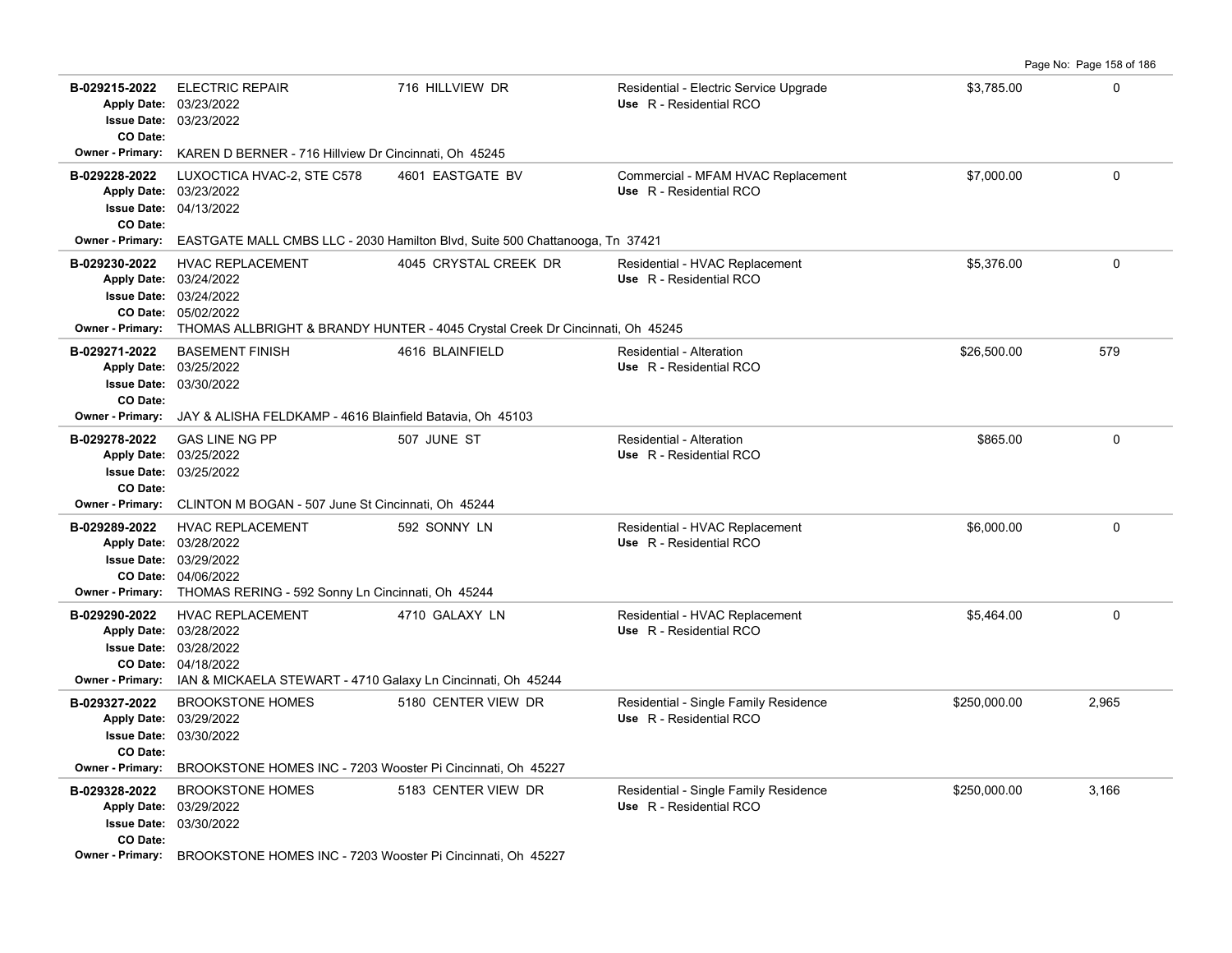| B-029352-2022<br><b>Apply Date:</b><br>CO Date:                                                  | <b>ELECTRIC REPAIR</b><br>03/29/2022<br><b>Issue Date: 03/29/2022</b>                                                                                                                             | 1097 GLENDALE DR     | Residential - Electric Service Upgrade<br>Use R - Residential RCO | \$0.00      | $\Omega$ |
|--------------------------------------------------------------------------------------------------|---------------------------------------------------------------------------------------------------------------------------------------------------------------------------------------------------|----------------------|-------------------------------------------------------------------|-------------|----------|
| <b>Owner - Primary:</b>                                                                          | MARGARET HARDEWIG DAVID COZART - 1097 Glendale Dr Batavia, Oh 45103                                                                                                                               |                      |                                                                   |             |          |
| B-029355-2022<br><b>Owner - Primary:</b>                                                         | <b>HVAC REPLACEMENT</b><br>Apply Date: 03/30/2022<br><b>Issue Date: 03/30/2022</b><br>CO Date: 04/19/2022<br>JUDSON J & CHERYL A KRUEGER - 942 E Legendary Run Cincinnati, Oh 45245               | 4172 GENSEN LOOP     | Residential - HVAC Replacement<br>Use R - Residential RCO         | \$9.365.00  | $\Omega$ |
| B-029372-2022<br>CO Date:<br><b>Owner - Primary:</b>                                             | ELECTRIC UPGRADE, NG PP<br>Apply Date: 03/30/2022<br><b>Issue Date: 03/30/2022</b><br>SAMUEL MEISMAN - 1058 Riddle Rd Batavia, Oh 45103                                                           | 1058 RIDDLE RD       | Residential - Alteration<br>Use R - Residential RCO               | \$1.800.00  | $\Omega$ |
| B-029373-2022<br><b>Owner - Primary:</b>                                                         | <b>DECK</b><br>Apply Date: 03/30/2022<br><b>Issue Date: 04/05/2022</b><br>CO Date: 04/29/2022<br>IRWIN C & CINDY L MCCABE - 4793 Powderhorn Dr Cincinnati, Oh 45244                               | 4793 POWDERHORN DR   | Residential - Addition<br>Use R - Residential RCO                 | \$12,500.00 | 168      |
| B-029376-2022<br><b>Apply Date:</b><br><b>Issue Date:</b><br>CO Date:<br><b>Owner - Primary:</b> | <b>DECK</b><br>03/30/2022<br>04/07/2022<br>BOEGMAN HAEHNLE LLC - 6475 State Route 133 Goshen, Oh 45122                                                                                            | 491 BREEZY LN        | Residential - Addition<br>Use R - Residential RCO                 | \$4,500.00  | 280      |
| B-029386-2022<br>CO Date:                                                                        | POOL INGROUND<br>Apply Date: 03/31/2022<br><b>Issue Date: 04/05/2022</b><br><b>Owner - Primary:</b> TRAVIS & CAROL ANDERSON - 4928 Ginger Way Cincinnati, Oh 45244                                | 4928 GINGER WY       | <b>Residential - Alteration</b><br>Use R - Residential RCO        | \$67,798.00 | $\Omega$ |
| B-029392-2022                                                                                    | <b>GAS LINE NG PP</b><br>Apply Date: 03/31/2022<br><b>Issue Date: 03/31/2022</b><br>CO Date: 04/04/2022<br>Owner - Primary: ALLEN THOMAS D & STEPHONIE L - 917 Round Bottom Rd Milford, Oh 45150  | 917 ROUND BOTTOM RD  | Residential - Alteration<br>Use R - Residential RCO               | \$0.00      | 0        |
| B-029416-2022                                                                                    | <b>DECK</b><br>Apply Date: 04/01/2022<br><b>Issue Date: 04/11/2022</b><br>CO Date: 05/16/2022<br>Owner - Primary: KENNETH & MINDY JENKINS CO TRUSTEES - 1034 Westchester Way Cincinnati, Oh 45244 | 1034 WESTCHESTER WY  | Residential - Addition<br>Use R - Residential RCO                 | \$30,000.00 | 640      |
| B-029478-2022                                                                                    | <b>HVAC REPLACEMENT</b><br>Apply Date: 04/05/2022<br><b>Issue Date: 04/05/2022</b><br>CO Date: 04/28/2022<br>Owner - Primary: CHERYL L STACY - 4972 Concord Glen Dr Cincinnati, Oh 45244          | 4972 CONCORD GLEN DR | Residential - HVAC Replacement<br>Use R - Residential RCO         | \$10,000.00 | $\Omega$ |

Page No: Page 159 of 186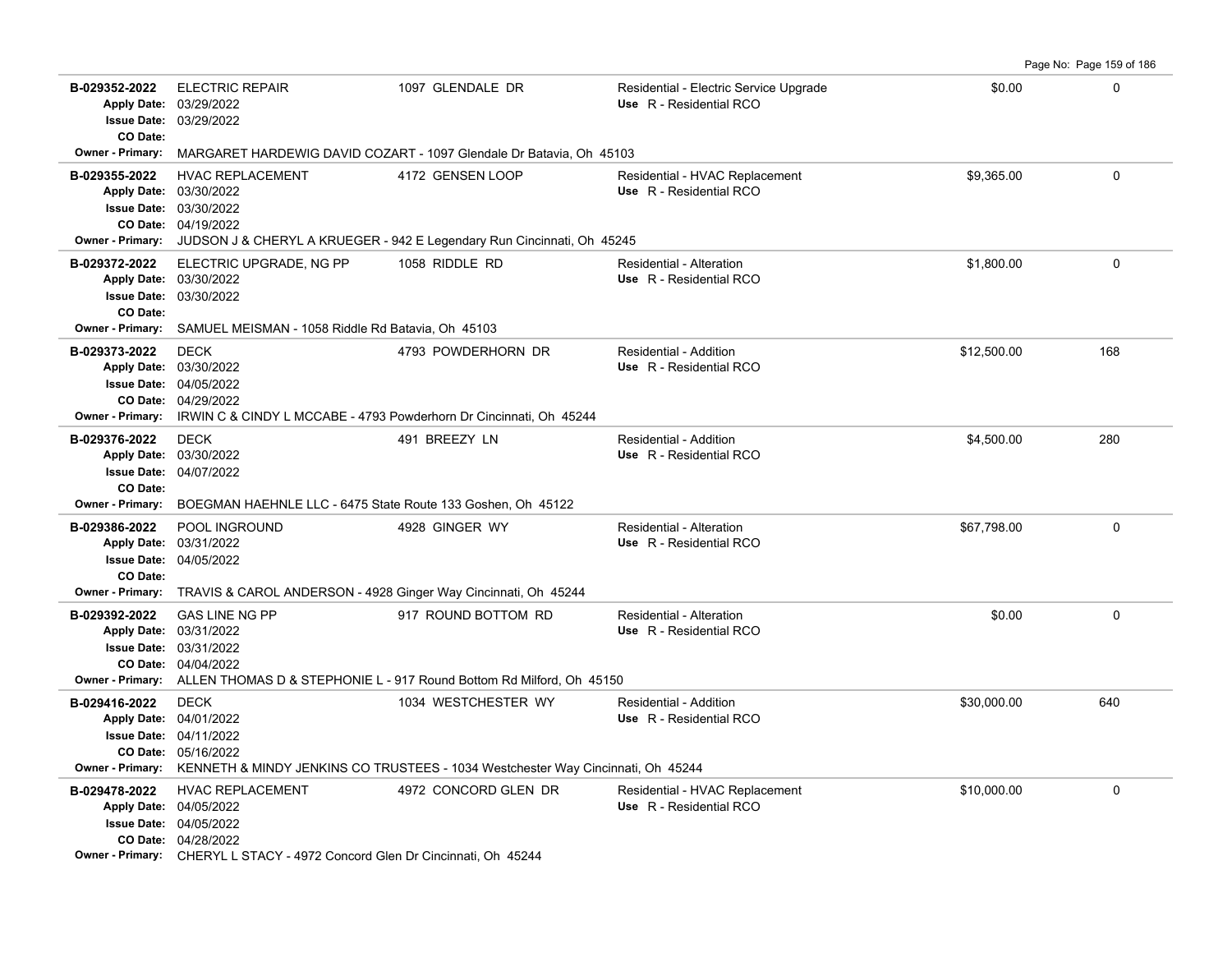Page No: Page 160 of 186

| B-029480-2022           | <b>ROOF PATIO</b>                                                                             | 4761 PEWTER RD        | Residential - Addition                | \$4,000.00   | 250          |
|-------------------------|-----------------------------------------------------------------------------------------------|-----------------------|---------------------------------------|--------------|--------------|
|                         | Apply Date: 04/05/2022                                                                        |                       | Use R - Residential RCO               |              |              |
| CO Date:                | <b>Issue Date: 04/26/2022</b>                                                                 |                       |                                       |              |              |
| <b>Owner - Primary:</b> | ERIK A & JESSICA L SEARS - 4761 Pewter Rd Cincinnati, Oh 45244                                |                       |                                       |              |              |
| B-029514-2022           | <b>ROOF REPLACEMENT</b>                                                                       | 4575 SCHOOL HAVEN CIR | Residential - Roof Replacement        | \$15,000.00  | $\mathbf 0$  |
|                         | Apply Date: 04/06/2022                                                                        |                       | Use R - Residential RCO               |              |              |
|                         | <b>Issue Date: 04/06/2022</b>                                                                 |                       |                                       |              |              |
|                         | CO Date: 04/21/2022                                                                           |                       |                                       |              |              |
|                         | Owner - Primary: THOMAS BREEHNE - 4575 School Haven Cir Batavia, Oh 45103                     |                       |                                       |              |              |
| B-029526-2022           | 2 STRY ADDIT W/BSMT, DECK                                                                     | 4990 GUARDS LN        | Residential - Addition                | \$120,000.00 | 294          |
|                         | Apply Date: 04/07/2022                                                                        |                       | Use R - Residential RCO               |              |              |
|                         | <b>Issue Date: 04/11/2022</b>                                                                 |                       |                                       |              |              |
| CO Date:                |                                                                                               |                       |                                       |              |              |
| Owner - Primary:        | PAUL & BEVERLY BOCKRATH - 4990 Guards Ln Cincinnati, Oh 45244                                 |                       |                                       |              |              |
| B-029534-2022           | DREES HOMES                                                                                   | 4103 MAGNOLIA TRCE    | Residential - Single Family Residence | \$485,579.00 | 4,862        |
|                         | Apply Date: 04/08/2022                                                                        |                       | Use R - Residential RCO               |              |              |
|                         | <b>Issue Date: 04/14/2022</b>                                                                 |                       |                                       |              |              |
| CO Date:                |                                                                                               |                       |                                       |              |              |
| Owner - Primary:        | THE DREES COMPANY - 211 Grandview Dr, Suite 100 Ft. Mitchell, Ky 45122                        |                       |                                       |              |              |
| B-029547-2022           | <b>HVAC REPLACEMENT</b>                                                                       | 824 MASSACHUSETTS DR  | Residential - HVAC Replacement        | \$10,000.00  | 0            |
|                         | Apply Date: 04/08/2022                                                                        |                       | Use R - Residential RCO               |              |              |
|                         | <b>Issue Date: 04/08/2022</b>                                                                 |                       |                                       |              |              |
| CO Date:                |                                                                                               |                       |                                       |              |              |
| <b>Owner - Primary:</b> | LAWRENCE & SANDRA WICAL - 824 Massachusetts Dr Cincinnati, Oh 45245                           |                       |                                       |              |              |
| B-029548-2022           | <b>HVAC REPLACEMENT</b>                                                                       | 4706 GALAXY LN        | Residential - HVAC Replacement        | \$7,000.00   | $\mathbf{0}$ |
|                         | Apply Date: 04/08/2022                                                                        |                       | Use R - Residential RCO               |              |              |
|                         |                                                                                               |                       |                                       |              |              |
|                         | <b>Issue Date: 04/08/2022</b>                                                                 |                       |                                       |              |              |
|                         | CO Date: 05/02/2022                                                                           |                       |                                       |              |              |
|                         | <b>Owner - Primary:</b> MICHAEL J HUBER & ANNA M MULLEN - 4706 Galaxy Ln Cincinnati, Oh 45244 |                       |                                       |              |              |
| B-029567-2022           | TWELVE OAKS BLDG 3 FS ROOM                                                                    | 4307 VALUE SPRINGS    | Commercial - Alteration               | \$998,456.00 | 22.824       |
|                         | Apply Date: 04/08/2022                                                                        |                       | Use R - Residential RCO               |              |              |
|                         | <b>Issue Date: 04/13/2022</b>                                                                 |                       |                                       |              |              |
| CO Date:                |                                                                                               |                       |                                       |              |              |
| <b>Owner - Primary:</b> | FISCHER ATTACHED HOMES III LC 3940 Olympic Blvd, Suite 400 Covington, Ky 41014                |                       |                                       |              |              |
| B-029582-2022           | <b>GAS LINE NG PP</b>                                                                         | 4467 DOGWOOD DR       | Residential - Alteration              | \$0.00       | 0            |
|                         | Apply Date: 04/08/2022                                                                        |                       | Use R - Residential RCO               |              |              |
|                         | <b>Issue Date: 04/08/2022</b>                                                                 |                       |                                       |              |              |
|                         | CO Date: 05/06/2022                                                                           |                       |                                       |              |              |
| Owner - Primary:        | CHARLES & MARTHA J ZORB - 4467 Dogwood Dr Batavia, Oh 45103                                   |                       |                                       |              |              |
| B-029595-2022           | <b>FISCHER SFH</b>                                                                            | 4805 ROSES RUN        | Residential - Single Family Residence | \$389,878.00 | 5,152        |
|                         | Apply Date: 04/09/2022                                                                        |                       | Use R - Residential RCO               |              |              |
|                         | <b>Issue Date: 04/13/2022</b>                                                                 |                       |                                       |              |              |
| CO Date:                | Owner - Primary: GRAND COMMUNITIES LTD - 3940 Olympic Bl, Ste 400 Erlanger, Ky 41018          |                       |                                       |              |              |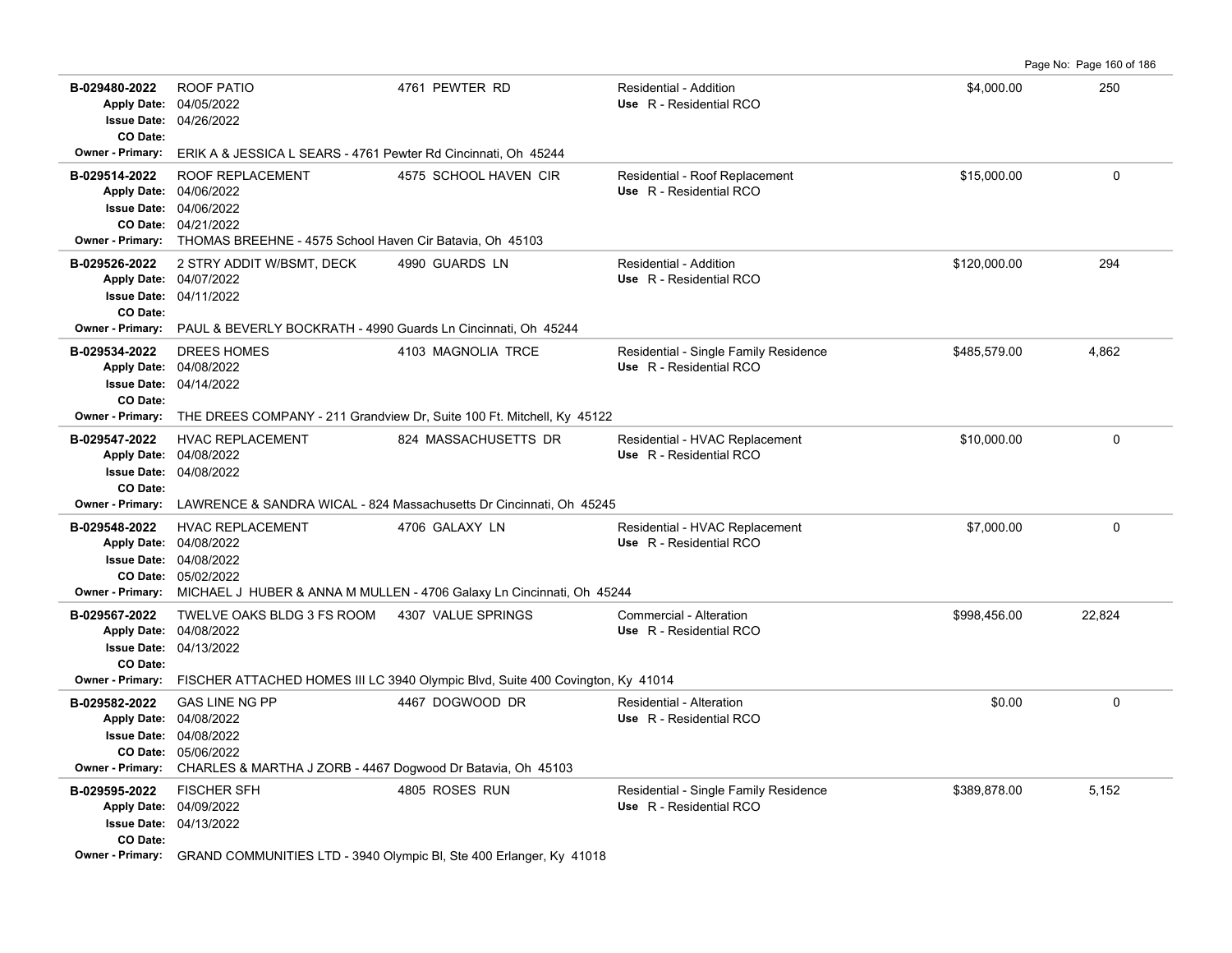| B-029615-2022<br>CO Date:                            | <b>HVAC REPLACEMENT</b><br>Apply Date: 04/11/2022<br><b>Issue Date: 04/14/2022</b>                                                                                                       | 4695 GALAXY LN                                                                                                         | Residential - HVAC Replacement<br>Use R - Residential RCO        | \$3,300.00   | 0           |
|------------------------------------------------------|------------------------------------------------------------------------------------------------------------------------------------------------------------------------------------------|------------------------------------------------------------------------------------------------------------------------|------------------------------------------------------------------|--------------|-------------|
| <b>Owner - Primary:</b>                              | DALE F & J E WARLAUMONT - 4695 Galaxy Ln Cincinnati, Oh 45244                                                                                                                            |                                                                                                                        |                                                                  |              |             |
| B-029616-2022                                        | <b>HVAC REPLACEMENT</b><br>Apply Date: 04/11/2022<br><b>Issue Date: 04/11/2022</b><br>CO Date: 05/16/2022                                                                                | 4227 SILVER STREAK DR<br><b>Owner - Primary:</b> DAVID P & EMILY K COWLES - 4227 Silver Streak Dr Cincinnati, Oh 45245 | Residential - HVAC Replacement<br>Use R - Residential RCO        | \$6,655.00   | 0           |
| B-029618-2022<br>CO Date:                            | DREES HOMES<br>Apply Date: 04/11/2022<br><b>Issue Date: 04/14/2022</b>                                                                                                                   | 980 CRESTPOINT CT<br>Owner - Primary: THE DREES COMPANY - 211 Grandview Dr, Suite 100 Ft. Mitchell, Ky 45122           | Residential - Single Family Residence<br>Use R - Residential RCO | \$448,172.00 | 4,300       |
| B-029622-2022<br>CO Date:<br>Owner - Primary:        | DREES HOMES<br>Apply Date: 04/11/2022<br><b>Issue Date: 04/14/2022</b><br>THE DRESS COMPANY - 211 Grandview Radl Ft Mitchell, Ky 41017                                                   | 988 CRESTPOINT CT                                                                                                      | Residential - Single Family Residence<br>Use R - Residential RCO | \$578,092.00 | 5,042       |
| B-029625-2022<br>CO Date:                            | DECK W/ROOF, NG PP, FP<br>Apply Date: 04/11/2022<br><b>Issue Date: 04/14/2022</b><br>Owner - Primary: BRUCE J & V L WENSTRUP - 3887 Fulton Grove Rd Cincinnati, Oh 45245                 | 3887 FULTON GROVE RD                                                                                                   | Residential - Addition<br>Use R - Residential RCO                | \$45,000.00  | 570         |
| B-029626-2022                                        | <b>HVAC REPLACEMENT</b><br>Apply Date: 04/11/2022<br><b>Issue Date: 04/11/2022</b><br>CO Date: 05/10/2022<br>Owner - Primary: PAUL D & MARY A ROLFES - 3889 Mark Ct Cincinnati, Oh 45255 | 3889 MARK CT                                                                                                           | Residential - HVAC Replacement<br>Use R - Residential RCO        | \$8,000.00   | 0           |
| B-029669-2022<br>CO Date:                            | <b>BROOKSTONE HOMES</b><br>Apply Date: 04/11/2022<br><b>Issue Date: 04/14/2022</b><br>Owner - Primary: BROOKSTONE HOMES INC - 7203 Wooster Pi Cincinnati, Oh 45227                       | 557 NORTH VIEW DR                                                                                                      | Residential - Single Family Residence<br>Use R - Residential RCO | \$225,000.00 | 2,971       |
| B-029670-2022<br>CO Date:<br><b>Owner - Primary:</b> | <b>BROOKSTONE HOMES</b><br>Apply Date: 04/11/2022<br>Issue Date: 04/14/2022<br>BROOKSTONE HOMES INC - 7203 Wooster Pi Cincinnati, Oh 45227                                               | 551 NORTH VIEW DR                                                                                                      | Residential - Single Family Residence<br>Use R - Residential RCO | \$225,000.00 | 3,324       |
| B-029671-2022<br>CO Date:                            | <b>DRIVEWAY</b><br>Apply Date: 04/11/2022<br><b>Issue Date: 04/12/2022</b><br>Owner - Primary: ERMAMAC INC - 1211 Meadowknoll Ct Batavia, Oh 45103                                       | 4422 GLENDALE DR                                                                                                       | Residential - Site Development<br>Use R - Residential RCO        | \$200.00     | $\mathbf 0$ |

Page No: Page 161 of 186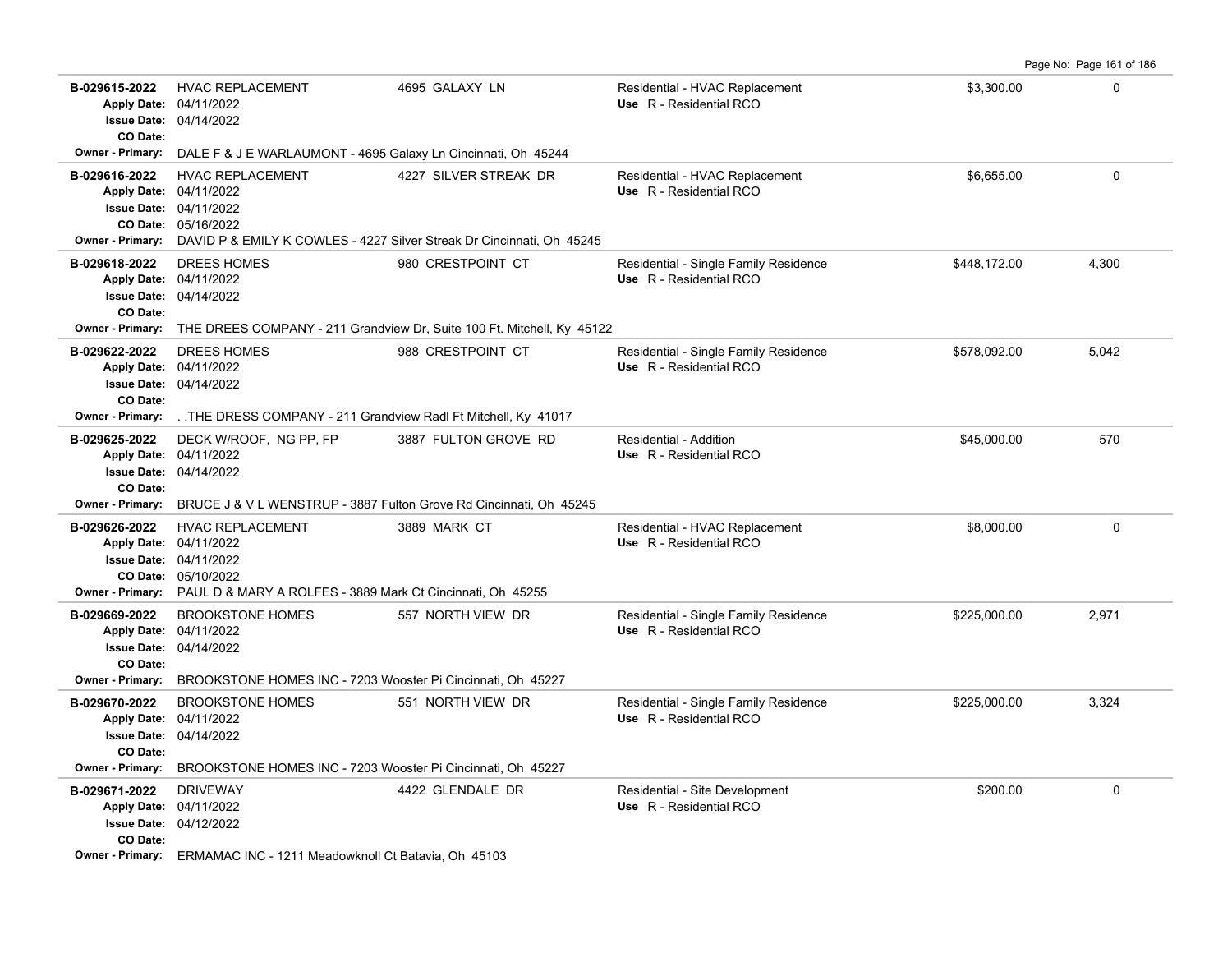| B-029679-2022<br>CO Date: | <b>HVAC REPLACEMENT</b><br>Apply Date: 04/12/2022<br>Issue Date: 04/12/2022                             | 4881 ORLAND RD   | Residential - HVAC Replacement<br>Use R - Residential RCO         | \$7,500.00  | 0           |
|---------------------------|---------------------------------------------------------------------------------------------------------|------------------|-------------------------------------------------------------------|-------------|-------------|
| <b>Owner - Primary:</b>   | LAURA A WOESSNER - 4881 Orland Rd Cincinnati, Oh 45244                                                  |                  |                                                                   |             |             |
| B-029695-2022<br>CO Date: | <b>ELECTRIC UPGRADE</b><br>Apply Date: 04/12/2022<br><b>Issue Date: 04/12/2022</b>                      | 4422 ERICKSON CT | Residential - Electric Service Upgrade<br>Use R - Residential RCO | \$0.00      | $\mathbf 0$ |
|                           | Owner - Primary: GARY KELLEY - 16850 Driver Collins Rd Mt Orab, Oh 45154                                |                  |                                                                   |             |             |
| B-029711-2022<br>CO Date: | ROOF PORCH<br>Apply Date: 04/12/2022<br><b>Issue Date: 04/21/2022</b>                                   | 1042 RIDDLE RD   | Residential - Addition<br>Use R - Residential RCO                 | \$20,000.00 | 384         |
|                           | Owner - Primary: LARRY R ISAACS - 1042 Riddle Rd Batavia, Oh 45103                                      |                  |                                                                   |             |             |
| B-029736-2022<br>CO Date: | ASPEN WOODS BLDG 950 UNIT A 950 STEAMBOAT DR<br>Apply Date: 04/13/2022<br><b>Issue Date: 04/13/2022</b> |                  | Commercial - Single Family Unit<br>Use R - Residential RCO        | \$0.00      | 2,558       |
|                           | Owner - Primary: NVR INC - 8622 Jacquemin Dr West Chester, Oh 45069                                     |                  |                                                                   |             |             |
| B-029737-2022<br>CO Date: | ASPEN WOODS BLDG 950 UNIT B<br>Apply Date: 04/13/2022<br><b>Issue Date: 04/13/2022</b>                  | 948 STEAMBOAT DR | Commercial - Single Family Unit<br>Use R - Residential RCO        | \$0.00      | 2,558       |
|                           | Owner - Primary: NVR INC - 8622 Jacquemin Dr West Chester, Oh 45069                                     |                  |                                                                   |             |             |
| B-029738-2022<br>CO Date: | ASPEN WOODS BLDG 950 UNIT C 946 STEAMBOAT DR<br>Apply Date: 04/13/2022<br><b>Issue Date: 04/13/2022</b> |                  | Commercial - Single Family Unit<br>Use R - Residential RCO        | \$0.00      | 2,558       |
|                           | Owner - Primary: NVR INC - 8622 Jacquemin Dr West Chester, Oh 45069                                     |                  |                                                                   |             |             |
| B-029739-2022<br>CO Date: | ASPEN WOODS BLDG 950 UNIT D 944 STEAMBOAT DR<br>Apply Date: 04/13/2022<br><b>Issue Date: 04/13/2022</b> |                  | Commercial - Single Family Unit<br>Use R - Residential RCO        | \$0.00      | 2,558       |
| <b>Owner - Primary:</b>   | NVR INC - 8622 Jacquemin Dr West Chester, Oh 45069                                                      |                  |                                                                   |             |             |
| B-029740-2022<br>CO Date: | ASPEN WOODS BLDG 950 UNIT E 942 STEAMBOAT DR<br>Apply Date: 04/13/2022<br><b>Issue Date: 04/13/2022</b> |                  | Commercial - Single Family Unit<br>Use R - Residential RCO        | \$0.00      | 2,558       |
|                           | Owner - Primary: NVR INC - 8622 Jacquemin Dr West Chester, Oh 45069                                     |                  |                                                                   |             |             |
| B-029741-2022<br>CO Date: | ASPEN WOODS BLDG 950 UNIT F 940 STEAMBOAT DR<br>Apply Date: 04/13/2022<br><b>Issue Date: 04/13/2022</b> |                  | Commercial - Single Family Unit<br>Use R - Residential RCO        | \$0.00      | 2,558       |
|                           | Owner - Primary: NVR INC - 8622 Jacquemin Dr West Chester, Oh 45069                                     |                  |                                                                   |             |             |

Page No: Page 162 of 186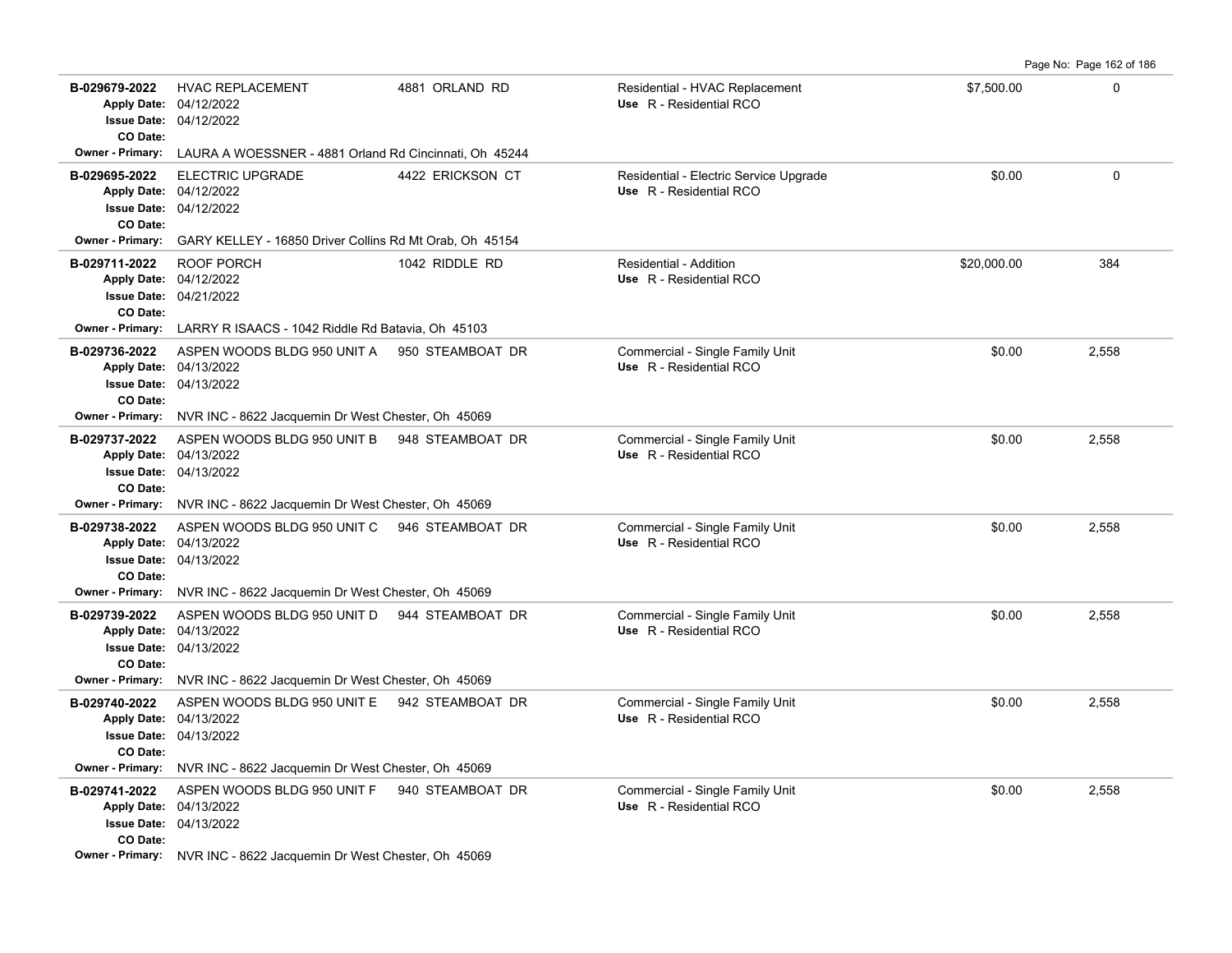**B-029749-2022** \$35,900.00 720 BASEMENT FINISH 4577 WOOD FOREST LN Residential - Alteration 04/15/2022 **Issue Date:** Apply Date: 04/13/2022 **Apply Date: Use** R - Residential RCO **CO Date: Owner - Primary:** JASON & TIFFANY COLLETT - 4577 Wood Forest Ln Batavia, Oh 45103 **B-029756-2022** DEMO 4403 FAYARD DR Commercial - Alteration \$2,400.00 0 04/20/2022 **Issue Date:** 04/13/2022 **Apply Date: Use** R - Residential RCO **CO Date: Owner - Primary:** OHIO DEPARTMENT OF TRANSPORTATION - 505 South State Route 741 Lebanon, Oh 45036-9245 **B-029793-2022** \$0.00 0 4350 MOUNT CARMEL TOBASCO Residential - Alteration 04/18/2022 **CO Date:** 04/14/2022 **Issue Date:** 04/14/2022 **Apply Date: Use** R - Residential RCO  $\overline{\phantom{a}}$ GAS LINE NG PP **Owner - Primary:** LASHANDA L SMITH - 3838 Old Merwin Rd Cincinnati, Oh 45245 B-029801-2022 ELECTRIC UPGRADE 992 GLENDALE DR Residential - Electric Service Upgrade \$1,600.00 \$1,600.00 04/28/2022 **CO Date:** 04/14/2022 **Issue Date:** Apply Date: 04/14/2022 **Apply Date: Use** R - Residential RCO **Owner - Primary:** TAMARA & CHRISTOPHER GULLETT - 992 Glendale Dr Batavia, Oh 45103 **B-029883-2022** GAS LINE NG PP 3979 GARDNER LN Residential - Alteration \$4,300.00 0 04/19/2022 **CO Date:** 04/15/2022 **Issue Date:** Apply Date: 04/15/2022 GAS LINE NG PP 3979 GARDNER LN Residential - Alteration **Apply Date: Use** R - Residential RCO **Owner - Primary:** RACHEL A STANHOPE - 3979 Gardner Ln Cincinnati, Oh 45245 **B-029926-2022** POOL INGROUND 965 VIEW DR Residential - Alteration 1965 1965 1976 10 000 000 000 000 000 000 000 04/15/2022 **Issue Date:** Apply Date: 04/15/2022 **Apply Date: Use** R - Residential RCO **CO Date: Owner - Primary:** ROBERT & LINDSEY REEVES - 965 View Dr Cincinnati, Oh 45245 **B-029928-2022** \$5,000.00 0 ROOF REPLACEMENT 872 LOCUST LN Residential - Roof Replacement 04/28/2022 **CO Date:** 04/15/2022 **Issue Date:** Apply Date: 04/15/2022 **Apply Date: Use** R - Residential RCO **Owner - Primary:** RODNEY A & JEANNE STEIDLE - 872 Locust Ln Cincinnati, Oh 45245 **B-029936-2022** DEMO 1013 CLEPPER LN Residential - Alteration \$32,000.00 0 04/20/2022 **Issue Date:** Apply Date: 04/16/2022 DEMO 1013 CLEPPER LN Residential - Alteration **Apply Date: Use** R - Residential RCO **CO Date: Owner - Primary:** OHIO DEPARTMENT OF TRANSPORTATION - 505 South State Route 741 Lebanon, Oh 45036-9245 **B-029937-2022** DEMO 1016 CLEPPER LN Residential - Alteration \$32,000.00 0 04/20/2022 **Issue Date:** Apply Date: 04/16/2022 DEMO 1016 CLEPPER LN Residential - Alteration **Apply Date: Use** R - Residential RCO **CO Date: Owner - Primary:** OHIO DEPARTMENT OF TRANSPORTATION - 505 South State Route 741 Lebanon, Oh 45036-9245

Page No: Page 163 of 186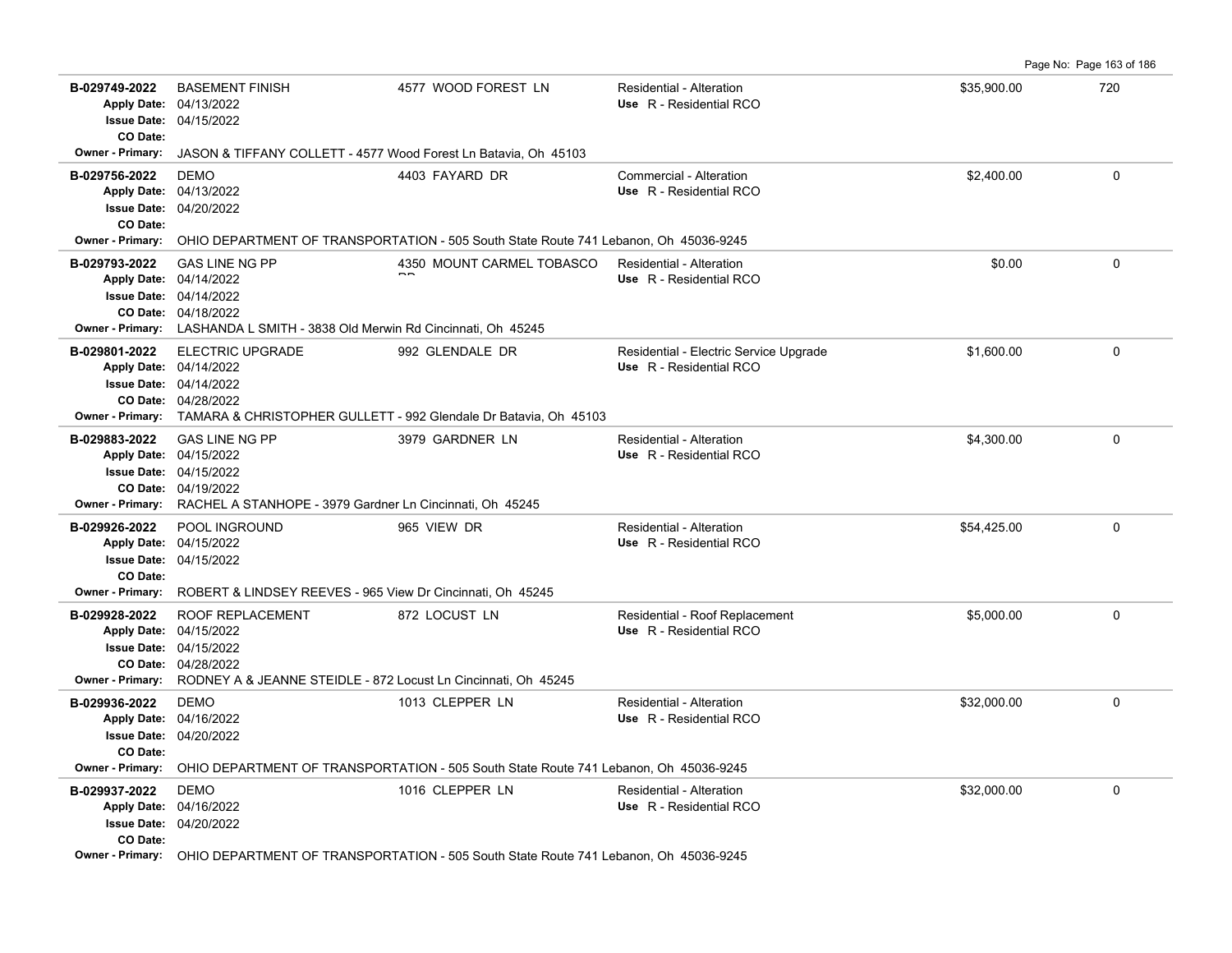**B-029938-2022** DEMO 1017 CLEPPER LN Residential - Alteration \$32,000.00 0 04/20/2022 **Issue Date:** 04/16/2022 **Apply Date: Use** R - Residential RCO DEMO 1017 CLEPPER LN Residential - Alteration **CO Date: Owner - Primary:** OHIO DEPARTMENT OF TRANSPORTATION - 505 South State Route 741 Lebanon, Oh 45036-9245 **B-029939-2022** \$32,000.00 0 DEMO 1020 CLEPPER LN Residential - Alteration 04/20/2022 **Issue Date:** 04/16/2022 **Apply Date: Use** R - Residential RCO **CO Date: Owner - Primary:** OHIO DEPARTMENT OF TRANSPORTATION - 505 South State Route 741 Lebanon, Oh 45036-9245 **B-029940-2022** \$32,000.00 0 04/20/2022 **Issue Date:** 04/16/2022 **Apply Date: Use** R - Residential RCO DEMO 1024 CLEPPER LN Residential - Alteration **CO Date: Owner - Primary:** OHIO DEPARTMENT OF TRANSPORTATION - 505 South State Route 741 Lebanon, Oh 45036-9245 **B-029941-2022** \$32,000.00 0 04/20/2022 **Issue Date:** Apply Date: 04/16/2022 DEMO 1028 CLEPPER LN Residential - Alteration **Apply Date: Use** R - Residential RCO **CO Date: Owner - Primary:** OHIO DEPARTMENT OF TRANSPORTATION - 505 South State Route 741 Lebanon, Oh 45036-9245 **B-029942-2022** \$32,000.00 0 04/20/2022 **Issue Date:** Apply Date: 04/16/2022 DEMO 1032 CLEPPER LN Residential - Alteration **Apply Date: Use** R - Residential RCO **CO Date: Owner - Primary:** OHIO DEPARTMENT OF TRANSPORTATION - 505 South State Route 741 Lebanon, Oh 45036-9245 B-029945-2022 ELECTRIC UPGRADE 715 HILLVIEW DR Residential - Electric Service Upgrade \$1,500.00 \$1,500.00 0 04/18/2022 **Issue Date:** Apply Date: 04/16/2022 **Apply Date: Use** R - Residential RCO **CO Date: Owner - Primary:** LAURA ELOISE KAUTZ - 715 Hillview Dr Cincinnati, Oh 45245 **B-029947-2022** HVAC REPLACEMENT 963 APPLE GATE Residential - HVAC Replacement \$12,962.00 0 0 04/27/2022 **CO Date:** 04/16/2022 **Issue Date:** Apply Date: 04/16/2022 **Apply Date: Use** R - Residential RCO **Owner - Primary:** RITA M CRAFT - 963 East Apple Gate St Cincinnati, Oh 45245 B-029949-2022 HVAC REPLACEMENT 681 BLUEBIRD LN Residential - HVAC Replacement \$15,000.00 0 0 0 04/16/2022 **Issue Date:** 04/16/2022 **Apply Date: Use** R - Residential RCO **CO Date: Owner - Primary:** LISA & ROY REYNOLDS - 681 Bluebird Ln Cincinnati, Oh 45244 **B-029950-2022** HVAC REPLACEMENT 4559 ELDYWOOD LN Residential - HVAC Replacement \$8,651.00 \$8,651.00 04/28/2022 **CO Date:** 04/16/2022 **Issue Date:** Apply Date: 04/16/2022 **Apply Date: Use** R - Residential RCO **Owner - Primary:** MICHAEL D & DEBORAH RIGG - 4559 Eldywood Ln Batavia, Oh 45103

Page No: Page 164 of 186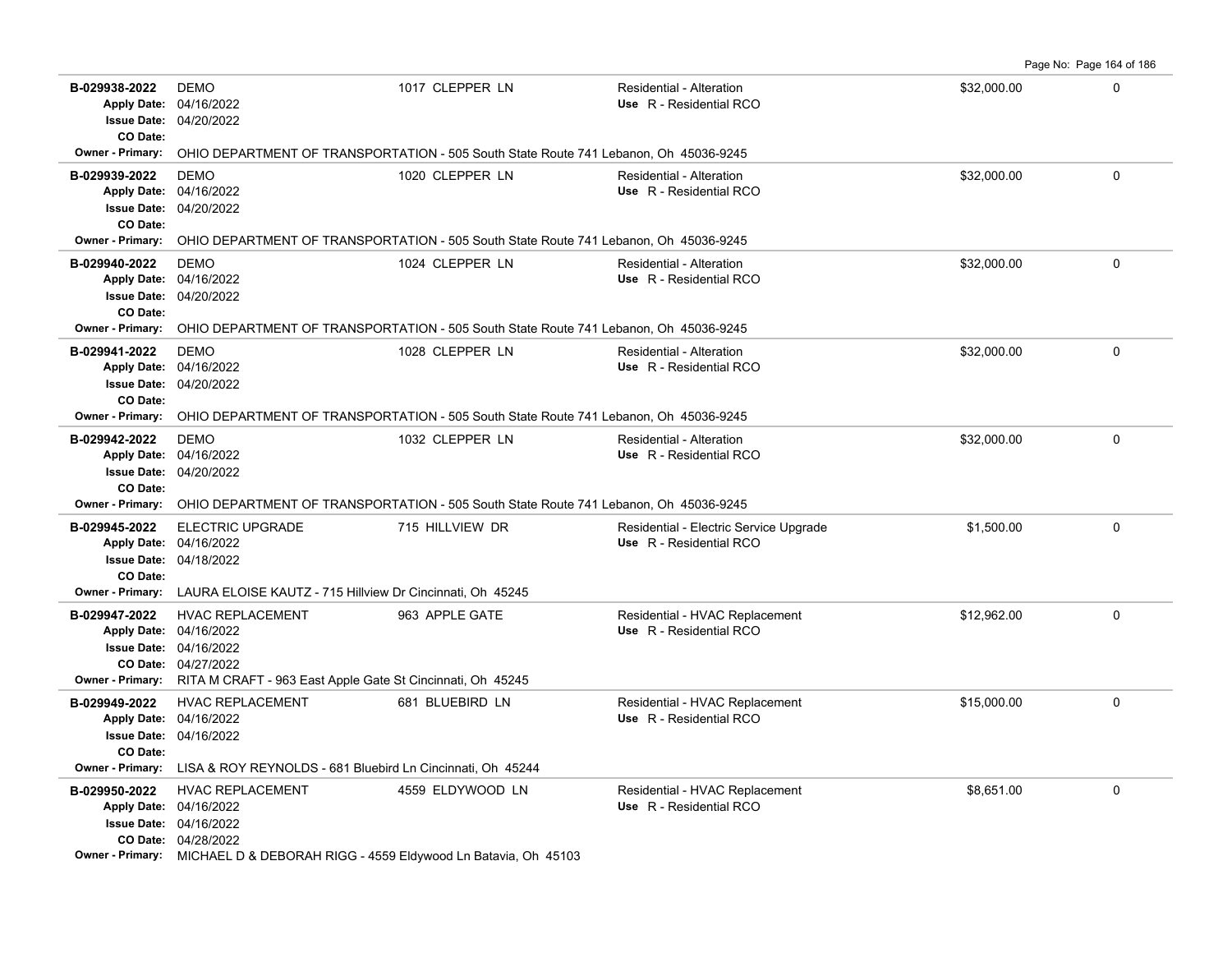**B-029951-2022** HVAC REPLACEMENT 1185 MCDONOGH DR Residential - HVAC Replacement \$11,098.00 \$11,098.00 0 04/28/2022 **CO Date:** 04/16/2022 **Issue Date:** Apply Date: 04/16/2022 **Apply Date: Use** R - Residential RCO **Owner - Primary:** DENNIS J & REBECCA S LINK - 1185 Mcdonogh Dr Batavia, Oh 45103 B-029986-2022 ELECTRIC UPGRADE 3915 KERR AVE Residential - Electric Service Upgrade \$4,795.00 **\$4,795**.00 0 05/06/2022 **CO Date:** 04/18/2022 **Issue Date:** 04/18/2022 **Apply Date: Use** R - Residential RCO **Owner - Primary:** CHARLES & ELINOR KELLER - 3915 Kerr Ave Cincinnati, Oh 45245 **B-029992-2022** \$8,000.00 0 HVAC REPLACEMENT 4568 SCHOOLHOUSE RD Residential - HVAC Replacement 05/16/2022 **CO Date:** 04/18/2022 **Issue Date:** 04/18/2022 **Apply Date: Use** R - Residential RCO **Owner - Primary:** MICHAEL O & LINDA L DUAN - 4568 Schoolhouse Rd Batavia, Oh 45103 **B-029999-2022** DRIVEWAY 10 1000 4038 WILMA CT 1 Residential - Site Development 1 1000 50.00 1 1000 0 0 1000 0 10 04/19/2022 **Issue Date:** Apply Date: 04/18/2022 **Apply Date: Use** R - Residential RCO **CO Date: Owner - Primary:** JOHN M WATSON - 4038 Wilma Ct Cincinnati, Oh 45245 **B-030095-2022** DRIVEWAY **181 March 2018 12 March 2018** Residential - Site Development 53,000.00 6 0 04/21/2022 **Issue Date:** Apply Date: 04/20/2022 **Apply Date: Use** R - Residential RCO **CO Date: Owner - Primary:** DARREN & TRINA MCCARTHY - 4181 Forsythia Dr Cincinnati, Oh 45245 **B-030117-2022** ROOF REPLACEMENT 3978 AUSTIN DR Residential - Roof Replacement \$6,822.00 \$6,822.00 04/21/2022 **Issue Date:** Apply Date: 04/21/2022 **Apply Date: Use** R - Residential RCO **CO Date: Owner - Primary:** KATHLEEN KRECH - 3978 Austin Dr Cincinnati, Oh 45255 **B-030122-2022** HVAC REPLACEMENT 665 BRANDY WAY Residential - HVAC Replacement \$10,850.00 \$10,850.00 05/09/2022 **CO Date:** 04/25/2022 **Issue Date:** Apply Date: 04/21/2022 **Apply Date: Use** R - Residential RCO **Owner - Primary:** WILLIAM E & DIANA L ACKLAND - 665 Brandy Way Cincinnati, Oh 45244 **B-030123-2022** HVAC REPLACEMENT 4143 WOODSLY DR Residential - HVAC Replacement \$3,699.00 \$3,699.00 05/09/2022 **CO Date:** 04/22/2022 **Issue Date:** 04/21/2022 **Apply Date: Use** R - Residential RCO **Owner - Primary:** MARY PATRICIA LITCHHOLT - 4143 Woodsly Dr Batavia, Oh 45103 **B-030126-2022** HVAC REPLACEMENT 5015 BEECHWOOD RD Residential - HVAC Replacement \$9,500.00 \$9,500.00 04/21/2022 **Issue Date:** 04/21/2022 **Apply Date: Use** R - Residential RCO **CO Date: Owner - Primary:** VICKI T TRUSTEE BROWER - 5015 Beechwood Rd Cincinnati, Oh 45244

Page No: Page 165 of 186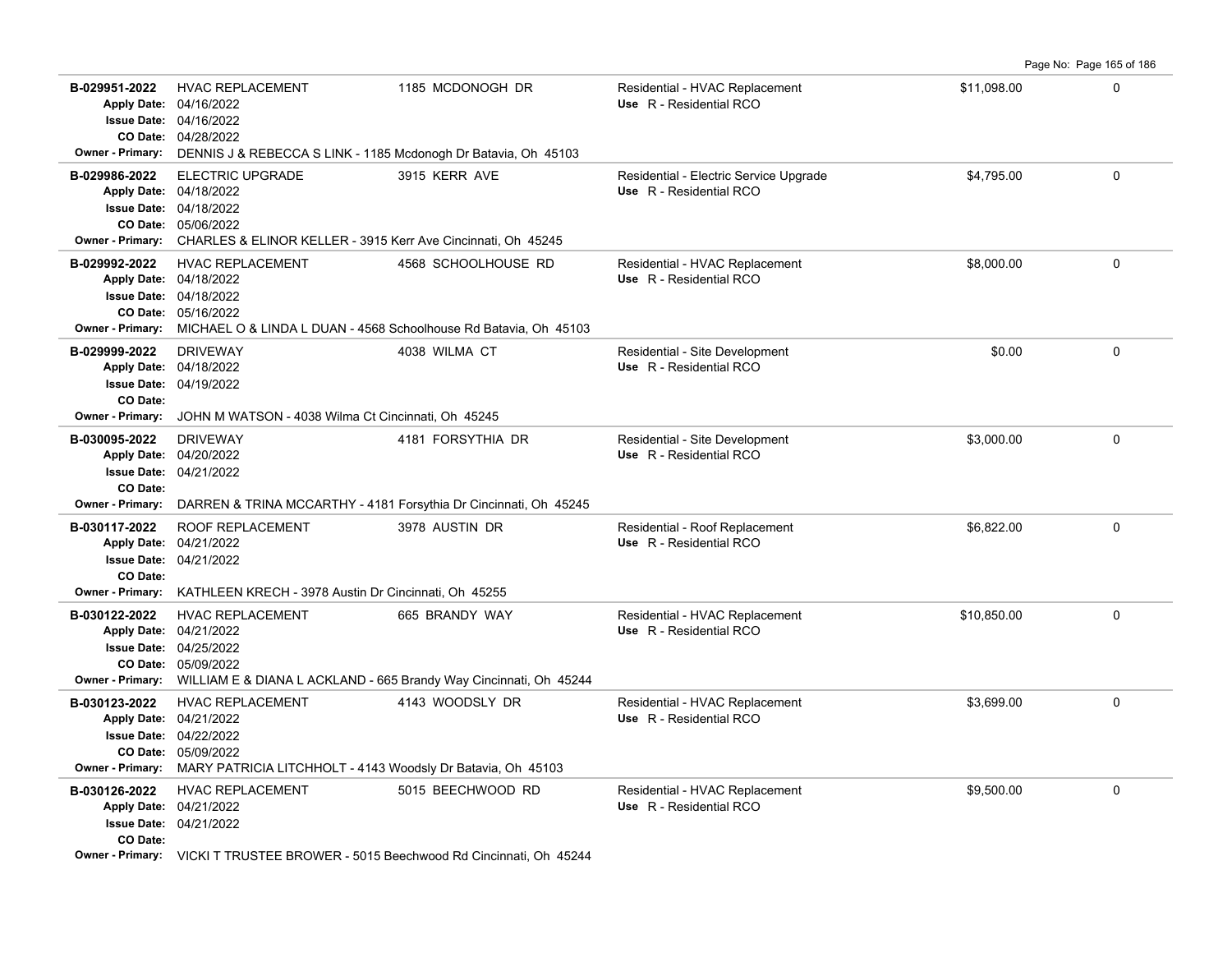Page No: Page 166 of 186

| B-030147-2022<br>CO Date:                | ROOF REPLACEMENT.<br>Apply Date: 04/21/2022<br><b>Issue Date: 04/21/2022</b>                                                                                     | 632 CANDLE CT                                                                                                          | Residential - Roof Replacement<br>Use R - Residential RCO         | \$25,367.00 | 0           |
|------------------------------------------|------------------------------------------------------------------------------------------------------------------------------------------------------------------|------------------------------------------------------------------------------------------------------------------------|-------------------------------------------------------------------|-------------|-------------|
| Owner - Primary:                         | DAVID A & SUSAN E BELSHAW - 632 Candle Ct Cincinnati, Oh 45244                                                                                                   |                                                                                                                        |                                                                   |             |             |
| B-030171-2022<br>CO Date:                | POOL ABOVE GROUND<br>Apply Date: 04/21/2022<br><b>Issue Date: 04/22/2022</b>                                                                                     | 807 DANNY DR                                                                                                           | Residential - Alteration<br>Use R - Residential RCO               | \$11,000.00 | $\mathsf 0$ |
| <b>Owner - Primary:</b>                  | KIRK MUSIC & ANGELA KINSEL - 807 Danny Dr Cincinnati, Oh 45245                                                                                                   |                                                                                                                        |                                                                   |             |             |
| B-030177-2022<br>CO Date:                | <b>POOL INGROUND</b><br>Apply Date: 04/21/2022<br><b>Issue Date: 04/22/2022</b>                                                                                  | 4162 WAXWING CT                                                                                                        | <b>Residential - Alteration</b><br>Use R - Residential RCO        | \$45,000.00 | $\mathbf 0$ |
| <b>Owner - Primary:</b>                  | TEDDY L PEACE - 4162 Waxwing Ct Batavia, Oh 45103                                                                                                                |                                                                                                                        |                                                                   |             |             |
| B-030178-2022<br>CO Date:                | POOL INGROUND<br>Apply Date: 04/21/2022<br><b>Issue Date: 04/22/2022</b>                                                                                         | 1286 CLEMENTE CT                                                                                                       | Residential - Alteration<br>Use R - Residential RCO               | \$60,000.00 | 0           |
| <b>Owner - Primary:</b>                  | JEFFREY A & HOLLI M BUTCHER - 1286 Clemente Ct Batavia, Oh 45103                                                                                                 |                                                                                                                        |                                                                   |             |             |
| B-030200-2022<br>CO Date:                | <b>AWNING</b><br>Apply Date: 04/22/2022<br><b>Issue Date: 04/25/2022</b>                                                                                         | 555 COMMON WEALTH DR                                                                                                   | Residential - Addition<br>Use R - Residential RCO                 | \$12,000.00 | 256         |
| <b>Owner - Primary:</b>                  | BRIDGET NOLAN - 555 Commonwealth Dr Cincinnati, Oh 45244                                                                                                         |                                                                                                                        |                                                                   |             |             |
| B-030207-2022<br><b>Owner - Primary:</b> | <b>HVAC REPLACEMENT</b><br>Apply Date: 04/22/2022<br><b>Issue Date: 04/22/2022</b><br>CO Date: 05/10/2022                                                        | 901 MEADOW RIDGE DR<br>KIERSTON & CURTIS G SPARKS - 901 Meadow Ridge Dr Cincinnati, Oh 45245                           | Residential - HVAC Replacement<br>Use R - Residential RCO         | \$11,461.00 | $\mathbf 0$ |
| B-030209-2022<br>CO Date:                | <b>HVAC REPLACEMENT</b><br>Apply Date: 04/22/2022<br><b>Issue Date: 04/22/2022</b><br>Owner - Primary: PAUL & VERONICA MOTZ - 4280 Larma Ln Cincinnati, Oh 45245 | 4587 SHEPHARD RD                                                                                                       | Residential - HVAC Replacement<br>Use R - Residential RCO         | \$11,822.00 | $\mathbf 0$ |
| B-030225-2022                            | <b>ELECTRIC UPGRADE</b><br>Apply Date: 04/22/2022<br><b>Issue Date: 04/22/2022</b><br>CO Date: 05/10/2022                                                        | 901 MEADOW RIDGE DR<br>Owner - Primary: KIERSTON & CURTIS G SPARKS - 901 Meadow Ridge Dr Cincinnati, Oh 45245          | Residential - Electric Service Upgrade<br>Use R - Residential RCO | \$2,959.00  | 0           |
| B-030240-2022                            | EV CAR CHARGER<br>Apply Date: 04/22/2022<br><b>Issue Date: 04/22/2022</b><br>CO Date: 05/09/2022                                                                 | 4565 ENGLISH CREEK DR<br>Owner - Primary: JAMES R JR & BONNIE J LINK - 4565 English Creek Dr Cincinnati, Oh 45245-1308 | <b>Residential - Alteration</b><br>Use R - Residential RCO        | \$600.00    | $\mathbf 0$ |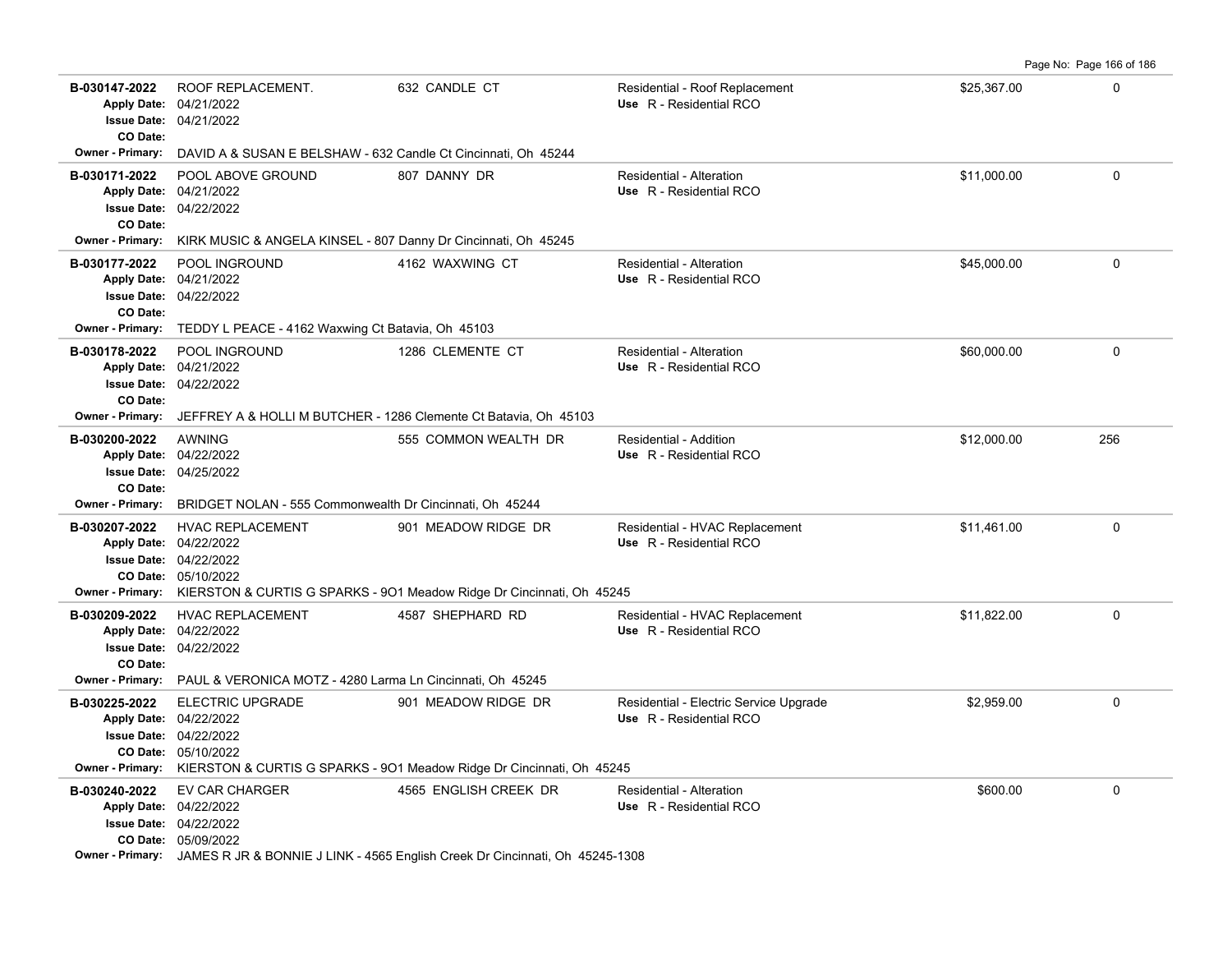| B-030310-2022<br>CO Date:                | <b>HVAC REPLACEMENT</b><br>Apply Date: 04/25/2022<br><b>Issue Date: 04/27/2022</b>                                                                                                           | 4552 DAMERON LN                                                                              | Residential - HVAC Replacement<br>Use R - Residential RCO    | \$6,193.00  | $\mathbf 0$ |
|------------------------------------------|----------------------------------------------------------------------------------------------------------------------------------------------------------------------------------------------|----------------------------------------------------------------------------------------------|--------------------------------------------------------------|-------------|-------------|
| <b>Owner - Primary:</b>                  | KIRK & PATRICIA SCHREIBER - 4552 Dameron Ln Cincinnati, Oh 45244                                                                                                                             |                                                                                              |                                                              |             |             |
| B-030311-2022<br><b>Owner - Primary:</b> | <b>HVAC REPLACEMENT</b><br>Apply Date: 04/25/2022<br><b>Issue Date: 04/27/2022</b><br>CO Date: 05/05/2022<br>ROBERT & JOAN EISEN - 4639 Laurel View Dr Cincinnati, Oh 45244                  | 4639 LAUREL VIEW DR                                                                          | Residential - HVAC Replacement<br>Use R - Residential RCO    | \$3,599.00  | $\mathbf 0$ |
| B-030312-2022                            | <b>HVAC REPLACEMENT</b><br>Apply Date: 04/25/2022<br><b>Issue Date: 04/25/2022</b><br>CO Date: 05/18/2022<br>Owner - Primary: DEBORAH & JONATHAN KRAUS - 802 Picket Way Cincinnati, Oh 45245 | 802 PICKET WAY                                                                               | Residential - HVAC Replacement<br>Use R - Residential RCO    | \$6,536.00  | $\mathbf 0$ |
| B-030325-2022<br>Owner - Primary:        | <b>HVAC REPLACEMENT</b><br>Apply Date: 04/25/2022<br>Issue Date: 04/25/2022<br>CO Date: 06/02/2022                                                                                           | 4459 GLEN WILLOW DR<br>MORGAN L & HOH ADRAIN J CUETO - 4459 Glen Willow Dr Batavia, Oh 45103 | Residential - HVAC Replacement<br>Use R - Residential RCO    | \$8,995.00  | 0           |
| B-030365-2022<br><b>Owner - Primary:</b> | <b>ELECTRIC REPAIR</b><br>Apply Date: 04/25/2022<br>Issue Date: 04/25/2022<br>CO Date: 05/05/2022<br>DAVID & DARLENE BUTLER - 4794 Klatte Rd Cincinnati, Oh 45244                            | 4794 KLATTE RD                                                                               | Residential - Alteration<br>Use R - Residential RCO          | \$7.485.10  | $\Omega$    |
| B-030370-2022<br>CO Date:                | <b>ROOF REPLACEMENT</b><br>Apply Date: 04/25/2022<br><b>Issue Date: 04/26/2022</b><br><b>Owner - Primary:</b> RODNEY A & JEANNE STEIDLE - 872 Locust Ln Cincinnati, Oh 45245                 | 872 LOCUST LN                                                                                | Residential - Roof Replacement<br>Use R - Residential RCO    | \$12,000.00 | $\mathbf 0$ |
| B-030384-2022<br>CO Date:                | POLE BARN<br>Apply Date: 04/25/2022<br><b>Issue Date: 04/28/2022</b>                                                                                                                         | 595 DORGENE LN                                                                               | Residential - Accessory Structure<br>Use R - Residential RCO | \$28,500.00 | 900         |
|                                          |                                                                                                                                                                                              | Owner - Primary: JAMES GEORGE JR & LEAH CLARK - 595 Dorgene Ln Cincinnati, Oh 45244          |                                                              |             |             |
| B-030443-2022                            | <b>GAS LINE NG PP</b><br>Apply Date: 04/26/2022<br>Issue Date: 04/26/2022<br>CO Date: 05/04/2022<br>Owner - Primary: LAWRENCE BACH - 3821 Bach Buxton Rd Amelia, Oh 45102                    | 3821 BACH BUXTON RD                                                                          | Residential - Alteration<br>Use R - Residential RCO          | \$1,500.00  | $\mathbf 0$ |
| B-030605-2022                            | <b>HVAC REPLACEMENT</b><br>Apply Date: 04/28/2022<br><b>Issue Date: 04/28/2022</b><br>CO Date: 05/11/2022<br>Owner - Primary: MARY RUTLEDGE - 4566 Schoolhouse Rd Batavia, Oh 45103          | 4566 SCHOOLHOUSE RD                                                                          | Residential - HVAC Replacement<br>Use R - Residential RCO    | \$11,000.00 | $\mathbf 0$ |

Page No: Page 167 of 186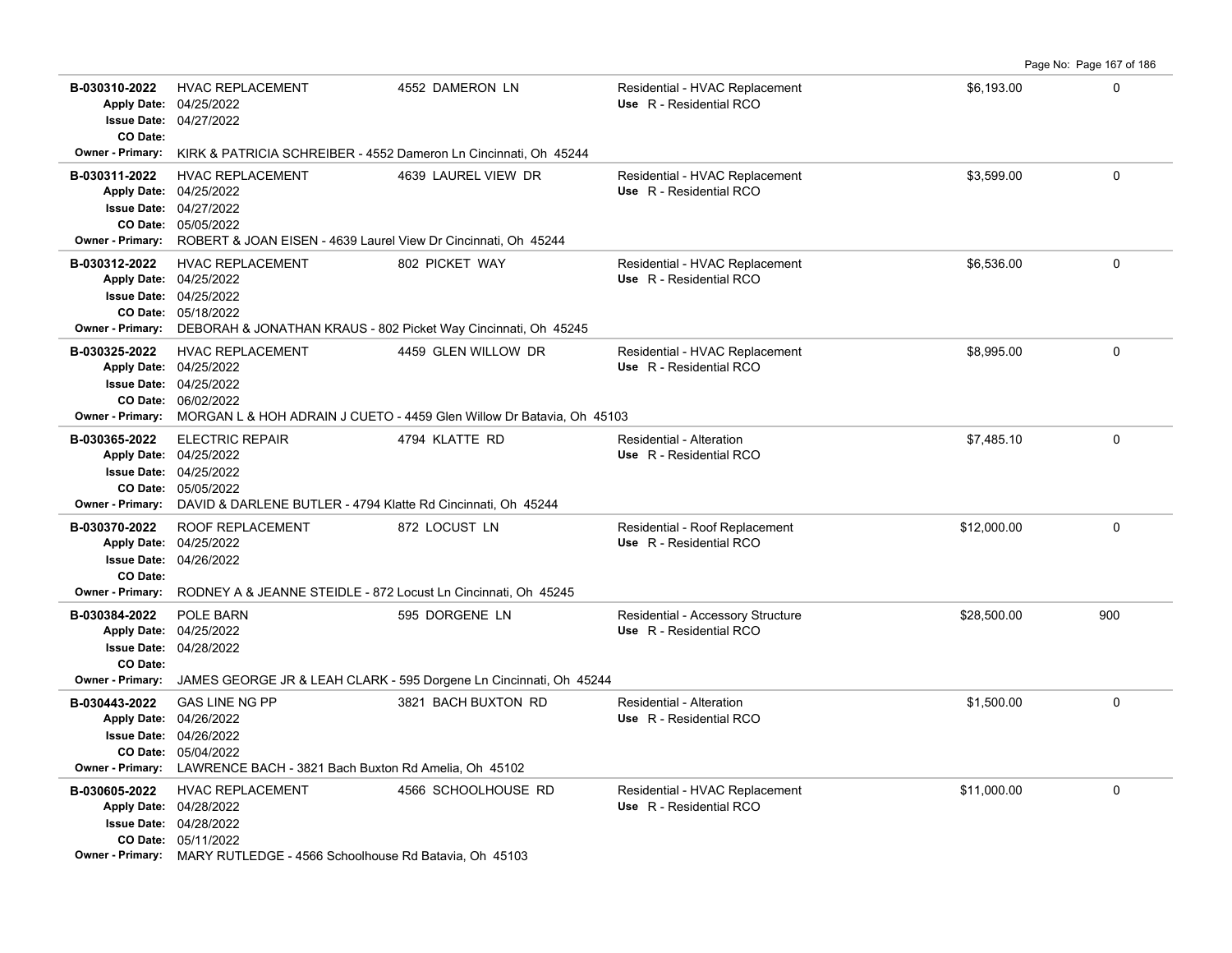Page No: Page 168 of 186

| B-030690-2022<br><b>Apply Date:</b><br>CO Date:                                | <b>ELECTRIC REPAIR</b><br>04/29/2022<br><b>Issue Date: 04/29/2022</b>                                                                                  | 633 FERN CT       | Residential - Alteration<br>Use R - Residential RCO                                                        | \$0.00                | $\mathbf 0$      |
|--------------------------------------------------------------------------------|--------------------------------------------------------------------------------------------------------------------------------------------------------|-------------------|------------------------------------------------------------------------------------------------------------|-----------------------|------------------|
|                                                                                | Owner - Primary: AUDREY KIRIELIUS - 2686 Columbia Trl Loveland, Oh 45140                                                                               |                   |                                                                                                            |                       |                  |
| B-030708-2022<br>Apply Date: 04/29/2022<br>CO Date:<br><b>Owner - Primary:</b> | <b>HVAC REPLACEMENT</b><br>Issue Date: 04/29/2022<br>06/01/2022<br>DANIEL R & PAMELA SMITH - 4604 Brittwood Ln Batavia, Oh 45103                       | 4604 BRITTWOOD LN | Residential - HVAC Replacement<br>Use R - Residential RCO                                                  | \$10,000.00           | $\mathbf 0$      |
| B-030709-2022<br>Apply Date: 04/29/2022<br><b>Owner - Primary:</b>             | <b>HVAC REPLACEMENT</b><br><b>Issue Date: 04/29/2022</b><br>CO Date: 05/23/2022<br>HANNA MEIBERS & TRACE TAYLOR - 4007 Hamblen Dr Cincinnati, Oh 45255 | 4007 HAMBLEN DR   | Residential - HVAC Replacement<br>Use R - Residential RCO                                                  | \$10,000.00           | $\Omega$         |
| B-030744-2022<br><b>Apply Date:</b><br><b>Issue Date:</b><br>CO Date:          | ROOF REPLACEMENT<br>04/30/2022<br>04/30/2022<br>Owner - Primary: RONALD L & HUGHES JANICE L TRUSTEES OWENS - 676 Parkland Dr Cincinnati, Oh 45244      | 676 PARKLAND DR   | Residential - Roof Replacement<br>Use R - Residential RCO                                                  | \$17,628.28           | $\Omega$         |
|                                                                                |                                                                                                                                                        |                   |                                                                                                            |                       |                  |
|                                                                                | R-2 - Residential; Apt, Hotel, Non-Transient                                                                                                           |                   |                                                                                                            |                       |                  |
| Permit#                                                                        | <b>Application Name</b>                                                                                                                                | <b>Address</b>    | <b>Work Type / Class</b>                                                                                   | <b>Declared Value</b> | <b>Bldg Area</b> |
| B-027436-2022<br>Apply Date: 01/05/2022<br><b>Issue Date:</b><br>CO Date:      | FOX CHASE NORTH APT 10 FIRE DN 4151 FOX RUN TRL<br>03/24/2022                                                                                          |                   | Commercial - Alteration<br>Use R-2 - Residential; Apt, Hotel, Non-Transient                                | \$100,000.00          | 1,357            |
|                                                                                | Owner - Primary: FOX CHASE NORTH LLC - 4901 Hunt Rd, Ste 300 Cincinnati, Oh 45242                                                                      |                   |                                                                                                            |                       |                  |
| B-028228-2022<br><b>Apply Date:</b><br>CO Date:<br>Owner - Primary:            | NORPARK ELECTRIC SERVICE<br>02/18/2022<br><b>Issue Date: 03/26/2022</b><br>NORTH PARK INVESTORS LTD - 300 Cardinal Dr Cincinnati, Oh 45242             | 135 CARDINAL DR   | Commercial - Alteration<br>Use R-2 - Residential; Apt, Hotel, Non-Transient                                | \$2,000.00            | $\Omega$         |
| F-026652-2021<br>Apply Date: 11/23/2021<br>CO Date:<br><b>Owner - Primary:</b> | THE UNION PARENT FS<br>Issue Date: 01/25/2022<br>UNION AT EASTGATE LLC - 9349 Waterstone By Cincinnati, Oh 45249                                       | 4427 AICHOLTZ RD  | Fire Protection Systems - Fire Sprinkler - Suppression<br>Use R-2 - Residential; Apt, Hotel, Non-Transient | \$125,000.00          | 218,588          |
|                                                                                |                                                                                                                                                        |                   |                                                                                                            |                       |                  |
|                                                                                | R-3 - Residential; Multi-family, Congregate Care                                                                                                       |                   |                                                                                                            |                       |                  |
| Permit#                                                                        | <b>Application Name</b>                                                                                                                                | <b>Address</b>    | Work Type / Class                                                                                          | <b>Declared Value</b> | <b>Bldg Area</b> |
| B-027612-2022<br>Apply Date: 01/13/2022<br>CO Date:                            | <b>HVAC REPLACEMENT</b><br>Issue Date: 01/13/2022<br>Owner - Primary: JULIA L & NELSON CHARLES S OSLEY - 4605 Crosswood Ln Batavia, Oh 45103           | 4605 CROSSWOOD LN | Commercial - MFAM HVAC Replacement<br>Use R-3 - Residential; Multi-family, Congregate Care                 | \$6,000.00            | $\mathbf 0$      |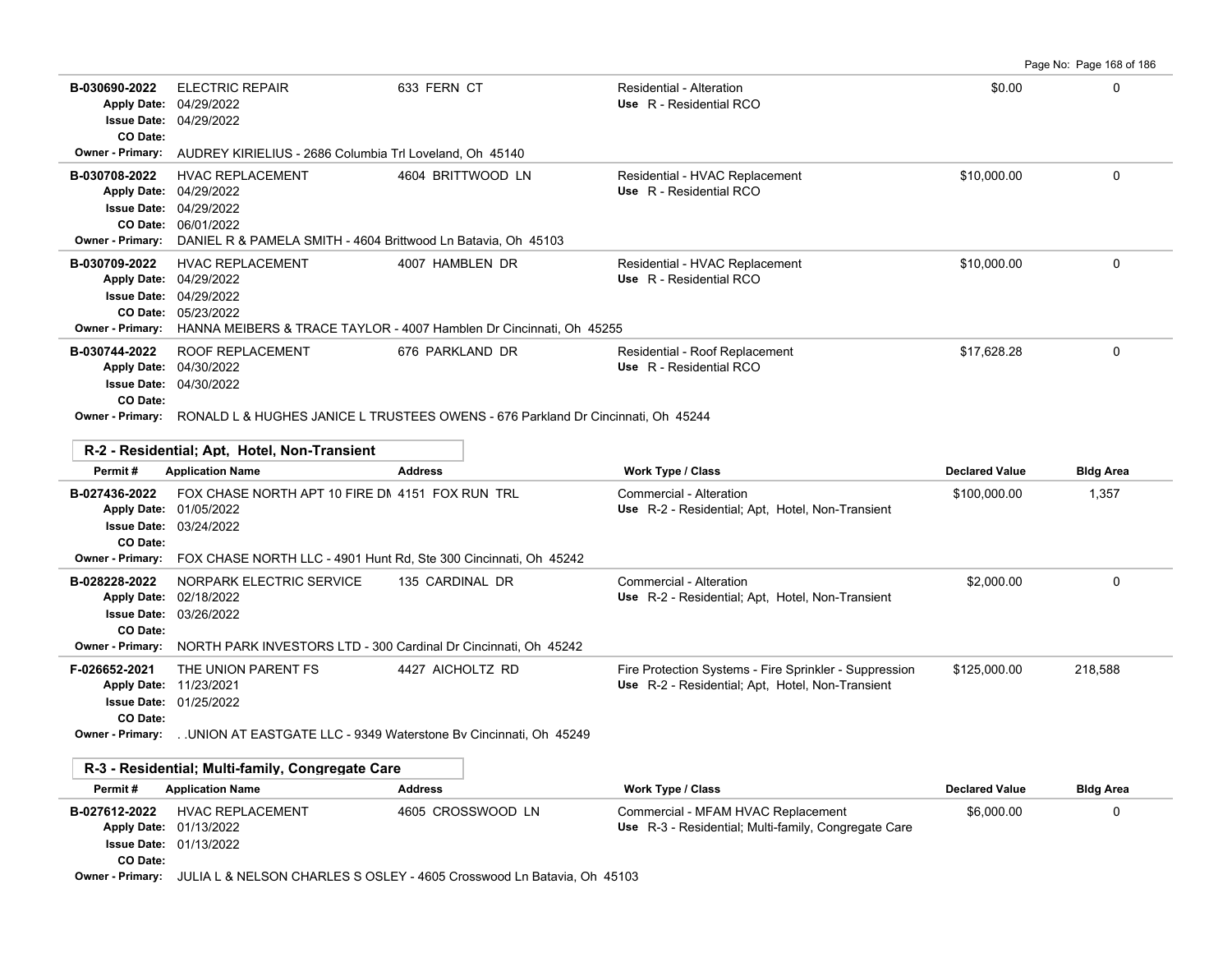|                                                                    |                                                                                                                                                    |                     |                                                                                            | Page No: Page 169 of 186 |          |
|--------------------------------------------------------------------|----------------------------------------------------------------------------------------------------------------------------------------------------|---------------------|--------------------------------------------------------------------------------------------|--------------------------|----------|
| B-027832-2022<br>Apply Date: 01/28/2022<br>CO Date:                | <b>HVAC REPLACEMENT</b><br>Issue Date: 01/28/2022                                                                                                  | 1191 LAMPLIGHTER WY | Commercial - MFAM HVAC Replacement<br>Use R-3 - Residential; Multi-family, Congregate Care | \$6,000.00               | $\Omega$ |
| <b>Owner - Primary:</b>                                            | RYAN EDWARD CAHALL - 1191 Lamplighter Way, Unit 265 Cincinnati, Oh 45245                                                                           |                     |                                                                                            |                          |          |
| B-028062-2022<br>Apply Date: 02/11/2022<br><b>Owner - Primary:</b> | NORTH PARK 187-190 ROOF<br><b>Issue Date: 03/22/2022</b><br>CO Date: 03/31/2022<br>NORTH PARK INVESTORS LTD - 300 Cardinal Dr Cincinnati, Oh 45242 | 187 CARDINAL DR     | Commercial - Roof Replacement<br>Use R-3 - Residential; Multi-family, Congregate Care      | \$14.567.00              | $\Omega$ |
| B-028063-2022<br>Apply Date: 02/11/2022<br><b>Owner - Primary:</b> | NORTH PARK 177-186 ROOF<br><b>Issue Date: 03/22/2022</b><br>CO Date: 04/01/2022<br>NORTH PARK INVESTORS LTD - 300 Cardinal Dr Cincinnati, Oh 45242 | 177 CARDINAL DR     | Commercial - Roof Replacement<br>Use R-3 - Residential; Multi-family, Congregate Care      | \$35,898.00              | $\Omega$ |
| B-028064-2022<br>Apply Date: 02/11/2022<br><b>Owner - Primary:</b> | NORTH PARK 173-176 ROOF<br><b>Issue Date: 03/22/2022</b><br>CO Date: 03/31/2022<br>NORTH PARK INVESTORS LTD - 300 Cardinal Dr Cincinnati, Oh 45242 | 173 CARDINAL DR     | Commercial - Roof Replacement<br>Use R-3 - Residential; Multi-family, Congregate Care      | \$14,077.00              | $\Omega$ |
| B-028065-2022<br>Apply Date: 02/11/2022<br><b>Owner - Primary:</b> | NORTH PARK 163-168 ROOF<br><b>Issue Date: 03/22/2022</b><br>CO Date: 03/31/2022<br>NORTH PARK INVESTORS LTD - 300 Cardinal Dr Cincinnati, Oh 45242 | 163 CARDINAL DR     | Commercial - Roof Replacement<br>Use R-3 - Residential; Multi-family, Congregate Care      | \$21,328.00              | 0        |
| B-028066-2022<br>Apply Date: 02/11/2022<br>Owner - Primary:        | NORTH PARK 135-144 ROOF<br><b>Issue Date: 03/22/2022</b><br>CO Date: 03/31/2022<br>NORTH PARK INVESTORS LTD - 300 Cardinal Dr Cincinnati, Oh 45242 | 135 CARDINAL DR     | Commercial - Roof Replacement<br>Use R-3 - Residential; Multi-family, Congregate Care      | \$36,416.00              | 0        |
| B-028067-2022<br>Apply Date: 02/11/2022<br><b>Owner - Primary:</b> | NORTH PARK 129-134 ROOF<br><b>Issue Date: 03/22/2022</b><br>CO Date: 03/31/2022<br>NORTH PARK INVESTORS LTD - 300 Cardinal Dr Cincinnati, Oh 45242 | 129 CARDINAL DR     | Commercial - Roof Replacement<br>Use R-3 - Residential; Multi-family, Congregate Care      | \$21,580.00              | 0        |
| B-028068-2022<br>Apply Date: 02/11/2022<br><b>Owner - Primary:</b> | NORTH PARK 101-106 ROOF<br>Issue Date: 03/22/2022<br>CO Date: 03/31/2022<br>NORTH PARK INVESTORS LTD - 300 Cardinal Dr Cincinnati, Oh 45242        | 101 CARDINAL DR     | Commercial - Roof Replacement<br>Use R-3 - Residential; Multi-family, Congregate Care      | \$21,222.00              | 0        |
| B-028232-2022<br>Apply Date: 02/22/2022<br>CO Date:                | NORPARK ELECTRIC SERVICE<br><b>Issue Date: 03/26/2022</b><br>Owner - Primary: NORTH PARK INVESTORS LTD - 300 Cardinal Dr Cincinnati, Oh 45242      | 136 CARDINAL DR     | Commercial - Alteration<br><b>Use</b> R-3 - Residential; Multi-family, Congregate Care     | \$2,000.00               | 0        |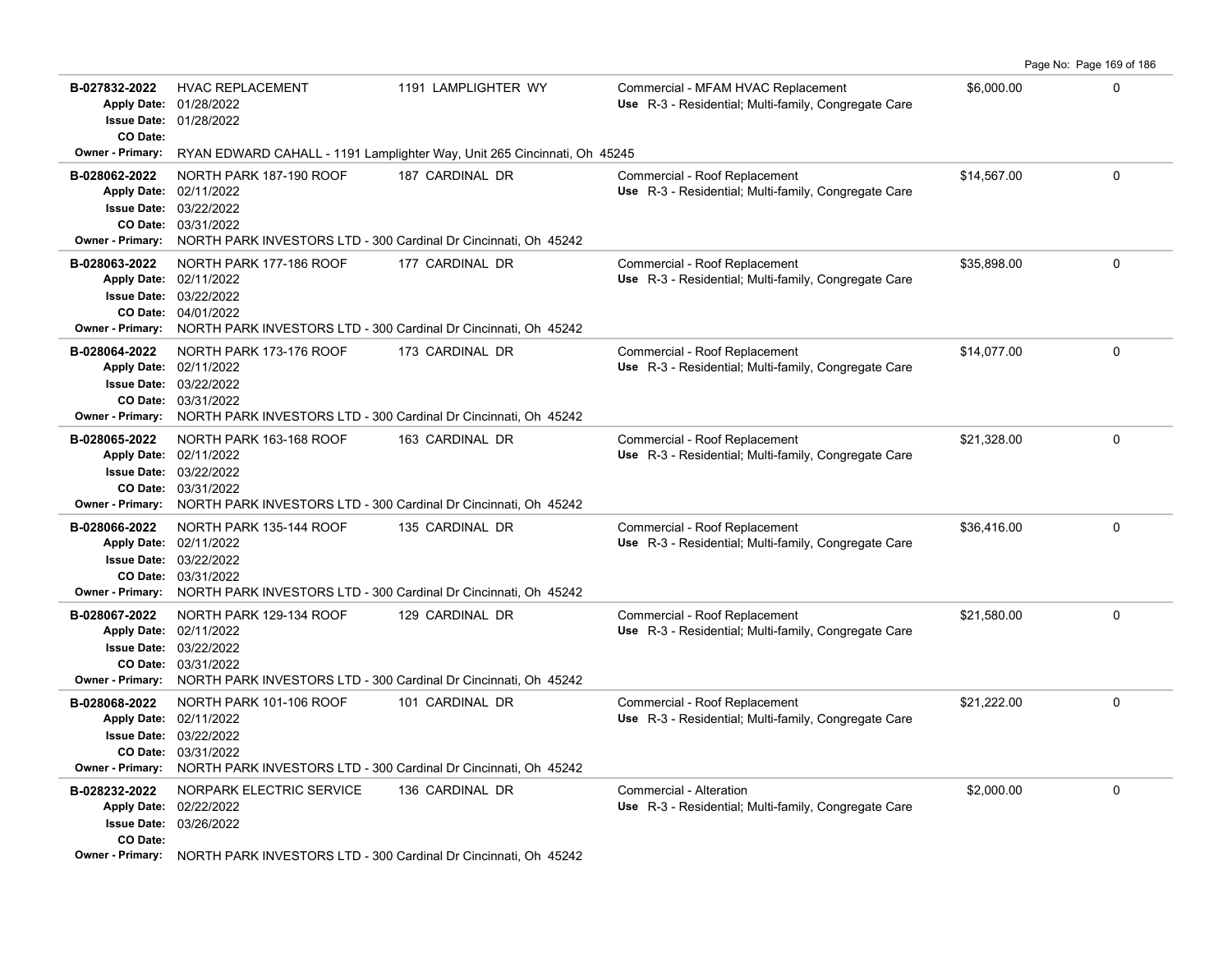| B-028233-2022<br><b>Apply Date:</b><br>CO Date:                                           | NORPARK ELECTRIC SERVICE<br>02/22/2022<br><b>Issue Date: 03/26/2022</b>                                                                                                       | 137 CARDINAL DR  | Commercial - Alteration<br>Use R-3 - Residential; Multi-family, Congregate Care                                | \$2,000.00            | $\mathbf 0$      |
|-------------------------------------------------------------------------------------------|-------------------------------------------------------------------------------------------------------------------------------------------------------------------------------|------------------|----------------------------------------------------------------------------------------------------------------|-----------------------|------------------|
| <b>Owner - Primary:</b>                                                                   | NORTH PARK INVESTORS LTD - 300 Cardinal Dr Cincinnati, Oh 45242                                                                                                               |                  |                                                                                                                |                       |                  |
| B-028234-2022<br><b>Apply Date:</b><br><b>Issue Date:</b><br>CO Date:                     | NORPARK ELECTRIC SERVICE<br>02/22/2022<br>03/26/2022                                                                                                                          | 138 CARDINAL DR  | Commercial - Alteration<br>Use R-3 - Residential; Multi-family, Congregate Care                                | \$2,000.00            | $\mathbf 0$      |
| <b>Owner - Primary:</b>                                                                   | NORTH PARK INVESTORS LTD - 300 Cardinal Dr Cincinnati, Oh 45242                                                                                                               |                  |                                                                                                                |                       |                  |
| B-028235-2022<br><b>Apply Date:</b><br><b>Issue Date:</b><br>CO Date:                     | NORPARK ELECTRIC SERVICE<br>02/22/2022<br>03/26/2022                                                                                                                          | 139 CARDINAL DR  | Commercial - Alteration<br>Use R-3 - Residential; Multi-family, Congregate Care                                | \$2,000.00            | $\mathbf 0$      |
| <b>Owner - Primary:</b>                                                                   | NORTH PARK INVESTORS LTD - 300 Cardinal Dr Cincinnati, Oh 45242                                                                                                               |                  |                                                                                                                |                       |                  |
| B-028289-2022<br><b>Apply Date:</b><br>CO Date:                                           | TIMBER TRAILS ELEC #105<br>02/23/2022<br><b>Issue Date: 03/25/2022</b>                                                                                                        | 105 SOUTHERN TR  | Commercial - Alteration<br>Use R-3 - Residential; Multi-family, Congregate Care                                | \$1,200.00            | $\mathbf 0$      |
| <b>Owner - Primary:</b>                                                                   | TIMBER TRAILS APARTMENTS LLC - 1360 E 9Th St, Ste 300 - Tax Dept Cleveland, Oh 44114                                                                                          |                  |                                                                                                                |                       |                  |
| B-028533-2022<br><b>Apply Date:</b><br><b>Issue Date:</b><br><b>Owner - Primary:</b>      | MAGNOLIA POINTE APTS ROOF<br>03/03/2022<br>03/30/2022<br>CO Date: 04/07/2022<br>MPE PARTNERS LLC - 484 Old State Route 74 Cincinnati, Oh 45244                                | 484 OLD SR 74    | Commercial - Roof Replacement<br>Use R-3 - Residential: Multi-family, Congregate Care                          | \$59,283.27           | $\mathbf 0$      |
| B-029146-2022<br><b>Apply Date:</b><br><b>Issue Date:</b><br>CO Date:<br>Owner - Primary: | FORD ROOF REPLACEMENT<br>03/22/2022<br>03/30/2022<br>CHRISTINE FORD - 4538 Tree View Ct Batavia, Oh 45103                                                                     | 4538 TREEVIEW CT | Commercial - Roof Replacement<br>Use R-3 - Residential; Multi-family, Congregate Care                          | \$7,571.00            | $\Omega$         |
| F-028077-2022<br><b>Apply Date:</b><br><b>Issue Date:</b><br>CO Date:                     | TWELVE OAKS BLDG 4 PARENT FS 4331 VALUE SPRINGS<br>02/14/2022<br>03/29/2022<br>Owner - Primary: FISHER ATTACHED HOMES III LLC - 3940 Olympic Bv, Suite 400 Erlanger, Ky 41018 |                  | Fire Protection Systems - Fire Sprinkler - Suppression<br>Use R-3 - Residential; Multi-family, Congregate Care | \$28,000.00           | 22.824           |
|                                                                                           |                                                                                                                                                                               |                  |                                                                                                                |                       |                  |
|                                                                                           | S-1 - Storage; Moderate Hazard                                                                                                                                                |                  |                                                                                                                |                       |                  |
| Permit#                                                                                   | <b>Application Name</b>                                                                                                                                                       | <b>Address</b>   | Work Type / Class                                                                                              | <b>Declared Value</b> | <b>Bldg Area</b> |
| B-028726-2022                                                                             | <b>BRAKES 4 LESS</b><br>Apply Date: 03/09/2022<br><b>Issue Date: 04/18/2022</b>                                                                                               | 457 SR 125       | Commercial - Occupancy<br>Use S-1 - Storage; Moderate Hazard                                                   | \$0.00                | 0                |

Page No: Page 170 of 186

05/23/2022 **CO Date:**

**Owner - Primary:** SEAWAY REALTY CORP - 2540 Village Common Dr Erie, Pa 16506-7202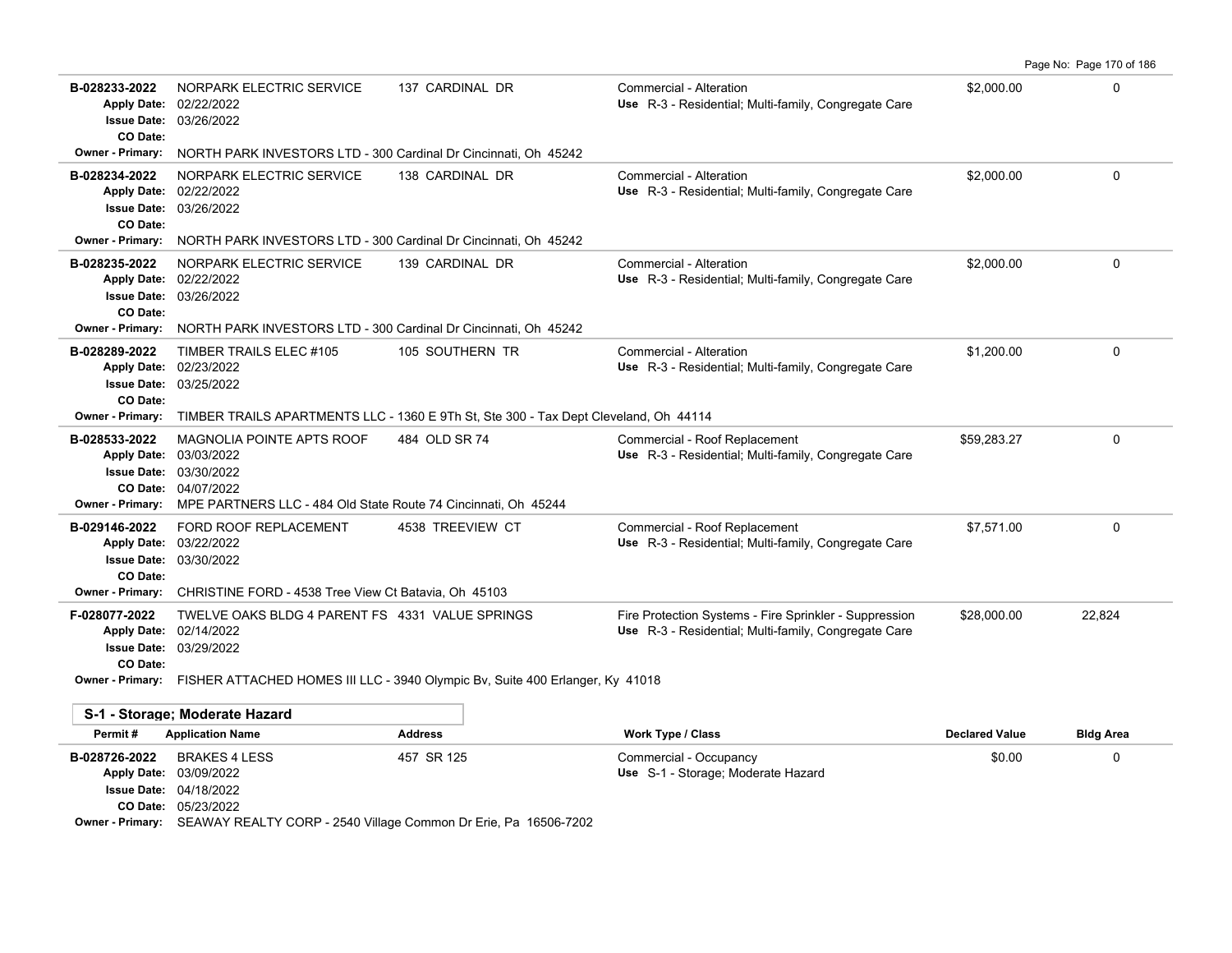|  | Page No: Page 171 of 186 |  |  |
|--|--------------------------|--|--|
|--|--------------------------|--|--|

| F-027804-2022           | ELITE BIOMEDICAL FS           | 756 OLD SR 74                                                               | Fire Protection Systems - Fire Sprinkler - Suppression | \$1.500.00 | 982. ا |
|-------------------------|-------------------------------|-----------------------------------------------------------------------------|--------------------------------------------------------|------------|--------|
|                         | <b>Apply Date: 01/26/2022</b> |                                                                             | Use S-1 - Storage: Moderate Hazard                     |            |        |
|                         | <b>Issue Date: 02/23/2022</b> |                                                                             |                                                        |            |        |
| CO Date:                |                               |                                                                             |                                                        |            |        |
| <b>Owner - Primary:</b> |                               | EASTGATE OFFICES DELAWARE LLC - 756 Old State Route 74 Cincinnati, Oh 45245 |                                                        |            |        |

|                                                      | U - Utility & Miscellaneous                                                                                                                                                   |                  |                                                                      |                       |                  |
|------------------------------------------------------|-------------------------------------------------------------------------------------------------------------------------------------------------------------------------------|------------------|----------------------------------------------------------------------|-----------------------|------------------|
| Permit#                                              | <b>Application Name</b>                                                                                                                                                       | <b>Address</b>   | Work Type / Class                                                    | <b>Declared Value</b> | <b>Bldg Area</b> |
| B-025700-2021<br>CO Date:                            | LIFE STORAGE MONU SIGN<br>Apply Date: 10/15/2021<br><b>Issue Date: 02/01/2022</b>                                                                                             | 1105 OLD SR 74   | Commercial - Sign<br>Use U - Utility & Miscellaneous                 | \$1,500.00            | 122              |
|                                                      | Owner - Primary: SOVRAN ACQUISITION LIMITED PARTNERSHIP - 6467 Main St Williamsville, Ny 14221-5890                                                                           |                  |                                                                      |                       |                  |
| B-026995-2021<br><b>Owner - Primary:</b>             | TWC ELEC 4683-UTL<br>Apply Date: 12/09/2021<br><b>Issue Date: 01/26/2022</b><br>CO Date: 01/28/2022<br>ANDREW J & KLUMP AMANDA THOLE - 4683 Cardinal Dr Cincinnati. Oh 45244  | 4683 CARDINAL DR | Commercial - Alteration<br>Use U - Utility & Miscellaneous           | \$1.000.00            | $\mathbf{0}$     |
| B-027438-2022<br><b>Owner - Primary:</b>             | EDWARD JONES POLE SIGN<br>Apply Date: 01/05/2022<br><b>Issue Date: 01/25/2022</b><br>CO Date: 03/24/2022<br>GRAD PROPERTIES LLC - 524 Old State Route 74 Cincinnati, Oh 45244 | 524 OLD SR 74    | Commercial - Sign<br>Use U - Utility & Miscellaneous                 | \$1.500.00            | 36               |
| B-027449-2022<br>CO Date:<br><b>Owner - Primary:</b> | <b>GE CH OF CHRIST RET WALL</b><br>Apply Date: 01/05/2022<br><b>Issue Date: 01/26/2022</b><br>GLEN ESTE CHURCH CHRIST - 937 Cincinnati Batavia Pike Cincinnati, Oh 45245      | 937 OLD SR 74    | Commercial - New Structure<br>Use U - Utility & Miscellaneous        | \$14,000.00           | 68               |
| B-027527-2022<br>CO Date:<br><b>Owner - Primary:</b> | <b>GARAGE DETACHED</b><br>Apply Date: 01/10/2022<br><b>Issue Date: 01/12/2022</b><br>DANIEL P & WENDY L HART - 505 Wesley Dr Cincinnati, Oh 45244                             | 505 WESLEY DR    | Residential - Accessory Structure<br>Use U - Utility & Miscellaneous | \$30,000.00           | 672              |
| B-027707-2022<br>CO Date:<br>Owner - Primary:        | RAM MOTORS MONU SIGN<br>Apply Date: 01/21/2022<br><b>Issue Date: 02/10/2022</b><br>RABIEH INVESTMENTS LLC - 8041 Evening Whisper Way Cincinnati, Oh 45244                     | 430 SR 32        | Commercial - Sign<br>Use U - Utility & Miscellaneous                 | \$9,500.00            | 40               |
| B-027708-2022<br>CO Date:                            | <b>RAM MOTORS WALL SIGN</b><br>Apply Date: 01/21/2022<br><b>Issue Date: 02/10/2022</b><br>Owner Primary: PADIELLINI/COTMENTO LLC 0044 Evening Whigper Way Cincinnati Ob 45244 | 430 SR 32        | Commercial - Sign<br>Use U - Utility & Miscellaneous                 | \$9,500.00            | 18               |

**Owner - Primary:** RABIEH INVESTMENTS LLC - 8041 Evening Whisper Way Cincinnati, Oh 45244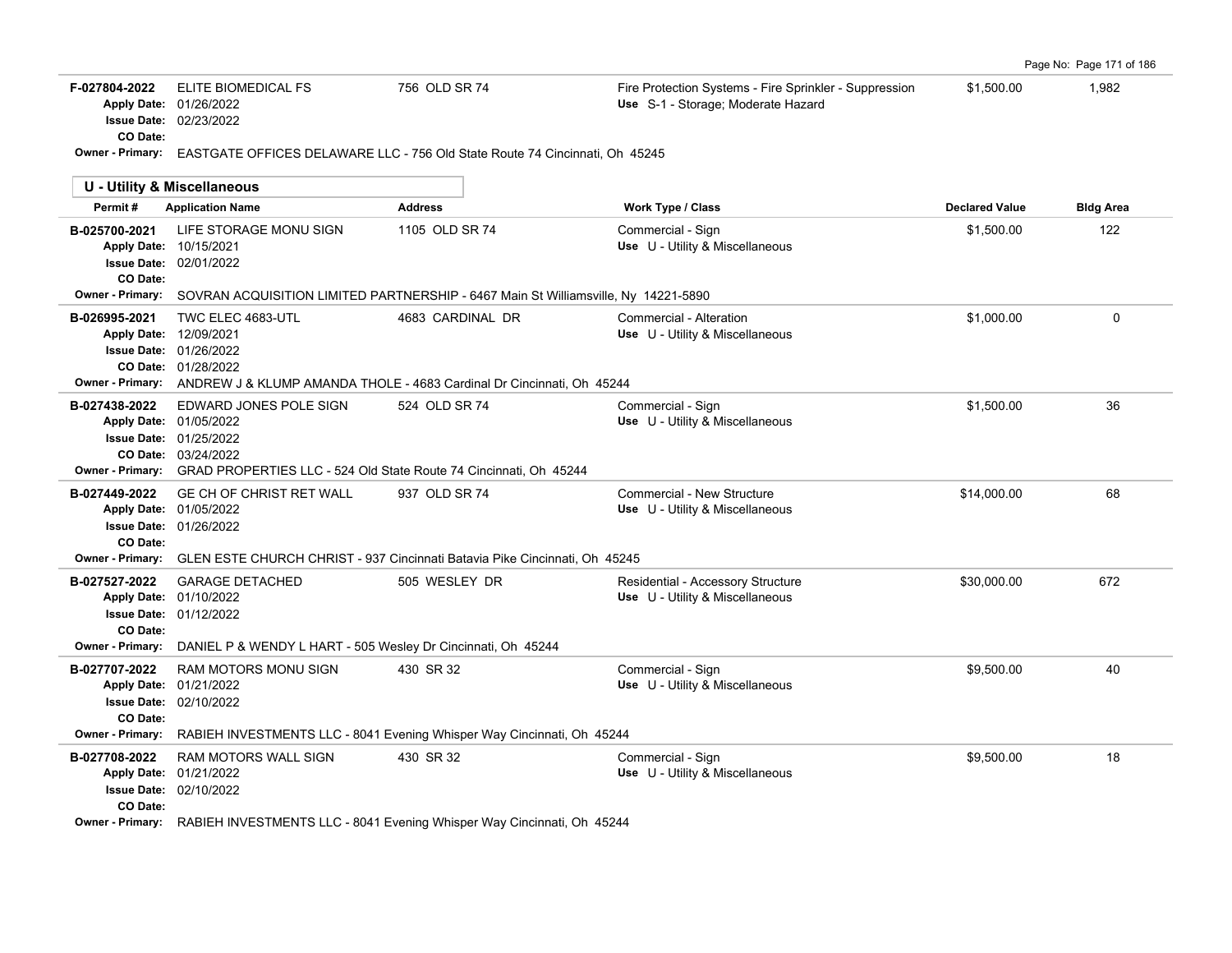Page No: Page 172 of 186

| B-027744-2022<br>CO Date: | SOLID ROCK CH M-SIGN<br>Apply Date: 01/24/2022<br><b>Issue Date: 02/04/2022</b>                          | 3946 HOPPER HILL RD                                                                                    | Commercial - Sign<br>Use U - Utility & Miscellaneous          | \$36,000.00 | 58          |
|---------------------------|----------------------------------------------------------------------------------------------------------|--------------------------------------------------------------------------------------------------------|---------------------------------------------------------------|-------------|-------------|
|                           |                                                                                                          | Owner - Primary: SOLID ROCK MINISTRIES INTERNATIONAL - 904 North Union Rd Monroe, Oh 45050             |                                                               |             |             |
| B-027884-2022<br>CO Date: | ENTRY M-SIGN ELEC, IRRI MTR<br>Apply Date: 02/01/2022<br><b>Issue Date: 03/23/2022</b>                   | 4084 SILVERSTONE LN                                                                                    | Commercial - New Structure<br>Use U - Utility & Miscellaneous | \$7,500.00  | 36          |
| <b>Owner - Primary:</b>   |                                                                                                          | GRAND COMMUNITIES LTD - 3940 Olympic BI, Ste 400 Erlanger, Ky 41018                                    |                                                               |             |             |
| B-028150-2022<br>CO Date: | WHITE CASTLE WALL SIGNS (3)<br>Apply Date: 02/16/2022<br><b>Issue Date: 03/18/2022</b>                   | 864 EASTGATE SOUTH DR                                                                                  | Commercial - Sign<br>Use U - Utility & Miscellaneous          | \$12,000.00 | 125         |
| Owner - Primary:          | WHITE CASTLE SYSTEM INC - 555 Edgar Waldo Wy Columbus, Oh 43215                                          |                                                                                                        |                                                               |             |             |
| B-028156-2022<br>CO Date: | HAMILTON SAFE WALL SIGNS (2)<br>Apply Date: 02/16/2022<br>Issue Date: 03/21/2022                         | 1030 ROUND BOTTOM RD                                                                                   | Commercial - Sign<br>Use U - Utility & Miscellaneous          | \$1,500.00  | 111         |
| <b>Owner - Primary:</b>   |                                                                                                          | CLERMONT COUNTY PORT AUTHORITY - 101 E Main St Batavia, Oh 45103                                       |                                                               |             |             |
| B-028168-2022<br>CO Date: | KOHLS+SEPHORIA W-SIGNS(4)<br>Apply Date: 02/17/2022<br><b>Issue Date: 03/22/2022</b>                     | 4607 EASTGATE BV                                                                                       | Commercial - Sign<br>Use U - Utility & Miscellaneous          | \$9,000.00  | 450         |
| Owner - Primary:          |                                                                                                          | EASTGATE MALL CMBS LLC - 2030 Hamilton Blvd, Suite 500 Chattanooga, Tn 37421                           |                                                               |             |             |
| B-028237-2022<br>CO Date: | OVERSTOCK GUYS WALL SIGN<br>Apply Date: 02/22/2022<br><b>Issue Date: 03/24/2022</b>                      | 4394 EASTGATE SQUARE DR                                                                                | Commercial - Sign<br>Use U - Utility & Miscellaneous          | \$5,000.00  | 109         |
| <b>Owner - Primary:</b>   |                                                                                                          | CLEPPER EASTGATE LLC - 1800 Century Park East, Ste 600 Los Angeles, Ca 90067                           |                                                               |             |             |
| B-028272-2022<br>CO Date: | JIMMY JOHN'S WALL SIGN (3)<br>Apply Date: 02/22/2022<br><b>Issue Date: 03/21/2022</b>                    | 880 EASTGATE NORTH DR                                                                                  | Commercial - Sign<br>Use U - Utility & Miscellaneous          | \$12,600.00 | 0           |
| Owner - Primary:          |                                                                                                          | DEVILLE DEVELOPMENT - 3951 Cpmvemoemce Cir Nw, Unit 30 Canton, Oh 44718                                |                                                               |             |             |
| B-028311-2022             | TENT GROESBECK LODGE<br>Apply Date: 02/23/2022<br><b>Issue Date: 03/28/2022</b><br>CO Date: 04/15/2022   | 4950 TEALTOWN RD                                                                                       | Commercial - Alteration<br>Use U - Utility & Miscellaneous    | \$8,000.00  | $\mathsf 0$ |
|                           | Owner - Primary: CINCINNATI NATURE CENTER - 4949 Tealtown Rd Milford, Oh 45150                           |                                                                                                        |                                                               |             |             |
| B-028312-2022             | TENT KRIPPENDORF LODGE<br>Apply Date: 02/23/2022<br><b>Issue Date: 03/28/2022</b><br>CO Date: 04/15/2022 | 4949 TEALTOWN RD                                                                                       | Commercial - Alteration<br>Use U - Utility & Miscellaneous    | \$13,000.00 | 0           |
|                           |                                                                                                          | Owner - Primary: RYAN MALONEYCINCINNATI NATURE CENTER ASSOCIATION - 4949 Tealtown Rd Milford, Oh 45150 |                                                               |             |             |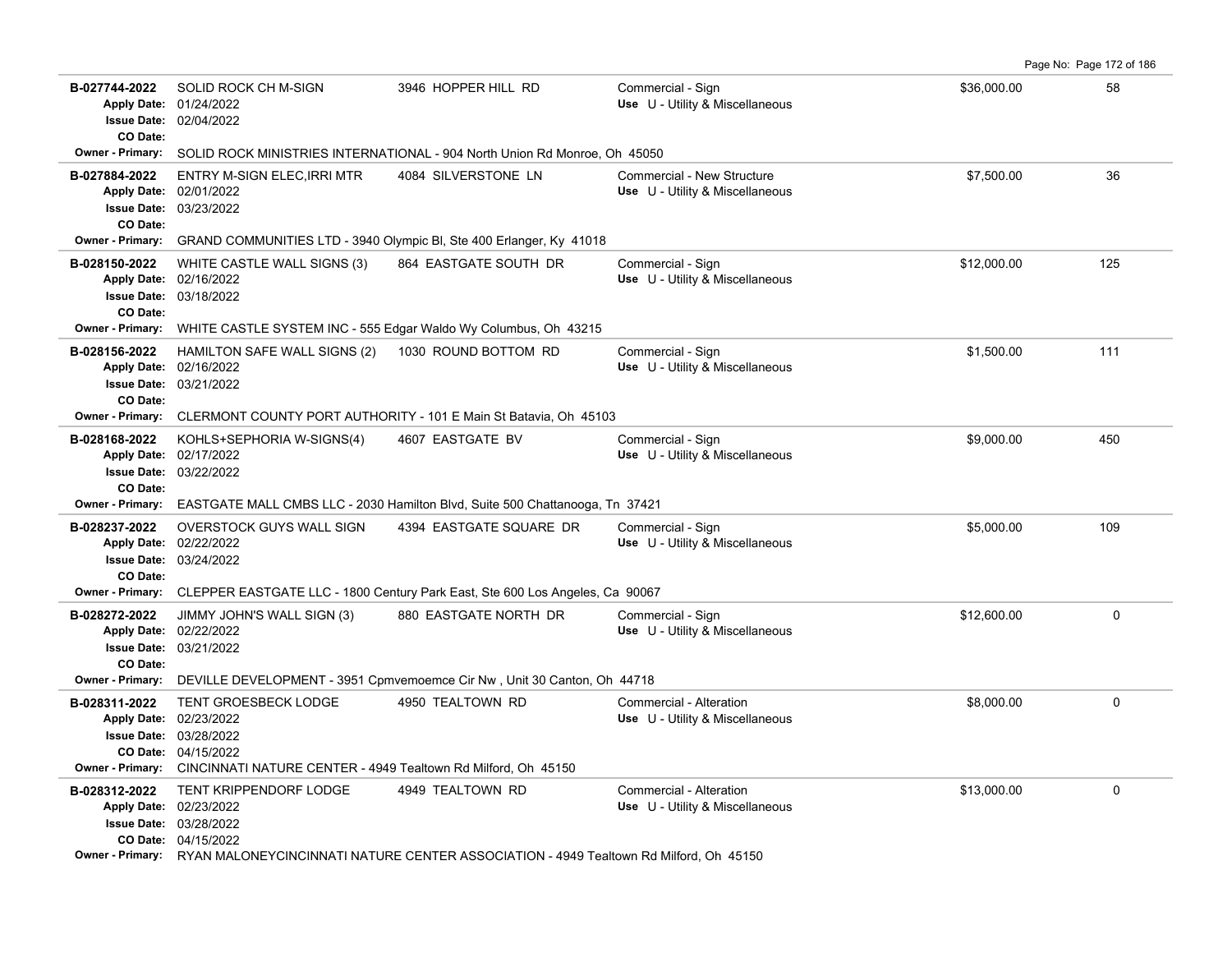**B-028544-2022** \$4,100.00 0 TACO BELL WALL SIGNS (3) 820 EASTGATE SOUTH DR Commercial - Sign 04/22/2022 **Issue Date:** Apply Date: 03/03/2022 **Apply Date: Use** U - Utility & Miscellaneous **CO Date: Owner - Primary:** TACO BELL OF AMERICA INC - 3379 Peachtree Rd, Ste 360 Atlanta, Ga 30326 **B-028778-2022** \$1,200.00 35 RED WING WALL SIGN 867 EASTGATE NORTH DR Commercial - Sign 04/06/2022 **Issue Date:** Apply Date: 03/10/2022 **Apply Date: Use** U - Utility & Miscellaneous **CO Date: Owner - Primary:** PORTFOLIO PROPERTIES I LTD C/O TIPTON INTERESTS INC - 6281 Tri-Ridge Bv, 180 Loveland, Oh 45140 **B-029021-2022** \$6,000.00 254 MARSHALL'S WALL SIGNS 4530 EASTGATE BV Commercial - Sign 04/16/2022 **Issue Date:** Apply Date: 03/17/2022 **Apply Date: Use** U - Utility & Miscellaneous **CO Date: Owner - Primary:** CYNTIA HOLLISIRC RETAIL CENTERS - 814 Commerce Dr, 300 Oak Brook, Il 60523 **B-029022-2022** \$5,000.00 138 WILLIS MUSIC WALL SIGN 4450 EASTGATE BV Commercial - Sign 04/16/2022 **Issue Date:** Apply Date: 03/17/2022 **Apply Date: Use** U - Utility & Miscellaneous **CO Date: Owner - Primary:** UNION TOWNSHIP CLERMONT COUNTY CIC INC - 4350 Aicholtz Rd Cincinnati, Oh 45245 **B-029109-2022** \$3,900.00 2,000 TENT TQL EASTER EVENT 4289 IVY POINTE BV Commercial - Alteration 04/11/2022 **CO Date:** 03/30/2022 **Issue Date:** Apply Date: 03/18/2022 **Apply Date: Use** U - Utility & Miscellaneous **Owner - Primary:** KAO IVY POINTE LLC - 4289 Ivy Pointe Bv Cincinnati, Oh 45245 **B-029144-2022** \$2,400.00 48 AFFORDABLE DENTURES W-SIGNS 700 EASTGATE SOUTH DR Commercial - Sign 03/29/2022 **Issue Date:** Apply Date: 03/22/2022 **Apply Date: Use** U - Utility & Miscellaneous **CO Date: Owner - Primary:** 32 EAST CENTER DELAWARE LLC - 629 Euclid Av, Suite 1300 Cleveland, Oh 44114 B-029149-2022 VOLMERING HVAC REPLACEMENT 501 VINEGARTEN DR Commercial - MFAM HVAC Replacement \$7,073.00 \$7,073.00 05/17/2022 **CO Date:** 03/29/2022 **Issue Date:** Apply Date: 03/22/2022 **Apply Date: Use** U - Utility & Miscellaneous **Owner - Primary:** RUTH VOLMERING - 501 Vinegarten Dr Cincinnati, Oh 45255 B-029193-2022 CABINET TMOBILE CI12960A 813 BARG SALT RUN RD Commercial - New Structure  $$22,500.00$  0 04/16/2022 **Issue Date:** Apply Date: 03/22/2022 **Apply Date: Use** U - Utility & Miscellaneous **CO Date: Owner - Primary:** WILLIAM & PATTI COLLINS - 813 Barg Salt Run Rd Cincinnati, Oh 45244 **B-029194-2022** \$22,500.00 0 ANTENNA TMOBILE CI12960A 813 BARG SALT RUN RD Commercial - Tower Alteration 04/16/2022 **Issue Date:** Apply Date: 03/22/2022 **Apply Date: Use** U - Utility & Miscellaneous **CO Date: Owner - Primary:** WILLIAM & PATTI COLLINS - 813 Barg Salt Run Rd Cincinnati, Oh 45244

Page No: Page 173 of 186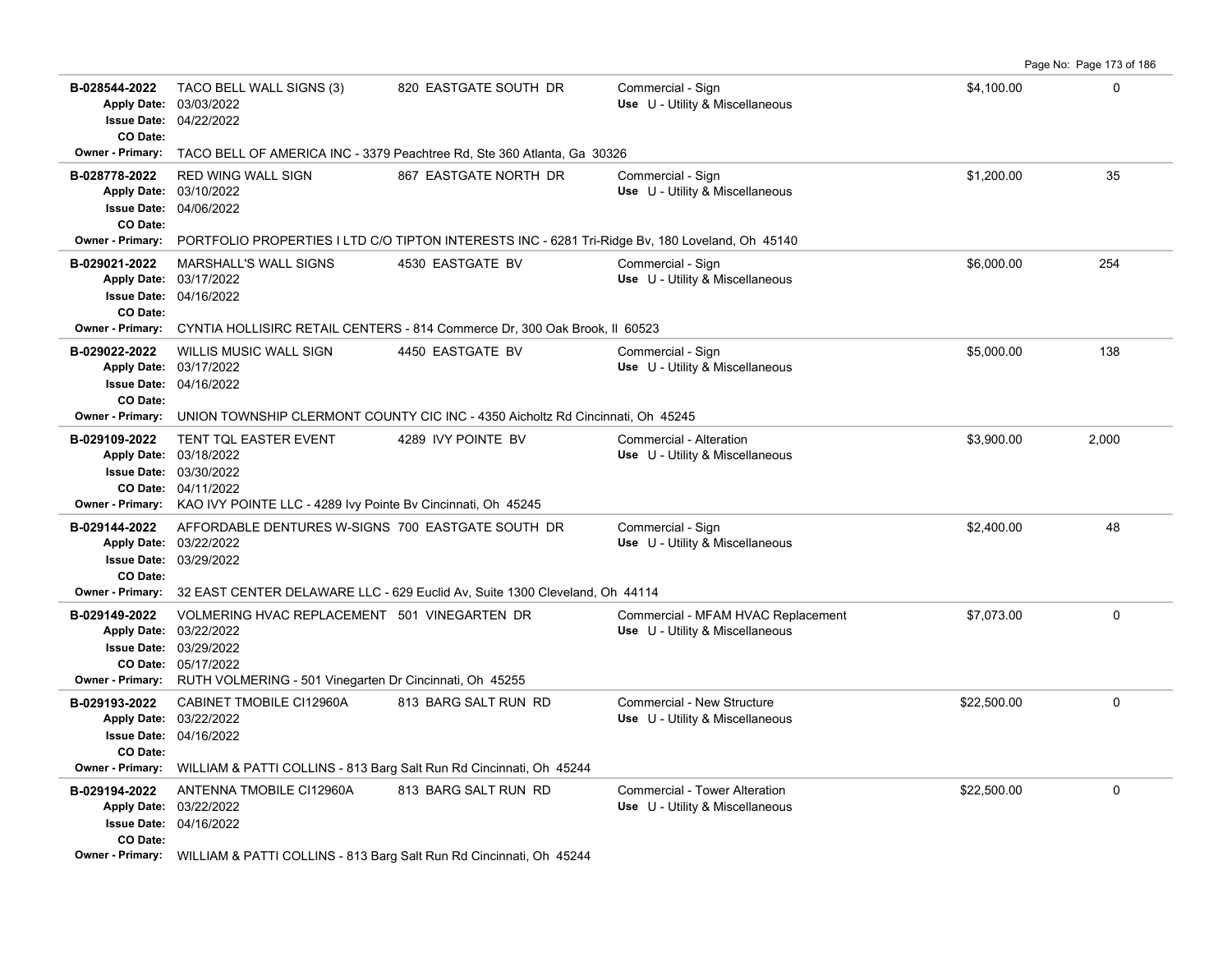Page No: Page 174 of 186 **B-029261-2022** \$6,000.00 43 MY PETS PLACE WALL SIGN 761 EASTGATE SOUTH DR Commercial - Sign 04/06/2022 **Issue Date:** Apply Date: 03/24/2022 **Apply Date: Use** U - Utility & Miscellaneous **CO Date: Owner - Primary:** JERSEY RIDGE TOWNHOMES LLC - 2734 Chancellor Dr, Ste 208 Crestview Hills, Ky 41017 **B-029262-2022** \$5,000.00 30 MY PETS VET HOSP WALL SIGN 761 EASTGATE SOUTH DR Commercial - Sign 04/06/2022 **Issue Date:** Apply Date: 03/24/2022 **Apply Date: Use** U - Utility & Miscellaneous **CO Date: Owner - Primary:** JERSEY RIDGE TOWNHOMES LLC - 2734 Chancellor Dr, Ste 208 Crestview Hills, Ky 41017 **B-029307-2022** \$100.00 0 04/18/2022 **Issue Date:** Apply Date: 03/28/2022 SNOWIE 450 SR 125 Commercial - Alteration **Apply Date: Use** U - Utility & Miscellaneous **CO Date: Owner - Primary:** REGENCY CENTERS LP - Po Box 790830 San Antonio, Tx 78279-0830 **B-029400-2022** \$6,500.00 0 KELLEY HVAC REPLACEMENT 464 VINEGARTEN DR Commercial - MFAM HVAC Replacement 04/29/2022 **CO Date:** 04/01/2022 **Issue Date:** Apply Date: 04/01/2022 **Apply Date: Use** U - Utility & Miscellaneous **Owner - Primary:** DIANE L KELLEY - 464 Vinegarten Dr Cincinnati, Oh 45255 **B-029617-2022** \$9,000.00 221 FAIRFIELD MARRIOTT POLE SIGN 4521 EASTGATE BLVD Commercial - Sign 04/14/2022 **Issue Date:** Apply Date: 04/11/2022 **Apply Date: Use** U - Utility & Miscellaneous **CO Date: Owner - Primary:** EASTGATE MALL CMBS LLC - 2030 Hamilton Blvd, Suite 500 Chattanooga, Tn 37421 **B-029619-2022** \$9,000.00 132 FAIRFIELD MARRIOTT WALL SIGNS 4521 EASTGATE BLVD Commercial - Sign 04/14/2022 **Issue Date:** Apply Date: 04/11/2022 **Apply Date: Use** U - Utility & Miscellaneous **CO Date: Owner - Primary:** EASTGATE MALL CMBS LLC - 2030 Hamilton Blvd, Suite 500 Chattanooga, Tn 37421

#### **SUMMARY FOR Union Township**

#### **PERMIT SUMMARY BY APPLICATION WORKTYPE IN THIS TOWNSHIP**

| Worktype                         | Issued | Value          | Worktype                        | Issued | Value          | Worktype                       | Issued | Value          |
|----------------------------------|--------|----------------|---------------------------------|--------|----------------|--------------------------------|--------|----------------|
| Single-Family Residence (SFR)    | 14     | \$4.788.917.00 | Two-Family Residence (TFR)      |        | \$0.00         | Commercial New (COMNEW)        | 3      | \$44,000.00    |
| Residential Addition (RESADD)    | 14     | \$816,208.00   | Three-Family Residence (THFR)   |        | \$0.00         | Commercial Addition (COMADD)   |        | \$227,000.00   |
| Residential Alteration (RESALT)  | 163    | \$2,523,206.38 | Four-Family Residence (FFR)     |        | \$0.00         | Commercial Alteration (COMALT) | 63     | \$3,799,037.27 |
| Res Accessory Structure (ACCSTR) |        | \$64,500.00    | Multi-Family Residence (MULTFR) |        | \$1.043.757.00 | All Other Project Types        | 150    | \$1,714,069.55 |
|                                  |        |                | Single-Family Unit (SFU)        |        | \$0.00         |                                |        |                |

#### **NUMBER OF PERMITS ISSUED: 315**

**DECLARED VALUE: \$13,958,258.65**

# **Washington Township**

**R - Residential RCO**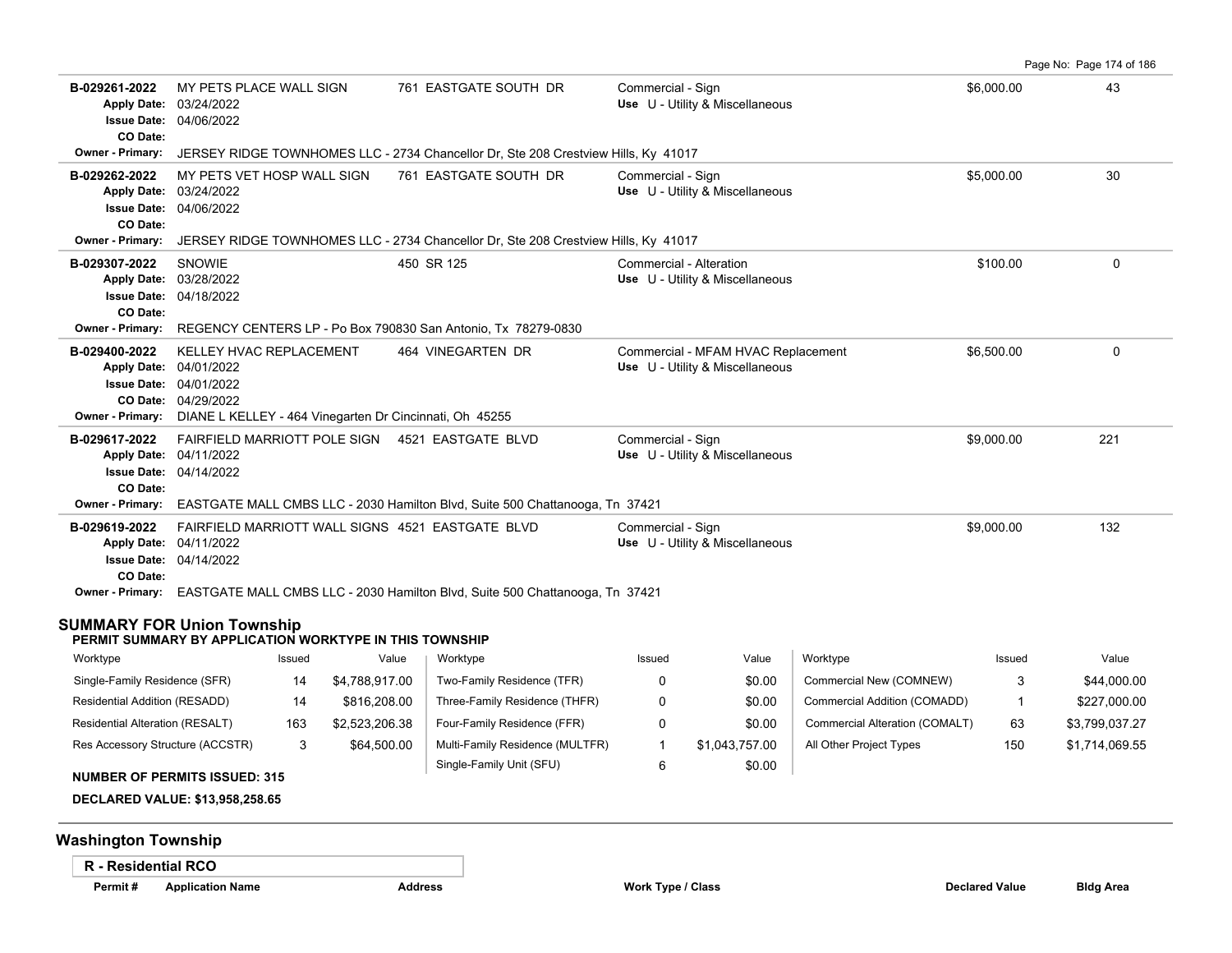|                                                                                                                 |                                                                                                                                                                   |                                                                                                                                               |                                                                                               |              | Page No: Page 175 of 186 |
|-----------------------------------------------------------------------------------------------------------------|-------------------------------------------------------------------------------------------------------------------------------------------------------------------|-----------------------------------------------------------------------------------------------------------------------------------------------|-----------------------------------------------------------------------------------------------|--------------|--------------------------|
| B-026147-2021<br>Apply Date: 10/29/2021<br><b>Issue Date: 01/31/2022</b><br>CO Date:                            | <b>O'NEIL SFR</b>                                                                                                                                                 |                                                                                                                                               | 744 NEVILLE PENN SCHOOLHOUSE Residential - Single Family Residence<br>Use R - Residential RCO | \$60,000.00  | 2,400                    |
| Owner - Primary:                                                                                                |                                                                                                                                                                   | BRIAN & ERICA ONEIL - 744 Neville Penn Schoolhouse Rd Felicity, Oh 45120                                                                      |                                                                                               |              |                          |
| B-027600-2022<br>Apply Date: 01/13/2022<br><b>Issue Date: 01/13/2022</b><br><b>Owner - Primary:</b>             | <b>ELECTRIC REPAIR</b><br>CO Date: 01/19/2022                                                                                                                     | 4960 SR 743<br>TRU CUT PROPERTIES LLC - 2287 Laurel Nicholsville Rd New Richmond, Oh 45157                                                    | Residential - Alteration<br>Use R - Residential RCO                                           | \$0.00       | $\mathbf 0$              |
| B-027642-2022<br>Apply Date: 01/18/2022<br><b>Issue Date: 03/29/2022</b><br>CO Date:<br>Owner - Primary:        | <b>GARAGE DETACHED</b>                                                                                                                                            | 744 NEVILLE PENN SCHOOLHOUSE Residential - Accessory Structure<br>BRIAN & ERICA ONEIL - 744 Neville Penn Schoolhouse Rd Felicity, Oh 45120    | Use R - Residential RCO                                                                       | \$12,000.00  | 960                      |
| B-027957-2022<br>Apply Date: 02/08/2022<br><b>Issue Date: 02/08/2022</b><br><b>Owner - Primary:</b>             | <b>HVAC REPLACEMENT</b><br>CO Date: 04/22/2022                                                                                                                    | 854 NEVILLE PENN SCHOOLHOUSE Residential - HVAC Replacement<br>WALTER M & LEE ANN WHITED - 854 Neville Penn Schoolhouse Rd Felicity, Oh 45120 | Use R - Residential RCO                                                                       | \$7,000.00   | $\mathbf 0$              |
| B-027984-2022<br>Apply Date: 02/09/2022<br><b>Issue Date: 02/10/2022</b><br>CO Date:<br><b>Owner - Primary:</b> | <b>BASEMENT FINISH</b>                                                                                                                                            | 1960 WEST RD<br>MATTHEW & ELIZABETH HOYT - 1960 West Rd New Richmond, Oh 45157                                                                | Residential - Alteration<br>Use R - Residential RCO                                           | \$15,000.00  | 1,193                    |
| B-028627-2022<br>Apply Date: 03/07/2022<br><b>Issue Date: 03/11/2022</b><br>CO Date:<br><b>Owner - Primary:</b> | <b>GARAGE ATTACHED</b><br>HARRISON & NATALIE MOORE - 2547 Ireton Trees Rd Moscow, Oh 45153                                                                        | 2547 IRETON TREES RD                                                                                                                          | Residential - Addition<br>Use R - Residential RCO                                             | \$30,000.00  | 1,050                    |
| B-029324-2022<br>Apply Date: 03/29/2022<br><b>Issue Date: 03/30/2022</b><br>CO Date:<br><b>Owner - Primary:</b> | <b>SOLAR PANELS</b><br>NATHANIEL & REBECCA BROCK - 1127 E Saltair Bluff Bethel, Oh 45106                                                                          | 1127 SALTAIR BLUFF                                                                                                                            | Residential - Solar Panels<br>Use R - Residential RCO                                         | \$76.071.00  | $\Omega$                 |
| B-029354-2022<br>Apply Date: 03/29/2022<br><b>Issue Date: 03/30/2022</b><br>CO Date:<br><b>Owner - Primary:</b> | TK CONSTRUCTORS                                                                                                                                                   | 2779 SR 756<br>DENNIS R & PAMELA S DAVIDSON - 899 Neville Penn Schoolhouse Rd Felicity, Oh 45120                                              | Residential - Single Family Residence<br>Use R - Residential RCO                              | \$592,530.00 | 6,044                    |
| B-029644-2022<br>Apply Date: 04/11/2022                                                                         | <b>ELECTRIC SERVICE</b><br>Issue Date: 04/22/2022<br>CO Date: 05/20/2022<br><b>Owner - Primary:</b> RICHARD & RHONDA ONEY - 4319 State Route 743 Moscow, Oh 45153 | 4319 SR 743                                                                                                                                   | Residential - Electric Service Upgrade<br>Use R - Residential RCO                             | \$750.00     | $\mathbf 0$              |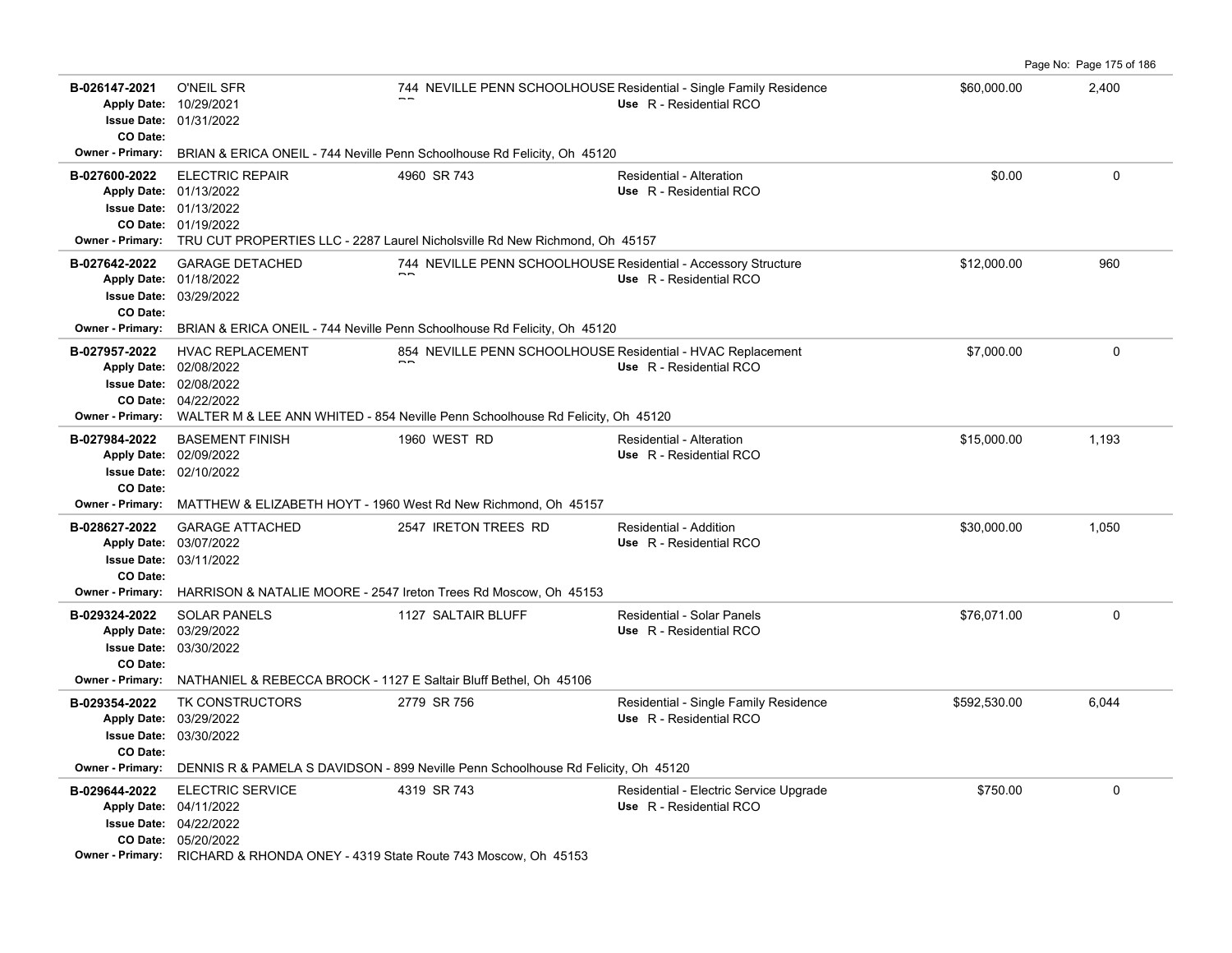| Page No: Page 176 of 186 |  |  |  |
|--------------------------|--|--|--|
|--------------------------|--|--|--|

| B-029944-2022<br>CO Date: | <b>ELECTRIC REPAIR</b><br>Apply Date: 04/16/2022<br><b>Issue Date: 04/18/2022</b>                                                                      | 2241 WEIL RD                                                                                       | Residential - Electric Service Upgrade<br>Use R - Residential RCO                | \$1,500.00            | $\Omega$         |
|---------------------------|--------------------------------------------------------------------------------------------------------------------------------------------------------|----------------------------------------------------------------------------------------------------|----------------------------------------------------------------------------------|-----------------------|------------------|
| <b>Owner - Primary:</b>   | HOWARD R & J L DAVIDSON - 2241 Weil Rd Moscow, Oh 45153                                                                                                |                                                                                                    |                                                                                  |                       |                  |
| B-030467-2022<br>CO Date: | <b>ELECTRIC REPAIR</b><br>Apply Date: 04/26/2022<br><b>Issue Date: 04/26/2022</b>                                                                      | 905 NEVILLE PENN SCHOOLHOUSE Residential - Alteration                                              | Use R - Residential RCO                                                          | \$4,000.00            | $\Omega$         |
|                           |                                                                                                                                                        | Owner - Primary: STEVEN & JILLIAN STINCHCOMBE - 905 Neville Penn Schoolhouse Rd Felicity, Oh 45120 |                                                                                  |                       |                  |
|                           | R-3 - Residential; Multi-family, Congregate Care                                                                                                       |                                                                                                    |                                                                                  |                       |                  |
| Permit#                   | <b>Application Name</b>                                                                                                                                | <b>Address</b>                                                                                     | Work Type / Class                                                                | <b>Declared Value</b> | <b>Bldg Area</b> |
| B-027655-2022<br>CO Date: | DEMO<br>Apply Date: 01/19/2022<br><b>Issue Date: 01/24/2022</b><br>Owner - Primary: JOHN T & MARSCHELL RUSSELL - 7924 Lancelot Dr Cincinnati, Oh 45244 | 2588 LAUREL POINT ISABEL RD                                                                        | Residential - Alteration<br>Use R-3 - Residential; Multi-family, Congregate Care | \$6,000.00            | $\Omega$         |
|                           | <b>U - Utility &amp; Miscellaneous</b>                                                                                                                 |                                                                                                    |                                                                                  |                       |                  |
| Permit#                   | <b>Application Name</b>                                                                                                                                | <b>Address</b>                                                                                     | <b>Work Type / Class</b>                                                         | <b>Declared Value</b> | <b>Bldg Area</b> |
| B-028655-2022<br>CO Date: | THE LANDING @ BEAR CRK MTR A 2431 US 52<br>Apply Date: 03/08/2022<br><b>Issue Date: 03/09/2022</b>                                                     |                                                                                                    | Commercial - Alteration<br>Use U - Utility & Miscellaneous                       | \$500.00              | 0                |
|                           |                                                                                                                                                        | Owner - Primary: RECTERRA FUND 2 LLC - 7672 Montgomery Rd, Apt 221 Cincinnati, Oh 45236            |                                                                                  |                       |                  |
| B-028704-2022<br>CO Date: | THE LANDING @ BEAR CRK MTR B 2431 US 52<br>Apply Date: 03/08/2022<br><b>Issue Date: 03/09/2022</b>                                                     |                                                                                                    | Commercial - Alteration<br>Use U - Utility & Miscellaneous                       | \$500.00              | $\mathbf 0$      |
|                           |                                                                                                                                                        | <b>Owner - Primary:</b> RECTERRA FUND 2 LLC - 7672 Montgomery Rd, Apt 221 Cincinnati, Oh 45236     |                                                                                  |                       |                  |
| B-028705-2022<br>CO Date: | THE LANDING @ BEAR CRK MTR C 2431 US 52<br>Apply Date: 03/08/2022<br><b>Issue Date: 03/09/2022</b>                                                     |                                                                                                    | Commercial - Alteration<br>Use U - Utility & Miscellaneous                       | \$500.00              | $\mathbf 0$      |
|                           |                                                                                                                                                        | Owner - Primary: RECTERRA FUND 2 LLC - 7672 Montgomery Rd, Apt 221 Cincinnati, Oh 45236            |                                                                                  |                       |                  |
| B-028706-2022<br>CO Date: | THE LANDING @ BEAR CRK MTR D 2431 US 52<br>Apply Date: 03/08/2022<br><b>Issue Date: 03/09/2022</b>                                                     |                                                                                                    | Commercial - Alteration<br>Use U - Utility & Miscellaneous                       | \$500.00              | $\mathbf 0$      |
| <b>Owner - Primary:</b>   |                                                                                                                                                        | RECTERRA FUND 2 LLC - 7672 Montgomery Rd, Apt 221 Cincinnati, Oh 45236                             |                                                                                  |                       |                  |
| B-028707-2022<br>CO Date: | THE LANDING @ BEAR CRK MTR E 2431 US 52<br>Apply Date: 03/08/2022<br><b>Issue Date: 03/09/2022</b>                                                     |                                                                                                    | Commercial - Alteration<br>Use U - Utility & Miscellaneous                       | \$500.00              | $\mathbf 0$      |
|                           |                                                                                                                                                        | Owner - Primary: RECTERRA FUND 2 LLC - 7672 Montgomery Rd, Apt 221 Cincinnati, Oh 45236            |                                                                                  |                       |                  |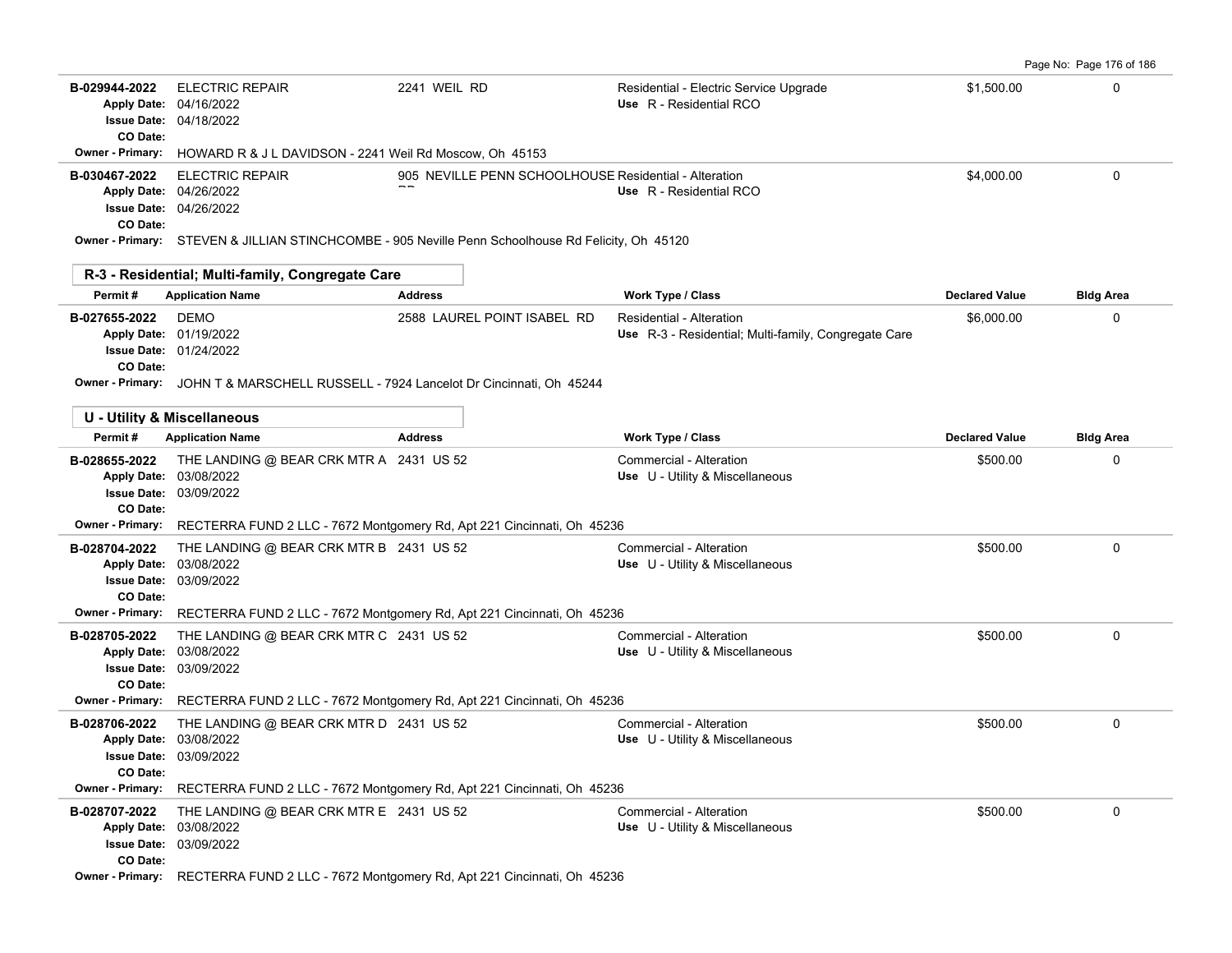Page No: Page 177 of 186 **B-028708-2022** THE LANDING @ BEAR CRK MTR F 2431 US 52 Commercial - Alteration 6 Commercial - Alteration 5500.00 03/09/2022 Apply Date: 03/08/2022 **Apply Date: Use** U - Utility & Miscellaneous **Issue Date: CO Date: Owner - Primary:** RECTERRA FUND 2 LLC - 7672 Montgomery Rd, Apt 221 Cincinnati, Oh 45236 **B-028709-2022** THE LANDING @ BEAR CRK MTR G 2431 US 52 Commercial - Alteration 6 Commercial - Alteration 6 \$500.00 03/09/2022 **Issue Date:** 03/08/2022 **Apply Date: Use** U - Utility & Miscellaneous **CO Date: Owner - Primary:** RECTERRA FUND 2 LLC - 7672 Montgomery Rd, Apt 221 Cincinnati, Oh 45236 **B-028710-2022** THE LANDING @ BEAR CRK MTR H 2431 US 52 Commercial - Alteration 6 Commercial - Alteration 5500.00 05/18/2022 **CO Date:** 03/09/2022 **Issue Date:** Apply Date: 03/08/2022 **Apply Date: Use** U - Utility & Miscellaneous **Owner - Primary:** RECTERRA FUND 2 LLC - 7672 Montgomery Rd, Apt 221 Cincinnati, Oh 45236 B-029018-2022 TENT (2) CROSSROADS CAMP 420 NEVILLE PENN SCHOOLHOUSE Commercial - Alteration \$19,000.00 \$19,000.00 04/26/2022 **CO Date:** 04/07/2022 **Issue Date:** Apply Date: 03/16/2022  $\overline{\phantom{a}}$ TENT (2) CROSSROADS CAMP **Apply Date: Use** U - Utility & Miscellaneous **Owner - Primary:** CROSSROADS COMMUNITY CHURCH - 3500 Madison Rd Cincinnati, Oh 45209 **B-029217-2022** BEAR CREEK PAVILION 2431 US 52 Commercial - New Structure \$15,000.00 \$15,000.00 1,300 04/14/2022 **Issue Date:** Apply Date: 03/23/2022 **Apply Date: Use** U - Utility & Miscellaneous **CO Date: Owner - Primary:** RECTERRA FUND 2 LLC - 7672 Montgomery Rd, Apt 221 Cincinnati, Oh 45236 **B-029456-2022** \$0.00 0 TEMP POLE 1597 GINN RD Residential - Alteration 04/08/2022 **CO Date:** 04/04/2022 **Issue Date:** Apply Date: 04/04/2022 **Apply Date: Use** U - Utility & Miscellaneous **Owner - Primary:** TIM MCPARTLIN & STEVEN PORTER - 4814 Andalus Ct Cincinnati, Oh 45217 **SUMMARY FOR Washington Township**

# **PERMIT SUMMARY BY APPLICATION WORKTYPE IN THIS TOWNSHIP**

| Worktype                            | Issued | Value        | Worktype                        | Issued | Value  | Worktvpe                       | Issued | Value       |
|-------------------------------------|--------|--------------|---------------------------------|--------|--------|--------------------------------|--------|-------------|
| Single-Family Residence (SFR)       | -      | \$652,530.00 | Two-Family Residence (TFR)      |        | \$0.00 | Commercial New (COMNEW)        |        | \$15,000.00 |
| Residential Addition (RESADD)       |        | \$30,000.00  | Three-Family Residence (THFR)   |        | \$0.00 | Commercial Addition (COMADD)   |        | \$0.00      |
| Residential Alteration (RESALT)     |        | \$110.321.00 | Four-Family Residence (FFR)     |        | \$0.00 | Commercial Alteration (COMALT) | 9      | \$23,000.00 |
| Res Accessory Structure (ACCSTR)    |        | \$12,000.00  | Multi-Family Residence (MULTFR) |        | \$0.00 | All Other Project Types        |        | \$83.071.00 |
| <b>NUMBER OF BEBMITS ISSUED, 22</b> |        |              | Single-Family Unit (SFU)        |        | \$0.00 |                                |        |             |

#### **NUMBER OF PERMITS ISSUED: 23**

**DECLARED VALUE: \$842,851.00**

# **Wayne Township**

**N/A**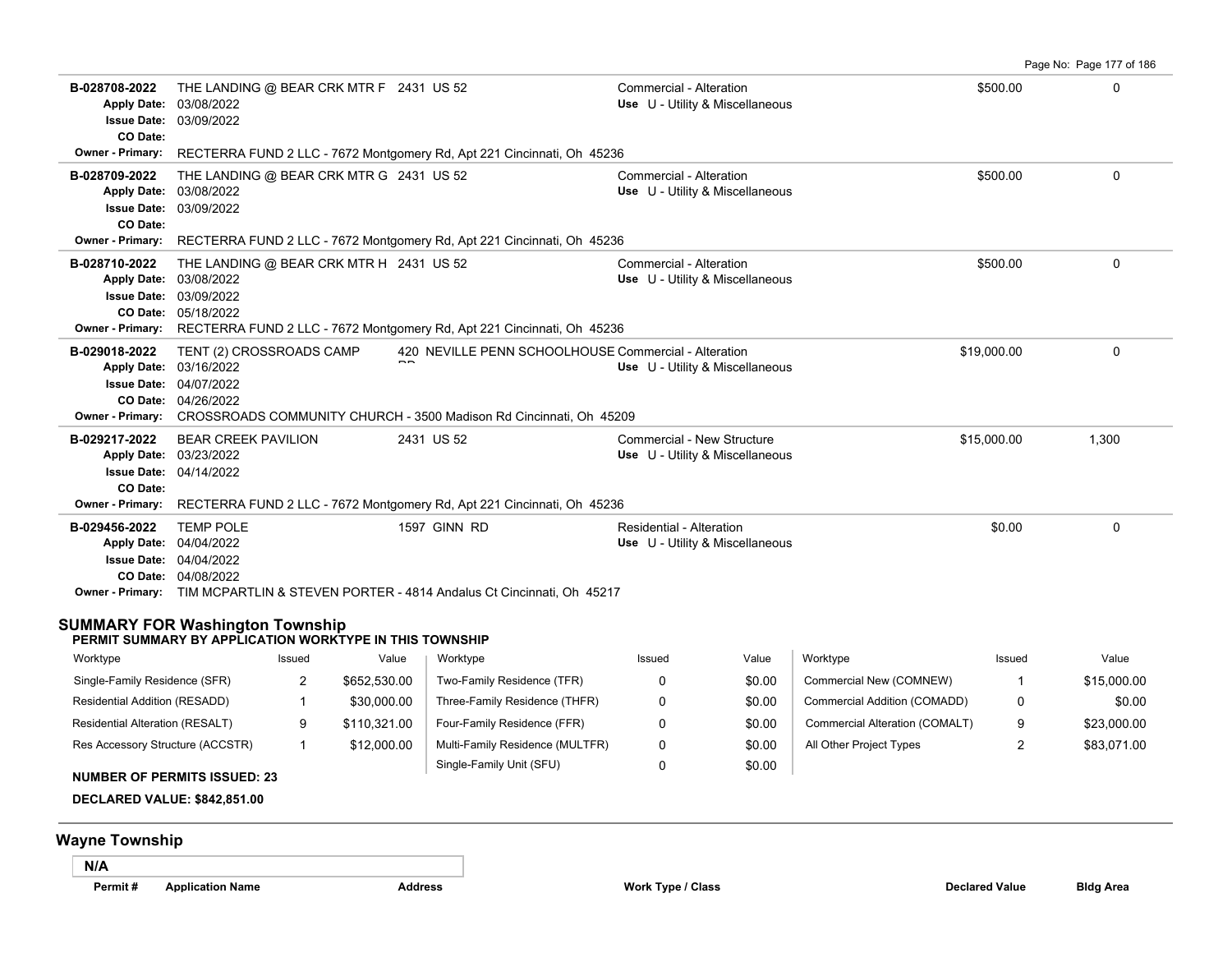Page No: Page 178 of 186

| B-029270-2022           | <b>DRIVEWAY</b>               | 2522 CEDARVILLE RD                                               | Residential - Site Development | \$2,750.00 |  |
|-------------------------|-------------------------------|------------------------------------------------------------------|--------------------------------|------------|--|
|                         | <b>Apply Date: 03/25/2022</b> |                                                                  | Use N/A                        |            |  |
|                         | <b>Issue Date: 04/06/2022</b> |                                                                  |                                |            |  |
| CO Date:                |                               |                                                                  |                                |            |  |
| <b>Owner - Primary:</b> |                               | MICHAEL & KATRINA KIRBY - 6396 Birch Creek Dr Loveland, Oh 45140 |                                |            |  |
|                         |                               |                                                                  |                                |            |  |

| <b>R</b> - Residential RCO               |                                                                                                                                                                                          |                                                                                                 |                                                                  |                       |                  |
|------------------------------------------|------------------------------------------------------------------------------------------------------------------------------------------------------------------------------------------|-------------------------------------------------------------------------------------------------|------------------------------------------------------------------|-----------------------|------------------|
| Permit#                                  | <b>Application Name</b>                                                                                                                                                                  | <b>Address</b>                                                                                  | Work Type / Class                                                | <b>Declared Value</b> | <b>Bldg Area</b> |
| B-027519-2022                            | <b>ELECTRIC SERVICE REPAIR</b><br>Apply Date: 01/10/2022<br><b>Issue Date: 01/10/2022</b><br>CO Date: 01/13/2022<br>Owner - Primary: SHAE M MURPHY - 3679 Lucas Rd Blanchester, Oh 45107 | 3679 LUCAS RD                                                                                   | Residential - Alteration<br>Use R - Residential RCO              | \$0.00                | 0                |
| B-027794-2022<br>CO Date:                | <b>SUNROOM</b><br>Apply Date: 01/26/2022<br>Issue Date: 01/27/2022<br>Owner - Primary: MATTHEW & ANNA STOPHLET - 6375 Roudebush Rd Goshen, Oh 45122                                      | 6375 ROUDEBUSH RD                                                                               | Residential - Addition<br>Use R - Residential RCO                | \$58,408.00           | 182              |
| B-027819-2022<br>CO Date:                | <b>ZEILMAN JAMES</b><br>Apply Date: 01/27/2022<br><b>Issue Date: 01/28/2022</b><br>Owner - Primary: GREG & TERRI BURCHAM                                                                 | 6235 MARATHON EDENTON RD                                                                        | Residential - Single Family Residence<br>Use R - Residential RCO | \$296,000.00          | 5,527            |
| B-028166-2022<br><b>Owner - Primary:</b> | <b>HVAC REPLACEMENT</b><br>Apply Date: 02/17/2022<br><b>Issue Date: 02/17/2022</b><br>CO Date: 03/16/2022                                                                                | 6358 SR 727<br>JILL HOWELL & STACEY TIMPE - 4611 Long Acres Dr, Apt C Cincinnati, Oh 45245      | Residential - HVAC Replacement<br>Use R - Residential RCO        | \$7,000.00            | 0                |
| B-028556-2022<br>CO Date:                | <b>SOLAR PANELS</b><br>Apply Date: 03/03/2022<br><b>Issue Date: 03/10/2022</b>                                                                                                           | 2895 SR 131<br>Owner - Primary: GEORGE & DAWN ANDERSON - 2895 State Route 131 Batavia, Oh 45103 | <b>Residential - Solar Panels</b><br>Use R - Residential RCO     | \$131,238.00          | 0                |
| B-028674-2022<br>Owner - Primary:        | <b>HVAC REPLACEMENT</b><br>Apply Date: 03/08/2022<br><b>Issue Date: 03/08/2022</b><br>CO Date: 04/07/2022<br>KURT POTTERFANNIE MAE Po Box 650043 Dallas, Tx 75265                        | 6570 SR 133                                                                                     | Residential - HVAC Replacement<br>Use R - Residential RCO        | \$1,600.00            | 0                |
| B-028697-2022                            | <b>FIREPLACE</b><br>Apply Date: 03/09/2022<br><b>Issue Date: 03/09/2022</b><br>CO Date: 03/11/2022<br>Owner - Primary: RANDALL W PARKER JR - 5957 Stonelick Creek Ln Goshen, Oh 45122    | 5957 STONELICK CREEK LN                                                                         | Residential - Alteration<br>Use R - Residential RCO              | \$7,998.00            | 0                |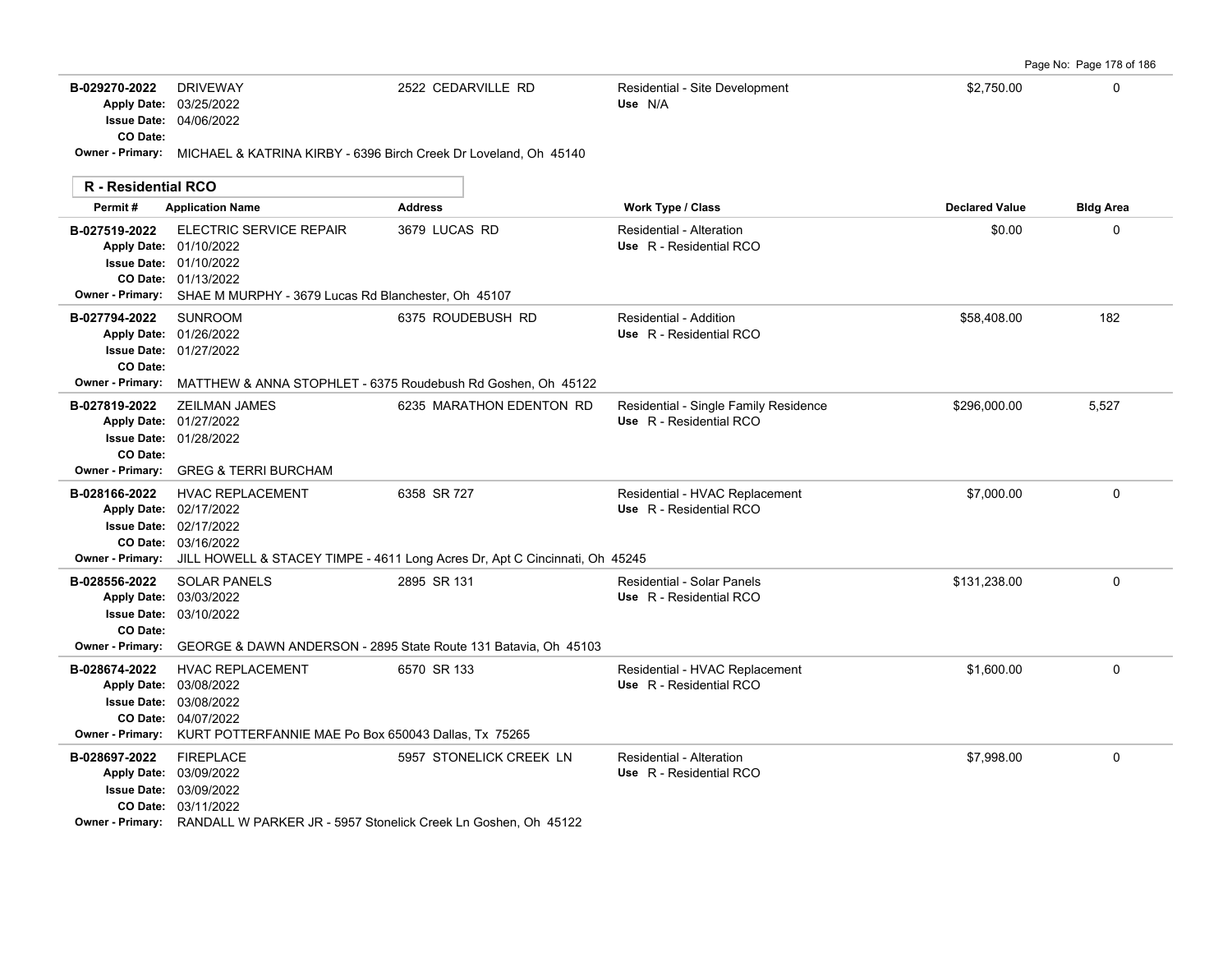| B-029032-2022<br><b>Apply Date:</b>                                        | POLE BARN<br>03/17/2022<br><b>Issue Date: 03/17/2022</b>                                                                                                                              | 6264 HUNT RD                                                                         | Residential - Accessory Structure<br>Use R - Residential RCO         | \$1,500.00            | 1,440            |
|----------------------------------------------------------------------------|---------------------------------------------------------------------------------------------------------------------------------------------------------------------------------------|--------------------------------------------------------------------------------------|----------------------------------------------------------------------|-----------------------|------------------|
| CO Date:<br>Owner - Primary:                                               | KELLY R & C L SHEPHERD - 6264 Hunt Rd Fayetteville, Oh 45118                                                                                                                          |                                                                                      |                                                                      |                       |                  |
| B-029166-2022<br><b>Apply Date:</b><br>CO Date:                            | ROOF REPLACEMENT<br>03/22/2022<br>Issue Date: 03/22/2022                                                                                                                              | 124 CROSS ST                                                                         | Residential - Roof Replacement<br>Use R - Residential RCO            | \$12,000.00           | $\pmb{0}$        |
| <b>Owner - Primary:</b>                                                    | KENNETH KLAUSING - 124 Cross St Newtonsville, Oh 45158                                                                                                                                |                                                                                      |                                                                      |                       |                  |
| B-029393-2022<br><b>Apply Date:</b><br>CO Date:<br>Owner - Primary:        | <b>ELECTRIC REPAIR</b><br>03/31/2022<br><b>Issue Date: 03/31/2022</b><br>04/04/2022<br>JOANN YEAZEL - 2921 State Route 131 Batavia, Oh 45103                                          | 2921 SR 131                                                                          | Residential - Alteration<br>Use R - Residential RCO                  | \$12,000.00           | $\mathbf 0$      |
| B-029404-2022<br><b>Issue Date:</b><br>CO Date:<br><b>Owner - Primary:</b> | POLE BARN<br>Apply Date: 04/01/2022<br>04/05/2022<br>JOHN OVID & DEENA GREENE - 6770 Taylor Pike Blanchester, Oh 45107                                                                | 6770 TAYLOR PI                                                                       | Residential - Accessory Structure<br>Use R - Residential RCO         | \$30,000.00           | 1,600            |
| B-029495-2022<br><b>Apply Date:</b><br>CO Date:<br><b>Owner - Primary:</b> | <b>DUTCH BUILDERS</b><br>04/06/2022<br><b>Issue Date: 04/14/2022</b>                                                                                                                  | 2933 ULRICH RD<br>CASEY & MOLLIE SHEPHERD - 6274 Middleboro Rd Blanchester, Oh 45107 | Residential - Single Family Residence<br>Use R - Residential RCO     | \$377,000.00          | 5,800            |
| B-029724-2022                                                              | <b>ELECTRIC REPAIR</b><br>Apply Date: 04/13/2022<br><b>Issue Date: 04/13/2022</b><br>CO Date: 04/14/2022<br>Owner - Primary: MELANIE SHELDON - 2913 State Route 131 Batavia, Oh 45103 | 2913 SR 131                                                                          | Residential - Alteration<br>Use R - Residential RCO                  | \$4,314.00            | $\mathbf 0$      |
| Permit#                                                                    | S-1 - Storage; Moderate Hazard<br><b>Application Name</b>                                                                                                                             | <b>Address</b>                                                                       | <b>Work Type / Class</b>                                             | <b>Declared Value</b> | <b>Bldg Area</b> |
| B-027783-2022<br><b>Issue Date:</b><br>CO Date:                            | <b>BURCHAM POLE BARN</b><br>Apply Date: 01/25/2022<br>02/16/2022<br>Owner - Primary: GREG & TERRI BURCHAM                                                                             | 6235 MARATHON EDENTON RD                                                             | Commercial - New Structure<br>Use S-1 - Storage; Moderate Hazard     | \$35,000.00           | 2,016            |
|                                                                            | <b>U - Utility &amp; Miscellaneous</b>                                                                                                                                                |                                                                                      |                                                                      |                       |                  |
| Permit#                                                                    | <b>Application Name</b>                                                                                                                                                               | <b>Address</b>                                                                       | Work Type / Class                                                    | <b>Declared Value</b> | <b>Bldg Area</b> |
| B-027502-2022                                                              | POLE BARN<br>Apply Date: 01/07/2022<br><b>Issue Date: 01/21/2022</b><br>CO Date: 05/02/2022<br>Owner - Primary: KEVIN RACK JR & JULIE RACK - 6226 Wald Ln Goshen, Oh 45122            | 6226 WALD LN                                                                         | Residential - Accessory Structure<br>Use U - Utility & Miscellaneous | \$53,000.00           | 1,344            |

Page No: Page 179 of 186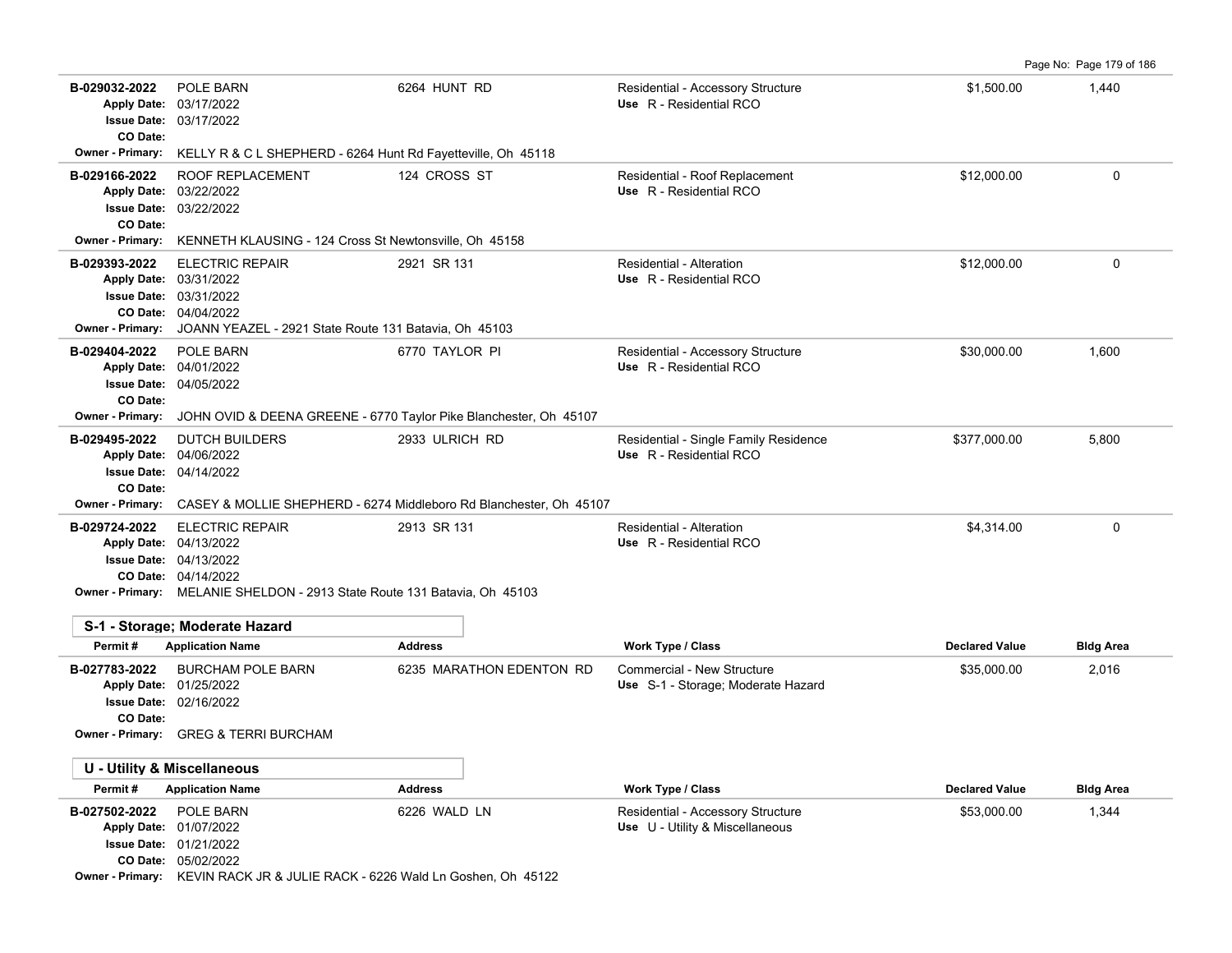| B-027661-2022    | POLE BARN                                                                | 3809 TRINITYS WY | Residential - Accessory Structure | \$40,000.00 | 1,440 |
|------------------|--------------------------------------------------------------------------|------------------|-----------------------------------|-------------|-------|
|                  | <b>Apply Date: 01/19/2022</b>                                            |                  | Use U - Utility & Miscellaneous   |             |       |
|                  | <b>Issue Date: 02/09/2022</b>                                            |                  |                                   |             |       |
| CO Date:         |                                                                          |                  |                                   |             |       |
| Owner - Primarv: | CAMERON L & MELISSA D GRIFFIN - 3809 Trinity'S Way Blanchester, Oh 45107 |                  |                                   |             |       |
|                  |                                                                          |                  |                                   |             |       |

## **SUMMARY FOR Wayne Township**

#### **PERMIT SUMMARY BY APPLICATION WORKTYPE IN THIS TOWNSHIP**

| Worktype                               | Issued | Value        | Worktype                        | Issued | Value  | Worktype                       | Issued | Value        |
|----------------------------------------|--------|--------------|---------------------------------|--------|--------|--------------------------------|--------|--------------|
| Single-Family Residence (SFR)          | _      | \$673,000.00 | Two-Family Residence (TFR)      |        | \$0.00 | Commercial New (COMNEW)        |        | \$35,000.00  |
| Residential Addition (RESADD)          |        | \$58,408.00  | Three-Family Residence (THFR)   |        | \$0.00 | Commercial Addition (COMADD)   | 0      | \$0.00       |
| <b>Residential Alteration (RESALT)</b> | 8      | \$176.150.00 | Four-Family Residence (FFR)     |        | \$0.00 | Commercial Alteration (COMALT) | 0      | \$0.00       |
| Res Accessory Structure (ACCSTR)       | 4      | \$124,500.00 | Multi-Family Residence (MULTFR) |        | \$0.00 | All Other Project Types        |        | \$154,588.00 |
| <b>NUMBER OF PERMITS ISSUED: 17</b>    |        |              | Single-Family Unit (SFU)        |        | \$0.00 |                                |        |              |

**DECLARED VALUE: \$1,069,808.00**

# **Williamsburg Township**

| E - Education    |                                                                  |                |                         |                       |                  |
|------------------|------------------------------------------------------------------|----------------|-------------------------|-----------------------|------------------|
| Permit#          | <b>Application Name</b>                                          | <b>Address</b> | Work Type / Class       | <b>Declared Value</b> | <b>Bldg Area</b> |
| B-027973-2022    | CHILD FOCUS WILLIAMSBURG                                         | 3730 COBB RD   | Commercial - Alteration | \$0.00                | 635              |
|                  | Apply Date: 02/09/2022                                           |                | Use E - Education       |                       |                  |
|                  | <b>Issue Date: 04/14/2022</b>                                    |                |                         |                       |                  |
|                  | <b>CO Date: 04/25/2022</b>                                       |                |                         |                       |                  |
| Owner - Primary: | TRINITY CHRISTIAN FELLOWSHIP - Po Box 556 Williamsburg, Oh 45176 |                |                         |                       |                  |

## **N/A**

| .             |                               |                   |                               |                       |                  |
|---------------|-------------------------------|-------------------|-------------------------------|-----------------------|------------------|
| Permit#       | <b>Application Name</b>       | Address           | Work Type / Class             | <b>Declared Value</b> | <b>Bldg Area</b> |
| B-025060-2021 | HALF ACRE SUBSTATION WMSC     | 4355 HALF ACRE RD | Commercial - Site Development | \$150,000.00          | 261,360          |
|               | Apply Date: 09/27/2021        |                   | Use N/A                       |                       |                  |
|               | <b>Issue Date: 01/26/2022</b> |                   |                               |                       |                  |
| CO Date:      |                               |                   |                               |                       |                  |

**Owner - Primary:** DUKE ENERGY OHIO INC - 550 S Tryon Street, Mail Code Dec 45A Charlotte, Nc 28202

# **R - Residential RCO**

| Permit#       | <b>Application Name</b>       | Address        | Work Type / Class        | <b>Declared Value</b> | <b>Bldg Area</b> |
|---------------|-------------------------------|----------------|--------------------------|-----------------------|------------------|
| B-027758-2022 | CRAWLSPACE ALT                | 4588 IRETON RD | Residential - Alteration | \$10,000.00           | 964              |
|               | <b>Apply Date: 01/25/2022</b> |                | Use R - Residential RCO  |                       |                  |
|               | <b>Issue Date: 01/26/2022</b> |                |                          |                       |                  |
| CO Date:      |                               |                |                          |                       |                  |

**Owner - Primary:** REBECCA A & ROBERT K CHAULK - 4588 Ireton Rd Williamsburg, Oh 45176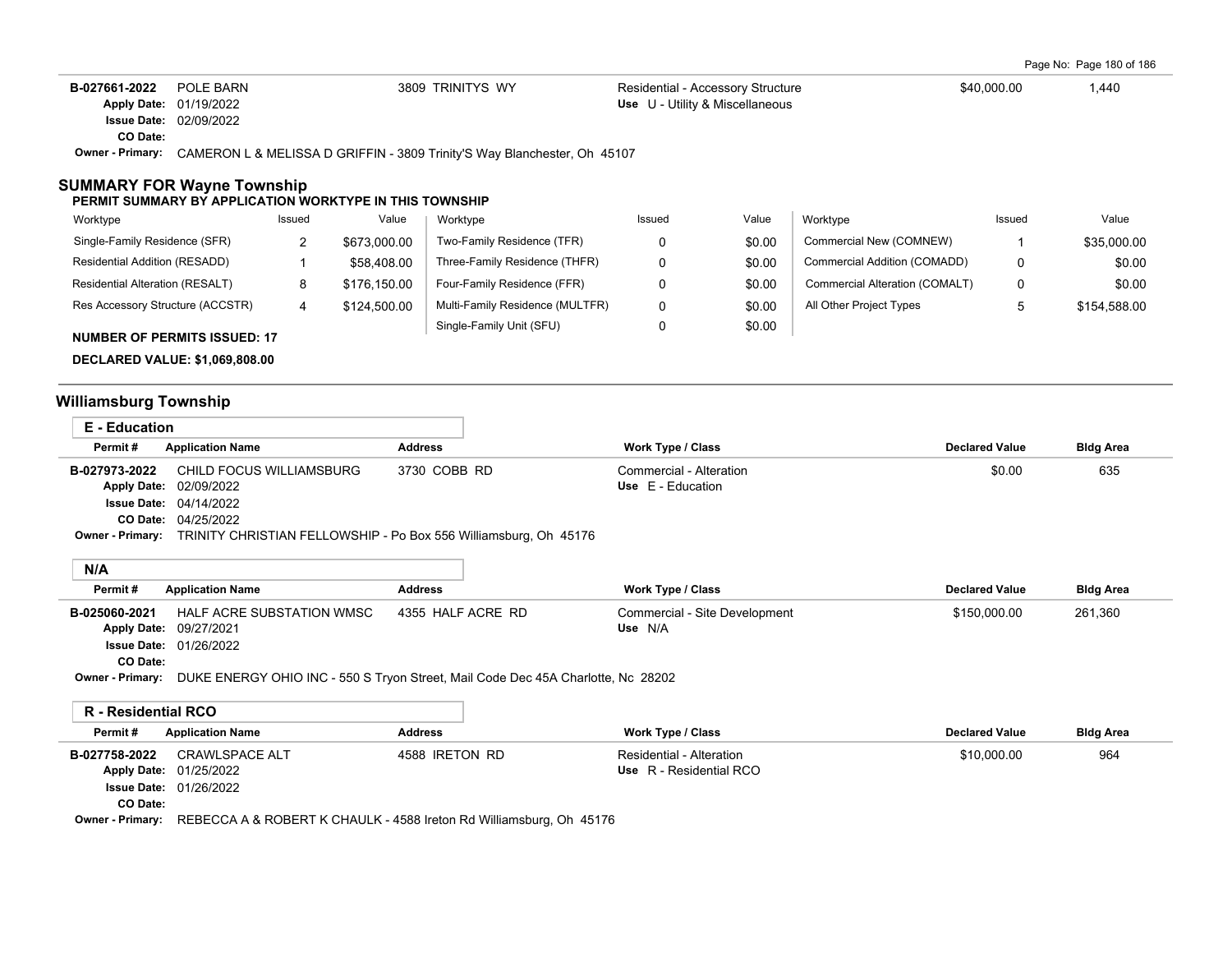**B-027765-2022** HVAC REPLACEMENT 3155 TWIN BRIDGES RD Residential - HVAC Replacement \$9,385.00 \$9,385.00 0 02/24/2022 **CO Date:** 02/07/2022 **Issue Date:** Apply Date: 01/25/2022 **Apply Date: Use** R - Residential RCO **Owner - Primary:** DONALD A BOWEN & KIMBERLY KETRON - 3155 Twin Bridges Rd Williamsburg, Oh 45176 **B-027797-2022** \$34,799.00 240 04/18/2022 **CO Date:** 01/27/2022 **Issue Date:** 01/26/2022 **Apply Date: Use** R - Residential RCO SUNROOM 3623 BASS RD Residential - Addition **Owner - Primary:** RICHARD L II & TAMMY J ARNOLD - 3623 Bass Road Williamsburg, Oh 45176 **B-028133-2022** ELECTRIC SERVICE 3201 SR 133 Residential - Electric Service Upgrade \$3,500.00 \$3,500.00 0 02/24/2022 **CO Date:** 02/15/2022 **Issue Date:** 02/15/2022 **Apply Date: Use** R - Residential RCO **Owner - Primary:** ANTHONY & CLAUDIA KUIPER - 3201 State Route 133 Williamsburg, Oh 45176 **B-028582-2022** DEMO SHELL GAS 2098 JAMES E SAULS SR DR Commercial - Alteration 322,000.00 \$22,000.00 0 0 0 0 0 0 03/04/2022 **Issue Date:** Apply Date: 03/04/2022 **Apply Date: Use** R - Residential RCO **CO Date: Owner - Primary:** DHILLON LEASING LLC - 6297 Daleview Rd Cincinnati, Oh 45247 B-028642-2022 MIKE BROWN CONSTRUCTION 3575 CONCORD HENNINGS MILL Residential - Single Family Residence \$325,000.00 5,929 03/09/2022 **Issue Date:** Apply Date: 03/08/2022  $\overline{\phantom{a}}$ MIKE BROWN CONSTRUCTION **Apply Date: Use** R - Residential RCO **CO Date: Owner - Primary:** JOSEPH T & WHITNEY P CARVER - 3791 Bass Rd Williamsburg, Oh 45176 **B-028676-2022** \$100,000.00 300 03/10/2022 **Issue Date:** Apply Date: 03/08/2022 KITCHEN & BATH **4264 SR 276** Residential - Alteration **Apply Date: Use** R - Residential RCO **CO Date: Owner - Primary:** STEPHEN R & FLO ANN WILSON - 4264 State Route 276 Batavia, Oh 45103-2221 **B-029037-2022** POOL INGROUND 4392 BRIARCREEK LN Residential - Alteration \$50,000.00 \$50,000.00 0 03/17/2022 **Issue Date:** Apply Date: 03/17/2022 **Apply Date: Use** R - Residential RCO **CO Date: Owner - Primary:** THOMAS P & DIANE S CRAVER - 4392 Briarcreek Ln Batavia, Oh 45103 **B-029111-2022** \$475,000.00 6,850 PEACE SFR 3298 CLOVER RD Residential - Single Family Residence 03/30/2022 **Issue Date:** 03/18/2022 **Apply Date: Use** R - Residential RCO **CO Date: Owner - Primary:** RICHARD PEACE - 4336 Courtesy Ln Batavia, Oh 45102 **B-029192-2022** \$20,540.00 0 SOLAR PANELS 4311 N ELLIS RD Residential - Solar Panels 04/14/2022 **CO Date:** 03/29/2022 **Issue Date:** 03/22/2022 **Apply Date: Use** R - Residential RCO **Owner - Primary:** RONNIE R & SUSANNE SMITH - 4311 North Ellis Rd Batavia, Oh 45103

Page No: Page 181 of 186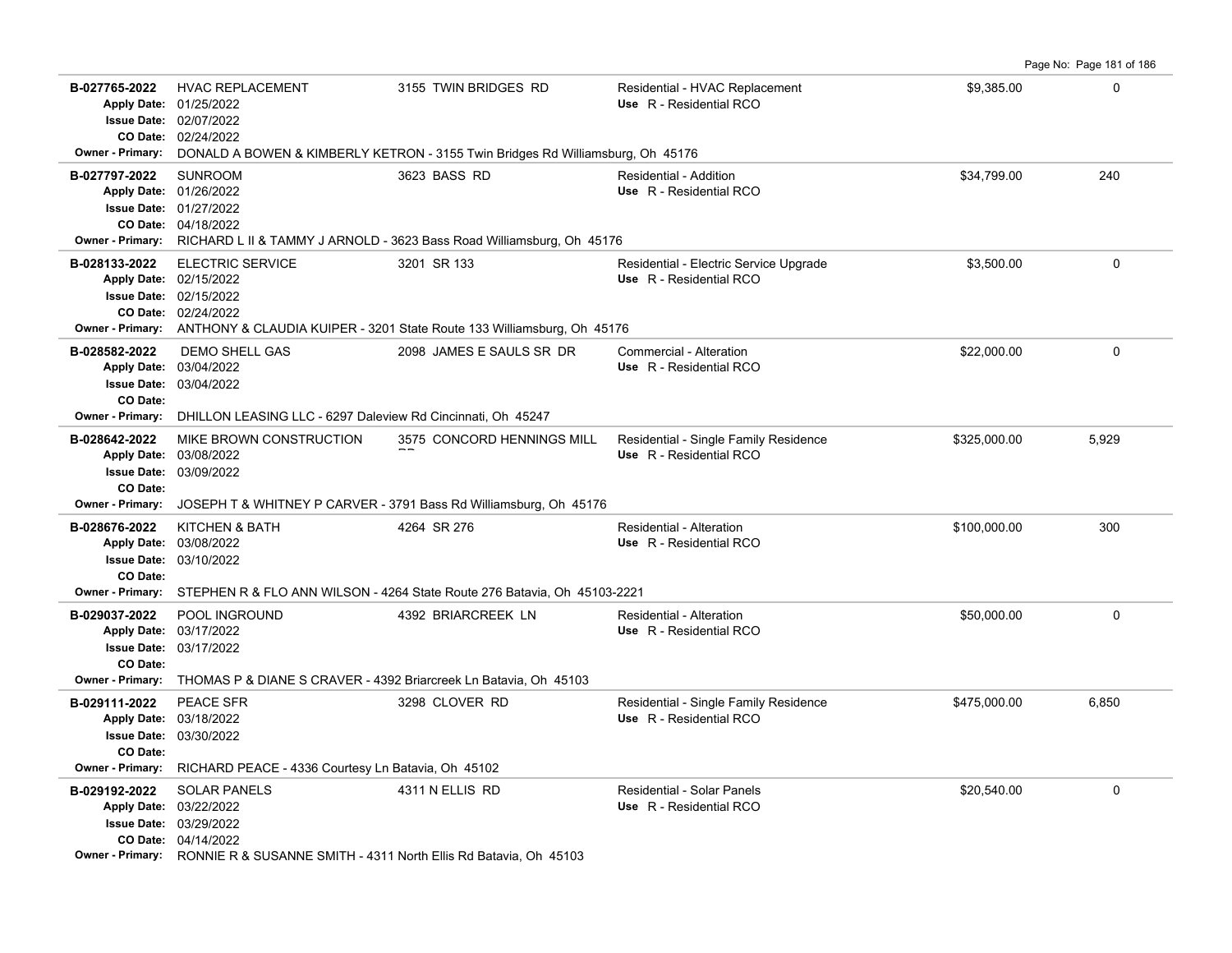Page No: Page 182 of 186

| B-029302-2022                                        | <b>DECK</b><br>Apply Date: 03/28/2022<br>Issue Date: 03/30/2022<br>CO Date: 05/19/2022                                                                                                   | 4381 MC KEEVER RD                                                                                        | Residential - Addition<br>Use R - Residential RCO                | \$20,000.00           | 640              |  |  |  |  |
|------------------------------------------------------|------------------------------------------------------------------------------------------------------------------------------------------------------------------------------------------|----------------------------------------------------------------------------------------------------------|------------------------------------------------------------------|-----------------------|------------------|--|--|--|--|
| <b>Owner - Primary:</b>                              | NICHOLAS R & APRIL J EGBERT - 4381 Mckeever Pike Williamsburg, Oh 45176                                                                                                                  |                                                                                                          |                                                                  |                       |                  |  |  |  |  |
| B-029657-2022<br><b>Owner - Primary:</b>             | <b>ELECTRIC REPAIR</b><br>Apply Date: 04/11/2022<br><b>Issue Date: 04/11/2022</b><br>CO Date: 04/13/2022<br>BARBARA L LINDOWER - 5263 Belfast Rd Batavia, Oh 45103                       | 4257 SR 276                                                                                              | Residential - Alteration<br>Use R - Residential RCO              | \$0.00                | $\Omega$         |  |  |  |  |
| B-029767-2022<br>CO Date:                            | <b>DECK</b><br>Apply Date: 04/13/2022<br><b>Issue Date: 04/15/2022</b><br>Owner - Primary: LARRY L & PHOEBE D SMITH - 4250 State Route 276 Batavia, Oh 45103                             | 4250 SR 276                                                                                              | Residential - Addition<br>Use R - Residential RCO                | \$53,000.00           | 448              |  |  |  |  |
| B-030210-2022<br>CO Date:<br>Owner - Primary:        | ROOF REPLACEMENT<br>Apply Date: 04/22/2022<br><b>Issue Date: 04/22/2022</b><br>KIRBY D TRAMMELL - 3469 State Route 133 Williamsburg, Oh 45176                                            | 3469 SR 133                                                                                              | Residential - Roof Replacement<br>Use R - Residential RCO        | \$13,107.00           | 0                |  |  |  |  |
| B-030430-2022<br>CO Date:                            | ROOF REPLACEMENT<br>Apply Date: 04/26/2022<br><b>Issue Date: 04/26/2022</b><br>Owner - Primary: TEDDY L & B J STEWART Po Box 675 Williamsburg, Oh 45176                                  | 3292 SR 133                                                                                              | Residential - Roof Replacement<br>Use R - Residential RCO        | \$12,715.88           | $\Omega$         |  |  |  |  |
|                                                      | S-1 - Storage; Moderate Hazard                                                                                                                                                           |                                                                                                          |                                                                  |                       |                  |  |  |  |  |
| Permit#                                              | <b>Application Name</b>                                                                                                                                                                  | <b>Address</b>                                                                                           | Work Type / Class                                                | <b>Declared Value</b> | <b>Bldg Area</b> |  |  |  |  |
| B-026173-2021<br>CO Date:<br><b>Owner - Primary:</b> | POLE BARN ADDITION<br>Apply Date: 11/01/2021<br><b>Issue Date: 01/18/2022</b><br>JOHN ROSENBERGER - 5596 Pleasant View Dr Milford, Oh 45150                                              | 3585 TODDS RUN FOSTER RD                                                                                 | Commercial - Addition<br>Use S-1 - Storage; Moderate Hazard      | \$20,000.00           | 1,350            |  |  |  |  |
| B-027570-2022<br>CO Date:                            | TENT 2 GREEN ACRES<br>Apply Date: 01/12/2022<br><b>Issue Date: 04/20/2022</b>                                                                                                            | 3002 AFTON DR<br>Owner - Primary: NESTLE PURINA PETCARE COMPANY - 901 Checkerboard Sq St Louis, Mo 64164 | Commercial - New Structure<br>Use S-1 - Storage; Moderate Hazard | \$67,500.00           | 26,900           |  |  |  |  |
|                                                      |                                                                                                                                                                                          |                                                                                                          |                                                                  |                       |                  |  |  |  |  |
|                                                      | U - Utility & Miscellaneous                                                                                                                                                              |                                                                                                          |                                                                  |                       |                  |  |  |  |  |
| Permit#                                              | <b>Application Name</b>                                                                                                                                                                  | <b>Address</b>                                                                                           | Work Type / Class                                                | <b>Declared Value</b> | <b>Bldg Area</b> |  |  |  |  |
| B-026935-2021<br>CO Date:                            | <b>GREEN ACRES SECURITY BLDG</b><br>Apply Date: 12/07/2021<br><b>Issue Date: 03/10/2022</b><br><b>Owner - Primary:</b> DUKE REALTY SOUTH AFTON LLC P.O. Box 40509 Indianapolis, In 46240 | 3001 AFTON DR                                                                                            | Commercial - Alteration<br>Use U - Utility & Miscellaneous       | \$175,000.00          | 320              |  |  |  |  |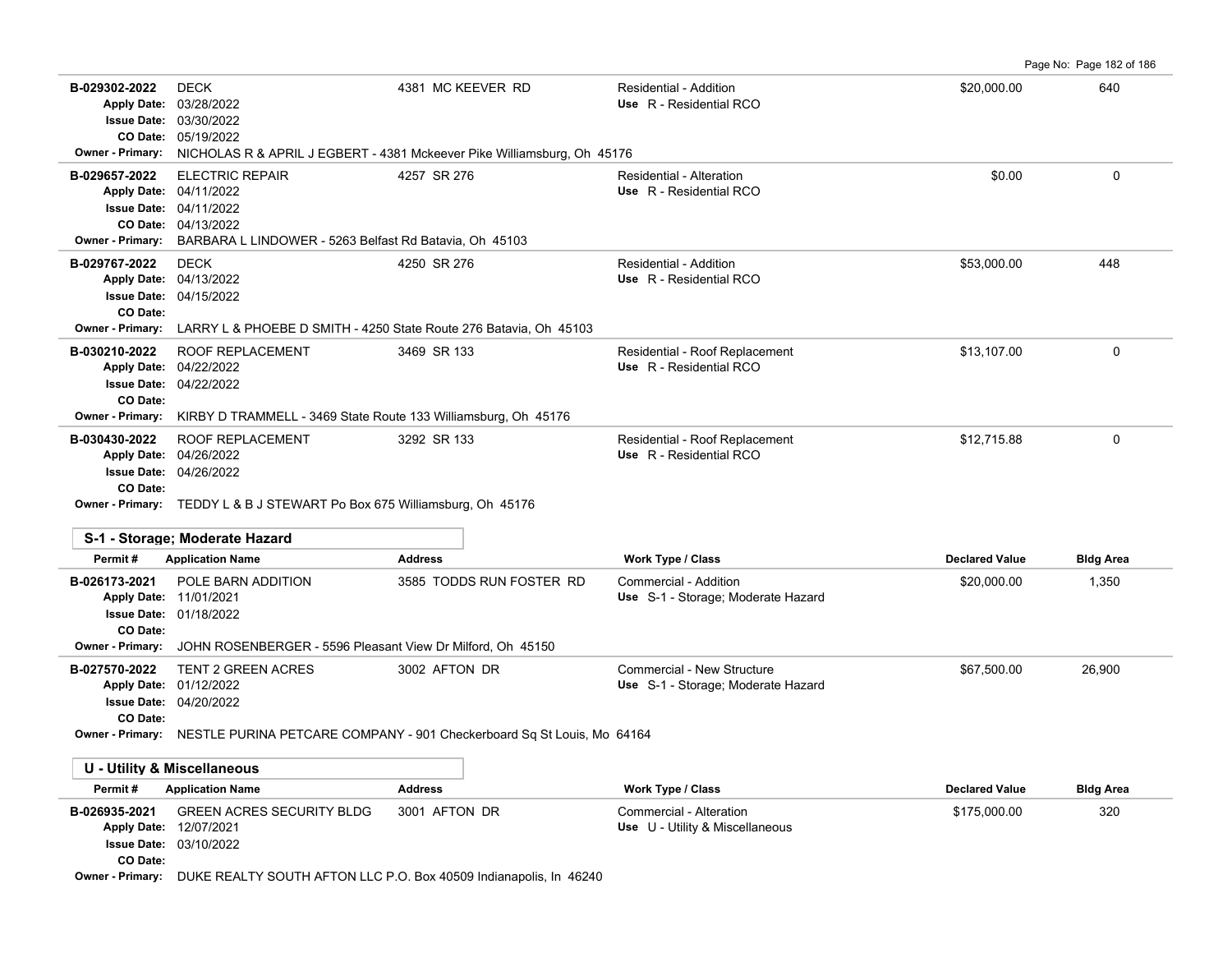Page No: Page 183 of 186

| B-028471-2022    | VERIZON GENERATOR 284851                                         | 3738 COBB RD | Commercial - Alteration         | \$5,000.00 |  |
|------------------|------------------------------------------------------------------|--------------|---------------------------------|------------|--|
|                  | Apply Date: 03/02/2022                                           |              | Use U - Utility & Miscellaneous |            |  |
|                  | <b>Issue Date: 04/04/2022</b>                                    |              |                                 |            |  |
| CO Date:         |                                                                  |              |                                 |            |  |
| Owner - Primary: | TRINITY CHRISTIAN FELLOWSHIP - Po Box 556 Williamsburg, Oh 45176 |              |                                 |            |  |

## **SUMMARY FOR Williamsburg Township PERMIT SUMMARY BY APPLICATION WORKTYPE IN THIS TOWNSHIP**

| Worktype                            | Issued | Value        | Worktype                        | Issued | Value  | Worktype                       | Issued | Value        |
|-------------------------------------|--------|--------------|---------------------------------|--------|--------|--------------------------------|--------|--------------|
| Single-Family Residence (SFR)       |        | \$800,000.00 | Two-Family Residence (TFR)      |        | \$0.00 | Commercial New (COMNEW)        |        | \$67,500.00  |
| Residential Addition (RESADD)       |        | \$107,799.00 | Three-Family Residence (THFR)   |        | \$0.00 | Commercial Addition (COMADD)   |        | \$20,000.00  |
| Residential Alteration (RESALT)     | 9      | \$219,247.88 | Four-Family Residence (FFR)     |        | \$0.00 | Commercial Alteration (COMALT) |        | \$202,000.00 |
| Res Accessory Structure (ACCSTR)    | 0      | \$0.00       | Multi-Family Residence (MULTFR) |        | \$0.00 | All Other Project Types        |        | \$205,747.88 |
| <b>NUMBER OF PERMITS ISSUED: 21</b> |        |              | Single-Family Unit (SFU)        |        | \$0.00 |                                |        |              |

**DECLARED VALUE: \$1,566,546.88**

# **Williamsburg Village**

|                         | M - Mercantile; Dept. Store, Retail, Market                     |                |                                                 |                       |                  |
|-------------------------|-----------------------------------------------------------------|----------------|-------------------------------------------------|-----------------------|------------------|
| Permit#                 | <b>Application Name</b>                                         | <b>Address</b> | <b>Work Type / Class</b>                        | <b>Declared Value</b> | <b>Bldg Area</b> |
| B-027950-2022           | WILLIAMSBURG MERCANTILE                                         | 285 W MAIN ST  | Commercial - Alteration                         | \$8,800.00            |                  |
|                         | Apply Date: 02/08/2022                                          |                | Use M - Mercantile; Dept. Store, Retail, Market |                       |                  |
|                         | <b>Issue Date: 03/14/2022</b>                                   |                |                                                 |                       |                  |
| CO Date:                |                                                                 |                |                                                 |                       |                  |
| <b>Owner - Primary:</b> | MERCANTILE PROPERTIES LLC - 3711 Bass Rd Williamsburg, Oh 45176 |                |                                                 |                       |                  |

| <b>R</b> - Residential RCO |  |
|----------------------------|--|
|----------------------------|--|

| <b>Application Name</b><br><b>HVAC REPLACEMENT</b> | Address      | <b>Work Type / Class</b>                                                                                                                                                                                                                        | <b>Declared Value</b> | <b>Bldg Area</b> |
|----------------------------------------------------|--------------|-------------------------------------------------------------------------------------------------------------------------------------------------------------------------------------------------------------------------------------------------|-----------------------|------------------|
|                                                    |              |                                                                                                                                                                                                                                                 |                       |                  |
|                                                    | 155 4TH ST   | Residential - HVAC Replacement                                                                                                                                                                                                                  | \$3,599.00            | 0                |
| Apply Date: 01/21/2022                             |              | Use R - Residential RCO                                                                                                                                                                                                                         |                       |                  |
| <b>Issue Date: 01/24/2022</b>                      |              |                                                                                                                                                                                                                                                 |                       |                  |
| CO Date: 02/14/2022                                |              |                                                                                                                                                                                                                                                 |                       |                  |
|                                                    |              |                                                                                                                                                                                                                                                 |                       |                  |
| BLDG, ELEC, MECH                                   | 366 N 3RD ST | Residential - Alteration                                                                                                                                                                                                                        | \$49,000.00           | 1,075            |
| Apply Date: 02/07/2022                             |              | Use R - Residential RCO                                                                                                                                                                                                                         |                       |                  |
| <b>Issue Date: 02/16/2022</b>                      |              |                                                                                                                                                                                                                                                 |                       |                  |
| <b>CO Date: 05/25/2022</b>                         |              |                                                                                                                                                                                                                                                 |                       |                  |
|                                                    |              |                                                                                                                                                                                                                                                 |                       |                  |
| <b>GAS LINE NG PP &amp; ELEC</b><br>B-027974-2022  | 396 GAY ST   | Residential - Alteration                                                                                                                                                                                                                        | \$0.00                | 0                |
| Apply Date: 02/09/2022                             |              | Use R - Residential RCO                                                                                                                                                                                                                         |                       |                  |
| <b>Issue Date: 02/10/2022</b>                      |              |                                                                                                                                                                                                                                                 |                       |                  |
| <b>CO Date: 04/11/2022</b>                         |              |                                                                                                                                                                                                                                                 |                       |                  |
|                                                    |              |                                                                                                                                                                                                                                                 |                       |                  |
|                                                    |              | <b>Owner - Primary:</b> ROBERT FRAZEE - 155 S Fourth St Williamsburg, Oh 45176<br>Owner - Primary:  VH RESTORES LLC - 6537 Cliff Ridge Ln Cincinnati, Oh 45213<br>Owner - Primary: ETHAN ENGELHARDT - 2000 N Classen By Oklahoma City, Ok 73106 |                       |                  |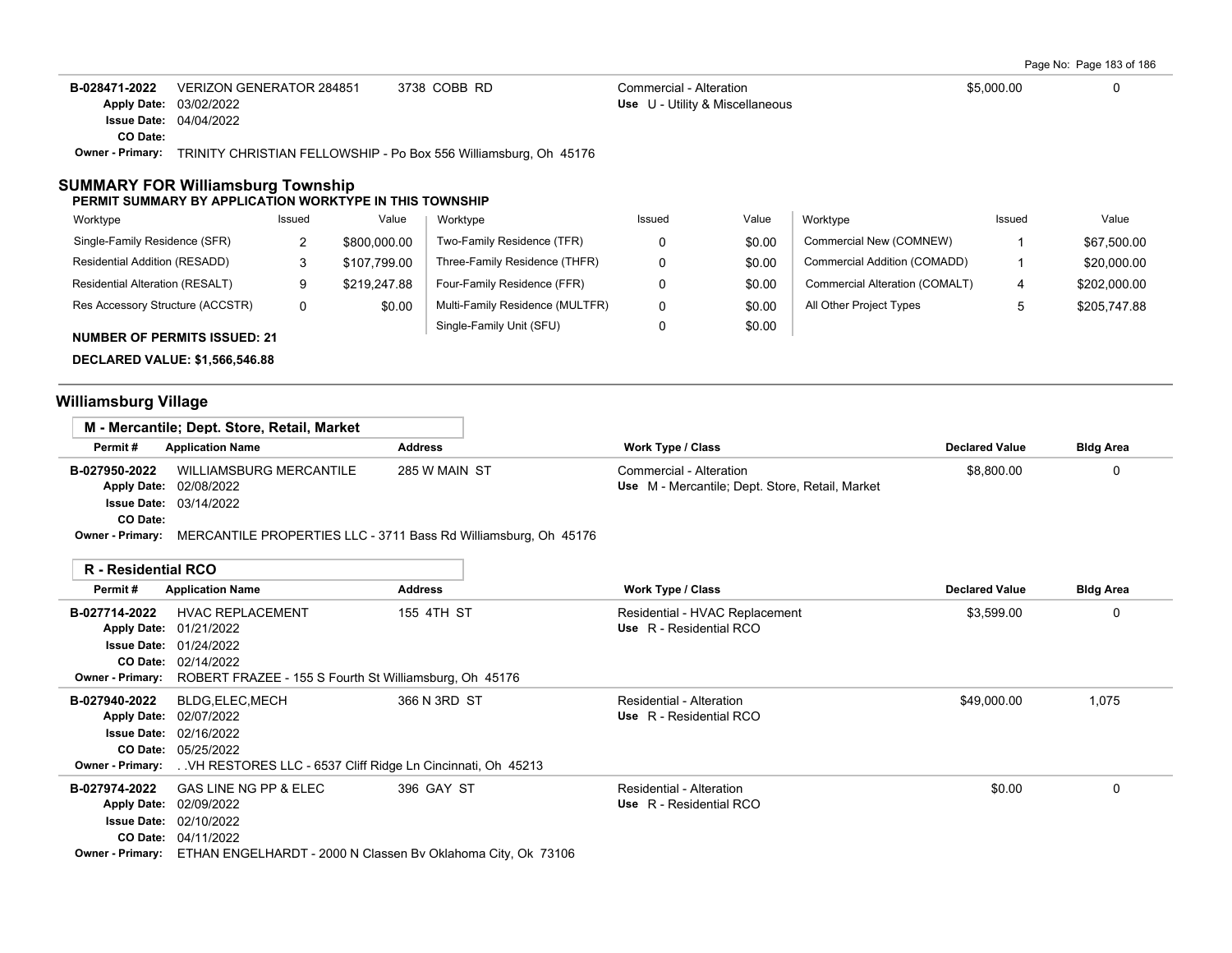| B-028056-2022<br><b>Apply Date:</b> | TIM GUILFOYLE HOMES<br>02/11/2022                                                                                                                   | 155 ZACHARY DR                                                                                                | Residential - Single Family Residence<br>Use R - Residential RCO | \$360,000.00 | 2,562       |
|-------------------------------------|-----------------------------------------------------------------------------------------------------------------------------------------------------|---------------------------------------------------------------------------------------------------------------|------------------------------------------------------------------|--------------|-------------|
|                                     | <b>Issue Date: 02/14/2022</b>                                                                                                                       |                                                                                                               |                                                                  |              |             |
| CO Date:<br><b>Owner - Primary:</b> | KENNETH & SANDRA PROUD - 899 Staghorn Dr Cincinnati, Oh 45245                                                                                       |                                                                                                               |                                                                  |              |             |
| B-028531-2022<br>CO Date:           | <b>GARAGE ATT, BR &amp; BATH</b><br>Apply Date: 03/03/2022<br><b>Issue Date: 03/08/2022</b>                                                         | 907 SOUTHWYND TL                                                                                              | <b>Residential - Addition</b><br>Use R - Residential RCO         | \$130,000.00 | 872         |
| <b>Owner - Primary:</b>             | CASEY & TABITHA SCOTT - 907 Southwynd Trl Williamsburg, Oh 45176                                                                                    |                                                                                                               |                                                                  |              |             |
| B-028535-2022                       | <b>GARAGE DETACHED</b><br>Apply Date: 03/03/2022<br><b>Issue Date: 03/21/2022</b><br>CO Date: 04/06/2022                                            | 3652 OLD SR 32                                                                                                | Residential - Accessory Structure<br>Use R - Residential RCO     | \$20,900.00  | 1,200       |
| B-029403-2022                       | <b>ELECTRIC REPAIR</b>                                                                                                                              | Owner - Primary: RALPH WILLIAM HEYNE III - 3652 Old State Route 32 Williamsburg, Oh 45176<br>279 MULBERRY ALY | Residential - Electric Service Upgrade                           | \$5,000.00   | $\mathbf 0$ |
| <b>Owner - Primary:</b>             | Apply Date: 04/01/2022<br><b>Issue Date: 04/01/2022</b><br>CO Date: 04/05/2022<br>RICK G & PATRICIA E GIVEN - 28 Wagon Wheel Cir Sardinia, Oh 45171 |                                                                                                               | Use R - Residential RCO                                          |              |             |
| B-029453-2022                       | <b>ELECTRIC REPAIR</b>                                                                                                                              | 865 GAY ST                                                                                                    | Residential - Electric Service Upgrade                           | \$5,000.00   | $\mathbf 0$ |
| CO Date:                            | Apply Date: 04/04/2022<br><b>Issue Date: 04/04/2022</b>                                                                                             |                                                                                                               | Use R - Residential RCO                                          |              |             |
|                                     | Owner - Primary: ALICE R RAMSEY - 865 Gay St Williamsburg, Oh 45176                                                                                 |                                                                                                               |                                                                  |              |             |
| B-029573-2022<br>CO Date:           | ZEILMAN JAMES HOMES<br>Apply Date: 04/08/2022<br><b>Issue Date: 04/12/2022</b>                                                                      | 122 KELLY DR                                                                                                  | Residential - Single Family Residence<br>Use R - Residential RCO | \$66,884.33  | 1,862       |
|                                     |                                                                                                                                                     | Owner - Primary: G M PROPERTY HOLDINGS LLC - 4755 Lake Forest Dr Cincinnati, Oh 45242                         |                                                                  |              |             |
| B-029574-2022<br>CO Date:           | ZEILMAN JAMES HOMES<br>Apply Date: 04/08/2022<br><b>Issue Date: 04/12/2022</b>                                                                      | 161 ZACHARY DR                                                                                                | Residential - Single Family Residence<br>Use R - Residential RCO | \$66,884.33  | 1,862       |
| <b>Owner - Primary:</b>             |                                                                                                                                                     | G M PROPERTY HOLDINGS LLC - 4755 Lake Forest Dr Cincinnati, Oh 45242                                          |                                                                  |              |             |
| B-029575-2022<br>CO Date:           | ZEILMAN JAMES HOMES<br>Apply Date: 04/08/2022<br><b>Issue Date: 04/12/2022</b>                                                                      | 165 ZACHARY DR                                                                                                | Residential - Single Family Residence<br>Use R - Residential RCO | \$66,884.33  | 1,862       |
|                                     |                                                                                                                                                     | Owner - Primary: G M PROPERTY HOLDINGS LLC - 4755 Lake Forest Dr Cincinnati, Oh 45242                         |                                                                  |              |             |
| B-029915-2022                       | <b>LEAN TO ADDITION</b><br>Apply Date: 04/15/2022<br><b>Issue Date: 04/26/2022</b><br>CO Date: 05/18/2022                                           | 3710 OLD SR 32                                                                                                | Residential - Addition<br>Use R - Residential RCO                | \$14,000.00  | 392         |
|                                     |                                                                                                                                                     | <b>Owner - Primary:</b> DAN & CHERYL COLONEL - 3710 Old State Route 32 Williamsburg, Oh 45176                 |                                                                  |              |             |

Page No: Page 184 of 186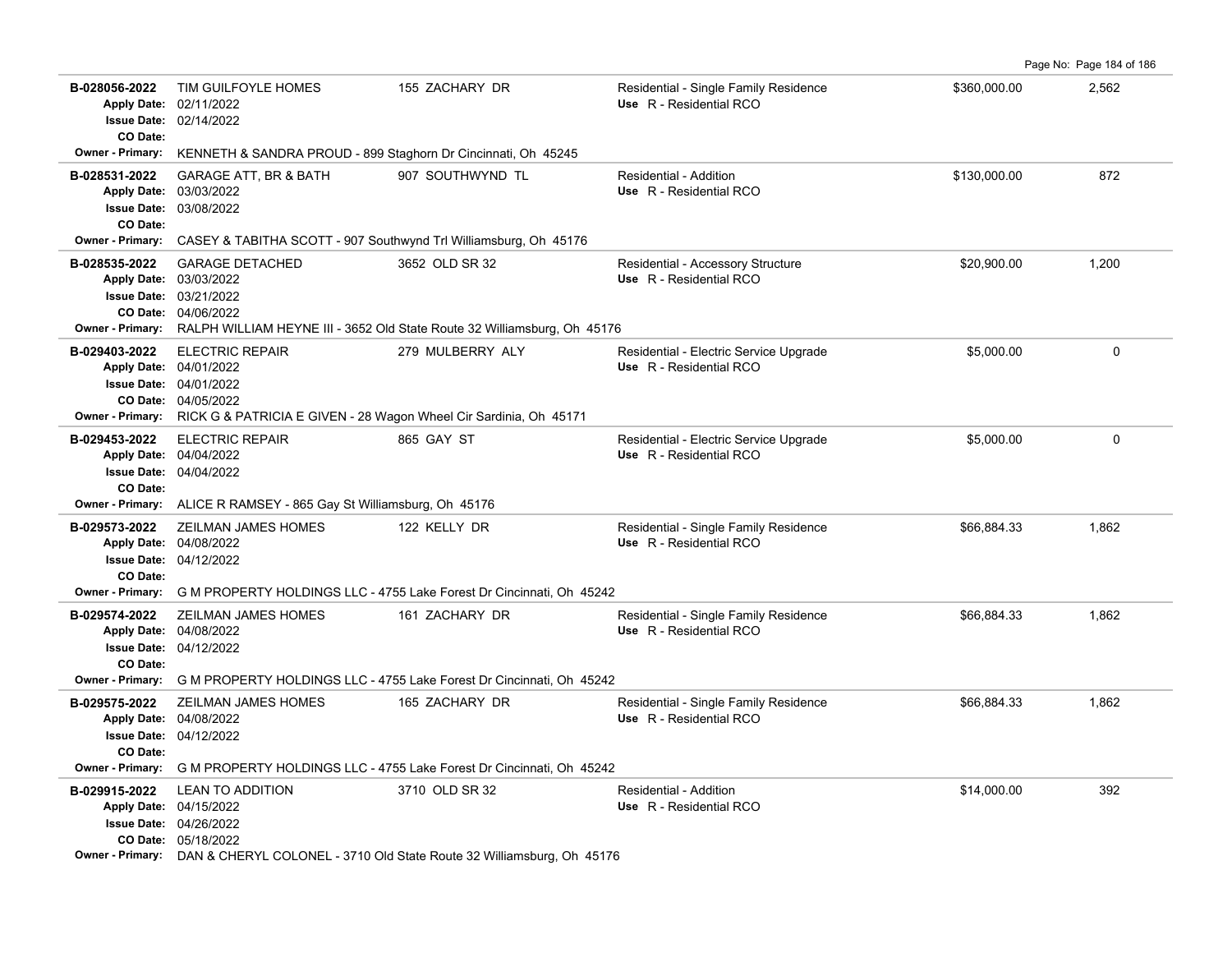Page No: Page 185 of 186

| B-030014-2022                       | <b>HVAC REPLACEMENT</b><br>Apply Date: 04/18/2022 | 279 MULBERRY ALY                                                                          | Residential - HVAC Replacement<br>Use R - Residential RCO        | \$4.995.00   | 0     |  |  |  |  |
|-------------------------------------|---------------------------------------------------|-------------------------------------------------------------------------------------------|------------------------------------------------------------------|--------------|-------|--|--|--|--|
|                                     | <b>Issue Date: 04/21/2022</b>                     |                                                                                           |                                                                  |              |       |  |  |  |  |
|                                     | CO Date: 05/02/2022                               |                                                                                           |                                                                  |              |       |  |  |  |  |
|                                     |                                                   | <b>Owner - Primary:</b> RICK G & PATRICIA E GIVEN - 28 Wagon Wheel Cir Sardinia, Oh 45171 |                                                                  |              |       |  |  |  |  |
| B-030256-2022<br><b>Apply Date:</b> | TK CONSTRUCTORS<br>04/22/2022                     | 3682 TODDS RUN FOSTER RD                                                                  | Residential - Single Family Residence<br>Use R - Residential RCO | \$397,000.00 | 4,514 |  |  |  |  |
|                                     | <b>Issue Date: 04/26/2022</b>                     |                                                                                           |                                                                  |              |       |  |  |  |  |
| CO Date:                            |                                                   |                                                                                           |                                                                  |              |       |  |  |  |  |
| <b>Owner - Primary:</b>             |                                                   | CHRISTINA L & GREGORY W HARMON - 733 E Main St Williamsburg, Oh 45176                     |                                                                  |              |       |  |  |  |  |
|                                     | <b>IL. Hility &amp; Miscollanoous</b>             |                                                                                           |                                                                  |              |       |  |  |  |  |

|               | <b>U</b> - Utility & Miscellaric US |                |                                 |                       |                  |
|---------------|-------------------------------------|----------------|---------------------------------|-----------------------|------------------|
| Permit#       | <b>Application Name</b>             | <b>Address</b> | <b>Work Type / Class</b>        | <b>Declared Value</b> | <b>Bldg Area</b> |
| B-029334-2022 | OLDE WB ELEC REPAIR                 | 549 MAIN ST    | Commercial - Alteration         | \$400.00              |                  |
|               | <b>Apply Date: 03/29/2022</b>       |                | Use U - Utility & Miscellaneous |                       |                  |
|               | <b>Issue Date: 04/05/2022</b>       |                |                                 |                       |                  |
|               | <b>CO Date: 05/27/2022</b>          |                |                                 |                       |                  |
|               |                                     |                |                                 |                       |                  |

**Owner - Primary:** WILLIAMSBURG BOARD OF EDUCATION - 145 W Main St Williamsburg, Oh 45176

### **SUMMARY FOR Williamsburg Village PERMIT SUMMARY BY APPLICATION WORKTYPE IN THIS TOWNSHIP**

| Worktype                               | Issued | Value        | Worktype                        | Issued | Value  | Worktype                       | Issued | Value      |
|----------------------------------------|--------|--------------|---------------------------------|--------|--------|--------------------------------|--------|------------|
| Single-Family Residence (SFR)          |        | \$957.652.99 | Two-Family Residence (TFR)      |        | \$0.00 | Commercial New (COMNEW)        |        | \$0.00     |
| Residential Addition (RESADD)          |        | \$144,000.00 | Three-Family Residence (THFR)   |        | \$0.00 | Commercial Addition (COMADD)   |        | \$0.00     |
| <b>Residential Alteration (RESALT)</b> |        | \$67.594.00  | Four-Family Residence (FFR)     |        | \$0.00 | Commercial Alteration (COMALT) |        | \$9,200.00 |
| Res Accessory Structure (ACCSTR)       |        | \$20,900.00  | Multi-Family Residence (MULTFR) |        | \$0.00 | All Other Project Types        |        | \$8,594.00 |
|                                        |        |              | Single-Family Unit (SFU)        |        | \$0.00 |                                |        |            |

#### **NUMBER OF PERMITS ISSUED: 16**

**DECLARED VALUE: \$1,199,346.99**

## **Summary For CLERMONT COUNTY**

#### **PERMIT SUMMARY BY APPLICATION WORKTYPE IN THIS COUNTY**

| Worktype                               | Issued | Value           | Worktype                        | Issued | Value           | Worktype                       | Issued | Value           |
|----------------------------------------|--------|-----------------|---------------------------------|--------|-----------------|--------------------------------|--------|-----------------|
| Single-Family Residence (SFR)          | 172    | \$46,754,523.99 | Two-Family Residence (TFR)      | 16     | \$4,632,480.00  | Commercial New (COMNEW)        | 33     | \$2,418,646.55  |
| Residential Addition (RESADD)          | 101    | \$3,711,455.64  | Three-Family Residence (THFR)   |        | \$500,000.00    | Commercial Addition (COMADD)   |        | \$1,473,670.00  |
| <b>Residential Alteration (RESALT)</b> | 618    | \$9,220,908.09  | Four-Family Residence (FFR)     |        | \$0.00          | Commercial Alteration (COMALT) | 152    | \$12.984.919.97 |
| Res Accessory Structure (ACCSTR)       | 55     | \$1,511,025.00  | Multi-Family Residence (MULTFR) |        | \$13,043,757.00 | All Other Project Types        | 493    | \$11,090,249.38 |
|                                        |        |                 | Single-Family Unit (SFU)        | 163    | \$0.00          |                                |        |                 |

## **NUMBER OF PERMITS ISSUED: 1431**

**DECLARED VALUE: \$102,474,816.24**